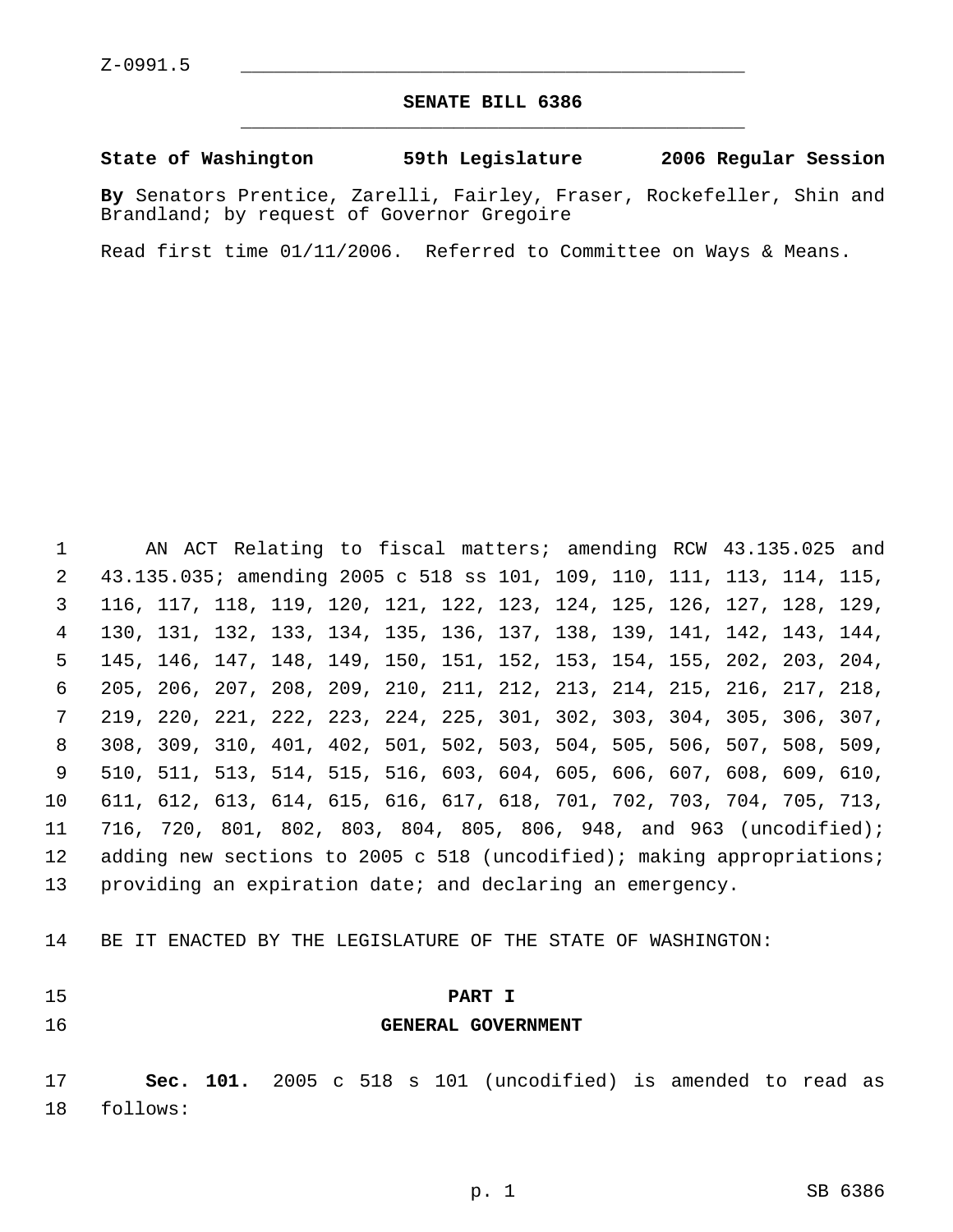```
 1 FOR THE HOUSE OF REPRESENTATIVES
```

|            |                                                          |  | General Fund--State Appropriation (FY 2006) $($ $($ \$30,411,000)) |  |  |  |  |  |              |  |
|------------|----------------------------------------------------------|--|--------------------------------------------------------------------|--|--|--|--|--|--------------|--|
|            |                                                          |  |                                                                    |  |  |  |  |  | \$30,261,000 |  |
| 4          | General Fund--State Appropriation (FY 2007) \$30,900,000 |  |                                                                    |  |  |  |  |  |              |  |
| . 5        |                                                          |  | TOTAL APPROPRIATION $\ldots$ , ( $(\frac{661}{311}, 000)$ )        |  |  |  |  |  |              |  |
| $\sqrt{2}$ |                                                          |  |                                                                    |  |  |  |  |  | \$61,161,000 |  |
|            |                                                          |  |                                                                    |  |  |  |  |  |              |  |

 The appropriations in this section are subject to the following 8 conditions and limitations:  $((+2))$  \$25,000 of the general fund--state appropriation for fiscal year 2006 is provided solely for the children's and family services task force established in Engrossed Substitute Senate Bill No. 5872 (family/children's department). If the bill is not enacted by June 30, 2005, the amount provided in this subsection shall lapse.

 **Sec. 102.** 2005 c 518 s 109 (uncodified) is amended to read as follows: **FOR THE SUPREME COURT**

17 General Fund--State Appropriation (FY 2006) . . . . . . ((\$6,085,000))  $$6,094,000$ 19 General Fund--State Appropriation (FY 2007) . . . . . . ((\$6,346,000)) \$6,389,000 21 TOTAL APPROPRIATION . . . . . . . . . . . . ((<del>\$12,431,000</del>))  $\frac{$12,483,000}{2}$ 

 **Sec. 103.** 2005 c 518 s 110 (uncodified) is amended to read as follows:

**FOR THE LAW LIBRARY**

26 General Fund--State Appropriation (FY 2006) . . . . . . ((\$2,011,000)) \$2,013,000 28 General Fund--State Appropriation (FY 2007) . . . . . ((\$2,020,000)) \$2,022,000 30 TOTAL APPROPRIATION  $\cdots$ ,  $\cdots$ ,  $\cdots$ ,  $\cdots$ ,  $\cdots$ ,  $\cdots$ ,  $\cdots$ ,  $\cdots$ \$4,035,000

 **Sec. 104.** 2005 c 518 s 111 (uncodified) is amended to read as follows:

**FOR THE COURT OF APPEALS**

35 General Fund--State Appropriation (FY 2006) . . . . . ((\$13,866,000))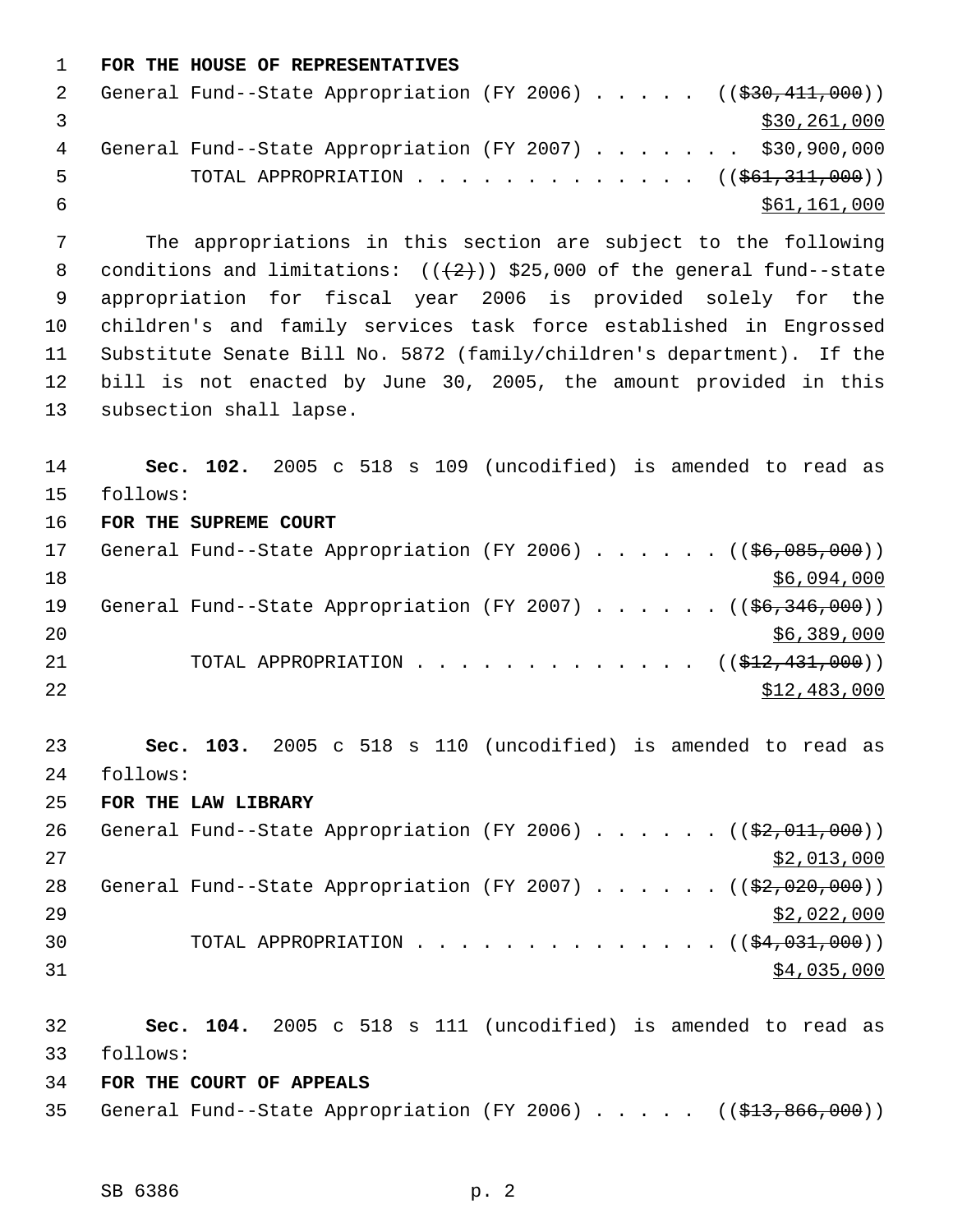| 1              | \$13,906,000                                                                     |
|----------------|----------------------------------------------------------------------------------|
| $\overline{2}$ | General Fund--State Appropriation (FY 2007)<br>((\$14,358,000))                  |
| 3              | \$14,376,000                                                                     |
| 4              | ((\$28, 224, 000))<br>TOTAL APPROPRIATION                                        |
| 5              | \$28, 282, 000                                                                   |
|                |                                                                                  |
| 6              | Sec. 105. 2005 c 518 s 113 (uncodified) is amended to read as                    |
| 7              | follows:                                                                         |
| 8              | FOR THE ADMINISTRATOR FOR THE COURTS                                             |
| 9              | General Fund--State Appropriation (FY 2006) $($ $($ $\frac{2096}{12}, 657, 000)$ |
| 10             | \$19,922,000                                                                     |
| 11             | General Fund--State Appropriation (FY 2007)<br>((\$20,081,000))                  |
| 12             | \$21,567,000                                                                     |
| 13             | Public Safety and Education Account--State                                       |
| 14             | $($ (\$50,106,000))<br>Appropriation                                             |
| 15             | \$50,936,000                                                                     |
| 16             | Judicial Information Systems Account--State                                      |
| 17             | Appropriation \$25,641,000                                                       |
| 18             | TOTAL APPROPRIATION ( $(\frac{\xi}{115}, 485, 000)$ )                            |
| 19             | \$118,066,000                                                                    |
|                |                                                                                  |

 The appropriations in this section are subject to the following conditions and limitations:

 (1) \$900,000 of the general fund--state appropriation for fiscal year 2006 and \$900,000 of the general fund--state appropriation for fiscal year 2007 are provided solely for court-appointed special advocates in dependency matters. The administrator for the courts, after consulting with the association of juvenile court administrators and the association of court-appointed special advocate/guardian ad litem programs, shall distribute the funds to volunteer court-appointed special advocate/guardian ad litem programs. The distribution of funding shall be based on the number of children who need volunteer court-appointed special advocate representation and shall be equally accessible to all volunteer court-appointed special advocate/guardian ad litem programs. The administrator for the courts shall not retain more than six percent of total funding to cover administrative or any other agency costs.

 (2) \$3,000,000 of the public safety and education account appropriation is provided solely for school district petitions to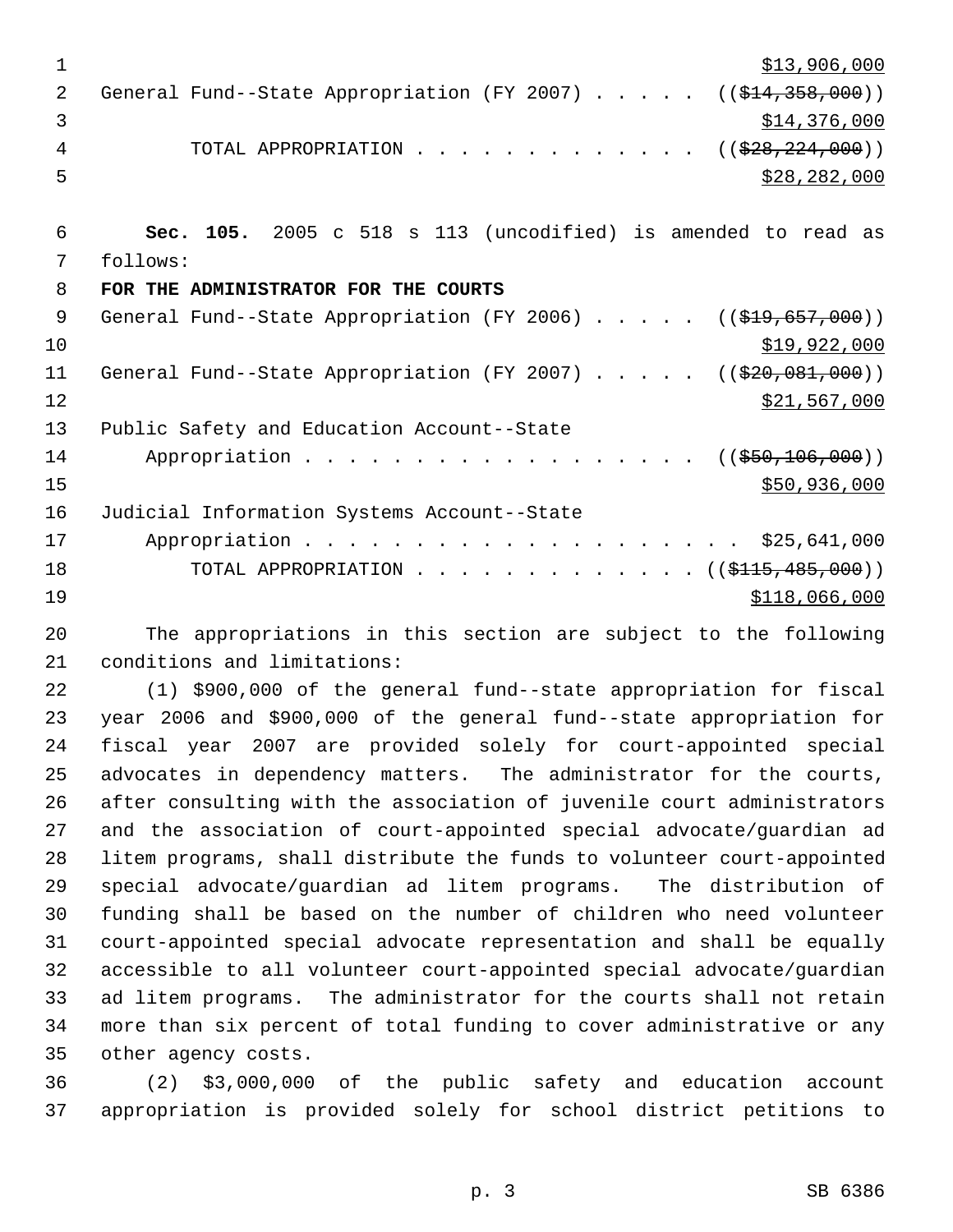juvenile court for truant students as provided in RCW 28A.225.030 and 28A.225.035. The office of the administrator for the courts shall develop an interagency agreement with the office of the superintendent of public instruction to allocate the funding provided in this subsection. Allocation of this money to school districts shall be based on the number of petitions filed.

 (3) \$13,224,000 of the public safety and education account appropriation is provided solely for distribution to county juvenile court administrators to fund the costs of processing truancy, children in need of services, and at-risk youth petitions. The office of the administrator for the courts shall not retain any portion of these funds to cover administrative costs. The office of the administrator for the courts, in conjunction with the juvenile court administrators, shall develop an equitable funding distribution formula. The formula shall neither reward counties with higher than average per-petition processing costs nor shall it penalize counties with lower than average per-petition processing costs.

 (4) The distributions made under subsection (3) of this section and distributions from the county criminal justice assistance account made pursuant to section 801 of this act constitute appropriate reimbursement for costs for any new programs or increased level of service for purposes of RCW 43.135.060.

 (5) Each fiscal year during the 2005-07 fiscal biennium, each county shall report the number of petitions processed and the total actual costs of processing truancy, children in need of services, and at-risk youth petitions. Counties shall submit the reports to the administrator for the courts no later than 45 days after the end of the fiscal year. The administrator for the courts shall electronically transmit this information to the chairs and ranking minority members of the house of representatives appropriations committee and the senate ways and means committee no later than 60 days after a fiscal year ends. These reports are deemed informational in nature and are not for the purpose of distributing funds.

 (6) \$82,000 of the general fund--state appropriation for fiscal year 2006 and \$82,000 of the general fund--state appropriation for fiscal year 2007 are provided solely for the implementation of House Bill No. 1112 (creating an additional superior court position). If the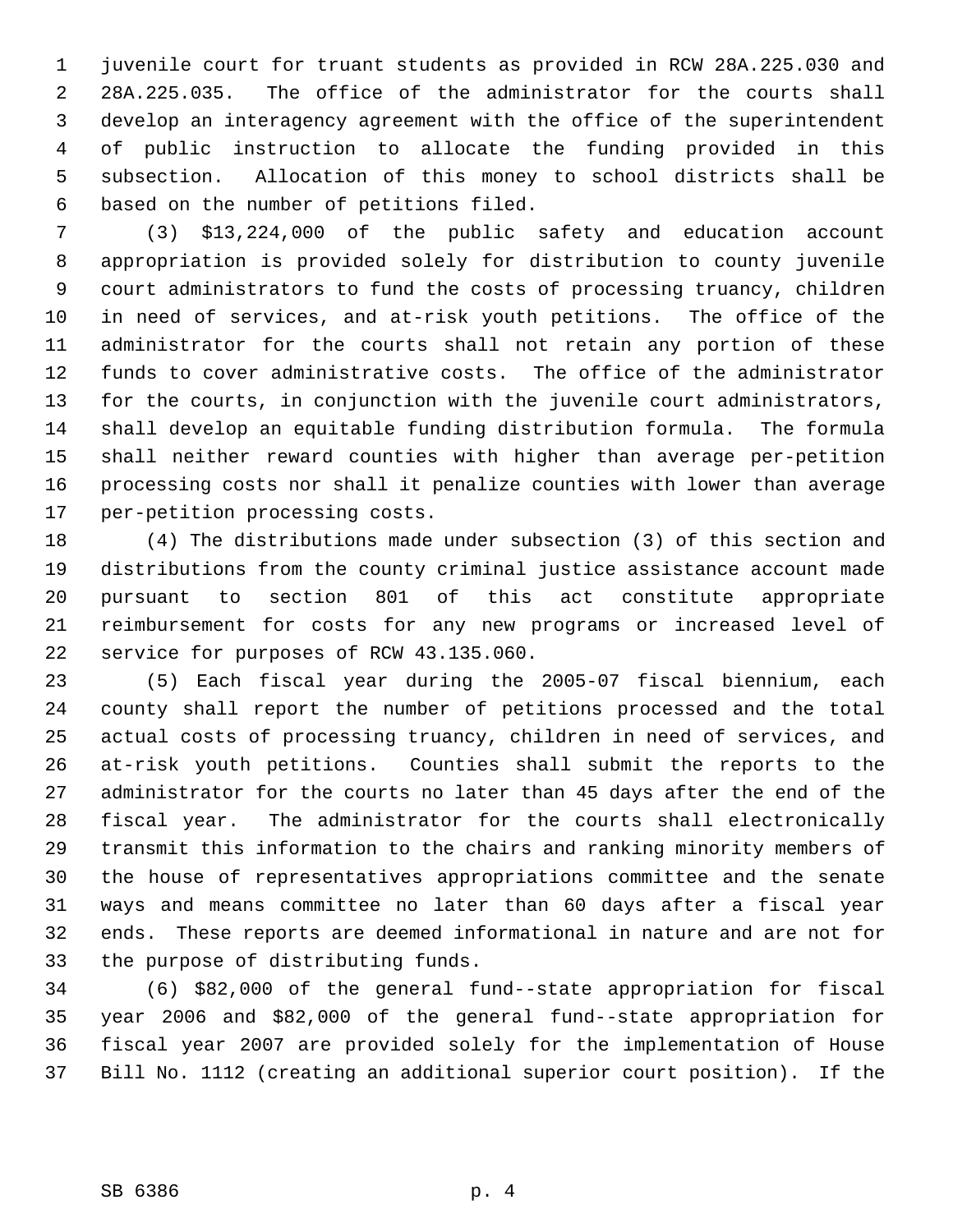bill is not enacted by June 30, 2005, the amounts in this subsection shall lapse.

 (7) \$75,000 of the general fund--state appropriation for fiscal year 2006 is provided solely for the implementation of Substitute House Bill No. 1854 (driving privilege) and Engrossed Second Substitute Senate Bill No. 5454 (court operations). If neither bill is enacted by June 30, 2005, the amount in this subsection shall lapse.

 **Sec. 106.** 2005 c 518 s 114 (uncodified) is amended to read as follows:

**FOR THE OFFICE OF PUBLIC DEFENSE**

11 General Fund--State Appropriation (FY 2006) . . . . . . ((\$1,490,000))  $\frac{12}{ }$   $\frac{12}{ }$   $\frac{12}{ }$   $\frac{12}{ }$   $\frac{12}{ }$   $\frac{12}{ }$   $\frac{12}{ }$   $\frac{12}{ }$   $\frac{12}{ }$   $\frac{12}{ }$   $\frac{12}{ }$   $\frac{12}{ }$   $\frac{12}{ }$   $\frac{12}{ }$   $\frac{12}{ }$   $\frac{12}{ }$   $\frac{12}{ }$   $\frac{12}{ }$   $\frac{12}{ }$   $\frac{12}{ }$   $\frac{12}{ }$   $\frac{12}{ }$  13 General Fund--State Appropriation (FY 2007) . . . . . ((\$2,078,000))  $$26,204,000$  Public Safety and Education Account--State 16 Appropriation . . . . . . . . . . . . . . . . . . \$13,175,000 17 TOTAL APPROPRIATION . . . . . . . . . . . . ((<del>\$16,743,000</del>)) \$44,155,000

 The appropriations in this section are subject to the following conditions and limitations:

 (1) \$800,000 of the general fund--state appropriation for fiscal year 2006 and \$1,000,000 of the general fund--state appropriation for fiscal year 2007 are provided solely to expand the parent representation project in dependency and termination cases.

 (2) Amounts provided from the public safety and education account appropriation in this section include funding for investigative services in death penalty personal restraint petitions.

 (3) Within amounts appropriated in this section and in Engrossed Second Substitute Senate Bill No. 5454, the office may, at its discretion, implement Second Substitute House Bill No. 1542 (indigent defense services).

 **Sec. 107.** 2005 c 518 s 115 (uncodified) is amended to read as follows:

# **FOR THE OFFICE OF CIVIL LEGAL AID**

35 General Fund--State Appropriation (FY 2006)  $\ldots$  . . . . (( $\frac{2}{32}$ , 883, 000))  $\frac{$3,083,000}{2}$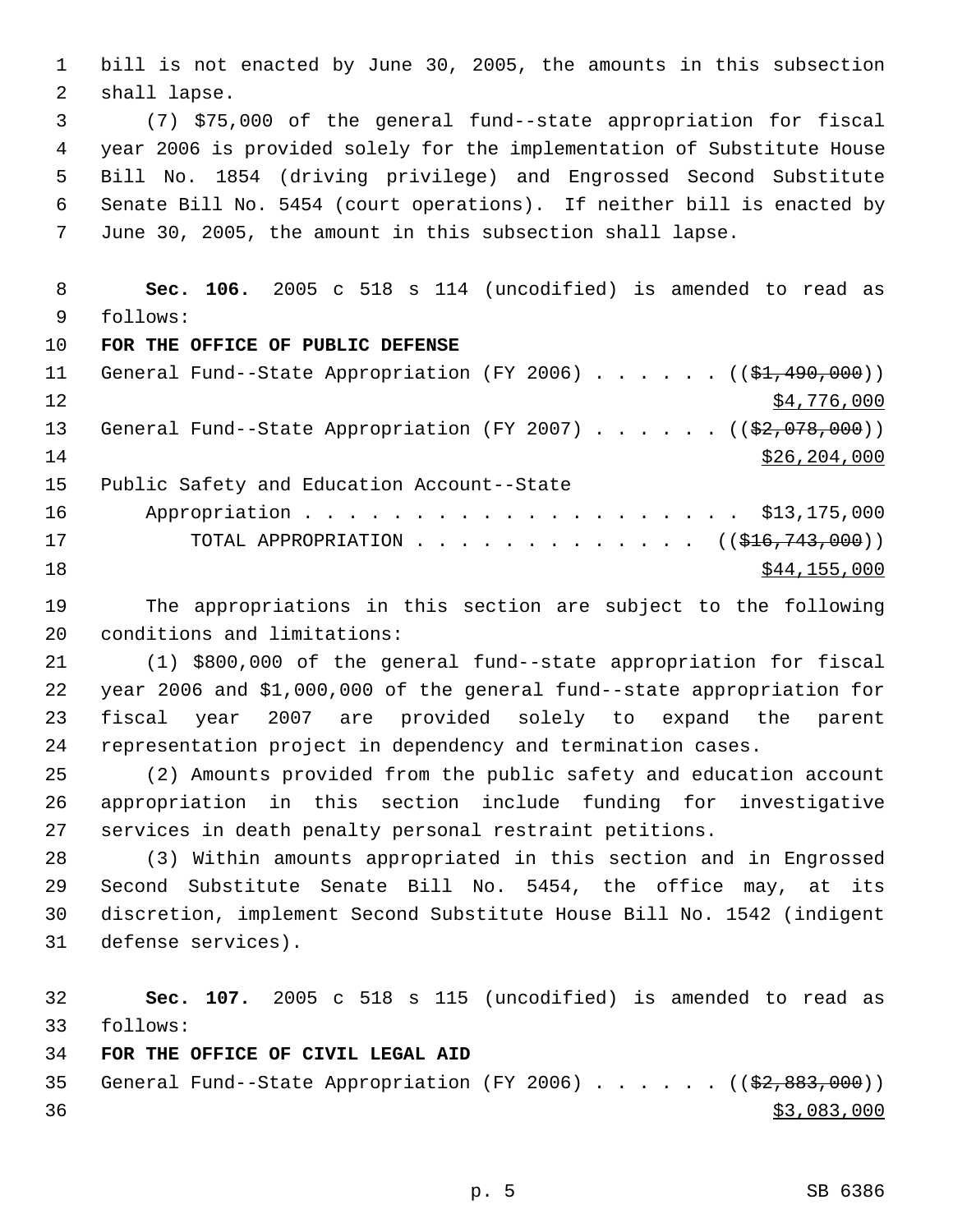1 General Fund--State Appropriation (FY 2007) . . . . . ((\$2,832,000))  $\frac{1}{2}$  \$3,232,000 Public Safety and Education Account--State Appropriation . . . . . . . . . . . . . . . . . . . . . \$4,705,000 Violence Reduction and Drug Enforcement Account-- State Appropriation . . . . . . . . . . . . . . . . . . \$2,987,000 7 TOTAL APPROPRIATION . . . . . . . . . . . . ((\$<del>13,407,000</del>))  $8 \div 14,007,000$ 

 The appropriations in this section are subject to the following conditions and limitations:

 (1) \$2,783,000 of the general fund--state appropriation for fiscal year 2006, \$2,732,000 of the general fund--state appropriation for fiscal year 2007, \$4,705,000 of the public safety and education account--state appropriation, and \$2,987,000 of the violence reduction and drug enforcement account--state appropriation are contingent upon enactment of Substitute House Bill No. 1747 (civil legal services). If the bill is not enacted by June 30, 2005, these appropriations shall be made to the department of community, trade, and economic development and are provided solely for the purpose of civil legal services.

 (2) \$100,000 of the general fund--state appropriation for fiscal year 2006 and \$100,000 of the general fund--state appropriation for fiscal year 2007 are contingent upon enactment of Substitute House Bill No. 1747 (civil legal services). If the bill is not enacted by June 30, 2005, the appropriation shall be made to the department of community, trade, and economic development and is provided solely for a general farm organization with members in every county of the state to develop and administer an alternative dispute resolution system for disputes between farmers and farm workers.

 **Sec. 108.** 2005 c 518 s 116 (uncodified) is amended to read as follows:

## **FOR THE OFFICE OF THE GOVERNOR**

| 32 |  |  |  |  |  | General Fund--State Appropriation (FY 2006) $($ $($ \$5,600,000)) |
|----|--|--|--|--|--|-------------------------------------------------------------------|
| 33 |  |  |  |  |  | \$5,595,000                                                       |
| 34 |  |  |  |  |  | General Fund--State Appropriation (FY 2007) $($ $($ \$5,279,000)) |
| 35 |  |  |  |  |  | \$5,764,000                                                       |
| 36 |  |  |  |  |  | General Fund--Federal Appropriation $($ $($ \$1,364,000) $)$      |
| 37 |  |  |  |  |  | \$1,366,000                                                       |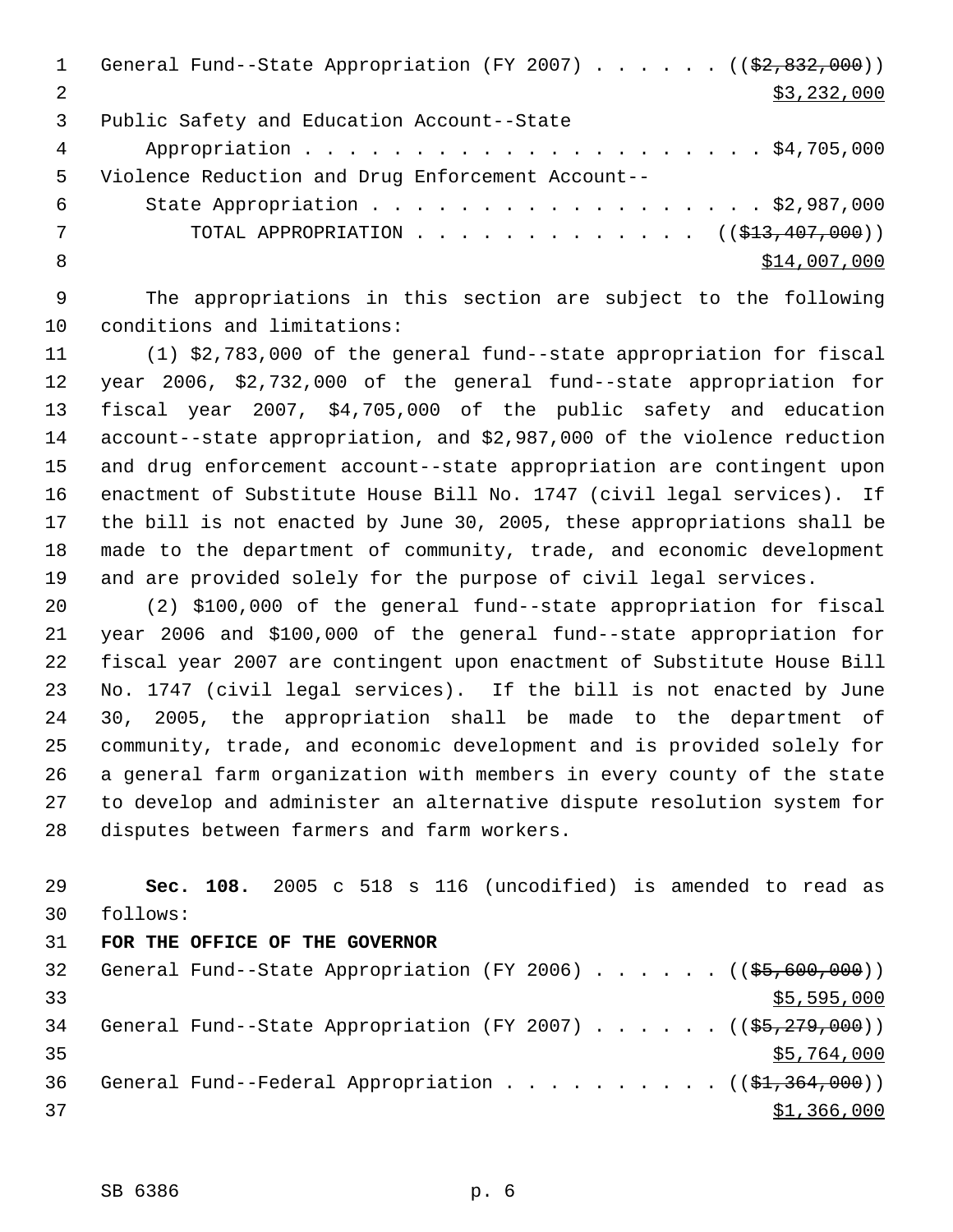|     | Oil Spill Prevention Account Appropriation \$508,000                               |
|-----|------------------------------------------------------------------------------------|
| 2   | Salmon Recovery Account Appropriation \$160,000                                    |
| 3   | Water Quality Account--State Appropriation ( $(\frac{24}{184}, \frac{184}{100})$ ) |
| 4   | \$4,193,000                                                                        |
| 5   | Economic Development Strategic Reserve                                             |
| 6   | Account Appropriation $\frac{54,000,000}{2}$                                       |
| 7   | Pension Funding Stabilization Account--State                                       |
| 8   |                                                                                    |
| - 9 | TOTAL APPROPRIATION ( $(\frac{1616}{935}, 000)$ )                                  |
| 10  | \$21,610,000                                                                       |

 The appropriations in this section are subject to the following conditions and limitations:

 (1) \$4,112,000 of the water quality account appropriation and \$1,150,000 of the general fund--federal appropriation are provided solely for the Puget Sound water quality action team to implement the Puget Sound conservation and recovery plan action items PSAT-01 through PSAT-06.

 (2) \$200,000 of the general fund--state appropriation for fiscal year 2006, \$200,000 of the general fund--state appropriation for fiscal year 2007, and \$200,000 of the general fund--federal appropriation are provided solely for one-time corrective actions to address Hood canal's dissolved oxygen problems, the Puget Sound conservation and recovery plan action item PSAT-07.

 (3) As described in section 129(7) of this act, the Puget Sound water quality action team shall make recommendations and report on monitoring activities related to salmon recovery.

 (4) \$250,000 of the general fund--state appropriation for fiscal year 2006 and \$100,000 of the general fund--state appropriation for fiscal year 2007 are provided solely for the implementation of House Bill No. 1152 (early learning council). If House Bill No. 1152 is not enacted by June 30, 2005, the amounts provided in this subsection shall lapse.

 (5) For the governor's funding request pursuant to RCW 74.39A.300 to be submitted to the legislature by December 20, 2006, it is the intent of the legislature to consider a fringe benefits funding request that provides health care benefits substantially equivalent in cost to those available to individual providers pursuant to chapter 25, Laws of 2003 1st sp. sess.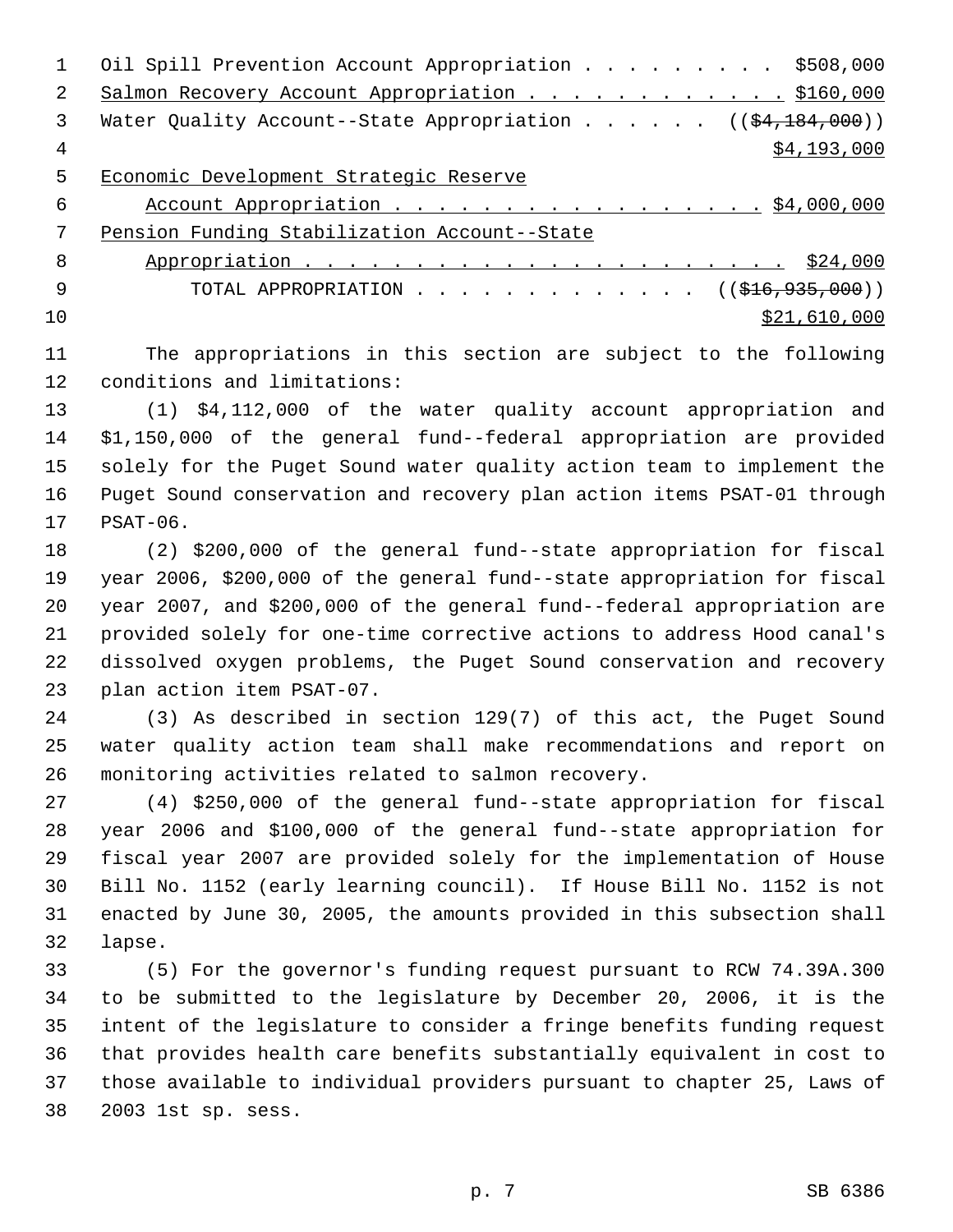(6) \$100,000 of the general fund--state appropriation for fiscal year 2006 and \$100,000 of the general fund--state appropriation for fiscal year 2007 are provided solely as a grant to the Hood Canal Coordinating Council to implement Engrossed Substitute House Bill No. 5 2097 (management program for Hood Canal). ((<del>If Engrossed Substitute</del> House Bill No. 2097 is not enacted by June 30, 2005, the amounts 7 provided in this subsection shall lapse.))

 (7) \$100,000 of the general fund--state appropriation for fiscal year 2006 and \$100,000 of the general fund--state appropriation for fiscal year 2007 are provided solely for a review of ocean policy issues in cooperation with individuals with appropriate expertise and the departments of ecology, fish and wildlife, and natural resources. By December 31, 2005, the governor's office shall identify the recommendations of the U.S. commission on ocean policy appropriate for immediate implementation. By December 31, 2006, the governor's office shall provide a report: (a) Summarizing the condition of the state's ocean resources and their contribution to the state's character, quality of life, and economic viability; (b) recommending improvements in coordination among state agencies and other jurisdictions; (c) recommending measures to protect and manage ocean resources; (d) recommending measures to finance ocean protection, management, and development programs; and (e) recommending legislation regarding ocean resources or policy.

 (8) \$508,000 of the oil spill prevention account appropriation is provided solely for the oil spill advisory council established in Engrossed Substitute Senate Bill No. 5432 (oil spill oversight council). If the bill is not enacted by June 30, 2005, the amount provided in this subsection shall lapse.

 **Sec. 109.** 2005 c 518 s 117 (uncodified) is amended to read as follows: **FOR THE LIEUTENANT GOVERNOR** 32 General Fund--State Appropriation (FY 2006) . . . . . . . . \$752,000 33 General Fund--State Appropriation (FY 2007) . . . . . . ((\$766,000)) 35 ((General Fund--Local Appropriation  $\cdots$ ,  $\cdots$ ,  $\cdots$ ,  $\cdots$ ,  $\sharp$ 1,000)) Pension Funding Stabilization Account--State Appropriation . . . . . . . . . . . . . . . . . . . . . . . \$3,000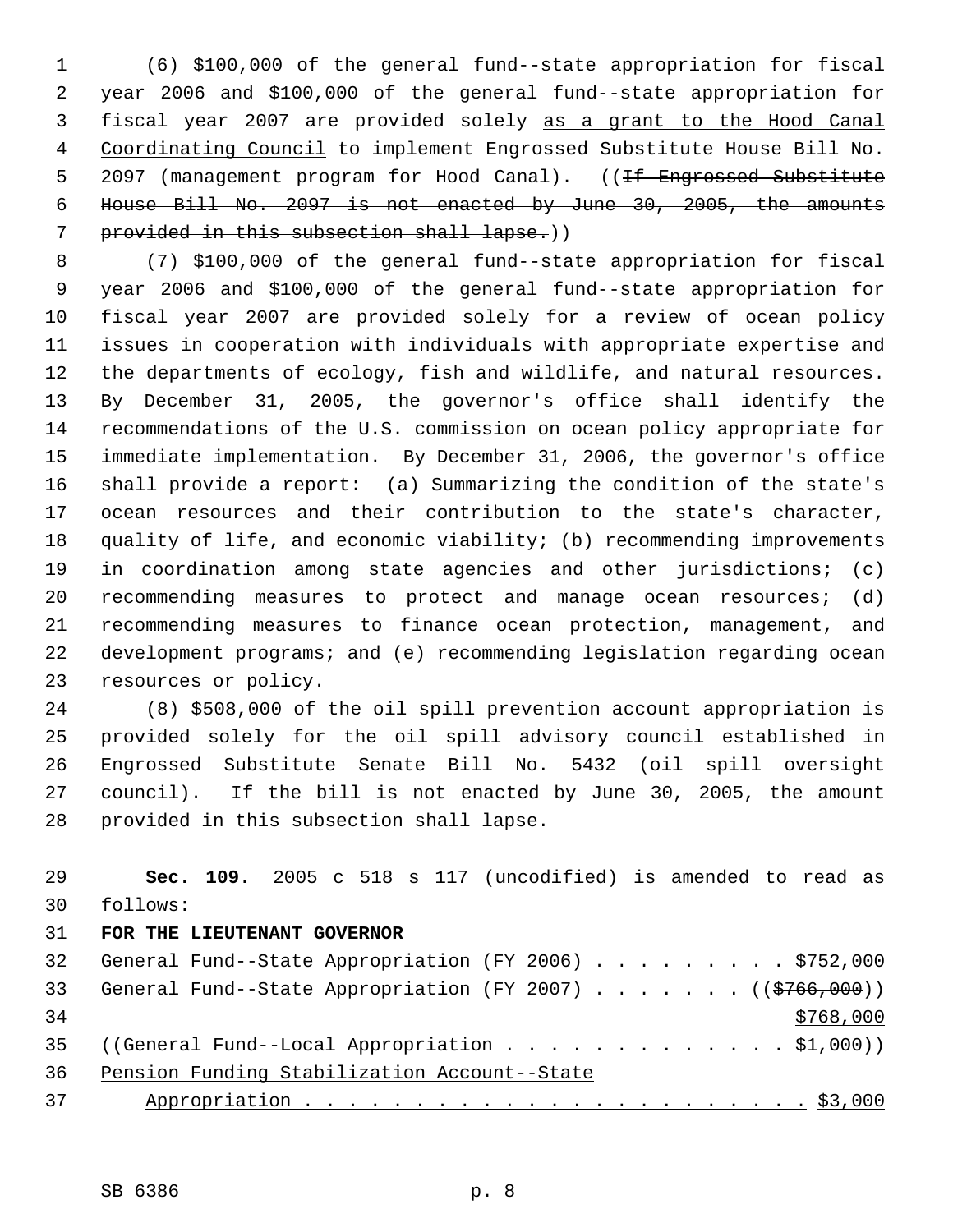| $\mathbf{1}$ | TOTAL APPROPRIATION $($ $(\frac{1}{21}, 519, 000))$                        |
|--------------|----------------------------------------------------------------------------|
| 2            | \$1,523,000                                                                |
| 3            | Sec. 110. 2005 c 518 s 118 (uncodified) is amended to read as              |
| 4            | follows:                                                                   |
| 5            | FOR THE PUBLIC DISCLOSURE COMMISSION                                       |
| $\epsilon$   | General Fund--State Appropriation (FY 2006) \$1,989,000                    |
| 7            | General Fund--State Appropriation (FY 2007) $($ $($ $\frac{209}{100})$     |
| 8            | \$2,013,000                                                                |
| 9            | Pension Funding Stabilization Account--State                               |
| 10           |                                                                            |
| 11           | TOTAL APPROPRIATION ( $(\frac{2}{3}, 998, 000)$ )                          |
| 12           | \$4,012,000                                                                |
| 13           | Sec. 111. 2005 c 518 s 119 (uncodified) is amended to read as              |
| 14           | follows:                                                                   |
| 15           | FOR THE SECRETARY OF STATE                                                 |
| 16           | General Fund--State Appropriation (FY 2006) $($ $($ \$19,102,000))         |
| 17           | \$20,194,000                                                               |
| 18           | General Fund--State Appropriation (FY 2007) $($ $($ \$17,323,000))         |
| 19           | \$17,627,000                                                               |
| 20           | General Fund--Federal Appropriation ( $(\frac{27}{92}, 092, 000)$ )        |
| 21           | \$7,099,000                                                                |
| 22           | General Fund--Private/Local Appropriation ((\$125,000))                    |
| 23           | \$207,000                                                                  |
| 24           | Archives and Records Management Account--State                             |
| 25           | Appropriation $($ $(*8,127,000))$                                          |
| 26           | \$8,210,000                                                                |
| 27           | Department of Personnel Services Account--State                            |
| 28           |                                                                            |
| 29           | \$721,000                                                                  |
| 30           | Local Government Archives Account--State                                   |
| 31           | Appropriation<br>((\$412,138,000))                                         |
| 32           | \$12,398,000                                                               |
| 33           | Election Account--Federal Appropriation ( $(\frac{247,009,000}{\cdots})$ ) |
| 34           | \$53,010,000                                                               |
| 35           | Pension Funding Stabilization Account--State                               |
| 36           |                                                                            |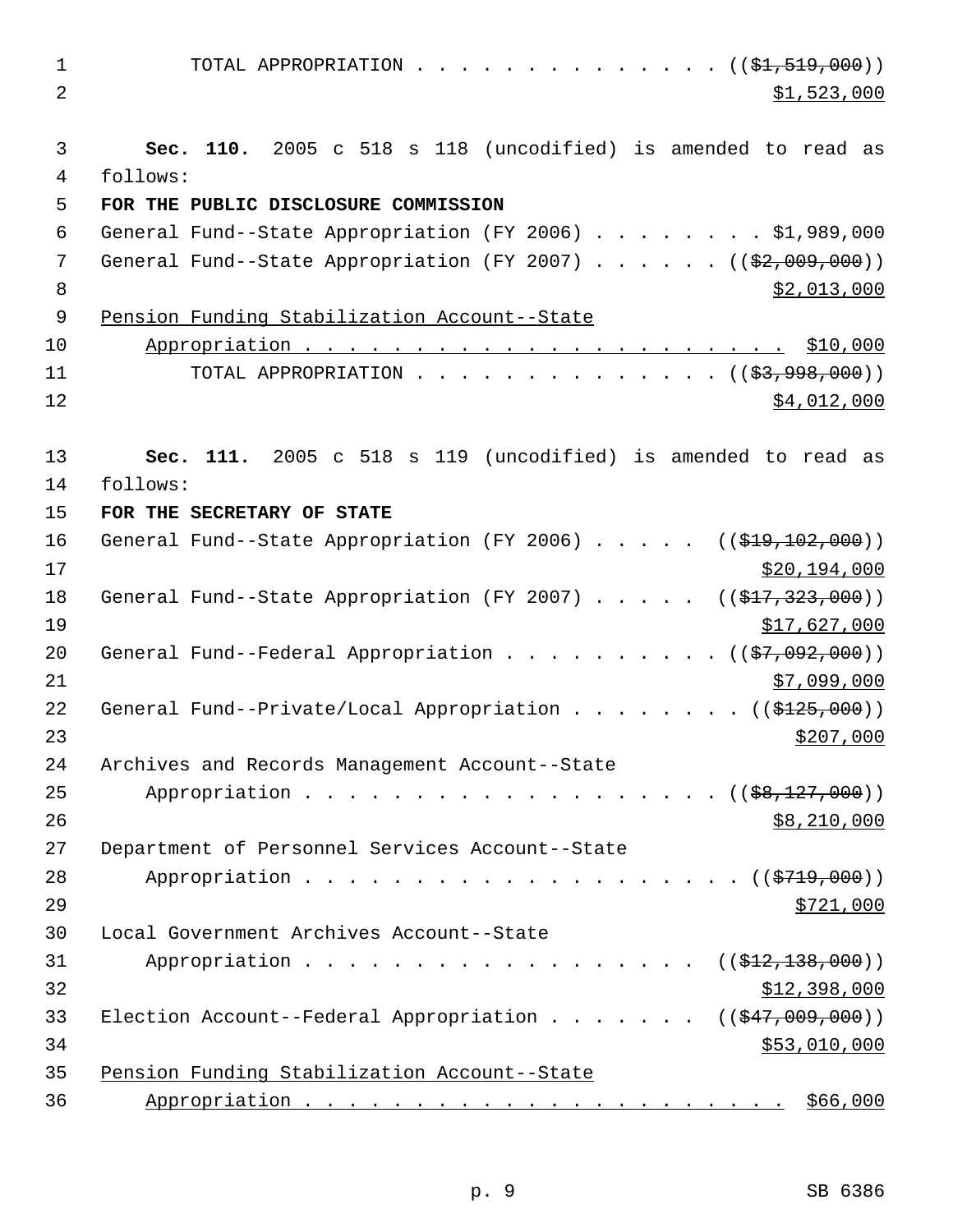1 TOTAL APPROPRIATION . . . . . . . . . . . . ((\$<del>111,635,000</del>)) 2 \$119,532,000

 The appropriations in this section are subject to the following conditions and limitations:

 (1) \$2,296,000 of the general fund--state appropriation for fiscal year 2006 is provided solely to reimburse counties for the state's share of primary and general election costs and the costs of conducting mandatory recounts on state measures. Counties shall be reimbursed only for those odd-year election costs that the secretary of state validates as eligible for reimbursement.

 (2) \$1,999,000 of the general fund--state appropriation for fiscal year 2006 and \$2,403,000 of the general fund--state appropriation for fiscal year 2007 are provided solely for the verification of initiative and referendum petitions, maintenance of related voter registration records, and the publication and distribution of the voters and candidates pamphlet.

 (3) \$125,000 of the general fund--state appropriation for fiscal year 2006 and \$118,000 of the general fund--state appropriation for fiscal year 2007 are provided solely for legal advertising of state measures under RCW 29.27.072.

 (4)(a) \$2,028,004 of the general fund--state appropriation for fiscal year 2006 and \$2,063,772 of the general fund--state appropriation for fiscal year 2007 are provided solely for contracting with a nonprofit organization to produce gavel-to-gavel television coverage of state government deliberations and other events of statewide significance during the 2005-07 biennium. The funding level for each year of the contract shall be based on the amount provided in this subsection. The nonprofit organization shall be required to raise contributions or commitments to make contributions, in cash or in kind, in an amount equal to forty percent of the state contribution. The office of the secretary of state may make full or partial payment once all criteria in (a) and (b) of this subsection have been satisfactorily documented.

 (b) The legislature finds that the commitment of on-going funding is necessary to ensure continuous, autonomous, and independent coverage of public affairs. For that purpose, the secretary of state shall enter into a contract with the nonprofit organization to provide public affairs coverage.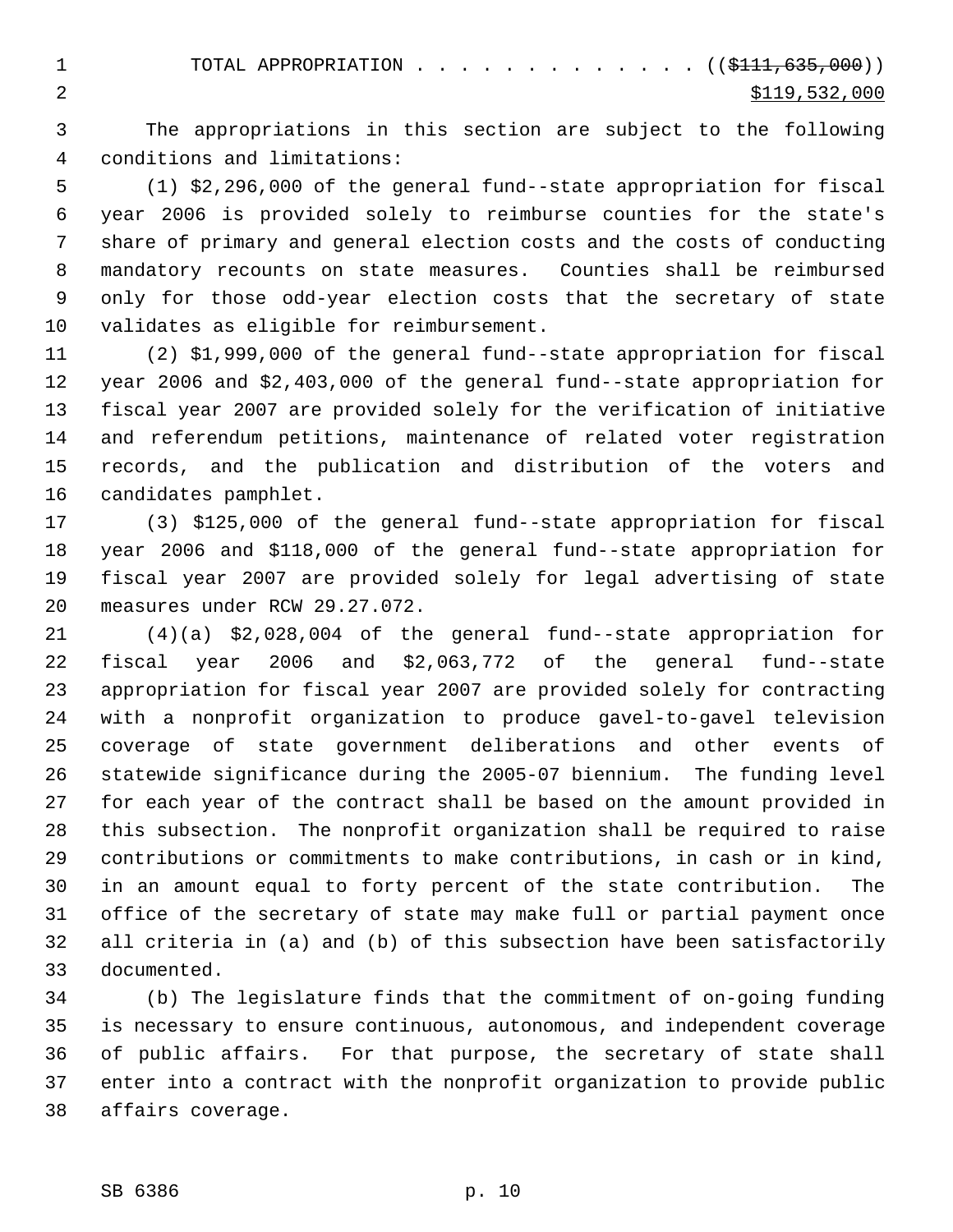(c) The nonprofit organization shall prepare an annual independent audit, an annual financial statement, and an annual report, including benchmarks that measure the success of the nonprofit organization in meeting the intent of the program.

 (d) No portion of any amounts disbursed pursuant to this subsection may be used, directly or indirectly, for any of the following purposes: (i) Attempting to influence the passage or defeat of any legislation by the legislature of the state of Washington, by any county, city, town, or other political subdivision of the state of Washington, or by the congress, or the adoption or rejection of any rule, standard, rate, or other legislative enactment of any state agency;

 (ii) Making contributions reportable under chapter 42.17 RCW; or (iii) Providing any: (A) Gift; (B) honoraria; or (C) travel, lodging, meals, or entertainment to a public officer or employee.

 (5) \$196,000 of the general fund--state appropriation for fiscal year 2006 and \$173,000 of the general fund--state appropriation for fiscal year 2007 are provided for the implementation of House Bill No. 1749 (county election procedures). If the bill is not enacted by June 30, 2005, the amounts provided in this subsection shall lapse.

 (6) \$110,000 of the general fund--state appropriation for fiscal year 2006 is provided solely for the purposes of settling all claims in *Washington State Democratic Party, et al. v. Sam S. Reed, et al.,* United States District Court Western District of Washington at Tacoma Cause No. C00-5419FDB and related appeal. The expenditure of this appropriation is contingent on the release of all claims in the case 27 and related appeal, and total settlement costs shall not exceed the appropriation in this subsection.

 **Sec. 112.** 2005 c 518 s 120 (uncodified) is amended to read as follows: **FOR THE GOVERNOR'S OFFICE OF INDIAN AFFAIRS** 32 General Fund--State Appropriation (FY 2006) . . . . . . . . \$277,000 33 General Fund--State Appropriation (FY 2007) . . . . . . ((\$289,000)) Pension Fund Stabilization Account--State Appropriation . . . . . . . . . . . . . . . . . . . . . . . \$1,000 37 TOTAL APPROPRIATION . . . . . . . . . . . . . . ((\$566,000))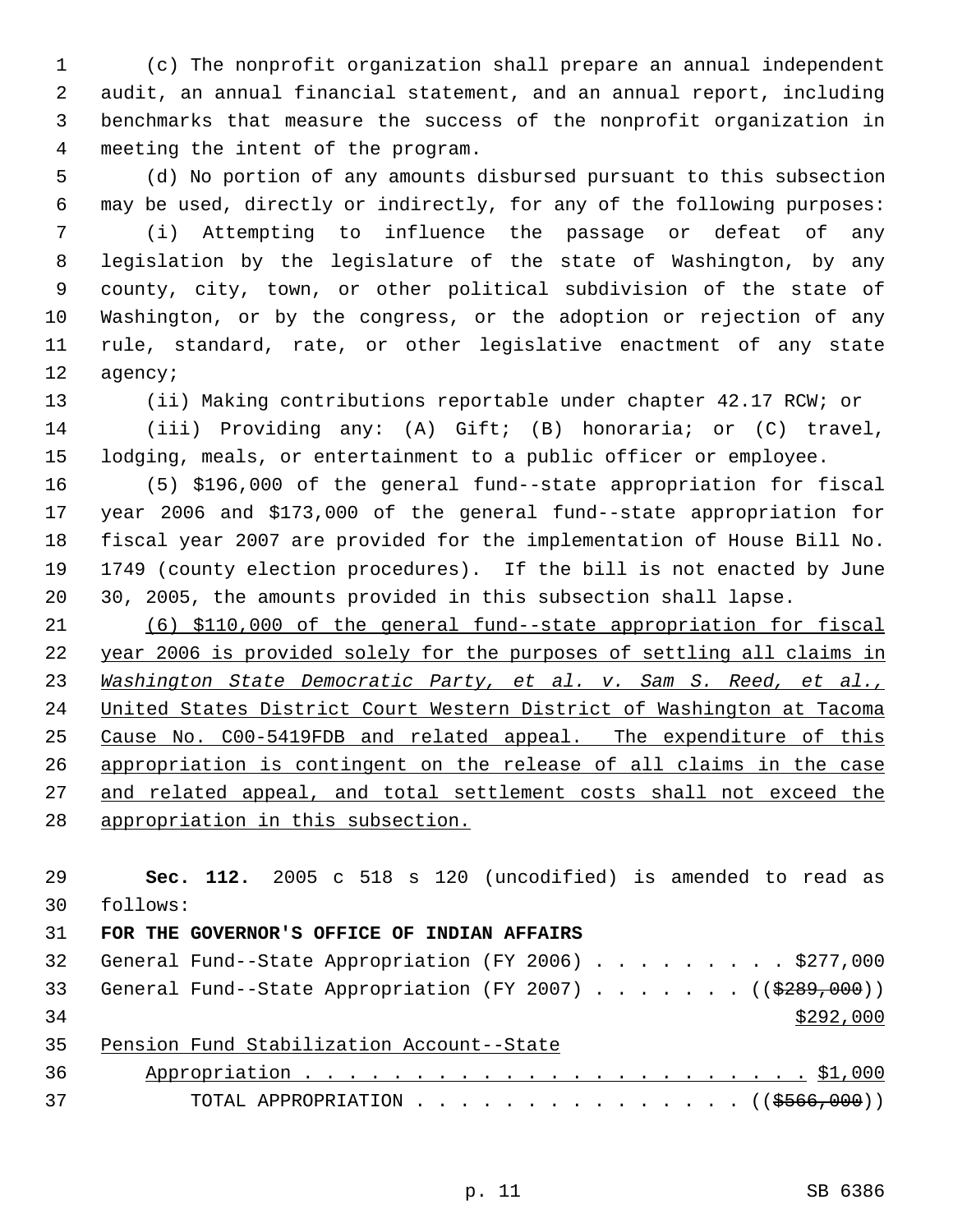### $1 \frac{$570,000}{ }$

 The appropriations in this section are subject to the following conditions and limitations: The office shall assist the department of personnel on providing the government-to-government training sessions for federal, state, local, and tribal government employees. The training sessions shall cover tribal historical perspectives, legal issues, tribal sovereignty, and tribal governments. Costs of the training sessions shall be recouped through a fee charged to the participants of each session. The department of personnel shall be responsible for all of the administrative aspects of the training, including the billing and collection of the fees for the training. **Sec. 113.** 2005 c 518 s 121 (uncodified) is amended to read as

follows:

### **FOR THE COMMISSION ON ASIAN-PACIFIC-AMERICAN AFFAIRS**

|    | 15 General Fund--State Appropriation (FY 2006) \$235,000   |
|----|------------------------------------------------------------|
| 16 | General Fund--State Appropriation (FY 2007) ((\$238,000))  |
| 17 | \$239,000                                                  |
| 18 | Pension Funding Stabilization Account--State               |
| 19 |                                                            |
| 20 | TOTAL APPROPRIATION $\ldots$ , ( $(\frac{1}{2473}, 000)$ ) |
| 21 | \$475,000                                                  |
|    |                                                            |

 **Sec. 114.** 2005 c 518 s 122 (uncodified) is amended to read as follows:

### **FOR THE STATE TREASURER**

 State Treasurer's Service Account--State 26 Appropriation . . . . . . . . . . . . . . . . ((\$14,124,000)) \$14,174,000

 **Sec. 115.** 2005 c 518 s 123 (uncodified) is amended to read as follows:

#### **FOR THE STATE AUDITOR**

31 General Fund--State Appropriation (FY 2006)  $\ldots$  . . . . ((\$1,884,000)) 33 General Fund--State Appropriation (FY 2007) . . . . . ((\$2,441,000))  $\frac{$741,000}{}$ State Auditing Services Revolving Account--State

SB 6386 p. 12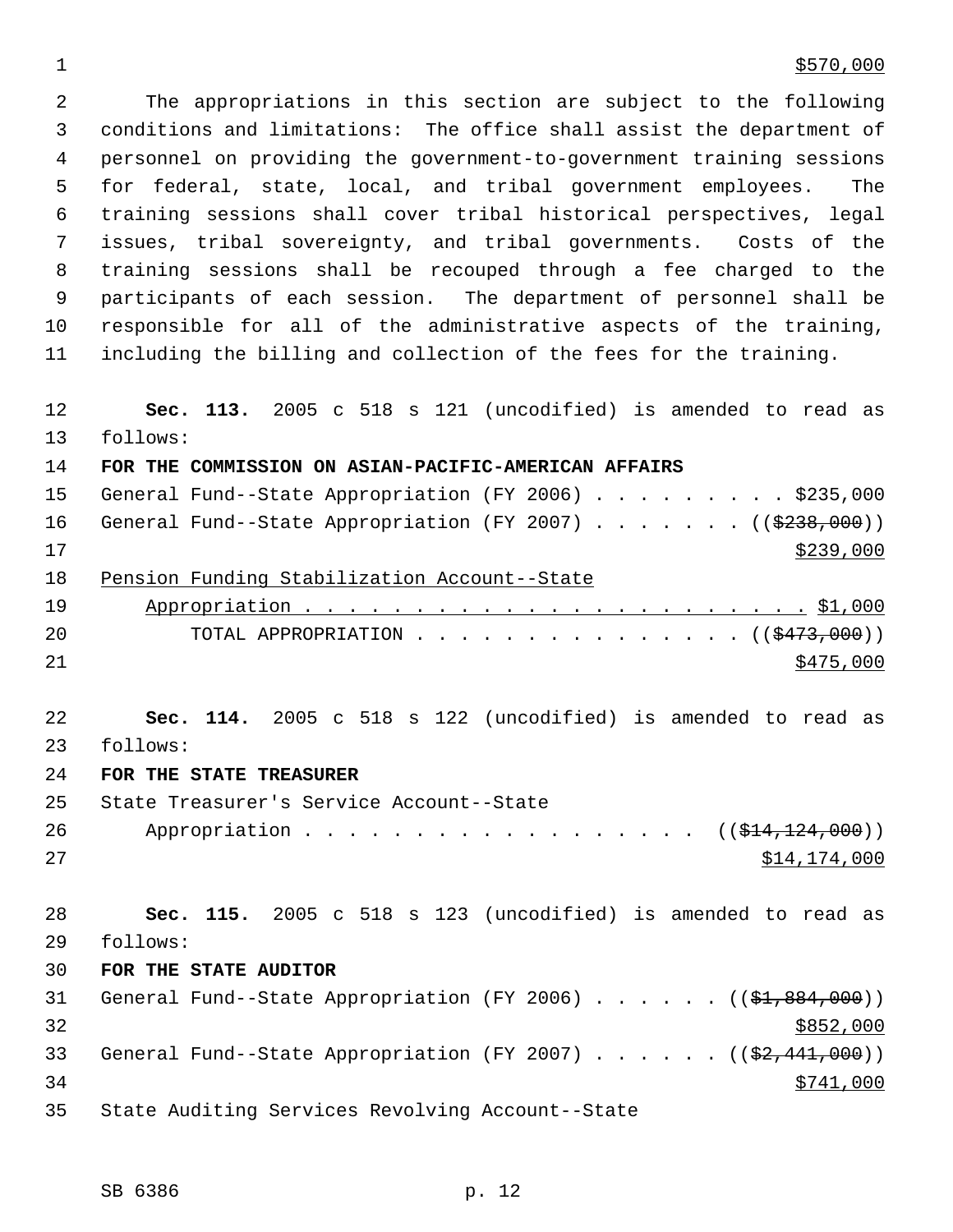| $1 \quad \cdots$ | Appropriation $($ $(*13,952,000))$             |              |
|------------------|------------------------------------------------|--------------|
| $\overline{2}$   |                                                | \$14,011,000 |
|                  | 3 Pension Funding Stabilization Account--State |              |

| -5 | TOTAL APPROPRIATION ( $(\frac{\text{S18}, 277, 000}{\text{F18}, 277, 000})$ ) |
|----|-------------------------------------------------------------------------------|
|    | \$15,608,000                                                                  |

 The appropriations in this section are subject to the following conditions and limitations:

 (1) Audits of school districts by the division of municipal corporations shall include findings regarding the accuracy of: (a) Student enrollment data; and (b) the experience and education of the district's certified instructional staff, as reported to the superintendent of public instruction for allocation of state funding.

 (2) \$731,000 of the general fund--state appropriation for fiscal year 2006 and \$727,000 of the general fund--state appropriation for fiscal year 2007 are provided solely for staff and related costs to verify the accuracy of reported school district data submitted for state funding purposes; conduct school district program audits of state funded public school programs; establish the specific amount of state funding adjustments whenever audit exceptions occur and the amount is not firmly established in the course of regular public school audits; and to assist the state special education safety net committee when requested.

 (3) The office shall report to the office of financial management and the appropriate fiscal committees of the legislature detailed information on risk-based auditing, its theory, and its application for the audits performed on Washington state government. The report shall include an explanation of how the office identifies, measures, and prioritizes risk, the manner in which the office uses these factors in the planning and execution of the audits of Washington state government, and the methods and procedures used in the conduct of the risk-based audits themselves. The report is due no later than December 1, 2005.

34 (4) ((\$1,130,000)) \$100,000 of the general fund--state 35 appropriation for fiscal year ( $\left(-\frac{1}{2}, 695, 000\right)$  of the general fund-- state appropriation for fiscal year 2007, and \$2,000 of the state auditing services revolving account--state appropriation for fiscal 38 year 2006 are)) is provided solely for the implementation of Engrossed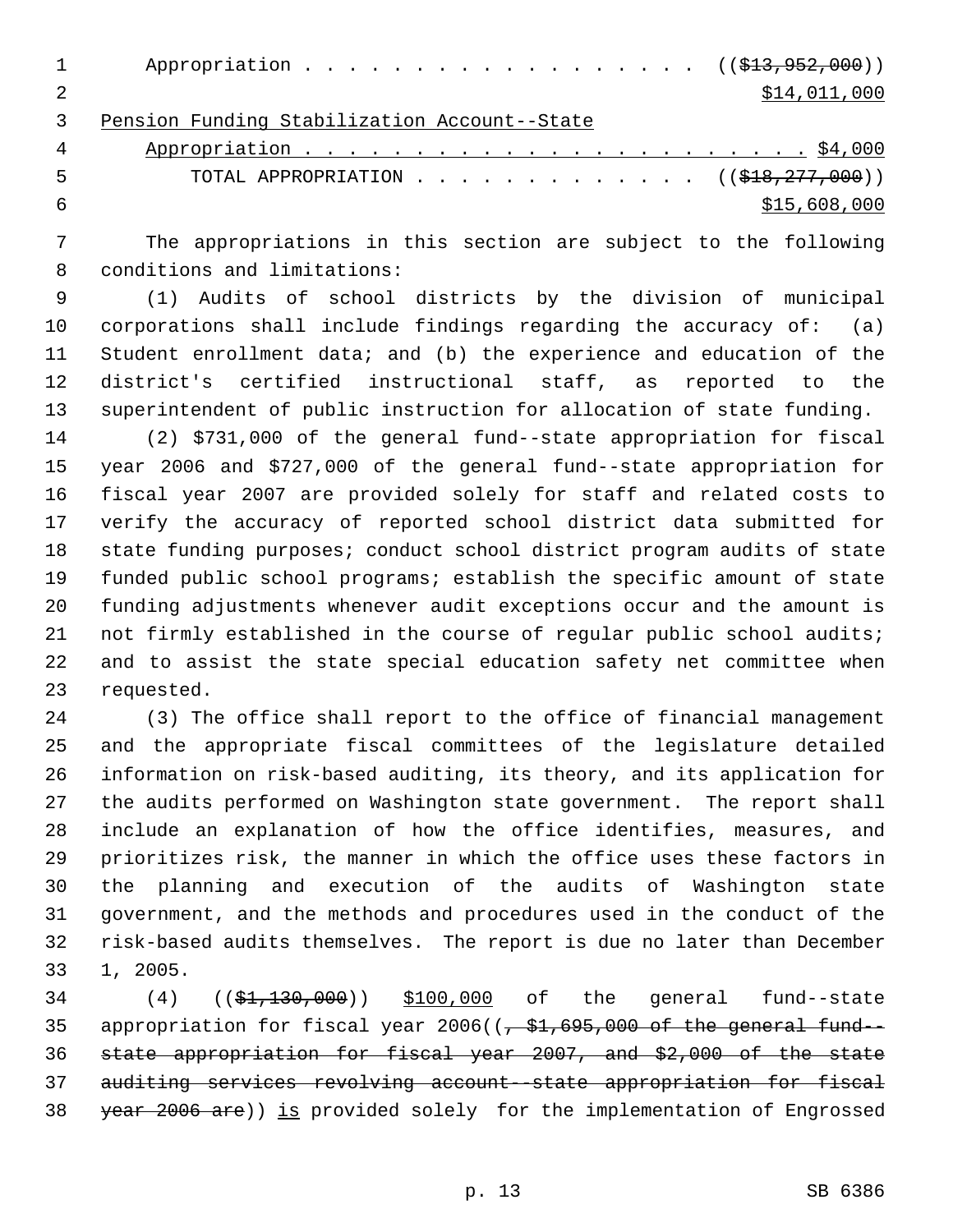1 Substitute House Bill No. 1064 (government performance). ((If Engrossed Substitute House Bill No. 1064 is not enacted by June 30, 2005, the amounts provided in this subsection shall lapse.))

 (5) \$16,000 of the general fund--state appropriation for fiscal year 2006 is provided for a review of special education excess cost accounting and reporting requirements. The state auditor's office shall coordinate this work with the joint legislative audit and review committee's review of the special education excess cost accounting methodology and expenditure reporting requirements. The state auditor's review shall include an examination of whether school districts are (a) appropriately implementing the excess cost accounting methodology; (b) consistently charging special education expenses to the special education and basic education programs; (c) appropriately determining the percentage of expenditures that should be charged to the special education and basic education programs; and (d) appropriately and consistently reporting special education expenditures. The results of this review will be included in the joint legislative audit and review committee's report issued in January 2006.

 **Sec. 116.** 2005 c 518 s 124 (uncodified) is amended to read as follows:

| FOR THE CITIZENS' COMMISSION ON SALARIES FOR ELECTED OFFICIALS<br>21 |                                                       |
|----------------------------------------------------------------------|-------------------------------------------------------|
| 22                                                                   | General Fund--State Appropriation (FY 2006) \$137,000 |
| 23 General Fund--State Appropriation (FY 2007) ((\$206,000))         |                                                       |
| 24                                                                   | \$207,000                                             |
| 25                                                                   | TOTAL APPROPRIATION ( $(\frac{2343}{100})$ )          |
| 26                                                                   | \$344,000                                             |

 **Sec. 117.** 2005 c 518 s 125 (uncodified) is amended to read as follows:

## **FOR THE ATTORNEY GENERAL**

| 30 | General Fund--State Appropriation (FY 2006) $($ $($ \$5,223,000)) |
|----|-------------------------------------------------------------------|
| 31 | \$5,489,000                                                       |
| 32 | General Fund--State Appropriation (FY 2007) $($ $($ \$5,156,000)) |
| 33 | \$5,331,000                                                       |
| 34 | General Fund--Federal Appropriation $($ $($ \$2,973,000) $)$      |
| 35 | \$3,175,000                                                       |
| 36 | Public Safety and Education Account--State                        |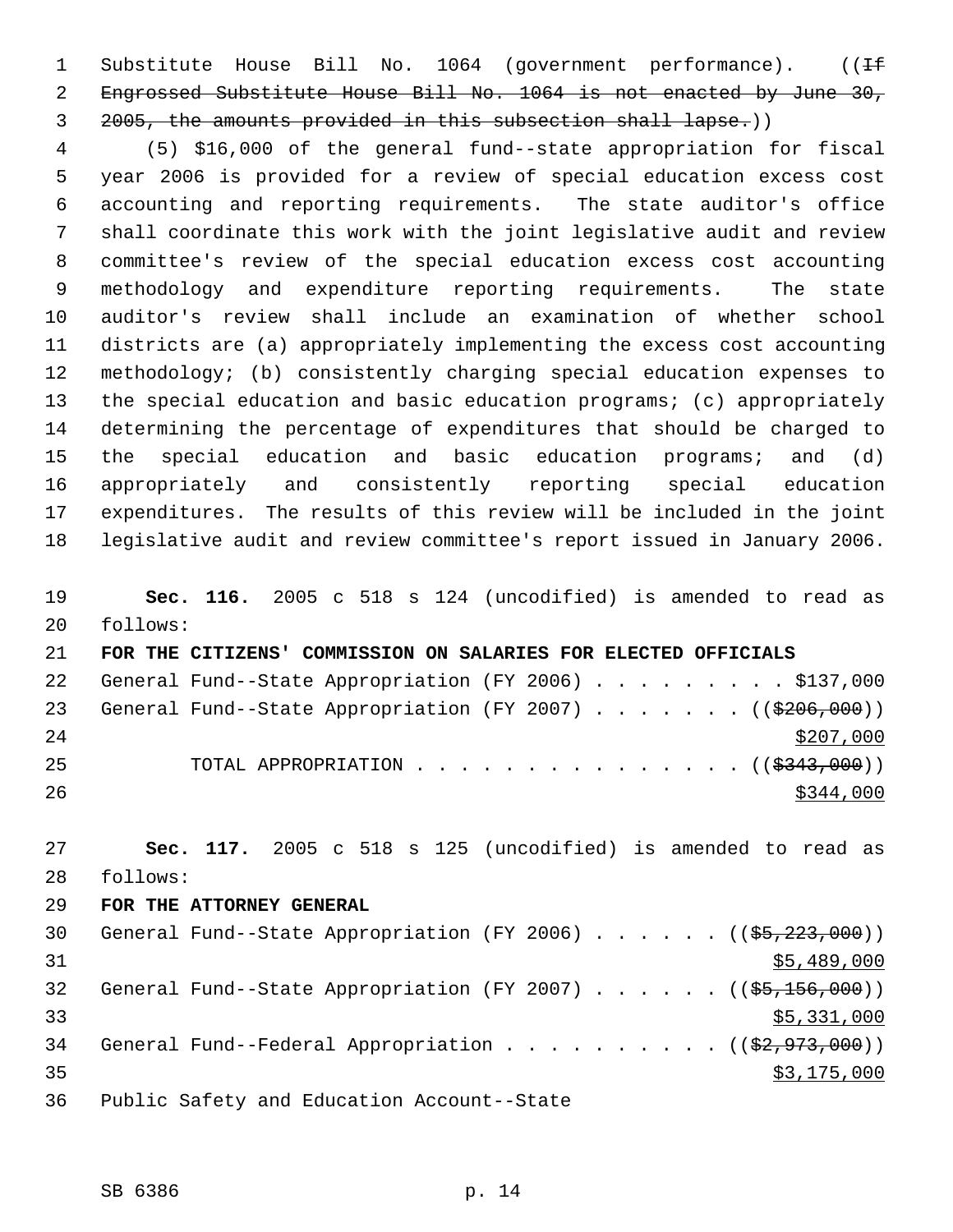1 Appropriation . . . . . . . . . . . . . . . . . (  $(\frac{2}{2}, \frac{303}{100})$  ) 2  $\frac{1}{2}$   $\frac{1}{2}$   $\frac{307}{000}$  New Motor Vehicle Arbitration Account--State 4 Appropriation . . . . . . . . . . . . . . . . . (  $(\frac{21}{21}, \frac{313}{100})$  )  $5 \times 1,315,000$ 6 Health Services Account Appropriation . . . . . . . . . . . \$762,000 Legal Services Revolving Account--State 8 Appropriation . . . . . . . . . . . . . . . . (  $(\frac{18}{3185}, \frac{970}{1000})$  ) \$191,083,000 Tobacco Prevention and Control Account--State Appropriation . . . . . . . . . . . . . . . . . . . . . . \$270,000 Pension Funding Stabilization Account--State Appropriation . . . . . . . . . . . . . . . . . . . . . . \$21,000 14 TOTAL APPROPRIATION . . . . . . . . . . . . ((\$203,208,000)) \$209,753,000

 The appropriations in this section are subject to the following conditions and limitations:

 (1) The attorney general shall report each fiscal year on actual legal services expenditures and actual attorney staffing levels for each agency receiving legal services. The report shall be submitted to the office of financial management and the fiscal committees of the senate and house of representatives no later than ninety days after the end of each fiscal year.

 (2) Prior to entering into any negotiated settlement of a claim against the state that exceeds five million dollars, the attorney general shall notify the director of financial management and the chairs of the senate committee on ways and means and the house of representatives committee on appropriations.

 **Sec. 118.** 2005 c 518 s 126 (uncodified) is amended to read as follows: **FOR THE CASELOAD FORECAST COUNCIL** 32 General Fund--State Appropriation (FY 2006) . . . . . . . . \$719,000 33 General Fund--State Appropriation (FY 2007) . . . . . . ((\$714,000)) Pension Funding Stabilization Account--State Appropriation . . . . . . . . . . . . . . . . . . . . . . . \$4,000 37 TOTAL APPROPRIATION . . . . . . . . . . . . . (  $(\frac{21}{1000})$  )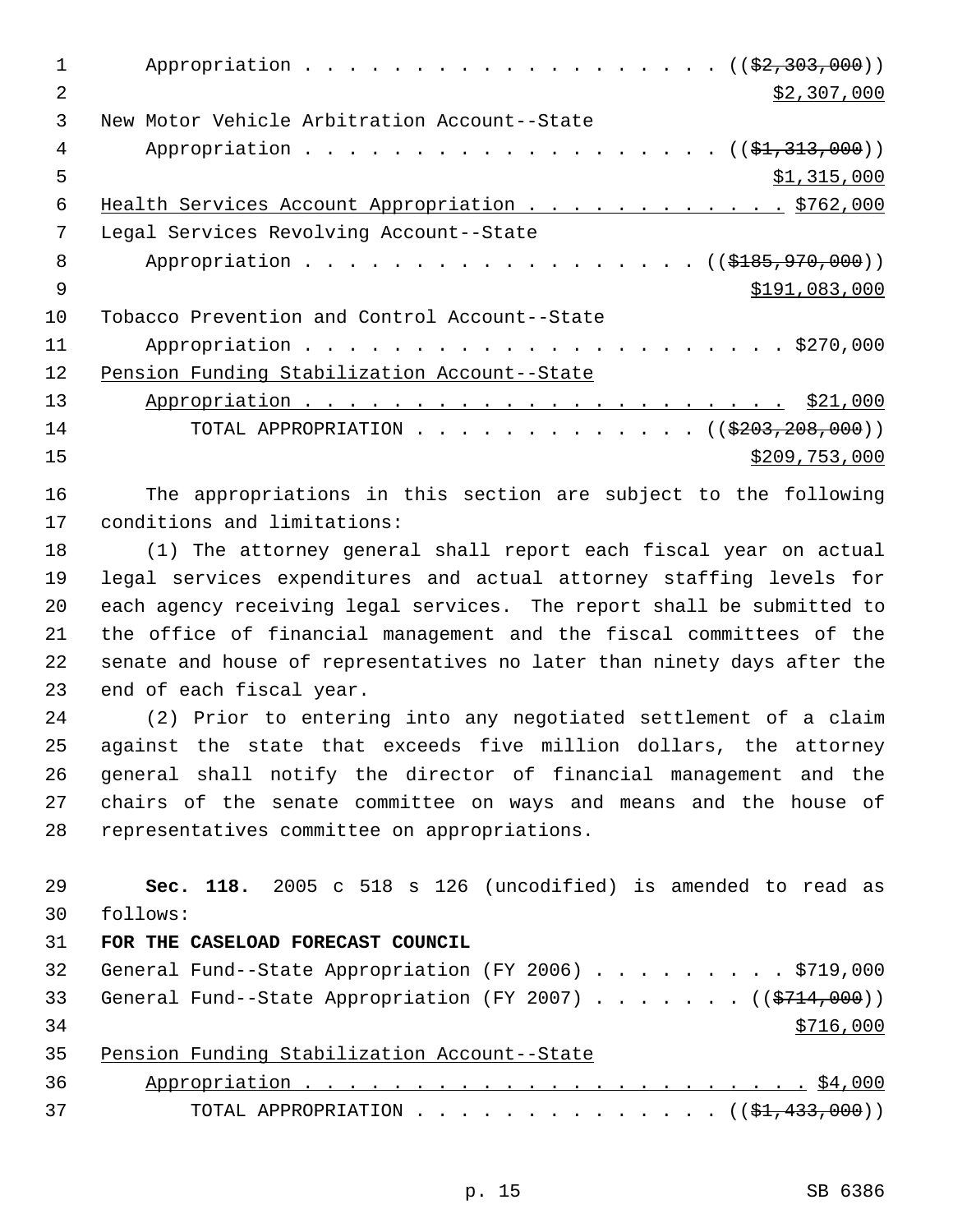1 \$1,439,000

| $\overline{2}$ | Sec. 119. 2005 c 518 s 127 (uncodified) is amended to read as                 |
|----------------|-------------------------------------------------------------------------------|
| 3              | follows:                                                                      |
| 4              | FOR THE DEPARTMENT OF COMMUNITY, TRADE, AND ECONOMIC DEVELOPMENT              |
| 5              | General Fund--State Appropriation (FY 2006) $($ $($ $\frac{666}{123},000)$ )  |
| 6              | \$66,754,000                                                                  |
| 7              | General Fund--State Appropriation (FY 2007) $($ $($ $667, 151, 000)$ )        |
| 8              | \$39,025,000                                                                  |
| 9              | General Fund--Federal Appropriation ( $(\frac{246}{8246}, \frac{886}{100})$ ) |
| 10             | \$257,475,000                                                                 |
| 11             | General Fund--Private/Local Appropriation ( $(\frac{212}{7229}, 000)$ )       |
| 12             | \$12,236,000                                                                  |
| 13             | Public Safety and Education Account--State                                    |
| 14             | Appropriation $($ $(\frac{25}{7}, \frac{439}{100})$                           |
| 15             | \$5,443,000                                                                   |
| 16             | Public Works Assistance Account--State                                        |
| 17             | Appropriation ( (\$3,395,000))                                                |
| 18             | \$3,430,000                                                                   |
| 19             | Tourism Development and Promotion Account                                     |
| 20             |                                                                               |
| 21             | Drinking Water Assistance Administrative Account--                            |
| 22             | State Appropriation $($ $(\frac{2213}{1000}))$                                |
| 23             | \$345,000                                                                     |
| 24             | Lead Paint Account--State Appropriation \$6,000                               |
| 25             | Building Code Council Account--State Appropriation $((\frac{21}{130}, 000))$  |
| 26             | \$1,133,000                                                                   |
| 27             | Administrative Contingency Account--State                                     |
| 28             | Appropriation $($ $(\frac{21}{200}, \frac{200}{200})$                         |
| 29             | \$1,809,000                                                                   |
| 30             | Low-Income Weatherization Assistance Account--State                           |
| 31             |                                                                               |
| 32             | Violence Reduction and Drug Enforcement Account--State                        |
| 33             | Appropriation $($ $(\frac{27}{7231},000))$                                    |
| 34             | \$7,234,000                                                                   |
| 35             | Manufactured Home Installation Training Account--State                        |
| 36             |                                                                               |
| 37             | Community and Economic Development Fee Account--State                         |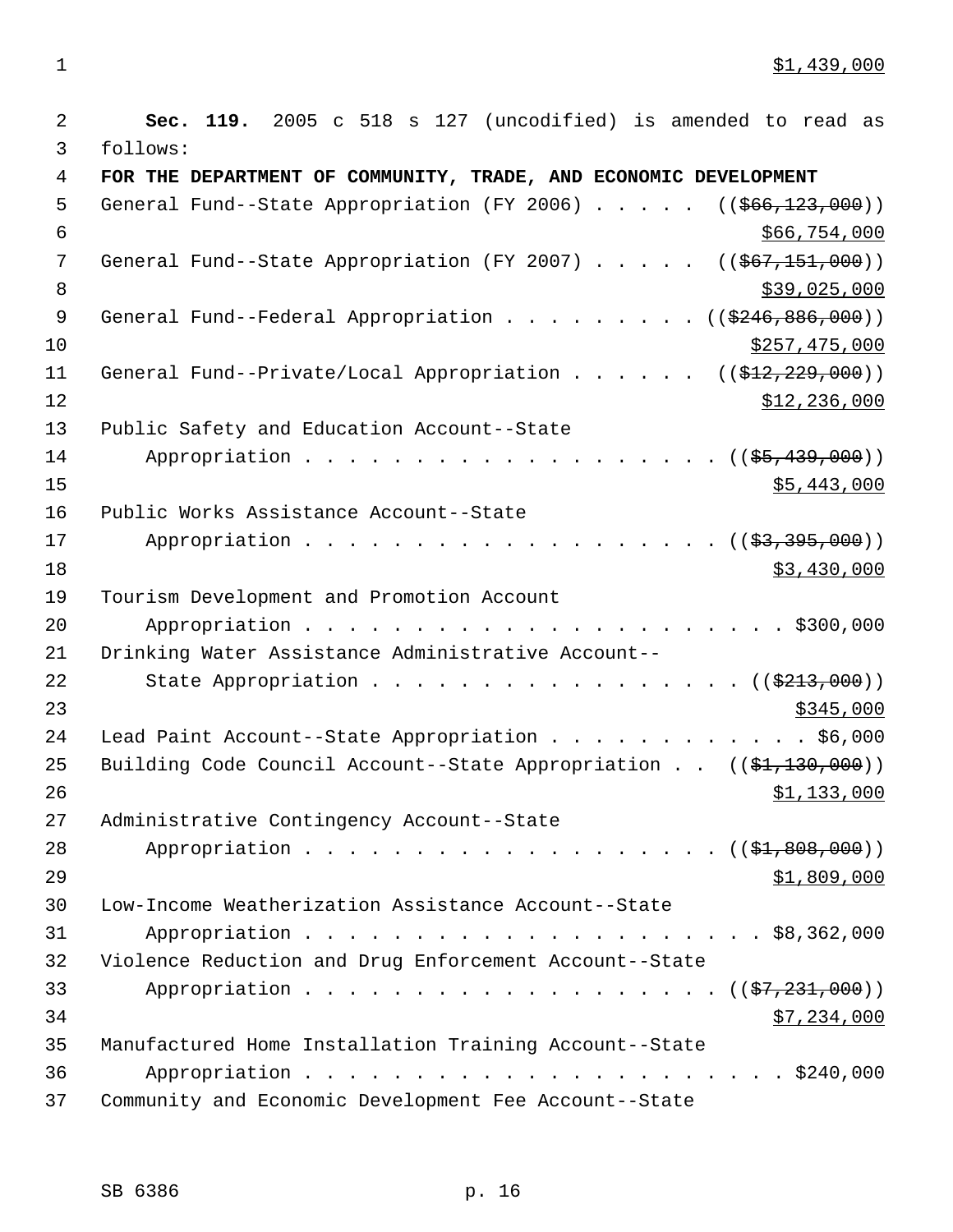| 2  | Washington Housing Trust Account--State               |
|----|-------------------------------------------------------|
| 3  | Appropriation ( $(\frac{219}{100}, 009, 000)$ )       |
| 4  | \$32,866,000                                          |
| 5  | Homeless Families Services Account--State             |
| 6  |                                                       |
|    | Public Facility Construction Loan Revolving           |
| 8  | Account--State Appropriation ( $(\frac{2614}{100})$ ) |
| 9  | \$616,000                                             |
| 10 | Pension Funding Stabilization Account--State          |
| 11 |                                                       |
| 12 | TOTAL APPROPRIATION ( $ ($442,006,000)$ )             |
| 13 | \$439,231,000                                         |

 The appropriations in this section are subject to the following conditions and limitations:

 (1) \$2,838,000 of the general fund--state appropriation for fiscal year 2006 and \$2,838,000 of the general fund--state appropriation for fiscal year 2007 are provided solely for a contract with the Washington technology center for work essential to the mission of the Washington technology center and conducted in partnership with universities. The center shall not pay any increased indirect rate nor increases in other indirect charges above the absolute amount paid during the 1995-97 fiscal biennium.

 (2) \$5,902,000 of the general fund--federal appropriation is provided solely for the justice assistance grant program, to be distributed in state fiscal year 2006 as follows:

 (a) \$2,064,000 to local units of government to continue multijurisdictional narcotics task forces;

 (b) \$330,000 to the department to continue the drug prosecution assistance program in support of multijurisdictional narcotics task forces;

 (c) \$675,000 to the Washington state patrol for coordination, investigative, and supervisory support to the multijurisdictional narcotics task forces and for methamphetamine education and response;

(d) \$20,000 to the department for tribal law enforcement;

 (e) \$345,000 to the department to continue domestic violence legal advocacy;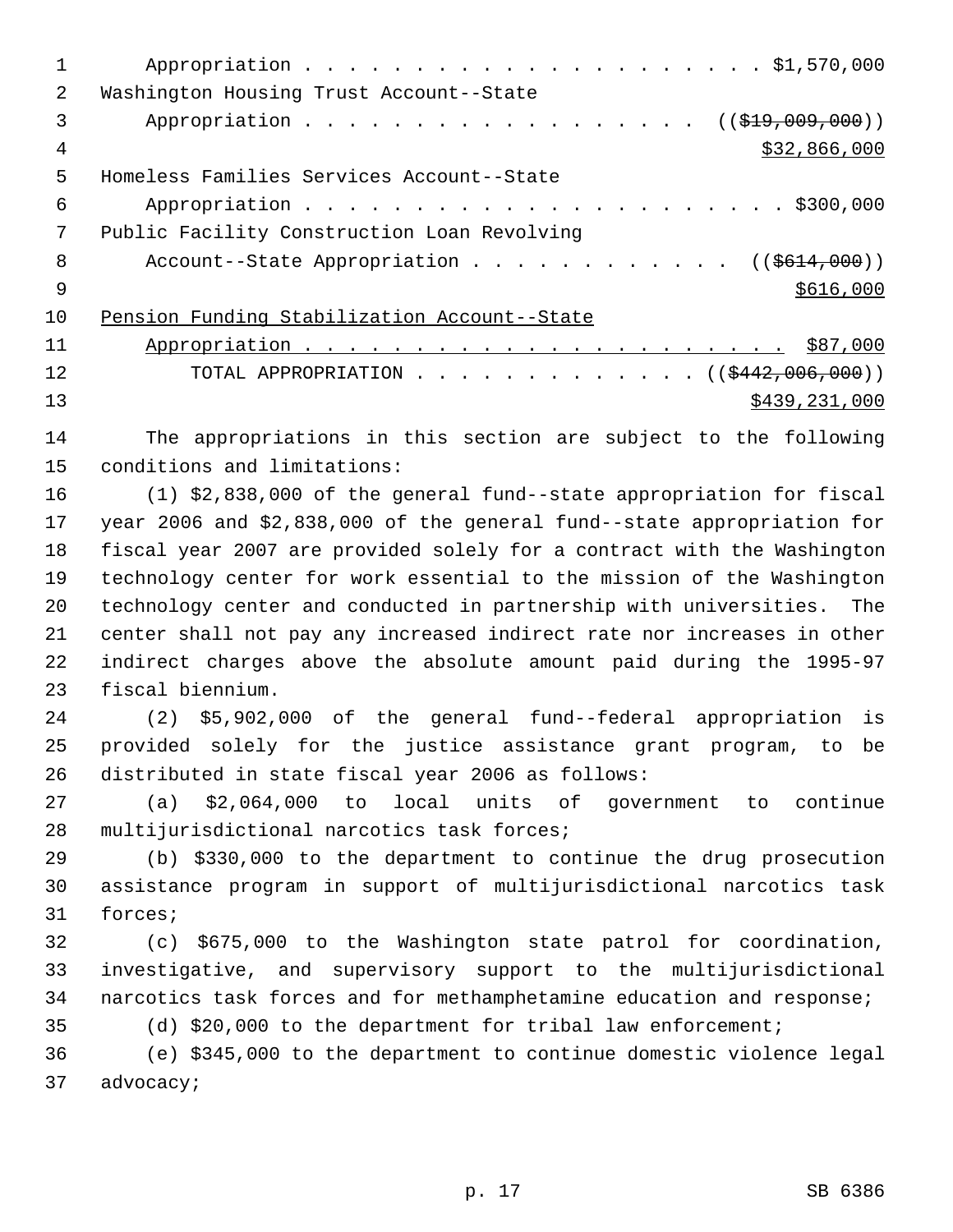(f) \$60,000 to the department for community-based advocacy services to victims of violent crime, other than sexual assault and domestic violence;

 (g) \$351,000 to the department of social and health services, division of alcohol and substance abuse, for juvenile drug courts in eastern and western Washington;

 (h) \$626,000 to the department of social and health services to continue youth violence prevention and intervention projects;

 (i) \$97,000 to the department to continue evaluation of this grant program;

 (j) \$290,000 to the office of financial management for criminal 12 history records improvement;

 (k) \$580,000 to the department for required grant administration, monitoring, and reporting on justice assistance grant programs; and

 (l) \$464,000 to the department for distribution to small municipalities.

 These amounts represent the maximum justice assistance grant expenditure authority for each program. No program may expend justice assistance grant funds in excess of the amounts provided in this subsection. If moneys in excess of those appropriated in this subsection become available, whether from prior or current fiscal year distributions, the department shall hold these moneys in reserve and may not expend them without specific appropriation. These moneys shall be carried forward and applied to the pool of moneys available for appropriation for programs and projects in the succeeding fiscal year. As part of its budget request for the succeeding year, the department shall estimate and request authority to spend any justice assistance grant funds.

 (3) \$3,600,000 of the general fund--federal appropriation is provided solely for the justice assistance grant program, to be distributed in state fiscal year 2007 as follows:

 (a) \$2,013,000 to local units of government to continue 33 multijurisdictional narcotics task forces;

 (b) \$330,000 to the department to continue the drug prosecution assistance program in support of multijurisdictional narcotics task forces;

(c) \$675,000 to the Washington state patrol for coordination,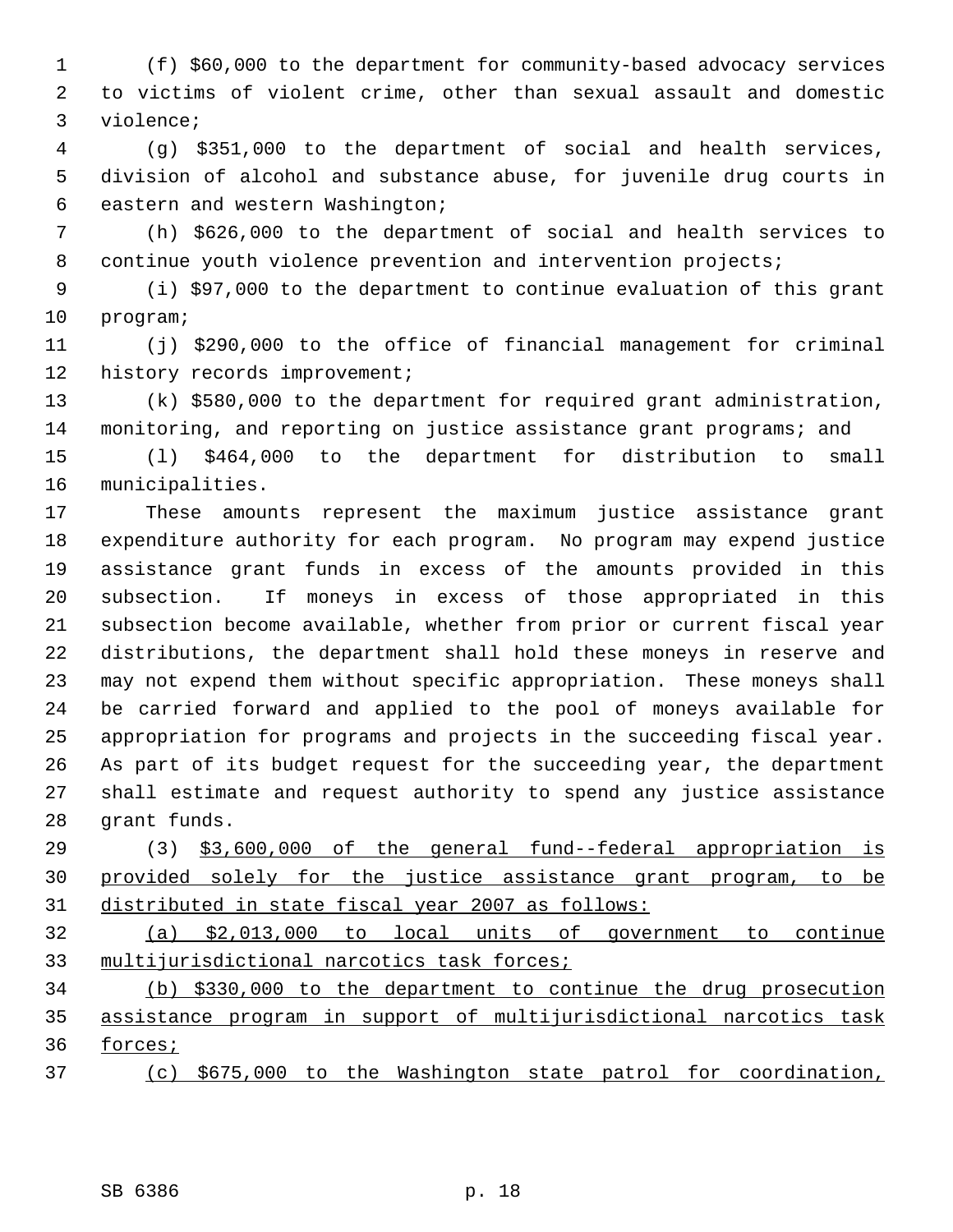investigative, and supervisory support to the multijurisdictional

2 narcotics task forces;

 (d) \$110,000 to the department to support the governor's council on substance abuse;

 (e) \$97,000 to the department to continue evaluation of the justice assistance grant program;

 (f) \$360,000 to the department for required grant administration, 8 monitoring, and reporting on justice assistance grant programs; and (g) \$15,000 to the department for a tribal and local law enforcement statewide summit.

 (4) \$170,000 of the general fund--state appropriation for fiscal year 2006 and \$170,000 of the general fund--state appropriation for fiscal year 2007 are provided solely to fund domestic violence legal advocacy, in recognition of reduced federal grant funding.

15  $((+4))$   $(5)$  \$28,848,000 of the general fund--state appropriation 16 for fiscal year 2006 ((and \$29,941,000 of the general fund-state 17 appropriation for fiscal year 2007 are)) is provided solely for 18 providing early childhood education assistance. Of ((these)) this 19 amount( $(s)$ ), \$1,497,000 ((in each fiscal year)) is provided solely to increase the number of children receiving education, and \$1,052,000 21 ((in fiscal year 2006 and  $$2,146,000$  in fiscal year 2007 are)) is provided solely for a targeted vendor rate increase.

 $((+5))$   $(6)$  Repayments of outstanding loans granted under RCW 43.63A.600, the mortgage and rental assistance program, shall be remitted to the department, including any current revolving account balances. The department shall contract with a lender or contract collection agent to act as a collection agent of the state. The lender or contract collection agent shall collect payments on outstanding loans, and deposit them into an interest-bearing account. The funds collected shall be remitted to the department quarterly. Interest earned in the account may be retained by the lender or contract collection agent, and shall be considered a fee for processing payments on behalf of the state. Repayments of loans granted under this chapter shall be made to the lender or contract collection agent as long as the loan is outstanding, notwithstanding the repeal of the chapter.

 ( $(\overline{(+6)})$ ) (7) \$1,288,000 of the Washington housing trust account--state appropriation is provided solely to implement Engrossed House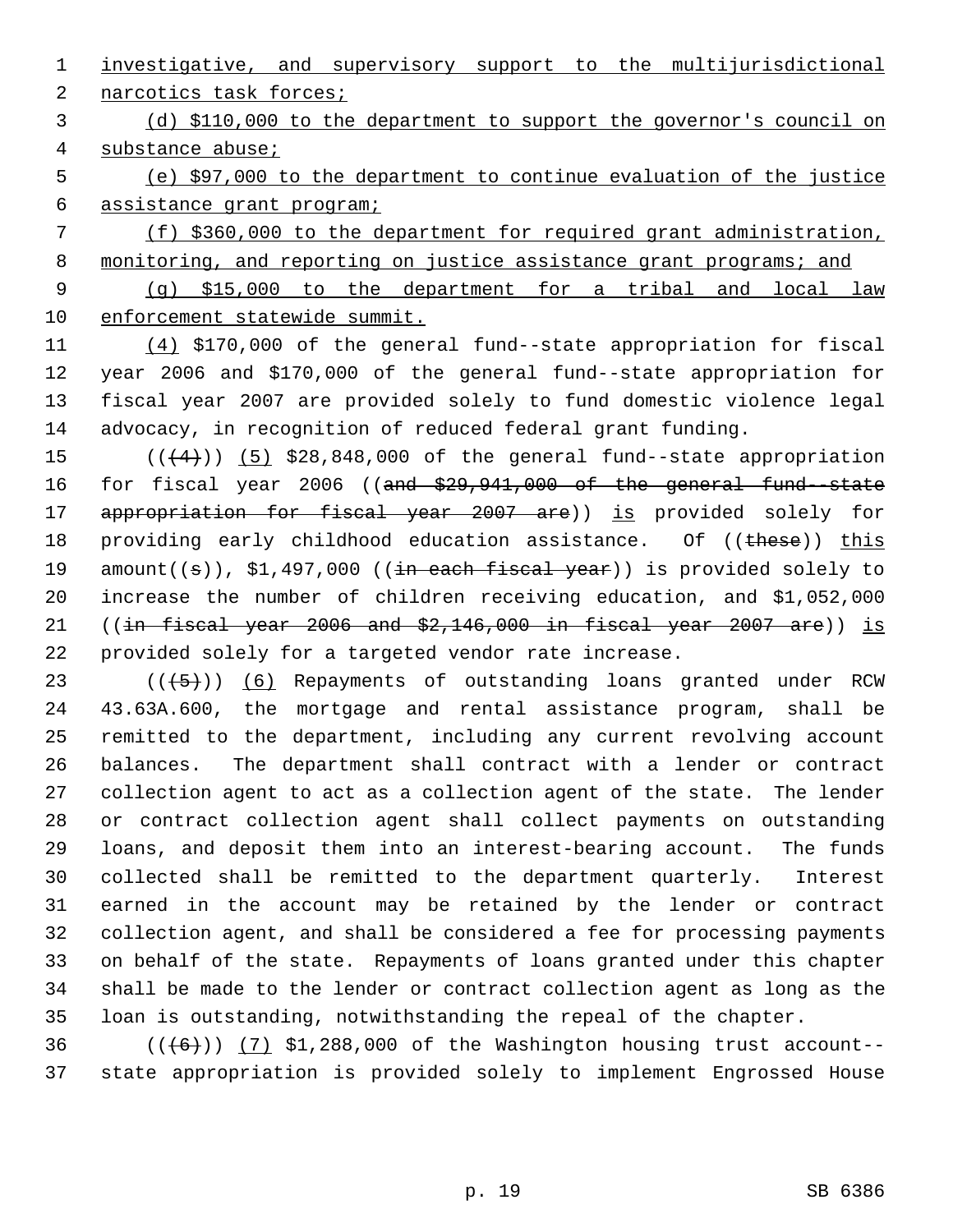Bill No. 1074. If the bill is not enacted by June 30, 2005, the amounts in this subsection shall lapse.

 $(1, 7)$  (( $(1, 7)$ )) (8) \$725,000 of the general fund--state appropriation for fiscal year 2006 and \$725,000 of the general fund--state appropriation for fiscal year 2007 are provided solely for food banks to obtain and distribute additional nutritious food; and purchase equipment to transport and store perishable products.

 $((\{8\})$  (9) \$500,000 of the general fund--state appropriation for fiscal year 2006 and \$500,000 of the general fund--state appropriation for fiscal year 2007 are provided solely for the community services block grant program to help meet current service demands that exceed available community action resources.

 $((+9))$   $(10)$  \$215,000 of the general fund--state appropriation for fiscal year 2006 is provided solely for matching funds for a federal economic development administration grant awarded to the city of Kent to conduct a feasibility study and economic analysis for the establishment of a center for advanced manufacturing.

 $((+10))$   $(11)$  \$20,000 of the general fund--state appropriation for fiscal year 2006 is provided solely for the department to compile a report on housing stock in Washington state to identify areas of potentially high risk for child lead exposure. This report shall include an analysis of existing data regarding the ages of housing stock in specific regions and an analysis of data regarding actual lead poisoning cases, which shall be provided by the department of health's childhood lead poisoning surveillance program.

 $((+11))$   $(12)$  \$150,000 of general fund--state appropriation for fiscal year 2006 is provided solely for the Cascade land conservancy to develop and implement a plan for regional conservation within King, Kittitas, Pierce, and Snohomish counties.

 $((+12))$   $(13)$  \$50,000 of the general fund--state appropriation for fiscal year 2006 is provided solely for the support, including safety and security costs, of the America's freedom salute to be held in the Vancouver, Washington area.

 $((+13))$   $(14)$  \$250,000 of the general fund--state appropriation for fiscal year 2006 and \$250,000 of the general fund--state appropriation for fiscal year 2007 are provided solely to Snohomish county for a law enforcement and treatment methamphetamine pilot program. \$250,000 of the general fund--state appropriation for fiscal year 2006 and \$250,000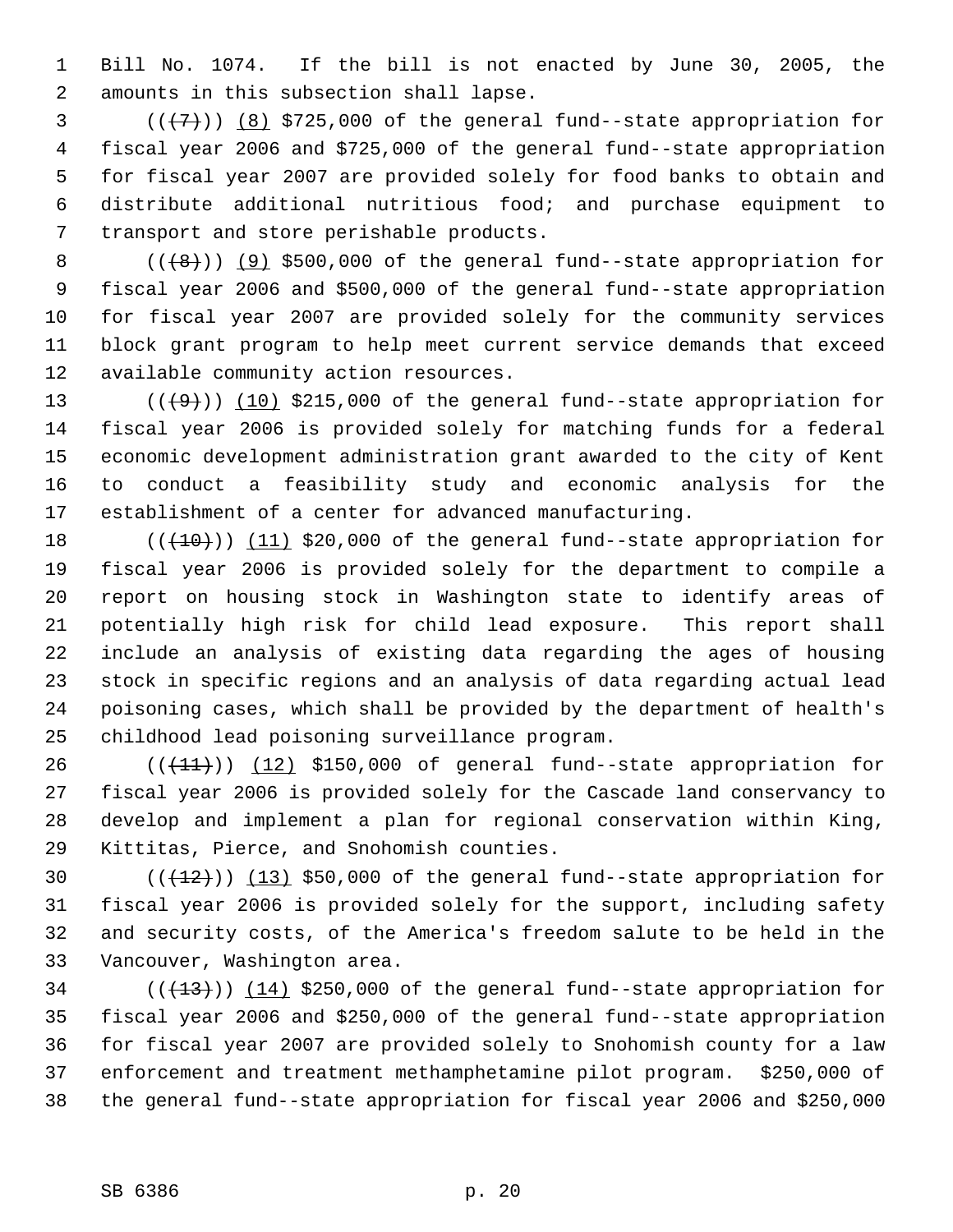of the general fund--state appropriation for fiscal year 2007 are provided solely to the Pierce county alliance's methamphetamine family services treatment program and safe streets of Tacoma's methamphetamine prevention service.

5  $((+14))$   $(15)$  \$50,000 of the general fund--state appropriation is provided solely for one pilot project to promote the study and implementation of safe neighborhoods through community planning.

 $((+15))$   $(16)$  \$287,000 of the general fund--state appropriation for fiscal year 2006 and \$288,000 of the general fund--state appropriation for fiscal year 2007 are provided solely for Walla Walla community college to establish the water and environmental studies center to provide workforce education and training, encourage innovative approaches and practices that address environmental and cultural issues, and facilitate the Walla Walla watershed alliance role in promoting communication leading to cooperative conservation efforts that effectively address urban and rural water and environmental issues.

 $((+16))$  (17) \$50,000 of the general fund--state appropriation for fiscal year 2006 is provided solely for work with the northwest food processors association on the food processing cluster development project.

 $((+17))$   $(18)$  \$200,000 of the general fund--state appropriation for fiscal year 2006 and \$100,000 of the general fund--state appropriation for fiscal year 2007 are provided solely for the northwest agriculture incubator project, which will support small farms in economic development.

 $((+18))$   $(19)$  \$75,000 of the general fund--state appropriation for fiscal year 2006 and \$75,000 of the general fund--state appropriation for fiscal year 2007 are provided solely to the department of community, trade, and economic development as the final appropriation for the youth assessment center in Pierce county for activities dedicated to reducing the rate of incarceration of juvenile offenders.

 $((+19))$   $(20)$  \$235,000 of the general fund--state appropriation for fiscal year 2006 and \$235,000 of the general fund--state appropriation for fiscal year 2007 are provided solely for the implementation of the small business incubator program. \$250,000 must be distributed as grants and must be matched by an equal amount of private funds.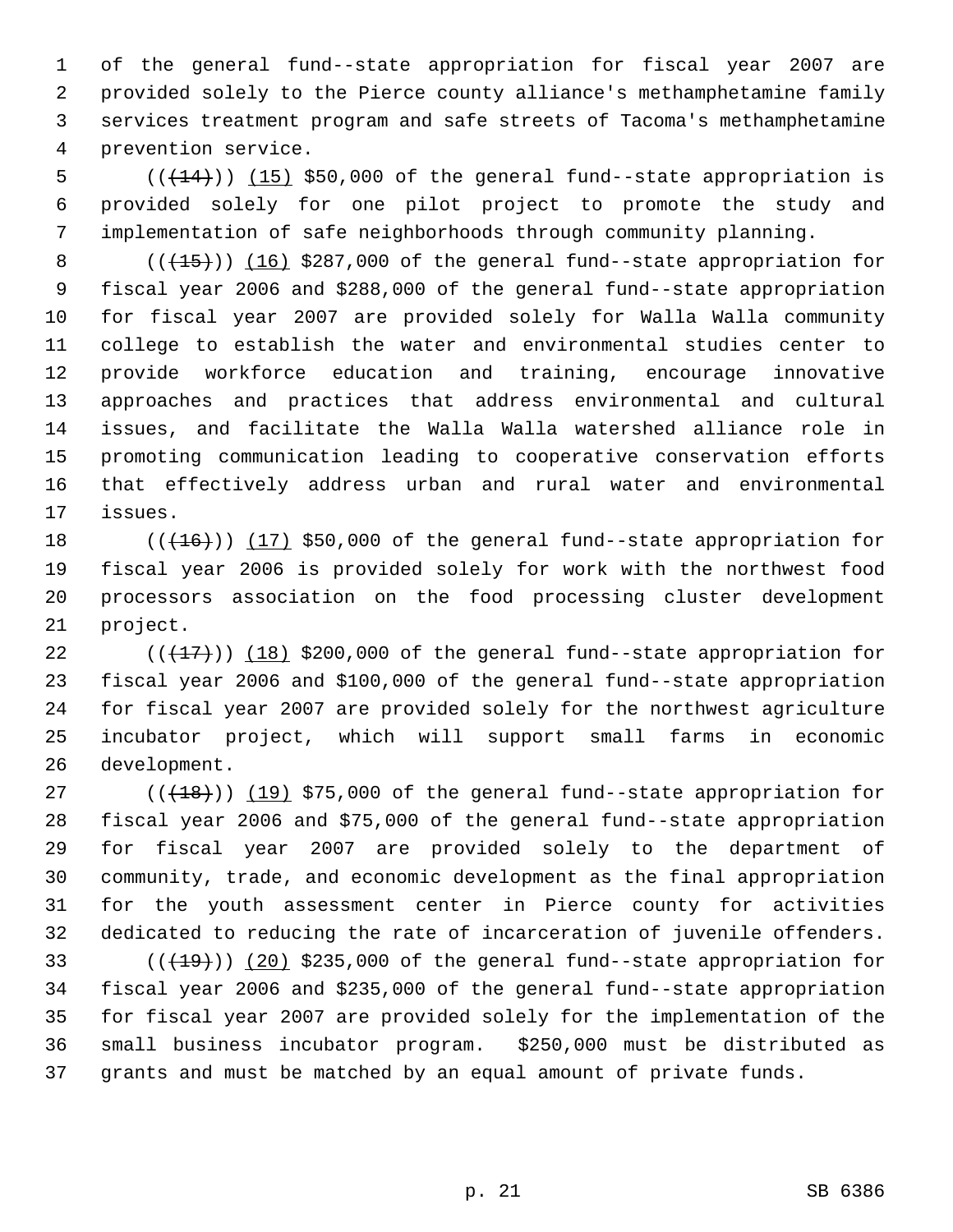$((+20))$   $(21)$  The department shall coordinate any efforts geared towards the 2010 Olympics with the regional effort being conducted by the Pacific northwest economic region, a statutory committee.

 ( $(\frac{21}{2})$ )  $(22)$  \$75,000 of the general fund--state appropriation for fiscal year 2006 and \$75,000 of the general fund--state appropriation for fiscal year 2007 are provided solely for HistoryLink to expand its free, noncommercial online encyclopedia service on state and local history.

 $((22))$   $(23)$  \$25,000 of the general fund--state appropriation for fiscal year 2006 and \$25,000 of the general fund--state appropriation for fiscal year 2007 are provided solely for Women's Hearth, a nonprofit program serving the Spokane area's homeless and low-income women.

 (24) If a bill creating the department of early learning is not enacted by June 30, 2006, \$424,000 of the general fund--state appropriation for fiscal year 2007 shall lapse.

 **Sec. 120.** 2005 c 518 s 128 (uncodified) is amended to read as follows:

**FOR THE ECONOMIC AND REVENUE FORECAST COUNCIL**

| 20 |  | General Fund--State Appropriation (FY 2006) ( $(\frac{2573}{100})$ ) |  |  |  |  |           |
|----|--|----------------------------------------------------------------------|--|--|--|--|-----------|
| 21 |  |                                                                      |  |  |  |  | \$579,000 |
| 22 |  | General Fund--State Appropriation (FY 2007) ( $(\frac{2517}{100})$ ) |  |  |  |  |           |
| 23 |  |                                                                      |  |  |  |  | \$523,000 |
| 24 |  | Pension Funding Stabilization Account--State                         |  |  |  |  |           |

| 25 |                                             |  |
|----|---------------------------------------------|--|
| 26 | TOTAL APPROPRIATION $($ $($ \$1,090,000 $)$ |  |
| 27 | \$1,105,000                                 |  |

 **Sec. 121.** 2005 c 518 s 129 (uncodified) is amended to read as follows:

## **FOR THE OFFICE OF FINANCIAL MANAGEMENT**

|  |  |  |  |  | \$17,742,000                                                                                                                                                                                                                         |
|--|--|--|--|--|--------------------------------------------------------------------------------------------------------------------------------------------------------------------------------------------------------------------------------------|
|  |  |  |  |  |                                                                                                                                                                                                                                      |
|  |  |  |  |  | \$19,581,000                                                                                                                                                                                                                         |
|  |  |  |  |  |                                                                                                                                                                                                                                      |
|  |  |  |  |  | \$23,555,000                                                                                                                                                                                                                         |
|  |  |  |  |  | General Fund--State Appropriation (FY 2006) $($ $($ \$16,993,000))<br>General Fund--State Appropriation (FY 2007) $($ $($ $\frac{206}{16}, 0.000)$ )<br>General Fund--Federal Appropriation ( $(\frac{223}{523}, \frac{550}{500})$ ) |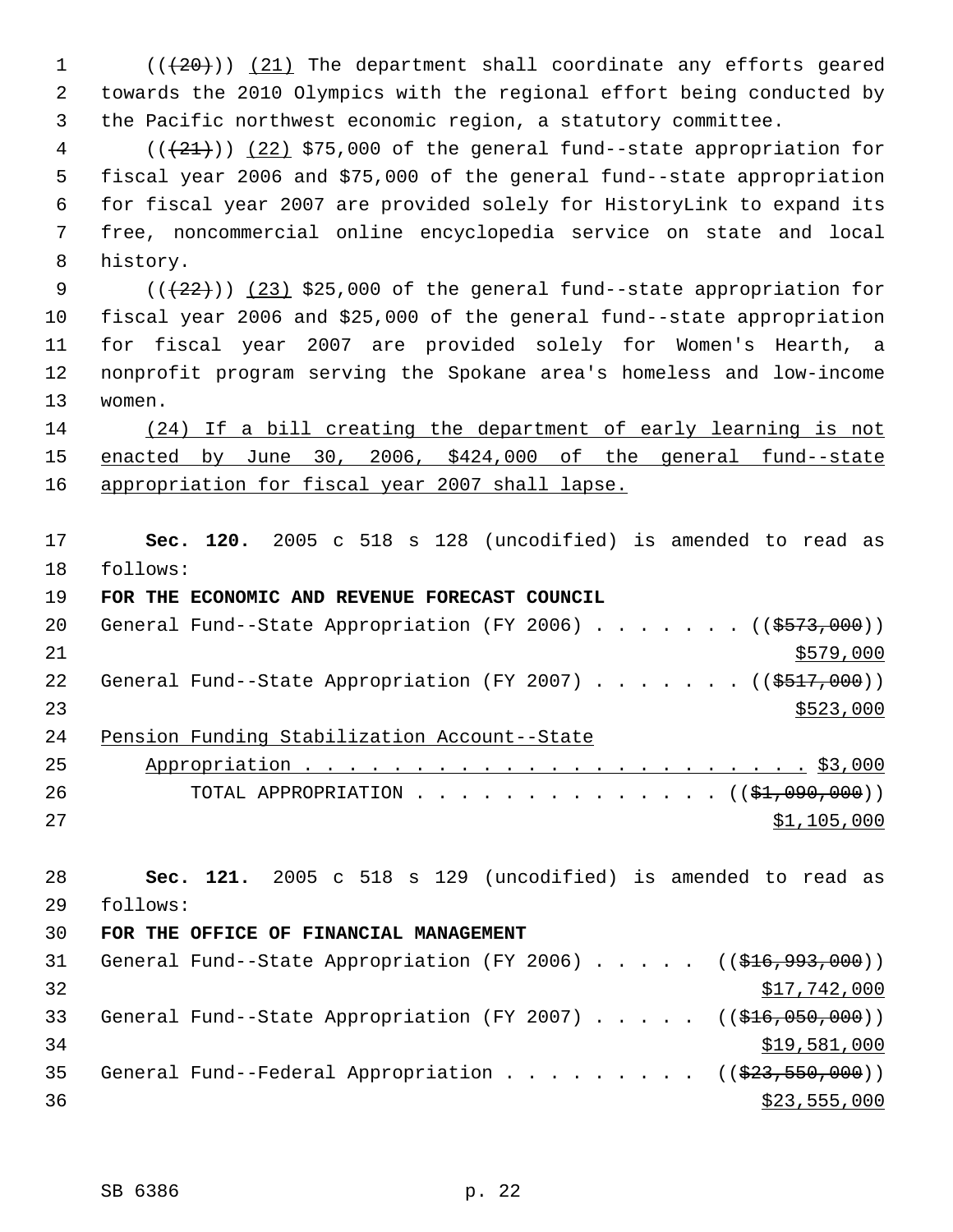|               | General Fund--Private/Local Appropriation \$1,216,000          |
|---------------|----------------------------------------------------------------|
| $\mathcal{L}$ | Public Works Assistance Account--State Appropriation \$200,000 |
| 3             | Violence Reduction and Drug Enforcement Account--State         |
| 4             |                                                                |
| 5             | State Auditing Services Revolving Account--State               |
| 6             |                                                                |
| 7             | Pension Funding Stabilization Account--State                   |
| 8             |                                                                |
| -9            | TOTAL APPROPRIATION $\ldots$ , ( $(\frac{257}{1000})$ )        |
| 10            | \$62,665,000                                                   |
|               |                                                                |

 The appropriations in this section are subject to the following conditions and limitations:

 (1) \$200,000 of the public works assistance account appropriation is provided solely for an inventory and evaluation of the most effective way to organize the state public infrastructure programs and funds. The inventory and evaluation shall be delivered to the governor and the appropriate committees of the legislature by September 1, 2005.

 (2)(a) \$182,000 of the general fund--state appropriation for fiscal year 2006 is provided solely for an advisory council to study residential services for persons with developmental disabilities. The study shall identify a preferred system of services and a plan to implement the system within four years. Recommendations shall be provided on the services that best address client needs in different regions of the state and on the preferred system by January 1, 2006. The office of financial management may contract for specialized services to complete the study.

 (b) The advisory council shall consist of thirteen members. Members appointed by the governor, include one representative from each of the governor's office or the office of financial management, the department of social and health services, the Washington state disabilities council, two labor organizations, the community residential care providers, residents of residential habilitation centers, individuals served by community residential programs, and individuals with developmental disabilities who reside or resided in residential habilitation centers. The advisory council shall also include two members of the house of representatives appointed by the speaker of the house of representatives representing the majority and minority caucuses and two members of the senate appointed by the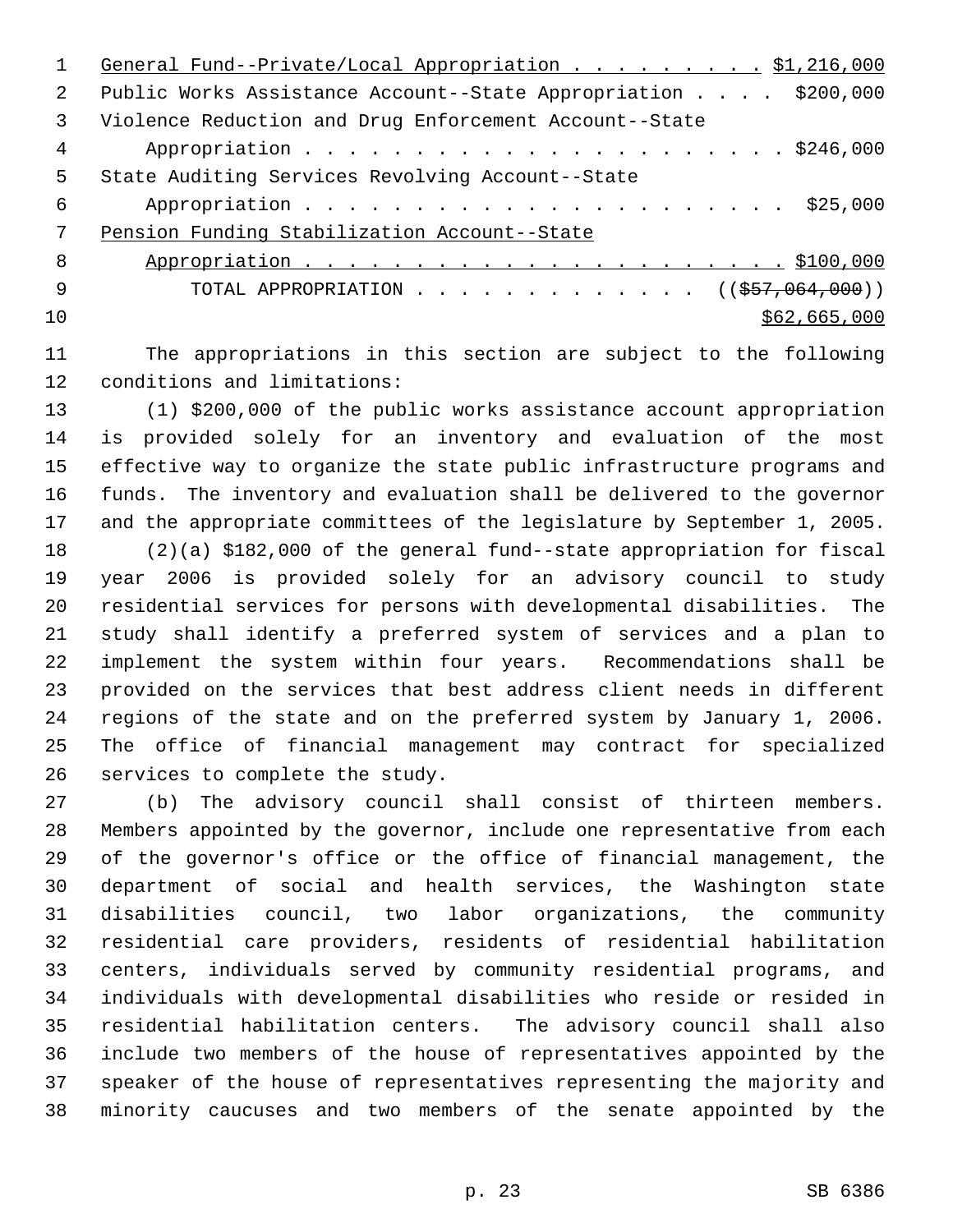president of the senate representing the majority and minority caucuses. Legislative members of the advisory group shall be reimbursed in accordance with RCW 44.04.120, and nonlegislative members in accordance with RCW 43.03.050 and 44.04.120. Staff support shall be provided by the department of social and health services, the developmental disabilities council, the office of financial management, the house of representatives office of program research, and senate committee services.

 (3) \$1,041,000 of the general fund--state appropriation for fiscal year 2006 and \$706,000 of the general fund--state appropriation for fiscal year 2007 are provided solely for the implementation of Engrossed Second Substitute Senate Bill No. 5441 (studying early learning, K-12, and higher education). If the bill is not enacted by June 30, 2005, the amounts provided in this subsection shall lapse.

 (4) \$200,000 of the general fund--state appropriation for fiscal year 2006 is provided to the office of regulatory assistance and is subject to the following conditions and limitations:

 (a) This amount is provided solely for the enhanced planning and permit pilot program; and

 (b) Regulatory assistance is to select two local government planning and permitting offices to participate in an enhanced permit assistance pilot program. Such enhancement may include, but is not limited to:

 (i) Creation of local and state interagency planning and permit review teams;

(ii) Use of advanced online planning and permit applications;

27 (iii) Using loaned executives; and

 (iv) Additional technical assistance and guidance for permit applicants.

 (5) \$303,000 of the general fund--state appropriation for fiscal year 2006 and \$255,000 of the general fund--state appropriation for fiscal year 2007 are provided solely for the implementation of Second Substitute House Bill No. 1970 (government management). If the bill is not enacted by June 30, 2005, the amounts provided in this subsection shall lapse.

 (6) \$200,000 of the general fund--state appropriation for fiscal year 2006 and \$200,000 of the general fund--state appropriation for fiscal year 2007 are provided solely for implementation of Substitute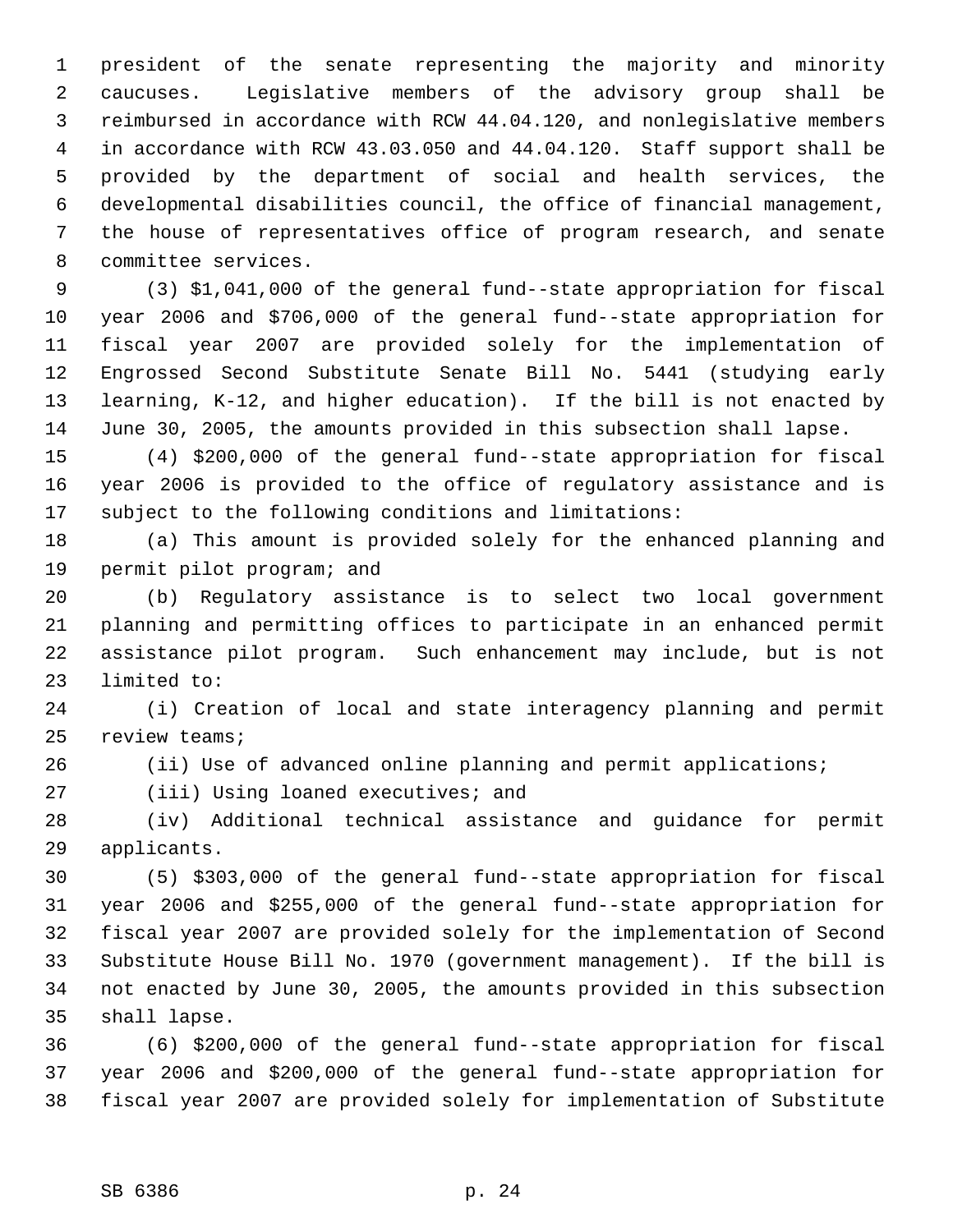Engrossed House Bill No. 1242 (budgeting outcomes and priorities). If the bill is not enacted by June 30, 2005, the amounts provided in this subsection shall lapse.

 (7) The department of ecology, the department of fish and wildlife, the department of natural resources, the conservation commission, and the interagency committee for outdoor recreation shall make recommendations to improve or eliminate monitoring activities related to salmon recovery and watershed health. The agencies shall coordinate with the governor's forum on monitoring and watershed health and consult with the office of financial management in determining the scope and contents of the report.

 The agencies shall prepare a report detailing all new activity and updating all previously identified activity within the comprehensive monitoring strategy. The report shall identify the monitoring activity being performed and include: The purpose of the monitoring activity, when the activity started, who uses the information, how often it is accessed, what costs are incurred by fund, what frequency is used to collect data, what geographic location is used to collect data, where the information is stored, and what is the current status and cost by fund source of the data storage systems.

 The agencies shall provide a status report summarizing progress to the governor's forum on monitoring and watershed health and the office of financial management by March 1, 2006. A final report to the governor's monitoring forum, the office of financial management, and the appropriate legislative fiscal committees shall be submitted no later than September 1, 2006.

 (8) \$200,000 of the general fund--state appropriation for fiscal year 2007 is provided to the office of financial management for the purpose of contracting with the Washington State University and University of Washington policy consensus center to provide project coordination for the office of financial management, the department of agriculture, the conservation commission, and the department of community, trade, and economic development to work with farmers, 34 ranchers, and other interested parties to identify potential agricultural pilot projects that both enhance farm income and improve protection of natural resources.

 (9) \$50,000 of the general fund--state appropriation for fiscal year 2006 and \$500,000 of the general fund--state appropriation for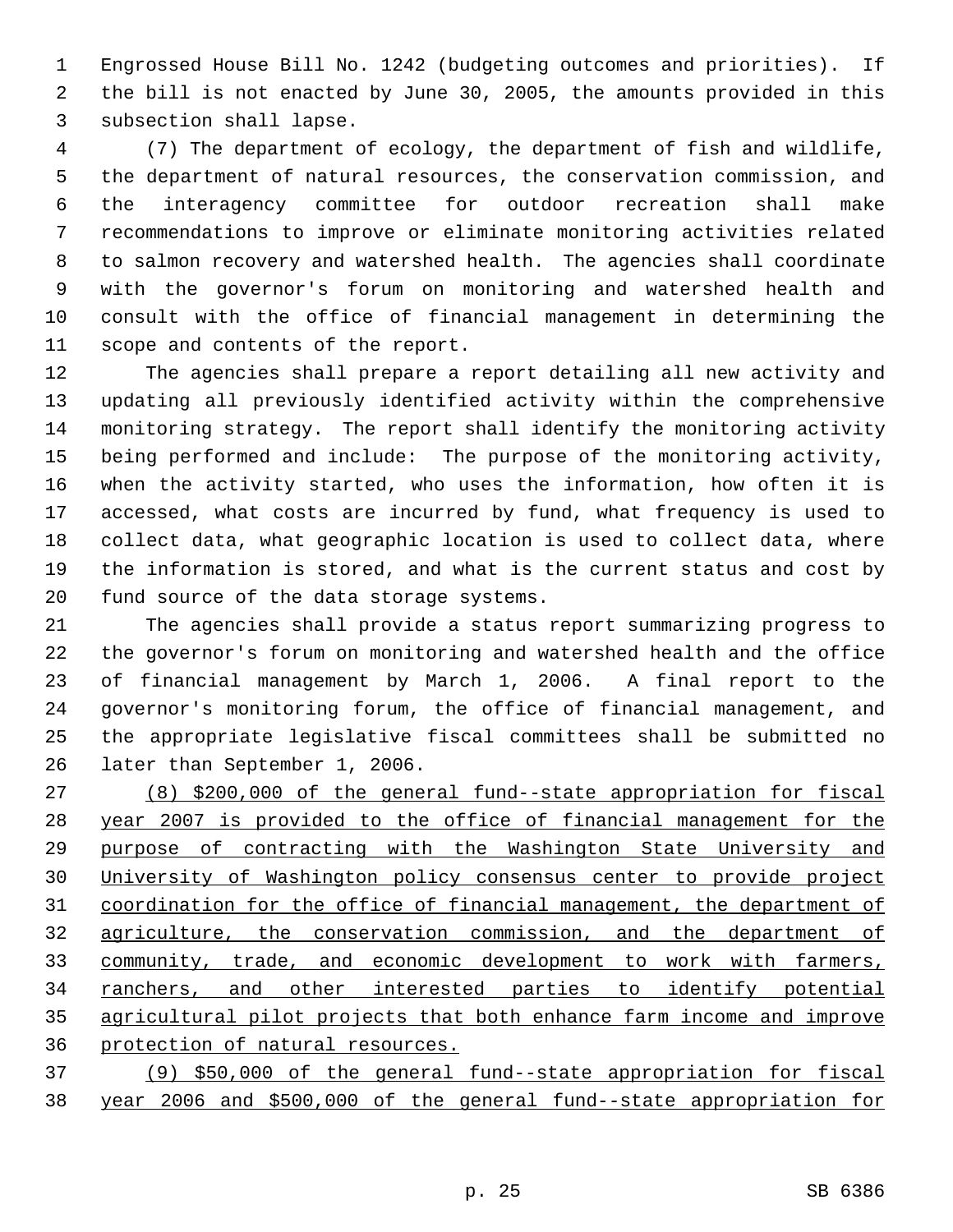fiscal year 2007 are provided solely for the office of regulatory 2 assistance to implement activities supporting the governor's regulatory improvement program including deployment of interagency permit teams, a business portal, programmatic permits, and an alternative mitigation program. **Sec. 122.** 2005 c 518 s 130 (uncodified) is amended to read as follows: **FOR THE OFFICE OF ADMINISTRATIVE HEARINGS** Administrative Hearings Revolving Account--State 10 Appropriation . . . . . . . . . . . . . . . . ((\$29,490,000)) \$29,595,000 The appropriation in this section is subject to the following conditions and limitations: \$103,000 of the administrative hearing revolving account--state appropriation is provided solely to determine, in collaboration with other state agencies, the best mechanism of digital recording for the office of administrative hearings, the manner of conversion from tape recording to digital recording, and the purchase of digital recording devices. **Sec. 123.** 2005 c 518 s 131 (uncodified) is amended to read as follows: **FOR THE DEPARTMENT OF PERSONNEL** Department of Personnel Service Account--State 23 Appropriation . . . . . . . . . . . . . . . . ((\$20,323,000)) \$26,888,000 Higher Education Personnel Services Account--State 26 Appropriation . . . . . . . . . . . . . . . . . (  $(\frac{21}{634}, 634, 000)$  ) \$1,656,000 28 TOTAL APPROPRIATION . . . . . . . . . . . . ((\$21,957,000)) \$28,544,000 The appropriations in this section are subject to the following conditions and limitations: The department shall coordinate with the governor's office of Indian affairs on providing the government-to- government training sessions for federal, state, local, and tribal government employees. The training sessions shall cover tribal historical perspectives, legal issues, tribal sovereignty, and tribal governments. Costs of the training sessions shall be recouped through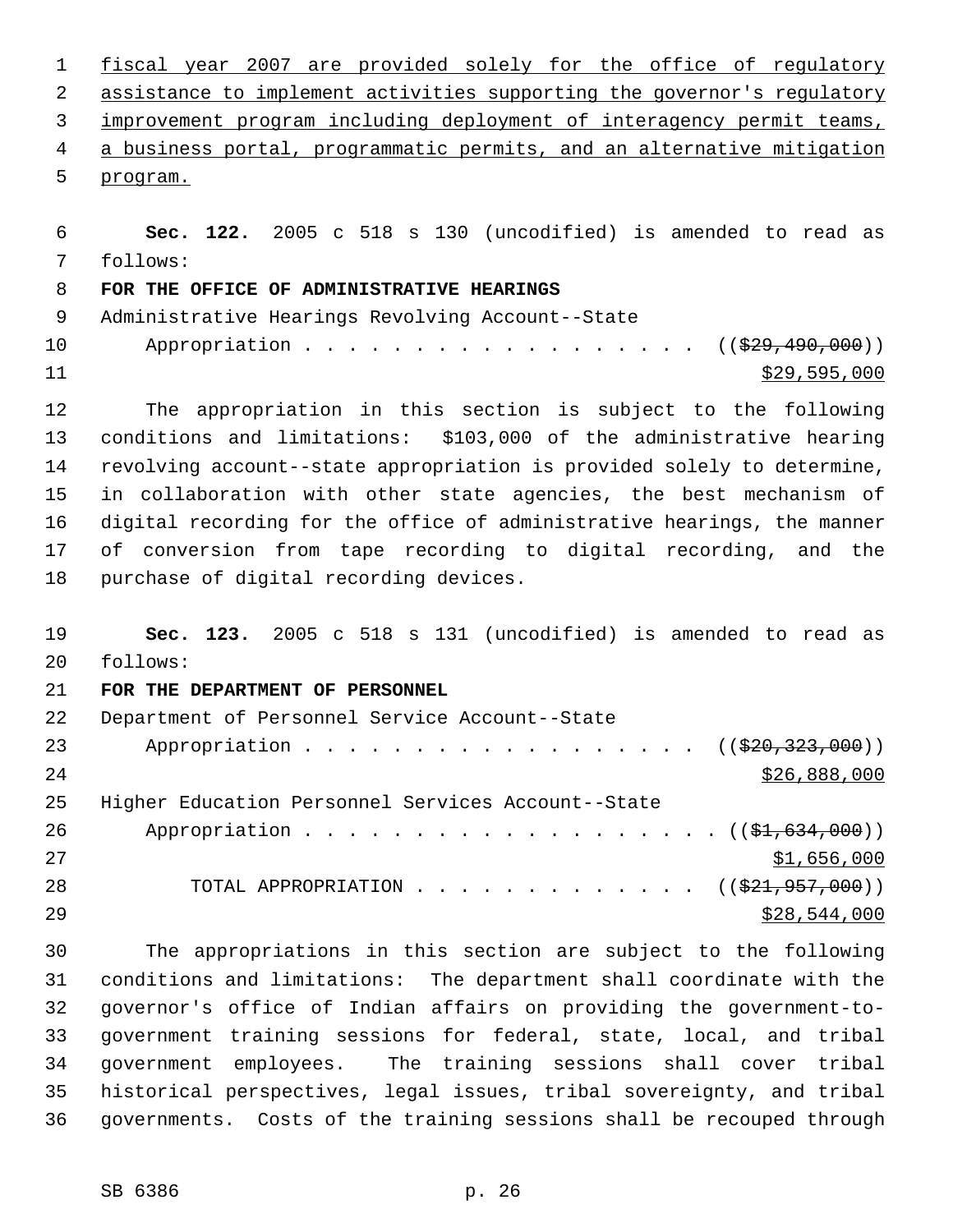a fee charged to the participants of each session. The department shall be responsible for all of the administrative aspects of the training, including the billing and collection of the fees for the training.

 **Sec. 124.** 2005 c 518 s 132 (uncodified) is amended to read as follows: **FOR THE WASHINGTON STATE LOTTERY** 8 Lottery Administrative Account--State Appropriation . ((\$24,087,000))  $\frac{1}{2}$  \$24,160,000 The appropriation in this section is subject to the following conditions and limitations: The appropriation in this section may not be expended by the Washington state lottery for any purpose associated with a lottery game offered through any interactive electronic device, including the internet. **Sec. 125.** 2005 c 518 s 133 (uncodified) is amended to read as follows: **FOR THE COMMISSION ON HISPANIC AFFAIRS**  18 General Fund--State Appropriation (FY 2006) . . . . . . . . \$238,000 19 General Fund--State Appropriation (FY 2007) . . . . . . ((\$247,000)) Pension Funding Stabilization Account--State Appropriation . . . . . . . . . . . . . . . . . . . . . . . \$1,000 23 TOTAL APPROPRIATION . . . . . . . . . . . . . . . ((\$485,000)) **Sec. 126.** 2005 c 518 s 134 (uncodified) is amended to read as follows: **FOR THE COMMISSION ON AFRICAN-AMERICAN AFFAIRS** 28 General Fund--State Appropriation (FY 2006) . . . . . . . . . \$237,000 29 General Fund--State Appropriation (FY 2007) . . . . . . ((\$240,000))  $\frac{$241,000}{ }$  Pension Funding Stabilization Account--State Appropriation . . . . . . . . . . . . . . . . . . . . . . . \$1,000 33 TOTAL APPROPRIATION . . . . . . . . . . . . . . ((<del>\$477,000</del>))  $\frac{$479,000}{9}$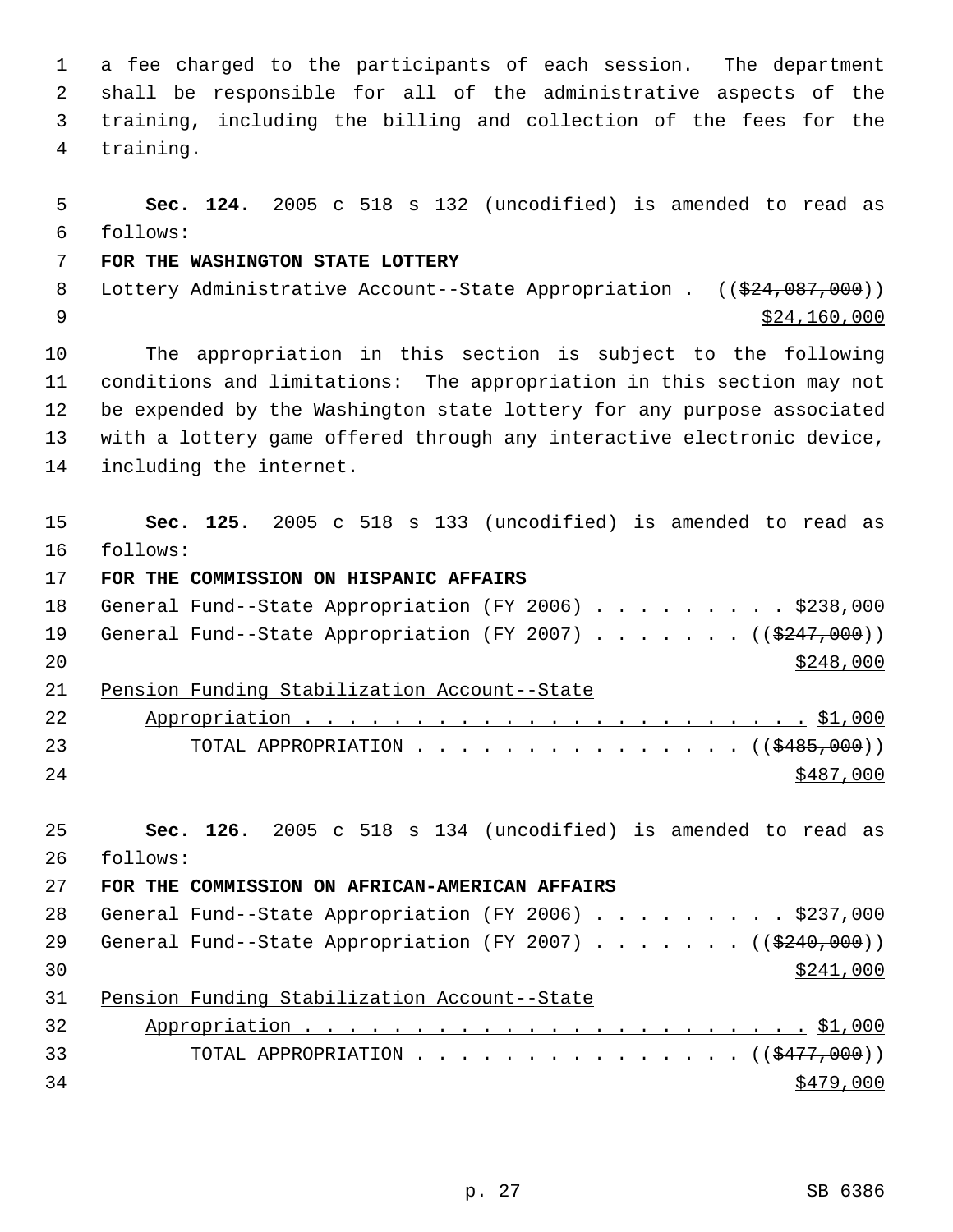**Sec. 127.** 2005 c 518 s 135 (uncodified) is amended to read as follows: **FOR THE PERSONNEL APPEALS BOARD** Department of Personnel Service Account--State 5 Appropriation . . . . . . . . . . . . . . . . . (  $(\frac{1}{2}, 043, 000)$  )  $$1,119,000$  **Sec. 128.** 2005 c 518 s 136 (uncodified) is amended to read as follows: **FOR THE DEPARTMENT OF RETIREMENT SYSTEMS--OPERATIONS** Dependent Care Administrative Account--State 11 Appropriation . . . . . . . . . . . . . . . . . . ((\$416,000))  $\frac{$413,000}{ }$  Department of Retirement Systems Expense Account-- 14 State Appropriation . . . . . . . . . . . . . . ((\$45,056,000))  $\frac{$45,935,000}{2}$ 16 TOTAL APPROPRIATION . . . . . . . . . . . . . ((\$45,472,000)) \$46,348,000

 The appropriations in this section are subject to the following conditions and limitations:

 (1) \$13,000 of the department of retirement systems expense account appropriation is provided solely to implement House Bill No. 1327, chapter 65, Laws of 2005 (purchasing service credit).

 (2) \$10,000 of the department of retirement systems expense account appropriation is provided solely to implement House Bill No. 1269, chapter 21, Laws of 2005 (law enforcement officers' and fire fighters' retirement system plan 2 service credit purchase).

 (3) \$55,000 of the department of retirement systems expense account appropriation is provided solely to implement House Bill No. 1270 (law enforcement officers' and fire fighters' retirement system plan 2 postretirement employment). If the bill is not enacted by June 30, 2005, the amounts provided in this subsection shall lapse.

 (4) \$26,000 of the department of retirement systems expense account appropriation is provided solely to implement House Bill No. 1319, chapter 62, Laws of 2005 (law enforcement officers' and fire fighters' retirement system plan 1 ex-spouse benefits).

(5) \$46,000 of the department of retirement systems expense account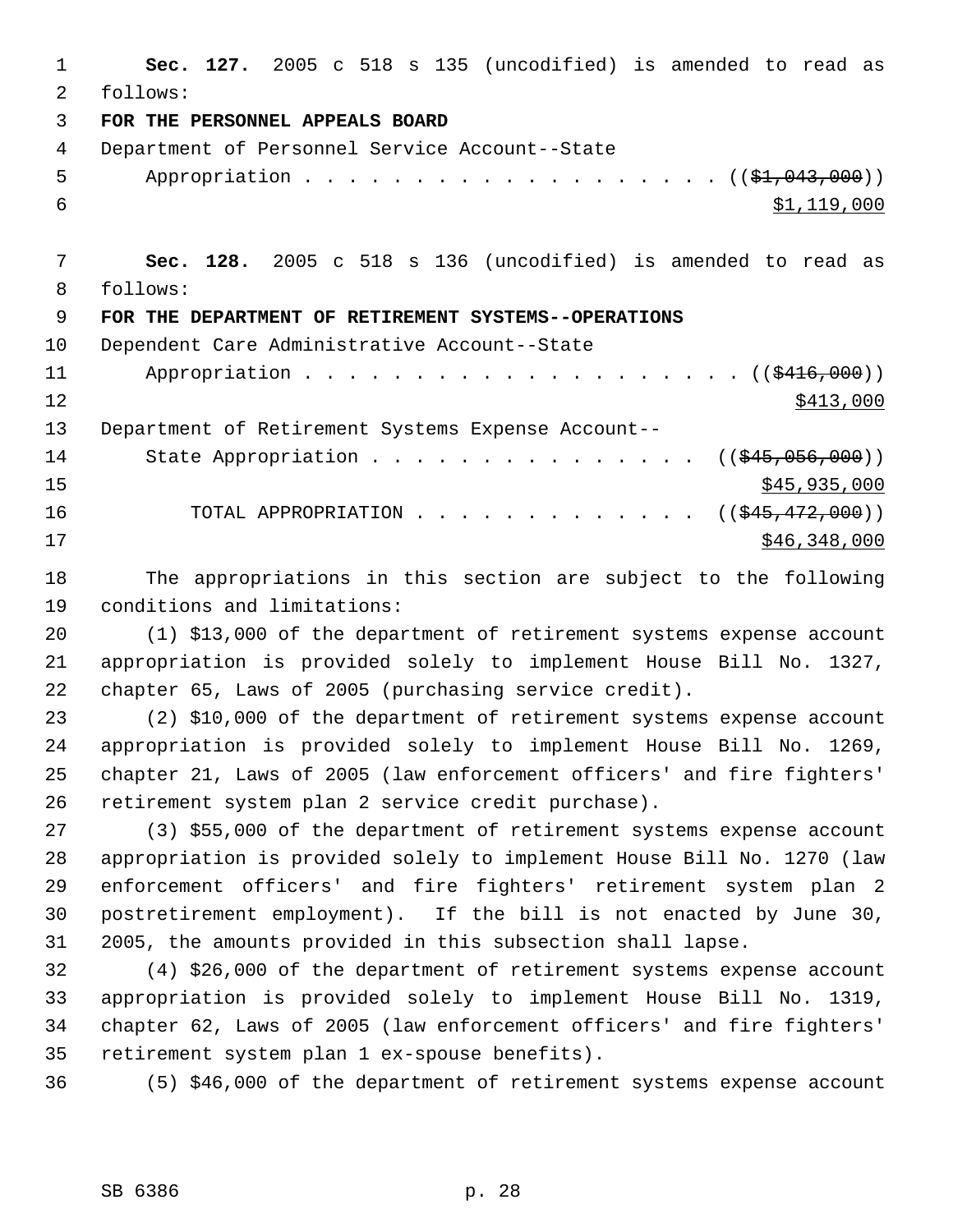appropriation is provided solely to implement House Bill No. 1325, chapter 64, Laws of 2005 (military service credit purchase).

 (6) \$79,000 of the department of retirement systems expense account appropriation is provided solely to implement House Bill No. 1329, chapter 67, Laws of 2005 (law enforcement officers' and fire fighters' retirement system plan 1 reduced survivor benefit).

 (7) \$56,000 of the department of retirement systems expense account appropriation is provided solely to implement House Bill No. 1936 (emergency medical technician membership in law enforcement officers' and fire fighters' retirement system plan 2 service). If the bill is not enacted by June 30, 2005, the amounts provided in this subsection shall lapse.

 (8) \$16,000 of the department of retirement systems expense account is provided solely to implement Senate Bill No. 5522 (purchasing service credit lost due to injury). If the bill is not enacted by June 30, 2005, the amount provided in this subsection shall lapse.

 **Sec. 129.** 2005 c 518 s 137 (uncodified) is amended to read as follows:

**FOR THE STATE INVESTMENT BOARD**

|    | 20 State Investment Board Expense Account--State |              |
|----|--------------------------------------------------|--------------|
|    | 21 Appropriation ((\$16,020,000))                |              |
| 22 |                                                  | \$16,123,000 |

 **Sec. 130.** 2005 c 518 s 138 (uncodified) is amended to read as follows:

**FOR THE DEPARTMENT OF REVENUE**

26 General Fund--State Appropriation (FY 2006) . . . . . ((\$90,065,000)) \$90,147,000 28 General Fund--State Appropriation (FY 2007) . . . . . ((\$91,207,000))  $\frac{$90,801,000}{2}$  Timber Tax Distribution Account--State Appropriation . ((\$5,609,000))  $$5,627,000$  Real Estate Excise Tax Grant Account--State Appropriation . . . . . . . . . . . . . . . . . . . . . \$3,900,000 Waste Reduction/Recycling/Litter Control--State Appropriation . . . . . . . . . . . . . . . . . . . . . . \$108,000

State Toxics Control Account--State Appropriation . . . . . . \$73,000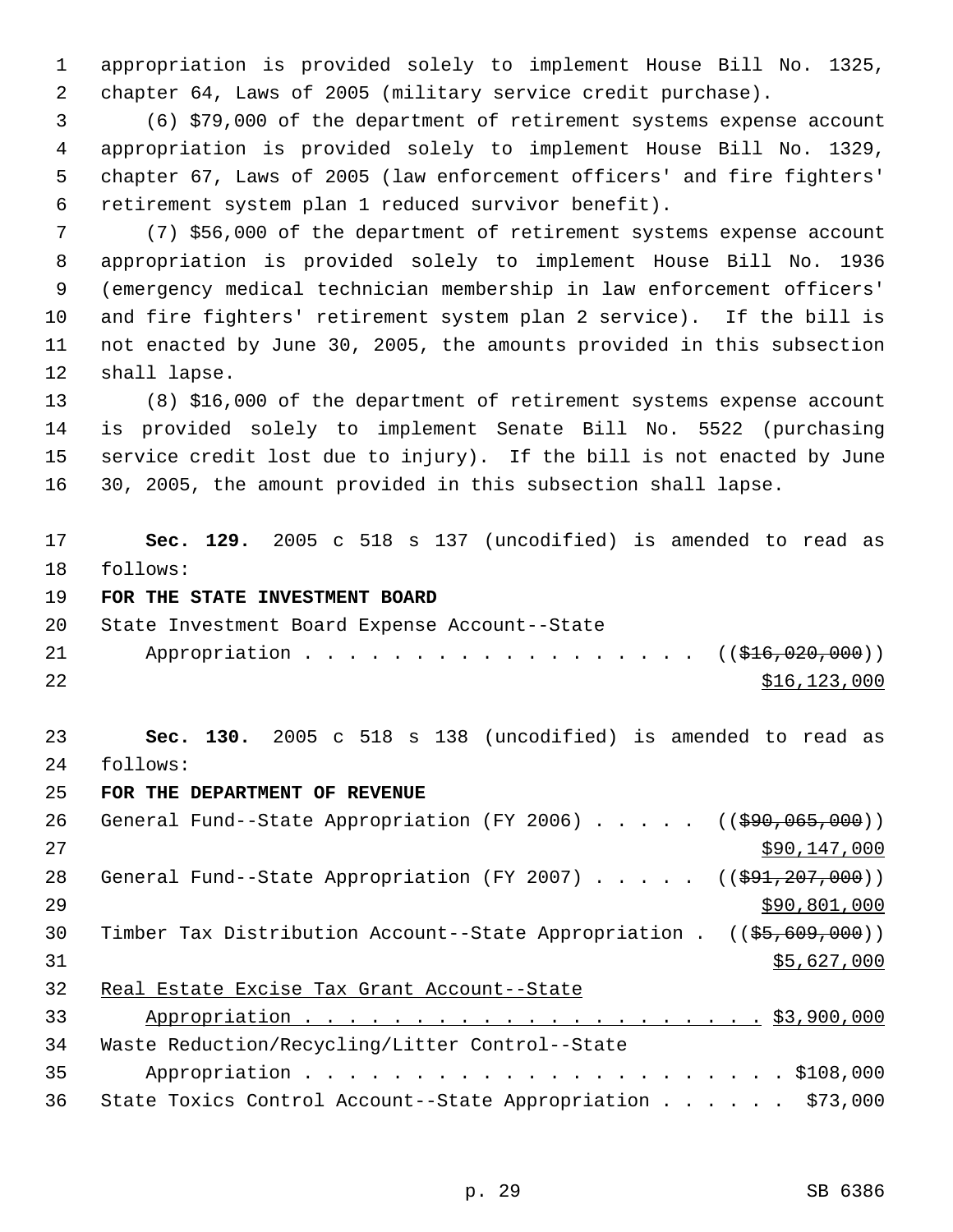Oil Spill Prevention Account--State Appropriation . . . . . . \$14,000 Pension Funding Stabilization Account--State

 Appropriation . . . . . . . . . . . . . . . . . . . . . . \$447,000 4 TOTAL APPROPRIATION . . . . . . . . . . . . ((\$187,076,000)) \$191,117,000

 The appropriations in this section are subject to the following conditions and limitations:

 (1) \$113,000 of the general fund--state appropriation for fiscal year 2006, and \$93,000 of the general fund--state appropriation for fiscal year 2007 are provided solely for the implementation of House Bill No. 1315 (modifying disclosure requirements for the purposes of the real estate excise tax). If House Bill No. 1315 is not enacted by June 30, 2005, the amounts provided in this subsection shall lapse.

 (2) \$7,000 of the general fund--state appropriation for fiscal year 2006 and \$2,000 of the general fund--state appropriation for fiscal year 2007 are provided solely for the implementation of Substitute Senate Bill No. 5101 (renewable energy). If Substitute Senate Bill No. 5101 is not enacted by June 30, 2005, the amounts provided in this subsection shall lapse.

 (3) \$100,000 of the general fund--state appropriation for fiscal year 2006 is provided solely for the implementation of Engrossed House Bill No. 1241 (modifying vehicle licensing and registration penalties). If Engrossed House Bill No. 1241 is not enacted by June 30, 2005, the amount provided in this subsection shall lapse.

 (4) \$1,390,000 of the general fund--state appropriation for fiscal year 2006, and \$1,240,000 of the general fund--state appropriation for fiscal year 2007 are provided solely for the department to employ strategies to enhance current revenue enforcement activities.

 (5) \$5,121 of the general fund--state appropriation for fiscal year 2006 is provided solely to satisfy two claims to estate property, pursuant to RCW 11.76.245.

 **Sec. 131.** 2005 c 518 s 139 (uncodified) is amended to read as follows:

**FOR THE BOARD OF TAX APPEALS**

 General Fund--State Appropriation (FY 2006) . . . . . . . . \$1,362,000 36 General Fund--State Appropriation (FY 2007)  $\ldots$  . . . . ((\$1,211,000))  $\frac{1}{21}$ , 213,000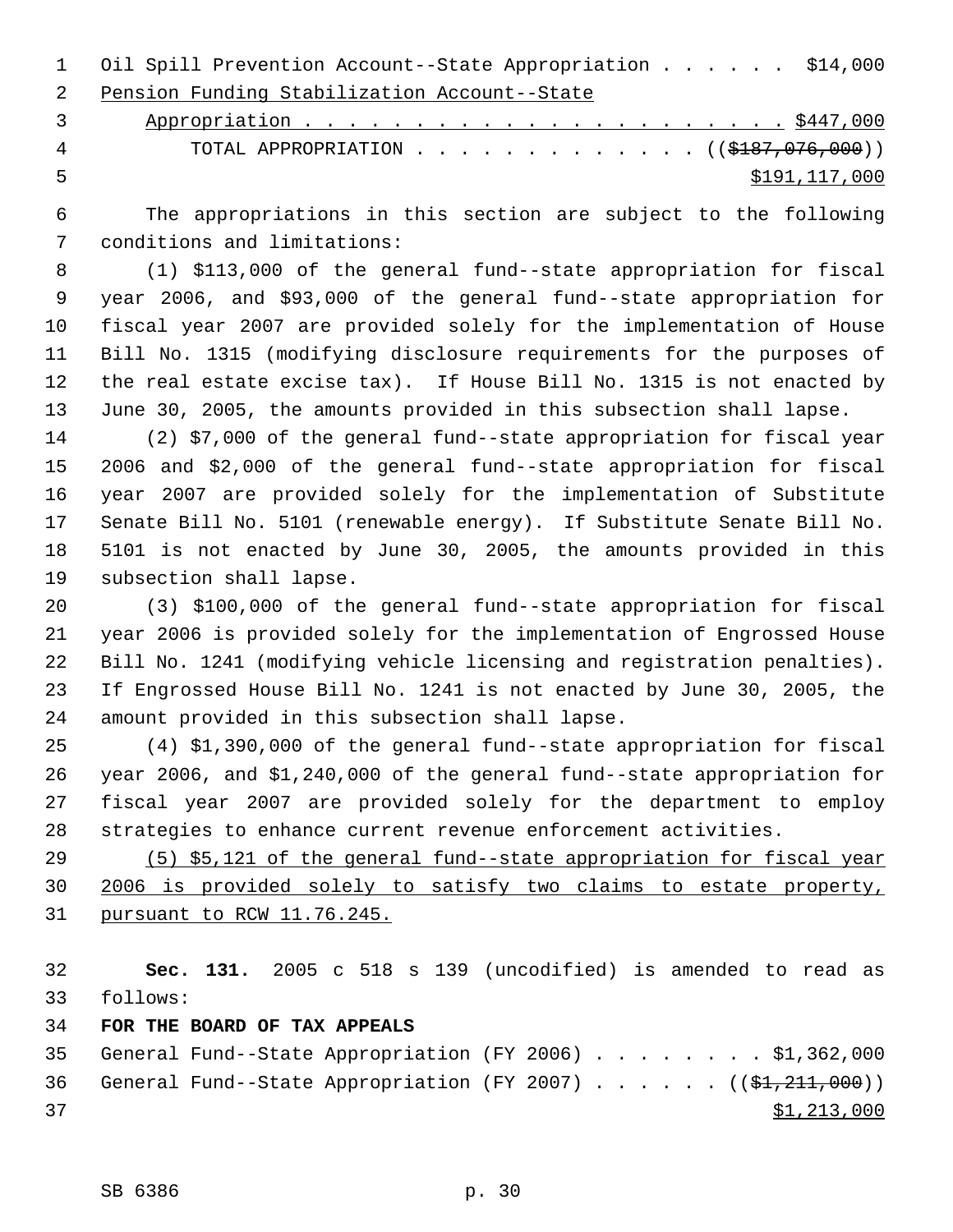| $\mathbf 1$ | Pension Funding Stabilization Account--State                                           |
|-------------|----------------------------------------------------------------------------------------|
| 2           |                                                                                        |
| 3           | TOTAL APPROPRIATION $($ $(\frac{2}{2}, 573, 000))$                                     |
| 4           | \$2,581,000                                                                            |
| 5           | Sec. 132. 2005 c 518 s 141 (uncodified) is amended to read as                          |
| 6           | follows:                                                                               |
| 7           | FOR THE OFFICE OF MINORITY AND WOMEN'S BUSINESS ENTERPRISES                            |
| 8<br>9      | OMWBE Enterprises Account--State Appropriation $($ $($ \$3,186,000) $)$<br>\$3,196,000 |
| 10          | The appropriation in this section is subject to the following                          |
| 11          | conditions and limitations: \$180,000 of the OMWBE enterprises account                 |
| 12          | appropriation is provided solely for management of private sector                      |
| 13          | grants and coordination of support services to small businesses in the                 |
| 14          | state. It is the intent of the legislature that this amount be funded                  |
| 15          | from new grant revenues and business fees.                                             |
| 16          | Sec. 133. 2005 c 518 s 142 (uncodified) is amended to read as                          |
| 17          | follows:                                                                               |
| 18          | FOR THE DEPARTMENT OF GENERAL ADMINISTRATION                                           |
| 19          | General Fund--State Appropriation (FY 2006) \$321,000                                  |
| 20          | General Fund--State Appropriation (FY 2007) ( $(\frac{2333}{100})$ )                   |
| 21          | \$232,000                                                                              |
| 22          | General Fund--Federal Appropriation $($ $($ \$3,640,000) $)$                           |
| 23          | \$3,641,000                                                                            |
| 24          | General Administration Service Account--State                                          |
| 25          | Appropriation ((\$32,045,000))                                                         |
| 26          | \$32,163,000                                                                           |
| 27          | Pension Funding Stabilization Account--State                                           |
| 28          |                                                                                        |
| 29          | TOTAL APPROPRIATION ( $(\frac{236}{236}, \frac{239}{239}, 000)$ )                      |
| 30          | \$36,358,000                                                                           |
| 31          | The appropriations in this section are subject to the following                        |
| 32          | conditions and limitations: \$75,000 of the general fund--state                        |
| 33          | appropriation for fiscal year 2006 is provided solely for the                          |
| 34          | implementation of House Bill No. 1830 (alternative public works). If                   |
| 35          | Engrossed Substitute House Bill No. 1830 is not enacted by June 30,                    |
| 36          | 2005, the amount provided in this subsection shall lapse.                              |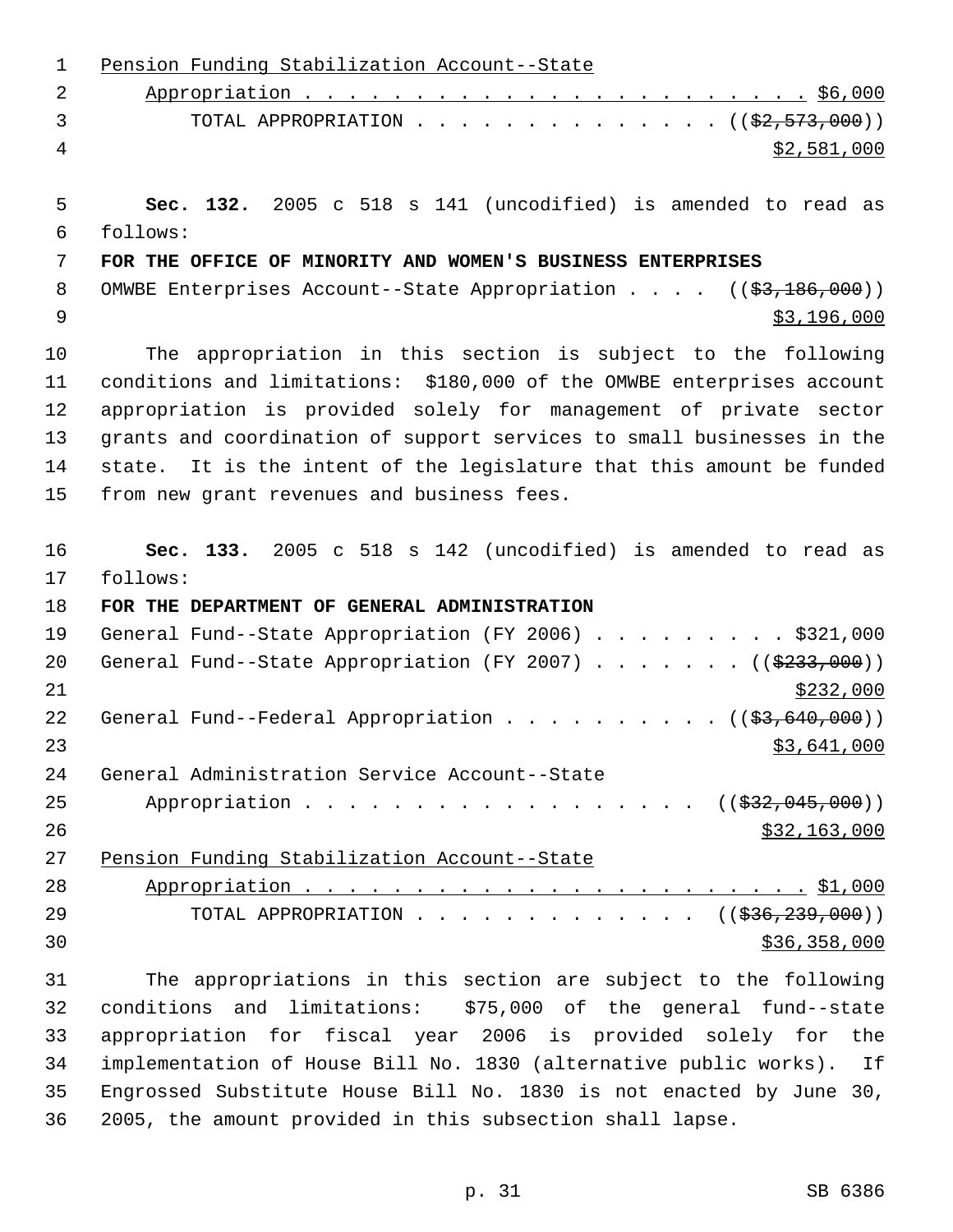**Sec. 134.** 2005 c 518 s 143 (uncodified) is amended to read as follows: **FOR THE DEPARTMENT OF INFORMATION SERVICES** 4 General Fund--Federal Appropriation . . . . . . . . . . . . . \$350,000 Data Processing Revolving Account--State 6 Appropriation . . . . . . . . . . . . . . . . . (  $(\frac{2}{5}, \frac{612}{600})$  ) \$3,621,000 Public Safety and Education Account--State Appropriation . . . . . . . . . . . . . . . . . . . . . . \$684,000 10 TOTAL APPROPRIATION . . . . . . . . . . . . . ((<del>\$4,296,000</del>))  $84,655,000$  **Sec. 135.** 2005 c 518 s 144 (uncodified) is amended to read as follows: **FOR THE INSURANCE COMMISSIONER** 15 General Fund--Federal Appropriation . . . . . . . . . . ((\$673,000))  $\frac{$1,513,000}{2}$  Insurance Commissioners Regulatory Account--State 18 Appropriation . . . . . . . . . . . . . . . . ((\$40,253,000))  $\frac{$40,554,000}{540,554,000}$ 20 TOTAL APPROPRIATION . . . . . . . . . . . . ((\$40,926,000)) \$42,067,000 **Sec. 136.** 2005 c 518 s 145 (uncodified) is amended to read as follows: **FOR THE BOARD OF ACCOUNTANCY** Certified Public Accountants' Account--State 26 Appropriation . . . . . . . . . . . . . . . . . (  $(\frac{21,962,000}{1})$   $$2,236,000$  **Sec. 137.** 2005 c 518 s 146 (uncodified) is amended to read as follows: **FOR THE FORENSIC INVESTIGATION COUNCIL** 31 Death Investigations Account--State Appropriation . . . . ((\$282,000)) The appropriation in this section is subject to the following conditions and limitations: \$250,000 of the death investigation account appropriation is provided solely for providing financial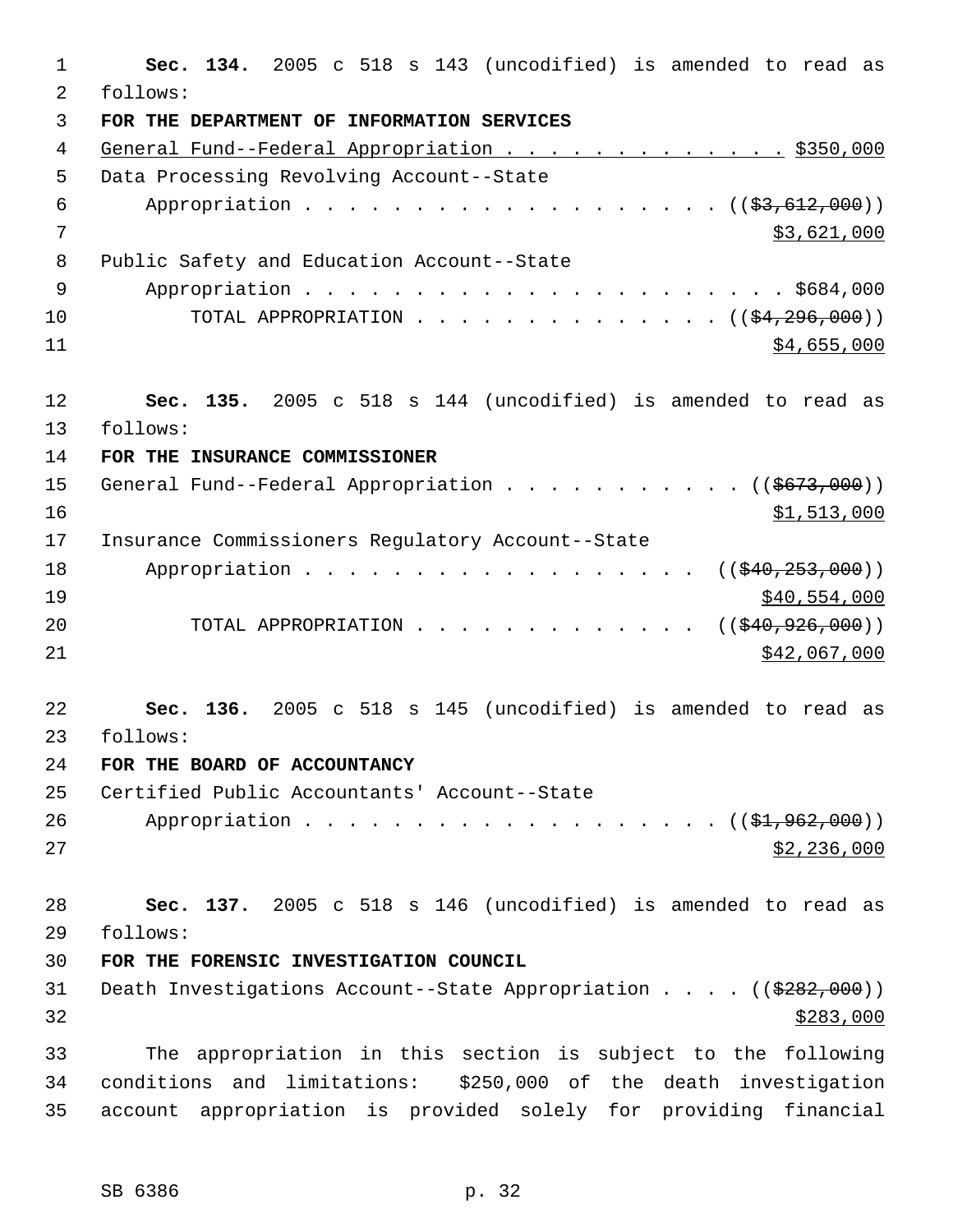assistance to local jurisdictions in multiple death investigations. The forensic investigation council shall develop criteria for awarding these funds for multiple death investigations involving an unanticipated, extraordinary, and catastrophic event or those involving multiple jurisdictions.

 **Sec. 138.** 2005 c 518 s 147 (uncodified) is amended to read as follows: **FOR THE HORSE RACING COMMISSION** Horse Racing Commission Operating Account--State 10 Appropriation . . . . . . . . . . . . . . . . . ((\$5,009,000)) \$5,027,000 **Sec. 139.** 2005 c 518 s 148 (uncodified) is amended to read as follows: **FOR THE LIQUOR CONTROL BOARD** 15 General Fund--State Appropriation (FY 2006) . . . . . . ((\$1,739,000)) \$1,735,000 17 General Fund--State Appropriation (FY 2007) . . . . . . ((\$1,706,000))  $\frac{$1,702,000}{9}$  Liquor Control Board Construction and Maintenance Account--State Appropriation . . . . . . . . . . . . . \$12,832,000 21 Liquor Revolving Account--State Appropriation . . . . ((\$154,080,000)) \$158,026,000 Pension Funding Stabilization Account--State Appropriation . . . . . . . . . . . . . . . . . . . . . . . \$7,000 25 TOTAL APPROPRIATION . . . . . . . . . . . . ((\$<del>170,357,000</del>)) 26 \$174,302,000

 The appropriations in this section are subject to the following conditions and limitations:

 (1) As authorized under RCW 66.16.010, the liquor control board shall add an equivalent surcharge of \$0.42 per liter on all retail sales of spirits, excluding licensee, military and tribal sales, effective no later than July 1, 2005. The intent of this surcharge is to generate additional revenues for the state general fund in the 2005-07 biennium.

(2) \$154,000 of the liquor revolving account--state appropriation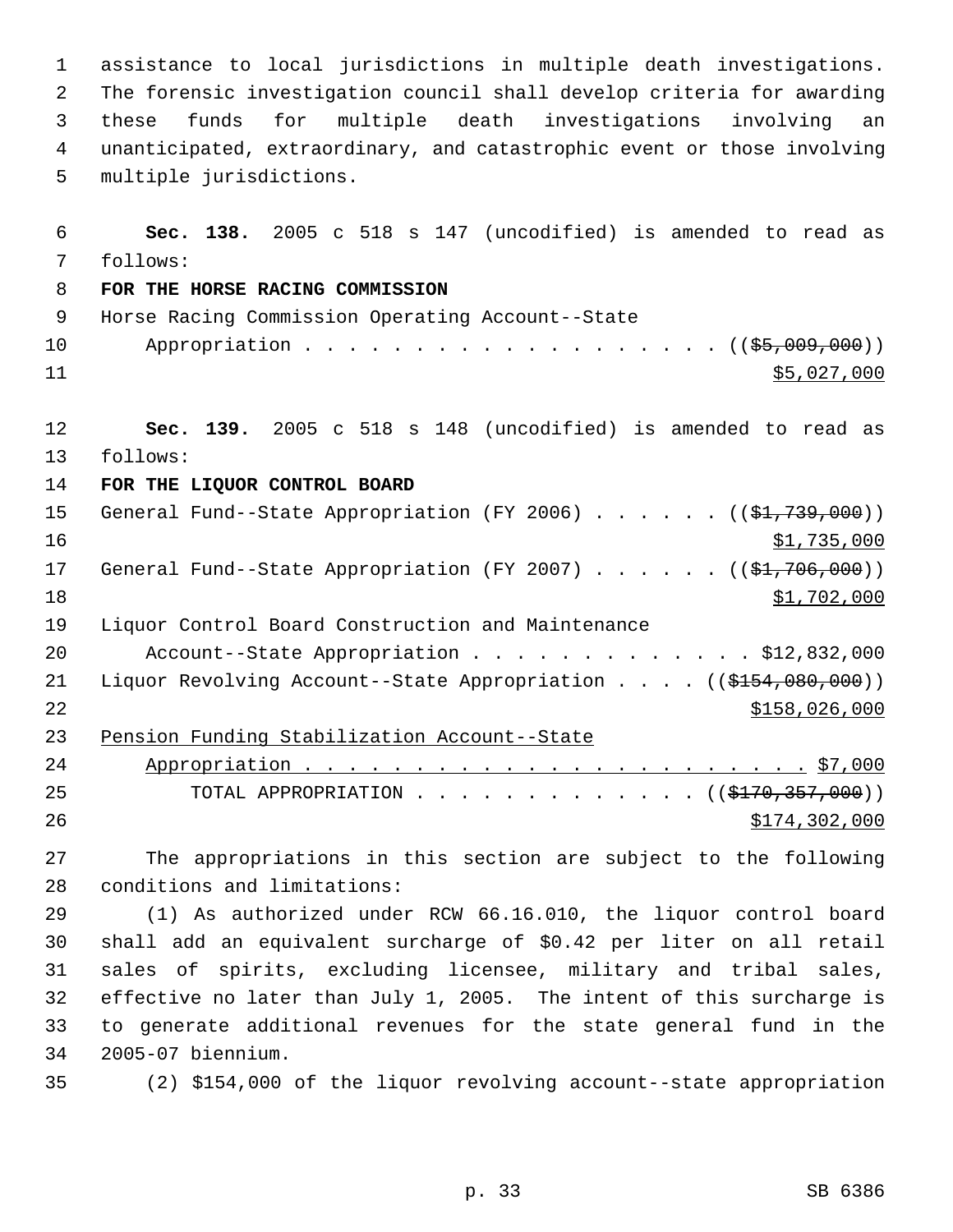is provided solely for the lease of state vehicles from the department of general administration's motor pool.

 (3) \$2,228,000 of the liquor revolving account--state appropriation is provided solely for costs associated with the installation of a wide area network that connects all of the state liquor stores and the liquor control board headquarters.

 (4) \$186,000 of the liquor revolving account--state appropriation is provided solely for an alcohol education staff coordinator and associated alcohol educational resources targeted toward middle school and high school students.

 (5) \$2,261,000 of the liquor revolving account--state appropriation is provided solely for replacement of essential computer equipment, improvement of security measures, and improvement to the core information technology infrastructure.

 (6) \$2,800,000 of the liquor control board construction and maintenance account--state appropriation is provided solely for the certificate of participation to fund the expansion of the liquor distribution center.

 (7) \$3,233,000 of the liquor revolving account--state appropriation is provided solely for upgrades to material handling system and warehouse management system software and equipment, and associated staff to increase the liquor distribution center's shipping capacity.

 (8) \$2,746,000 of the liquor revolving account--state appropriation is provided solely for additional state liquor store and retail business analysis staff. The additional liquor store staff will be deployed to those stores with the greatest potential for increased customer satisfaction and revenue growth. The liquor control board, using the new retail business analysis staff and, if needed, an independent consultant, will analyze the impact of additional staff on customer satisfaction and revenue growth and make recommendations that will increase the effectiveness and efficiency of all the liquor control board's retail-related activities. Using best practices and benchmarks from comparable retail organizations, the analysis will evaluate and make recommendations, at a minimum, on the following issues: Optimal staffing levels and store locations and numbers of stores (both state liquor stores and contract liquor stores); options for an improved retail organizational structure; strategies to increase the retail decision-making capacity; and resources required for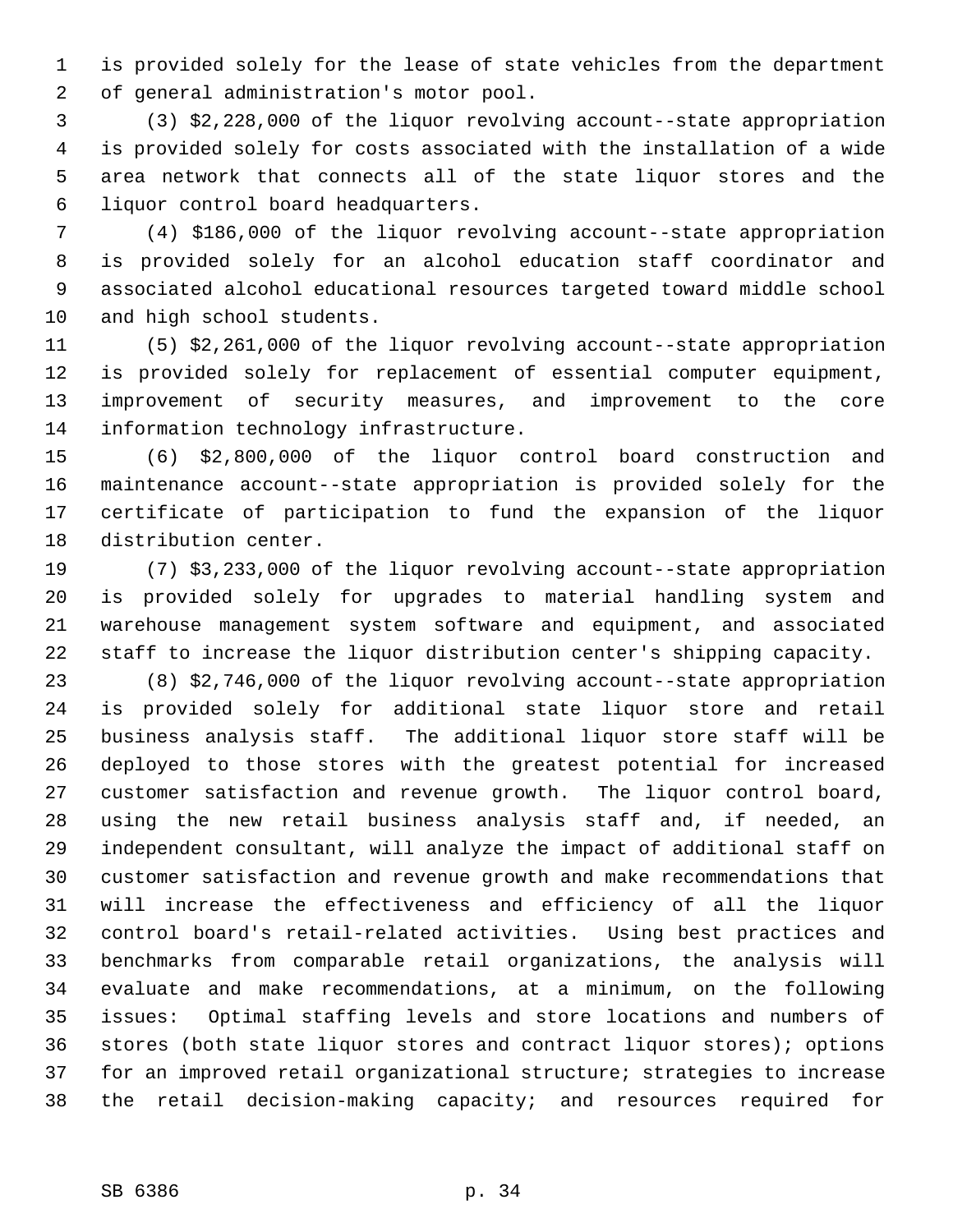enhanced internal organizational support of the retail activities. In support of this evaluation, a survey shall be employed to gauge customer satisfaction with state and contract liquor store services. A written evaluation with recommendations shall be submitted to the governor and the legislative fiscal committees by October 1, 2006.

 (9) \$187,000 of the general fund--state appropriation for fiscal year 2006 and \$122,000 of the general fund--state appropriation for fiscal year 2007 are provided solely for the implementation of Senate Bill No. 6097 (tobacco products enforcement). If Senate Bill No. 6097 is not enacted by June 30, 2005, the amounts provided in this subsection shall lapse.

 (10) \$1,435,000 of the liquor revolving account--state appropriation is provided solely for the implementation of Substitute House Bill No. 1379 (liquor retail plan). If Substitute House Bill No. 1379 is not enacted by June 30, 2005, the amounts provided in this subsection shall lapse.

 **Sec. 140.** 2005 c 518 s 149 (uncodified) is amended to read as follows:

#### **FOR THE UTILITIES AND TRANSPORTATION COMMISSION**

| 20 | Public Service Revolving Account--State                                                      |
|----|----------------------------------------------------------------------------------------------|
| 21 | Appropriation ( $(\frac{228}{728}, \frac{436}{100})$ )                                       |
| 22 | \$28,546,000                                                                                 |
| 23 | Pipeline Safety Account--State Appropriation $($ $($ \$2,877,000))                           |
| 24 | \$2,894,000                                                                                  |
| 25 | Pipeline Safety Account--Federal Appropriation $($ $($ $\frac{1}{21}$ , $\frac{535}{100}$ )) |
| 26 | \$1,539,000                                                                                  |
| 27 | TOTAL APPROPRIATION $\ldots$ , ( $(\frac{232}{632}, \frac{848}{600})$ )                      |
| 28 | \$32,979,000                                                                                 |

 **Sec. 141.** 2005 c 518 s 150 (uncodified) is amended to read as follows:

#### **FOR THE BOARD FOR VOLUNTEER FIREFIGHTERS**

Volunteer Firefighters' and Reserve Officers'

33 Administrative Account--State Appropriation . . . . . ((\$768,000))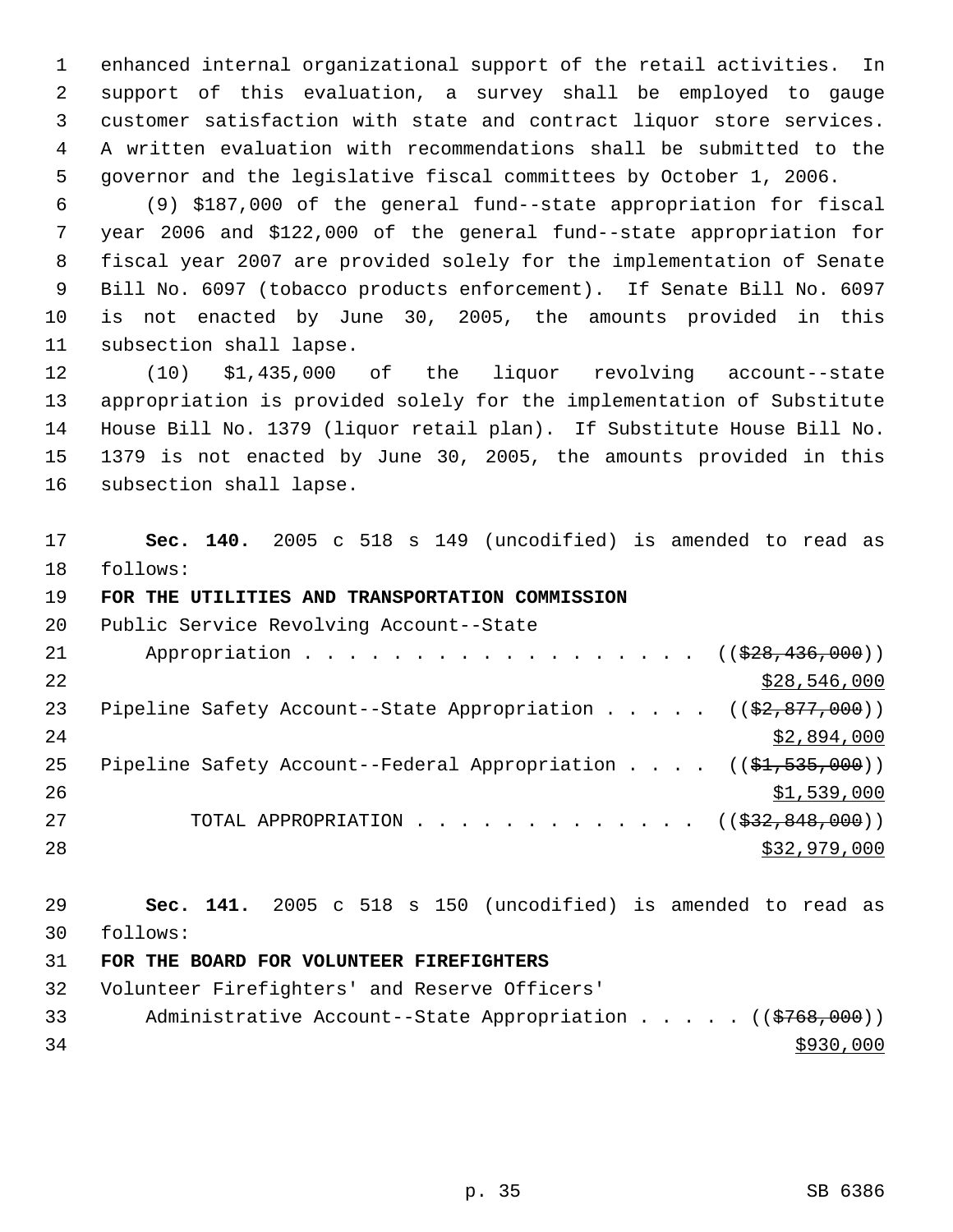1 **Sec. 142.** 2005 c 518 s 151 (uncodified) is amended to read as 2 follows: 3 **FOR THE MILITARY DEPARTMENT** 4 General Fund--State Appropriation (FY 2006) . . . . . ((\$10,084,000))  $5$  \$10,141,000 6 General Fund--State Appropriation (FY 2007) . . . . . . ((\$9,362,000)) 7 \$10,672,000 8 General Fund--Federal Appropriation . . . . . . . . ((\$165,970,000))  $\frac{1}{2}$  \$215,322,000 10 General Fund--Private/Local Appropriation . . . . . . . . . . \$2,000 11 Enhanced 911 Account--State Appropriation . . . . . ((\$34,766,000))  $12$  \$34,771,000 13 Disaster Response Account--State Appropriation . . . . ((\$2,277,000))  $14$  \$1,633,000 15 Disaster Response Account--Federal Appropriation . . . ((\$11,008,000))  $16$   $\frac{$6,510,000}{ }$ 17 Worker and Community Right-to-Know Account--State 18 Appropriation . . . . . . . . . . . . . . . . . . ((\$314,000))  $19$  \$315,000 20 Nisqually Earthquake Account--State Appropriation . . . ((\$6,713,000))  $21$   $$6,722,000$ 22 Nisqually Earthquake Account--Federal Appropriation . ((\$29,127,000))  $\frac{1}{23}$   $\frac{1}{27}$ , 736, 000 24 Military Department Rental and Lease Account--State 25 Appropriation . . . . . . . . . . . . . . . . . . . . . . \$378,000 26 Pension Funding Stabilization Account--State 27 Appropriation . . . . . . . . . . . . . . . . . . . . . . \$44,000 28 TOTAL APPROPRIATION . . . . . . . . . . . . . ((\$270,001,000)) 29 \$314,246,000

30 The appropriations in this section are subject to the following 31 conditions and limitations:

32 (1) ((\$2,277,000)) \$1,633,000 of the disaster response account--33 state appropriation and ((\$11,008,000)) \$6,510,000 of the disaster response account--federal appropriation may be spent only on disasters declared by the governor and with the approval of the office of financial management. The military department shall submit a report quarterly to the office of financial management and the legislative fiscal committees detailing information on the disaster response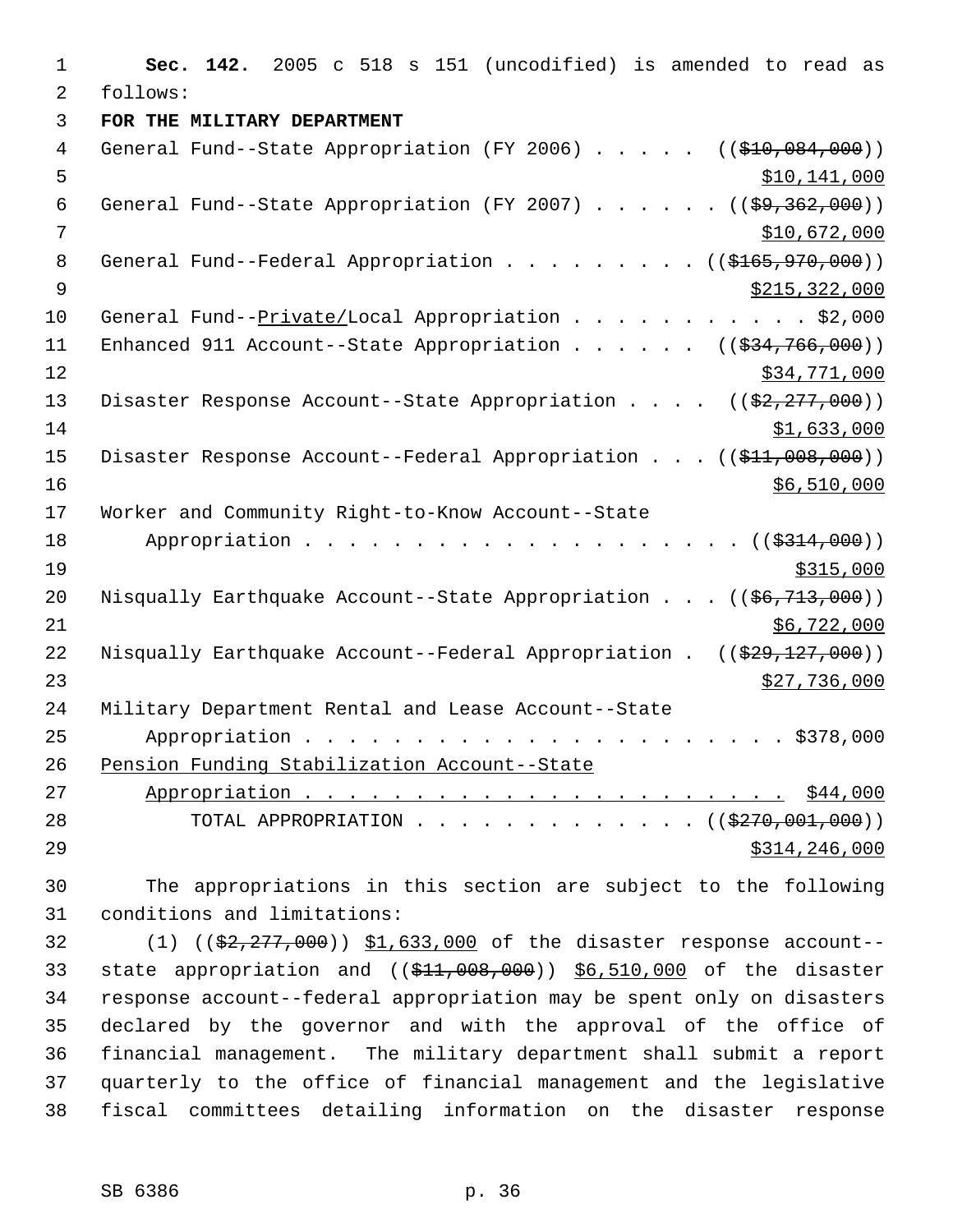account, including: (a) The amount and type of deposits into the account; (b) the current available fund balance as of the reporting date; and (c) the projected fund balance at the end of the 2005-07 biennium based on current revenue and expenditure patterns.

 (2) ((\$6,713,000)) \$6,722,000 of the Nisqually earthquake account-- 6 state appropriation and  $((\$29,127,000))$   $\$27,736,000$  of the Nisqually earthquake account--federal appropriation are provided solely for response and recovery costs associated with the February 28, 2001, earthquake. The military department shall submit a report quarterly to the office of financial management and the legislative fiscal committees detailing earthquake recovery costs, including: (a) Estimates of total costs; (b) incremental changes from the previous estimate; (c) actual expenditures; (d) estimates of total remaining costs to be paid; and (e) estimates of future payments by biennium. This information shall be displayed by fund, by type of assistance, and by amount paid on behalf of state agencies or local organizations. The military department shall also submit a report quarterly to the office of financial management and the legislative fiscal committees detailing information on the Nisqually earthquake account, including: (a) The 20 amount and type of deposits into the account; (b) the current available fund balance as of the reporting date; and (c) the projected fund balance at the end of the 2005-07 biennium based on current revenue and expenditure patterns.

24 (3) ((\$127,586,000)) \$173,612,659 of the general fund--federal appropriation is provided solely for homeland security, subject to the following conditions:

 (a) Any communications equipment purchased by local jurisdictions or state agencies shall be consistent with standards set by the Washington state interoperability executive committee;

 (b) This amount shall not be allotted until a spending plan is reviewed by the governor's domestic security advisory group and approved by the office of financial management;

 (c) The department shall submit a quarterly report to the office of financial management and the legislative fiscal committees detailing the governor's domestic security advisory group recommendations; homeland security revenues and expenditures, including estimates of total federal funding for the state; incremental changes from the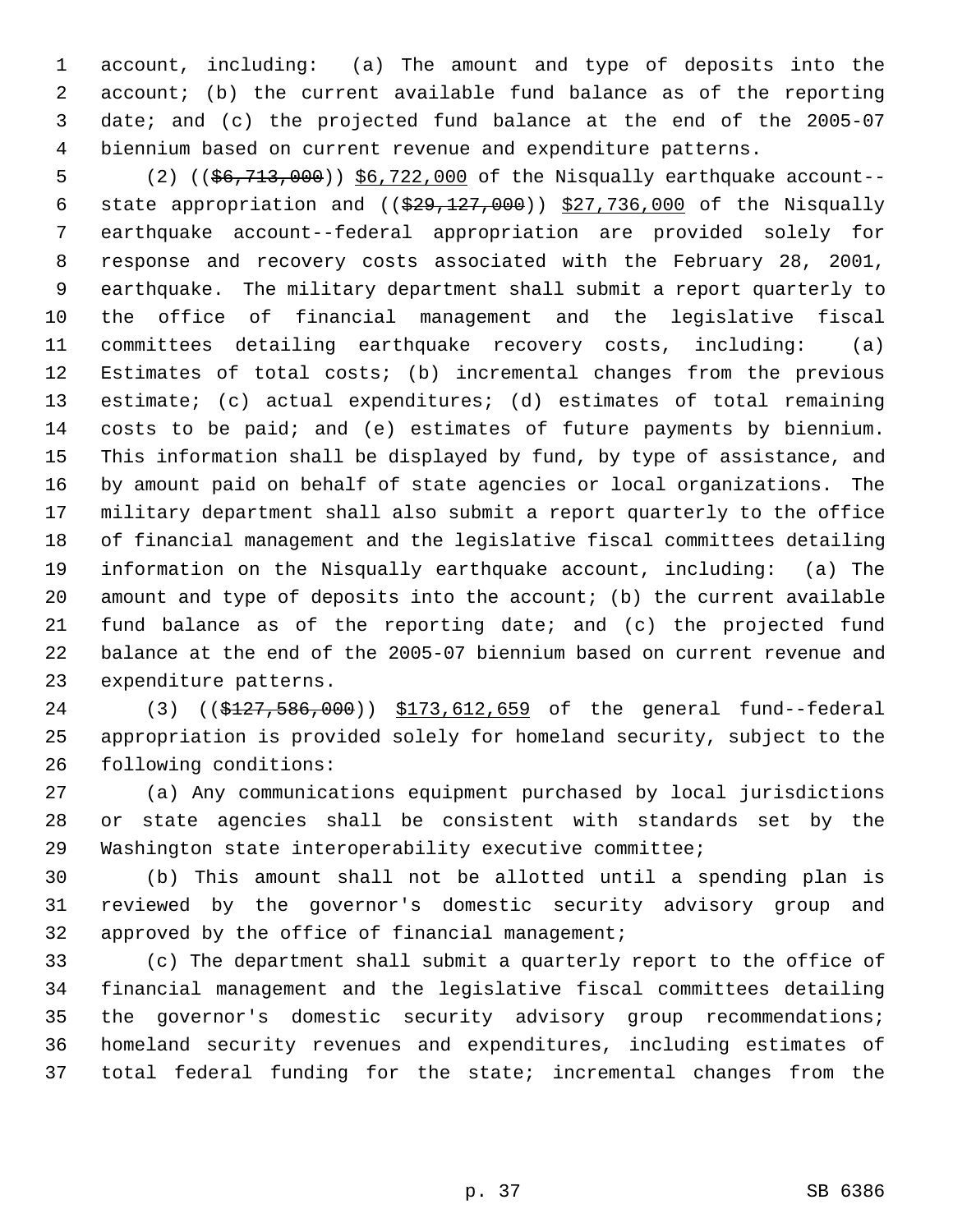previous estimate, planned and actual homeland security expenditures by the state and local governments with this federal funding; and matching or accompanying state or local expenditures; and

 (d) The department shall submit a report by December 1st of each year to the office of financial management and the legislative fiscal committees detailing homeland security revenues and expenditures for the previous fiscal year by county and legislative district.

 (4) \$867,000 of the general fund--state appropriation for fiscal year 2006 is provided solely for the Cowlitz county 911 communications center for the purpose of purchasing or reimbursing the purchase of interoperable radio communication technology to improve disaster response in the Mount St. Helens area.

 (5) No funds from sources other than fees from voice over internet protocol (VOIP) providers may be used to implement technologies specific to the integration of VOIP 911 with E-911. The military department, in conjunction with the department of revenue, shall propose methods for assuring the collection of an appropriate enhanced 911 excise tax from VOIP 911 providers and shall report their recommendations to the legislature by November 1, 2005.

 **Sec. 143.** 2005 c 518 s 152 (uncodified) is amended to read as follows: **FOR THE PUBLIC EMPLOYMENT RELATIONS COMMISSION** 23 General Fund--State Appropriation (FY 2006) . . . . . . . . \$2,776,000 24 General Fund--State Appropriation (FY 2007) . . . . . . ((\$2,824,000)) \$2,830,000 Department of Personnel Service Account--State 27 Appropriation . . . . . . . . . . . . . . . . . (  $(\frac{2}{2}, 945, 000)$  )  $$2,953,000$  Pension Funding Stabilization Account--State Appropriation . . . . . . . . . . . . . . . . . . . . . . \$16,000 31 TOTAL APPROPRIATION . . . . . . . . . . . . . ((<del>\$8,545,000</del>)) \$8,575,000 **Sec. 144.** 2005 c 518 s 153 (uncodified) is amended to read as follows: **FOR THE GROWTH PLANNING HEARINGS BOARD** General Fund--State Appropriation (FY 2006) . . . . . . . . \$1,571,000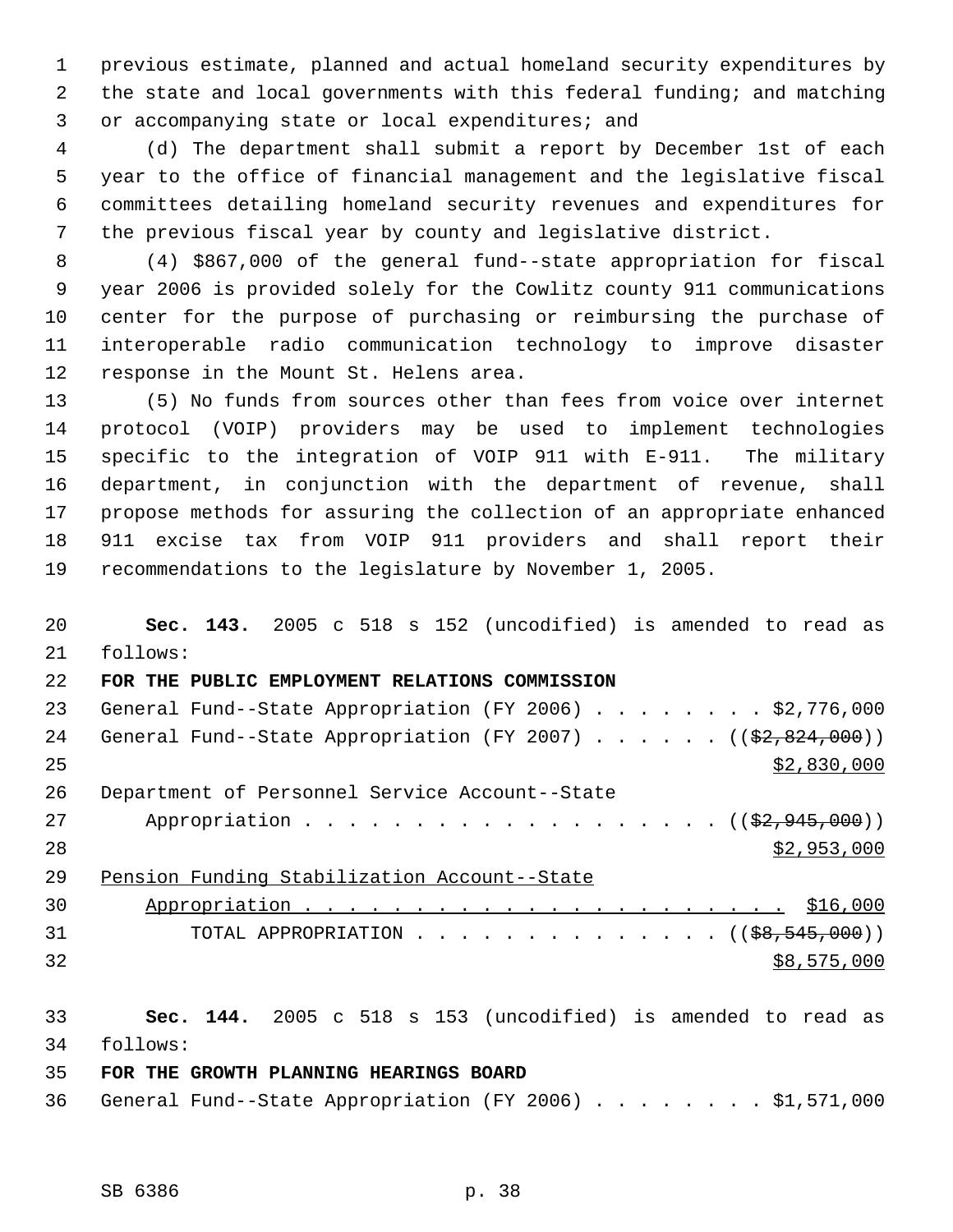| 1              | General Fund--State Appropriation (FY 2007) $($ $($ \$1,587,000))     |
|----------------|-----------------------------------------------------------------------|
| $\overline{2}$ | \$1,590,000                                                           |
| 3              | Pension Funding Stabilization Account--State                          |
| 4              |                                                                       |
| 5              | TOTAL APPROPRIATION $($ $(\frac{27}{3}, \frac{158}{900}) )$           |
| 6              | \$3,169,000                                                           |
| 7              | ((The appropriations in this section are subject to the following     |
| 8              | conditions and limitations: \$9,000 of the general fund-state         |
| 9              | appropriation for fiscal year 2006 and \$9,000 of the general fund-   |
| 10             | state appropriation for fiscal year 2007 are provided solely for the  |
| 11             | Western Board to relocate. If the Western Board does not relocate by  |
| 12             | June 30, 2006, the amounts provided in this subsection shall lapse.)) |
| 13             | Sec. 145. 2005 c 518 s 154 (uncodified) is amended to read as         |
| 14             | follows:                                                              |
| 15             | FOR THE STATE CONVENTION AND TRADE CENTER                             |
| 16             | State Convention and Trade Center Account--State                      |
| 17             | \$30,512,000                                                          |
| 18             | State Convention and Trade Center Operating                           |
| 19             | Account--State Appropriation $($ $($ $\frac{246}{170}$ , 000))        |
| 20             | \$46,491,000                                                          |
| 21             | TOTAL APPROPRIATION ( $(\frac{276}{982},000)$ )                       |
| 22             | \$77,003,000                                                          |
| 23             | Sec. 146. 2005 c 518 s 155 (uncodified) is amended to read as         |
| 24             | follows:                                                              |
| 25             | FOR THE DEPARTMENT OF ARCHAEOLOGY AND HISTORIC PRESERVATION           |
| 26             | General Fund--State Appropriation (FY 2006) \$550,000                 |
| 27             | General Fund--State Appropriation (FY 2007) \$549,000                 |
| 28             | General Fund--Federal Appropriation $($ $($ \$1,446,000) $)$          |
| 29             | \$1,450,000                                                           |
| 30             | General Fund--Private/Local Appropriation \$14,000                    |
| 31             | Pension Funding Stabilization Account--State                          |
| 32             |                                                                       |
| 33             | TOTAL APPROPRIATION ( $(\frac{2}{2}, 559, 000)$ )                     |
| 34             | \$2,566,000                                                           |
|                |                                                                       |

(End of part)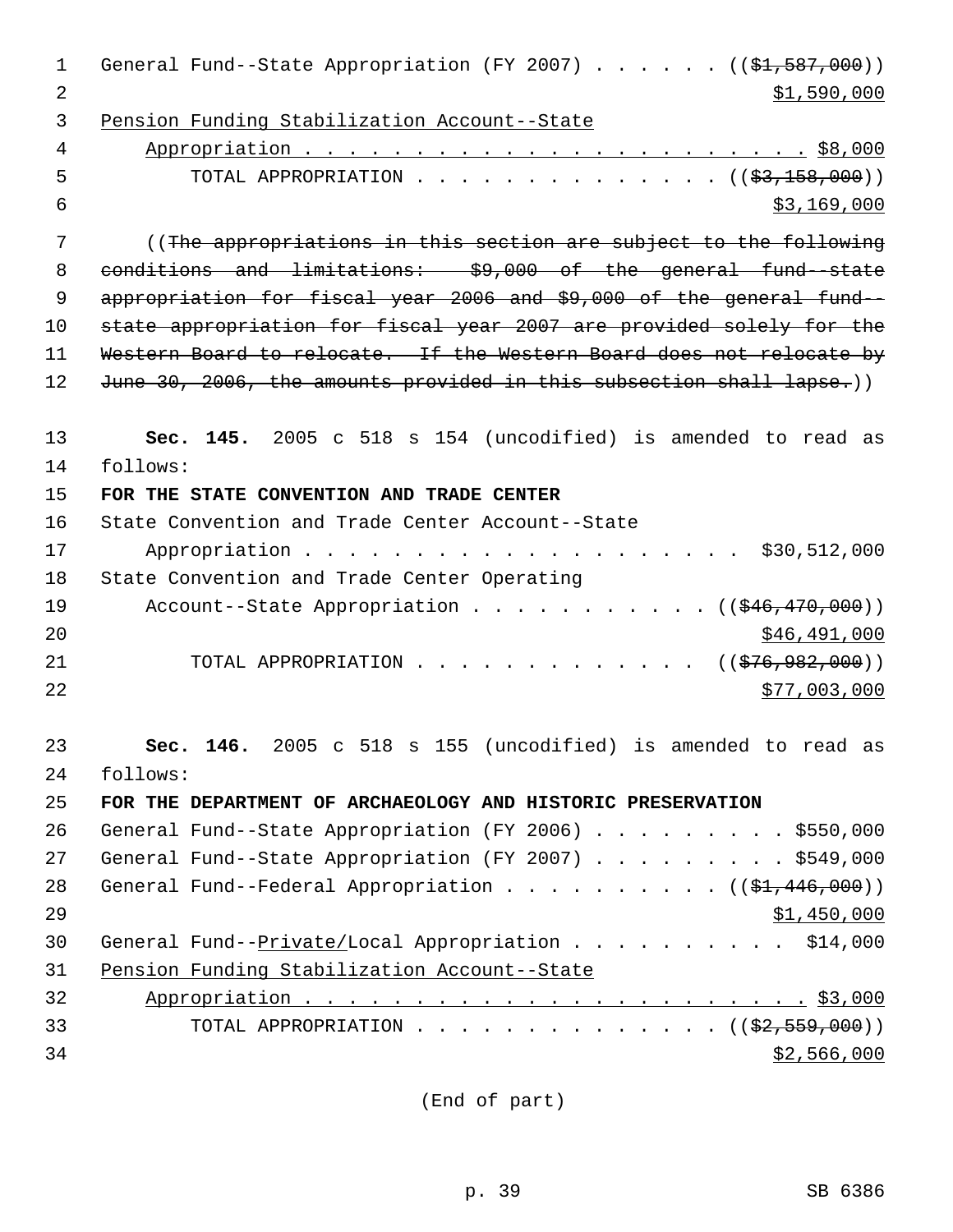| $\mathbf{1}$   | PART II                                                                        |
|----------------|--------------------------------------------------------------------------------|
| 2              | <b>HUMAN SERVICES</b>                                                          |
|                |                                                                                |
| 3              | Sec. 201. 2005 c 518 s 202 (uncodified) is amended to read as                  |
| 4              | follows:                                                                       |
| 5              | FOR THE DEPARTMENT OF SOCIAL AND HEALTH SERVICES--CHILDREN AND FAMILY          |
| 6              | SERVICES PROGRAM                                                               |
| 7              | General Fund--State Appropriation (FY 2006) ((\$251,005,000))                  |
| 8              | \$259,947,000                                                                  |
| $\overline{9}$ | General Fund--State Appropriation (FY 2007) $($ $($ $\frac{2066}{350}$ , 000)) |
| 10             | \$287,598,000                                                                  |
| 11             | General Fund--Federal Appropriation ( $(\frac{121.401.000}{100.000})$ )        |
| 12             | \$435,217,000                                                                  |
| 13             | General Fund--Private/Local Appropriation \$400,000                            |
| 14             | Domestic Violence Prevention Account--State                                    |
| 15             |                                                                                |
| 16             | Public Safety and Education Account--State                                     |
| 17             | Appropriation ( $(\frac{10}{210}, 754, 000)$ )                                 |
| 18             | \$10,755,000                                                                   |
| 19             | Violence Reduction and Drug Enforcement Account--State                         |
| 20             |                                                                                |
| 21             | Pension Funding Stabilization Account--State                                   |
| 22             |                                                                                |
| 23             | TOTAL APPROPRIATION $\ldots$ , ( $(\frac{15951}{120},000)$ )                   |
| 24             | \$997,471,000                                                                  |
|                |                                                                                |

 The appropriations in this section are subject to the following conditions and limitations:

 (1) \$2,271,000 of the general fund--state appropriation for fiscal year 2006, \$2,271,000 of the general fund--state appropriation for fiscal year 2007, and \$1,584,000 of the general fund--federal appropriation are provided solely for the category of services titled "intensive family preservation services."

 (2) \$701,000 of the general fund--state appropriation for fiscal year 2006 and \$701,000 of the general fund--state appropriation for fiscal year 2007 are provided solely to contract for the operation of one pediatric interim care facility. The facility shall provide residential care for up to thirteen children through two years of age.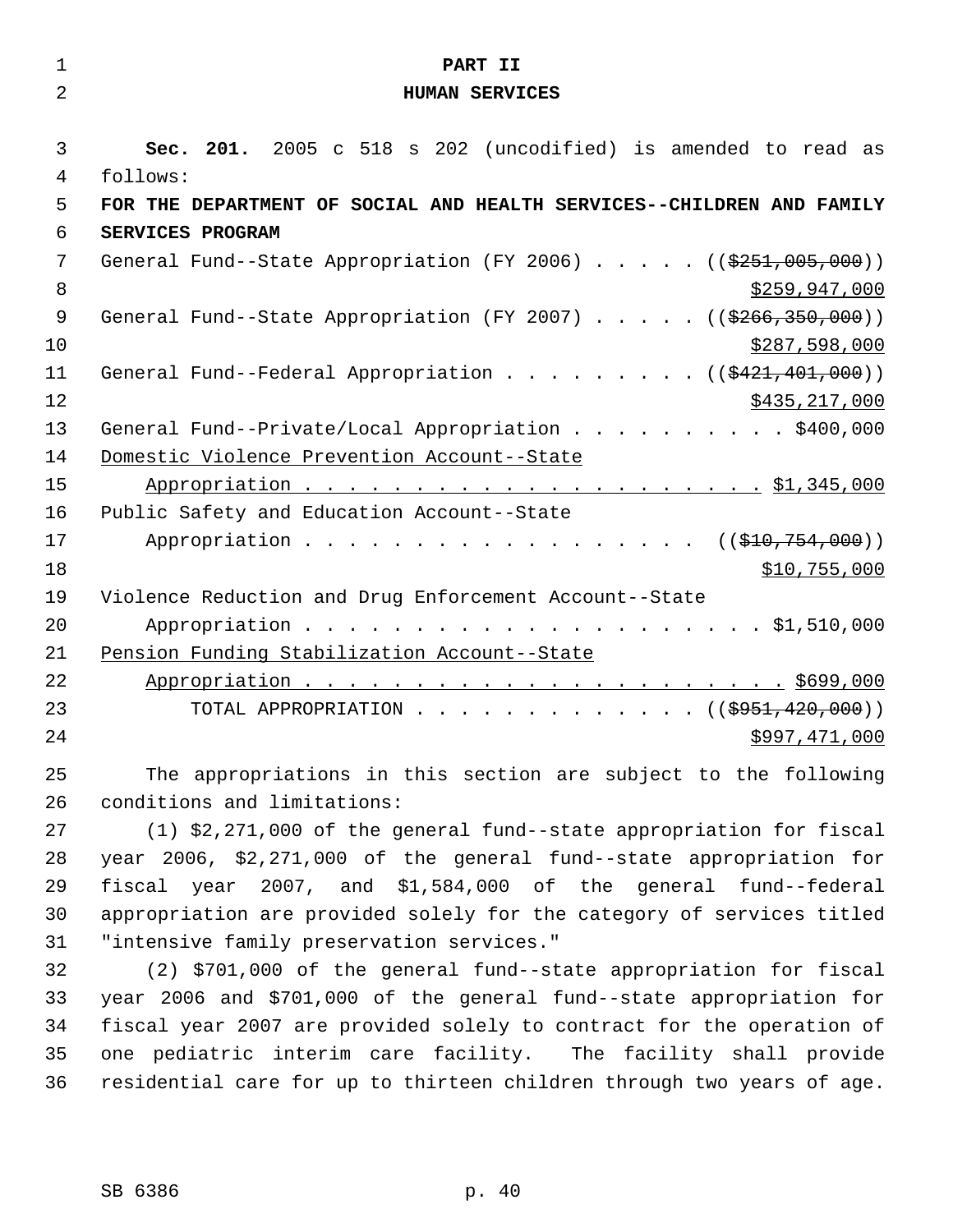Seventy-five percent of the children served by the facility must be in need of special care as a result of substance abuse by their mothers. The facility shall also provide on-site training to biological, adoptive, or foster parents. The facility shall provide at least three months of consultation and support to parents accepting placement of children from the facility. The facility may recruit new and current foster and adoptive parents for infants served by the facility. The department shall not require case management as a condition of the contract.

 (3) \$375,000 of the general fund--state appropriation for fiscal year 2006, \$375,000 of the general fund--state appropriation for fiscal year 2007, and \$322,000 of the general fund--federal appropriation are provided solely for up to three nonfacility-based programs for the training, consultation, support, and recruitment of biological, foster, and adoptive parents of children through age three in need of special care as a result of substance abuse by their mothers, except that each program may serve up to three medically fragile nonsubstance-abuse- affected children. In selecting nonfacility-based programs, preference shall be given to programs whose federal or private funding sources have expired or that have successfully performed under the existing pediatric interim care program.

 (4) \$125,000 of the general fund--state appropriation for fiscal year 2004 and \$125,000 of the general fund--state appropriation for fiscal year 2005 are provided solely for a foster parent retention program. This program is directed at foster parents caring for children who act out sexually.

 (5) The providers for the 31 HOPE beds shall be paid a \$1,000 base payment per bed per month, and reimbursed for the remainder of the bed cost only when the beds are occupied.

 (6) Within amounts provided for the foster care and adoption support programs, the department shall control reimbursement decisions for foster care and adoption support cases such that the aggregate average cost per case for foster care and for adoption support does not exceed the amounts assumed in the projected caseload expenditures. The department shall adjust adoption support benefits to account for the availability of the new federal adoption support tax credit for special needs children. The department shall report annually by October 1st to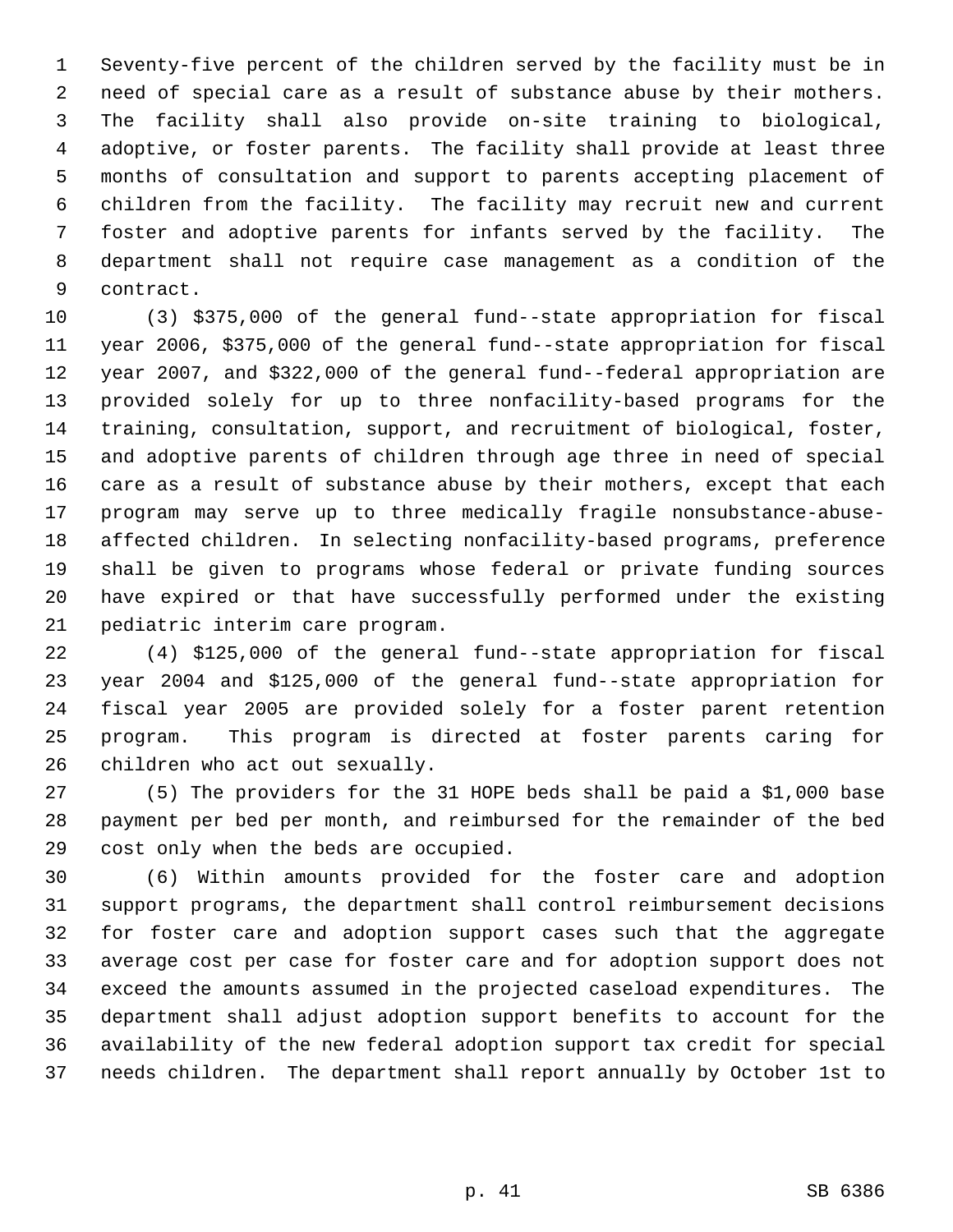the appropriate committees of the legislature on the specific efforts taken to contain costs.

3 (7) ((\$3,837,000)) \$4,211,000 of the general fund--state 4 appropriation for fiscal year 2006, ((\$6,352,000)) \$12,216,000 of the general fund--state appropriation for fiscal year 2007, and  $((\frac{24}{370},\frac{370}{100})$   $\frac{57,043,000}{100}$  of the general fund--federal appropriation are provided solely for reforms to the child protective services and 8 child welfare services programs, including ((30-day)) improvement in 9 achieving face-to-face contact for children ((in out-of-home care)) in 30 days, improved timeliness of child protective services 11 investigations, ((an enhanced in-home child welfare services program,)) and education specialist services. The department shall report by December 1st of each year on the implementation status of the enhancements, including the hiring of new staff, and the outcomes of the reform efforts. The information provided shall include a progress report on items in the child and family services review program improvement plan and areas identified for improvement in the Braam lawsuit settlement.

 (8) Within amounts appropriated in this section, priority shall be given to proven intervention models, including evidence-based prevention and early intervention programs identified by the Washington institute for public policy and the department. The department shall include information on the number, type, and outcomes of the evidence- based programs being implemented in its reports on child welfare reform efforts.

 (9) \$177,000 of the general fund--state appropriation for fiscal year 2006 and \$178,000 of the general fund--state appropriation for fiscal year 2007 are provided solely for the state association of children's advocacy centers. Funds may be used for (a) children's advocacy centers that meet the national children's alliance accreditation standards for full membership, and are members in good standing; (b) communities in the process of establishing a center; and (c) the state association of children's advocacy centers. A 50 percent match will be required of each center receiving state funding.

 (10) \$50,000 of the general fund--state appropriation for fiscal year 2006 and \$50,000 of the general fund--state appropriation for fiscal year 2007 are provided solely for a street youth program in Spokane.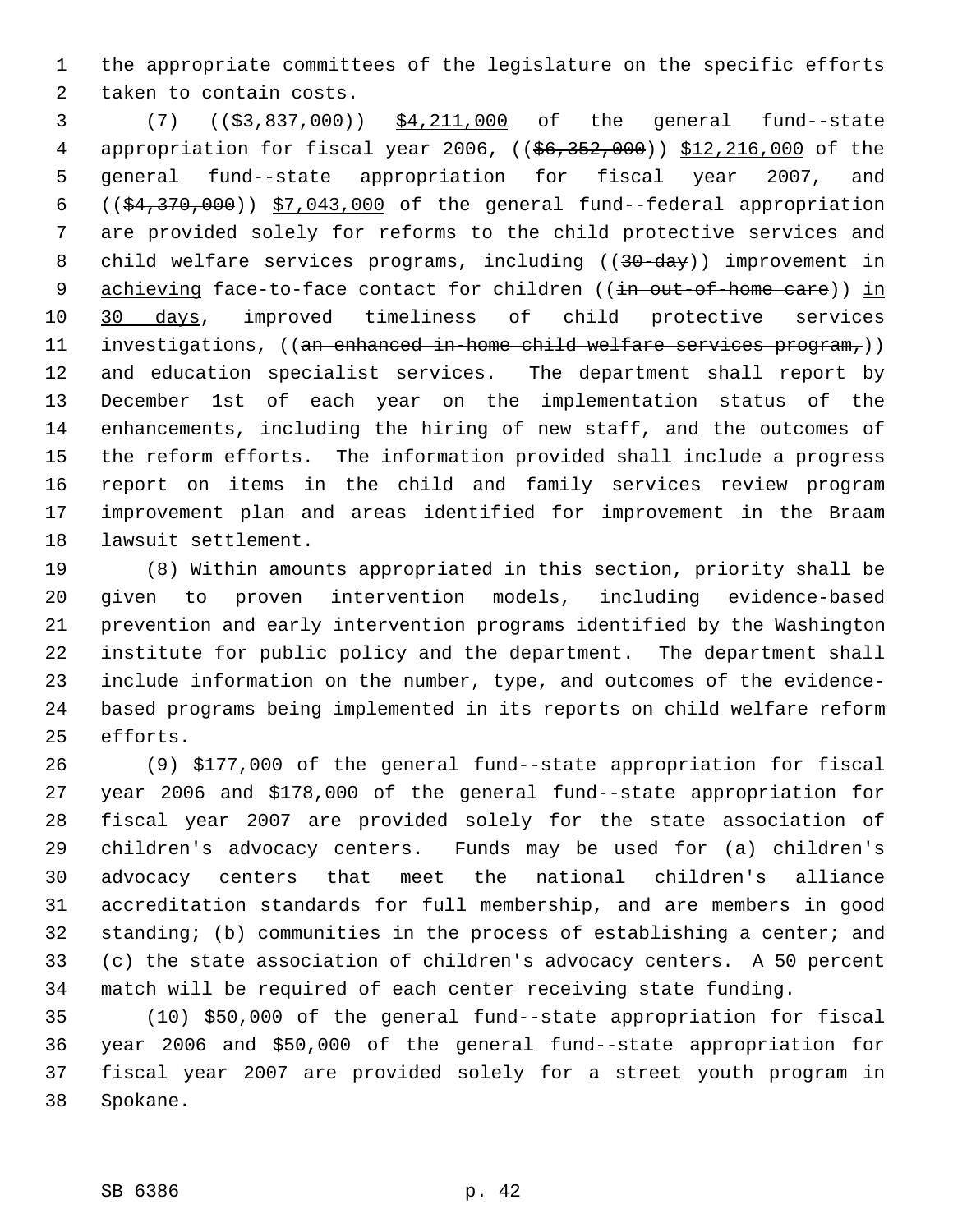(11) \$4,672,000 of the general fund--state appropriation for fiscal year 2006 and \$4,672,000 of the general fund--state appropriation for fiscal year 2007 are provided solely for secure crisis residential centers.

 (12) \$572,000 of the general fund--state appropriation for fiscal 6 year  $2006((\frac{1}{6} + \frac{2572}{600}))$  and  $\frac{1144,000}{600}$  of the general fund--state 7 appropriation for fiscal year ( $\sqrt{2}$  and  $$1,144,000$  of the general fund--federal appropriation)) are provided solely for section 305 of Senate Bill No. 5763 (mental disorders treatment) for chemical dependency specialist services.

 (13) \$3,500,000 of the general fund--state appropriation for fiscal year 2007 and \$1,500,000 of the general fund--federal appropriation are provided solely for Engrossed Senate Bill No. 5922 (child neglect). If the bill is not enacted by June 30, 2005, these amounts shall lapse.

 (14) \$1,345,000 of the domestic violence prevention account 16 appropriation is provided solely for the implementation of chapter 374, Laws of 2005.

 **Sec. 202.** 2005 c 518 s 203 (uncodified) is amended to read as follows:

| 20 | <b>FOR</b><br>OF<br><b>SOCIAL</b><br><b>AND</b><br>THE<br><b>DEPARTMENT</b><br><b>HEALTH</b><br>SERVICES--JUVENILE |
|----|--------------------------------------------------------------------------------------------------------------------|
| 21 | REHABILITATION PROGRAM                                                                                             |
| 22 | General Fund--State Appropriation (FY 2006) $($ $($ $\frac{278}{552},000)$ )                                       |
| 23 | \$78,153,000                                                                                                       |
| 24 | General Fund--State Appropriation (FY 2007) $($ $($ $$81, 760, 000)$ )                                             |
| 25 | \$78,891,000                                                                                                       |
| 26 | General Fund--Federal Appropriation ( $(\frac{25}{998}, 998, 000)$ )                                               |
| 27 | \$5,537,000                                                                                                        |
| 28 | General Fund--Private/Local Appropriation \$1,098,000                                                              |
| 29 | Violence Reduction and Drug Enforcement Account--State                                                             |
| 30 | \$38,385,000                                                                                                       |
| 31 | Juvenile Accountability Incentive Account--Federal                                                                 |
| 32 | Appropriation ((\$5,621,000))                                                                                      |
| 33 | \$5,516,000                                                                                                        |
| 34 | Pension Funding Stabilization Account--State                                                                       |
| 35 |                                                                                                                    |
| 36 | TOTAL APPROPRIATION ( $(\frac{211}{141000})$ )                                                                     |
| 37 | \$208,029,000                                                                                                      |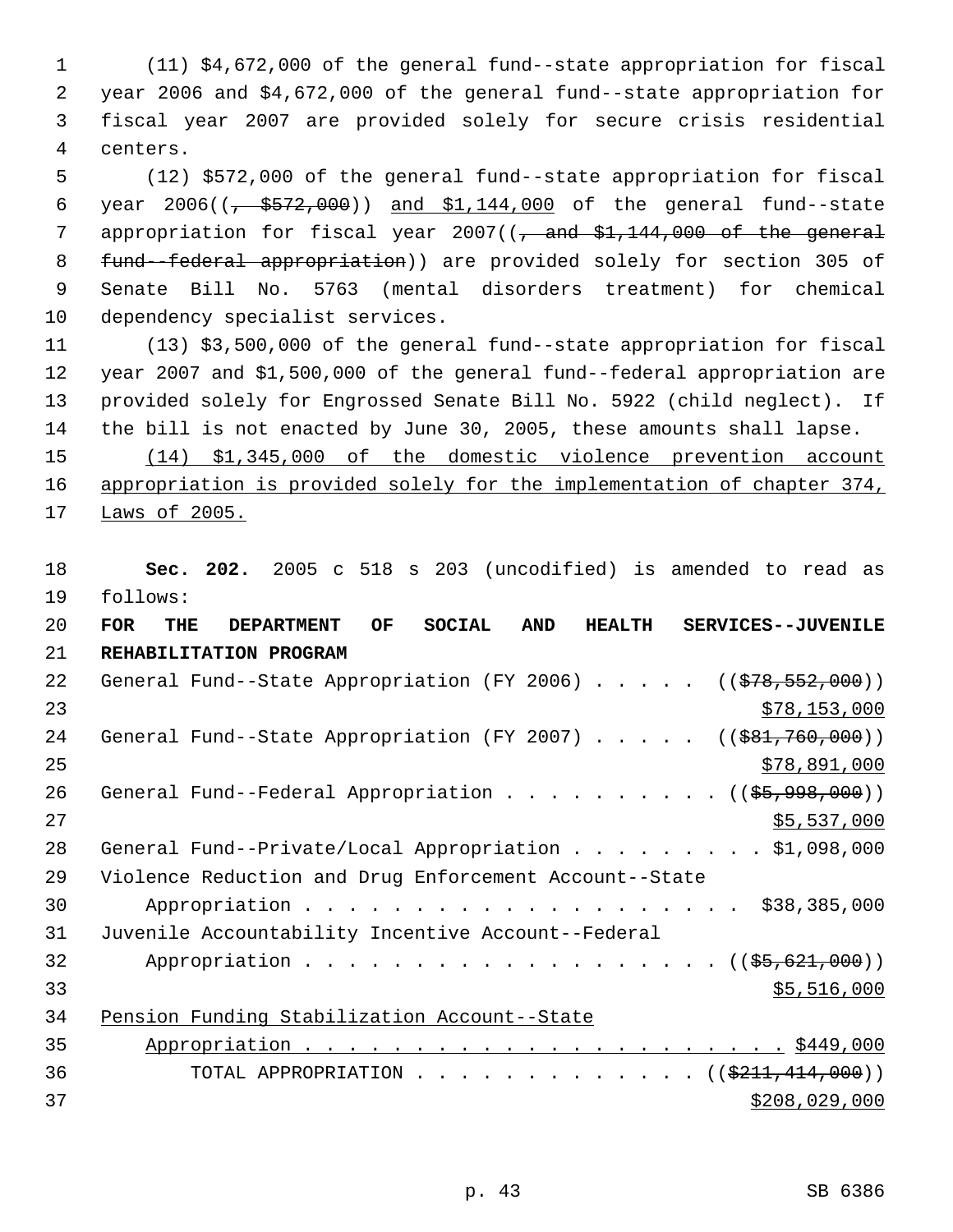The appropriations in this section are subject to the following conditions and limitations:

 (1) \$706,000 of the violence reduction and drug enforcement account appropriation is provided solely for deposit in the county criminal justice assistance account for costs to the criminal justice system associated with the implementation of chapter 338, Laws of 1997 (juvenile code revisions). The amounts provided in this subsection are intended to provide funding for county adult court costs associated with the implementation of chapter 338, Laws of 1997 and shall be distributed in accordance with RCW 82.14.310.

 (2) \$6,156,000 of the violence reduction and drug enforcement account appropriation is provided solely for the implementation of chapter 338, Laws of 1997 (juvenile code revisions). The amounts provided in this subsection are intended to provide funding for county impacts associated with the implementation of chapter 338, Laws of 1997 and shall be distributed to counties as prescribed in the current consolidated juvenile services (CJS) formula.

 (3) \$1,020,000 of the general fund--state appropriation for fiscal year 2006, \$1,030,000 of the general fund--state appropriation for fiscal year 2007, and \$5,345,000 of the violence reduction and drug enforcement account appropriation are provided solely to implement community juvenile accountability grants pursuant to chapter 338, Laws of 1997 (juvenile code revisions). Funds provided in this subsection may be used solely for community juvenile accountability grants, administration of the grants, and evaluations of programs funded by the grants.

 (4) \$2,997,000 of the violence reduction and drug enforcement account appropriation is provided solely to implement alcohol and substance abuse treatment programs for locally committed offenders. The juvenile rehabilitation administration shall award these moneys on a competitive basis to counties that submitted a plan for the provision of services approved by the division of alcohol and substance abuse. The juvenile rehabilitation administration shall develop criteria for evaluation of plans submitted and a timeline for awarding funding and shall assist counties in creating and submitting plans for evaluation. (5) For the purposes of a pilot project, the juvenile rehabilitation administration shall provide a block grant, rather than categorical funding, for consolidated juvenile services, community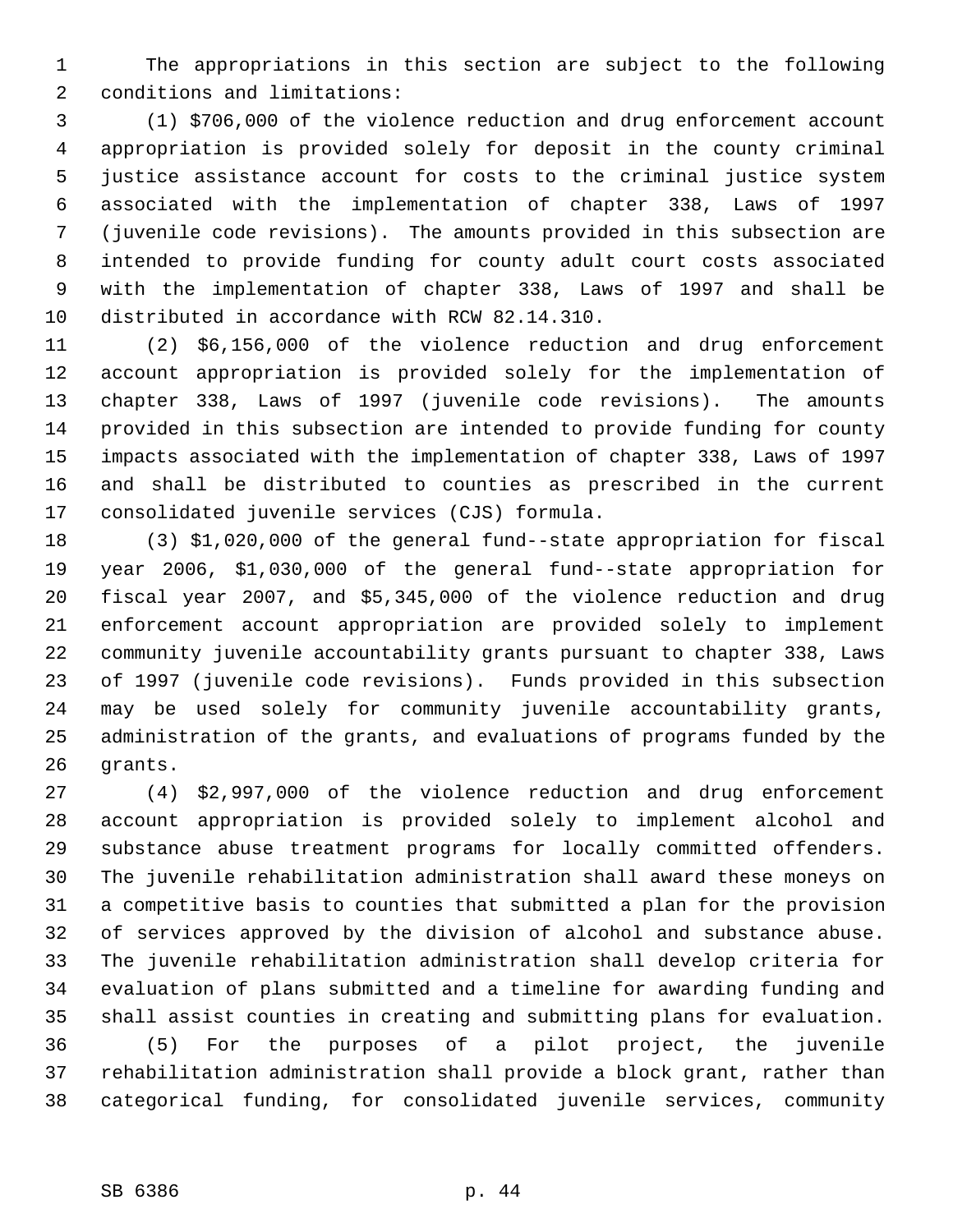juvenile accountability act grants, the chemically dependent disposition alternative, and the special sex offender disposition alternative to the Pierce county juvenile court. To evaluate the effect of decategorizing funding for youth services, the juvenile court shall do the following:

 (a) Develop intermediate client outcomes according to the risk assessment tool (RAT) currently used by juvenile courts and in coordination with the juvenile rehabilitation administration;

 (b) Track the number of youth participating in each type of service, intermediate outcomes, and the incidence of recidivism within twenty-four months of completion of services;

 (c) Track similar data as in (b) of this subsection with an appropriate comparison group, selected in coordination with the juvenile rehabilitation administration and the family policy council;

 (d) Document the process for managing block grant funds on a quarterly basis, and provide this report to the juvenile rehabilitation 17 administration and the family policy council; and

 (e) Provide a process evaluation to the juvenile rehabilitation administration and the family policy council by June 20, 2006, and a concluding report by June 30, 2007. The court shall develop this evaluation in consultation with the juvenile rehabilitation administration, the family policy council, and the Washington state institute for public policy.

 (6) \$319,000 of the general fund--state appropriation for fiscal year 2006 and \$678,000 of the general fund--state appropriation for fiscal year 2007 are provided solely to establish a reinvesting in youth pilot program. Participation shall be limited to three counties or groups of counties, including one charter county with a population of over eight hundred thousand residents and at least one county or group of counties with a combined population of three hundred thousand residents or less.

 (a) Only the following intervention service models shall be funded under the pilot program: (i) Functional family therapy; (ii) multi-systemic therapy; and (iii) aggression replacement training.

 (b) Subject to (c) of this subsection, payments to counties in the pilot program shall be sixty-nine percent of the average service model cost per youth times the number of youth engaged by the selected service model. For the purposes of calculating the average service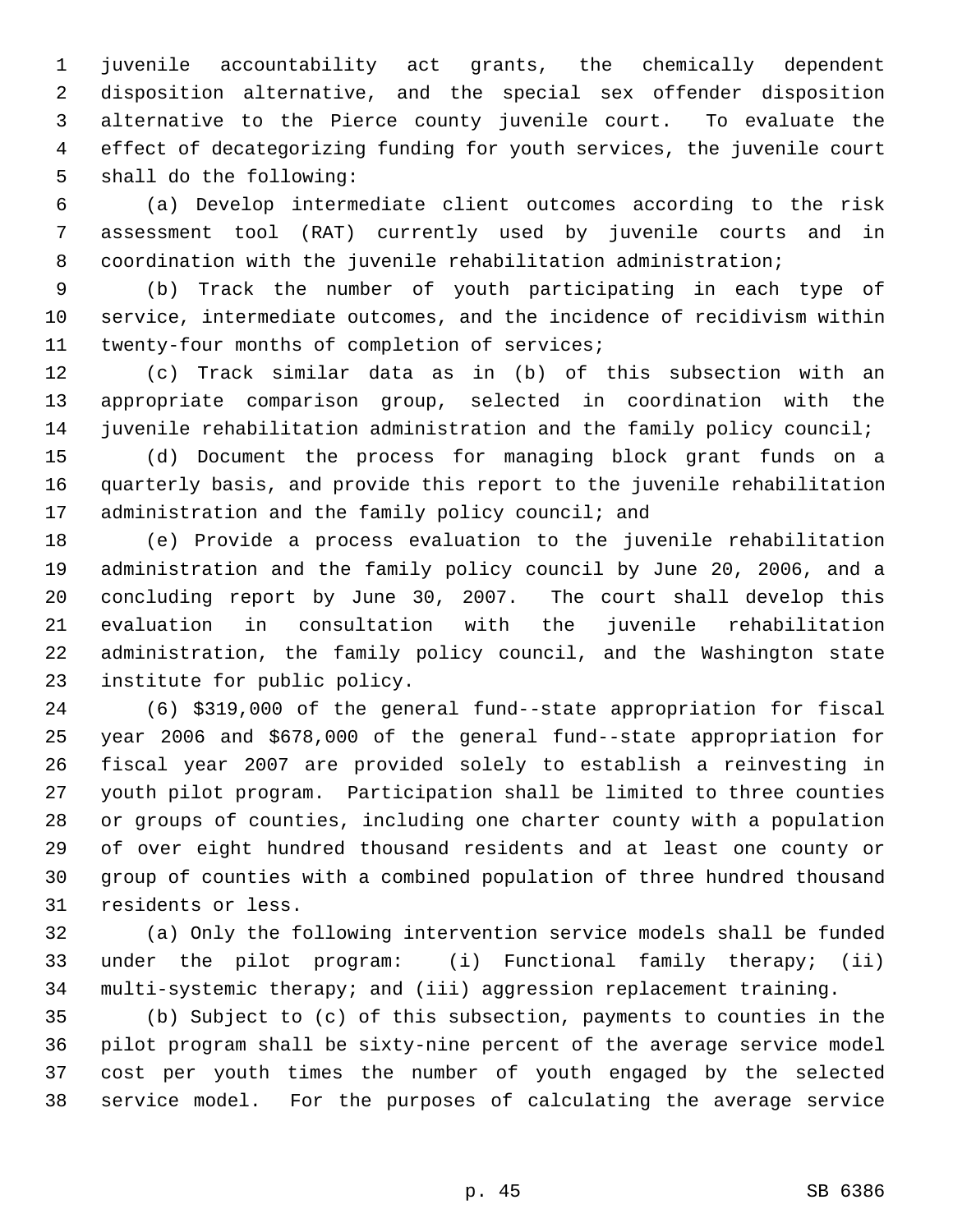model cost per engaged youth for a county, the following costs will be included: Staff salaries, staff benefits, training, fees, quality assurance, and local expenditures on administration.

 (c) Distribution of moneys to the charter county with a population of over eight hundred thousand residents shall be based upon the number of youth that are engaged by the intervention service models, up to six hundred thousand dollars for the biennium. The department may distribute the remaining grant moneys to the other counties selected to participate in the pilot program.

 (d) The department shall provide recommendations to the legislature by June 30, 2006, regarding a cost savings calculation methodology, a funds distribution formula, and criteria for service model eligibility for use if the reinvesting in youth program is continued in future biennia.

 (e) \$248,000 of the general fund--state appropriation for fiscal year 2006 and \$496,000 of the general fund--state appropriation for fiscal year 2007 are provided solely to reimburse counties for local juvenile disposition alternatives implemented pursuant to House Bill No. 2073 (juvenile sentencing) and Senate Bill No. 5719 (community commitment). The juvenile rehabilitation administration, in consultation with the juvenile court administrators, shall develop an equitable distribution formula for the funding provided in this subsection, and negotiate contracts that would avoid the cost of a youth kept in the community costing more than serving the youth in a juvenile rehabilitation institution and parole program on an average daily population basis. The juvenile rehabilitation administration may adjust the funding level provided in this subsection in the event that utilization rates of the disposition alternatives are lower than the level anticipated by the total appropriation to the juvenile rehabilitation administration in this section. The juvenile rehabilitation administration shall report to the appropriate policy and fiscal committees of the legislature on the use of the disposition alternatives and revocations by December 1, 2006. If either bill is not enacted by June 30, 2005, the amounts provided in this subsection shall lapse.

 **Sec. 203.** 2005 c 518 s 204 (uncodified) is amended to read as follows:

SB 6386 p. 46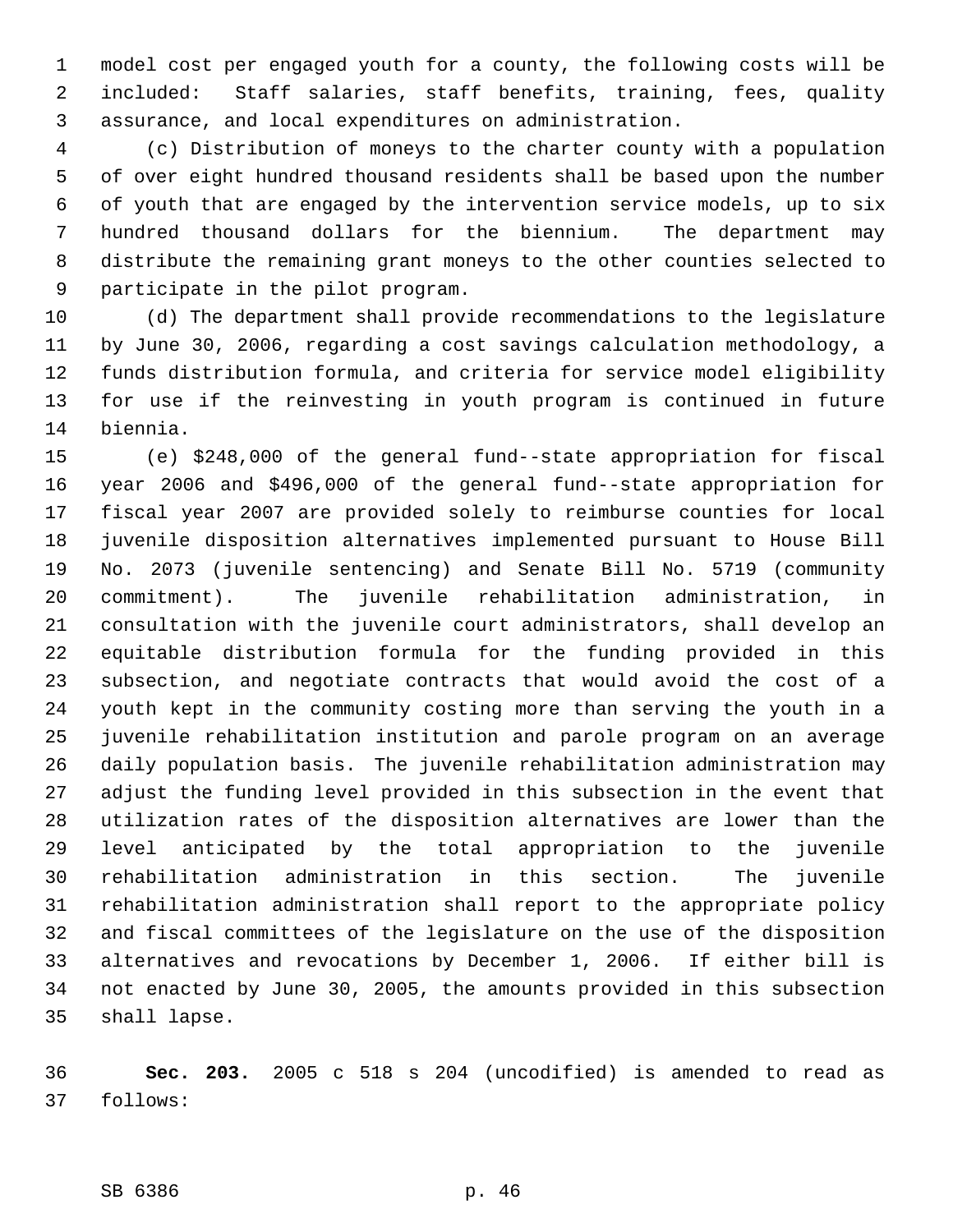**FOR THE DEPARTMENT OF SOCIAL AND HEALTH SERVICES--MENTAL HEALTH PROGRAM** (1) COMMUNITY SERVICES/REGIONAL SUPPORT NETWORKS 4 General Fund--State Appropriation (FY 2006) . . . . . ((\$261,430,000))  $\frac{$261,541,000}{2}$ 6 General Fund--State Appropriation (FY 2007) . . . . . ((\$269,285,000)) \$268,829,000 8 General Fund--Federal Appropriation . . . . . . . . . ((\$336,771,000)) \$336,983,000 10 General Fund--Private/Local Appropriation . . . . . . . . \$1,970,000 Pension Funding Stabilization Account--State Appropriation . . . . . . . . . . . . . . . . . . . . . . . \$1,000 13 TOTAL APPROPRIATION . . . . . . . . . . . . . ((\$869,456,000)) \$869,324,000

 The appropriations in this subsection are subject to the following conditions and limitations:

 $((+b))$   $(a)$  \$103,400,000 of the general fund--state appropriation for fiscal year 2006 and \$103,400,000 of the general fund--state appropriation for fiscal year 2007 are provided solely for persons and services not covered by the medicaid program. The department shall distribute these amounts among the regional support networks according to a formula that, consistent with RCW 71.24.035(13), assures continuation of fiscal year ((2003)) 2005 levels of nonmedicaid service in each regional support network area for the following service categories in the following priority order: (i) Crisis and commitment services; (ii) community inpatient services; and (iii) residential care services, including personal care and emergency housing assistance. The remaining amounts shall be distributed based upon a formula that incorporates each regional support network's percentage of the state's population. In consultation with regional support networks and other interested groups, the department shall report to the joint legislative and executive task force by September 2006 on options for modifying the allocation formula to assure equitable statewide access to essential nonmedicaid services.

35  $((\{e\})$  (b) From the general fund--state appropriations in this subsection, the secretary of social and health services shall assure that regional support networks reimburse the aging and disability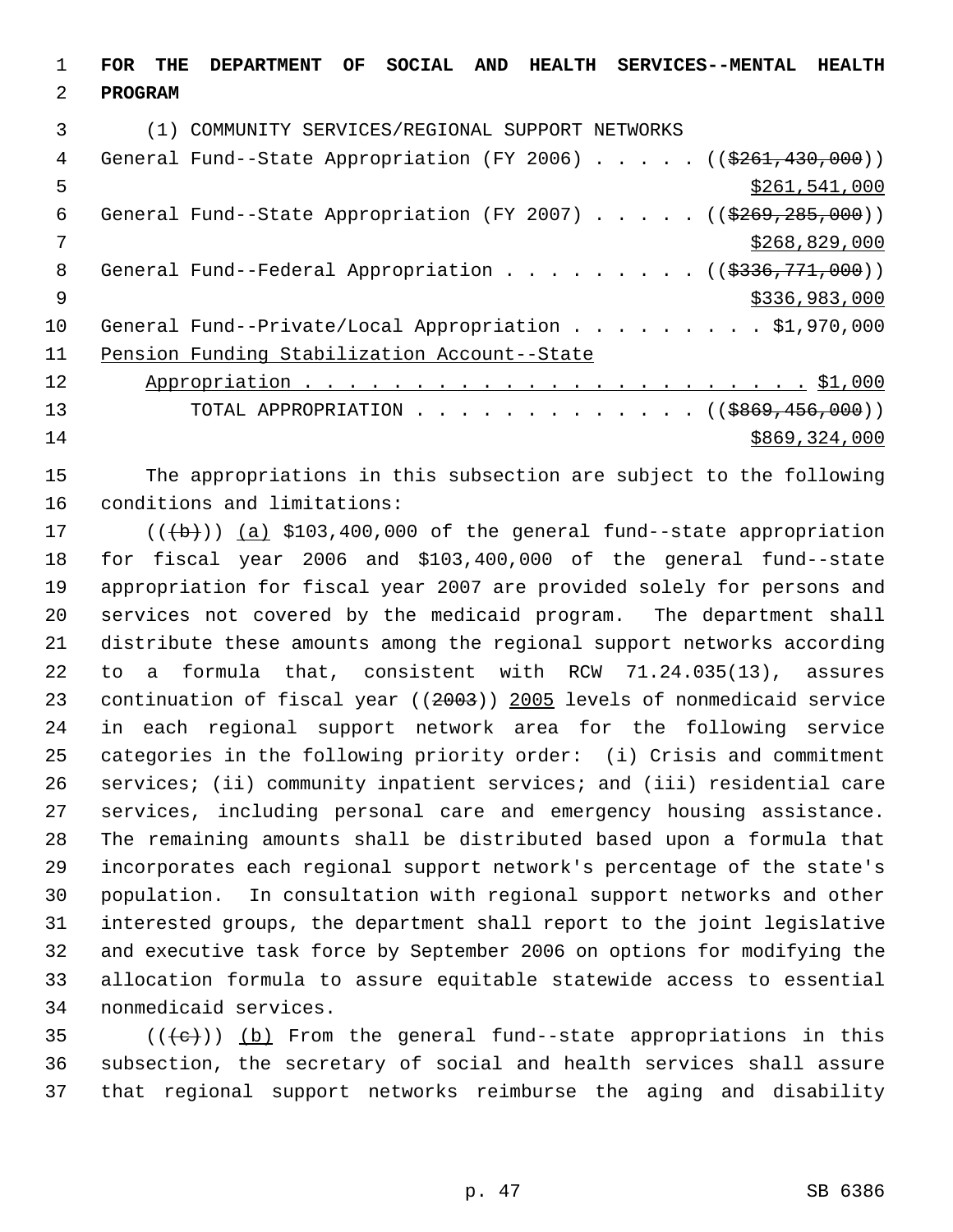services administration for the general fund--state cost of medicaid personal care services that enrolled regional support network consumers use because of their psychiatric disability.

 (( $\left(\frac{d}{d}\right)$ ) (c) Within amounts appropriated in this subsection, the department shall contract with the Clark county regional support network for development and operation of a project demonstrating collaborative methods for providing intensive mental health services in the school setting for severely emotionally disturbed children who are medicaid eligible. Project services shall be delivered by teachers and teaching assistants who qualify as, or who are under the supervision of, mental health professionals meeting the requirements of chapter 275-57 WAC. The department shall increase medicaid payments to the regional support network by the amount necessary to cover the necessary and allowable costs of the demonstration, not to exceed the upper payment limit specified for the regional support network in the department's medicaid waiver agreement with the federal government after meeting all other medicaid spending requirements assumed in this subsection. The regional support network shall provide the required nonfederal share of the increased medicaid payment provided for operation of this project.

 $((\{e\}) \, (\underline{d}) \, \$3,100,000 \, \text{of the general fund-state approximation for}$  fiscal year 2006 and \$3,375,000 of the general fund--state appropriation for fiscal year 2007 are provided solely to establish a base community psychiatric hospitalization payment rate. The base payment rate shall be \$400 per indigent patient day at hospitals that accept commitments under the involuntary treatment act, and \$550 per medicaid patient day at free-standing psychiatric hospitals that accept commitments under the involuntary treatment act. The department shall allocate these funds among the regional support networks to reflect projected expenditures at the enhanced payment level by hospital and region.

32  $((\text{+f}))(\text{e})$  At least \$902,000 of the federal block grant funding appropriated in this subsection shall be used for the continued operation of the mentally ill offender pilot program.

 $((\frac{1}{3}))(\frac{1}{2}, \frac{1}{3}, \frac{1}{6}, \frac{1}{6})$  of the general fund--state appropriation for fiscal year 2006, \$4,408,000 of the general fund--state appropriation for fiscal year 2007, and \$4,559,000 of the general fund--federal appropriation are provided solely for a vendor rate increase to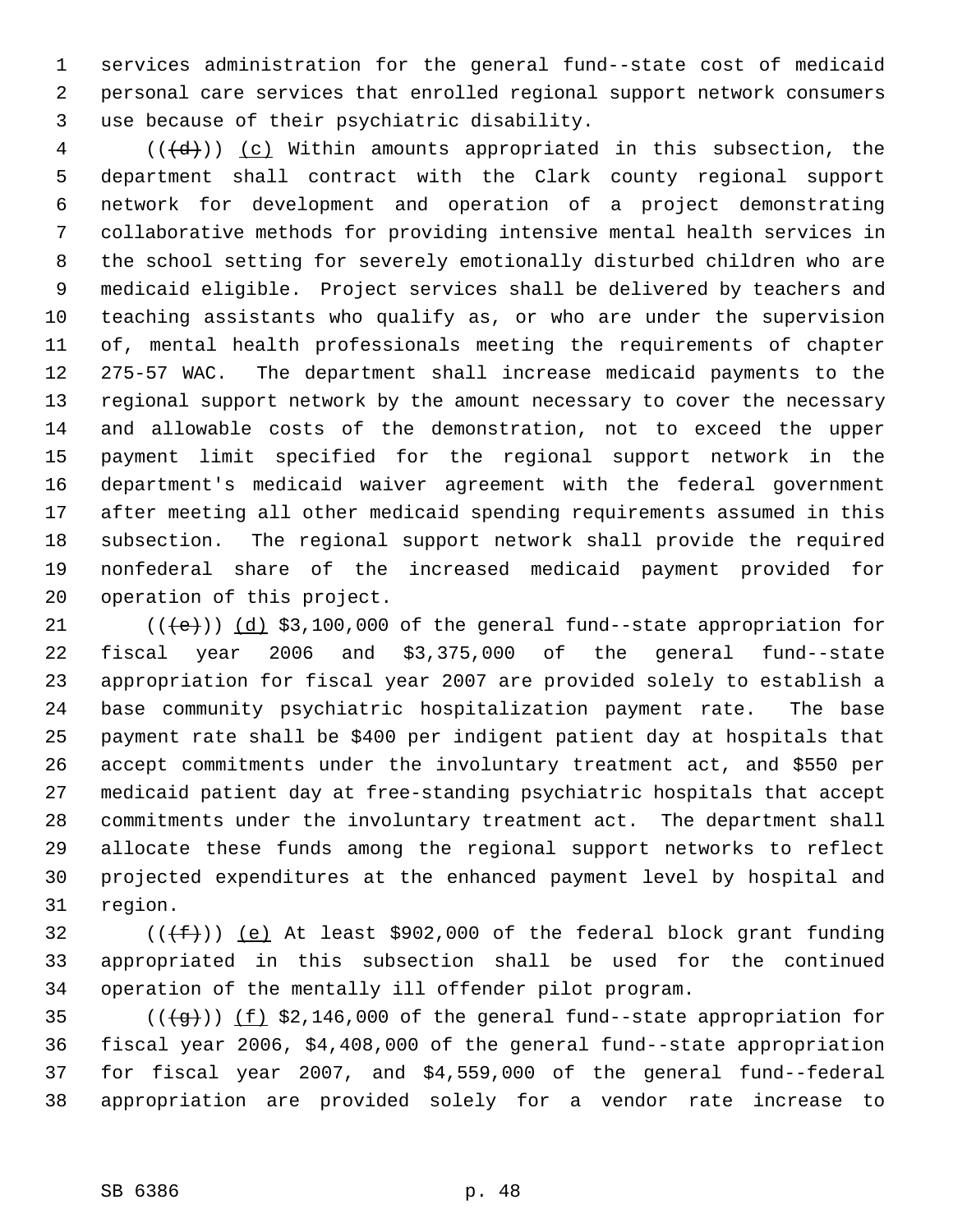regional support networks for medicaid and nonmedicaid services, to the extent that: Amounts provided in this subsection (1) to serve medicaid clients through regional support networks are sufficient to ensure compliance with federally approved actuarially sound medicaid rate ranges in every rate category. If such amounts are not sufficient to 6 ensure compliance, funds provided in this subsection  $(1)((\{q\}))$  (f) shall first be applied to address any noncompliant rate category; remaining amounts shall be allocated among the regional support networks by applying a uniform percentage of increase across regional support networks.

 $((+h)) (q)$  \$5,000,000 of the general fund--state appropriation for fiscal year 2006 and \$5,000,000 of the general fund--state appropriation for fiscal year 2007 are provided solely for mental health services for mentally ill offenders while confined in a county or city jail and for facilitating access to programs that offer mental health services upon mentally ill offenders' release from confinement. These amounts shall supplement, and not supplant, local or other funding or in-kind resources currently being used for these purposes. The department is authorized to transfer such amounts as are necessary, which are not to exceed \$418,000 of the general fund--state appropriation for fiscal year 2006 and \$418,000 of the general fund--state appropriation for fiscal year 2007, to the economic services program for the purposes of implementing section 12 of Engrossed Second Substitute House Bill No. 1290 (community mental health) related to reinstating and facilitating access to mental health services upon mentally ill offenders' release from confinement.

27 ( $(\frac{1}{1})$ ) (h) \$1,500,000 of the general fund--state appropriation for fiscal year 2006 and \$1,500,000 of the general fund--state appropriation for fiscal year 2007 are provided solely for grants for innovative mental health service delivery projects. Such projects may include, but are not limited to, clubhouse programs and projects for integrated health care and behavioral health services for general assistance recipients. These amounts shall supplement, and not supplant, local or other funding currently being used for activities funded under the projects authorized in this subsection.

36 ( $(\{\dagger\})$  (i) The department is authorized to continue to expend federal block grant funds, and special purpose federal grants, through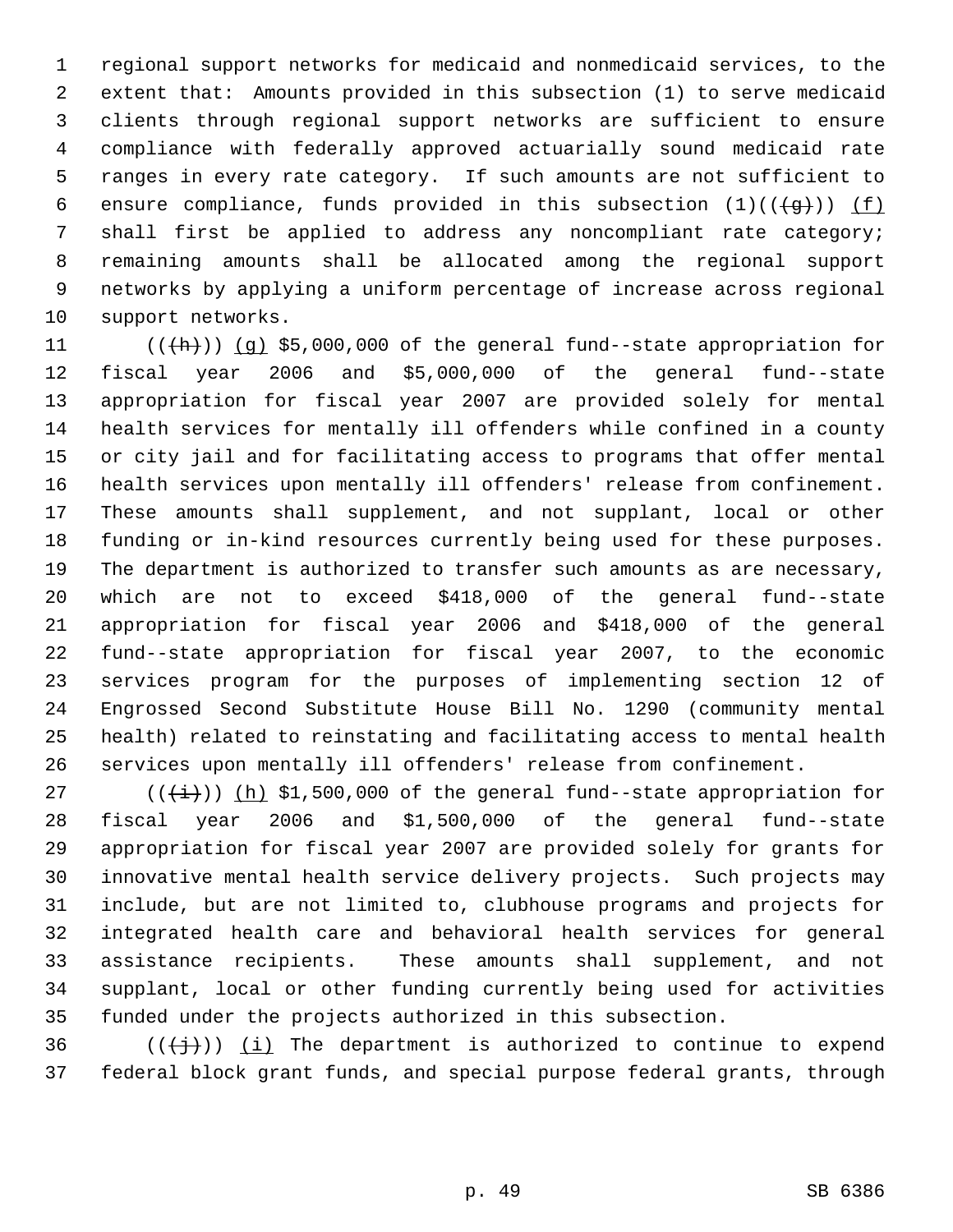direct contracts, rather than through contracts with regional support networks; and to distribute such funds through a formula other than the one established pursuant to RCW 71.24.035(13).

 (( $\frac{1}{k}$ )) (j) The department is authorized to continue to contract directly, rather than through contracts with regional support networks, for children's long-term inpatient facility services.

7 ( $(\{\pm\})$ )  $(k)$  \$2,250,000 of the general fund--state appropriation for fiscal year 2006, \$2,250,000 of the general fund--state appropriation for fiscal year 2007, and \$4,500,000 of the general fund--federal appropriation are provided solely for the continued operation of community residential and support services for persons who are older adults or who have co-occurring medical and behavioral disorders and who have been discharged or diverted from a state psychiatric hospital. These funds shall be used to serve individuals whose treatment needs constitute substantial barriers to community placement, who no longer require active psychiatric treatment at an inpatient hospital level of care, and who no longer meet the criteria for inpatient involuntary commitment. Coordination of these services will be done in partnership between the mental health program and the aging and disability services administration. The funds are not subject to the standard allocation formula applied in accordance with RCW 71.24.035(13)(a).

 $((+m))$   $(1)$  \$750,000 of the general fund--state appropriation for fiscal year 2006 and \$750,000 of the general fund--state appropriation for fiscal year 2007 are provided to continue performance-based incentive contracts to provide appropriate community support services for individuals with severe mental illness who have been discharged from the state hospitals. These funds will be used to enhance community residential and support services provided by regional support networks through other state and federal funding.

 $((+n))$   $(m)$  \$539,000 of the general fund--state appropriation for fiscal year 2007 is provided solely to assist with the one-time start- up costs of two evaluation and treatment facilities. Funding for ongoing program operations shall be from existing funds that would otherwise be expended upon short-term treatment in state or community hospitals.

36  $((+e+))$  (n) \$550,000 of the general fund--state appropriation for fiscal year 2006 and \$150,000 of the general fund--state appropriation 38 for fiscal year 2007 are provided solely for ((a pilot project that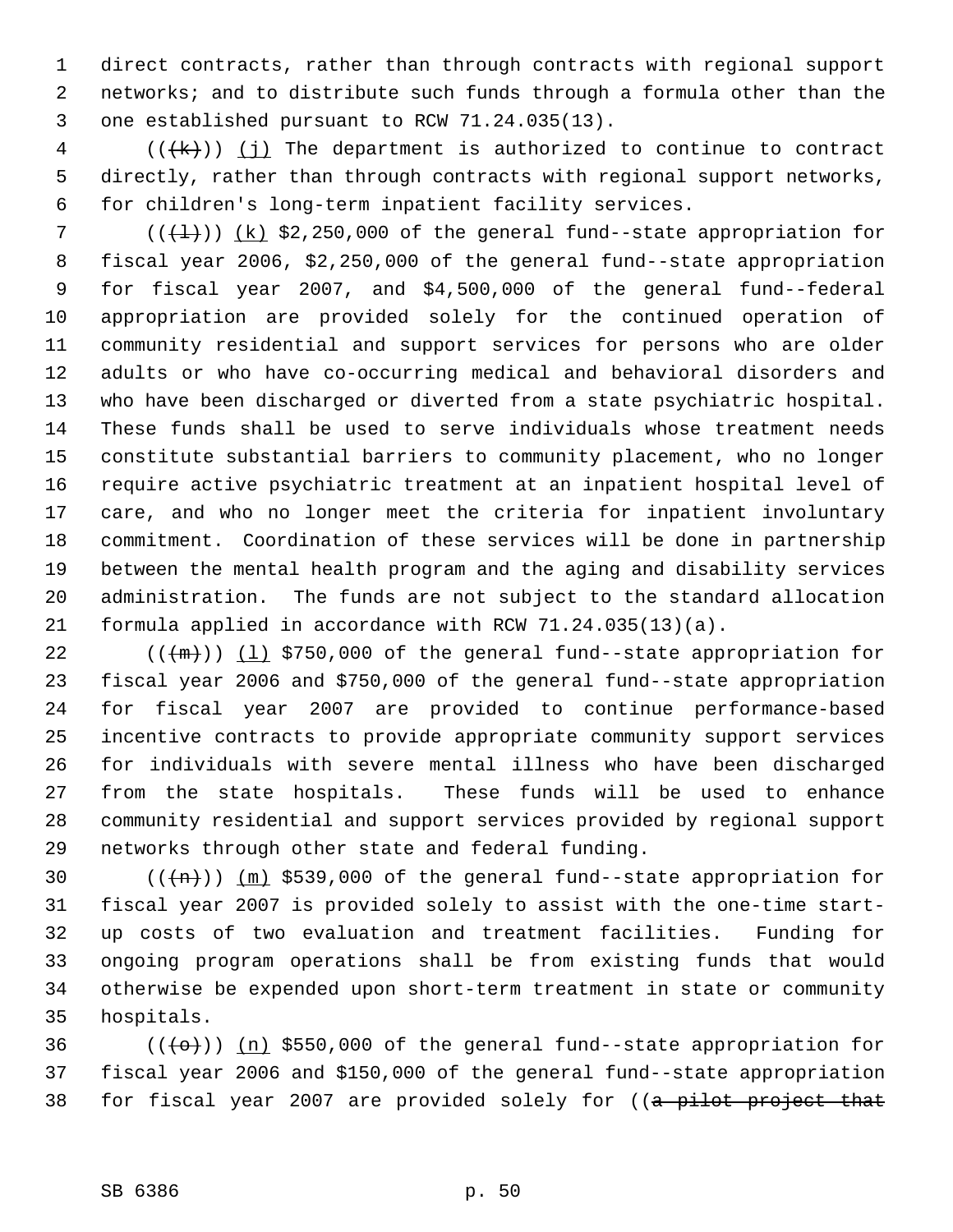provides integrated care through a facility specializing in long-term rehabilitation services for people with chronic mental illness who are chronically medically-compromised. This project is to be implemented in coordination with and under the auspices of a regional support 5 network)) enhancing rates to a facility that (i) is a licensed nursing home; (ii) is considered to be an "Institution for Mental Diseases" under centers for medicare and medicaid services criteria; (iii) specializes in long-term rehabilitation services for people with 9 chronic mental illness who are chronically medically-compromised; and (iv) provides services to a minimum of 48 consumers funded by a 11 regional support network. These amounts shall be provided in coordination with and under the auspices of a regional support network 13 and shall enhance, and not supplant, other funding or in-kind resources currently being used for these purposes. These funds shall be used to cover costs incurred throughout fiscal year 2006 and fiscal year 2007 16 and ensure adequate compensation for extra medical care services, 17 personal care services, and other incidental costs that are not fully covered in the current rate paid to the facility.

(2) INSTITUTIONAL SERVICES

| 20 | General Fund--State Appropriation (FY 2006) $($ (\$104,749,000))                   |
|----|------------------------------------------------------------------------------------|
| 21 | \$112,730,000                                                                      |
| 22 | General Fund--State Appropriation (FY 2007) ((\$110,534,000))                      |
| 23 | \$120,274,000                                                                      |
| 24 | General Fund--Federal Appropriation ( $(\frac{2150}{115},000)$ )                   |
| 25 | \$142,822,000                                                                      |
| 26 | General Fund--Private/Local Appropriation ( $(\frac{229}{632}, \frac{632}{690})$ ) |
| 27 | \$30,352,000                                                                       |
| 28 | Pension Funding Stabilization Account--State                                       |

 Appropriation . . . . . . . . . . . . . . . . . . . . . . \$965,000 30 TOTAL APPROPRIATION . . . . . . . . . . . . ((\$395,030,000)) \$407,143,000

 The appropriations in this subsection are subject to the following conditions and limitations:

 (a) The state mental hospitals may use funds appropriated in this subsection to purchase goods and supplies through hospital group purchasing organizations when it is cost-effective to do so.

 (b) \$3,725,000 of the general fund--state appropriation for fiscal year 2006 and \$3,675,000 of the general fund--state appropriation for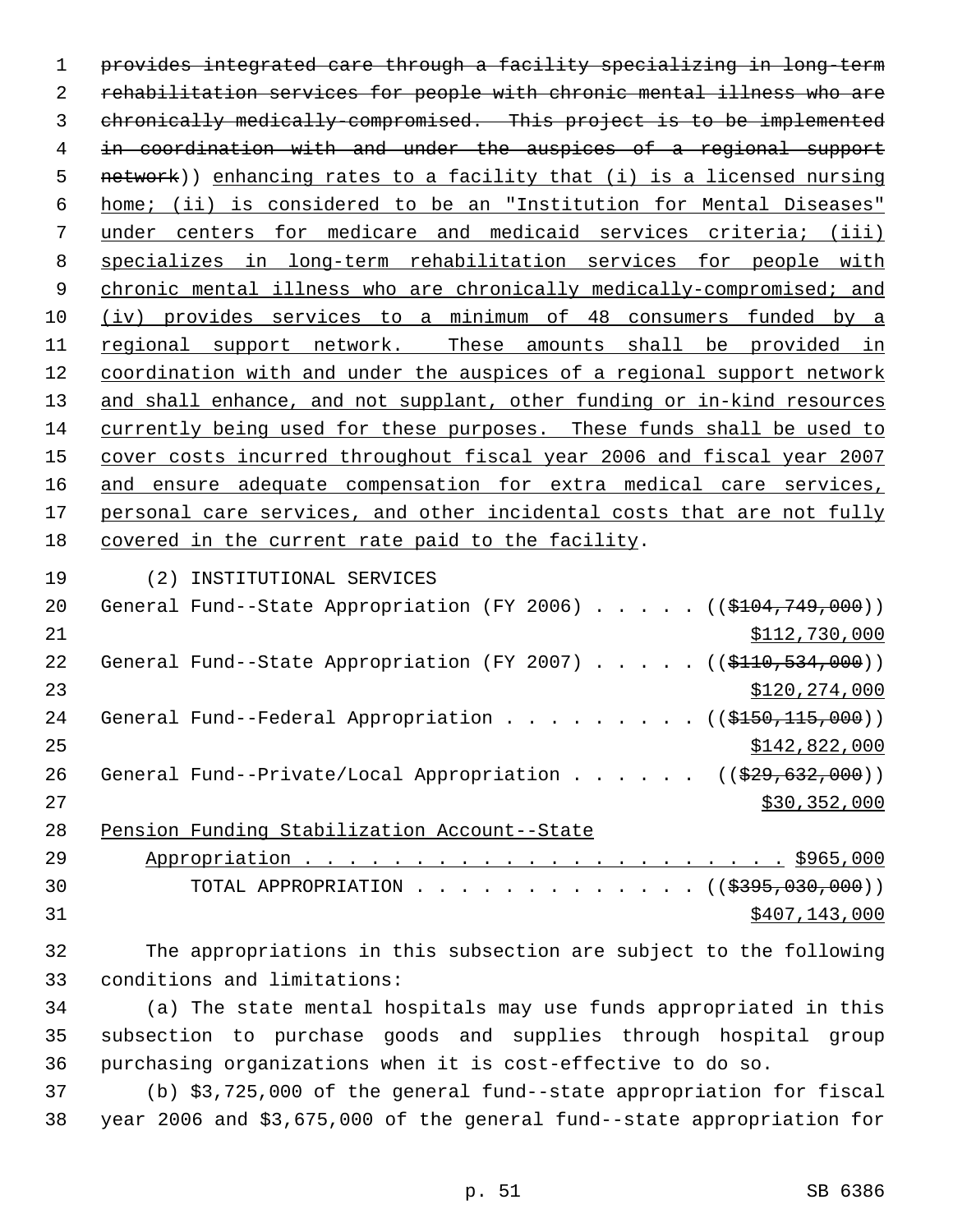fiscal year 2007 are provided solely to operate at least one more forensic ward at western state hospital than was operational in December 2004, and to employ professional staff in addition to those assigned in December 2004 to conduct outpatient evaluations of competency to stand trial.

 (c) \$45,000 of the general fund--state appropriation for fiscal year 2006 and \$45,000 of the general fund--state appropriation for fiscal year 2007 are provided solely for payment to the city of Lakewood on September 1 of each year for police services provided by the city at western state hospital and adjacent areas.

(3) CIVIL COMMITMENT

| 12 | General Fund--State Appropriation (FY 2006) $($ $($ $\frac{243}{322}$ , 000)) |
|----|-------------------------------------------------------------------------------|
| 13 | \$41,084,000                                                                  |
| 14 | General Fund--State Appropriation (FY 2007) $($ $($ $\frac{206}{551}, 000)$ ) |
| 15 | \$44,638,000                                                                  |
| 16 | Pension Funding Stabilization Account--State                                  |
| 17 |                                                                               |
| 18 |                                                                               |
| 19 | \$85,851,000                                                                  |
| 20 | (4) SPECIAL PROJECTS                                                          |
| 21 | General Fund--State Appropriation (FY 2006) \$643,000                         |
| 22 | General Fund--State Appropriation (FY 2007) \$994,000                         |
| 23 | General Fund--Federal Appropriation \$3,209,000                               |
| 24 | Pension Funding Stabilization Account--State                                  |

| 25 |                                                                |  |  |  |  |  |  |  |  |             |
|----|----------------------------------------------------------------|--|--|--|--|--|--|--|--|-------------|
| 26 | TOTAL APPROPRIATION $($ $($ $\frac{24}{34}$ , $846$ , $000)$ ) |  |  |  |  |  |  |  |  |             |
| 27 |                                                                |  |  |  |  |  |  |  |  | \$4,847,000 |

 The appropriations in this subsection are subject to the following conditions and limitations:

 (a) \$75,000 of the general fund--state appropriation for fiscal year 2006, \$75,000 of the general fund--state appropriation for fiscal year 2007, and \$40,000 of the general fund--federal appropriation are provided solely to implement the request for proposal process required by House Bill No. 1290 (community mental health). If House Bill No. 1290 is not enacted by June 30, 2005, these amounts shall lapse.

 (b) \$178,000 of the general fund--state appropriation for fiscal year 2006 and \$221,000 of the general fund--state appropriation for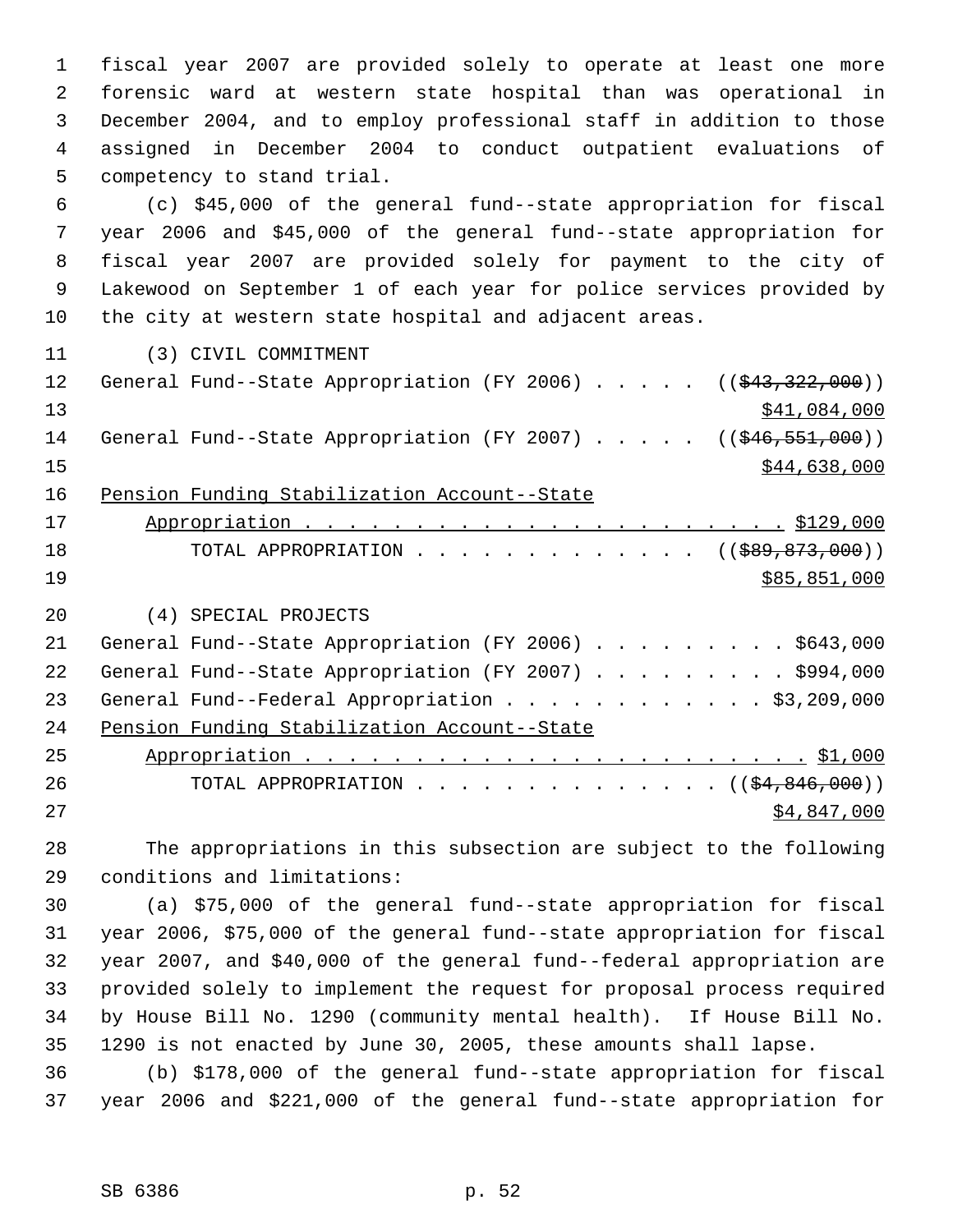fiscal year 2007 are provided solely to develop and to train community mental health staff in the use of the integrated chemical dependency/mental health screening and assessment system and tool required by section 601 of Senate Bill No. 5763 (mental disorders treatment). If section 601 of Senate Bill No. 5763 is not enacted by June 30, 2005, these amounts shall lapse.

(5) PROGRAM SUPPORT

| 8               | General Fund--State Appropriation (FY 2006) $($ $($ \$3,620,000))           |
|-----------------|-----------------------------------------------------------------------------|
| - 9             | \$2,923,000                                                                 |
| 10              | General Fund--State Appropriation (FY 2007) $($ $($ \$3,550,000))           |
| 11              | \$2,902,000                                                                 |
| 12 <sup>°</sup> | General Fund--Federal Appropriation ( $(\frac{66}{676}, \frac{671}{600})$ ) |
| 13              | \$10,634,000                                                                |
| 14              | Pension Funding Stabilization Account--State                                |
| 15              |                                                                             |
| 16              | TOTAL APPROPRIATION $\ldots$ , ( $(\frac{1}{213}, \frac{841}{1000})$ )      |

\$16,478,000

 The appropriations in this subsection are subject to the following conditions and limitations:

 (a) \$125,000 of the general fund--state appropriation for fiscal year 2006, \$125,000 of the general fund--state appropriation for fiscal year 2007, and \$164,000 of the general fund--federal appropriation are provided solely for the institute for public policy to continue the longitudinal analysis directed in chapter 334, Laws of 2001 (mental health performance audit), and, to the extent funds are available within these amounts, to build upon the evaluation of the impacts of chapter 214, Laws of 1999 (mentally ill offenders).

 (b) \$2,151,000 of the general fund--state appropriation for fiscal year 2006 is provided solely for the purposes of complying with and satisfaction of a final court order and judgment in *Pierce County, et al v. State of Washington and State of Washington Department of Social and Health Services, et al,* Thurston County Superior Court Cause No. 03-2-00918-8.

 (c) \$520,000 of the general fund--state appropriation for fiscal year 2006 is provided solely for the purposes of settling all claims in *County of Spokane, a Washington municipal entity v. State of Washington Department of Social and Health Services and Dennis Braddock, the Secretary of the Department of Social and Health Services, in his*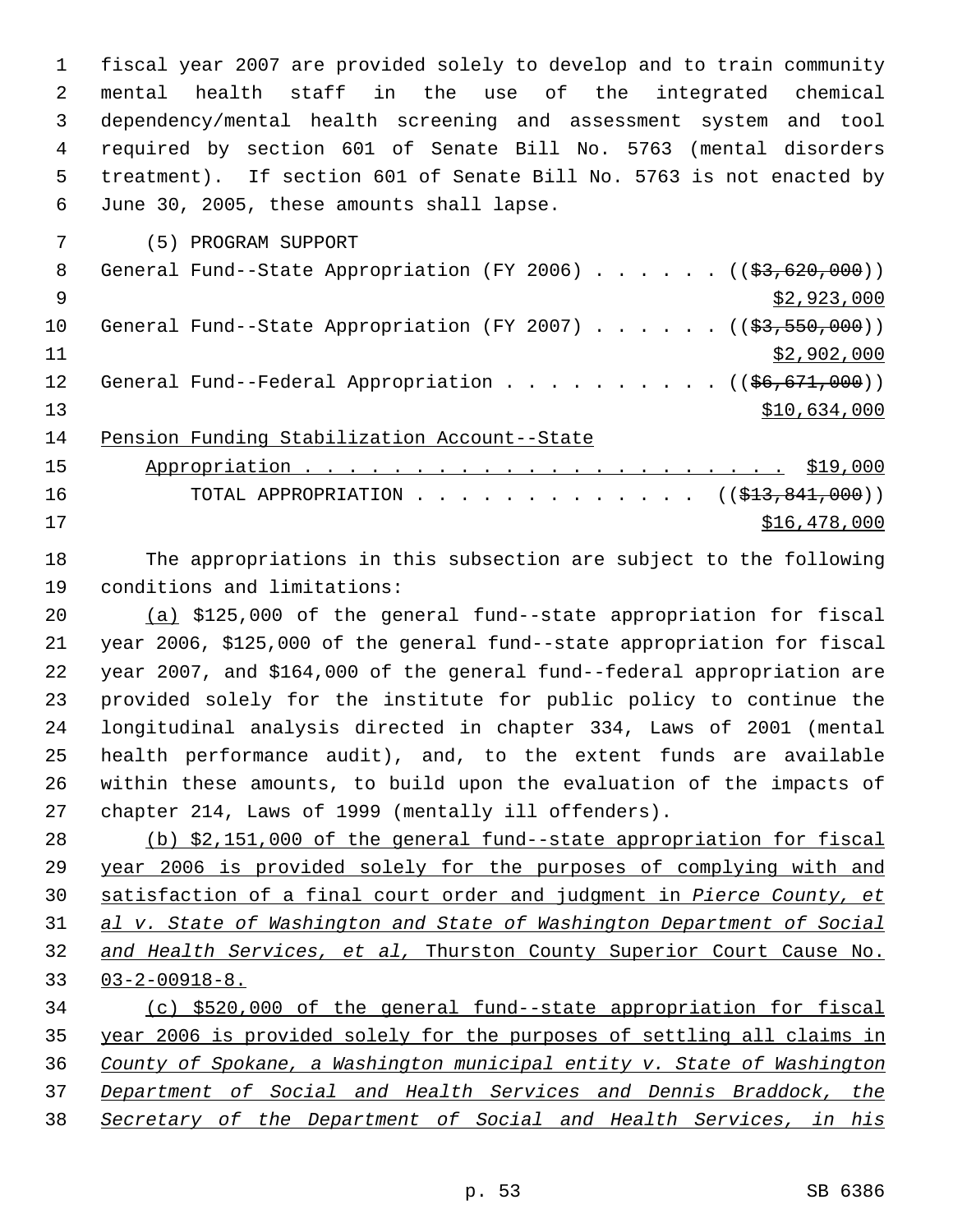| $\mathbf{1}$  | official capacity, Thurston County Superior Court Cause No. 03-2-01268-                                                                                                                                                       |
|---------------|-------------------------------------------------------------------------------------------------------------------------------------------------------------------------------------------------------------------------------|
| 2             | 5. The expenditure of this amount is contingent on the release of all                                                                                                                                                         |
| 3             | claims in the case, and total settlement costs shall not exceed the                                                                                                                                                           |
| 4             | amount provided in this subsection. If the settlement is not executed                                                                                                                                                         |
| 5             | by June 30, 2006, the amount provided in this subsection shall lapse.                                                                                                                                                         |
|               |                                                                                                                                                                                                                               |
| 6             | Sec. 204. 2005 c 518 s 205 (uncodified) is amended to read as                                                                                                                                                                 |
| 7             | follows:                                                                                                                                                                                                                      |
| 8             | SOCIAL<br><b>FOR</b><br><b>OF</b><br><b>AND</b><br><b>HEALTH</b><br>SERVICES--DEVELOPMENTAL<br>THE<br><b>DEPARTMENT</b>                                                                                                       |
| 9             | DISABILITIES PROGRAM                                                                                                                                                                                                          |
| 10            | (1) COMMUNITY SERVICES                                                                                                                                                                                                        |
| 11            | General Fund--State Appropriation (FY 2006) ((\$299,027,000))                                                                                                                                                                 |
| 12            | \$297,332,000                                                                                                                                                                                                                 |
| 13            | General Fund--State Appropriation (FY 2007) ((\$311,869,000))                                                                                                                                                                 |
| 14            | \$309,053,000                                                                                                                                                                                                                 |
| 15            | General Fund--Federal Appropriation ( $(\frac{2505}{414},000)$ )                                                                                                                                                              |
| 16            | \$502,107,000                                                                                                                                                                                                                 |
| 17            | Health Services Account--State Appropriation \$904,000                                                                                                                                                                        |
| 18            | Pension Funding Stabilization Account--State                                                                                                                                                                                  |
| 19            |                                                                                                                                                                                                                               |
| 20            | TOTAL APPROPRIATION ( $(\frac{1}{21}, \frac{117}{214}, \frac{214}{100})$ )                                                                                                                                                    |
| 21            | \$1,109,534,000                                                                                                                                                                                                               |
| $\sim$ $\sim$ | and the second contract of the second contract of the second contract of the second contract of the second contract of the second contract of the second contract of the second contract of the second contract of the second |

 The appropriations in this subsection are subject to the following conditions and limitations:

24 (a) The entire health services account appropriation, ((\$213,000)) \$622,000 of the general fund--state appropriation for fiscal year 2006, ((\$400,000)) \$949,000 of the general fund--state appropriation for 27 fiscal year 2007, and ((\$600,000)) \$1,556,000 of the general fund-- federal appropriation are provided solely for health care benefits for agency home care workers who are employed through state contracts for 30 at least twenty hours a week. The ((per worker per month)) state 31 contribution ((per agency)) to the cost of health care benefits per 32 participating worker per month shall be no greater than ((\$380.06)) 33 \$449.00 in fiscal year 2006 and ((\$413.14)) \$498.00 in fiscal year 2007.

 (b) Individuals receiving family support or high school transition payments as supplemental security income (SSI) state supplemental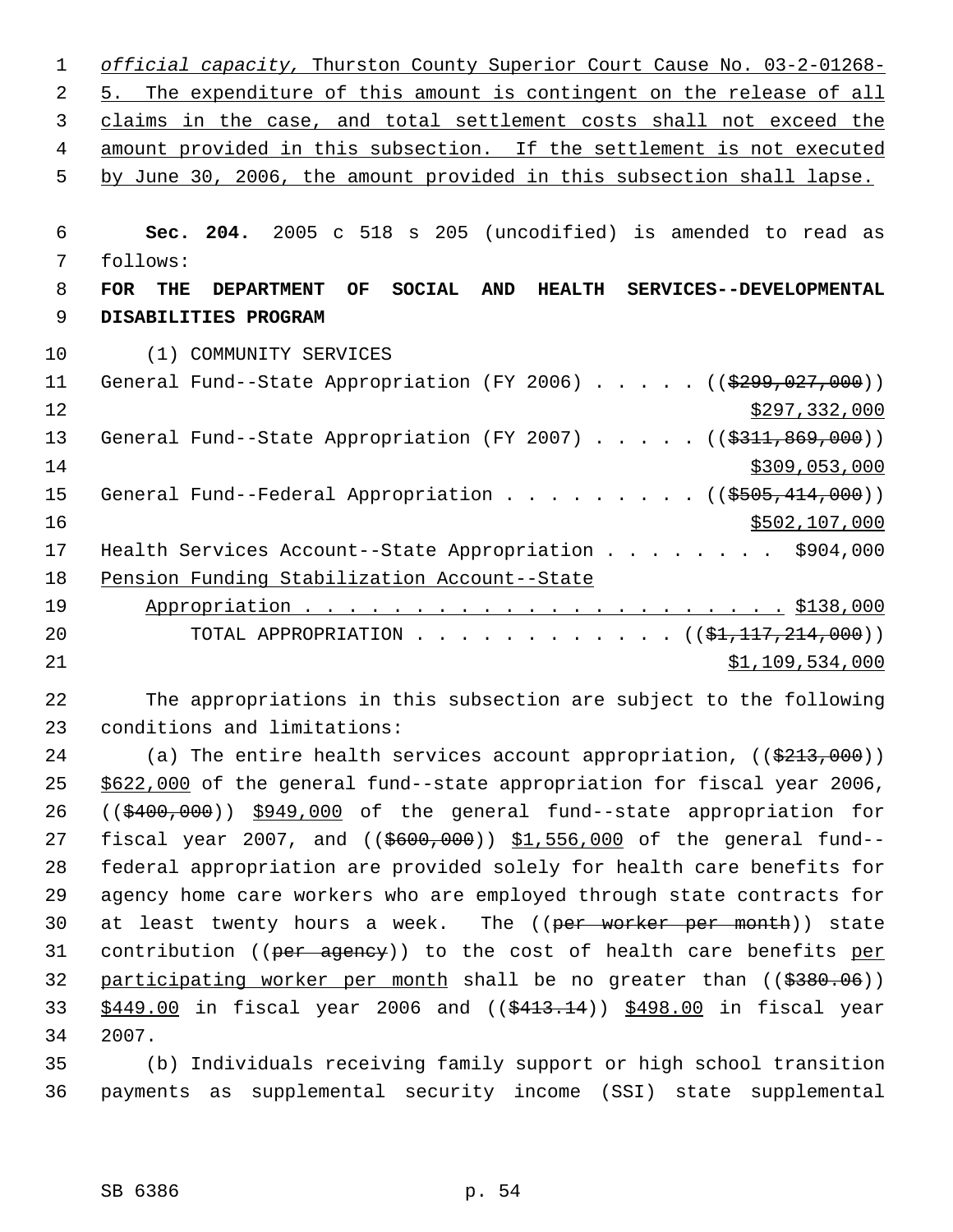payments shall not become eligible for medical assistance under RCW 74.09.510 due solely to the receipt of SSI state supplemental payments. (c) \$516,000 of the general fund--state appropriation for fiscal year 2006, \$1,563,000 of the general fund--state appropriation for fiscal year 2007, and \$2,078,000 of the general fund--federal appropriation are provided solely for community residential and support services. Funding in this subsection shall be prioritized for (i) residents of residential habilitation centers who are able to be adequately cared for in community settings and who choose to live in those community settings; (ii) clients without residential services who are at immediate risk of institutionalization or in crisis; (iii) children who are aging out of other state services; and (iv) current home and community-based waiver program clients who have been assessed as having an immediate need for increased services. The department shall ensure that the average cost per day for all program services other than start-up costs shall not exceed \$300. In order to maximize the number of clients served and ensure the cost-effectiveness of the waiver programs, the department will strive to limit new client placement expenditures to 90 percent of the budgeted daily rate. If this can be accomplished, additional clients may be served with excess funds provided the total projected carry-forward expenditures do not exceed the amounts estimated. The department shall electronically report to the appropriate committees of the legislature, within 45 days following each fiscal year quarter, the number of persons served with these additional community services, where they were residing, what kinds of services they were receiving prior to placement, and the actual expenditures for all community services to support these clients.

 (d) \$579,000 of the general fund--state appropriation for fiscal year 2006, \$1,531,000 of the general fund--state appropriation for fiscal year 2007, and \$2,110,000 of the general fund--federal appropriation are provided solely for expanded community services for persons with developmental disabilities who also have community protection issues. Funding in this subsection shall be prioritized for (i) clients being diverted or discharged from the state psychiatric hospitals; (ii) clients participating in the dangerous mentally ill offender program; (iii) clients participating in the community protection program; and (iv) mental health crisis diversion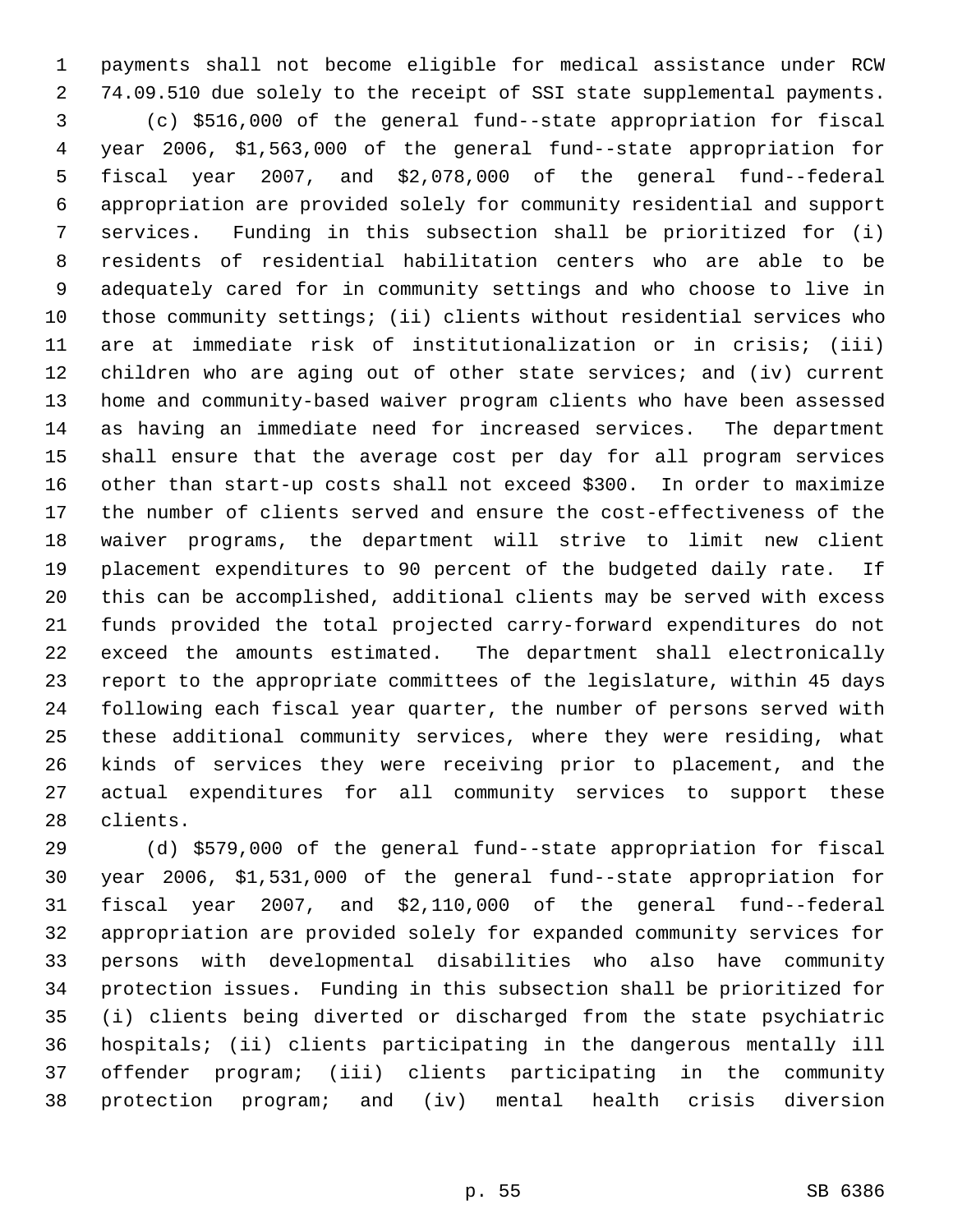outplacements. The department shall ensure that the average cost per day for all program services other than start-up costs shall not exceed \$300. In order to maximize the number of clients served and ensure the cost-effectiveness of the waiver programs, the department will strive to limit new client placement expenditures to 90 percent of the budgeted daily rate. If this can be accomplished, additional clients may be served with excess funds if the total projected carry-forward expenditures do not exceed the amounts estimated. The department shall implement the four new waiver programs such that decisions about enrollment levels and the amount, duration, and scope of services maintain expenditures within appropriations. The department shall electronically report to the appropriate committees of the legislature, within 45 days following each fiscal year quarter, the number of persons served with these additional community services, where they were residing, what kinds of services they were receiving prior to placement, and the actual expenditures for all community services to support these clients.

 (e) \$900,000 of the general fund--state appropriation for fiscal year 2006 and \$1,600,000 of the general fund--state appropriation for fiscal year 2007 are provided solely for the implementation of a flexible family support pilot program for families who are providing care and support for family members with developmental disabilities. The program shall provide funding for support services such as respite care, training and counseling, assistive technologies, transition services, and assistance with extraordinary household expenses.

 (i) To receive funding, an individual must: (A) Be eligible for services from the division of developmental disabilities; (B) live with his or her family; (C) not live independently or with a spouse; (D) not receive paid services through the division, including medicaid personal care and medicaid waiver services; and (E) have gross household income of less than or equal to four hundred percent of the federal poverty level.

 (ii) The department shall determine individual funding awards based on the following criteria: (A) Documented need for services, with priority given to individuals in crisis or at immediate risk of needing institutional services, individuals who transition from high school without employment or day program opportunities, individuals cared for by a single parent, and individuals with multiple disabilities; (B)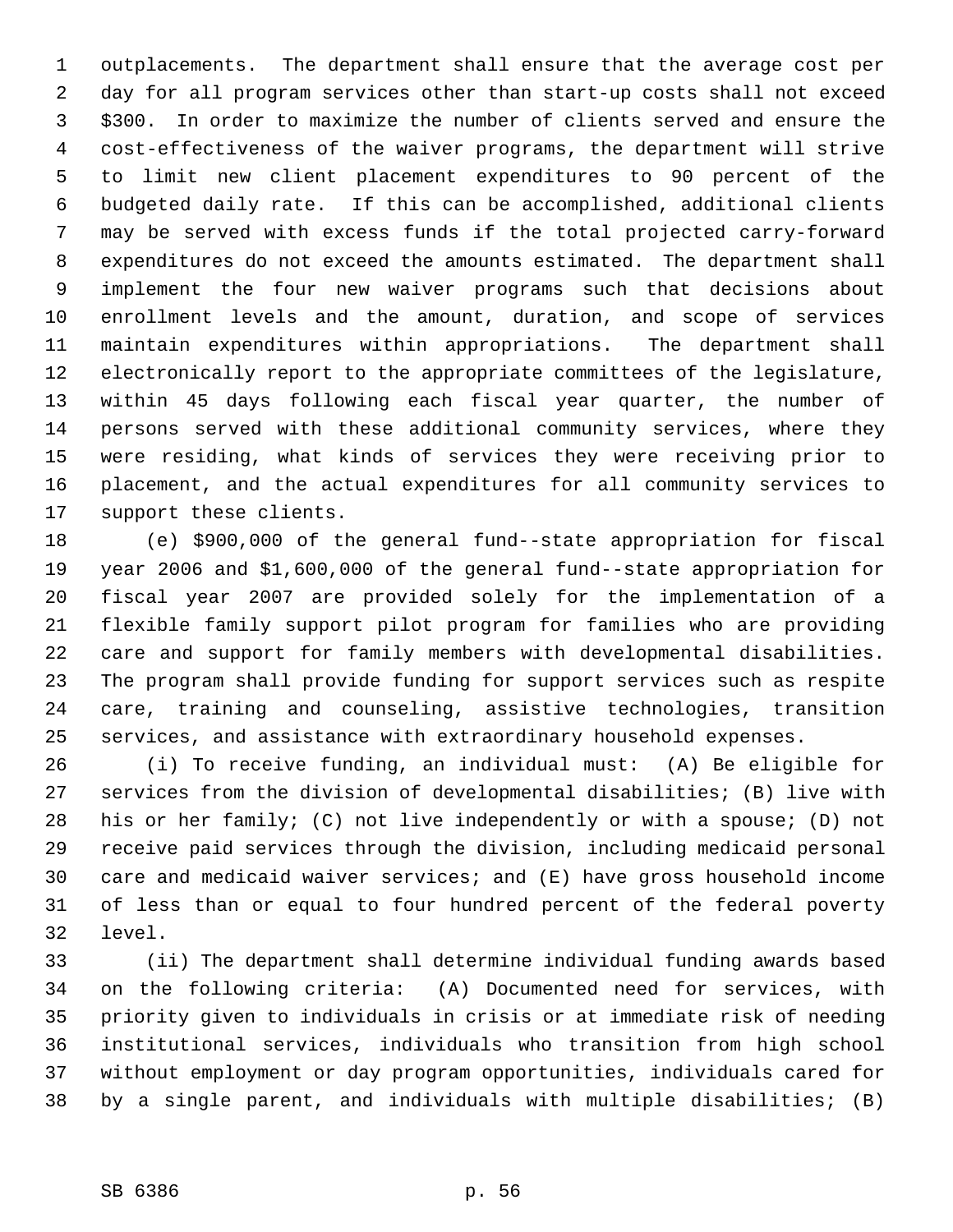number and ages of family members and their relation to the individual with developmental disabilities; (C) gross annual household income; and (D) availability of state funds.

 Funding awards may be made as one-time awards or on a renewable basis. Renewable awards shall be for a period of twelve months for the biennium. Awards shall be based upon the criteria provided in this subsection, but shall be within the following limits: Maximum of \$4,000 per year for an individual whose gross annual household income is up to 100 percent of the federal poverty level; maximum of \$3,000 per year for an individual whose gross annual household income is up to 200 percent of the federal poverty level; maximum of \$2,000 per year for an individual whose gross annual household income is up to 300 percent of the federal poverty level; and maximum of \$1,000 per year for an individual whose gross annual household income is up to 400 percent of the federal poverty level. Of the amounts provided in this subsection, \$150,000 of the general fund--state appropriation for fiscal year 2006 and \$300,000 of the general fund--state appropriation for fiscal year 2007 are provided solely for one-time awards.

 (iii) Eligibility for, and the amount of, renewable awards and one- time awards shall be redetermined annually and shall correspond with the application of the department's mini-assessment tool. At the end of each award period, the department must redetermine eligibility for funding, including increases or reductions in the level of funding, as appropriate.

 (iv) By November 1, 2006, the department shall provide recommendations to the appropriate policy and fiscal committees of the legislature on strategies for integrating state-funded family support programs, including, if appropriate, the flexible family support pilot program, into a single program. The department shall also provide a status report on the flexible family support pilot program, which shall include the following information: The number of applicants for funding; the total number of awards; the number and amount of both annual and one-time awards, broken down by household income levels; and the purpose of the awards.

 (v) The department shall manage enrollment and award levels so as to not exceed the amounts appropriated for this purpose.

 (f) \$840,000 of the general fund--state appropriation for fiscal year 2006, \$1,979,000 of the general fund--state appropriation for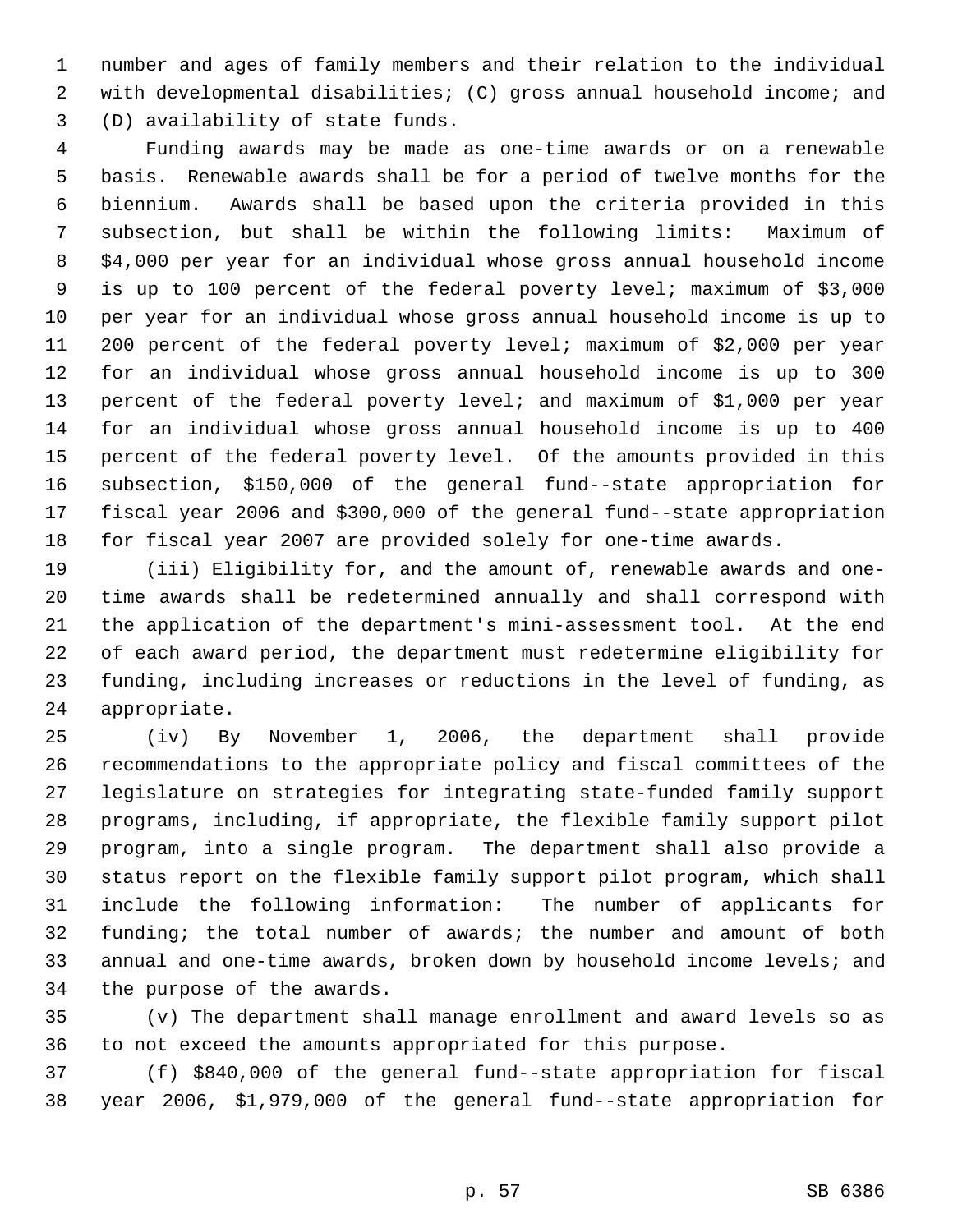fiscal year 2007, and \$1,219,000 of the general fund--federal appropriation are provided solely for employment and day services. Priority consideration for this new funding shall be young adults with developmental disabilities living with their family who need employment opportunities and assistance after high school graduation. Services shall be provided for both waiver and nonwaiver clients.

 (g) \$1,000,000 of the general fund--state appropriation for fiscal year 2006, \$1,000,000 of the general fund--state appropriation for fiscal year 2007, and \$2,000,000 of the general fund--federal appropriation are provided for implementation of the administrative rate standardization. These amounts are in addition to any vendor rate increase adopted by the legislature.

 (h) \$100,000 of the general fund--state appropriation for fiscal year 2006 is provided solely for services to community clients provided by licensed professionals at the state residential habilitation centers. The division shall submit claims for reimbursement for services provided to clients living in the community with medical assistance or third-party health coverage, as appropriate, and shall implement a system for billing clients without coverage. The department shall provide a report by December 1, 2006, to the appropriate committees of the legislature on the number of clients served, services provided, and expenditures and revenues associated with those services.

 (i) \$65,000 of the general fund--state appropriation for fiscal year 2006, \$65,000 of the general fund--state appropriation for fiscal year 2007, and \$130,000 of the general fund--federal appropriation are provided solely for supplemental compensation increases for direct care workers employed by home care agencies in recognition of higher labor market cost pressures experienced by agencies subject to collective bargaining obligations. In order for a specific home care agency to be eligible for such increases, home care agencies shall submit the following to the department:

 (i) Proof of a legally binding, written commitment to increase the compensation of agency home care workers; and

 (ii) Proof of the existence of a method of enforcement of the commitment, such as arbitration, that is available to the employees or their representative, and proof that such a method is expeditious, uses a neutral decision maker, and is economical for the employees.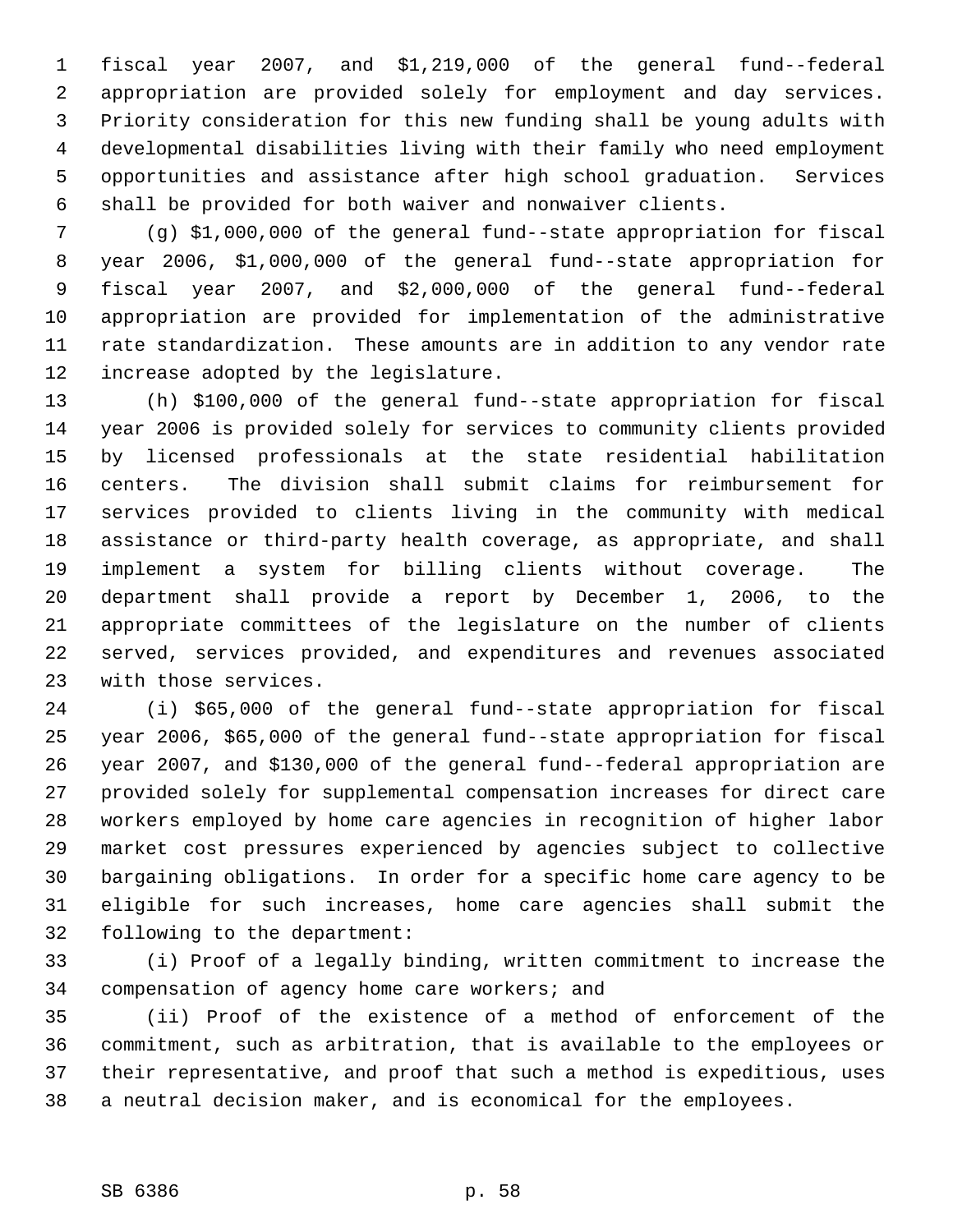|    | (2) INSTITUTIONAL SERVICES                                                              |
|----|-----------------------------------------------------------------------------------------|
| 2  | General Fund--State Appropriation (FY 2006) $($ $($ \$76,062,000))                      |
| 3  | \$76,606,000                                                                            |
| 4  | General Fund--State Appropriation (FY 2007) $($ $($ $\frac{278}{545}, \frac{545}{900})$ |
| 5  | \$78,782,000                                                                            |
| 6  | General Fund--Federal Appropriation ( $(\frac{2152}{127}, \frac{479}{100})$ )           |
| 7  | \$153,751,000                                                                           |
| 8  | General Fund--Private/Local Appropriation ( $(\frac{212,000,000)}{12,000,000})$         |
| 9  | \$11,236,000                                                                            |
| 10 | Pension Funding Stabilization Account--State                                            |
| 11 |                                                                                         |
| 12 | TOTAL APPROPRIATION ( $(\frac{2319}{1000})$ )                                           |
| 13 | \$320,832,000                                                                           |

 The appropriations in this subsection are subject to the following conditions and limitations: The developmental disabilities program is authorized to use funds appropriated in this section to purchase goods and supplies through direct contracting with vendors when the program determines it is cost-effective to do so.

(3) PROGRAM SUPPORT

| 20 | General Fund--State Appropriation (FY 2006) $($ $($ \$2,457,000))      |
|----|------------------------------------------------------------------------|
| 21 | \$2,312,000                                                            |
| 22 | General Fund--State Appropriation (FY 2007) $($ $($ $\frac{207}{100})$ |
| 23 | \$1,924,000                                                            |
| 24 | General Fund--Federal Appropriation $($ $($ \$3,034,000) $)$           |
| 25 | \$3,014,000                                                            |
| 26 | Pension Funding Stabilization Account--State                           |
| 27 |                                                                        |
| 28 | TOTAL APPROPRIATION ( $(\frac{27}{57}, \frac{559}{000})$ )             |
| 29 | \$7,267,000                                                            |

 The appropriations in this subsection are subject to the following conditions and limitations: \$578,000 of the general fund--state appropriation for fiscal year 2006 and \$578,000 of the general fund-- federal appropriation are provided solely for the purpose of developing and implementing a consistent needs assessment instrument for use on all clients with developmental disabilities. In developing the instrument, the department shall develop a process for collecting data on family income for minor children with developmental disabilities and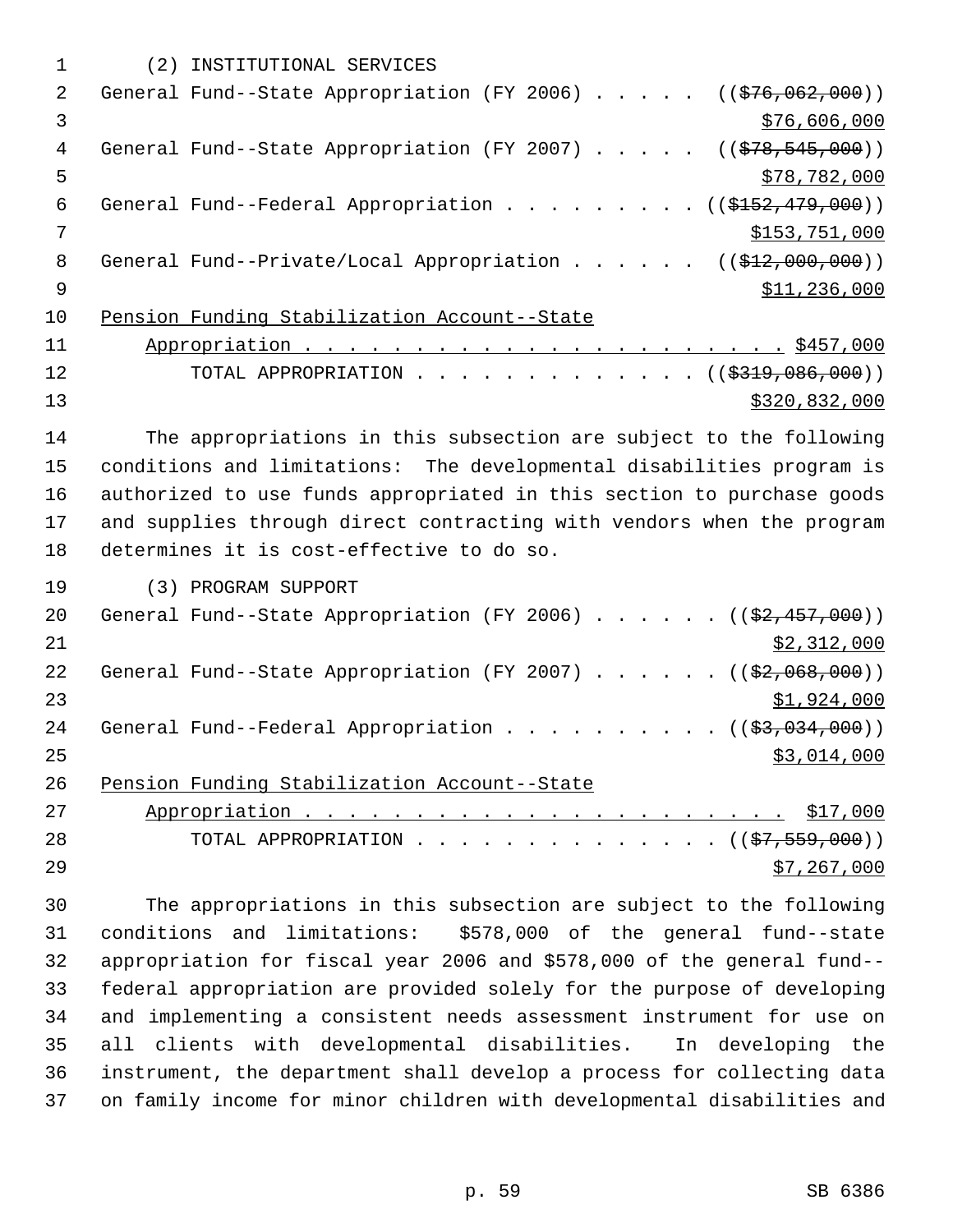1 all individuals who are receiving state-only funded services. The 2 department shall ensure that this information is captured as part of 3 the client assessment process. 4 (4) SPECIAL PROJECTS 5 General Fund--State Appropriation (FY 2006) . . . . . . . . . \$11,000 6 General Fund--State Appropriation (FY 2007) . . . . . . . . . \$17,000 7 General Fund--Federal Appropriation . . . . . . . . ((\$16,668,000))  $8 \times 22,408,000$  9 Pension Funding Stabilization Account--State 10 Appropriation . . . . . . . . . . . . . . . . . . . . . . . \$2,000 11 TOTAL APPROPRIATION . . . . . . . . . . . . ((<del>\$16,696,000</del>))  $\frac{12}{22,438,000}$ 13 **Sec. 205.** 2005 c 518 s 206 (uncodified) is amended to read as 14 follows: 15 **FOR THE DEPARTMENT OF SOCIAL AND HEALTH SERVICES--AGING AND ADULT** 16 **SERVICES PROGRAM** 17 General Fund--State Appropriation (FY 2006) . . . . . ((\$604,891,000)) 18 \$612,170,000 \$612,170,000 \$612,170,000 \$612,170,000 \$612,170,000 \$612,170,000 \$612,170,000 \$612,170,000 \$612 19 General Fund--State Appropriation (FY 2007) . . . . . ((\$623,448,000))  $20$  \$642,240,000 21 General Fund--Federal Appropriation . . . . . . . ((\$1,264,939,000)) 22  $\frac{$1,293,218,000}{2}$ 23 General Fund--Private/Local Appropriation . . . . . ((\$18,939,000))  $24$  \$18,386,000 25 Health Services Account--State Appropriation . . . . . . . \$4,888,000 26 Pension Funding Stabilization Account--State 27 Appropriation . . . . . . . . . . . . . . . . . . . . . . \$317,000 28 TOTAL APPROPRIATION . . . . . . . . . . . ((<del>\$2,517,105,000</del>))  $29$   $52,571,219,000$ 30 The appropriations in this section are subject to the following 31 conditions and limitations: 32 (1) The entire health services account appropriation, ((\$610,000)) 33 \$7,726,000 of the general fund--state appropriation for fiscal year 34 2006, ((\$610,000)) \$10,741,000 of the general fund--state appropriation 35 for fiscal year 2007, and ((\$5,552,000)) \$22,769,000 of the general 36 fund--federal appropriation are provided solely for health care

37 benefits for agency home care workers who are employed through state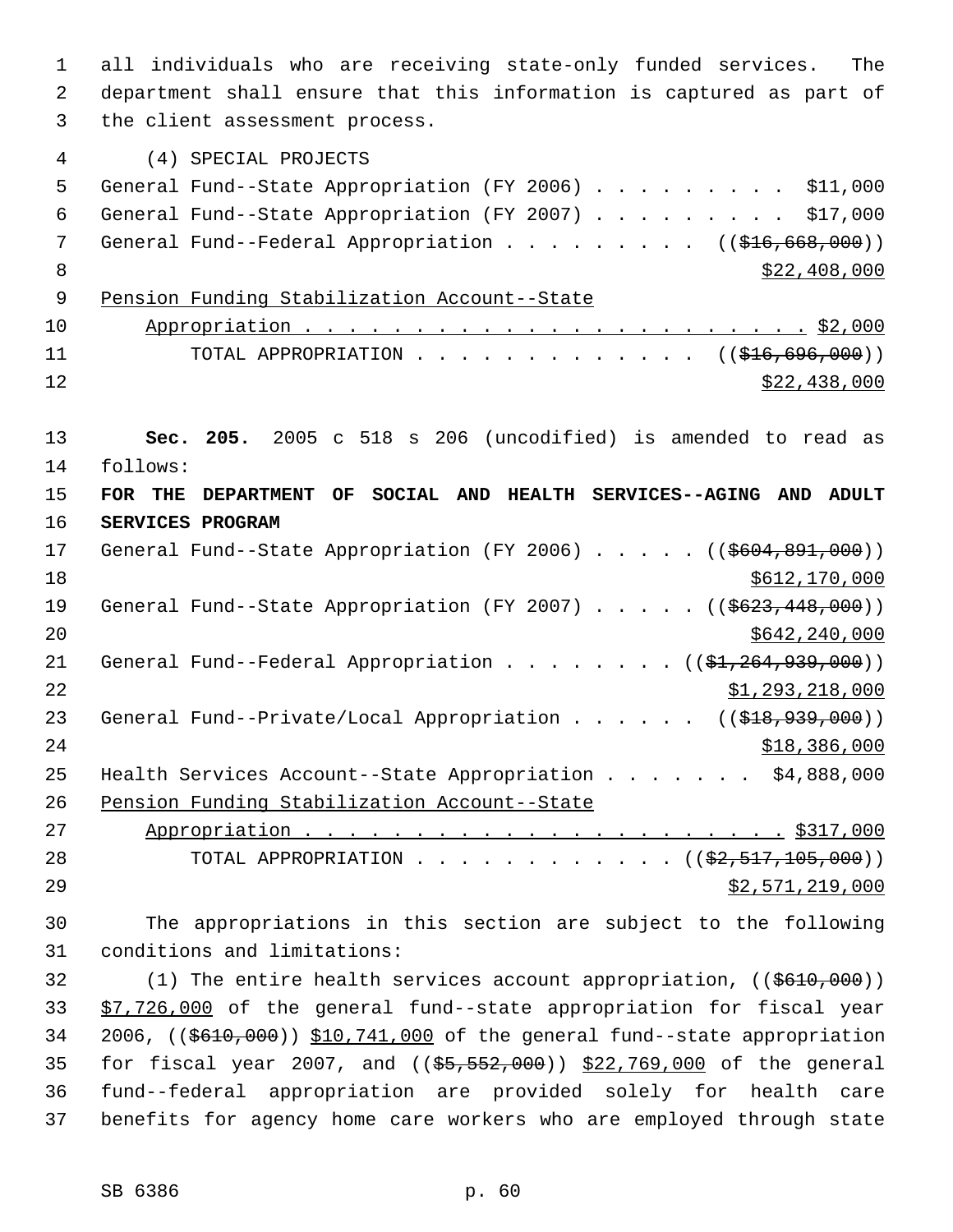1 contracts for at least twenty hours a week. The ((per worker per 2 month)) state contribution ((per agency)) to the cost of health care 3 benefits per participating worker per month shall be no greater than 4 ((\$380.06)) \$449.00 in fiscal year 2006 and ((\$413.14)) \$498.00 in fiscal year 2007. The department, in consultation with the home care quality authority and other affected parties, is directed to examine how the state incorporates health care costs when it sets reimbursement 8 rates for all agency and independent home care workers caring for state 9 subsidized clients. The department shall recommend options to the office of financial management by October 1, 2006.

 (2) For purposes of implementing chapter 74.46 RCW, the weighted average nursing facility payment rate shall not exceed \$149.14 for fiscal year 2006 and shall not exceed \$153.50 for fiscal year 2007.

 (3) In accordance with chapter 74.46 RCW, the department shall issue certificates of capital authorization that result in up to \$16 million of increased asset value completed and ready for occupancy in fiscal year 2006; up to \$16 million of increased asset value completed and ready for occupancy in fiscal year 2007; and up to \$16 million of increased asset value completed and ready for occupancy in fiscal year 2008.

 (4) Adult day health services shall not be considered a duplication of services for persons receiving care in long-term care settings licensed under chapter 18.20, 72.36, or 70.128 RCW.

 (5) In accordance with chapter 74.39 RCW, the department may implement two medicaid waiver programs for persons who do not qualify for such services as categorically needy, subject to federal approval and the following conditions and limitations:

 (a) One waiver program shall include coverage of care in community residential facilities. Enrollment in the waiver shall not exceed 600 persons at any time.

 (b) The second waiver program shall include coverage of in-home care. Enrollment in this second waiver shall not exceed 200 persons at any time.

 (c) The department shall identify the number of medically needy nursing home residents, and enrollment and expenditures on each of the two medically needy waivers, on monthly management reports.

(d) If it is necessary to establish a waiting list for either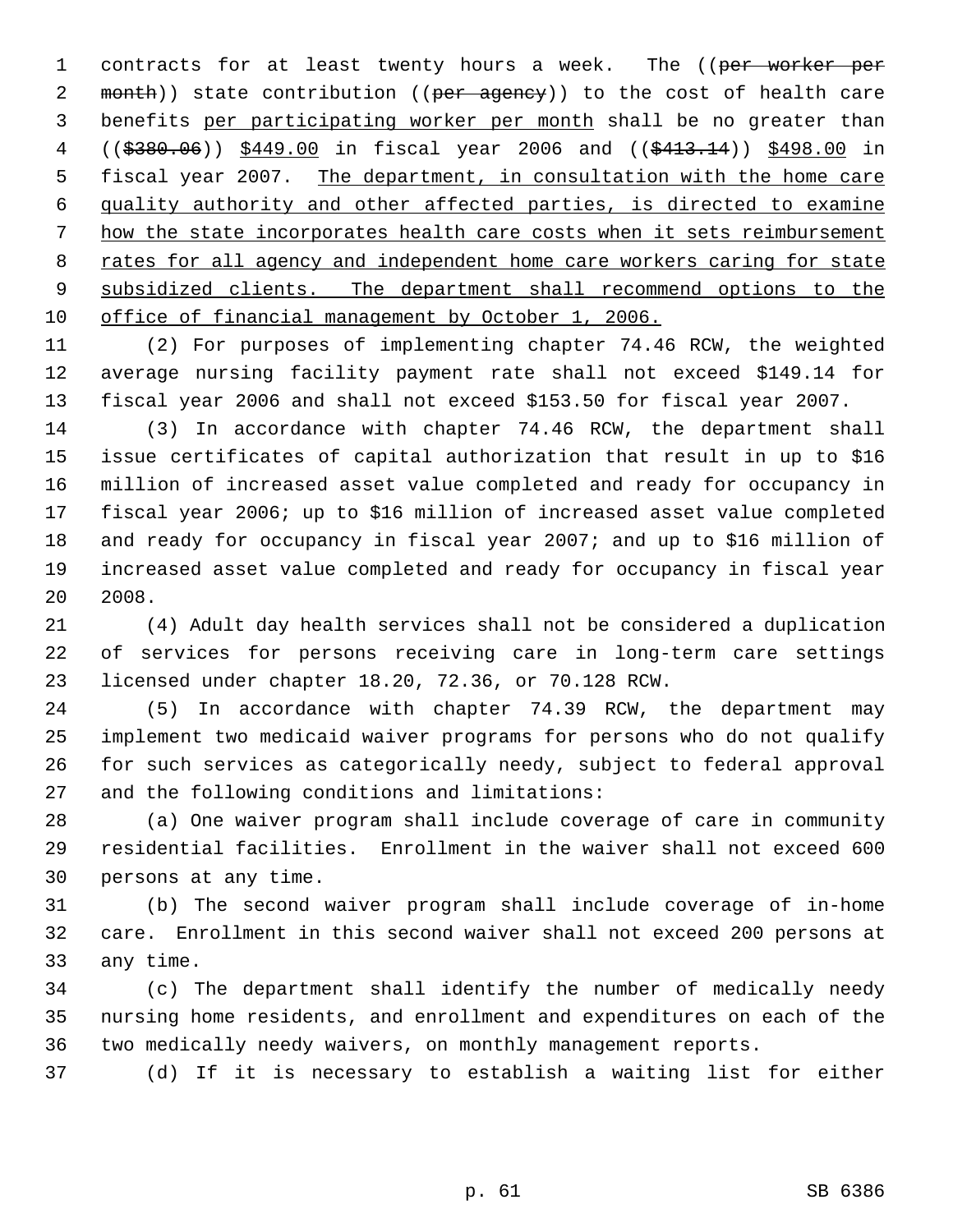waiver because the budgeted number of enrollment opportunities has been reached, the department shall track how the long-term care needs of applicants assigned to the waiting list are met.

 (6) \$1,413,000 of the general fund--state appropriation for fiscal year 2006, \$2,887,000 of the general fund--state appropriation for fiscal year 2007, and \$4,305,000 of the general fund--federal appropriation are provided solely to increase compensation for direct care workers employed by home care agencies by 27 cents per hour on July 1, 2005, and by an additional 23 cents per hour on July 1, 2006. The amounts in this subsection also include the funds needed for the employer share of unemployment and social security taxes on the amount of the increase.

 (7) \$1,786,000 of the general fund--state appropriation for fiscal year 2006 and \$1,804,000 of the general fund--state appropriation for fiscal year 2007 are provided solely for operation of the volunteer chore services program.

 (8) The department shall establish waiting lists to the extent necessary to assure that annual expenditures on the community options program entry systems (COPES) program do not exceed appropriated levels. In establishing and managing any such waiting list, the department shall assure priority access to persons with the greatest unmet needs, as determined by department assessment processes.

 (9) \$93,000 of the general fund--state appropriation for fiscal year 2006, \$8,000 of the general fund--state appropriation for fiscal year 2007, and \$101,000 of the general fund--federal appropriation are provided solely to expand the number of boarding homes that receive exceptional care rates for persons with Alzheimer's disease and related dementias who might otherwise require nursing home care. The department may expand the number of licensed boarding home facilities that specialize in caring for such conditions by up to 85 beds in fiscal year 2006 and up to 150 beds in fiscal year 2007.

 (10) \$305,000 of the general fund--state appropriation for fiscal year 2006 and \$377,000 of the general fund--state appropriation for fiscal year 2007 are provided solely for the senior farmer's market nutrition program.

36  $((+12))$  (11) \$109,000 of the general fund--state appropriation for fiscal year 2006, \$90,000 of the general fund--state appropriation for fiscal year 2007, and \$198,000 of the general fund--federal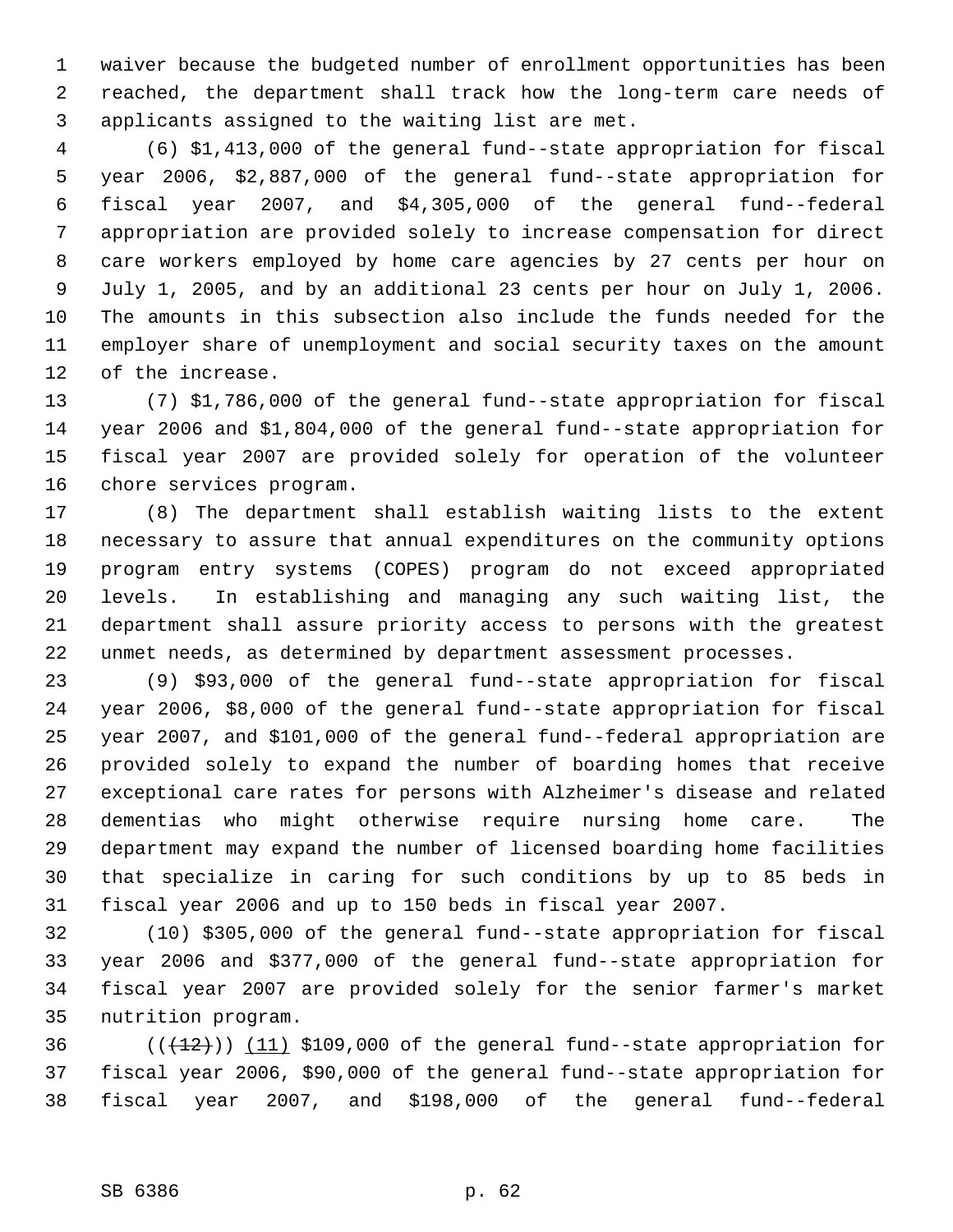appropriation are provided solely for the implementation of Second Substitute House Bill No. 1220 (long-term care financing). If the bill is not enacted by June 30, 2005, the amounts provided in this subsection shall lapse.

 $((+13))$   $(12)$  \$100,000 of the general fund--state appropriation for fiscal year 2006 and \$100,000 of the general fund--state appropriation for fiscal year 2007 are provided solely for area agencies on aging, or entities with which area agencies on aging contract, to provide a kinship navigator for grandparents and other kinship caregivers of children in both western and eastern Washington.

 (a) Kinship navigator services shall include but not be limited to assisting kinship caregivers with understanding and navigating the system of services for children in out-of-home care while reducing barriers faced by kinship caregivers when accessing services.

 (b) In providing kinship navigator services, area agencies on aging shall give priority to helping kinship caregivers maintain their caregiving role by helping them access existing services and supports, thus keeping children from entering foster care.

 $((+14))$   $(13)$  \$435,000 of the general fund--state appropriation for 20 fiscal year 2006, ((\$435,000)) \$523,000 of the general fund--state 21 appropriation for fiscal year 2007, and ((\$870,000)) \$958,000 of the general fund--federal appropriation are provided solely for supplemental compensation increases for direct care workers employed by home care agencies in recognition of higher labor market cost pressures experienced by agencies subject to collective bargaining obligations. In order for a specific home care agency to be eligible for such increases, home care agencies shall submit the following to the department:

 (i) Proof of a legally binding, written commitment to increase the compensation of agency home care workers; and

 (ii) Proof of the existence of a method of enforcement of the commitment, such as arbitration, that is available to the employees or their representative, and proof that such a method is expeditious, uses a neutral decision maker, and is economical for the employees.

 **Sec. 206.** 2005 c 518 s 207 (uncodified) is amended to read as follows: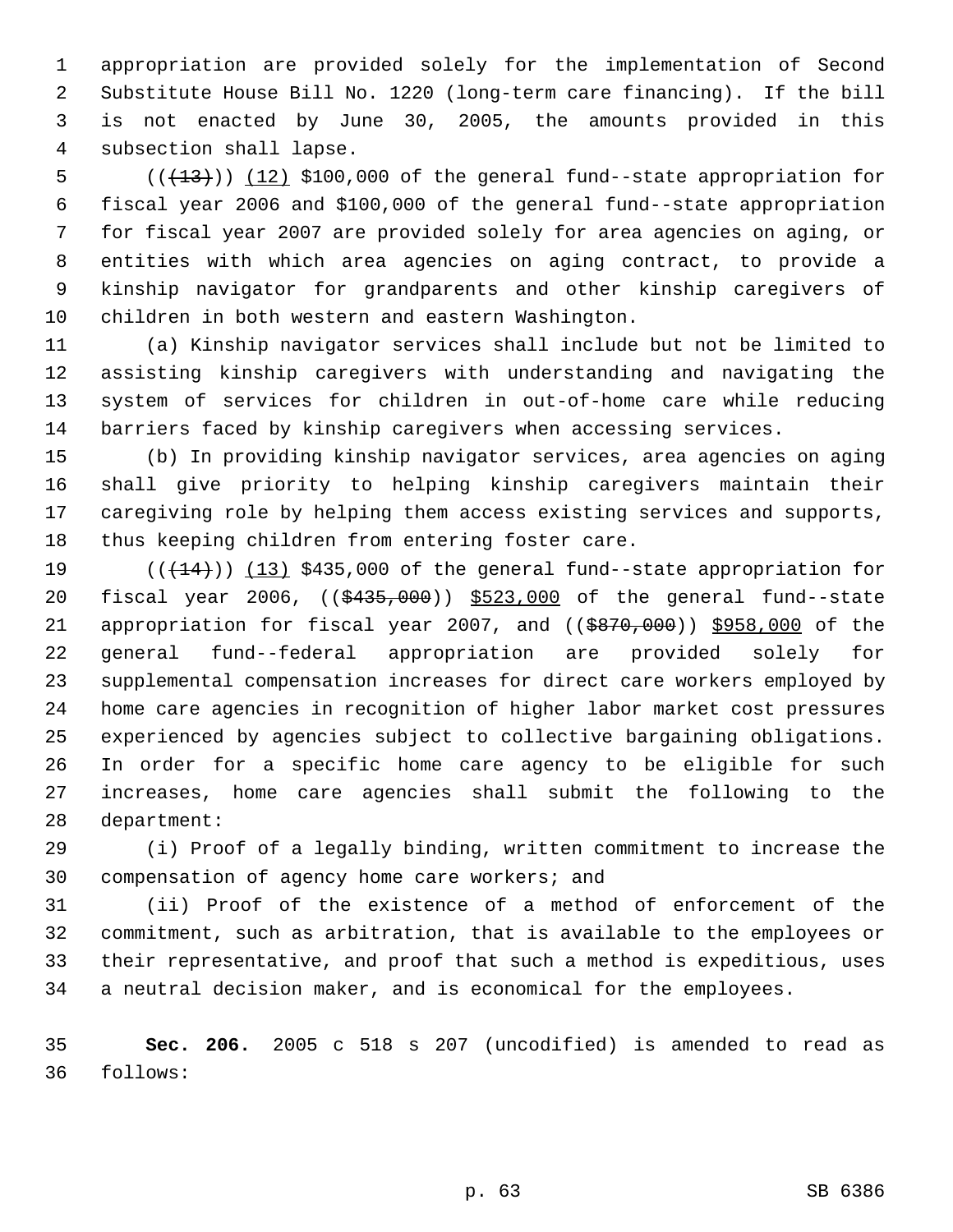**FOR THE DEPARTMENT OF SOCIAL AND HEALTH SERVICES--ECONOMIC SERVICES PROGRAM** 3 General Fund--State Appropriation (FY 2006) . . . . . ((\$483,166,000)) \$487,758,000 5 General Fund--State Appropriation (FY 2007) . . . . . ((\$501,081,000))  $\frac{$560,280,000}{5000}$ 7 General Fund--Federal Appropriation . . . . . . . ((\$1,246,447,000)) 8 \$1,245,422,000 9 General Fund--Private/Local Appropriation . . . . . ((\$31,466,000))  $\frac{10}{20}$  \$27,535,000 Pension Funding Stabilization Account--State

 Appropriation . . . . . . . . . . . . . . . . . . . . . \$1,138,000 13 TOTAL APPROPRIATION . . . . . . . . . . . . ((\$2,262,160,000)) \$2,322,133,000

 The appropriations in this section are subject to the following conditions and limitations:

17 (1) ((\$273,333,000)) \$275,749,000 of the general fund--state 18 appropriation for fiscal year 2006, ((\$273,333,000)) \$334,121,000 of the general fund--state appropriation for fiscal year 2007, and ((\$1,020,292,000)) \$905,232,000 of the general fund--federal appropriation are provided solely for all components of the WorkFirst program. Within the amounts provided for the WorkFirst program, the department shall:

 (a) Continue to implement WorkFirst program improvements that are designed to achieve progress against outcome measures specified in RCW 74.08A.410. Outcome data regarding job retention and wage progression shall be reported quarterly to appropriate fiscal and policy committees of the legislature for families who leave assistance, measured after 12 months, 24 months, and 36 months. The department shall also report the percentage of families who have returned to temporary assistance for needy families after 12 months, 24 months, and 36 months; and

 (b) Submit a report by October 1, 2005, to the fiscal committees of the legislature containing a spending plan for the WorkFirst program. The plan shall identify how spending levels in the 2005-2007 biennium will be adjusted to stay within available federal grant levels and the appropriated state-fund levels.

37 (2) ((\$75,833,000)) \$73,479,000 of the general fund--state 38 appropriation for fiscal year 2006 and ((\$74,358,000)) \$80,220,000 of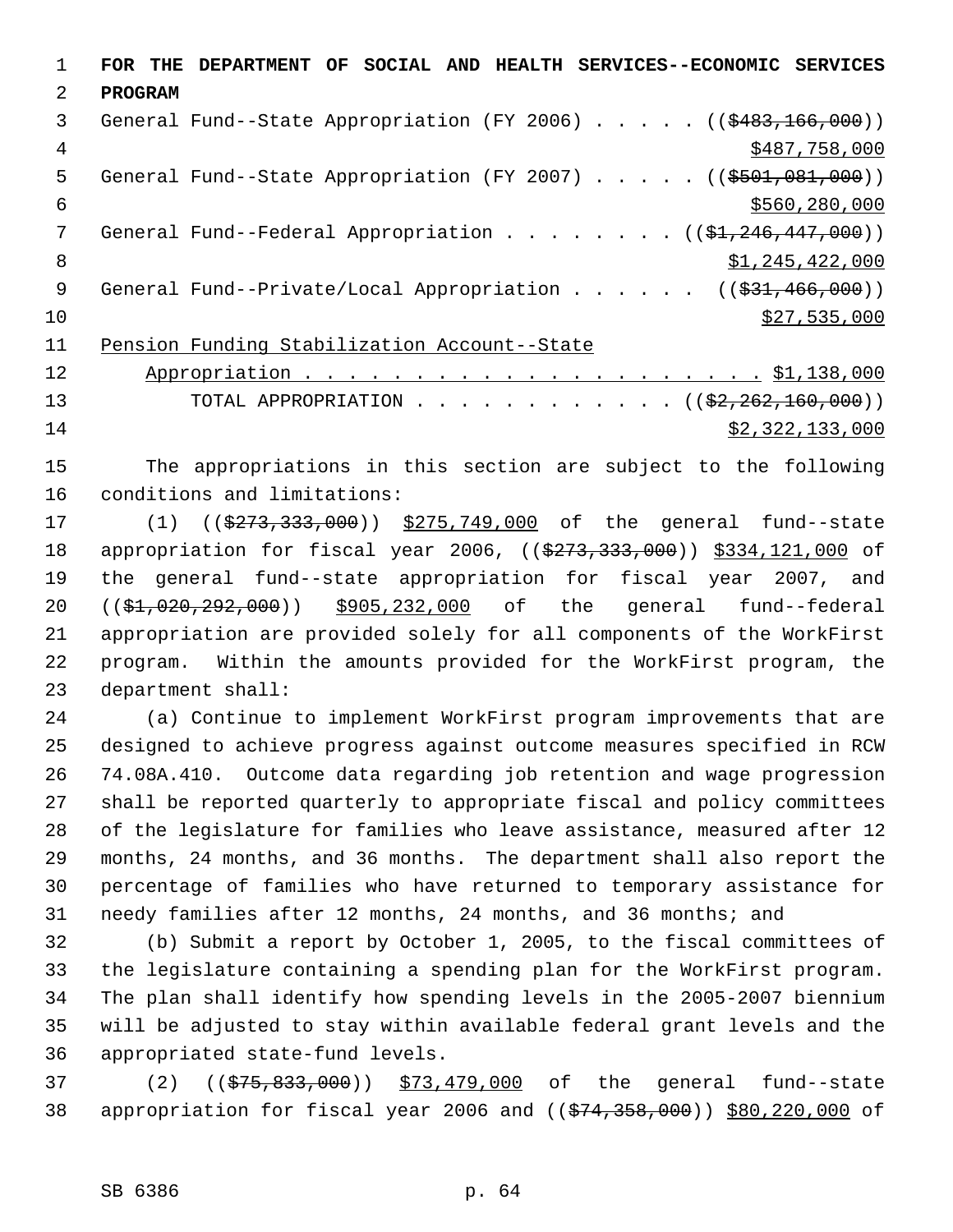the general fund--state appropriation for fiscal year 2007 are provided solely for cash assistance and other services to recipients in the general assistance--unemployable program. Within these amounts:

 (a) The department may expend funds for services that assist recipients to obtain employment and reduce their dependence on public assistance, provided that expenditures for these services and cash assistance do not exceed the funds provided. Mental health, substance abuse, and vocational rehabilitation services may be provided to recipients whose incapacity is not severe enough to qualify for services through a regional support network, the alcoholism and drug addiction treatment and support act, or the division of vocational rehabilitation to the extent that those services are necessary to 13 eliminate or minimize barriers to employment;

 (b) The department shall review the general assistance caseload to identify recipients that would benefit from assistance in becoming naturalized citizens, and thus be eligible to receive federal supplemental security income benefits. Those cases shall be given high 18 priority for naturalization funding through the department;

 (c) The department shall identify general assistance recipients who are or may be eligible to receive health care coverage or services through the federal veteran's administration and assist recipients in 22 obtaining access to those benefits; and

 (d) The department shall report by November of each year to the appropriate committees of the legislature on the progress and outcomes of these efforts.

 (3) Within amounts appropriated in this section, the department shall increase the state supplemental payment by \$10 per month for SSI clients who reside in nursing facilities, residential habilitation centers, or state hospitals and who receive a personal needs allowance and decrease other state supplemental payments.

 (4) \$5,000,000 of the general fund--state appropriation for fiscal year 2006 and \$10,000,000 of the general fund--state appropriation for fiscal year 2007 are provided solely for a subsidy rate increase for child care providers. Of this amount, \$500,000 per year shall be targeted for child care providers in urban areas of region 1 and \$500,000 per year shall be targeted for one or more tiered-reimbursement pilot projects.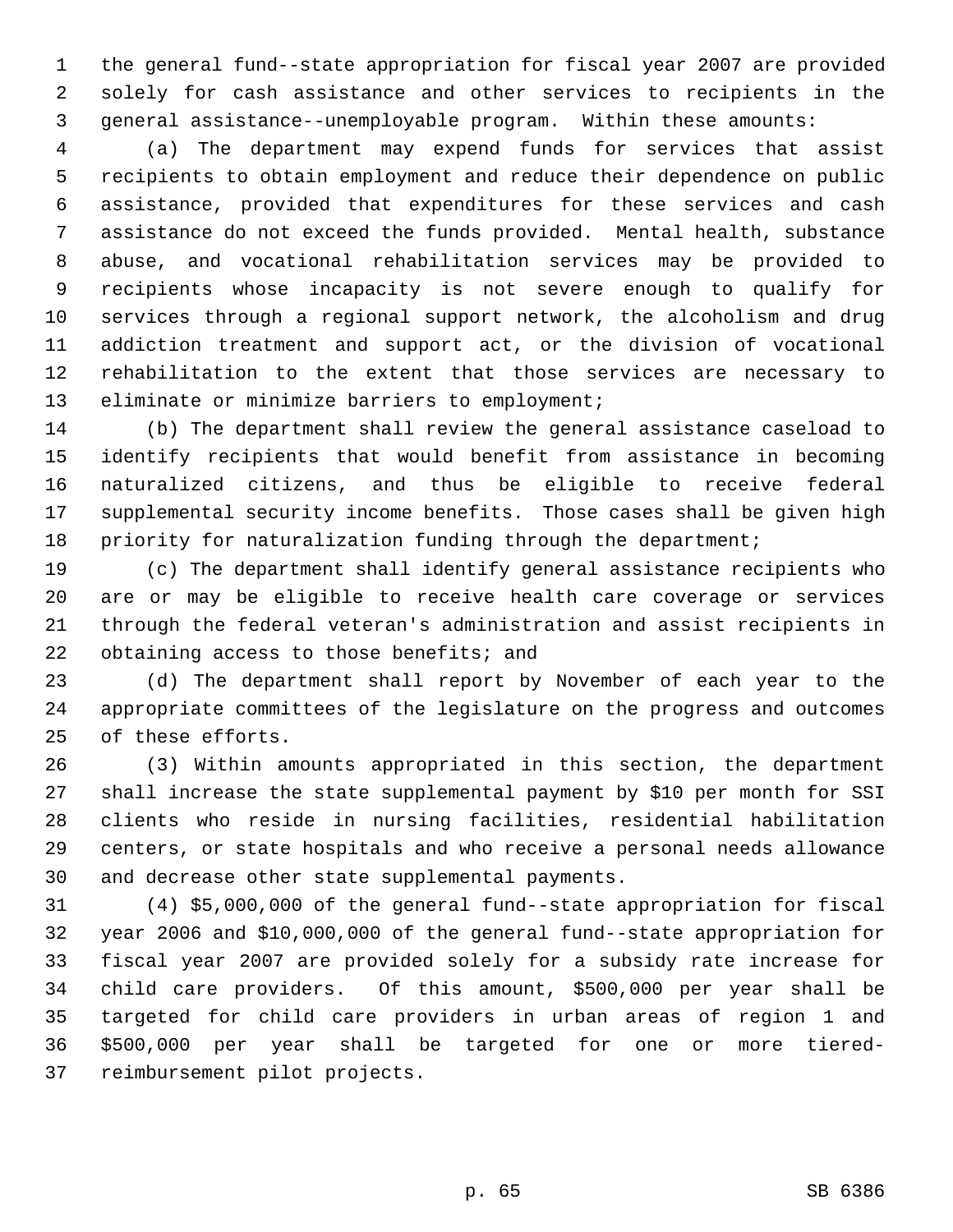**Sec. 207.** 2005 c 518 s 208 (uncodified) is amended to read as follows: **FOR THE DEPARTMENT OF SOCIAL AND HEALTH SERVICES--ALCOHOL AND SUBSTANCE ABUSE PROGRAM** 5 General Fund--State Appropriation (FY 2006) . . . . . ((\$57,235,000))  $\frac{$57,323,000}{557,323,000}$ 7 General Fund--State Appropriation (FY 2007) . . . . . ((\$66,956,000))  $$66,920,000$ 9 General Fund--Federal Appropriation . . . . . . . . ((\$110,175,000)) \$138,143,000 11 General Fund--Private/Local Appropriation . . . . . . . ((\$633,000))  $12 \frac{\text{S634}}{100}$  Criminal Justice Treatment Account--State Appropriation . \$16,500,000 Violence Reduction and Drug Enforcement Account--State Appropriation . . . . . . . . . . . . . . . . . . . . \$48,842,000 Problem Gambling Treatment Account--State 17 Appropriation . . . . . . . . . . . . . . . . . (  $(\frac{1}{21}, 500, 000)$  ) \$1,350,000 Public Safety and Education Account--State Appropriation . . . . . . . . . . . . . . . . . . . . . \$2,081,000 Pension Funding Stabilization Account--State Appropriation . . . . . . . . . . . . . . . . . . . . . . \$39,000 23 TOTAL APPROPRIATION . . . . . . . . . . . . . ((\$303,922,000)) \$331,832,000 The appropriations in this section are subject to the following

27 (1) ((\$1,500,000)) \$1,350,000 of the problem gambling treatment account appropriation is provided solely for the program established in Engrossed Substitute House Bill No. 1031 (problem gambling). If legislation creating the account is not enacted by June 30, 2005, this amount shall lapse.

 (2) \$1,339,000 of the general fund--state appropriation for fiscal year 2006 and \$1,338,000 of the general fund--state appropriation for fiscal year 2007 are provided solely for the parent child assistance program, including an expansion of services to southwestern Washington. The department shall contract with the University of Washington and community-based providers in Spokane, Yakima, and southwestern Washington for the provision of this program. For all contractors,

conditions and limitations: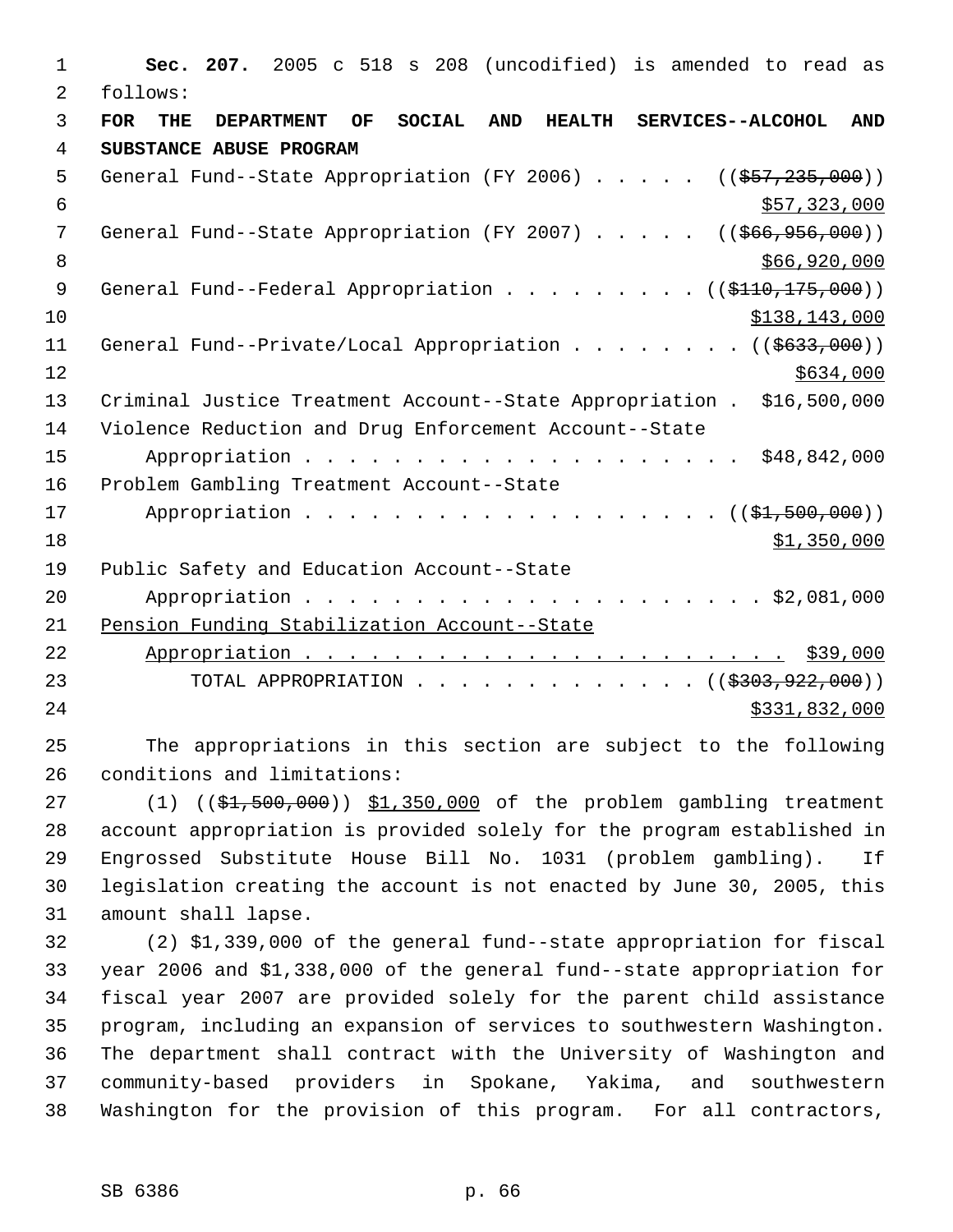indirect charges for administering the program shall not exceed ten percent of the total contract amount. The amounts provided in this subsection are sufficient to fund section 303 of Senate Bill No. 5763 (mental disorders treatment).

 (3) \$2,000,000 of the general fund--state appropriation for fiscal year 2006 and \$3,000,000 of the general fund--state appropriation for fiscal year 2007 are provided solely for vendor rate adjustments for residential treatment providers for chemical dependency services.

 (4) \$465,000 of the general fund--state appropriation for fiscal year 2006, \$934,000 of the general fund--state appropriation for fiscal year 2007, \$1,319,000 of the general fund--federal appropriation, and \$700,000 of the violence reduction and drug enforcement account appropriation are provided solely for vendor rate adjustments for residential treatment providers. To the extent that a portion of this funding is sufficient to maintain sufficient residential treatment capacity, remaining amounts may then be used to provide vendor rate adjustments to other types of providers as prioritized by the department in order to maintain or increase treatment capacity.

 (5) \$1,916,000 of the general fund--state appropriation for fiscal year 2006 and \$4,278,000 of the general fund--state appropriation for fiscal year 2007 are provided solely for integrated pilot programs as required by section 203 of Senate Bill No. 5763 (mental disorders treatment). If section 203 of Senate Bill No. 5763 is not enacted by June 30, 2005, the amounts provided in this subsection shall lapse.

 (6) \$244,000 of the general fund--state appropriation for fiscal year 2006 and \$244,000 of the general fund--state appropriation for fiscal year 2007 are provided solely for intensive case management pilot programs as required by section 220 of Senate Bill No. 5763 (mental disorders treatment). If section 220 of Senate Bill No. 5763 is not enacted by June 30, 2005, the amounts provided in this subsection shall lapse.

 (7) \$159,000 of the general fund--state appropriation for fiscal year 2006, \$140,000 of the general fund--state appropriation for fiscal year 2007, and \$161,000 of the general fund--federal appropriation are provided solely for development of the integrated chemical dependency/mental health screening and assessment tool required by section 601 of Senate Bill No. 5763 (mental disorders treatment), and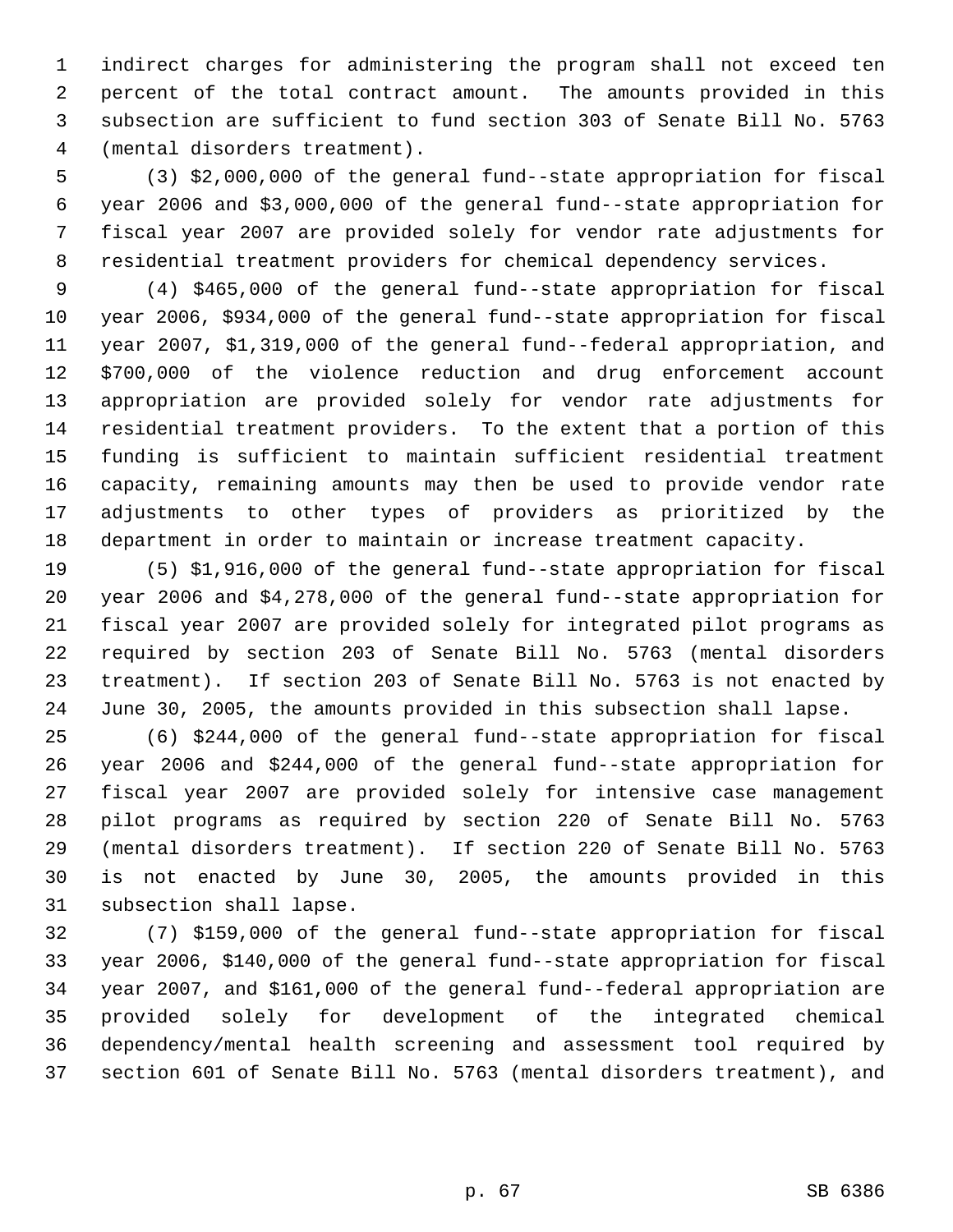associated training and quality assurance. If section 601 of Senate Bill No. 5763 is not enacted by June 30, 2005, the amounts provided in this subsection shall lapse.

 **Sec. 208.** 2005 c 518 s 209 (uncodified) is amended to read as follows: **FOR THE DEPARTMENT OF SOCIAL AND HEALTH SERVICES--MEDICAL ASSISTANCE PROGRAM** 8 General Fund--State Appropriation (FY 2006) . . . . ((\$1,481,212,000)) 9  $\texttt{51,456,630,000}$ 10 General Fund--State Appropriation (FY 2007) . . . . ((\$1,596,101,000))  $\frac{1}{51,573,570,000}$ 12 General Fund--Federal Appropriation . . . . . . . ((\$4,036,615,000))  $$4,031,989,000$ 14 General Fund--Private/Local Appropriation . . . . . . . . \$2,000,000 Emergency Medical Services and Trauma Care Systems 16 Trust Account--State Appropriation . . . . . . . . . \$15,000,000 17 Health Services Account--State Appropriation . . . . ((\$636,942,000)) \$724,188,000 19 Pension Funding Stabilization Account--State Appropriation . . . . . . . . . . . . . . . . . . . . . . \$123,000

21 TOTAL APPROPRIATION . . . . . . . . . . . ((\$7,767,870,000))  $\frac{$7,803,500,000}{2}$ 

 The appropriations in this section are subject to the following conditions and limitations:

 (1) Based on quarterly expenditure reports and caseload forecasts, if the department estimates that expenditures for the medical assistance program will exceed the appropriations, the department shall take steps including but not limited to reduction of rates or elimination of optional services to reduce expenditures so that total program costs do not exceed the annual appropriation authority.

 (2) The department shall continue to extend medicaid eligibility to children through age 18 residing in households with incomes below 200 percent of the federal poverty level.

 (3) In determining financial eligibility for medicaid-funded services, the department is authorized to disregard recoveries by Holocaust survivors of insurance proceeds or other assets, as defined in RCW 48.104.030.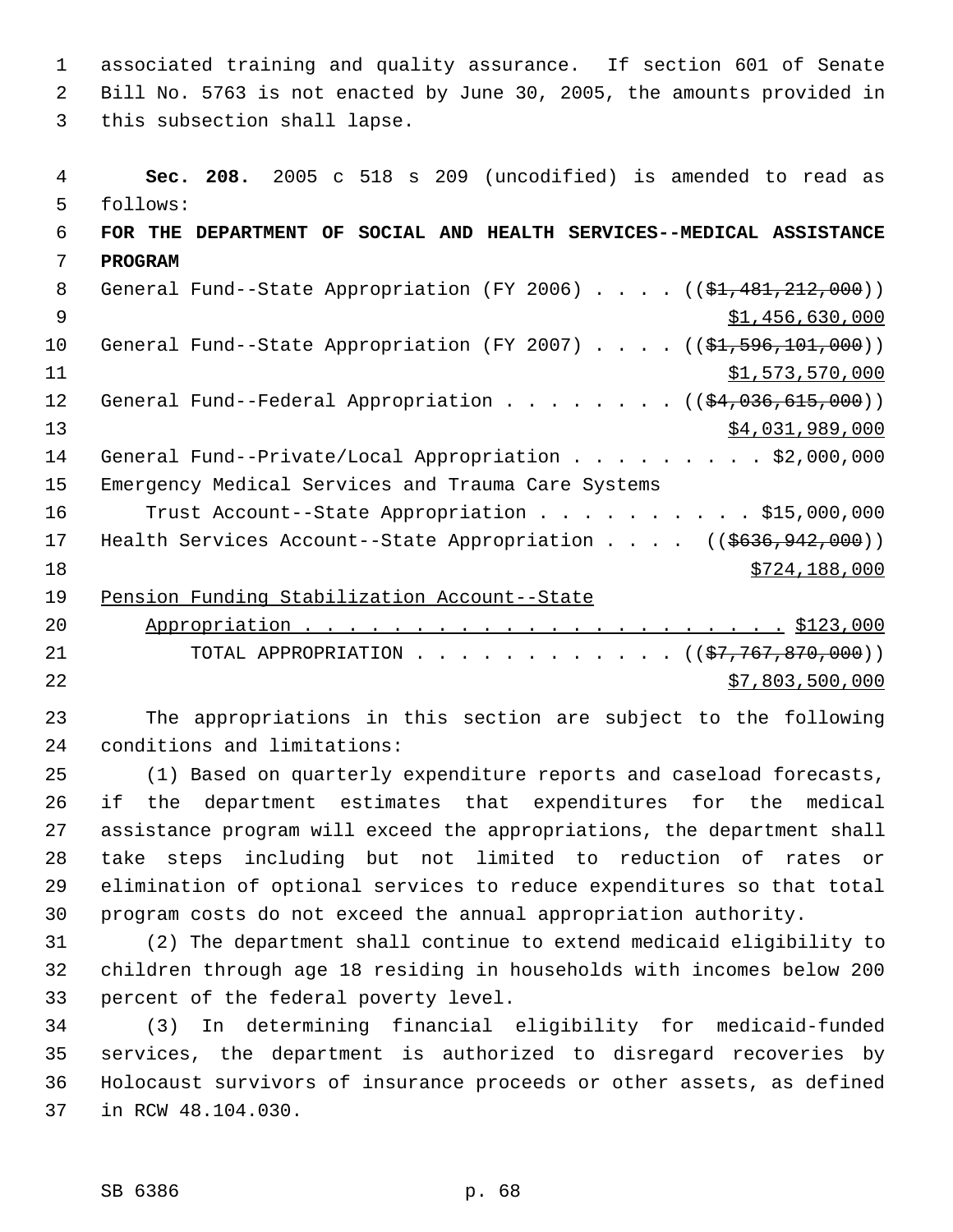(4) Sufficient amounts are appropriated in this section for the department to continue podiatry services for medicaid-eligible adults.

 (5) Sufficient amounts are appropriated in this section for the department to provide an adult dental benefit that is equivalent to the benefit provided in the 2003-05 biennium.

 (6) In accordance with RCW 74.46.625, \$6,000,000 of the general fund--federal appropriation is provided solely for supplemental payments to nursing homes operated by public hospital districts. The public hospital district shall be responsible for providing the required nonfederal match for the supplemental payment, and the payments shall not exceed the maximum allowable under federal rules. It is the legislature's intent that the payments shall be supplemental to and shall not in any way offset or reduce the payments calculated and provided in accordance with part E of chapter 74.46 RCW. It is the legislature's further intent that costs otherwise allowable for rate- setting and settlement against payments under chapter 74.46 RCW shall not be disallowed solely because such costs have been paid by revenues retained by the nursing home from these supplemental payments.

19 (7) ((\$1,660,000)) \$2,221,000 of the health services account 20 appropriation,  $((\frac{64}{361},\frac{361}{100}))$   $\frac{55,402,000}{100}$  of the general fund--federal 21 appropriation, ((\$1,350,000)) \$1,590,000 of the general fund--state 22 appropriation for fiscal year 2006, and ((\$1,351,000)) \$1,591,000 of the general fund--state appropriation for fiscal year 2007 are provided solely for grants to rural hospitals. The department shall distribute the funds under a formula that provides a relatively larger share of the available funding to hospitals that (a) serve a disproportionate share of low-income and medically indigent patients and (b) have relatively smaller net financial margins, to the extent allowed by the federal medicaid program.

 (8) ((\$22,081,000)) \$21,092,000 of the health services account 31 appropriation and ((\$20,714,000)) \$19,725,000 of the general fund-- federal appropriation are provided solely for grants to nonrural hospitals. The department shall distribute the funds under a formula that provides a relatively larger share of the available funding to hospitals that (a) serve a disproportionate share of low-income and medically indigent patients and (b) have relatively smaller net financial margins, to the extent allowed by the federal medicaid program.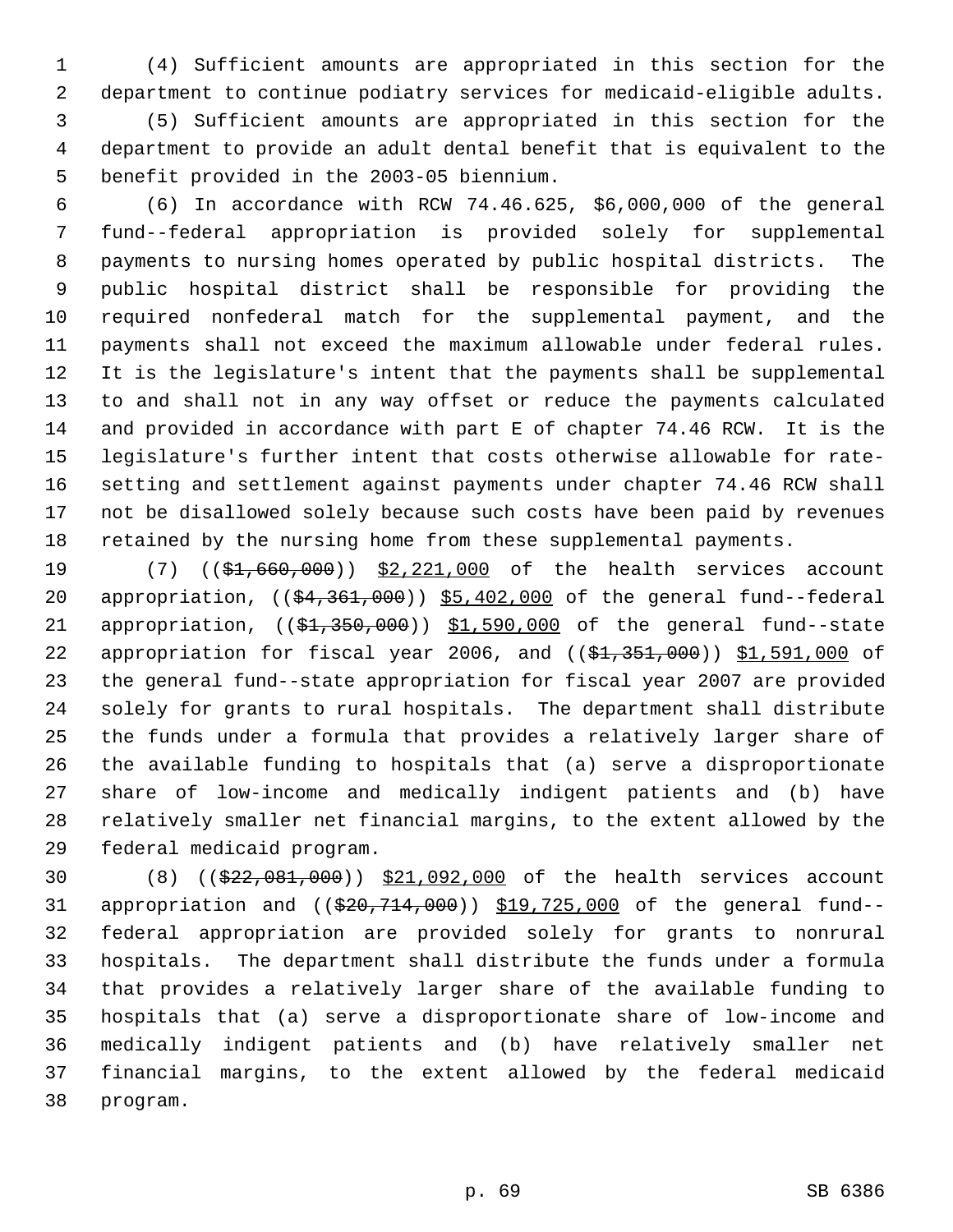(9) In response to the federal directive to eliminate intergovernmental transfer transactions effective June 30, 2005, the department is directed to implement the inpatient hospital certified public expenditures program for the 2005-07 biennium. The program shall apply to all public hospitals, including those owned or operated by the state, except those classified as critical access hospitals or state psychiatric institutions. Hospitals in the program shall be paid and shall retain (a) one hundred percent of the federal portion of each medicaid inpatient fee-for-service claim payable by the medical assistance administration; and (b) one hundred percent of the federal portion of the maximum disproportionate share hospital payment allowable under federal regulations. Medicaid fee-for-service claim amounts shall be established by applying the department's ratio of costs to charges payment methodology. The department shall provide participating hospitals with the information and instructions needed by the hospital to certify the public expenditures required to qualify for the federal portions of both the medicaid inpatient fee-for-service payments and the disproportionate share hospital payments. In the event that any part of the program including, but not limited to, allowable certified public expenditures, is disallowed by the federal government, the department shall not seek recoupment of payments from the hospitals, provided the hospitals have complied with the directions of the department for participation in the program. The legislature intends that hospitals in the program receive no less in combined state and federal payments than they would have received under the methodology that was in place during fiscal year 2005. The department shall therefore make additional grant payments, not to exceed the amounts provided in this subsection, to hospitals whose total payments under the program would otherwise be less than the total state and federal payments they would have received under the methodology in 31 effect during fiscal year 2005. ((\$37,034,000)) \$48,142,000 of the 32 general fund--state appropriation for fiscal year 2006, ((\$37,552,000)) \$46,352,000 of the general fund--state appropriation for fiscal year 2007, ((\$8,300,000 of the emergency medical services and trauma care 35 systems trust account--state appropriation,)) \$8,234,000 of the health services account--state appropriation, and ((\$45,450,000)) \$11,328,000 of the general fund--federal appropriation are provided solely for new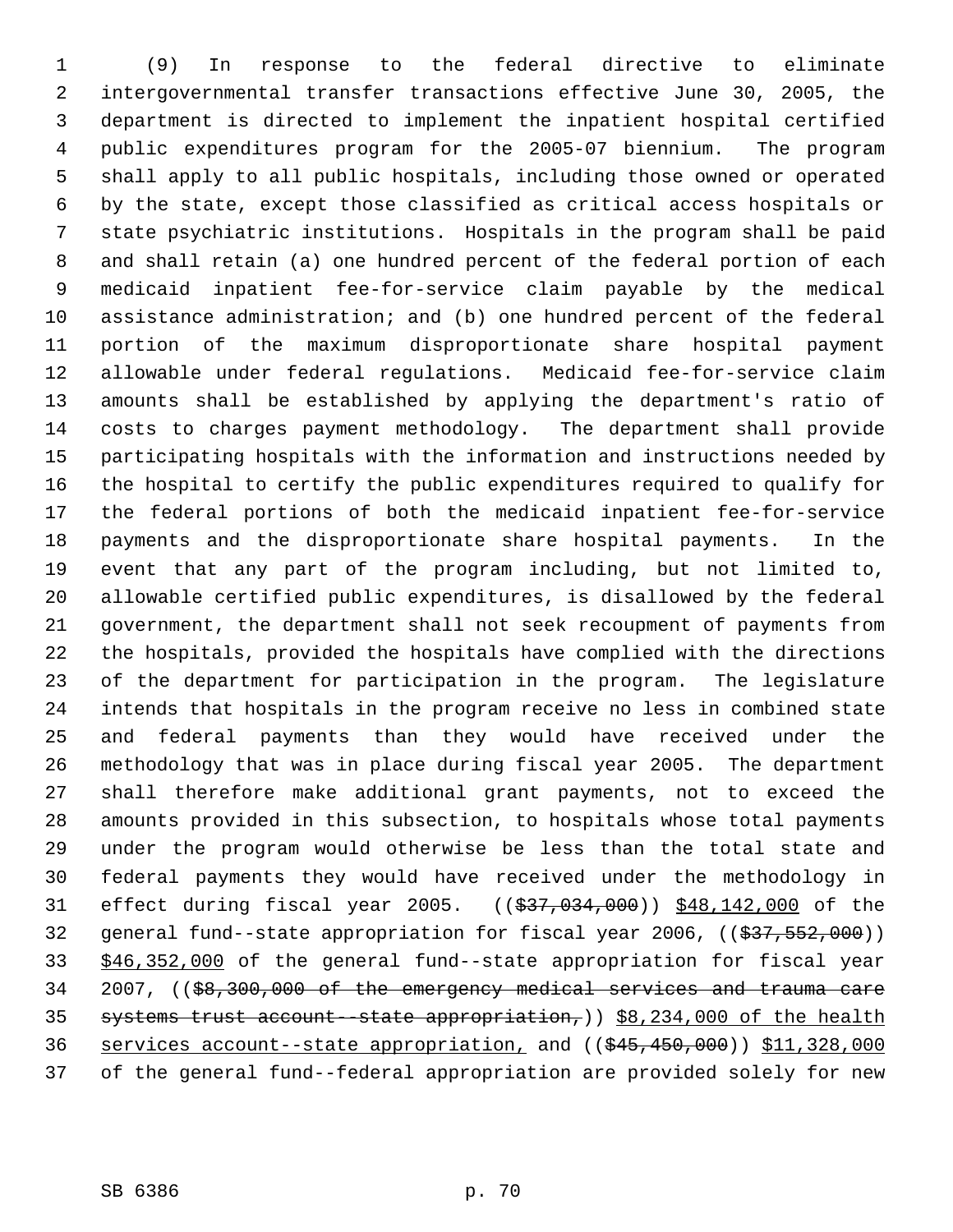state grant and upper payment limit programs for the participating hospitals.

 (10) ((\$4,372,000)) \$4,077,000 of the general fund--state appropriation for fiscal year 2006, ((\$4,014,000)) \$4,847,000 of the general fund--state appropriation for fiscal year 2007, and ((\$65,112,000)) \$70,100,000 of the general fund--federal appropriation are provided solely for development and implementation of a replacement system for the existing medicaid management information system.

 (11) \$150,000 of the general fund--state appropriation for fiscal year 2006, \$75,000 of the general fund--state appropriation for fiscal year 2007, and \$225,000 of the general fund--federal appropriation are provided solely for the department to contract for an independent analysis of the medical assistance administration's current system for establishing hospital inpatient payment rates, and for recommendations on a new or updated system. The department shall submit an interim report of study findings by December 1, 2005, and a final report by November 15, 2006. The interim report shall include a comparison of the strengths and weaknesses of the current rate-setting system relative to those used by other state, federal, and private payers. The final report shall include recommendations on the design and implementation of a new or updated system that will promote equity among hospitals, access to quality care and improved health outcomes for patients, and cost-control and efficiency for taxpayers. The study should make use of complete and current cost data from a wide variety of hospitals, recognize unique aspects of hospital service delivery structures and medicaid payment systems in Washington, recognize impacts on productivity and quality of care that may result from hospital compensation, recruitment, and retention policies, and provide opportunities for comment and participation by key interest groups in the identification and assessment of alternatives.

 (12) Payment rates for hospital inpatient and outpatient services shall be increased by an average of 1.3 percent effective July 1, 2005, and by an average of an additional 1.3 percent effective July 1, 2006. The inpatient increases shall be provided only on the portion of a hospital's rate that excludes medical education and outlier costs, and shall be allocated so that hospitals with lower costs of care (excluding medical education and outlier costs) receive larger percentage increases than those with higher costs of care. The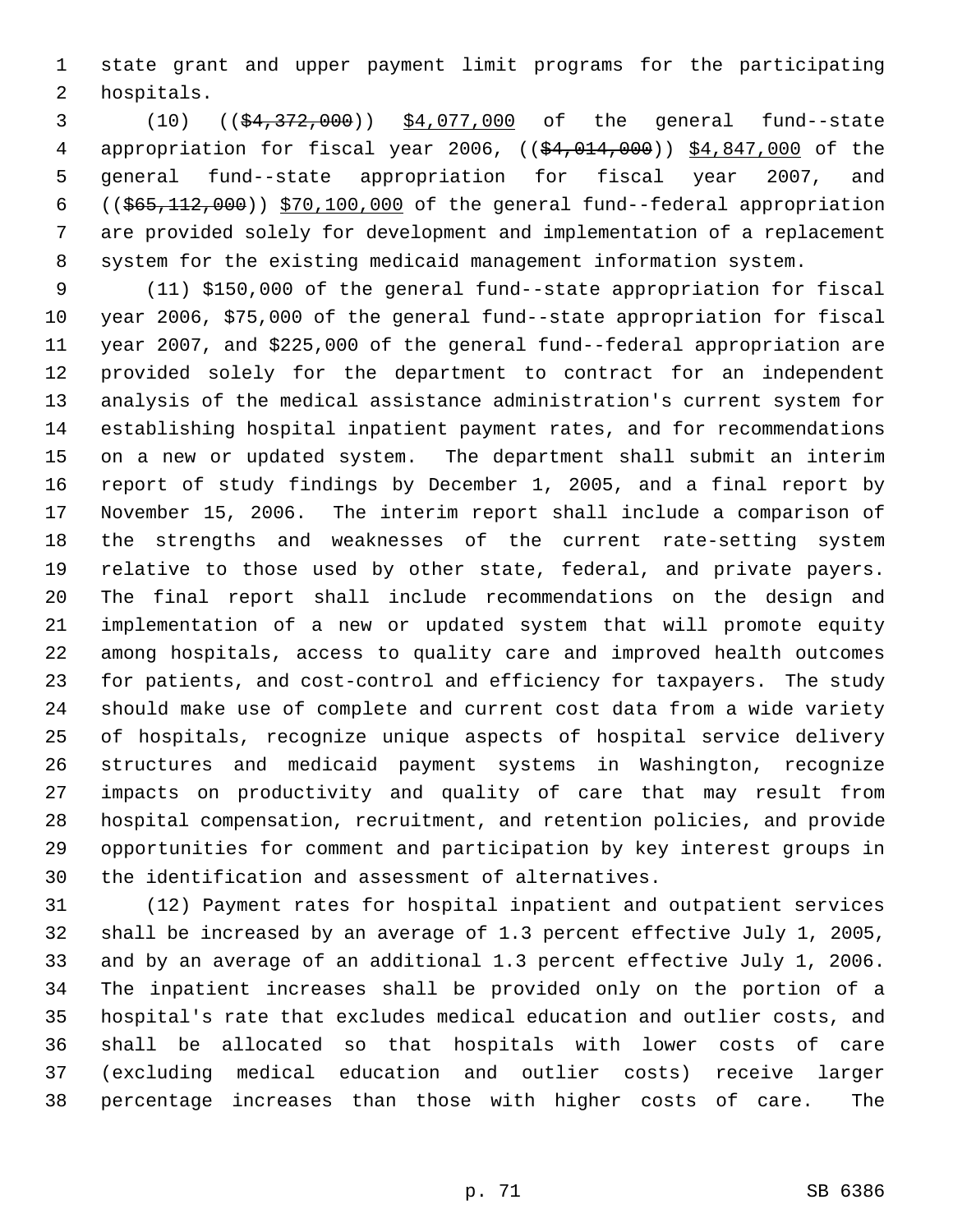inpatient increases shall be allocated in three percentage increments, with the lowest-cost hospitals receiving the largest percentage rate increase, highest-cost hospitals receiving the smallest percentage increase, and medium-cost hospitals receiving the average of the highest and the lowest percentage rate increase. Increases shall not be provided to those hospitals that are certified as critical access. Sufficient funds are appropriated in this section for Healthy Options contractors to increase hospital payment rates commensurate with the increases in fee-for-service payment rates.

 (13) When a person is ineligible for medicaid solely by reason of residence in an institution for mental diseases, the department shall provide the person with the same benefits as he or she would receive if eligible for medicaid, using state-only funds to the extent necessary.

 (14) The medical assistance administration is authorized to use funds appropriated in this section to purchase goods and supplies through direct contracting with vendors when the administration determines it is cost-effective to do so.

 (15) The legislature affirms that it is in the state's interest for Harborview medical center to remain an economically viable component of the state's health care system.

 (16) By October 1, 2005, the department shall recommend to the governor and legislature at least two pilot project designs which seem likely to reduce avoidable emergency room utilization at no net cost to the state within the projects' first eighteen months of operation.

 (17) Within funds appropriated in this section, the department shall participate in the health technology assessment program required in section 213(6) of this act.

 (18) The department is also required to participate in the joint health purchasing project described in section 213(7) of this act.

 (19) The department shall, within available resources, continue operation of the medical care services care management pilot project for clients receiving general assistance benefits in King and Pierce counties. The project may use a full or partial capitation model that includes a mechanism for shared savings. The department shall provide a report to the appropriate committees of the legislature by January 1, 2006, on costs, savings, and any outcomes or quality measures associated with the pilot programs during the first year of operation.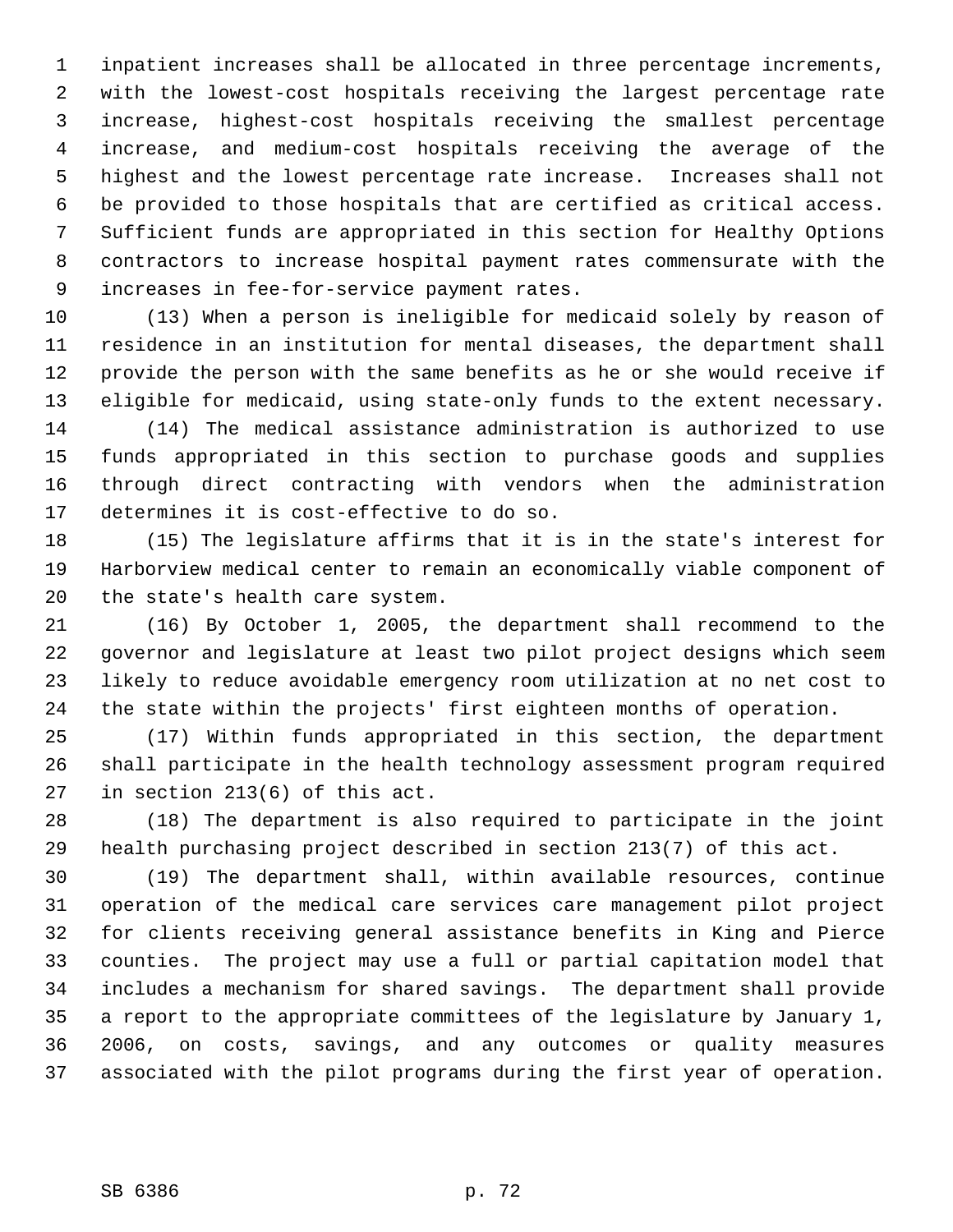(20) By October 1, 2005, the department shall report to the appropriate committees of the legislature on the potential fiscal and programmatic costs and benefits associated with an expansion of managed care pilot programs to SSI and other eligible medicaid elderly and disabled persons.

 $((+22))$   $(21)$  By November 15, 2006, the department of social and health services, in consultation with the department of revenue and the health care authority, shall report to the health care and fiscal committees of the legislature on options for providing financial incentives for private practice physicians to serve uninsured, medicare, and medicaid patients. The report shall include an assessment of the relative costs and effectiveness of strategies including, but not limited to, tax credits and payment rate increases. The report shall further suggest alternative mechanisms and thresholds for varying tax credits and payment enhancements according to the extent to which a provider serves uninsured, medicare, and medicaid patients.

 **Sec. 209.** 2005 c 518 s 210 (uncodified) is amended to read as follows:

 **FOR THE DEPARTMENT OF SOCIAL AND HEALTH SERVICES--VOCATIONAL REHABILITATION PROGRAM** 22 General Fund--State Appropriation (FY 2006) . . . . . ((\$11,202,000)) \$11,159,000 24 General Fund--State Appropriation (FY 2007) . . . . . ((\$11,350,000)) \$11,278,000 26 General Fund--Federal Appropriation . . . . . . . . ((\$86,908,000)) 27 \$86,623,000 28 General Fund--Private/Local Appropriation . . . . . . . . . \$440,000 Telecommunications Devices for the Hearing and 30 Speech Impaired--State Appropriation . . . . . . ((\$1,791,000)) \$1,792,000 Pension Funding Stabilization Account--State Appropriation . . . . . . . . . . . . . . . . . . . . . . \$31,000 34 TOTAL APPROPRIATION . . . . . . . . . . . . . ((\$111,691,000)) \$111,323,000 The appropriations in this section are subject to the following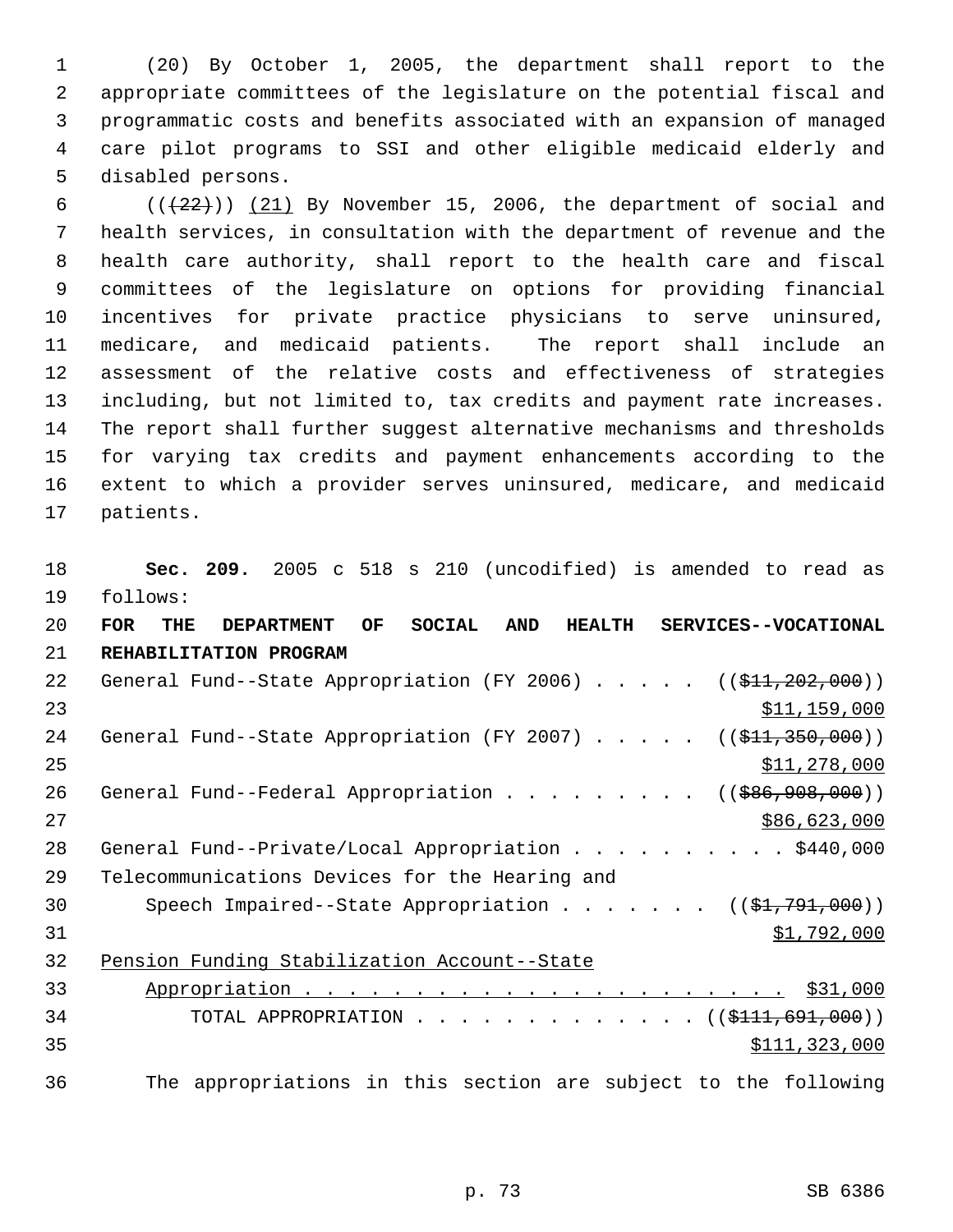conditions and limitations: The division of vocational rehabilitation shall maintain support for existing clubhouse programs at the 2003-2005 level.

 **Sec. 210.** 2005 c 518 s 211 (uncodified) is amended to read as follows: **FOR THE DEPARTMENT OF SOCIAL AND HEALTH SERVICES--ADMINISTRATION AND SUPPORTING SERVICES PROGRAM** 8 General Fund--State Appropriation (FY 2006) . . . . . ((\$32,933,000))  $\frac{1}{334}$ ,649,000 10 General Fund--State Appropriation (FY 2007) . . . . . ((\$29,910,000))  $\frac{11}{28,305,000}$ 12 General Fund--Federal Appropriation . . . . . . . . ((\$51,489,000)) \$61,584,000 14 General Fund--Private/Local Appropriation . . . . . . . . . \$810,000 Public Safety and Education Account--State Appropriation . . . . . . . . . . . . . . . . . . . . . \$2,452,000 Violence Reduction and Drug Enforcement Account--State 18 Appropriation . . . . . . . . . . . . . . . . . (  $(\frac{21}{791}, \frac{791}{100})$  ) 19 \$1,793,000 Domestic Violence Prevention Account--State 21 Appropriation . . . . . . . . . . . . . . . . . (  $(\frac{21}{21}, \frac{345}{100})$  ) 22  $\frac{1}{2}$   $\frac{1}{2}$   $\frac{1}{2}$   $\frac{1}{2}$   $\frac{1}{2}$   $\frac{1}{2}$   $\frac{1}{2}$   $\frac{1}{2}$   $\frac{1}{2}$   $\frac{1}{2}$   $\frac{1}{2}$   $\frac{1}{2}$   $\frac{1}{2}$   $\frac{1}{2}$   $\frac{1}{2}$   $\frac{1}{2}$   $\frac{1}{2}$   $\frac{1}{2}$   $\frac{1}{2}$   $\frac{1}{2}$   $\frac{1}{2}$   $\frac{1}{2}$  Pension Funding Stabilization Account--State Appropriation . . . . . . . . . . . . . . . . . . . . . . \$300,000 25 TOTAL APPROPRIATION . . . . . . . . . . . . ((\$120,730,000))  $$129,893,000$ 

 The appropriations in this section are subject to the following conditions and limitations:

 (1) \$500,000 of the general fund--state appropriation for fiscal year 2006 and \$500,000 of the general fund--state appropriation for fiscal year 2007 are provided solely for funding of the teamchild project through the governor's juvenile justice advisory committee.

 (2) \$2,452,000 of the public safety and education account--state appropriation and \$1,791,000 of the violence reduction and drug enforcement account--state appropriation are provided solely for the family policy council.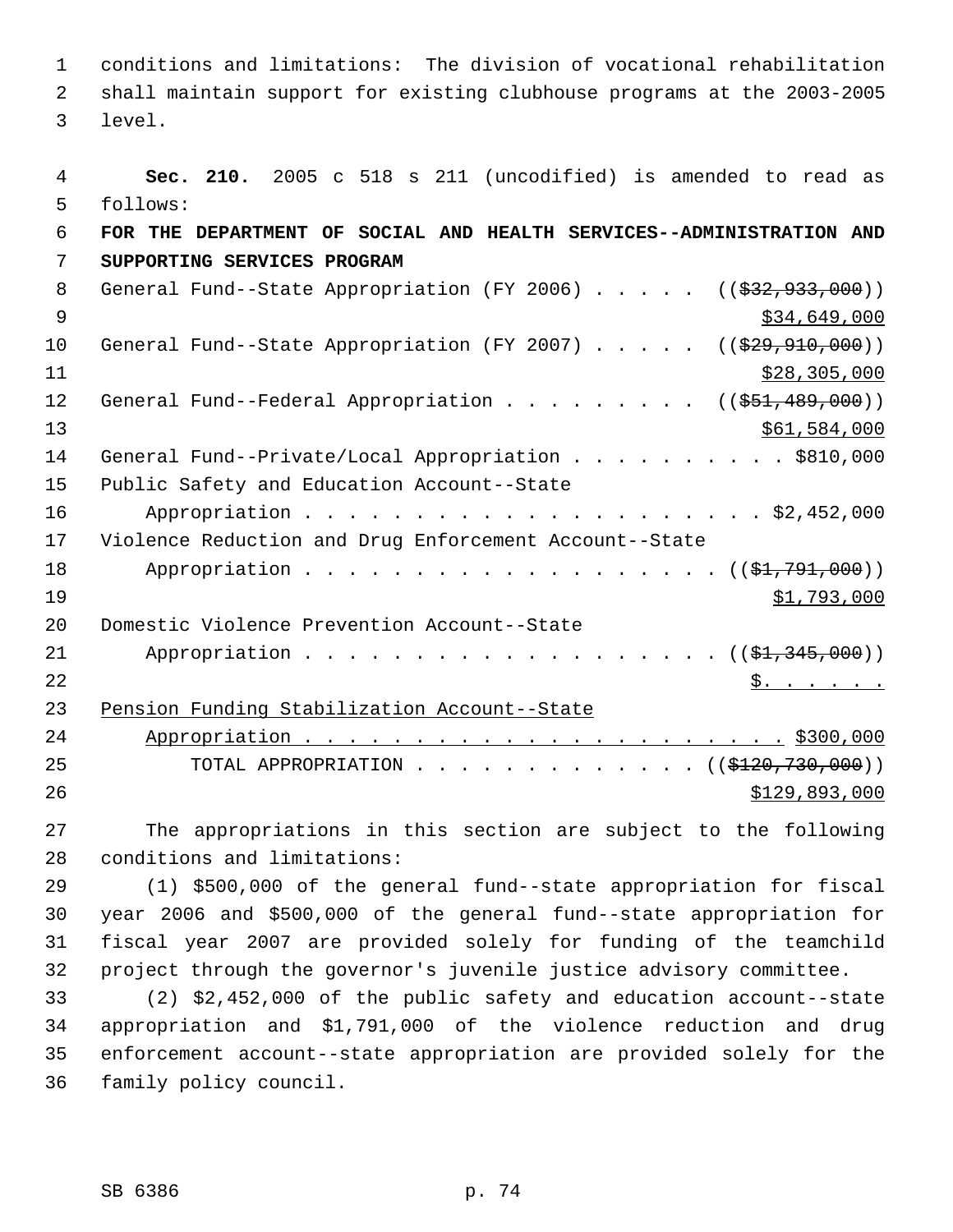(3) \$3,195,000 of the general fund--state appropriation for fiscal year 2006, \$639,000 of the general fund--state appropriation for fiscal year 2007, and \$3,834,000 of the general--fund federal appropriation are provided solely to implement the 2005-07 home care worker collective bargaining agreement.

 $((+4)$  \$1,345,000 of the domestic violence prevention account is provided solely for the implementation of Engrossed Substitute House Bill No. 1314 (domestic violence prevention). If legislation creating 9 the account is not enacted by June 30, 2005, this amount shall lapse.))

10 **Sec. 211.** 2005 c 518 s 212 (uncodified) is amended to read as 11 follows: 12 **FOR THE DEPARTMENT OF SOCIAL AND HEALTH SERVICES--PAYMENTS TO OTHER** 13 **AGENCIES PROGRAM** 14 General Fund--State Appropriation (FY 2006) . . . . . ((\$46,381,000))  $\frac{$49,540,000}{2}$ 

16 General Fund--State Appropriation (FY 2007) . . . . . ((\$46,380,000)) 17 \$50,017,000 18 General Fund--Federal Appropriation . . . . . . . . ((\$45,103,000)) 19 \$45,831,000 20 TOTAL APPROPRIATION . . . . . . . . . . . . ((\$137,864,000)) 21 \$145,388,000

22 **Sec. 212.** 2005 c 518 s 213 (uncodified) is amended to read as 23 follows:

## 24 **FOR THE STATE HEALTH CARE AUTHORITY**

| 25 | General Fund--State Appropriation (FY 2007) \$427,000                       |
|----|-----------------------------------------------------------------------------|
| 26 | General Fund--Federal Appropriation $($ $($ \$3,140,000) $)$                |
| 27 | \$3,792,000                                                                 |
| 28 | State Health Care Authority Administrative Account--                        |
| 29 | State Appropriation $($ $($ $\frac{29}{29}, \frac{394}{100})$               |
| 30 | \$33,044,000                                                                |
| 31 | Medical Aid Account--State Appropriation ( $(\frac{2171}{1000})$ )          |
| 32 | \$345,000                                                                   |
| 33 | Health Services Account--State Appropriation $($ $($ $\frac{456}{207},000)$ |
| 34 | \$453, 449, 000                                                             |
| 35 | TOTAL APPROPRIATION $\ldots$ , ( $(\frac{2488}{12}, 000)$ )                 |
| 36 | \$491,057,000                                                               |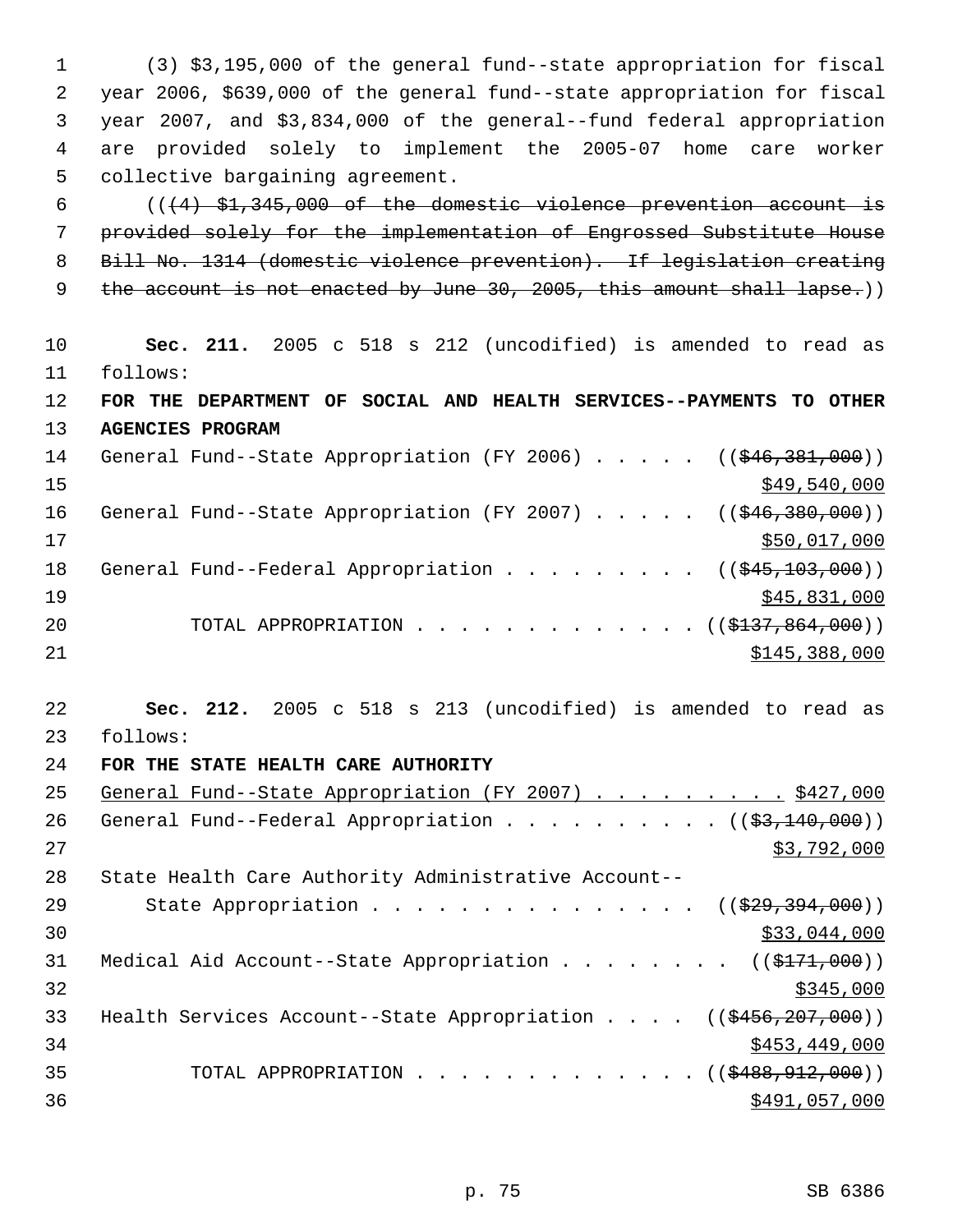The appropriations in this section are subject to the following conditions and limitations:

 (1) Within amounts appropriated in this section and sections 205 and 206 of this act, the health care authority shall continue to provide an enhanced basic health plan subsidy for foster parents licensed under chapter 74.15 RCW and workers in state-funded home care programs. Under this enhanced subsidy option, foster parents and home care workers with family incomes below 200 percent of the federal poverty level shall be allowed to enroll in the basic health plan at the minimum premium amount charged to enrollees with incomes below sixty-five percent of the federal poverty level.

 (2) The health care authority shall require organizations and individuals which are paid to deliver basic health plan services and which choose to sponsor enrollment in the subsidized basic health plan to pay 133 percent of the premium amount which would otherwise be due from the sponsored enrollees.

 (3) The administrator shall take at least the following actions to assure that persons participating in the basic health plan are eligible for the level of assistance they receive: (a) Require submission of (i) income tax returns, and recent pay history, from all applicants, or (ii) other verifiable evidence of earned and unearned income from those persons not required to file income tax returns; (b) check employment security payroll records at least once every twelve months on all enrollees; (c) require enrollees whose income as indicated by payroll records exceeds that upon which their subsidy is based to document their current income as a condition of continued eligibility; (d) require enrollees for whom employment security payroll records cannot be obtained to document their current income at least once every six months; (e) not reduce gross family income for self-employed persons by noncash-flow expenses such as, but not limited to, depreciation, amortization, and home office deductions, as defined by the United States internal revenue service; and (f) pursue repayment and civil penalties from persons who have received excessive subsidies, as provided in RCW 70.47.060(9).

 (4) \$19,108,000 of the health services account--state appropriation is provided solely for funding for health care services provided through local community clinics.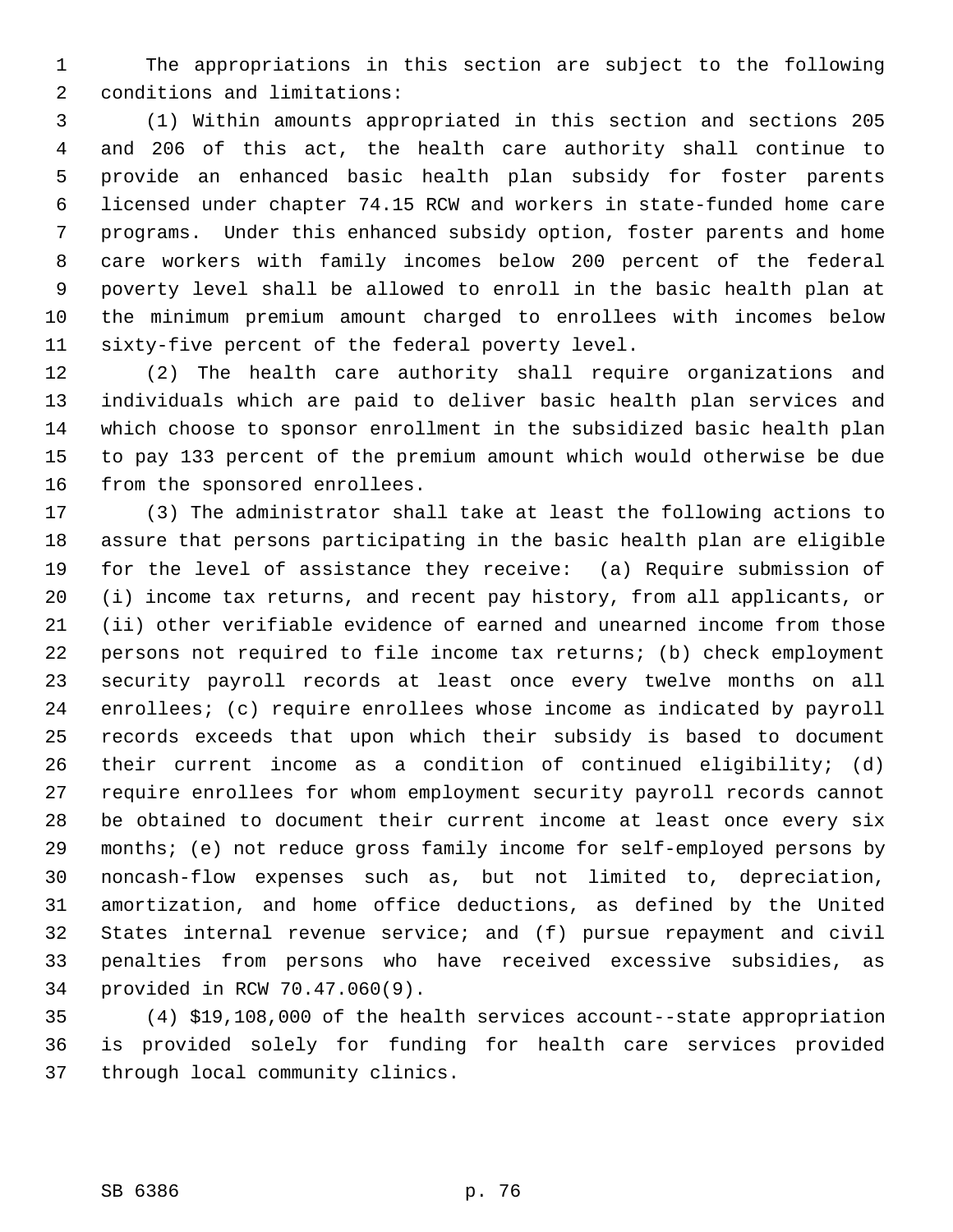(5) \$391,000 of the health services account appropriation is provided solely for implementation of Substitute Senate Bill No. 5471, chapter 129, Laws of 2005 (drug purchasing consortium).

 (6) The health care authority shall conduct a health technology assessment pilot project to evaluate scientific evidence regarding current and evolving health care procedures, services and technology. The pilot shall be a joint effort of the departments of social and health services, labor and industries, corrections, and veteran's affairs and the health care authority. Upon completion of assessment of a procedure, service or technology, the agencies shall make every effort, consistent with federal and state law, to jointly decide: (a) On coverage of the procedure, service or technology by each agency, and (b) if covered, the guidelines or criteria that will be applied to medical necessity decisions.

 (7) The departments of social and health services, labor and industries and the health care authority, in collaboration with affected health care providers, facilities, and contracted health plans, shall design and implement a joint health purchasing project that links payment to health care provider or facility performance, particularly where such performance is expected to improve patient outcomes or where there are wide variations in clinical practice used to treat a condition or illness. The purchasing effort shall utilize evidence-based performance measures that are designed to improve quality of care and yield measurable and significant savings. The project shall include payment mechanisms that create incentives to improve quality of care. On or before December 1, 2006, the agencies shall report to relevant policy and fiscal committees of the legislature on the status of the purchasing project, including actual and anticipated savings.

 (8) \$395,000 of the health services account appropriation is provided solely for implementation of Substitute House Bill No. 1689 (dental residency program). If Substitute House Bill No. 1689 is not enacted by June 30, 2005, the amount provided in this subsection shall lapse.

 (9) \$250,000 of the health services account appropriation is provided solely for implementation of Engrossed Second Substitute House Bill No. 1688 (certificate of need program). If Engrossed Second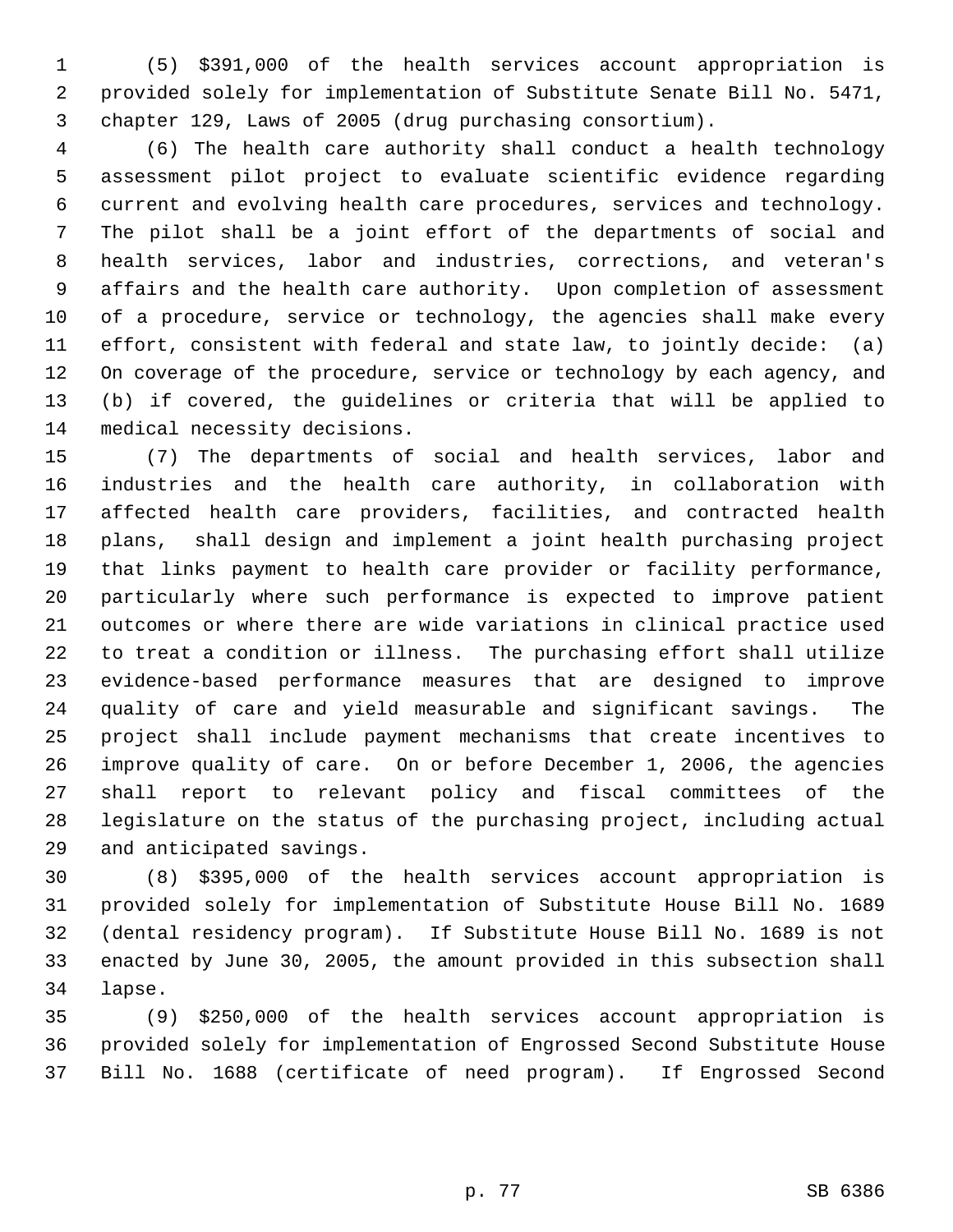Substitute House Bill No. 1688 is not enacted by June 30, 2005, the amount provided in this subsection shall lapse.

 (10) \$316,000 of the health services account--state appropriation and \$15,000 of the general fund--federal appropriation are provided solely for a study of electronic medical records systems pursuant to Substitute Senate Bill No. 5064 (electronic medical records). If the bill is not enacted by June 30, 2005, the amounts provided in this subsection shall lapse.

 (11) \$427,000 of the general fund--state appropriation, \$401,000 of the general fund--federal appropriation, \$205,000 of the state health care authority administrative account--state appropriation, \$174,000 of the medical aid account--state appropriation, and \$31,000 of the health 13 services account--state appropriation are provided solely for the establishment of a centralized evidence based medicine system. 15 Participating agencies will be the medical assistance administration in 16 the department of social and health services, labor and industries, 17 HCA's uniform medical plan, the department of corrections, and the department of veterans' affairs.

 (12) \$735,000 of the state health care authority administrative account--state appropriation is provided solely to, with approval of the public employees' benefits board, add a new plan to the public employee medical benefits options designed to emphasize the governor's five strategies for improving health and containing costs including: Evidence-based medicine, consumer education and wellness, management of chronic care, access to information about cost and quality, and use of electronic data.

 (13) \$450,000 of the state health care authority administrative account--state appropriation is provided solely for an on-line employee health assessment tool.

 (14) \$500,000 of the state health care authority administrative account--state appropriation is provided solely for the health care authority to develop pilot grants to provide reimbursement, administrative, or quality incentives to providers who adopt health information technologies.

 **Sec. 213.** 2005 c 518 s 214 (uncodified) is amended to read as follows: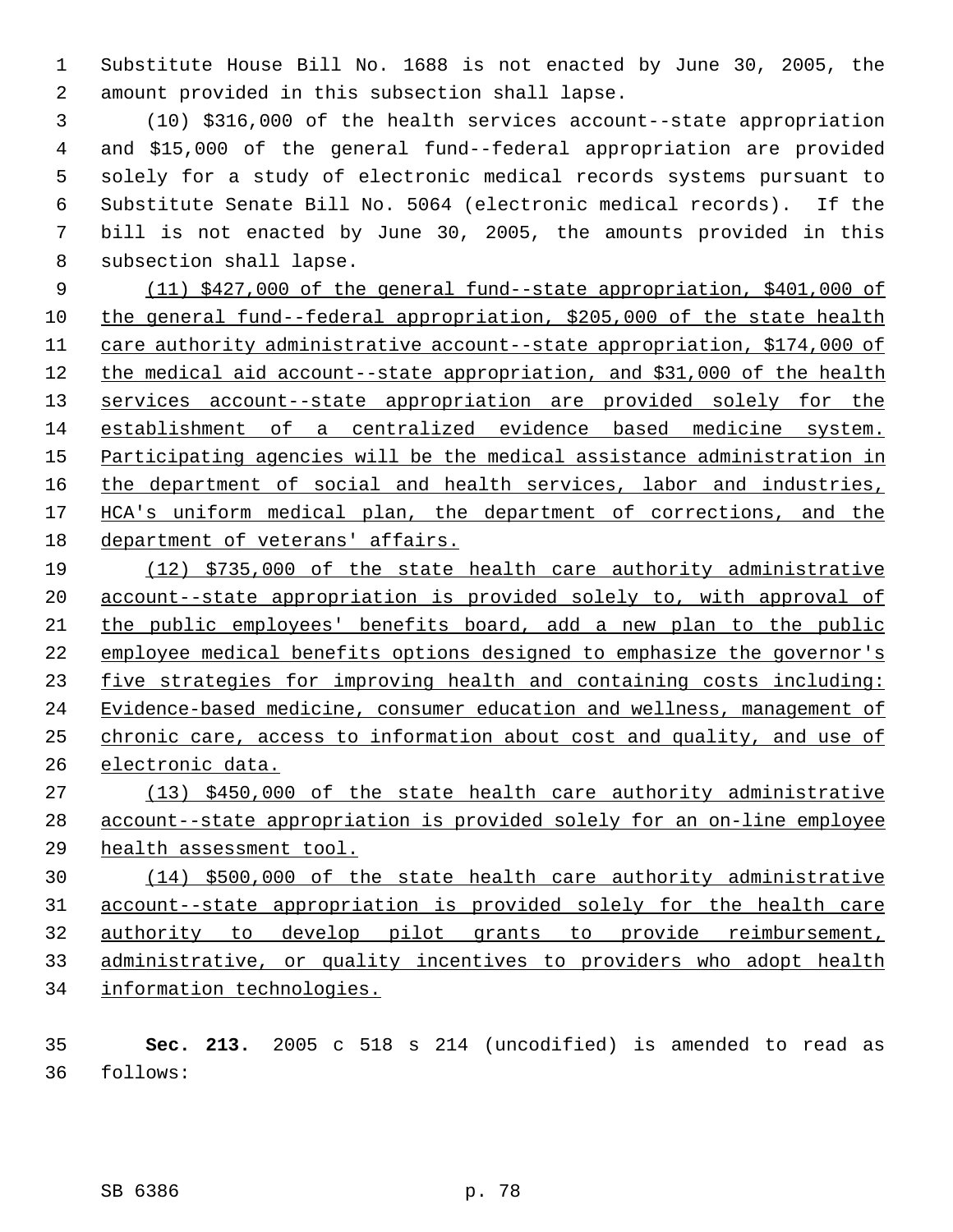**FOR THE HUMAN RIGHTS COMMISSION** 2 General Fund--State Appropriation (FY 2006) . . . . . . ((\$2,596,000))  $\frac{1}{2}$ ,623,000 4 General Fund--State Appropriation (FY 2007) . . . . . . ((\$2,634,000))  $5 - 5$  \$2,668,000 6 General Fund--Federal Appropriation . . . . . . . . .  $($   $($ \$1,741,000)) 7 \$1,748,000 Pension Funding Stabilization Account--State Appropriation . . . . . . . . . . . . . . . . . . . . . . \$13,000 10 TOTAL APPROPRIATION . . . . . . . . . . . . . ((<del>\$6,971,000</del>)) \$7,052,000 The appropriations in this section are subject to the following conditions and limitations: The commission shall submit a report by December 1st of each year to the office of financial management and the legislative fiscal committees detailing any changes in existing federal revenues for the remainder of the current fiscal year and changes in projections of federal revenue for the upcoming fiscal year. **Sec. 214.** 2005 c 518 s 215 (uncodified) is amended to read as follows: **FOR THE BOARD OF INDUSTRIAL INSURANCE APPEALS** Worker and Community Right-to-Know Account--State Appropriation . . . . . . . . . . . . . . . . . . . . . . \$20,000 23 Accident Account--State Appropriation . . . . . . . ((\$16,399,000)) 24 \$16,452,000 25 Medical Aid Account--State Appropriation . . . . . . ((\$16,398,000))  $\frac{$16,451,000}{20}$ 27 TOTAL APPROPRIATION . . . . . . . . . . . . ((<del>\$32,817,000</del>)) \$32,923,000 **Sec. 215.** 2005 c 518 s 216 (uncodified) is amended to read as follows: **FOR THE CRIMINAL JUSTICE TRAINING COMMISSION** Public Safety and Education Account--State 33 Appropriation . . . . . . . . . . . . . . . . ((\$19,003,000))  $$19,099,000$  Death Investigations Account--State Appropriation . . . . . . \$148,000 Municipal Criminal Justice Assistance Account--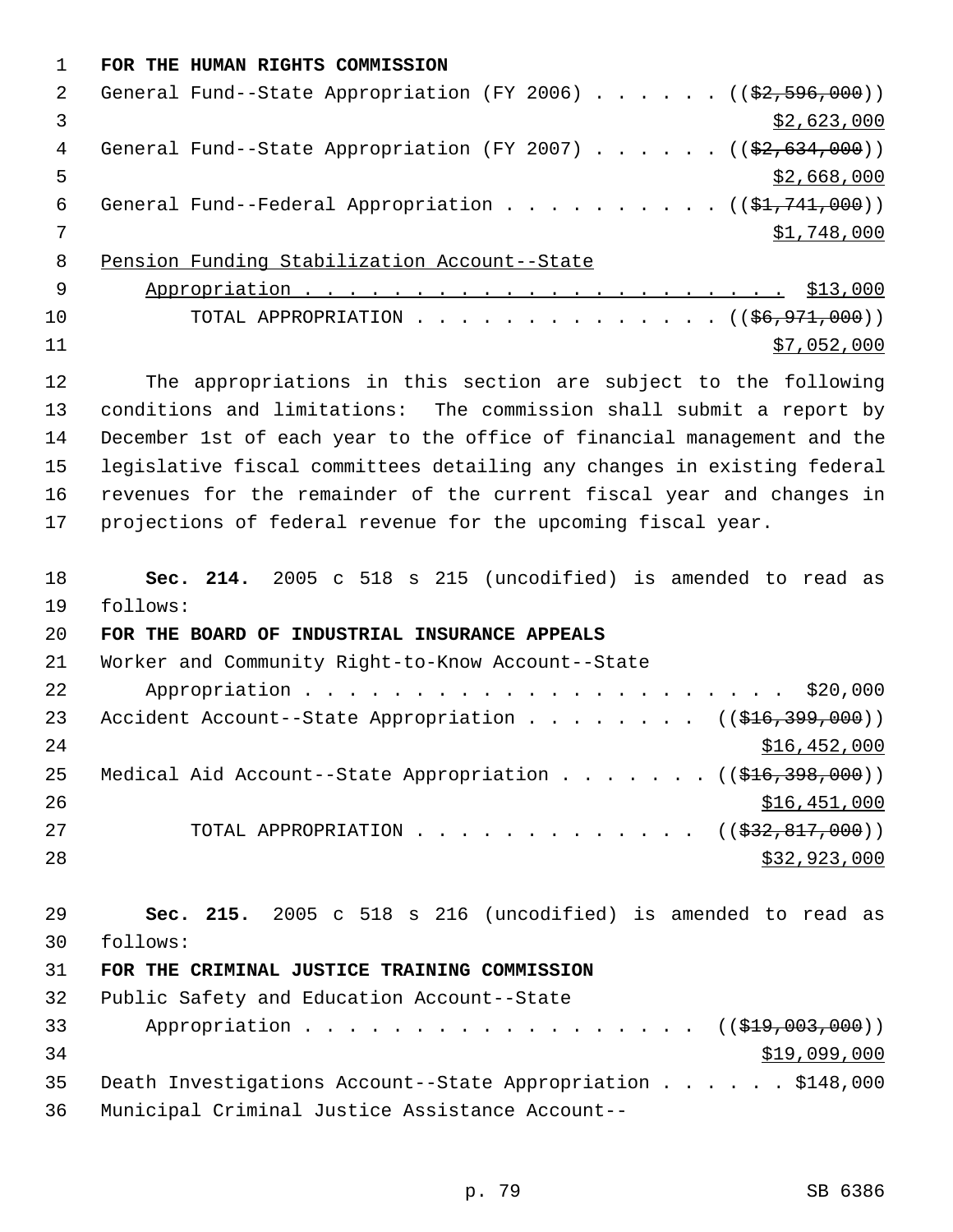|                | (( <del>Private/Local</del> )) State Appropriation \$460,000<br>the property of the control of |              |
|----------------|------------------------------------------------------------------------------------------------|--------------|
| $\overline{2}$ | TOTAL APPROPRIATION $\ldots$ , ( $(\frac{19}{29}, \frac{611}{600})$ )                          |              |
|                |                                                                                                | \$19,707,000 |

 The appropriations in this section are subject to the following conditions and limitations:

 (1) During the 2005-2007 biennium, the criminal justice training commission is authorized to raise existing fees charged for firearms certification for security guards in excess of the fiscal growth factor established pursuant to RCW 43.135.055, if necessary, to meet the actual costs of conducting the certification programs and the appropriation levels in this section.

 (2) \$100,000 of the public safety and education account--state appropriation is provided solely for support of the coalition of small police agencies major crimes task force. The purpose of this task force is to pool its resources and to establish an efficient and cooperative approach in addressing major violent crimes.

 (3) Amounts provided within this section are sufficient to implement the provisions of section 2 of House Bill No. 1136 (electronic monitoring system).

 **Sec. 216.** 2005 c 518 s 217 (uncodified) is amended to read as follows: **FOR THE DEPARTMENT OF LABOR AND INDUSTRIES** 23 General Fund--State Appropriation (FY 2006) . . . . . . ((\$7,554,000)) \$7,553,000 25 General Fund--State Appropriation (FY 2007)  $\ldots$  . . . . ( $(\frac{27}{648}, \frac{648}{600})$ )  $\frac{$7,645,000}{2}$  Public Safety and Education Account--State 28 Appropriation . . . . . . . . . . . . . . . . ((\$27,277,000))  $\frac{$28,908,000}{2}$  Public Safety and Education Account--Federal Appropriation . . . . . . . . . . . . . . . . . . . . \$10,000,000 32 Asbestos Account--State Appropriation . . . . . . . . . ((\$808,000))  $\frac{$810,000}{ }$ 34 Electrical License Account--State Appropriation . . . ((\$34,743,000)) \$35,851,000 Farm Labor Revolving Account--Private/Local Appropriation . . . . . . . . . . . . . . . . . . . . . . \$28,000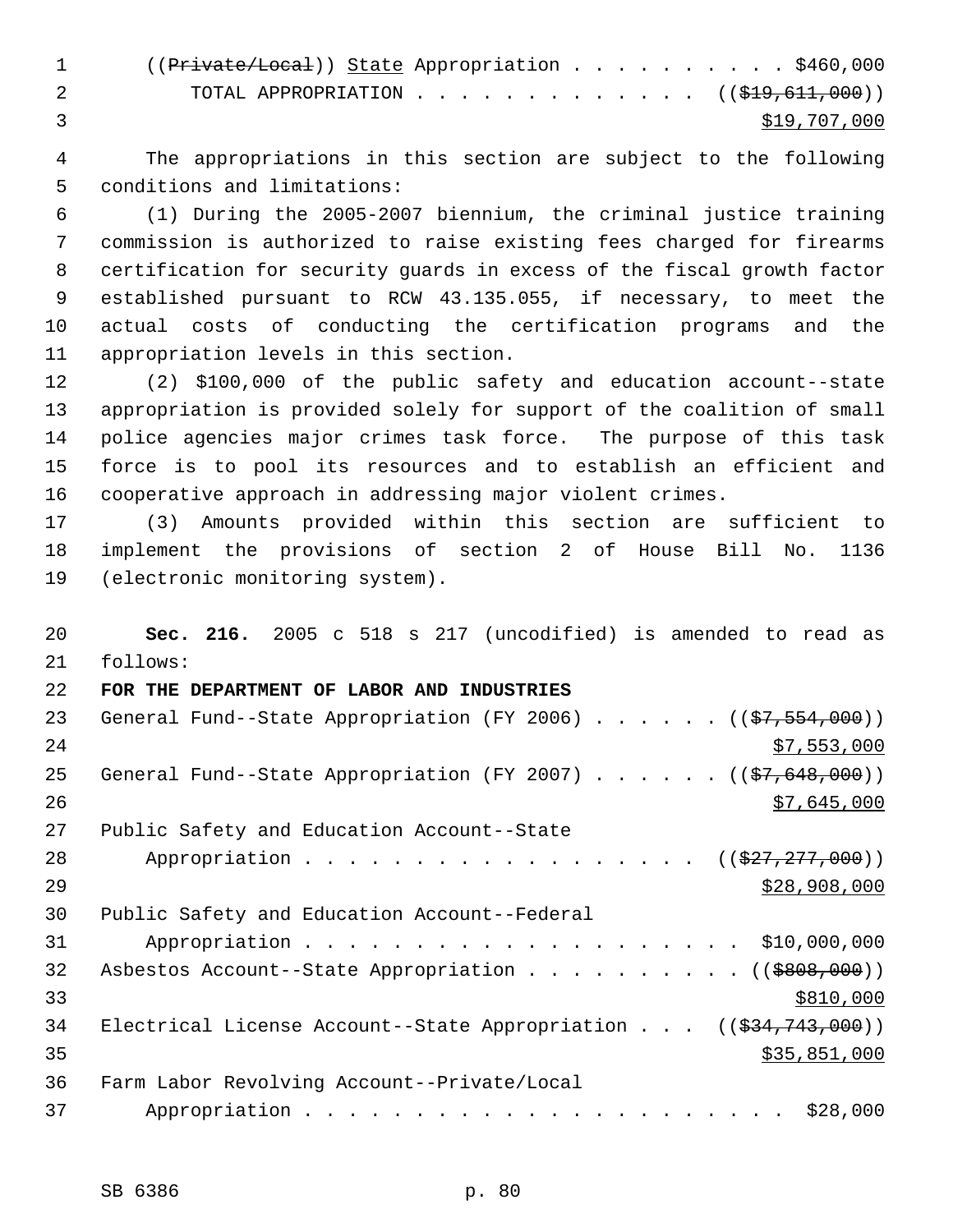| 1           | Worker and Community Right-to-Know Account--State                              |
|-------------|--------------------------------------------------------------------------------|
| 2           | Appropriation $($ $(\frac{1}{21}, 836, 000))$                                  |
| 3           | \$1,827,000                                                                    |
| 4           | Public Works Administration Account--State                                     |
| 5           | Appropriation $($ $(\frac{2}{2}, 664, 000))$                                   |
| 6           | \$2,673,000                                                                    |
| 7           | Accident Account--State Appropriation ((\$206,490,000))                        |
| 8           | \$209,113,000                                                                  |
| $\mathsf 9$ | Accident Account--Federal Appropriation \$13,621,000                           |
| 10          | Medical Aid Account--State Appropriation ((\$205,011,000))                     |
| 11          | \$207,967,000                                                                  |
| 12          | Medical Aid Account--Federal Appropriation \$3,185,000                         |
| 13          | Plumbing Certificate Account--State Appropriation $((\frac{1}{21}, 657, 000))$ |
| 14          | \$1,675,000                                                                    |
| 15          | Pressure Systems Safety Account--State                                         |
| 16          | Appropriation $($ $(\frac{27}{27}, \frac{324}{200}) )$                         |
| 17          | \$3,357,000                                                                    |
| 18          | Pension Funding Stabilization Account--State                                   |
| 19          |                                                                                |
| 20          | TOTAL APPROPRIATION $\ldots$ , ( $(\frac{\$525,846,000}{\$})$                  |
| 21          | \$534,244,000                                                                  |

 The appropriations in this section are subject to the following conditions and limitations:

 (1) \$700,000 of the accident account--state appropriation and \$699,000 of the medical aid account--state appropriation are provided solely for the construction of a computer system to collect data from self-insured employers and are contingent on the passage of Substitute House Bill No. 1310 (workers compensation reporting) on mandatory electronic data reporting by self-insured employers. If the bill is not enacted by June 30, 2005, the amounts provided in this subsection shall lapse.

32 (2) ((\$27,227,000)) \$28,908,000 of the public safety and education account--state appropriation, and \$10,000,000 of the public safety and education account--federal appropriation are provided solely for the crime victims' compensation program, subject to the following conditions:

(a) Reimbursement shall be provided throughout the 2005-2007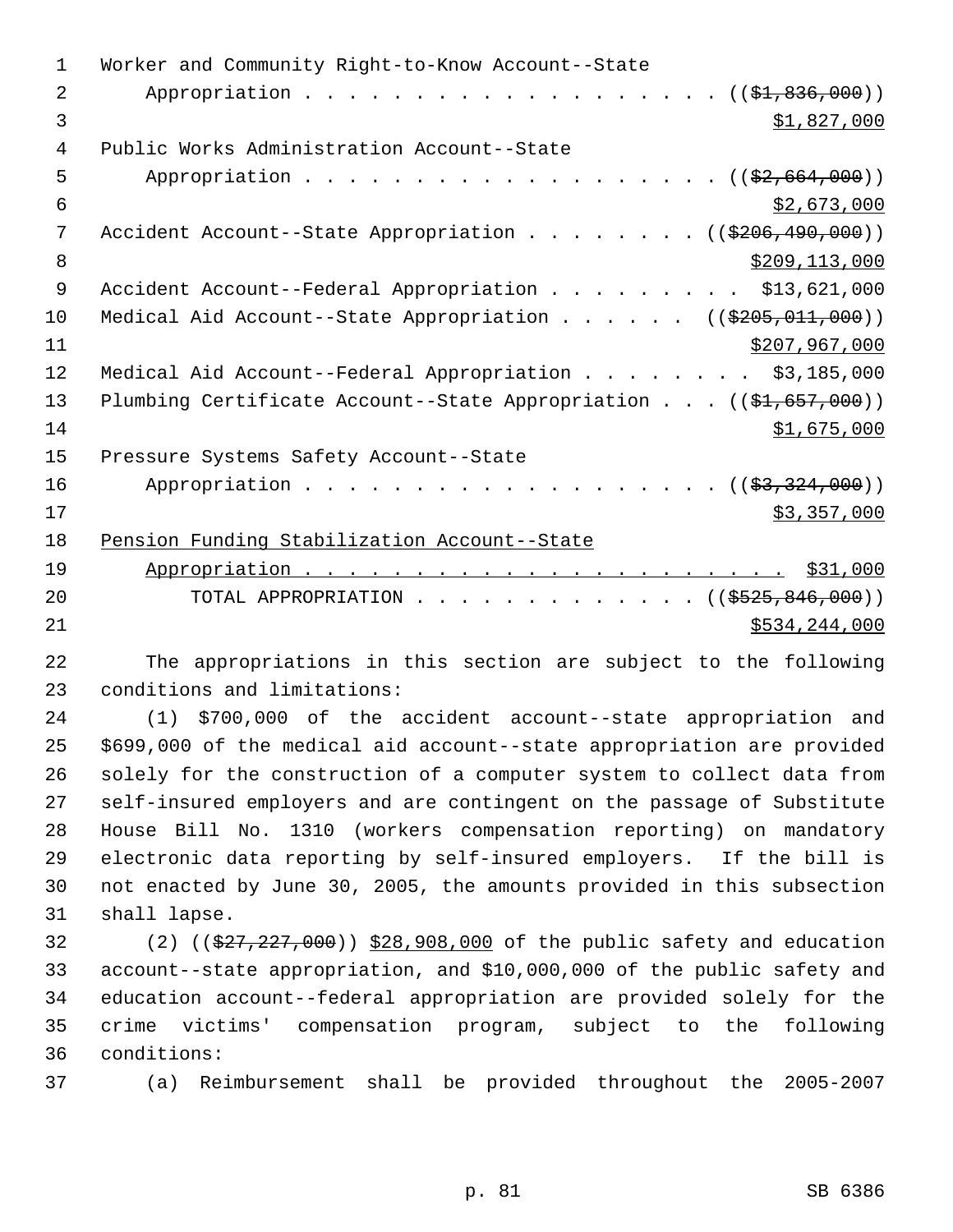biennium for full reimbursement of sexual assault forensic exams at workers' compensation rates; and

 (b) In accordance with RCW 7.68.015, it is the policy of the state that the department of labor and industries operate the crime victims' compensation program within the amounts provided for this program in this subsection.

 (3) \$200,000 of the accident account--state appropriation is provided solely to reimburse the department of agriculture for the agricultural worker pesticide handling and application training program.

 (4) \$71,000 of the medical aid account--state appropriation and \$71,000 of the accident account--state appropriation are provided solely for the review of payment of medical bills and authorization for medical procedures by self-insurers.

 (5) The department is required to participate in the health technology assessment program required in section 213(6) of this act.

 (6) The department is also required to participate in the joint health purchasing project described in section 213(7) of this act.

 (7) \$35,000 of the general fund--state appropriation for fiscal year 2006 and \$8,000 of the general fund--state appropriation for fiscal year 2007 are provided solely for the implementation of Substitute House Bill No. 1393 (older mobile homes). If the bill is not enacted by June 30, 2005, the amount provided in this subsection shall lapse.

 (8) \$182,000 of the accident account--state appropriation and \$623,000 of the medical aid account--state appropriation are provided 27 solely to ((expand the Spokane center of occupational health and education to include Yakima county. The Spokane center of occupational health will recruit and train approximately one hundred sixty physicians in Yakima county on best practices for occupational medicine 31 and work with labor and business to improve quality and outcomes of medical care provided to injured workers)) (a) expand services in the centers of occupational health and education (COHE) in Spokane and Renton; (b) add two additional COHE locations in the state; and (c) include Yakima county in the Spokane COHE.

 (9) \$158,000 of the accident account--state appropriation and \$158,000 of the medical aid account--state appropriation are provided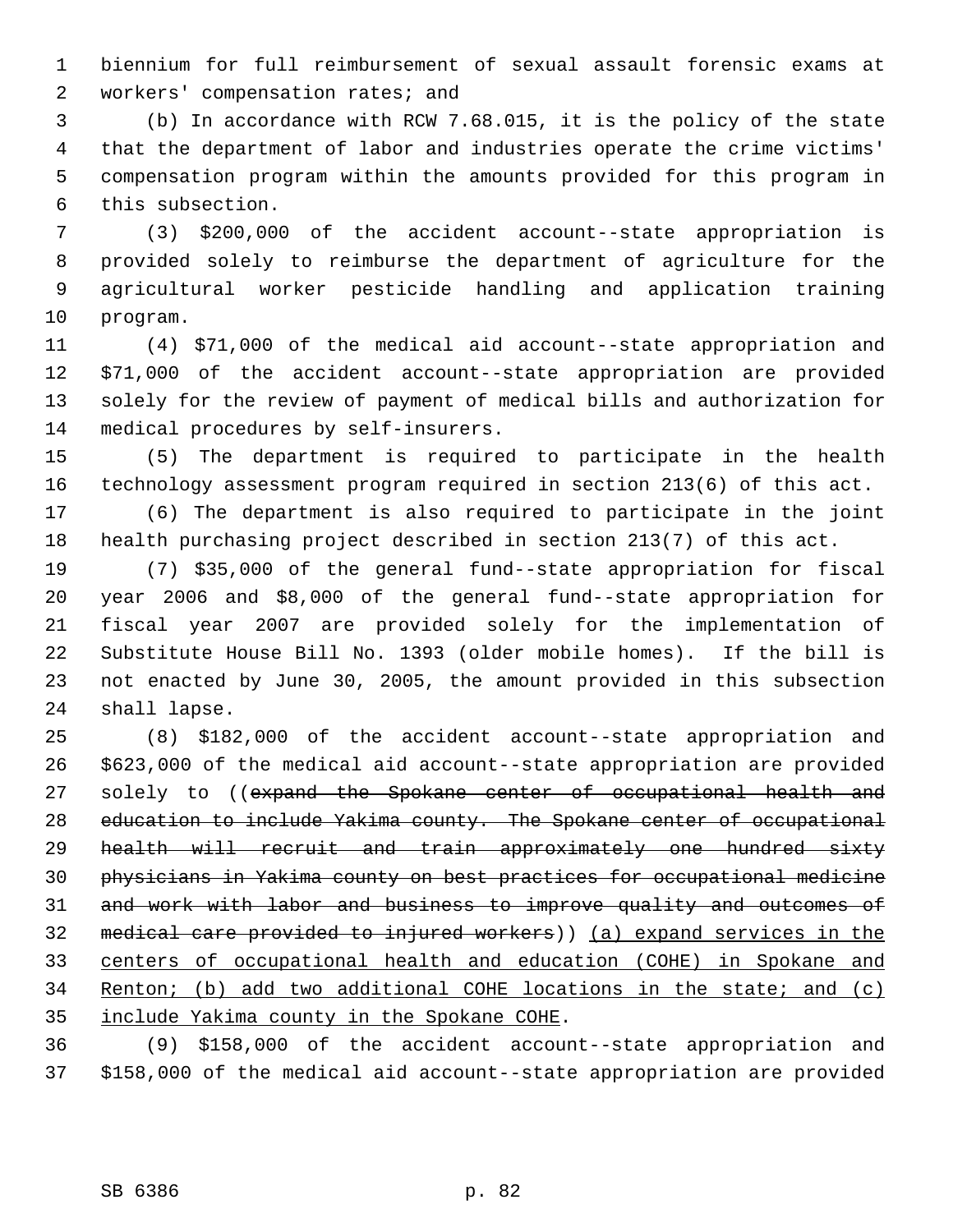solely to implement Substitute House Bill No. 1856 (annual audits of the state industrial insurance fund). If the bill is not enacted by June 30, 2005, the amounts provided in this subsection shall lapse.

 (10) The department shall delay the costs associated with implementation of phase II of its indirect cost allocation plan for the public works administration account until July 1, 2007.

 **Sec. 217.** 2005 c 518 s 218 (uncodified) is amended to read as follows: **FOR THE INDETERMINATE SENTENCE REVIEW BOARD** 10 General Fund--State Appropriation (FY 2006) . . . . . . ((\$1,092,000)) \$1,212,000 12 General Fund--State Appropriation (FY 2007) . . . . . . ((\$1,096,000)) \$1,325,000 Pension Funding Stabilization Account--State Appropriation . . . . . . . . . . . . . . . . . . . . . . . \$4,000 16 TOTAL APPROPRIATION . . . . . . . . . . . . . ((<del>\$2,188,000</del>)) \$2,541,000 **Sec. 218.** 2005 c 518 s 219 (uncodified) is amended to read as follows: **FOR THE DEPARTMENT OF VETERANS AFFAIRS** (1) HEADQUARTERS 22 General Fund--State Appropriation (FY 2006) . . . . . . ((\$1,918,000)) \$1,917,000 24 General Fund--State Appropriation (FY 2007) . . . . . . ((\$1,880,000))  $\frac{$1,882,000}{25}$  Charitable, Educational, Penal, and Reformatory Institutions Account--State Appropriation . . . . . . . . \$10,000 Pension Funding Stabilization Account--State Appropriation . . . . . . . . . . . . . . . . . . . . . . \$10,000 30 TOTAL APPROPRIATION  $\cdots$ ,  $\cdots$ ,  $\cdots$ ,  $\cdots$ ,  $\cdots$ ,  $\cdots$ ,  $\cdots$ ,  $\cdots$  \$3,819,000 The appropriations in this subsection are subject to the following conditions and limitations: (a) The department shall participate in the health technology

assessment program required in section 213(6) of this act.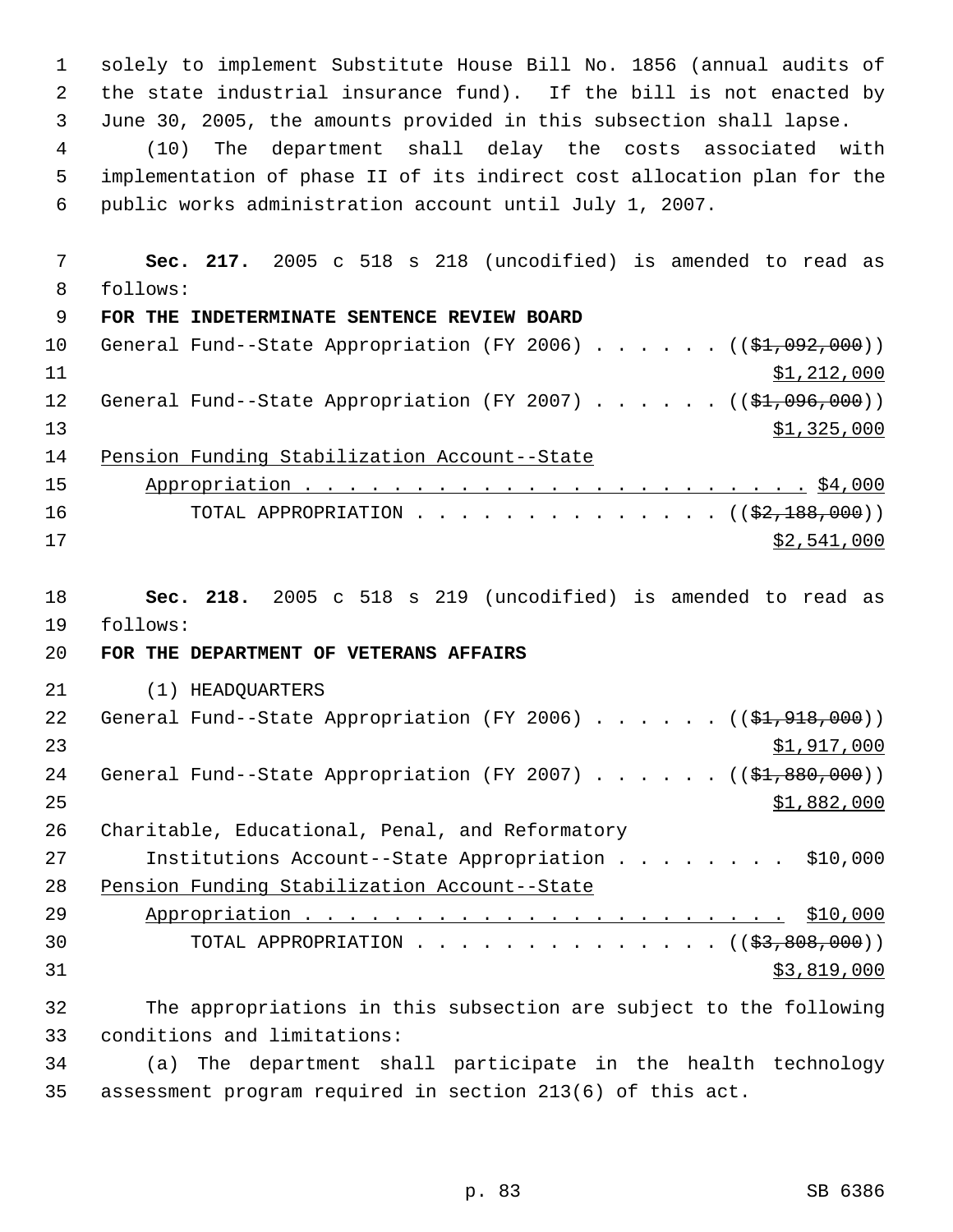(b) The department shall participate in the joint health purchasing project described in section 213(7) of this act.

 (c) \$25,000 of the general fund--state appropriation for fiscal year 2006 is provided for the department to conduct a feasibility study of a veterans' cemetery in eastern Washington. The study shall include location, acquisition costs, projection of continued operations costs, and revenue sources for acquisition and operations. A final report of the findings shall be submitted no later than December 15, 2005.

 (d) \$70,000 of the general fund--state appropriation for fiscal year 2006 and \$70,000 of the general fund--state appropriation for fiscal year 2007 are provided solely for implementation of Senate Bill No. 5539 (veterans conservation corps). If Senate Bill No. 5539 is not enacted by June 30, 2005, these amounts shall lapse.

(2) FIELD SERVICES

| 15 | General Fund--State Appropriation (FY 2006) \$2,811,000                 |
|----|-------------------------------------------------------------------------|
| 16 | General Fund--State Appropriation (FY 2007) $($ $($ \$2,809,000))       |
| 17 | \$3,317,000                                                             |
| 18 | General Fund--Federal Appropriation \$343,000                           |
| 19 | General Fund--Private/Local Appropriation ( $(\frac{2}{2}, 016, 000)$ ) |
| 20 | \$2,018,000                                                             |
|    |                                                                         |

Pension Funding Stabilization Account--State

| 22  |                                                           |
|-----|-----------------------------------------------------------|
| 23  | TOTAL APPROPRIATION ( $(\frac{27}{7}, \frac{979}{900})$ ) |
| 2.4 | \$8,500,000                                               |

 The appropriations in this subsection are subject to the following conditions and limitations:

 (a) \$25,000 of the general fund--state appropriation for fiscal year 2006 is provided solely for the development of a public service announcement outreach campaign directed at returning veterans from Operation Iraqi Freedom and Operation Enduring Freedom.

 (b) \$75,000 of the general fund--state appropriation for fiscal year 2006 and \$95,000 of the general fund--state appropriation for fiscal year 2007 are provided solely for the post traumatic stress counseling program expansion to address the needs of veterans returning from Iraq and Afghanistan.

(3) INSTITUTIONAL SERVICES

37 General Fund--State Appropriation (FY 2006) . . . . . ((\$8,259,000))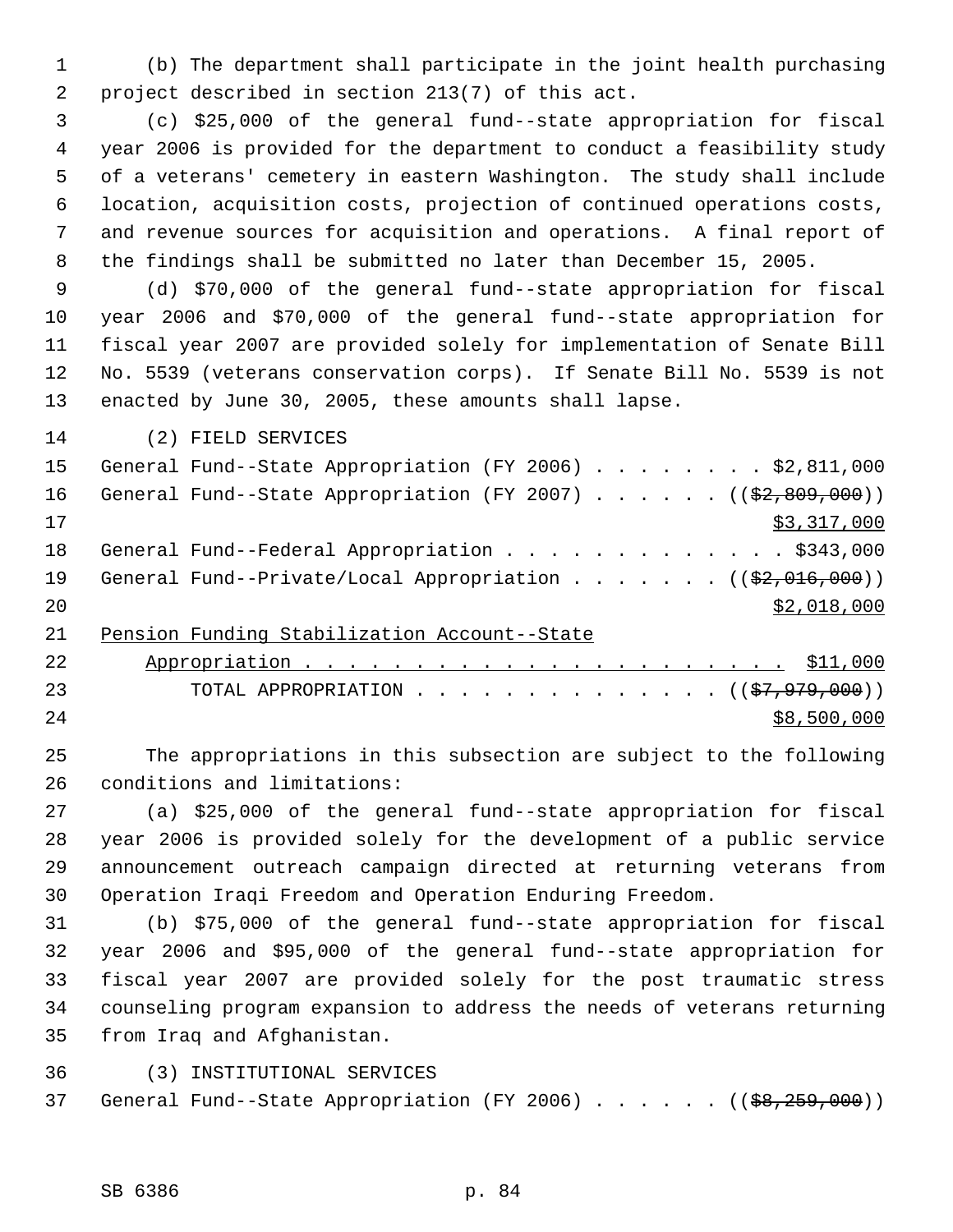| 1           | \$6,072,000                                                                  |
|-------------|------------------------------------------------------------------------------|
| 2           | General Fund--State Appropriation (FY 2007) $($ $($ $\frac{69}{238}$ , 000)) |
| 3           | \$6,861,000                                                                  |
| 4           | General Fund--Federal Appropriation ( $(\frac{231}{436}, 000)$ )             |
| 5           | \$35,475,000                                                                 |
| 6           | General Fund--Private/Local Appropriation ( $(\frac{226}{338}, 000)$ )       |
| 7           | \$27,397,000                                                                 |
| 8           | Pension Funding Stabilization Account--State                                 |
| $\mathsf 9$ |                                                                              |
| 10          | TOTAL APPROPRIATION ( $(\frac{274}{271}, 000)$ )                             |
| 11          | \$75,992,000                                                                 |
| 12          | Sec. 219. 2005 c 518 s 220 (uncodified) is amended to read as                |
| 13          | follows:                                                                     |
| 14          | FOR THE HOME CARE QUALITY AUTHORITY                                          |
| 15          | General Fund--State Appropriation (FY 2006) ( $(\frac{2919}{000})$ )         |
| 16          | \$724,000                                                                    |
| 17          | General Fund--State Appropriation (FY 2007) $($ $(\frac{21}{1003}, 000) )$   |
| 18          | \$1,289,000                                                                  |
| 19          | General Fund--Federal Appropriation $($ $($ \$1,034,000) $)$                 |
| 20          | \$1,167,000                                                                  |
| 21          | Pension Funding Stabilization Account--State                                 |
| 22          |                                                                              |
| 23          | TOTAL APPROPRIATION ( $(\frac{23}{1000})$ )                                  |
| 24          | \$3,182,000                                                                  |
| 25          | The appropriations in this section are subject to the following              |
| 26          | conditions and limitations: The legislature encourages the home care         |
| 27          | quality authority to move forward with implementation of a statewide         |
| 28          | referral registry system by use of any existing and future agency            |
| 29          | administrative moneys and by seeking other means of funding, including       |
| 30          | grants and additional funding resources.                                     |
| 31          | Sec. 220. 2005 c 518 s 221 (uncodified) is amended to read as                |
| 32          | follows:                                                                     |
| 33          | FOR THE DEPARTMENT OF HEALTH                                                 |
| 34          | General Fund--State Appropriation (FY 2006) ((\$64,090,000))                 |
| 35          | \$63,853,000                                                                 |
| 36          | General Fund--State Appropriation (FY 2007) $($ $($ $$64,485,000)$ )         |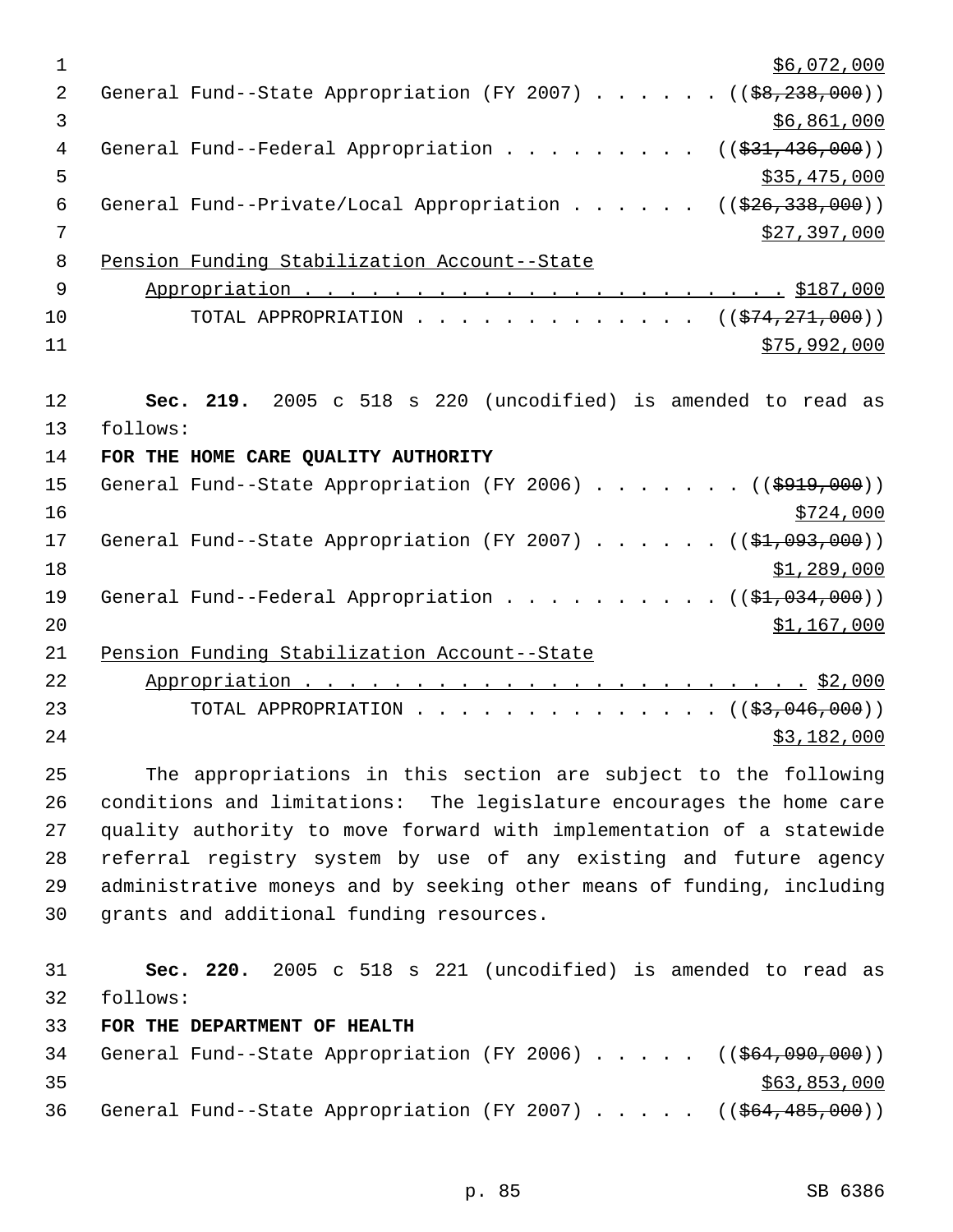| $\mathbf 1$    | \$64,021,000                                                                          |
|----------------|---------------------------------------------------------------------------------------|
| 2              | General Fund--Federal Appropriation ((\$455,467,000))                                 |
| 3              | \$465,750,000                                                                         |
| 4              | General Fund--Private/Local Appropriation ((\$101,479,000))                           |
| 5              | \$105,629,000                                                                         |
| 6              | Hospital Commission Account--State Appropriation $((\frac{2}{7}, 615, 000))$          |
| 7              | \$2,621,000                                                                           |
| 8              | Health Professions Account--State Appropriation $((\frac{251}{659}, \frac{699}{69}))$ |
| $\overline{9}$ | \$53,353,000                                                                          |
| 10             | Aquatic Lands Enhancement Account--State                                              |
| 11             |                                                                                       |
| 12             | Emergency Medical Services and Trauma Care Systems                                    |
| 13             | Trust Account--State Appropriation ( $(\frac{12}{72}, 578, 000)$ )                    |
| 14             | \$12,579,000                                                                          |
| 15             | Safe Drinking Water Account--State Appropriation $((\frac{2}{7}, 907, 000))$          |
| 16             | \$2,917,000                                                                           |
| 17             | Drinking Water Assistance Account--Federal                                            |
| 18             | Appropriation<br>((\$416,158,000))                                                    |
| 19             | \$16, 179, 000                                                                        |
| 20             | Waterworks Operator Certification--State                                              |
| 21             | Appropriation<br>(( <del>\$1,098,000</del> ))                                         |
| 22             | \$1,099,000                                                                           |
| 23             | Drinking Water Assistance Administrative Account--                                    |
| 24             | State Appropriation \$326,000                                                         |
| 25             | Water Quality Account--State Appropriation ( $(\frac{2}{3}, 680, 000)$ )              |
| 26             | \$3,693,000                                                                           |
| 27             | State Toxics Control Account--State Appropriation $((\frac{2}{2}, 843, 000))$         |
| 28             | \$2,852,000                                                                           |
| 29             | Medical Test Site Licensure Account--State                                            |
| 30             | Appropriation $($ $(*1,790,000))$                                                     |
| 31             | <u>\$1,798,000</u>                                                                    |
| 32             | Youth Tobacco Prevention Account--State Appropriation \$1,806,000                     |
| 33             | Public Health Supplemental Account--Private/Local                                     |
| 34             |                                                                                       |
| 35             | Accident Account--State Appropriation ( $(\frac{2775}{100})$ )                        |
| 36             | \$277,000                                                                             |
| 37             | Medical Aid Account--State Appropriation \$46,000                                     |
| 38             | Health Services Account--State Appropriation $($ $($ $\frac{238}{101},000)$ )         |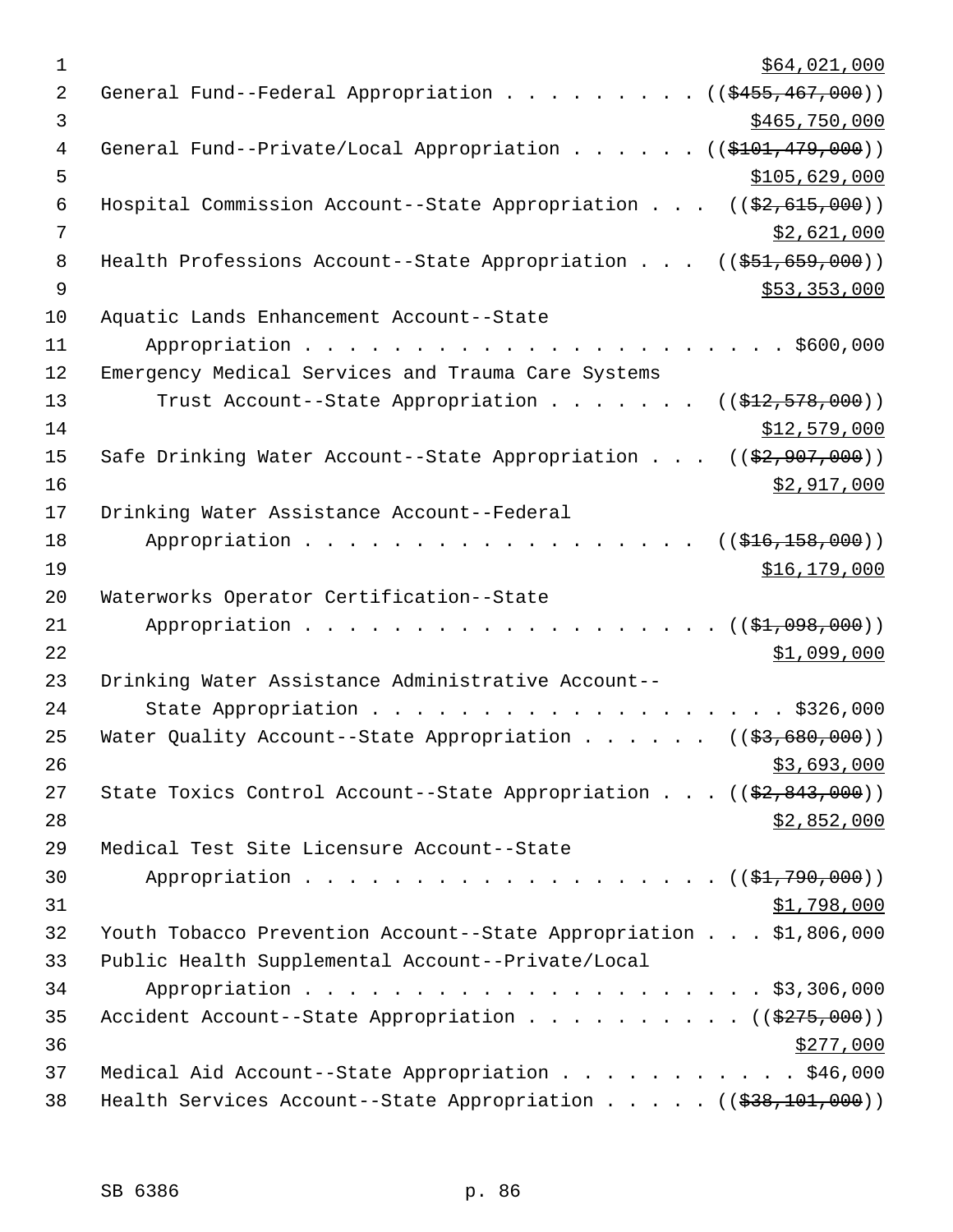\$43,146,000

| $\mathcal{L}$ | Tobacco Prevention and Control Account--State                           |
|---------------|-------------------------------------------------------------------------|
| 3             | Appropriation ( $(\frac{252}{677}, \frac{677}{600})$ )                  |
| 4             | \$52,684,000                                                            |
| 5             | $(($ Patient Safety Account - State Appropriation $\frac{1}{5641,000})$ |
| 6             | Temporary Worker Housing Account Appropriation \$1,000                  |
| 7             | Pension Funding Stabilization Account--State                            |
| - 8           |                                                                         |
| - 9           | TOTAL APPROPRIATION $\ldots$ , ( $(\$878,625,000)$ )                    |
| 10            | \$898,680,000                                                           |
|               |                                                                         |

 The appropriations in this section are subject to the following conditions and limitations:

 (1) The department or any successor agency is authorized to raise existing fees charged for the clandestine drug lab program, the drinking water program, radioactive materials license fees, X-ray facility registration fees, shellfish commercial paralytic shellfish poisoning fees, the water recreation program, the wastewater management program, newborn specialty clinic fees, acute care hospitals, psychiatric hospitals, child birth centers, correctional medical facilities, alcoholism hospitals, and the midwifery program, in excess of the fiscal growth factor pursuant to RCW 43.135.055, if necessary, to meet the actual costs of conducting business and the appropriation levels in this section. However, the department may not raise existing fees charged for the midwifery program by more than twenty percent over the biennium.

 (2) \$1,363,000 of the general fund--state fiscal year 2006 appropriation, \$1,363,000 of the general fund--state fiscal year 2007 appropriation, and \$676,000 of the general fund--local appropriation are provided solely for the implementation of the Puget Sound conservation and recovery plan and agency action items, DOH-01, DOH-02, DOH-03, and DOH-04.

 (3) The department of health shall not initiate any services that will require expenditure of state general fund moneys unless expressly authorized in this act or other law. The department may seek, receive, and spend, under RCW 43.79.260 through 43.79.282, federal moneys not anticipated in this act as long as the federal funding does not require expenditure of state moneys for the program in excess of amounts anticipated in this act. If the department receives unanticipated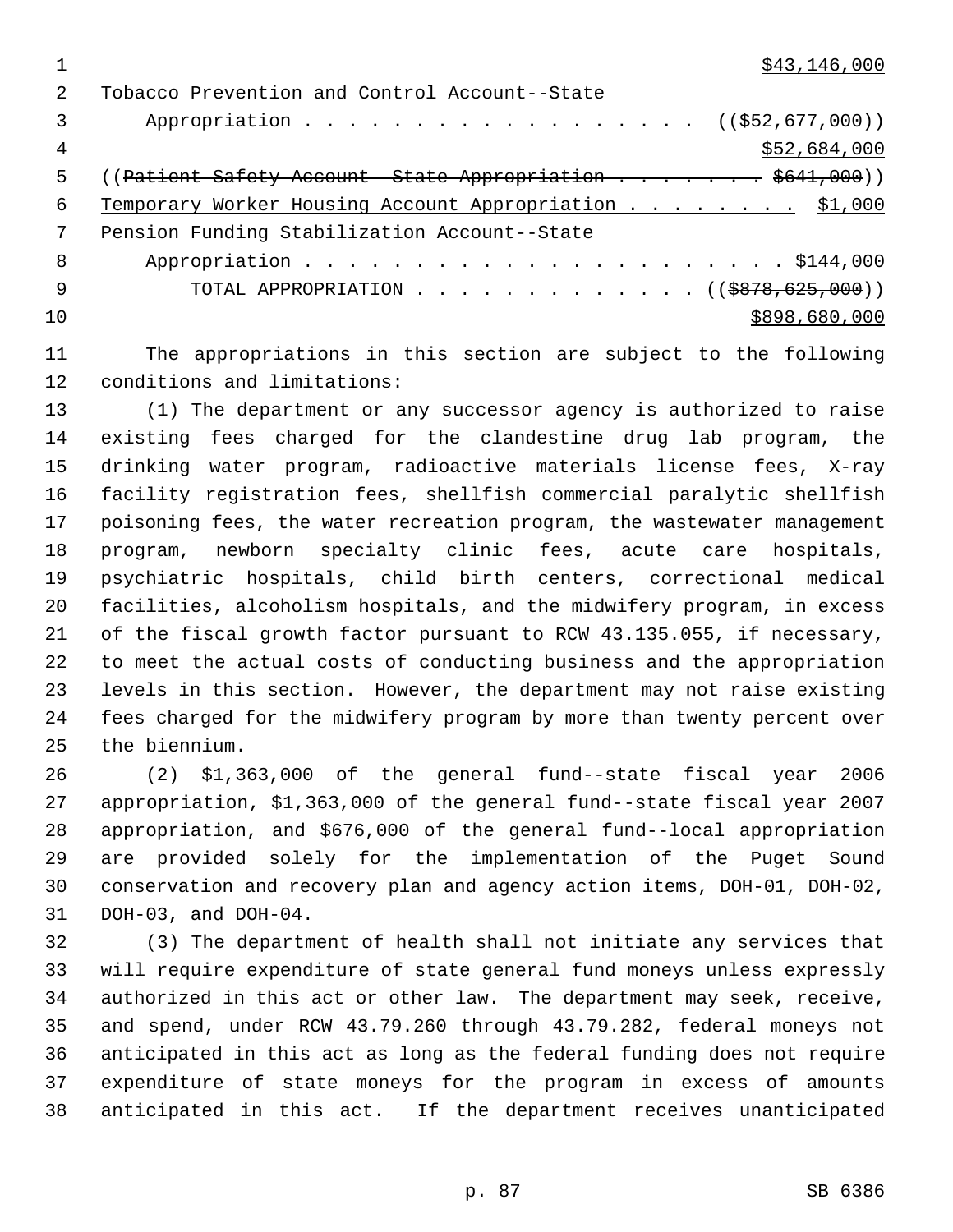unrestricted federal moneys, those moneys shall be spent for services authorized in this act or in any other legislation that provides appropriation authority, and an equal amount of appropriated state moneys shall lapse. Upon the lapsing of any moneys under this subsection, the office of financial management shall notify the legislative fiscal committees. As used in this subsection, "unrestricted federal moneys" includes block grants and other funds that federal law does not require to be spent on specifically defined projects or matched on a formula basis by state funds.

 (4) \$383,000 of the general fund--state appropriation for fiscal year 2006, \$317,000 of the general fund--state appropriation for fiscal year 2007, and \$600,000 of the aquatic lands enhancement account appropriation are provided solely to assist counties in marine areas complete on-site sewage system management plans and electronic data bases to inventory on-site sewage systems.

 (5) \$60,000 of the health professions account appropriation is provided solely for implementation of Engrossed Substitute Senate Bill No. 5470 (prescription importation). If Engrossed Substitute Senate Bill No. 5470 is not enacted by June 30, 2005, the amount provided in this subsection shall lapse.

 (6) \$268,000 of the health professions account appropriation is provided solely for implementation of Engrossed Substitute House Bill No. 2266 (precursor drugs). If Engrossed Substitute House Bill No. 2266 is not enacted by June 30, 2005, the amount provided in this subsection shall lapse.

 (7) \$42,000 of the health professions account appropriation is provided solely for implementation of Second Substitute House Bill No. 1168 (prescription reimportation). If Second Substitute House Bill No. 1168 is not enacted by June 30, 2005, the amount provided in this subsection shall lapse.

31 (8) ((\$82,000 of the general fund -state appropriation for fiscal year 2006, \$52,000 of the general fund--state appropriation for fiscal 33 year 2007, and \$641,000 of the patient safety account appropriation are provided solely for implementation of Engrossed Second Substitute House Bill No. 1291 (patient safety practices). If Engrossed Second Substitute House Bill No. 1291 is not enacted by June 30, 2005, the amounts provided in this subsection shall lapse.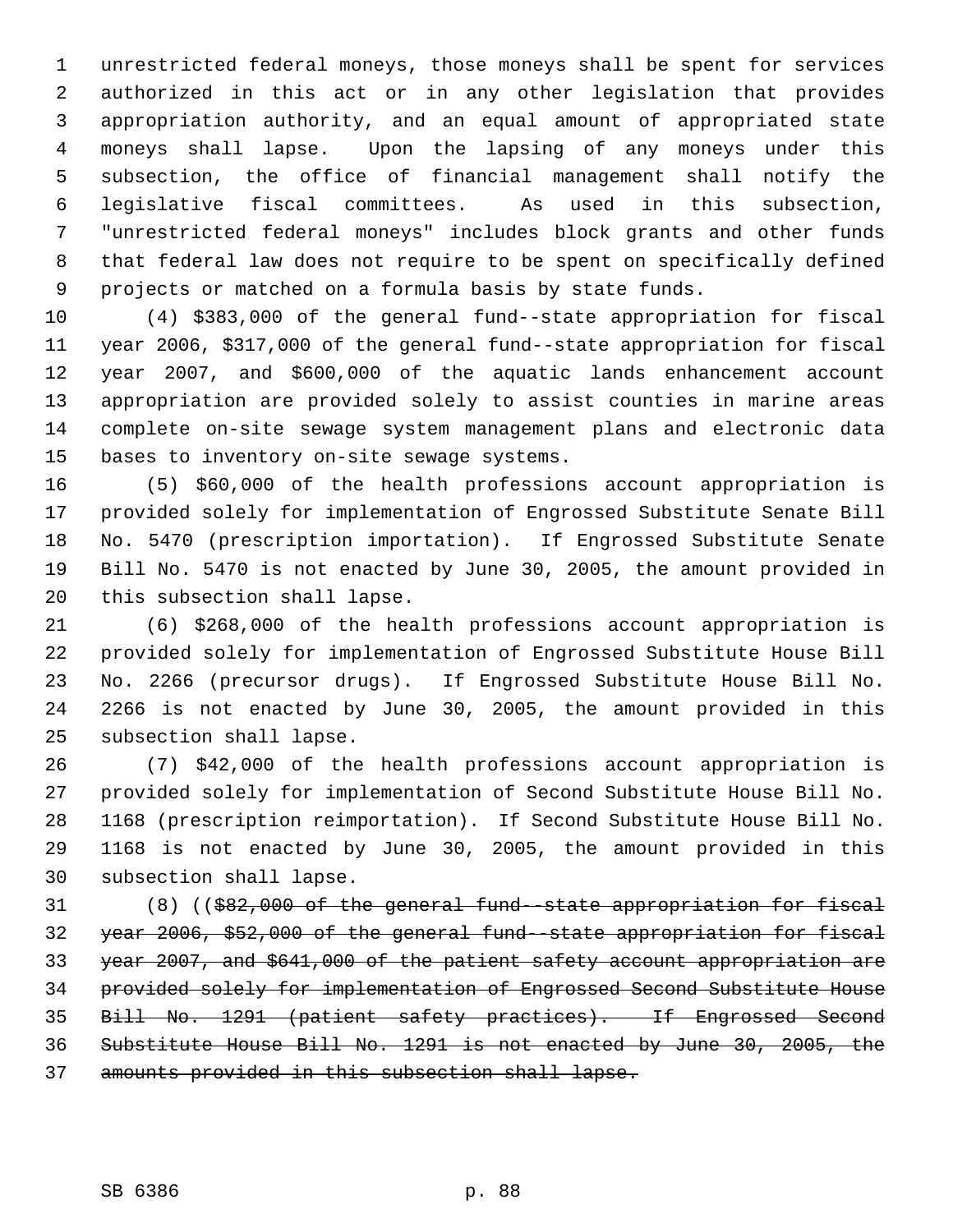$(9)$ ) \$100,000 of the general fund--state appropriation for fiscal year 2006 and \$200,000 of the general fund--state appropriation for fiscal year 2007 are provided solely for the department to implement a multi-year pilot project covering Adams, Chelan, Douglas, Grant and Franklin counties for persons with household income at or below 200 percent of the federal poverty level who are ineligible for family planning services through the medicaid program. Individuals who will be served under the pilot program include women who have never been pregnant, are not currently pregnant, or are beyond the family planning extension period allowed for first steps program eligibility. It is anticipated that the pilot program will serve approximately 500 women. The department will provide a preliminary report to the appropriate committees of the legislature by January 1, 2006, and a final report by January 1, 2007.

 $((+10))$  (9) \$462,000 of the general fund--private/local appropriation is provided solely to support specialty clinics that provide treatment services to children that are identified with one of the five heritable or metabolic disorders added to the newborn screening panel by the state board of health in 2003.

 $((+11))$   $(10)$  \$125,000 of the general fund--state appropriation for fiscal year 2006 and \$125,000 of the general fund--state appropriation for fiscal year 2007 are provided solely for the farmers' market nutrition program of the special supplemental nutrition program for women, infants and children. It is anticipated that these funds will enable the department to expand 2004 participation levels by 8,000 persons annually.

 $((+12))$   $(11)$  \$100,000 of the general fund--state appropriation for fiscal year 2006 and \$100,000 of the general fund--state appropriation for fiscal year 2007 are provided solely for the infertility prevention project to implement effective prevention strategies designed to reduce the prevalence of chlamydia and gonorrhea and their potentially debilitating complications.

 $((+13))$   $(12)$  With funds appropriated in this section, the medical advisory committee to the early detection breast and cervical cancer screening program shall study and recommend strategies for adopting emerging technologies and best practices from the national, state, and local levels in the field of early prevention and detection for breast and cervical cancer, and assist the early detection breast and cervical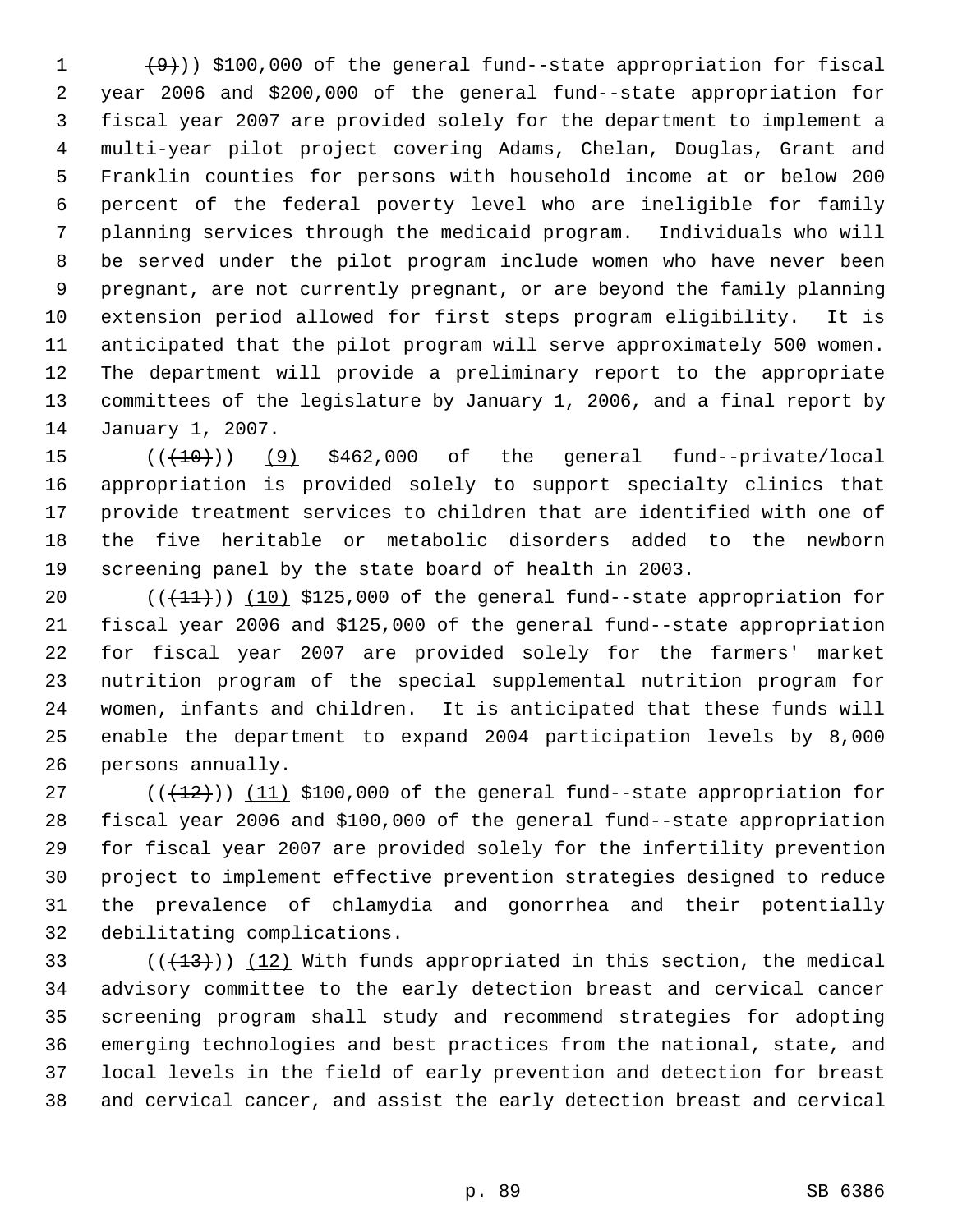cancer screening program in implementing policy that follows the best practices of high quality health care for clinical, diagnostic, preventative, pathologic, radiological, and oncology services. The committee will report its recommendations to the legislature by December 15, 2006.

 $((+14))$   $(13)$  \$25,000 of the general fund--state appropriation for fiscal year 2006 is provided solely to develop and implement best practices in preventative health care for children. The department and the kids get care program of public health - Seattle and King county will work in collaboration with local health care agencies to disseminate strategic interventions that are focused on evidence-based best practices for improving health outcomes in children and saving health-care costs.

 $((+15))$  (14) \$48,000 of the health professions account appropriation is provided solely for implementation of Substitute House Bill No. 1075 (nursing quality commission). If Substitute House Bill No. 1075 is not enacted by June 30, 2005, the amount provided in this subsection shall lapse.

 $((+16))$   $(15)$  \$74,000 of the health professions account appropriation is provided solely for implementation of Substitute House Bill No. 1137 (physical therapy). If Substitute House Bill No. 1137 is not enacted by June 30, 2005, the amount provided in this subsection shall lapse.

 ( $(\overline{+17})$ )  $\overline{16}$  \$109,000 of the health professions account appropriation is provided solely for implementation of House Bill No. 1546 (naturopathic physicians). If House Bill No. 1546 is not enacted by June 30, 2005, the amount provided in this subsection shall lapse.

 $((+18))$   $(17)$  \$80,000 of the health professions account appropriation is provided solely for implementation of Substitute House Bill No. 1689 (dental health services). If Substitute House Bill No. 1689 is not enacted by June 30, 2005, the amount provided in this subsection shall lapse.

 $((+19))$   $(18)$  \$42,000 of the general fund--state appropriation for fiscal year 2006 and \$24,000 of the general fund--state appropriation for fiscal year 2007 are provided solely for implementation of Engrossed Second Substitute House Bill No. 1605 (soil contamination). If Engrossed Second Substitute House Bill No. 1605 is not enacted by June 30, 2005, the amount provided in this subsection shall lapse.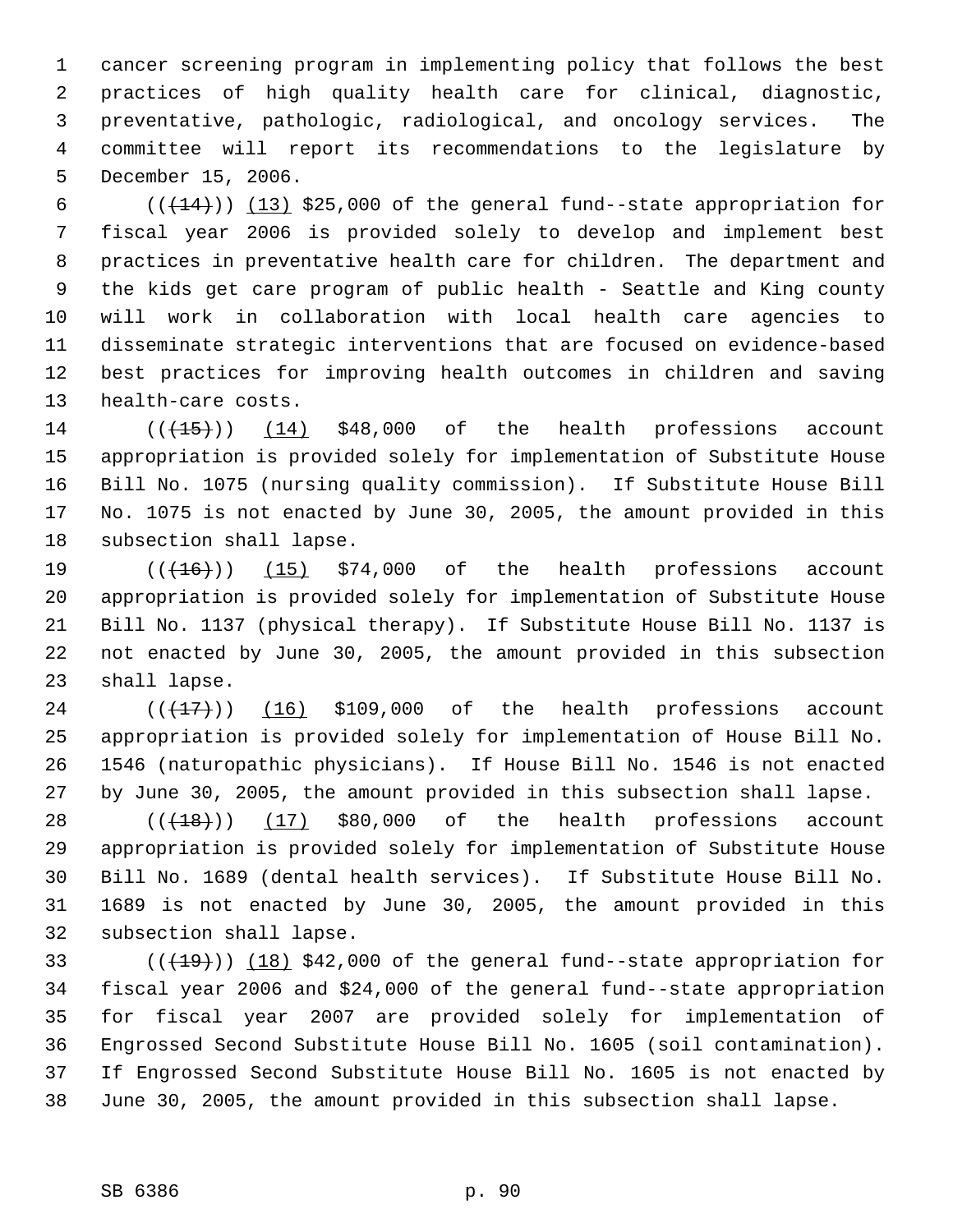$((+20))$   $(19)$  \$40,000 of the general fund--state appropriation for fiscal year 2006 is provided solely for implementation of Substitute House Bill No. 1951 (vision exams for children). If Substitute House Bill No. 1951 is not enacted by June 30, 2005, the amount provided in this subsection shall lapse.

 $((+21))$   $(20)$  \$43,000 of the general fund--state appropriation for fiscal year 2006 is provided solely for implementation of Engrossed Senate Bill No. 5049 (mold in residential units). If Engrossed Senate Bill No. 5049 is not enacted by June 30, 2005, the amount provided in this subsection shall lapse.

 $((+22))$   $(21)$  \$26,000 of the general fund--state appropriation for fiscal year 2006 and \$12,000 of the general fund--state appropriation for fiscal year 2007 are provided solely for implementation of Senate Bill No. 5311 (autism task force). If Senate Bill No. 5311 is not enacted by June 30, 2005, the amount provided in this subsection shall lapse.

17 ( $(\frac{23}{2})$ ) (22) \$168,000 of the health services account appropriation is provided solely for a two-year pilot project under which parents have the option to choose vaccines which do not contain mercury.

 **Sec. 221.** 2005 c 518 s 222 (uncodified) is amended to read as follows:

**FOR THE DEPARTMENT OF CORRECTIONS**

 (1) ADMINISTRATION AND SUPPORT SERVICES 24 General Fund--State Appropriation (FY 2006) . . . . . ((\$52,282,000))  $52,389,000$ 26 General Fund--State Appropriation (FY 2007) . . . . . ((\$41,838,000)) \$49,976,000 28 General Fund--Federal Appropriation . . . . . . . . . . . \$1,022,000 Violence Reduction and Drug Enforcement Account-- 30 State Appropriation . . . . . . . . . . . . . . . . . . \$26,000 Public Safety and Education Account--State 32 Appropriation . . . . . . . . . . . . . . . . . ((\$2,768,000))  $\frac{1}{2}$  33 34 ((<del>Industrial Insurance Account-State Appropriation . . . . \$1,000</del>)) Pension Funding Stabilization Account--State Appropriation . . . . . . . . . . . . . . . . . . . . . . \$245,000 37 TOTAL APPROPRIATION . . . . . . . . . . . . . ((\$97,937,000))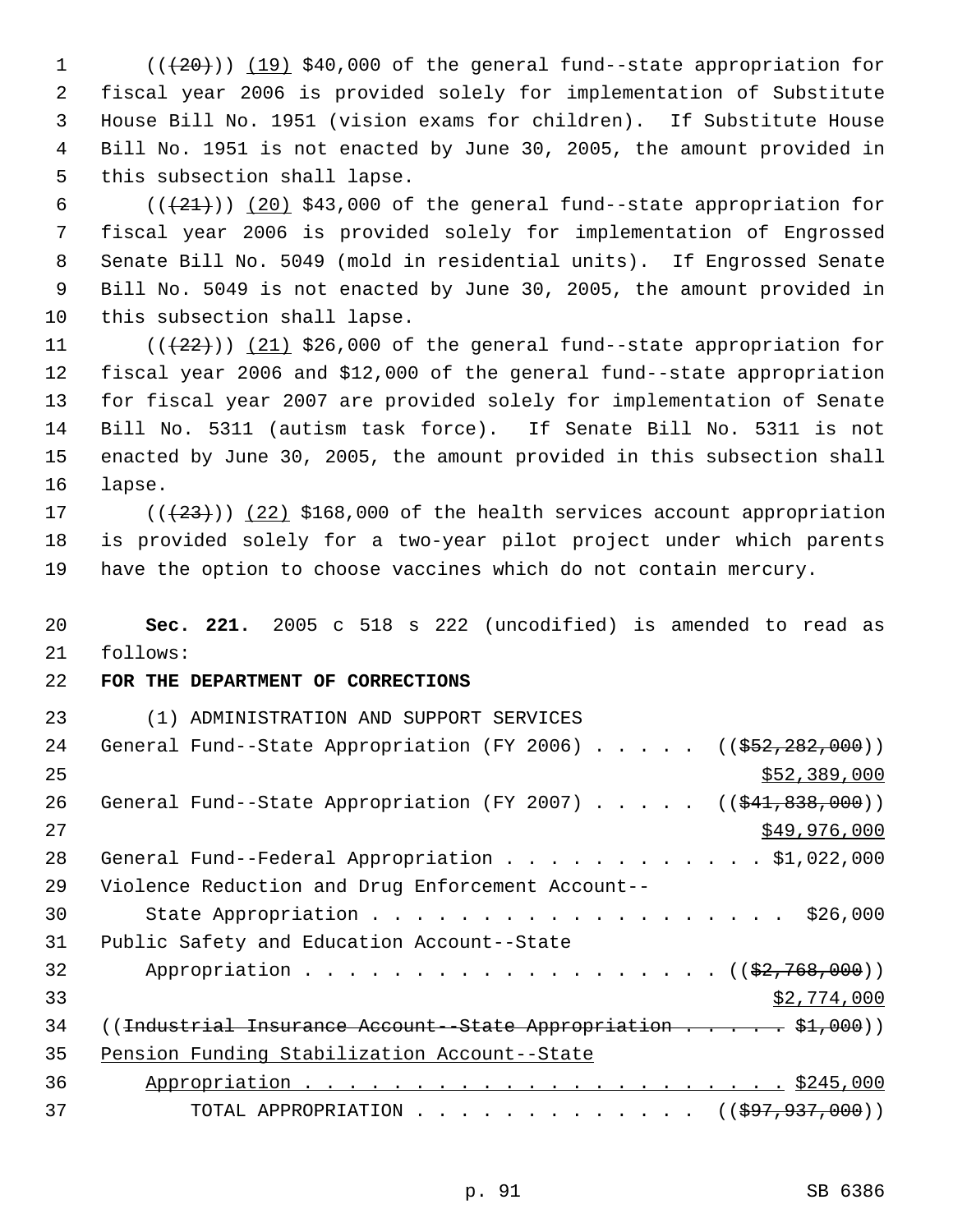conditions and limitations: (a) \$11,250,000 of the general fund--state appropriation for fiscal year 2006 is provided solely for phase three of the department's offender-based tracking system replacement project. This amount is conditioned on the department satisfying the requirements of section 902 of this act. (b) \$26,000 of the general fund--state appropriation for fiscal year 2006 and \$44,000 of the general fund--state appropriation for fiscal year 2007 are provided solely for the implementation of Substitute House Bill No. 1402 (offender travel or transfer). If the bill is not enacted by June 30, 2005, the amounts provided in this subsection shall lapse. (2) CORRECTIONAL OPERATIONS 16 General Fund--State Appropriation (FY 2006) . . . . . ((\$516,992,000)) \$526,037,000 18 General Fund--State Appropriation (FY 2007) . . . . . ((\$545,816,000))  $$555,395,000$ 20 General Fund--Federal Appropriation . . . . . . . . .  $($   $($   $\frac{24}{424}$ , 000)) \$3,447,000 Violence Reduction and Drug Enforcement Account-- State Appropriation . . . . . . . . . . . . . . . . . . \$2,984,000 Pension Funding Stabilization Account--State Appropriation . . . . . . . . . . . . . . . . . . . . . \$2,269,000 26 TOTAL APPROPRIATION . . . . . . . . . . . ((\$<del>1,070,216,000</del>))

The appropriations in this subsection are subject to the following

\$1,090,132,000

 The appropriations in this subsection are subject to the following conditions and limitations:

 (a) For the acquisition of properties and facilities, the department of corrections is authorized to enter into financial contracts, paid for from operating resources, for the purposes indicated and in not more than the principal amounts indicated, plus financing expenses and required reserves pursuant to chapter 39.94 RCW. This authority applies to the following: Lease-develop with the option to purchase or lease-purchase work release beds in facilities throughout the state for \$8,561,000.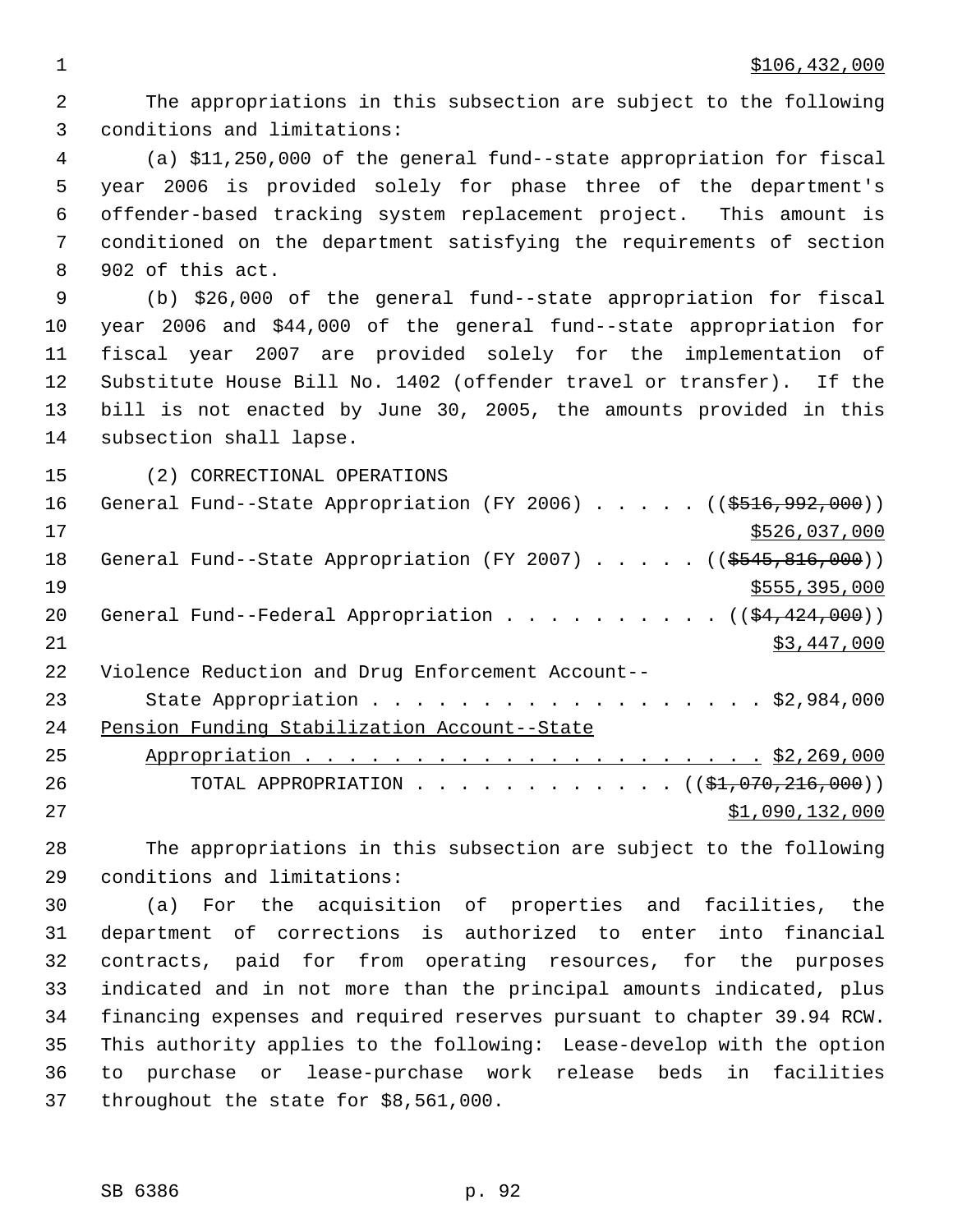(b) The department may expend funds generated by contractual agreements entered into for mitigation of severe overcrowding in local jails. Any funds generated in excess of actual costs shall be deposited in the state general fund. Expenditures shall not exceed revenue generated by such agreements and shall be treated as recovery of costs.

 (c) The department shall provide funding for the pet partnership program at the Washington corrections center for women at a level at least equal to that provided in the 1995-97 biennium.

 (d) The department shall accomplish personnel reductions with the least possible impact on correctional custody staff, community custody staff, and correctional industries. For the purposes of this subsection, correctional custody staff means employees responsible for the direct supervision of offenders.

 (e) During the 2005-07 biennium, when contracts are established or renewed for offender pay phone and other telephone services provided to inmates, the department shall select the contractor or contractors primarily based on the following factors: (i) The lowest rate charged 19 to both the inmate and the person paying for the telephone call; and (ii) the lowest commission rates paid to the department, while providing reasonable compensation to cover the costs of the department to provide the telephone services to inmates and provide sufficient revenues for the activities funded from the institutional welfare betterment account.

 (f) The department shall participation in the health technology assessment program required in section 213(6) of this act. The department shall also participate in the joint health purchasing project described in section 213(7) of this act.

 (g) The Harborview medical center shall provide inpatient and outpatient hospital services to offenders confined in department of corrections facilities at a rate no greater than the average rate that the department has negotiated with other community hospitals in Washington state.

(3) COMMUNITY SUPERVISION

35 General Fund--State Appropriation (FY 2006) . . . . . ((\$82,210,000)) \$92,716,000 37 General Fund--State Appropriation (FY 2007) . . . . . ((\$81,646,000))  $\frac{1}{28}$  38  $\frac{1}{236}$ , 000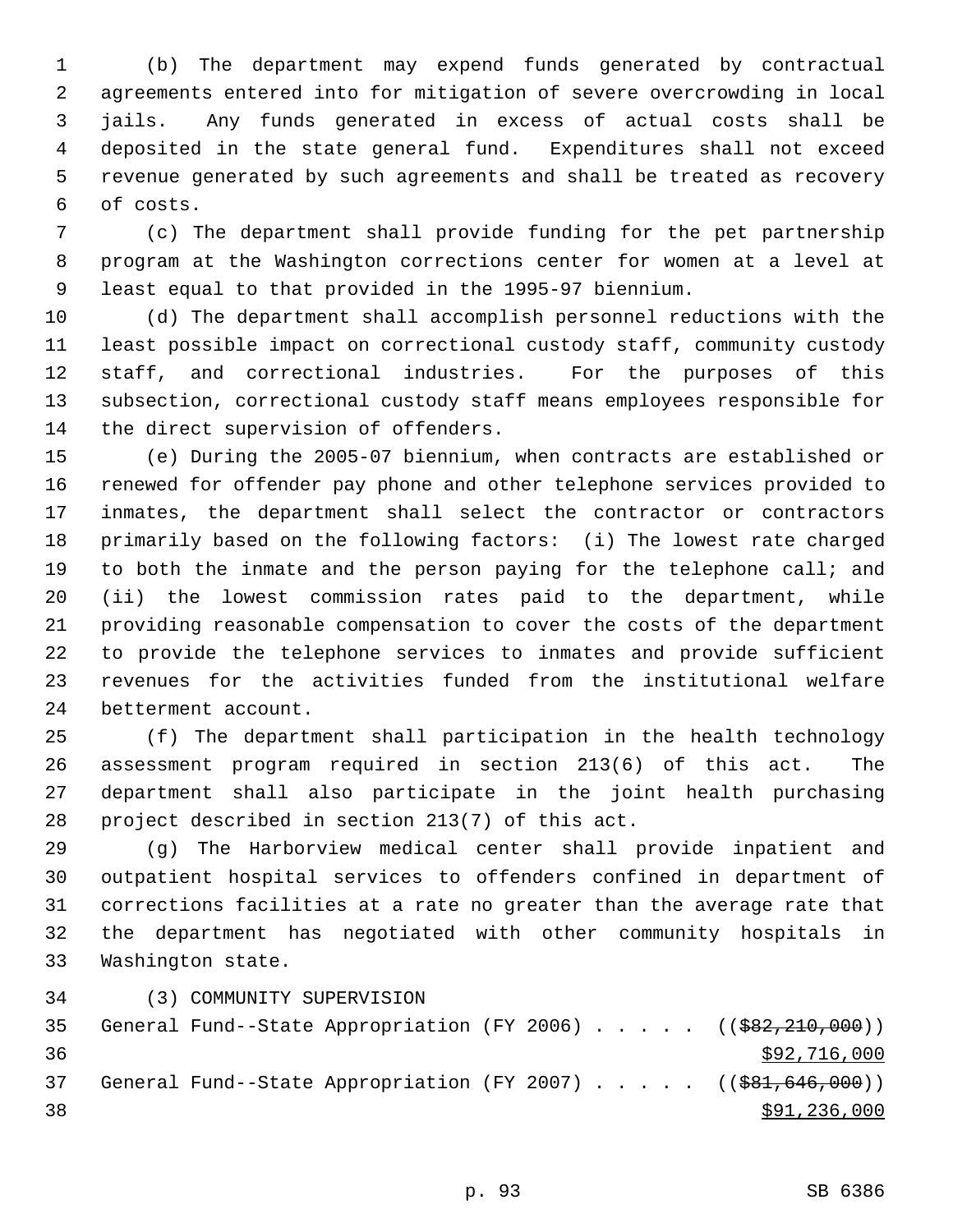|                | Public Safety and Education Account--State    |
|----------------|-----------------------------------------------|
| $\overline{2}$ | Appropriation ( $(\frac{1}{216}, 736, 000)$ ) |
|                | \$16,796,000                                  |
| 4              | Pension Funding Stabilization Account--State  |
| $5 -$          |                                               |

| TOTAL APPROPRIATION ( $(\frac{18180}{592}, 000)$ ) |
|----------------------------------------------------|
| \$201,197,000                                      |

 The appropriations in this subsection are subject to the following conditions and limitations:

 (a) The department shall accomplish personnel reductions with the least possible impact on correctional custody staff, community custody staff, and correctional industries. For the purposes of this subsection, correctional custody staff means employees responsible for the direct supervision of offenders.

 (b) \$268,000 of the general fund--state appropriation for fiscal year 2006 and \$484,000 of the general fund--state appropriation for fiscal year 2007 are provided solely for the implementation of Substitute House Bill No. 1402 (offender travel or transfer). If the bill is not enacted by June 30, 2005, the amounts provided in this subsection shall lapse.

 (c) \$122,000 of the general fund--state appropriation for fiscal year 2006 and \$82,000 of the general fund--state appropriation for fiscal year 2007 are provided solely for the implementation of House Bill No. 1136 (electronic monitoring system). If the bill is not enacted by June 30, 2005, the amounts provided in this subsection shall lapse.

(4) CORRECTIONAL INDUSTRIES

28 General Fund--State Appropriation (FY 2006) . . . . . . . . \$838,000 29 General Fund--State Appropriation (FY 2007) . . . . . . . . \$882,000 Pension Funding Stabilization Account--State Appropriation . . . . . . . . . . . . . . . . . . . . . . . \$3,000

| ◡∸ |                                                     |  |  |  |  |  |  |  |  |  |  |             |  |
|----|-----------------------------------------------------|--|--|--|--|--|--|--|--|--|--|-------------|--|
| 32 | TOTAL APPROPRIATION $($ $(\frac{1}{21}, 720, 000))$ |  |  |  |  |  |  |  |  |  |  |             |  |
| 33 |                                                     |  |  |  |  |  |  |  |  |  |  | \$1,723,000 |  |

 The appropriations in this subsection are subject to the following conditions and limitations: \$110,000 of the general fund--state appropriation for fiscal year 2006 and \$110,000 of the general fund-- state appropriation for fiscal year 2007 are provided solely for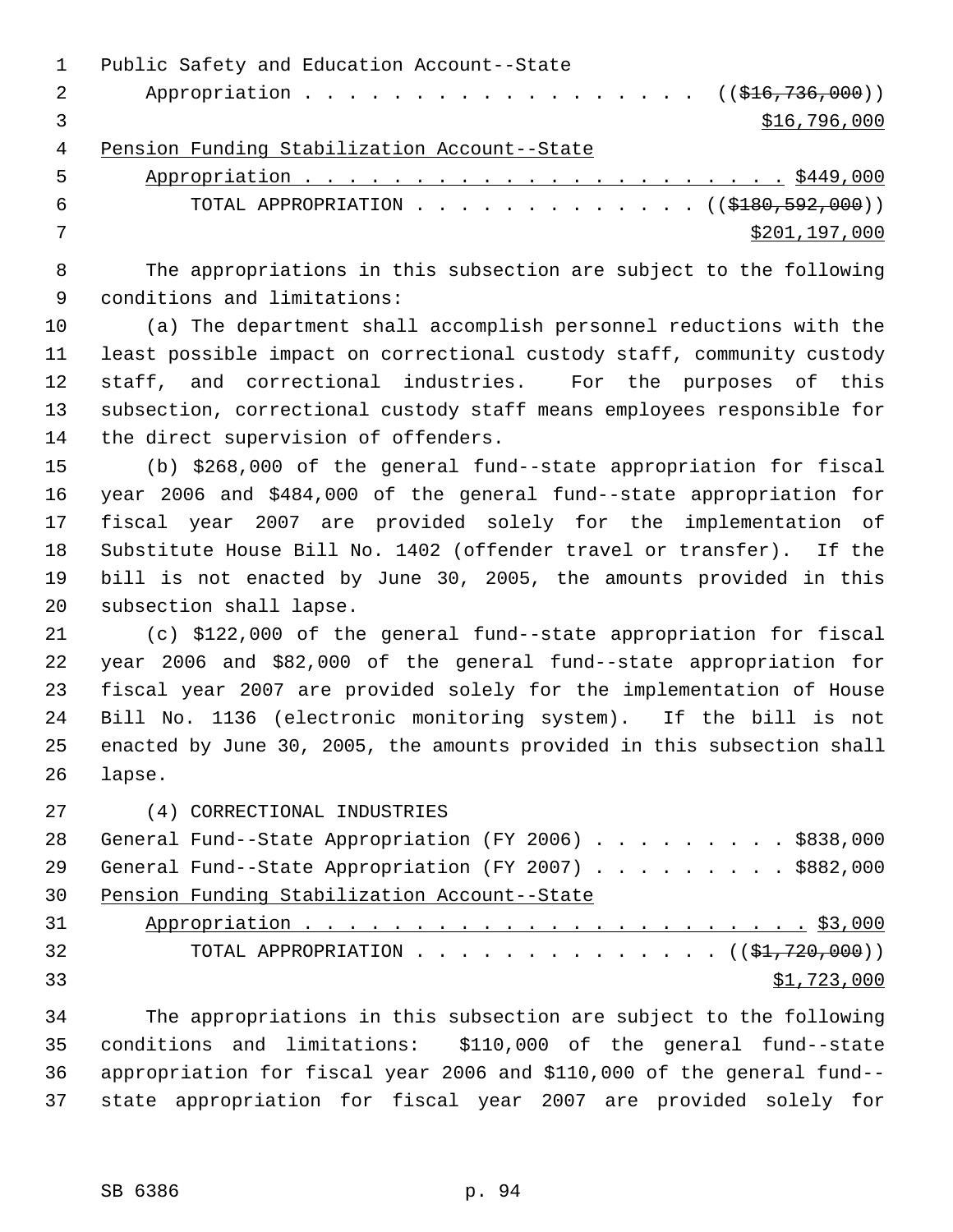transfer to the jail industries board. The board shall use the amounts provided only for administrative expenses, equipment purchases, and technical assistance associated with advising cities and counties in developing, promoting, and implementing consistent, safe, and efficient offender work programs.

- (5) INTERAGENCY PAYMENTS 7 General Fund--State Appropriation (FY 2006) . . . . . ((\$33,839,000)) 8  $\frac{$37,159,000}{ }$ 9 General Fund--State Appropriation (FY 2007) . . . . . ((\$33,838,000))  $\frac{$38}{465}$ ,000 11 TOTAL APPROPRIATION . . . . . . . . . . . . . ((\$67,677,000))  $\frac{12}{75,624,000}$
- **Sec. 222.** 2005 c 518 s 223 (uncodified) is amended to read as follows:

## **FOR THE DEPARTMENT OF SERVICES FOR THE BLIND**

| 16 | General Fund--State Appropriation (FY 2006) ((\$1,887,000))       |
|----|-------------------------------------------------------------------|
| 17 | \$1,926,000                                                       |
| 18 | General Fund--State Appropriation (FY 2007) $($ $($ \$1,939,000)) |
| 19 | \$1,965,000                                                       |
| 20 | General Fund--Federal Appropriation ( $(\frac{1515}{326}, 000)$ ) |
| 21 | \$15,748,000                                                      |
| 22 | General Fund--Private/Local Appropriation<br>\$80,000             |
| 23 | Pension Funding Stabilization Account--State                      |
| 24 |                                                                   |
| 25 | TOTAL APPROPRIATION ( $(\frac{19}{29}, 232, 000)$ )               |
| 26 | \$19,724,000                                                      |

 **Sec. 223.** 2005 c 518 s 224 (uncodified) is amended to read as follows:

## **FOR THE SENTENCING GUIDELINES COMMISSION**

|    |                  | 30 General Fund--State Appropriation (FY 2006) \$864,000     |  |  |  |  |  |           |
|----|------------------|--------------------------------------------------------------|--|--|--|--|--|-----------|
|    |                  | 31 General Fund--State Appropriation (FY 2007) ((\$861,000)) |  |  |  |  |  |           |
| 32 |                  |                                                              |  |  |  |  |  | \$863,000 |
| 33 |                  | Pension Funding Stabilization Account--State                 |  |  |  |  |  |           |
|    | 34 Annronriation |                                                              |  |  |  |  |  | 54 NOO    |

| <u>ـ</u> ب |                                                    |  |  |  |  |  |  |  |  |  |             |  |
|------------|----------------------------------------------------|--|--|--|--|--|--|--|--|--|-------------|--|
| -35        | TOTAL APPROPRIATION ( $(\frac{1}{21}, 725, 000)$ ) |  |  |  |  |  |  |  |  |  |             |  |
| -36        |                                                    |  |  |  |  |  |  |  |  |  | \$1,731,000 |  |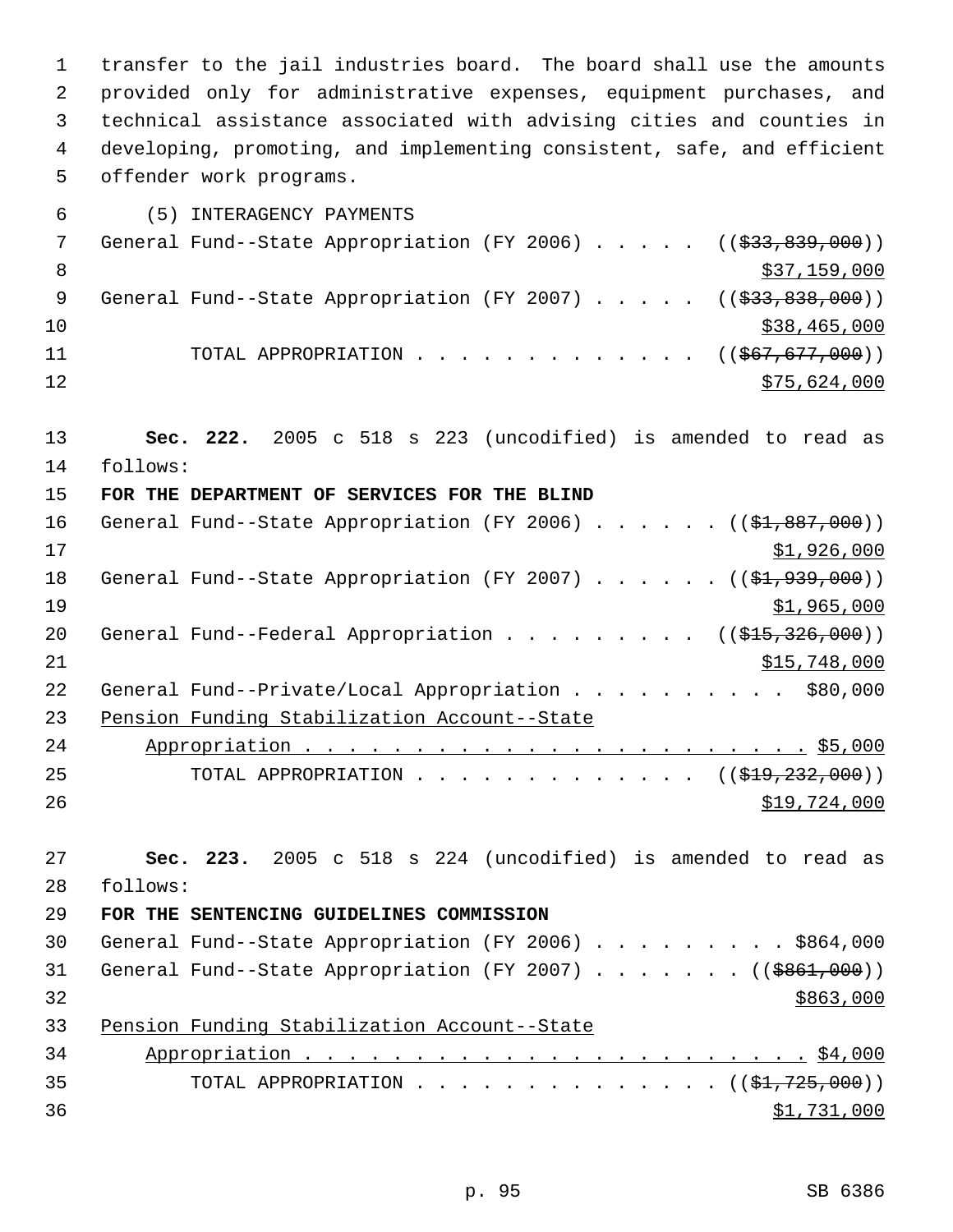**Sec. 224.** 2005 c 518 s 225 (uncodified) is amended to read as follows: **FOR THE EMPLOYMENT SECURITY DEPARTMENT** 4 General Fund--State Appropriation (FY 2006) . . . . . . . . . \$60,000 5 General Fund--State Appropriation (FY 2007) . . . . . . . . . \$60,000 6 General Fund--Federal Appropriation . . . . . . . .  $($   $($ \$259,865,000)) \$260,228,000 8 General Fund--Private/Local Appropriation . . . . . ((\$31,857,000))  $\frac{1}{2}$   $\frac{1}{2}$   $\frac{1}{2}$   $\frac{1}{2}$   $\frac{1}{2}$   $\frac{1}{2}$   $\frac{1}{2}$   $\frac{1}{2}$   $\frac{1}{2}$   $\frac{1}{2}$   $\frac{1}{2}$   $\frac{1}{2}$   $\frac{1}{2}$   $\frac{1}{2}$   $\frac{1}{2}$   $\frac{1}{2}$   $\frac{1}{2}$   $\frac{1}{2}$   $\frac{1}{2}$   $\frac{1}{2}$   $\frac{1}{2}$   $\frac{1}{2}$  Unemployment Compensation Administration Account-- 11 Federal Appropriation . . . . . . . . . . . . . ((\$199,217,000)) \$200,058,000 Administrative Contingency Account--State 14 Appropriation . . . . . . . . . . . . . . . . ((\$14,946,000))  $\frac{$16,866,000}{1000}$  Employment Service Administrative Account--State 17 Appropriation . . . . . . . . . . . . . . . . ((\$24,411,000)) \$24,491,000 19 TOTAL APPROPRIATION . . . . . . . . . . . . ((\$<del>530,416,000</del>))  $$533,729,000$ 

 The appropriations in this subsection are subject to the following conditions and limitations:

 (1) \$2,087,000 of the unemployment compensation administration account--federal appropriation is provided from amounts made available to the state by section 903(d) of the Social Security Act (Reed Act). This amount is provided to replace obsolete information technology infrastructure.

 (2) \$12,735,000 of the unemployment compensation administration account--federal appropriation is provided from amounts made available to the state by section 903(d) of the Social Security Act (Reed Act). This amount is authorized for state choice administrative functions. The department shall submit recommendations by September 1, 2007, to the office of financial management and the legislative fiscal committees for options reducing the costs of the state choice administrative functions for the 2007-2009 biennium. If these options require any statutory changes, the department shall submit agency request legislation to the appropriate legislative policy committees and fiscal committees by December 15, 2007.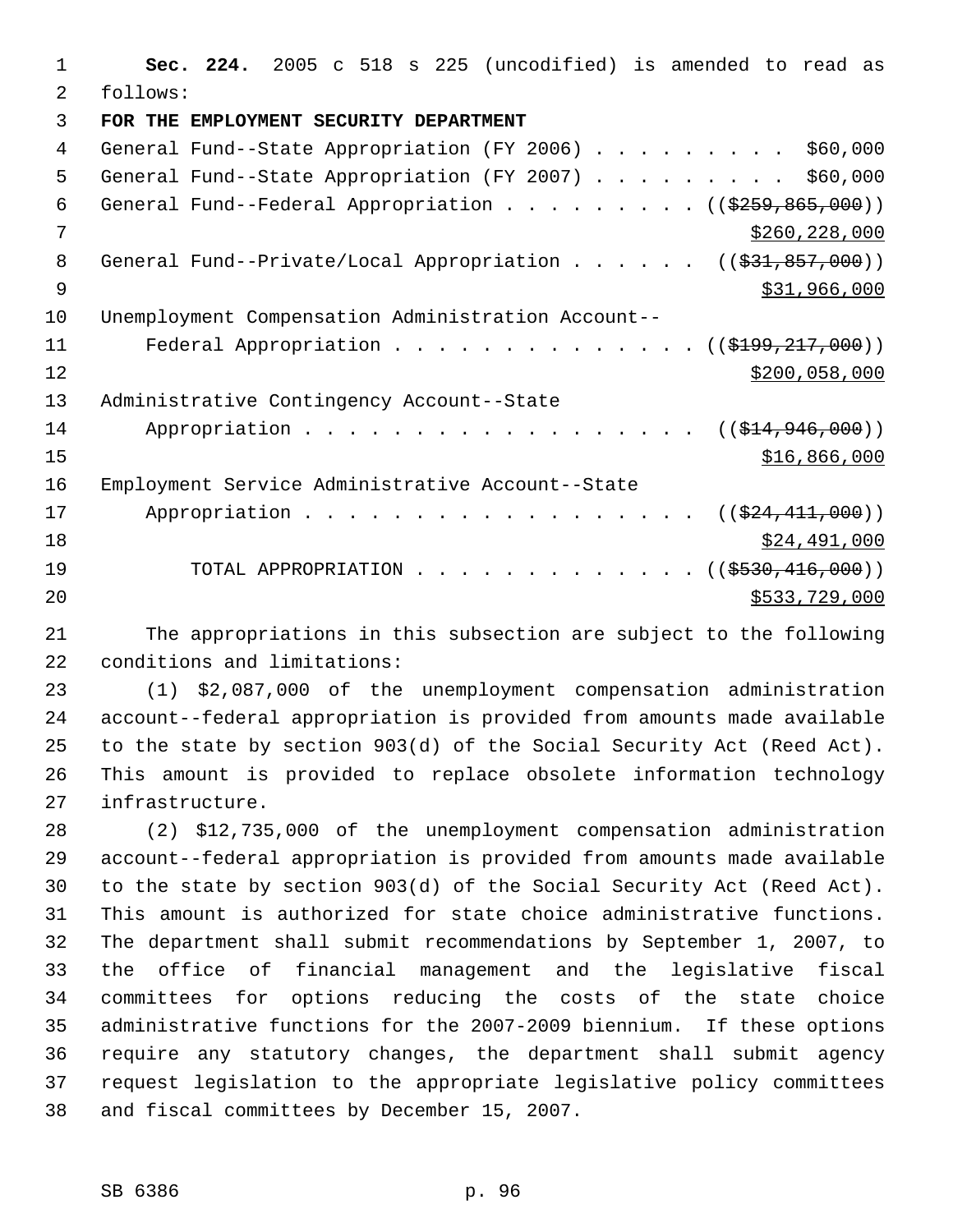(3) \$2,300,000 of the unemployment compensation administration account--federal appropriation is provided from amounts made available to the state by section 903(d) of the Social Security Act (Reed Act). This amount is authorized to continue implementation of chapter 4, Laws of 2003 2nd sp. sess. and for implementation costs relating to Engrossed House Bill No. 2255 (unemployment insurance).

 (4) \$4,578,000 of the unemployment compensation administration account--federal appropriation is provided from funds made available to the state by section 903(d) of the Social Security Act (Reed Act). These funds are authorized to provide direct services to unemployment insurance claimants and providing job search review.

(End of part)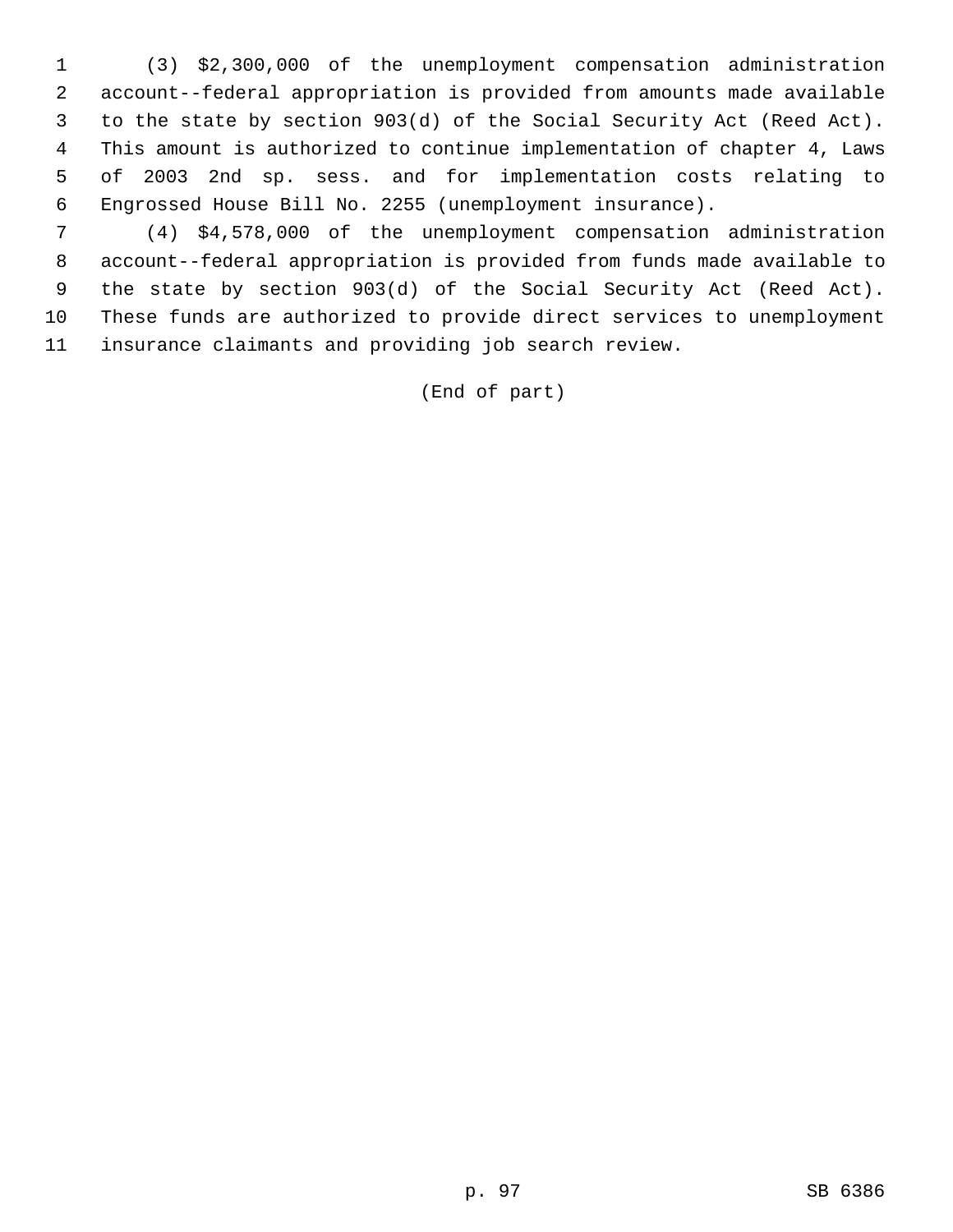| $\mathbf 1$    | PART III                                                                                     |
|----------------|----------------------------------------------------------------------------------------------|
| $\overline{2}$ | NATURAL RESOURCES                                                                            |
|                |                                                                                              |
| 3              | Sec. 301. 2005 c 518 s 301 (uncodified) is amended to read as                                |
| 4              | follows:                                                                                     |
| 5              | FOR THE COLUMBIA RIVER GORGE COMMISSION                                                      |
| 6              | General Fund--State Appropriation (FY 2006) \$471,000                                        |
| 7              | General Fund--State Appropriation (FY 2007) ( $(\frac{2478}{100})$ )                         |
| 8              | <u>\$479,000</u>                                                                             |
| 9              | General Fund--Private/Local Appropriation ( $(\frac{2859}{100})$ )                           |
| 10             | \$862,000                                                                                    |
| 11             | Pension Funding Stabilization Account--State                                                 |
| 12             |                                                                                              |
| 13<br>14       | TOTAL APPROPRIATION $($ $(*1,808,000))$<br>\$1,814,000                                       |
|                |                                                                                              |
| 15             | Sec. 302. 2005 c 518 s 302 (uncodified) is amended to read as                                |
| 16             | follows:                                                                                     |
| 17             | FOR THE DEPARTMENT OF ECOLOGY                                                                |
| 18             | General Fund--State Appropriation (FY 2006) $($ $($ $\frac{40,648,000}{9})$                  |
| 19             | \$40,561,000                                                                                 |
| 20             | General Fund--State Appropriation (FY 2007) $($ $($ $\frac{40}{240}$ , $\frac{344}{1000})$ ) |
| 21             | \$39,990,000                                                                                 |
| 22             | General Fund--Federal Appropriation<br>(( <del>\$73,911,000</del> ))                         |
| 23             | \$74,678,000                                                                                 |
| 24             | General Fund--Private/Local Appropriation ( $(\frac{213}{7287}, 000)$ )                      |
| 25             | \$13,290,000                                                                                 |
| 26             | Special Grass Seed Burning Research                                                          |
| 27             | Account--State Appropriation \$14,000                                                        |
| 28             | Reclamation Account--State Appropriation ( $(\frac{2}{52}, 646, 000)$ )                      |
| 29             | \$2,778,000                                                                                  |
| 30             | Flood Control Assistance Account--State                                                      |
| 31             | Appropriation $($ $($ $\frac{27}{9},084,000) )$                                              |
| 32             | <u>\$3,442,000</u>                                                                           |
| 33             | State Emergency Water Projects Revolving                                                     |
| 34             | Account--State Appropriation ( $(\frac{1}{24}, 456, 000)$ )                                  |
| 35             | \$1,312,000                                                                                  |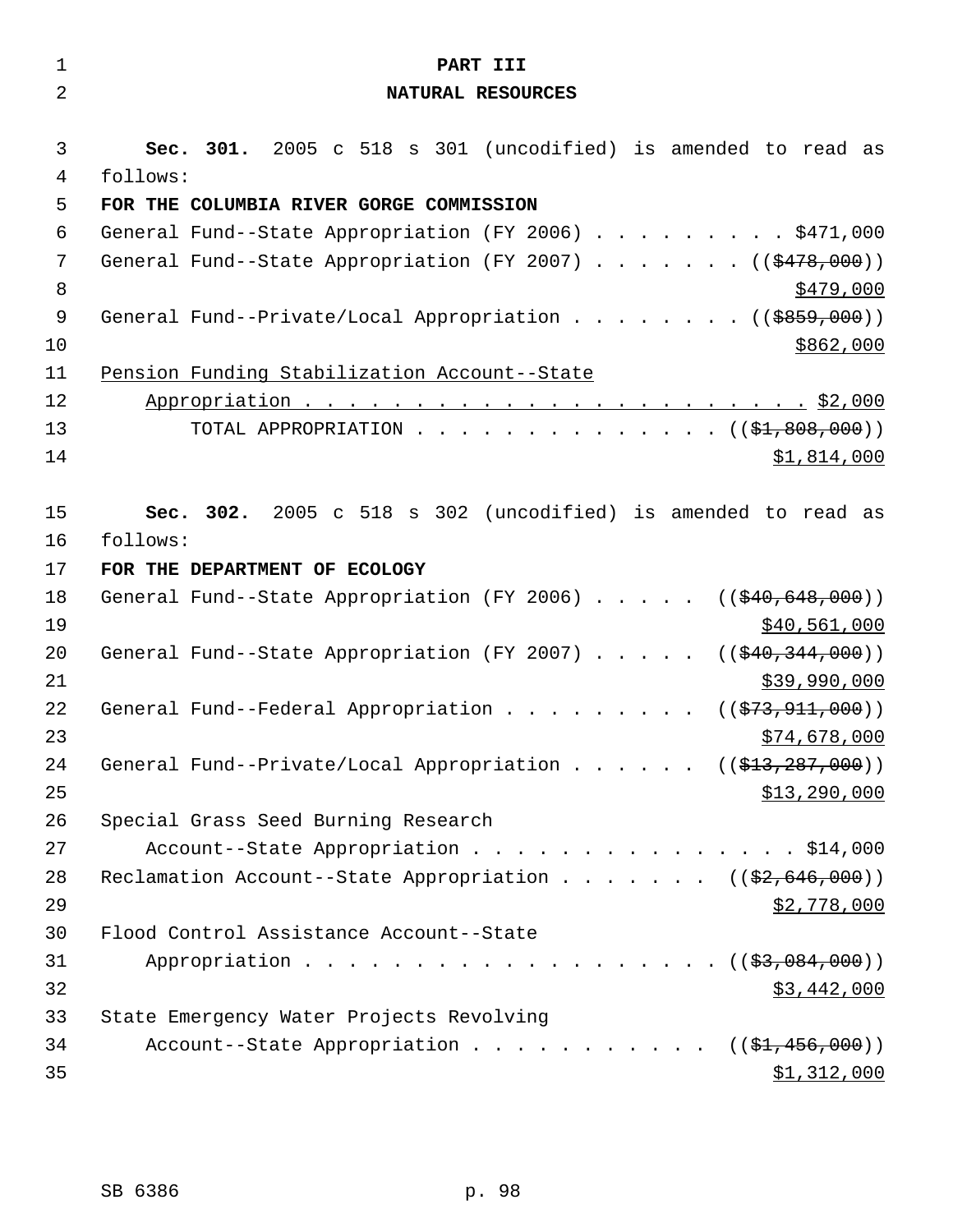| $\mathbf 1$    | Waste Reduction/Recycling/Litter Control--State                                          |
|----------------|------------------------------------------------------------------------------------------|
| $\overline{2}$ | Appropriation<br>$((\frac{1515}{1007},000))$                                             |
| 3              | \$15,081,000                                                                             |
| 4              | State Drought Preparedness Account--State                                                |
| 5              | Appropriation<br>(( <del>\$221,000</del> ))                                              |
| 6              | \$225,000                                                                                |
| 7              | State and Local Improvements Revolving                                                   |
| 8              | Account (Water Supply Facilities)--State                                                 |
| $\mathsf 9$    | Appropriation<br>$($ \$384,000)                                                          |
| 10             | \$386,000                                                                                |
| 11             | Vessel Response Account--State Appropriation \$2,876,000                                 |
| 12             | Site Closure Account--State Appropriation ( $(\frac{2655}{100})$ )                       |
| 13             | \$656,000                                                                                |
| 14             | Water Quality Account--State Appropriation ( $(\frac{228}{928}, 021, 000)$ )             |
| 15             | \$28,085,000                                                                             |
| 16             | Wood Stove Education and Enforcement                                                     |
| 17             | Account--State Appropriation<br>\$357,000                                                |
| 18             | Worker and Community Right-to-Know                                                       |
| 19             | Account--State Appropriation<br>$((\$2,142,000))$                                        |
| 20             | \$2,153,000                                                                              |
| 21             | State Toxics Control Account--State Appropriation $((\frac{278}{169}, \frac{169}{160}))$ |
| 22             | \$86,091,000                                                                             |
| 23             | State Toxics Control Account--Private/Local                                              |
| 24             | ( ( \$379,000) )<br>Appropriation                                                        |
| 25             | \$380,000                                                                                |
| 26             | Local Toxics Control Account--State Appropriation $((\frac{25}{25}, \frac{258}{200}))$   |
| 27             | \$5,274,000                                                                              |
| 28             | Water Quality Permit Account--State Appropriation $((\frac{231}{731}, 909, 000))$        |
| 29             | \$32,815,000                                                                             |
| 30             | Underground Storage Tank Account--State Appropriation . ((\$2,883,000))                  |
| 31             | \$2,889,000                                                                              |
| 32             | Environmental Excellence Account--State Appropriation \$504,000                          |
| 33             | Biosolids Permit Account--State Appropriation ( $(\frac{2851}{100})$ )                   |
| 34             | \$853,000                                                                                |
| 35             | Hazardous Waste Assistance Account--State                                                |
| 36             | Appropriation ((\$5,153,000))                                                            |
| 37             | \$5,171,000                                                                              |
| 38             | Air Pollution Control Account--State Appropriation ((\$11,199,000))                      |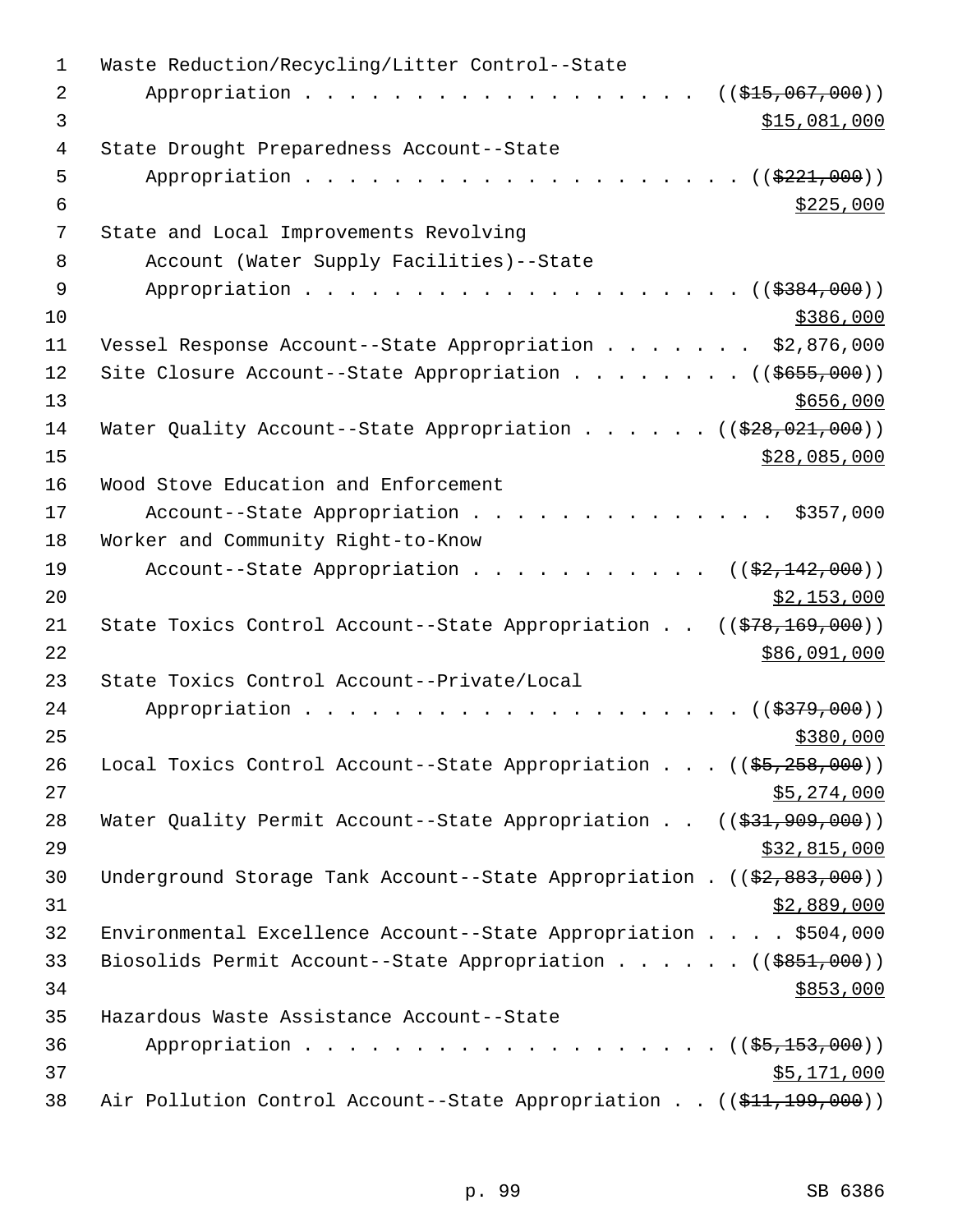| $\mathbf 1$    | \$11, 206, 000                                                     |
|----------------|--------------------------------------------------------------------|
| 2              | Oil Spill Prevention Account--State Appropriation ((\$10,219,000)) |
| 3              | \$11,117,000                                                       |
| 4              | Air Operating Permit Account--State Appropriation ((\$2,679,000))  |
| 5              | \$2,922,000                                                        |
| 6              | Freshwater Aquatic Weeds Account--State                            |
| 7              | Appropriation ((\$2,534,000))                                      |
| 8              | \$2,144,000                                                        |
| $\overline{9}$ | Oil Spill Response Account--State Appropriation \$7,079,000        |
| 10             | Metals Mining Account--State Appropriation \$14,000                |
| 11             | Water Pollution Control Revolving Account--State                   |
| 12             | Appropriation $($ $)$ $)$                                          |
| 13             | \$485,000                                                          |
| 14             | Water Pollution Control Revolving Account--Federal                 |
| 15             | Appropriation $($ $(\frac{1}{21}, 995, 000))$                      |
| 16             | \$2,357,000                                                        |
| 17             | Freshwater Aquatic Algae Control Account--State                    |
| 18             |                                                                    |
| 19             | Pension Funding Stabilization Account--State                       |
| 20             |                                                                    |
| 21             | TOTAL APPROPRIATION ( $(\frac{2386}{6000})$ )                      |
| 22             | \$397,860,000                                                      |

 The appropriations in this section are subject to the following conditions and limitations:

 (1) \$2,526,196 of the general fund--state appropriation for fiscal year 2006, \$2,526,195 of the general fund--state appropriation for fiscal year 2007, \$366,000 of the general fund--federal appropriation, \$2,581,000 of the state toxics account--state appropriation, \$540,806 of the water quality account--state appropriation, \$3,748,220 of the water quality permit account--state appropriation, and \$705,000 of the oil spill prevention account are provided solely for the implementation of the Puget Sound conservation and recovery plan and agency action items DOE-01, DOE-02, DOE-04, DOE-06, DOE-07, DOE-08, and DOE-09.

 (2) As described in section 129(7) of this act, the department shall make recommendations and report on monitoring activities related to salmon recovery.

 (3) \$4,054,000 of the state toxics control account appropriation is provided solely for methamphetamine lab clean-up activities.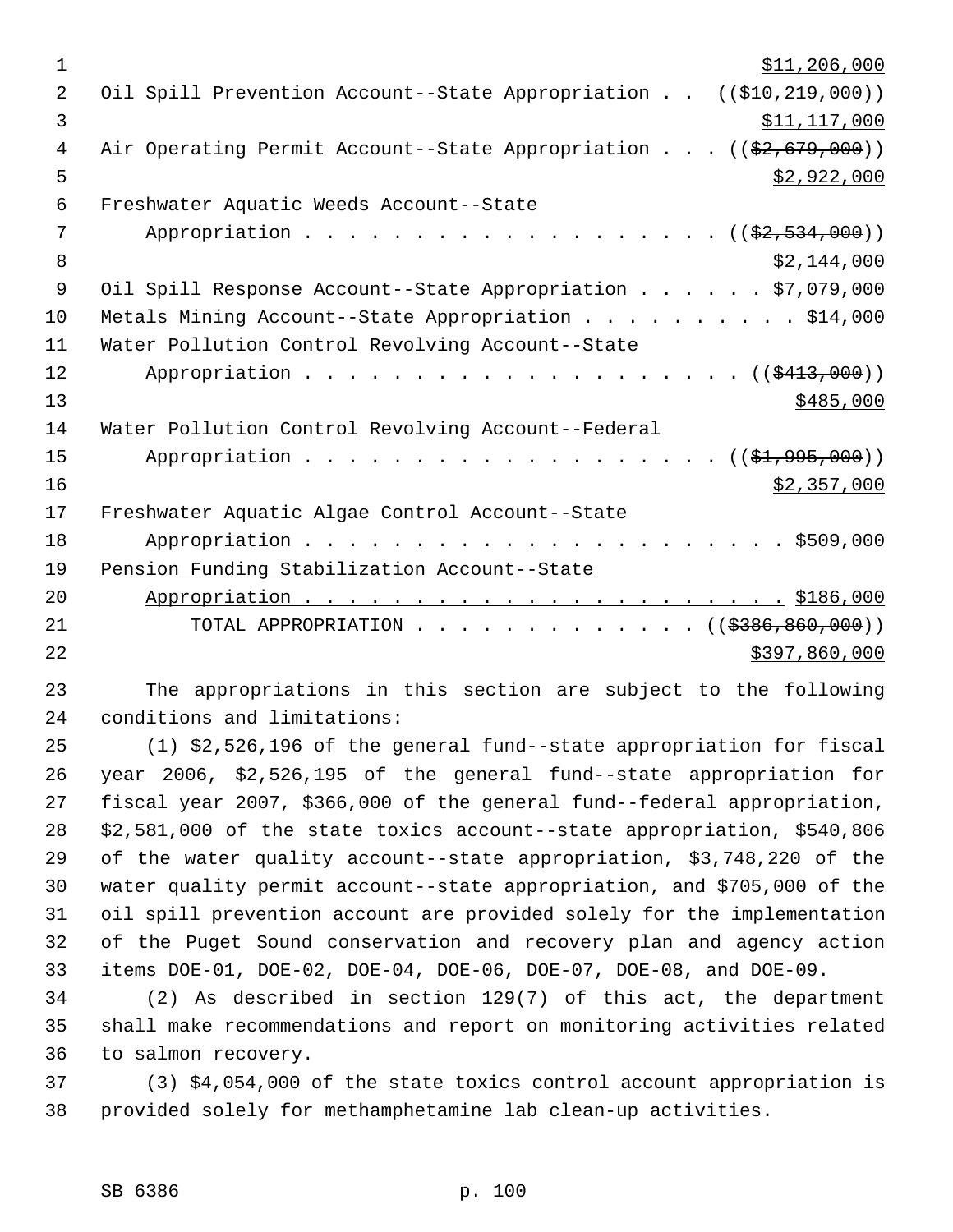(4) \$170,000 of the oil spill prevention account appropriation is provided solely for implementation of the Puget Sound conservation and recovery plan action item UW-02 through a contract with the University of Washington's sea grant program to continue an educational program targeted to small spills from commercial fishing vessels, ferries, cruise ships, ports, and marinas.

 (5) \$2,500,000 of the general fund--state appropriation for fiscal year 2006 and \$2,000,000 of the general fund--state appropriation for fiscal year 2007 are provided solely for shoreline grants to local governments to implement Substitute Senate Bill No. 6012 (shoreline management), chapter 262, Laws of 2003.

 (6) \$156,000 of the general fund--state appropriation for fiscal year 2006 and \$144,000 of the general fund--state appropriation for fiscal year 2007 are provided solely to expand the department's pilot program for processing 401 water quality certification projects to a statewide process and timeline to meet improved permit processing accountability and timelines, which will result in 90 percent of routine certifications occurring within 90 days of application, and acknowledgement of receipt of the application being sent within 10 days.

 (7) Fees approved by the department of ecology in the 2005-07 biennium are authorized to exceed the fiscal growth factor under RCW 43.135.055.

 (8) \$100,000 of the general fund--state appropriation for fiscal year 2006 and \$100,000 of the general fund--state appropriation for fiscal year 2007 are provided solely to support water measurement and water storage components of the Columbia River Initiative Program.

 (9) ((\$661,000 of the reclamation account--state appropriation is provided solely to implement Senate Bill No. 5831 (well construction fees). If the bill is enacted by June 30, 2005, \$150,000 from the general fund--state appropriation for fiscal year 2006 and \$150,000 from the general fund--state appropriation for fiscal year 2007 provided in this section shall lapse. If the bill is not enacted by June 30, 2005, the amount provided from the reclamation account in this subsection shall lapse.

 $(10)$ ) \$509,000 of the freshwater aquatic algae control account--state is provided solely for implementation of Engrossed Substitute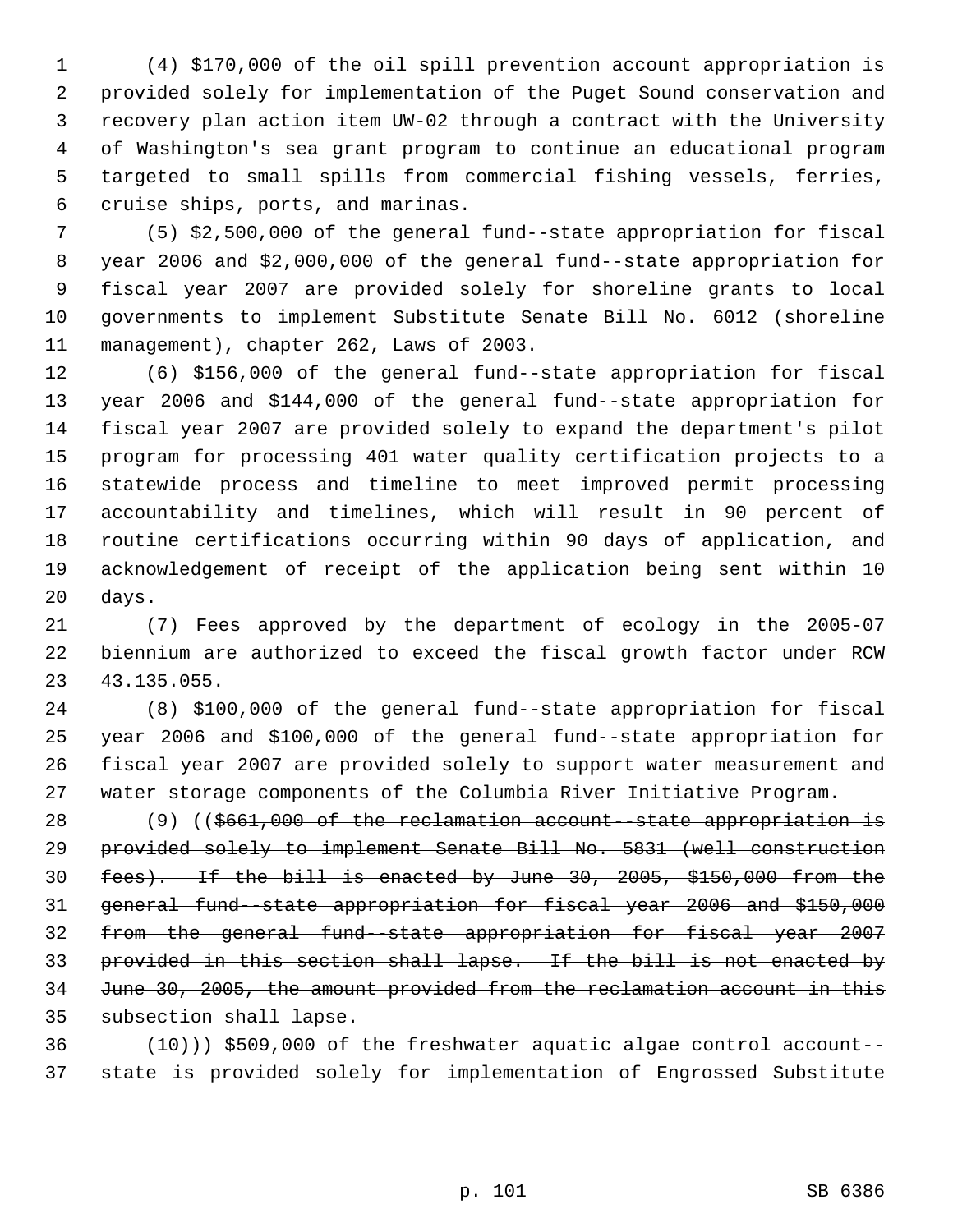Senate Bill No. 5699 (aquatic invasive species). If the bill is not enacted by June 30, 2005, the amount provided in this subsection shall lapse.

 ( $(\overline{+11})$ )  $(10)$  \$250,000 of the state toxics control account--state appropriation is provided solely to implement Engrossed Second Substitute House Bill No. 1605 (soil contamination). If the bill is not enacted by June 30, 2005, the amount in this subsection shall lapse.

 $((+12))$   $(11)$  \$200,000 of the water quality account--state appropriation is provided solely for the department to contract with the state conservation commission to provide statewide coordination and support for coordinated resource management.

13 (12) The department shall assist the office of regulatory assistance in implementing activities consistent with the governor's 15 regulatory improvement program. The department shall support and 16 provide expertise to facilitate, coordinate, and simplify citizen and 17 business interactions so as to improve state regulatory processes 18 involving state, local, and federal stakeholders.

 **Sec. 303.** 2005 c 518 s 303 (uncodified) is amended to read as follows:

## **FOR THE STATE PARKS AND RECREATION COMMISSION**

| 22 | General Fund--State Appropriation (FY 2006) $($ $($ \$34,527,000))     |
|----|------------------------------------------------------------------------|
| 23 | \$34,816,000                                                           |
| 24 | General Fund--State Appropriation (FY 2007) $($ $($ \$34,669,000))     |
| 25 | \$34,695,000                                                           |
| 26 | General Fund--Federal Appropriation \$2,738,000                        |
| 27 | General Fund--Private/Local Appropriation \$71,000                     |
| 28 | Winter Recreation Program Account--State                               |
| 29 | Appropriation ((\$1,110,000))                                          |
| 30 | \$1,109,000                                                            |
| 31 | Off-Road Vehicle Account--State Appropriation ( $(\frac{2225}{100})$ ) |
| 32 | \$220,000                                                              |
| 33 | Snowmobile Account--State Appropriation \$4,805,000                    |
| 34 | Aquatic Lands Enhancement Account--State                               |
| 35 |                                                                        |
| 36 | Parks Renewal and Stewardship Account--State                           |
| 37 | Appropriation ((\$38,480,000))                                         |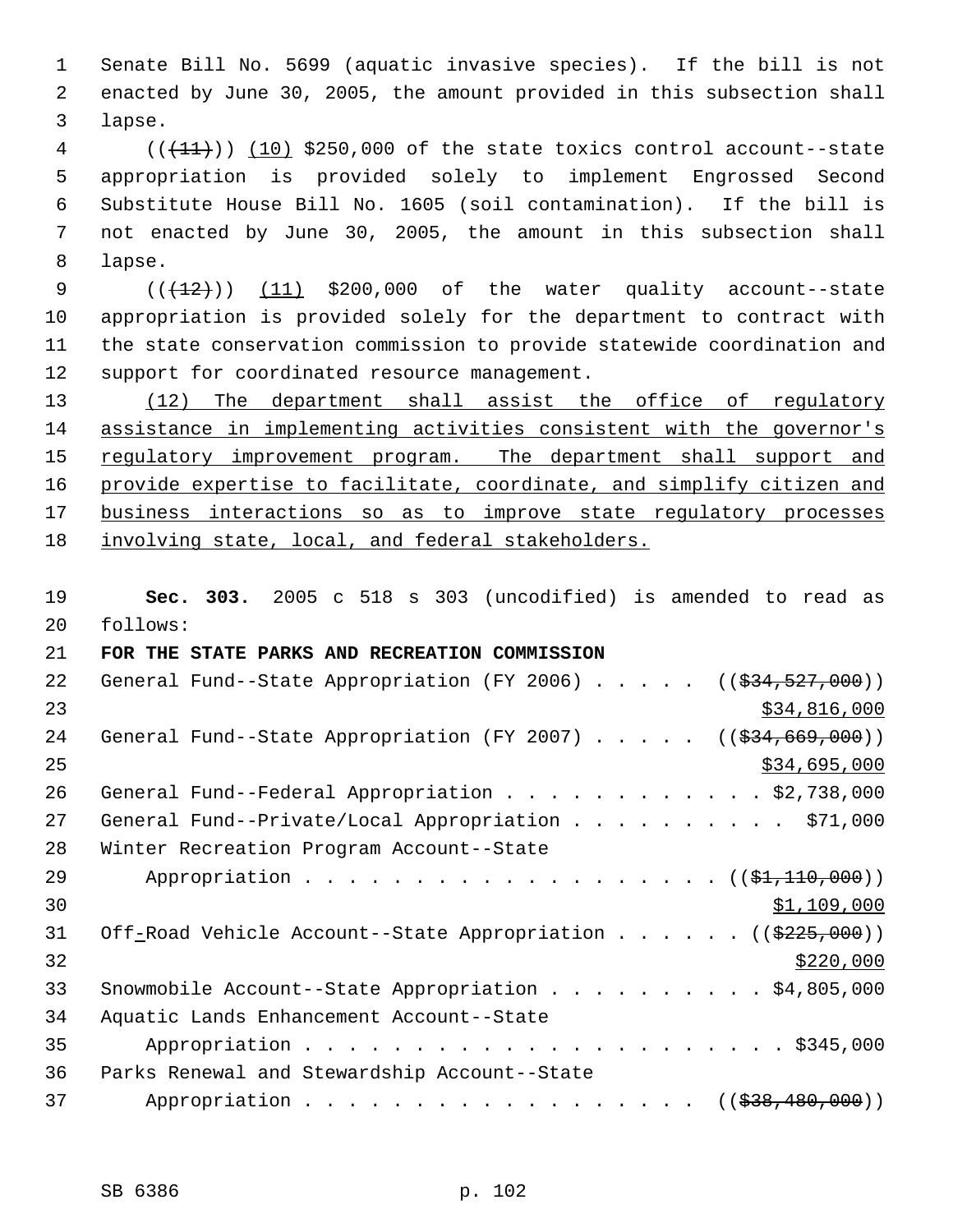1 \$38,702,000

| 2<br>Public Safety and Education Account--State                                    |               |
|------------------------------------------------------------------------------------|---------------|
| 3                                                                                  |               |
| 4<br>Parks Renewal and Stewardship Account--Private/Local                          |               |
| 5                                                                                  |               |
| 6<br>Pension Funding Stabilization Account--State                                  |               |
| 7                                                                                  |               |
| 8<br>TOTAL APPROPRIATION ( $(\frac{\text{ }4117,317,000}{\text{ }})$ )             |               |
| 9                                                                                  | \$118,039,000 |
| 10<br>The appropriations in this section are subject to the following              |               |
| conditions and limitations:<br>11                                                  |               |
| 12<br>(1) Fees approved by the state parks and recreation commission in            |               |
| 13<br>the 2005-07 biennium are authorized to exceed the fiscal growth factor       |               |
| 14<br>under RCW 43.135.055.                                                        |               |
| 15<br>(2) \$79,000 of the general fund--state appropriation for fiscal             |               |
| 16<br>year 2006 and \$79,000 of the general fund--state appropriation for          |               |
| 17<br>fiscal year 2007 are provided solely for a grant for the operation of        |               |
| 18<br>the Northwest avalanche center.                                              |               |
| (3) \$191,000 of the aquatic lands enhancement account appropriation<br>19         |               |
| provided solely for the implementation of the Puget Sound<br>20<br>is              |               |
| 21<br>conservation and recovery plan and agency action item PRC-02.                |               |
| 22<br>(4) \$185,000 of the parks renewal and stewardship account--state            |               |
| 23<br>appropriation is provided solely to develop a plan for public education      |               |
| 24<br>and tourist orientation and interpretation at selected state park sites      |               |
| 25<br>along the route of the ice age floods from Spokane to the Pacific            |               |
| 26<br>ocean.                                                                       |               |
| 27<br>Sec. 304. 2005 c 518 s 304 (uncodified) is amended to read as                |               |
| 28<br>follows:                                                                     |               |
| 29<br>FOR THE INTERAGENCY COMMITTEE FOR OUTDOOR RECREATION                         |               |
| General Fund--State Appropriation (FY 2006) \$1,401,000<br>30                      |               |
| General Fund--State Appropriation (FY 2007) $($ $(\frac{21}{7} + 414,000) )$<br>31 |               |
| 32                                                                                 | \$1,417,000   |
| General Fund--Federal Appropriation ( $(\frac{218}{718}, \frac{455}{100})$ )<br>33 |               |
| 34                                                                                 | \$18,462,000  |
| 35<br>General Fund--Private/Local Appropriation \$250,000                          |               |
| 36<br>Aquatic Lands Enhancement Account--State Appropriation \$254,000             |               |
| 37<br>Water Quality Account--State Appropriation \$200,000                         |               |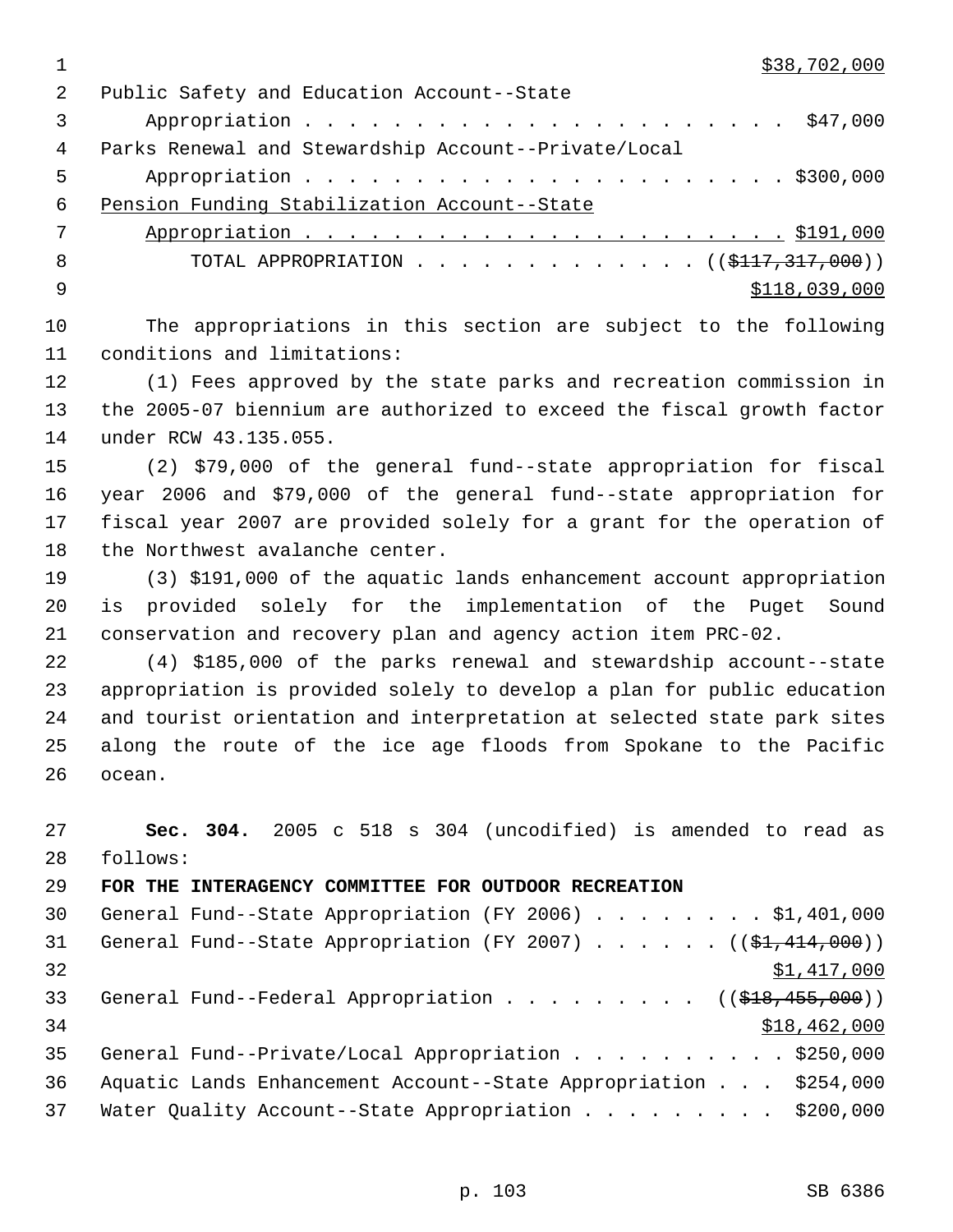1 Firearms Range Account--State Appropriation . . . . . . . . \$24,000 2 Recreation Resources Account--State Appropriation . . . ((\$3,176,000))  $\frac{1}{3}$   $\frac{1}{2}$ , 196,000 4 NOVA Program Account--State Appropriation . . . . . . . . . . \$809,000 Pension Funding Stabilization Account--State

 Appropriation . . . . . . . . . . . . . . . . . . . . . . . \$1,000 7 TOTAL APPROPRIATION . . . . . . . . . . . . . ((\$25,983,000))  $8 \div 25,014,000$ 

 The appropriations in this section are subject to the following conditions and limitations:

 (1) As described in section 129(7) of this act, the department shall make recommendations and report on monitoring activities related to salmon recovery.

 (2) \$16,025,000 of the general fund--federal appropriation is provided solely for implementation of the forest and fish agreement rules. These funds will be passed through to the department of natural resources and the department of fish and wildlife.

 (3) During the 2005-07 fiscal biennium, any county that purchased land before 1978 for off-road vehicle sports park recreation pursuant to 1972 ex.s. c 153 and 1975 1st ex.s. c 34 may discharge its contractual obligations for state-funded capital improvements on those lands if by no later than June 30, 2007:

 (a) It sells on the open market, at the highest price achievable, all such lands and related facilities and equipment. After deducting reasonable expenses for the cost of sale, all remaining funds will be deposited within thirty days of closing to the nonhighway and off-road vehicle activities program account in the office of the state treasurer. Any funds derived from such sale shall be expended in accordance with RCW 46.09.170(2)(d)(ii)(A) in the same manner as funds the committee receives from RCW 46.09.110 and shall be used for off- road vehicle recreation facilities in areas west of the crest of the Cascade Mountains with preference for developing a new off-road vehicle sports park; or

 (b) With the consent of the interagency committee, it gives all such lands and related facilities and equipment to a state or local agency. The state or local agency must agree to make the lands available for purposes related to motorized off-road vehicle recreation. The agency will not be responsible for contractual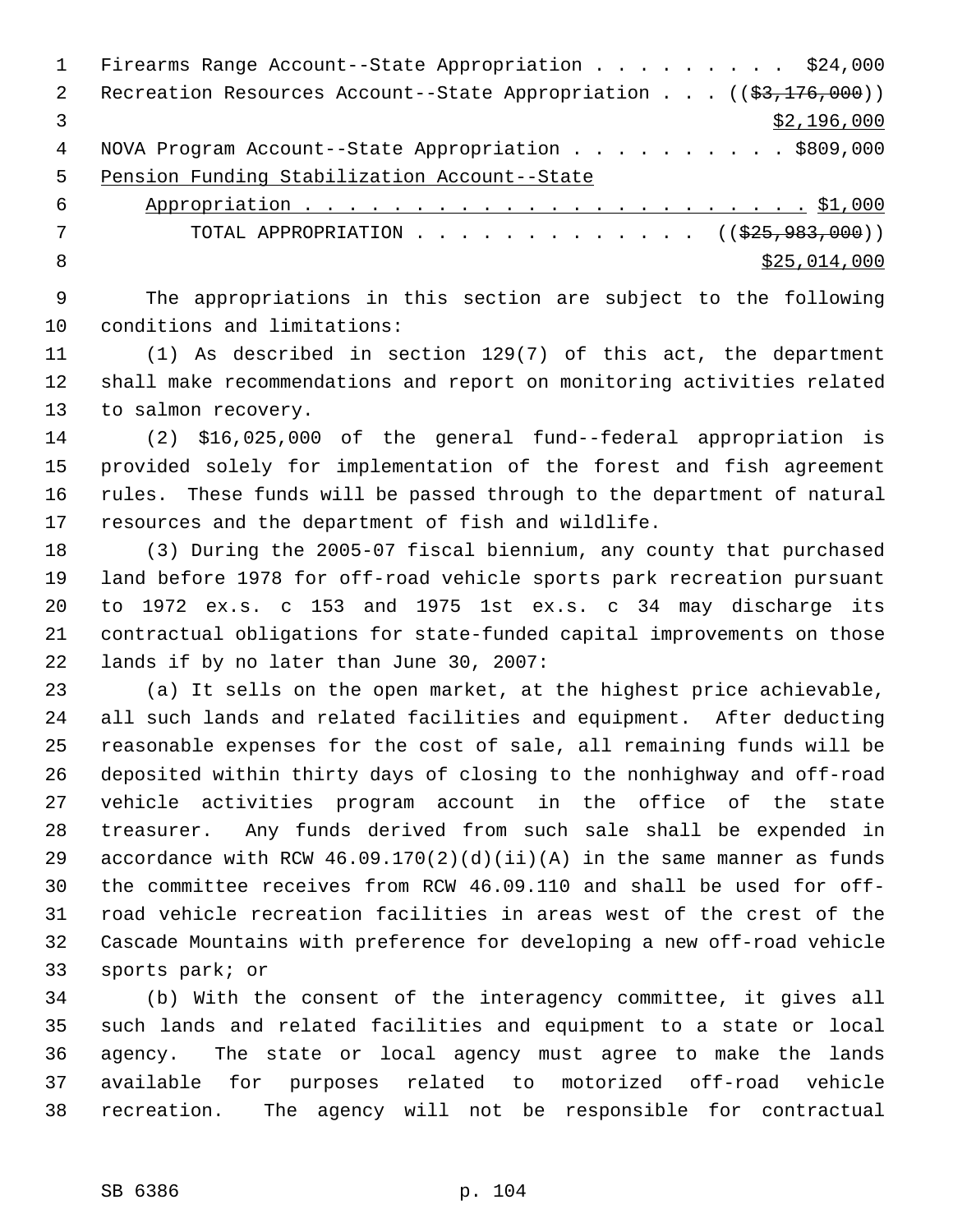obligations for previous state-funded capital improvements on those lands. The interagency committee may award a one time noncompetitive grant to the agency for renovation and other capital improvements and for initial operating costs. If a transfer of property under this subsection (b) is not approved prior to June 30, 2006, then the property shall be sold according to (a) of this subsection.

 (4) \$125,000 of the general fund--state appropriation for fiscal year 2006 and \$125,000 of the general fund--state appropriation for fiscal year 2007 are provided solely for the biodiversity strategy.

 (5) \$20,000 of the general fund--state appropriation for fiscal year 2006 and \$20,000 of the general fund--state appropriation for fiscal year 2007 are provided solely for coordination of federal, state, tribal, local, and private aquatic monitoring efforts. The department shall provide a memorandum to the office of financial management and legislative fiscal committees in January of every year which specifies performance measures to reduce redundancy, increase efficiency, and help meet the goals and objectives of the various entities involved in monitoring and if these performance measures were met.

 **Sec. 305.** 2005 c 518 s 305 (uncodified) is amended to read as follows: **FOR THE ENVIRONMENTAL HEARINGS OFFICE**  23 General Fund--State Appropriation (FY 2006) . . . . . . . . \$1,057,000 24 General Fund--State Appropriation (FY 2007) . . . . . . ((\$1,064,000)) \$1,066,000 Pension Funding Stabilization Account--State Appropriation . . . . . . . . . . . . . . . . . . . . . . . \$5,000 28 TOTAL APPROPRIATION  $\cdots$ ,  $\cdots$ ,  $\cdots$ ,  $\cdots$ ,  $\cdots$ ,  $\cdots$ ,  $\cdots$ ,  $\cdots$  \$2,128,000 **Sec. 306.** 2005 c 518 s 306 (uncodified) is amended to read as follows: **FOR THE CONSERVATION COMMISSION**  General Fund--State Appropriation (FY 2006) . . . . . . . . \$2,235,000 34 General Fund--State Appropriation (FY 2007) . . . . .  $($   $($ \$2,253,000))  $\frac{1}{2}$  35  $\frac{1}{2}$  256,000 36 General Fund--Federal Appropriation . . . . . . . . . . . . \$250,000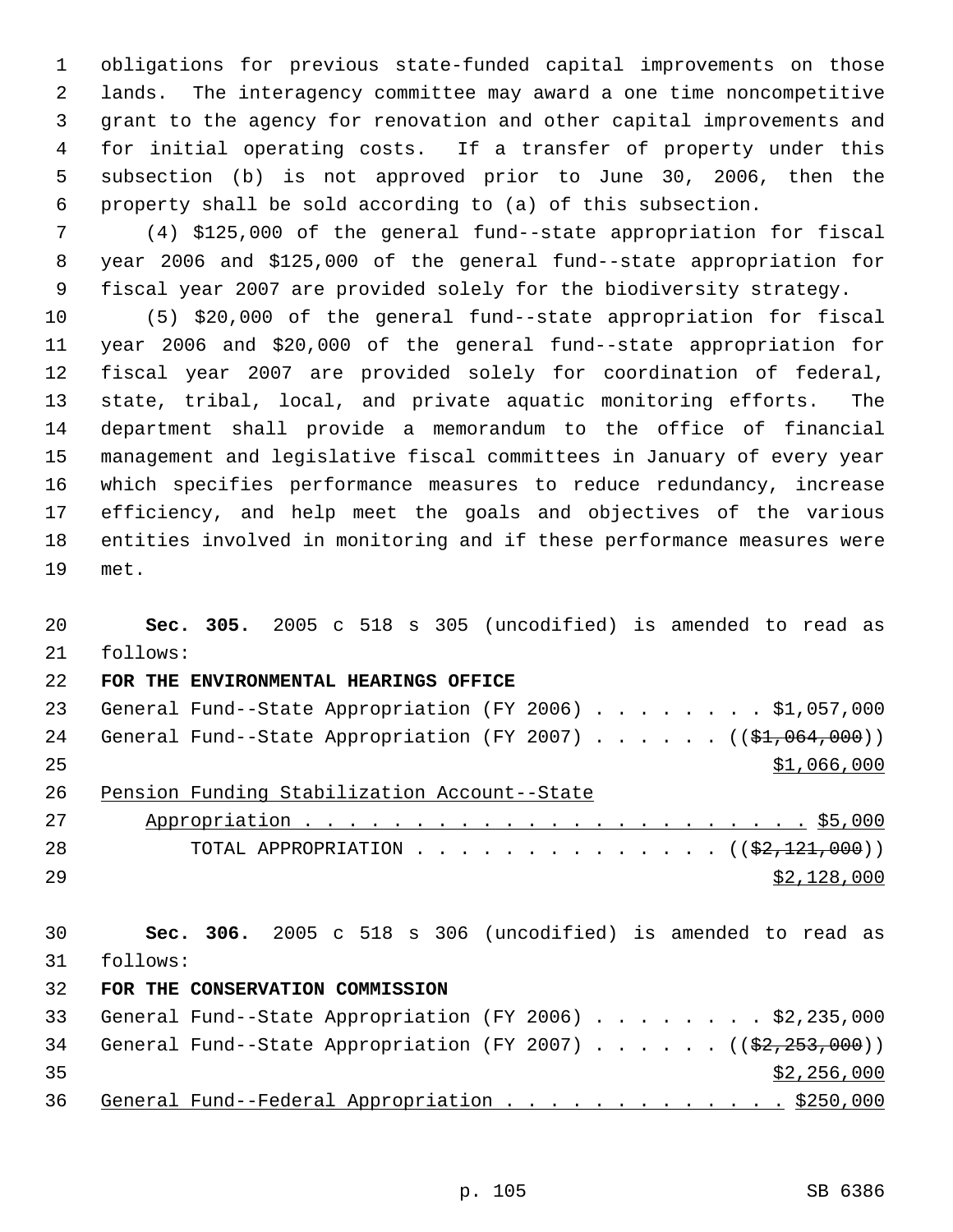| $\mathbf{1}$ | Water Quality Account--State Appropriation ( $(\frac{24}{175}, 000)$ )               |
|--------------|--------------------------------------------------------------------------------------|
| 2            | \$4,178,000                                                                          |
| 3            | Pension Funding Stabilization Account--State                                         |
| 4            |                                                                                      |
| 5            | TOTAL APPROPRIATION $\ldots$ , ( $(\frac{68}{663}, \frac{663}{600})$ )               |
| 6            | \$8,922,000                                                                          |
| 7            | The appropriations in this section are subject to the following                      |
| 8            | conditions and limitations:                                                          |
| 9            | (1) \$197,000 of the general fund--state appropriation for fiscal                    |
| 10           | year 2006 and \$197,000 of the general fund--state appropriation for                 |
| 11           | fiscal year 2007 are provided solely for the implementation of the                   |
| 12           | Puget Sound conservation and recovery plan and agency action item CC-                |
| 13           | 01.                                                                                  |
| 14           | (2) As described in section 129(7) of this act, the department                       |
| 15           | shall make recommendations and report on monitoring activities related               |
| 16           | to salmon recovery.                                                                  |
| 17           | (3) \$100,000 of the general fund--state appropriation for fiscal                    |
| 18           | year 2006 and \$100,000 of the general fund--state appropriation for                 |
| 19           | fiscal year 2007 are provided solely to implement Substitute House Bill              |
| 20           | No. 1462 (relating to funding for conservation districts). If the bill               |
| 21           | not enacted by June 30, 2005, the amounts provided in this<br>is                     |
| 22           | subsection shall lapse.                                                              |
| 23           | Sec. 307. 2005 c 518 s 307 (uncodified) is amended to read as                        |
| 24           | follows:                                                                             |
| 25           | FOR THE DEPARTMENT OF FISH AND WILDLIFE                                              |
| 26           | General Fund--State Appropriation (FY 2006) $($ $($ $\frac{45}{751}, \frac{000}{1})$ |
| 27           | \$45,782,000                                                                         |
| 28           | General Fund--State Appropriation (FY 2007) $($ $($ $\frac{644}{545},000)$ )         |
| 29           | \$45,837,000                                                                         |
| 30           | General Fund--Federal Appropriation ( $(\frac{242}{262}, \frac{261}{200})$ )         |
| 31           | \$49,100,000                                                                         |
| 32           | General Fund--Private/Local Appropriation ( $(\frac{236}{100}, \frac{025}{000})$ )   |
| 33           | \$36,089,000                                                                         |
| 34           | Off-Road Vehicle Account--State Appropriation \$392,000                              |
| 35           | Aquatic Lands Enhancement Account--State                                             |
| 36           | Appropriation $($ $(*5, 813, 000))$                                                  |
| 37           | \$5,820,000                                                                          |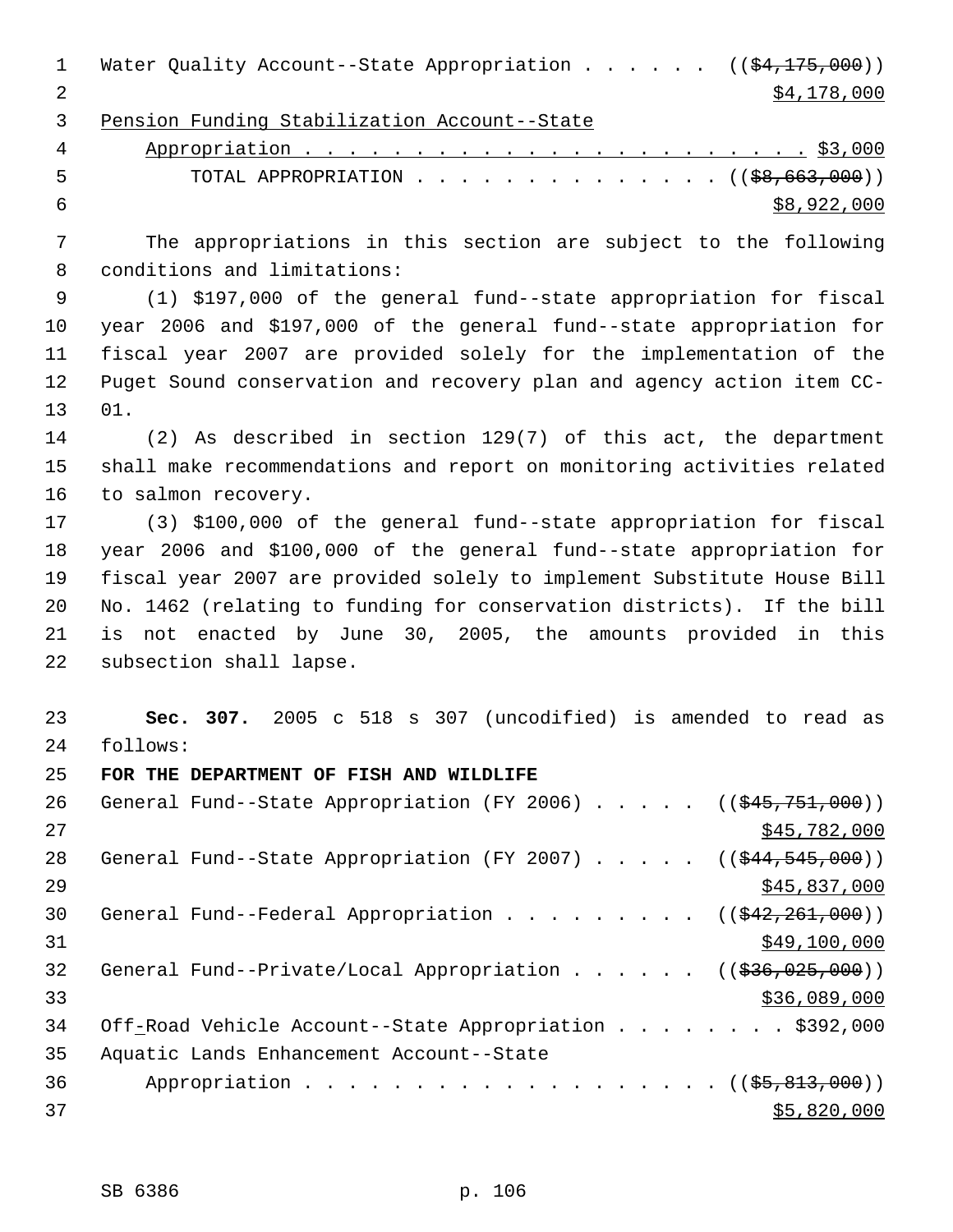| 1              | Recreational Fisheries Enhancement--State                                         |
|----------------|-----------------------------------------------------------------------------------|
| $\overline{2}$ | Appropriation $($ $(\frac{2}{53}, \frac{547}{500}) )$                             |
| 3              | \$3,753,000                                                                       |
| 4              | Warm Water Game Fish Account--State Appropriation $((\frac{2}{7}, 898, 000))$     |
| 5              | \$2,904,000                                                                       |
| 6              | Eastern Washington Pheasant Enhancement                                           |
| 7              | Account--State Appropriation<br>\$750,000                                         |
| 8              | Wildlife Account--State Appropriation<br>$((\frac{1562}{776},000))$               |
| $\mathsf 9$    | \$61,935,000                                                                      |
| 10             | Wildlife Account--Federal Appropriation<br>$((\frac{230}{7}36, \frac{966}{900}))$ |
| 11             | \$33,029,000                                                                      |
| 12             | Wildlife Account--Private/Local Appropriation<br>((\$10,379,000))                 |
| 13             | \$10,386,000                                                                      |
| 14             | Game Special Wildlife Account--State Appropriation<br>$((\$2,147,000))$           |
| 15             | \$2,883,000                                                                       |
| 16             | Game Special Wildlife Account--Federal Appropriation .<br>$(($ \$8,858,000))      |
| 17             | \$8,863,000                                                                       |
| 18             | Game Special Wildlife Account--Private/Local                                      |
| 19             | Appropriation<br>((\$468,000))                                                    |
| 20             | \$469,000                                                                         |
| 21             | Public Safety and Education Account--State                                        |
| 22             |                                                                                   |
| 23             | Environmental Excellence Account--State Appropriation \$15,000                    |
| 24             | Regional Fisheries Salmonid Recovery                                              |
| 25             | Account--Federal Appropriation ( $(\frac{1}{21}, 755, 000)$ )                     |
| 26             | \$2,755,000                                                                       |
| 27             | Oil Spill Prevention Account--State Appropriation $((\frac{21}{61}, 040, 000))$   |
| 28             | \$1,043,000                                                                       |
| 29             | ((Recreation Resources Account - State Appropriation \$36,000))                   |
| 30             | Oyster Reserve Land Account--State Appropriation \$411,000                        |
| 31             | ((Freshwater Aquatic Algae Control Account - State)                               |
| 32             |                                                                                   |
| 33             | Aquatic Invasive Species Prevention Account--State                                |
| 34             |                                                                                   |
| 35             | Pension Funding Stabilization Account--State                                      |
| 36             |                                                                                   |
| 37             | TOTAL APPROPRIATION ( $(\frac{2302}{171},000)$ )                                  |
| 38             | \$313,580,000                                                                     |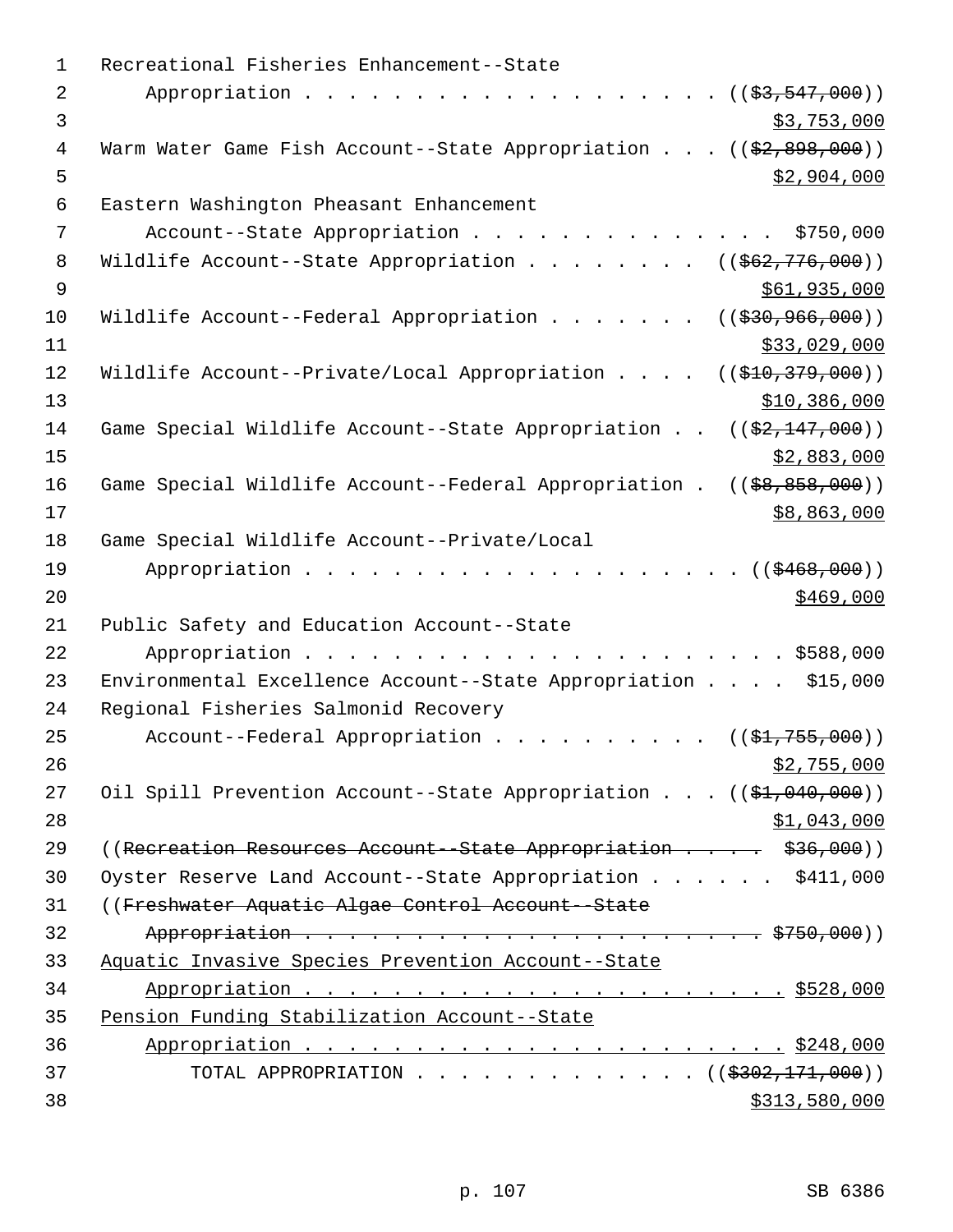The appropriations in this section are subject to the following conditions and limitations:

 (1) As described in section 129(7) of this act, the department shall make recommendations and report on monitoring activities related to salmon recovery.

 (2) \$1,556,714 of the general fund--state appropriation for fiscal year 2006 and \$1,556,713 of the general fund--state appropriation for fiscal year 2007 are provided solely for the implementation of the Puget Sound conservation and recovery plan and agency action items DFW-01 through DFW-06, DFW-08 through DFW-12, and DFW-16.

 (3) \$225,000 of the general fund--state appropriation for fiscal year 2006 and \$225,000 of the general fund--state appropriation for fiscal year 2007 are provided solely for the implementation of hatchery reform recommendations defined by the hatchery scientific review group.

 (4) The department shall support the activities of the aquatic nuisance species coordination committee to foster state, federal, tribal, and private cooperation on aquatic nuisance species issues. The committee shall strive to prevent the introduction of nonnative aquatic species and to minimize the spread of species that are introduced.

 (5) The department shall emphasize enforcement of laws related to protection of fish habitat and the illegal harvest of salmon and steelhead. Within the amount provided for the agency, the department shall provide support to the department of health to enforce state shellfish harvest laws.

 (6) \$180,000 of the wildlife account--state appropriation is provided solely to test deer and elk for chronic wasting disease and to document the extent of swan lead poisoning. Of this amount, \$65,000 is provided solely to document the extent of swan lead poisoning and to begin environmental cleanup.

 (7) The department shall provide quarterly status reports to the office of financial management regarding the replacement of the Washington interactive licensing system and the implementation of the hydraulic permit management system.

 (8) The department shall prepare a report detailing the hydraulic permit approval program applications and project types. The department shall coordinate with the office of financial management in determining the contents of the report. At minimum, the report shall include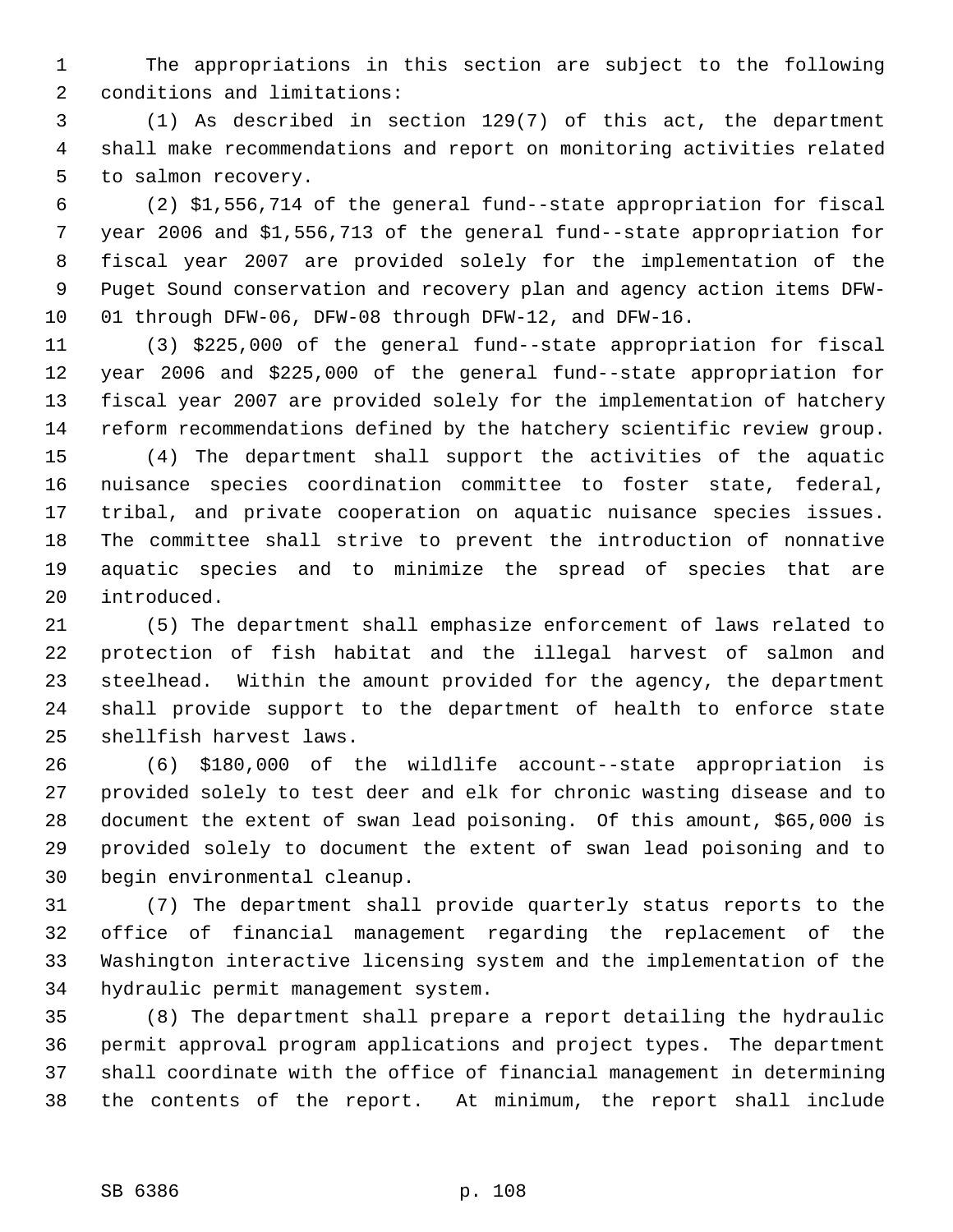permits by applicant (name, state, local, federal, tribal entity, etc.), project type (pamphlet, minor, medium, major, extension, revision, etc.) and project location (county and water resource inventory area). The department shall submit the report to the office of financial management and legislative fiscal committees no later than September 1, 2006.

 (9) \$700,000 of the general fund--federal appropriation is provided solely for environmental data quality and access projects in support of 9 state salmon recovery efforts. The department shall coordinate planning and implementation of all activities with the department of 11 information services and the governor's salmon recovery office. The 12 department shall make certain that any activity using these funds is consistent with recommendations to be submitted (per section 405, chapter 488, Laws of 2005) in the joint report to the legislature and office of financial management on December 1, 2006.

 (10) \$100,000 of the general fund--state appropriation for fiscal year 2006 and \$400,000 of the general fund--state appropriation for fiscal year 2007 are provided solely for a state match to support the Puget Sound nearshore partnership between the department and the U.S. Army Corps of Engineers.

 $(1)$  (( $(10)$ )) (11) \$72,000 of the state wildlife account--state appropriation is provided solely to implement House Bill No. 1211 (multiple season big game permit). If the bill is not enacted by June 30, 2005, the amount provided in this section shall lapse.

 $(12)$   $($  $\frac{25750}{12})$   $\frac{528}{000}$  of the  $($  $\frac{25750}{000})$   $\frac{25750}{0000}$   $\frac{25750}{0000}$   $\frac{25750}{0000}$   $\frac{25750}{0000}$   $\frac{25750}{0000}$   $\frac{25750}{0000}$   $\frac{25750}{0000}$   $\frac{25750}{0000}$   $\frac{25750}{0000}$  26 control) aquatic invasive species prevention account--state appropriation is provided solely to implement Senate Bill No. 5699 (preventing and controlling aquatic invasive species and algae). If the bill is not enacted by June 30, 2005, the amounts provided in this subsection shall lapse.

 (13) \$703,000 of the general fund--state appropriation for fiscal year 2006 is provided solely to purchase six purse seine and three gill net licenses to meet the provisions of the United States/Canada salmon treaty.

 $((+15))$   $(14)$  \$10,000 of the general fund--state appropriation for fiscal year 2006 and \$10,000 of the general fund--state appropriation for fiscal year 2007 are provided solely for chum salmon production at Minter creek hatchery.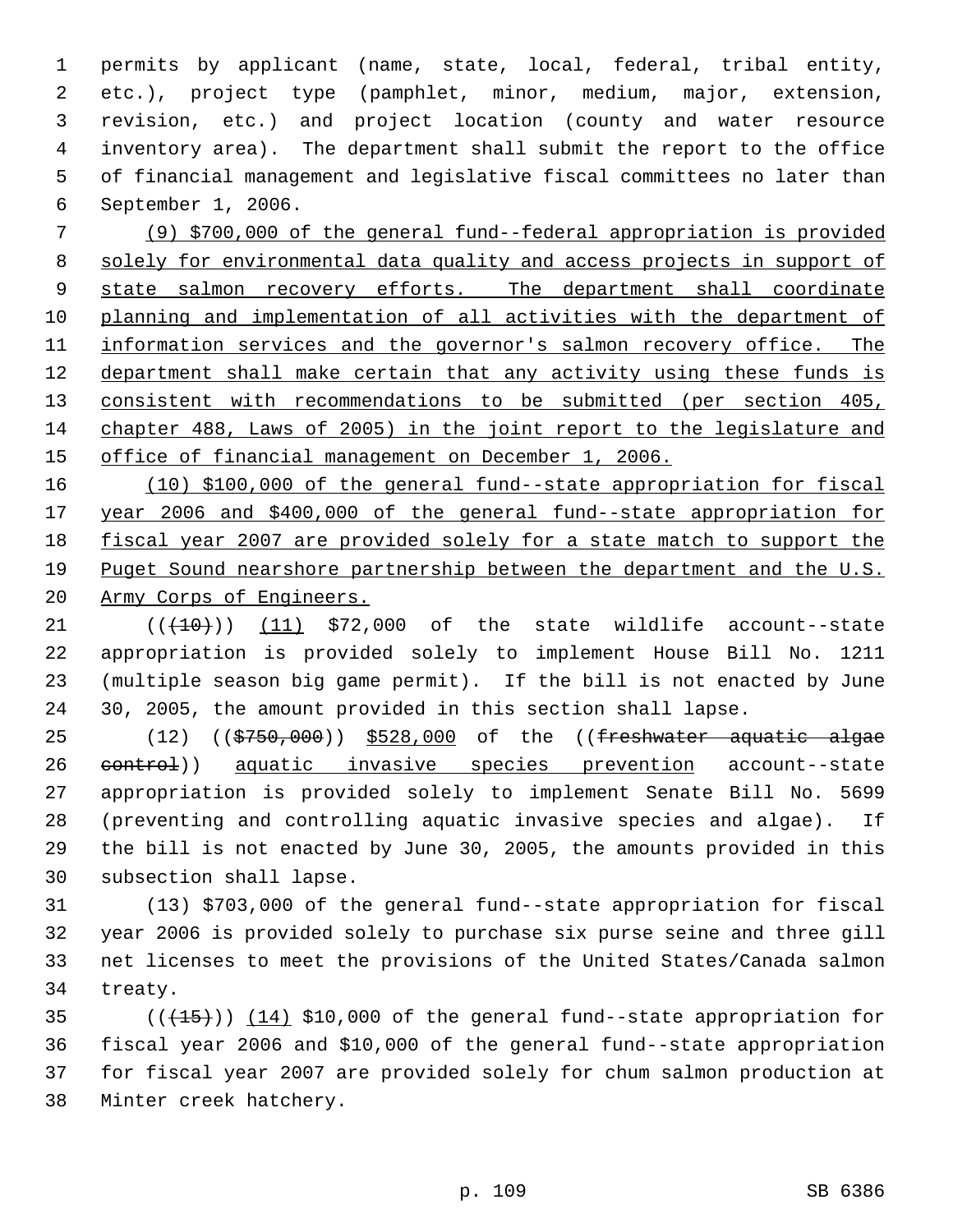1 (( $(16)$ )) (15) \$45,000 of the general fund--federal appropriation for fiscal year 2006 and \$45,000 of the general fund--federal appropriation for fiscal year 2007 are provided solely for the management of Canada goose seasons to increase the number of hunting days in southwest Washington.

 $((+17))$   $(16)$  \$46,000 of the wildlife account--state appropriation is provided solely to increase the number of courses providing the hunter education training program created in RCW 77.32.155. The department shall reduce the current backlog of applicants waiting to take the training program and provide for a stable supply of training program courses in order to avoid future backlogs.

12 (( $(18)$ )) (17) \$481,000 of the wildlife account--state appropriation is provided solely to continued operation of the Naselle Hatchery during the 2005-07 biennium. This will increase production by 3 million Chinook, 1 million Coho, and 30,000 trout.

 $((+20))$   $(18)$  \$223,000 of the wildlife account--state appropriation is provided solely to implement Senate Bill No. 5227 (wildlife harvest reports). If the bill is not enacted by June 30, 2005, the amount provided in this subsection shall lapse.

20 (19) The department shall assist the office of regulatory assistance in implementing activities consistent with the governor's 22 regulatory improvement program. The department shall support and 23 provide expertise to facilitate, coordinate, and simplify citizen and business interactions so as to improve state regulatory processes involving state, local, and federal stakeholders.

 (20) \$601,000 of the general fund--state appropriation for fiscal year 2006 is provided solely for fire suppression and remediation activities on department lands and facilities that were impacted during the 2005 fire season. Funding shall be used for seeding, planting vegetation, fertilizing, weed control, and the establishment of water 31 bars and other erosion control measures.

 (21) \$55,000 of the general fund--state appropriation for fiscal year 2006, \$266,000 of the general fund--state appropriation for fiscal year 2007, and \$319,000 of the wildlife account--state appropriation are provided solely for the continued operation of the Nemah, Mossyrock, Omak, Colville, Arlington, and Columbia Basin hatcheries during the 2005-07 biennium. Funding shall be used to offset the increased cost of utilities, fuel, fish feed, and mitigation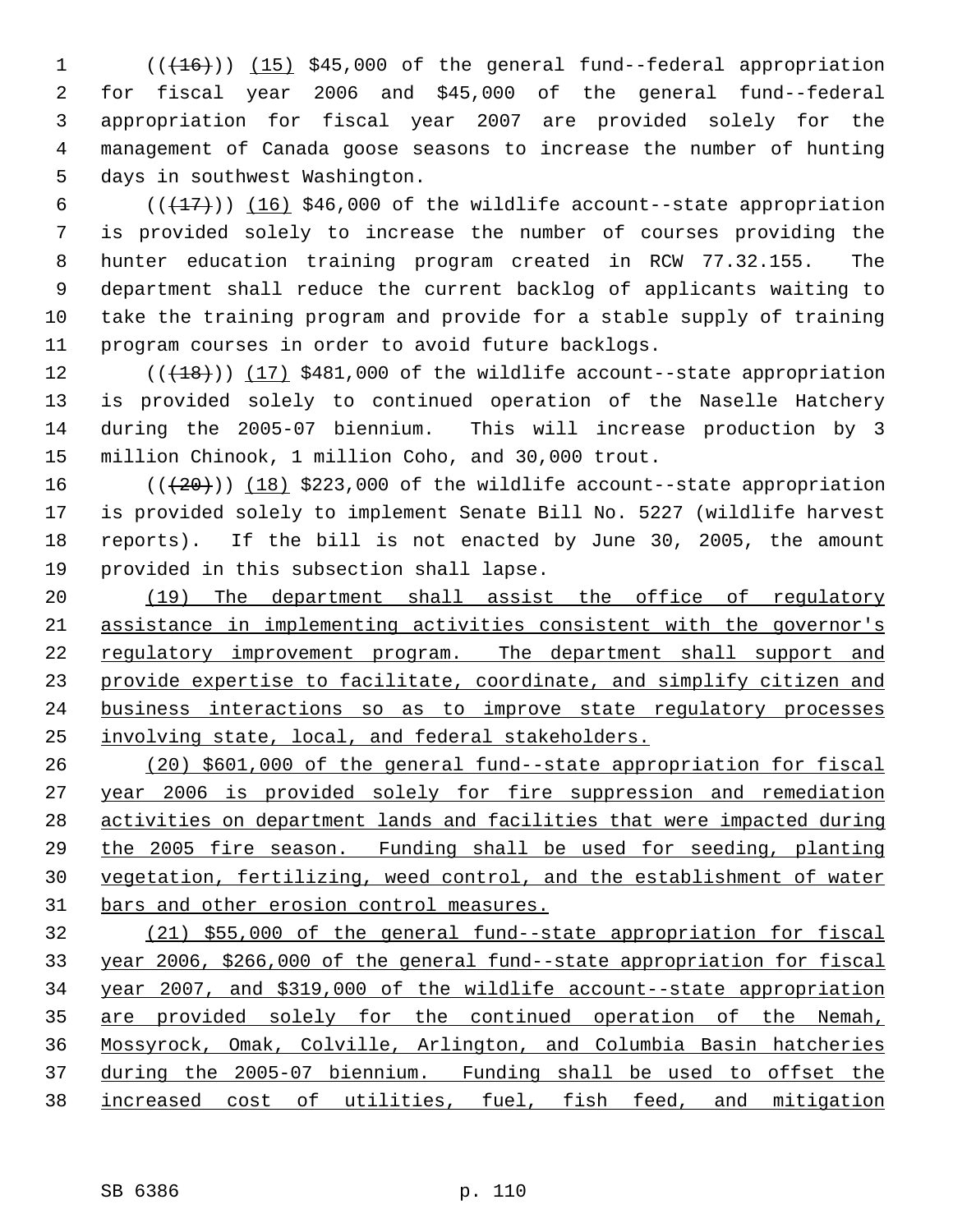1 obligations previously funded from local sources. The department shall 2 consult with the appropriate natural resource and fiscal committees of 3 the legislature prior to submitting a 2007-09 budget proposal that 4 changes current hatchery operations, production, and/or maintenance to 5 the office of financial management. Unless specifically authorized by 6 the legislature, the department shall not close any hatchery facility 7 currently in operation. 8  $((+21))$  (22) \$4,000 of the wildlife account--state appropriation 9 is provided solely to implement House Bill No. 1210 (temporary fishing 10 license). If the bill is not enacted by June 30, 2005, the amount 11 provided in this subsection shall lapse. 12 **Sec. 308.** 2005 c 518 s 308 (uncodified) is amended to read as 13 follows: 14 **FOR THE DEPARTMENT OF NATURAL RESOURCES**  15 General Fund--State Appropriation (FY 2006) . . . . . ((\$49,220,000))  $\frac{$40,818,000}{2}$ 17 General Fund--State Appropriation (FY 2007) . . . . . ((\$43,757,000))  $18$  \$52,128,000 19 General Fund--Federal Appropriation . . . . . . . . ((\$15,202,000))  $20$  \$15,215,000 21 General Fund--Private/Local Appropriation . . . . . .  $($   $($ \$1,275,000)) 22  $\frac{$1,276,000}{ }$ 23 Forest Development Account--State Appropriation . . . ((\$54,441,000))  $24$  \$54,697,000 25 Off-Road Vehicle Account--State Appropriation . . . . ((\$3,986,000))  $26$   $\frac{$4,001,000}{9}$ 27 Surveys and Maps Account--State Appropriation . . . .  $($   $($ \$2,436,000)) 28 \$2,447,000 29 Aquatic Lands Enhancement Account--State 30 Appropriation . . . . . . . . . . . . . . . . . (  $(\frac{28,344,000}{1})$  $31$  \$8,451,000 32 Resources Management Cost Account--State 33 Appropriation . . . . . . . . . . . . . . . . ((<del>\$85,941,000</del>)) 34 \$86,332,000 35 Surface Mining Reclamation Account--State 36 Appropriation . . . . . . . . . . . . . . . . . (  $(\frac{21,841,000}{1,000})$  $\frac{1}{2}$  37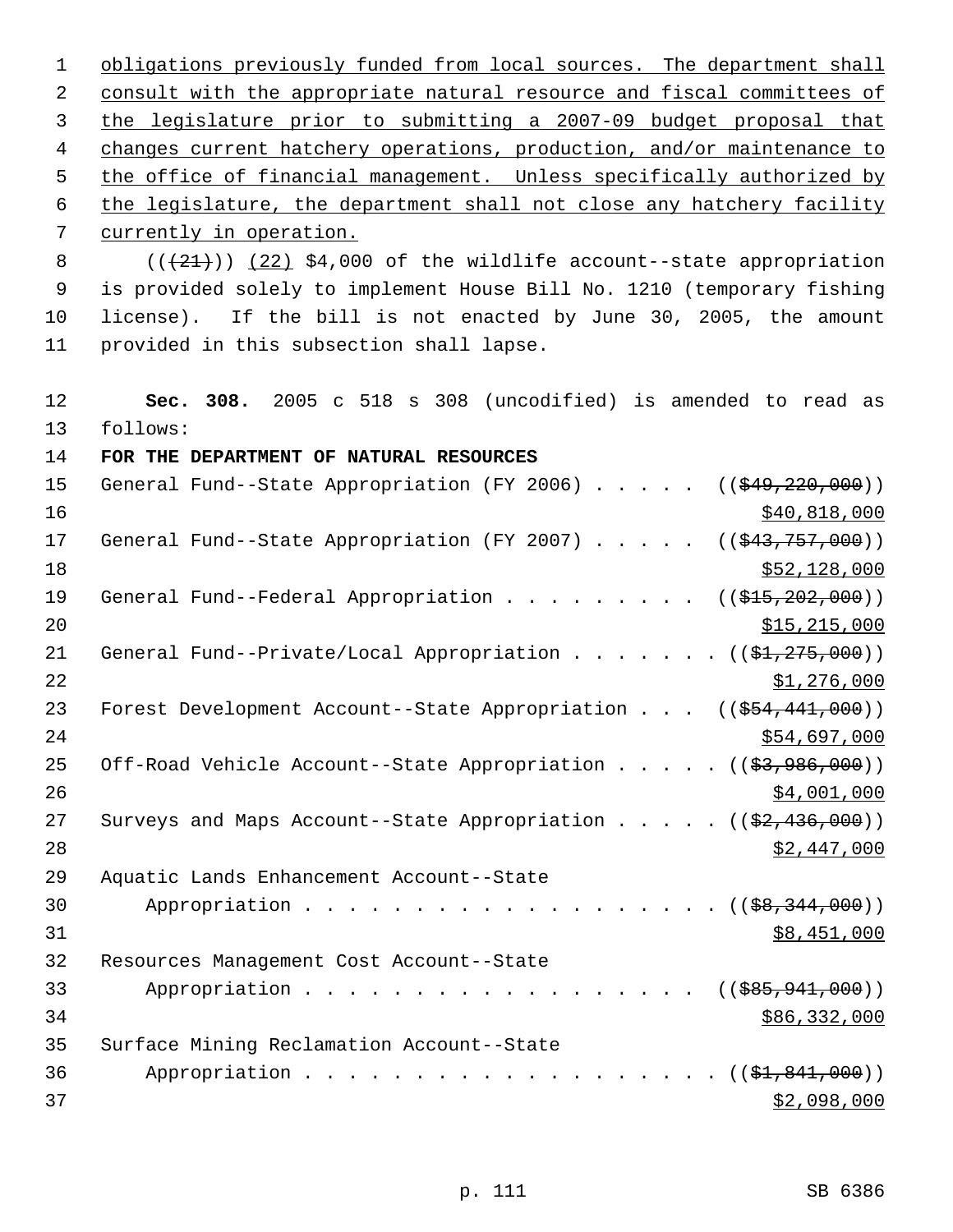| 1              | Disaster Response Account--State                                                            |
|----------------|---------------------------------------------------------------------------------------------|
| $\overline{2}$ |                                                                                             |
| 3              | Water Quality Account--State Appropriation ( $(\frac{2}{2}, 630, 000)$ )                    |
| 4              | \$2,636,000                                                                                 |
| 5              | Aquatic Land Dredged Material Disposal Site                                                 |
| 6              | Account--State Appropriation ( $(\frac{2652}{100})$ )                                       |
| 7              | \$1,321,000                                                                                 |
| 8              | Natural Resources Conservation Areas Stewardship                                            |
| 9              | Account--State Appropriation \$34,000                                                       |
| 10             | State Toxics Control Account--State Appropriation \$2,155,000                               |
| 11             | Air Pollution Control Account--State Appropriation ((\$555,000))                            |
| 12             | \$556,000                                                                                   |
| 13             | Derelict Vessel Removal Account--State Appropriation . $((\frac{21}{21}, \frac{137}{200}))$ |
| 14             | \$1,138,000                                                                                 |
| 15             | Agricultural College Trust Management                                                       |
| 16             | Account--State Appropriation $($ \$1,962,000))                                              |
| 17             | \$1,966,000                                                                                 |
| 18             | Pension Funding Stabilization Account--State                                                |
| 19             |                                                                                             |
| 20             | TOTAL APPROPRIATION ( $(\frac{2280,568,000}{s})$ )                                          |
| 21             | \$282,405,000                                                                               |
| 22             | The appropriations in this section are subject to the following                             |
| 23             | conditions and limitations:                                                                 |
| 24             | (1) As described in section 129(7) of this act, the department                              |
| 25             | shall make recommendations and report on monitoring activities related                      |
| 26             | to salmon recovery.                                                                         |
| 27             | (2) \$18,000 of the general fund--state appropriation for fiscal                            |
| 28             | year 2006, \$18,000 of the general fund--state appropriation for fiscal                     |
| 29             | year 2007, and \$1,652,050 of the aquatic lands enhancement account                         |
| 30             | appropriation are provided solely for the implementation of the Puget                       |
| 31             | Sound conservation and recovery plan and agency action items DNR-01 and                     |
| 32             | $DNR-02$ .                                                                                  |
| 33             | \$138,000 of the resource management cost account--state<br>(3)                             |
| 34             | appropriation is provided solely to implement Engrossed Second                              |
| 35             | Substitute House Bill No. 1896 (geoduck harvest). If the bill is not                        |
| 36             | enacted by June 30, 2005, the amount in the subsection shall lapse.                         |
| 37             | $(4)$ ( $(\frac{2953}{100})$ $\frac{5972}{100}$ of the general fund--state appropriation    |
| 38             | for fiscal year 2006 and $($ $(\frac{6950}{600})$ $\frac{994}{000}$ of the general fund--   |
|                |                                                                                             |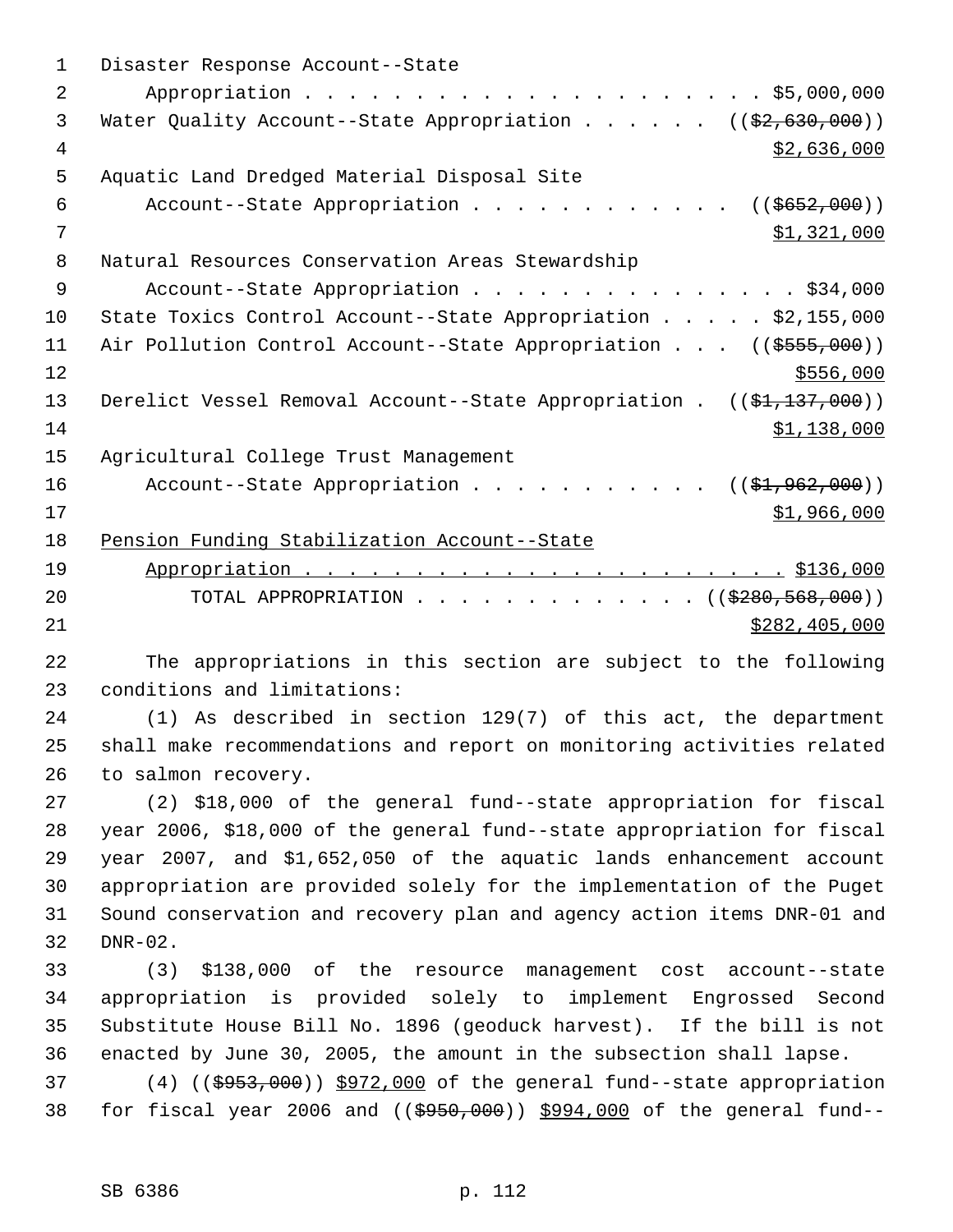state appropriation for fiscal year 2007 are provided solely for deposit into the agricultural college trust management account and are provided solely to manage approximately 70,700 acres of Washington State University's agricultural college trust lands.

5 (5) ((\$10,635,000)) \$11,124,000 of the general fund--state appropriation for fiscal year 2006, ((\$13,635,000)) \$12,982,000 of the general fund--state appropriation for fiscal year 2007, and \$5,000,000 of the disaster response account--state appropriation are provided solely for emergency fire suppression. Of these amounts, up to \$250,000 may be expended for staff and other necessary resources to design and implement a fire data-collection system that includes financial- and performance-management information for fires over 10 acres in size.

 None of the general fund and disaster response account amounts provided in this subsection may be used to fund agency indirect and administrative expenses. Agency indirect and administrative costs shall be allocated among the agency's remaining accounts and appropriations.

 (6) \$582,000 of the aquatic lands enhancement account appropriation is provided solely for spartina control.

 (7) Fees approved by the board of natural resources in the 2005-07 biennium are authorized to exceed the fiscal growth factor under RCW 43.135.055.

 (8) \$9,000,000 of the general fund--state appropriation for fiscal 25 year  $(2006)$  2007 and \$2,000,000 of the aquatic lands enhancement account--state appropriation are provided solely for the purposes of 27 settling those claims identified in ((the consent decree and settlement agreement in)) *U.S., et al. v. State of Washington, et al.* Subproceeding No. 89-3 (Shellfish), United States District Court for the Western District of Washington at Seattle, Case No. C70-9213. The 31 expenditure of this appropriation is contingent on ((the release of those claims in this subproceeding. In the event that the federal government does not appropriate \$22,000,000 for this purpose by June  $30, 2006,$ ) a settlement agreement that includes the state of Washington as a party to the agreement which is fully executed by June 29, 2007, and a consent decree entered by June 29, 2007, by the United States District Court for the Western District of Washington settling and releasing the identified treaty claims to harvest shellfish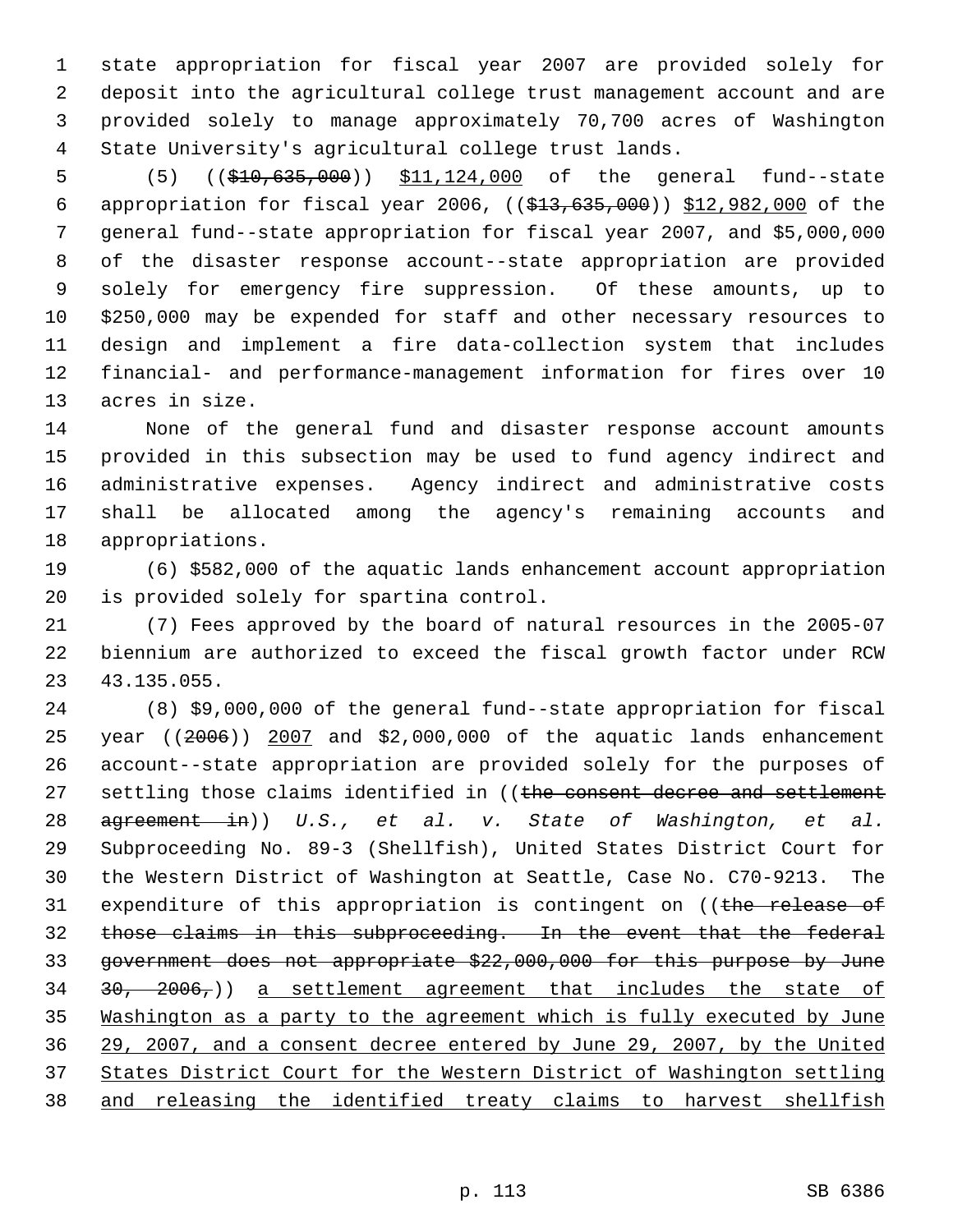previously negotiated in the settlement agreement. By June 29, 2007, 2 the release of claims associated with the settlement agreement and consent decree must be fully effective and there must be no unfulfilled contingencies that could cause the settlement agreement or consent decree to be vacated at some future date if not fulfilled. In the event that these contingencies are not met, the amounts provided in this subsection shall lapse.

 (9) \$2,155,000 of the state toxics account--state appropriation is provided solely for the department to meet its obligations with the U.S. environmental protection agency for the clean-up of Commencement Bay and other sites.

 (10) The department shall not develop the Gull Harbor facility without first submitting a master plan to the appropriate committees of the legislature. The plan shall ensure continued public access to the waterfront. The plan shall also examine alternative locations to the Gull Harbor site that would colocate marine equipment for all state agencies needing water access in Thurston county. The report shall be submitted by December 1, 2006.

 (11) \$250,000 of the general fund--state appropriation for fiscal year 2006, \$250,000 of the general fund--state appropriation for fiscal year 2007, and \$500,000 of the resource management cost account--state appropriation are provided solely for a report on the future of Washington forests. The purpose of the report is to examine economic, recreational, and environmental trends influencing the forest products industry and secondary manufacturing sectors in Washington state. The department shall contract with the University of Washington college of forestry resources. The college shall consult with the University of Washington economics department for the section on investment returns from granted lands. The report shall contain the following parts:

 (a) An update of the 1992 timber supply study for Washington state that was conducted by the University of Washington. The update may be accomplished by reviewing the most recent similar data available in existing reports, examining a sample of the original 1992 study sample of lands, and through other existing data sources that may reveal relevant trends and changes since 1992.

 (b) An independent assessment of the economic contribution of the forest products industry, and secondary manufacturing sectors, to the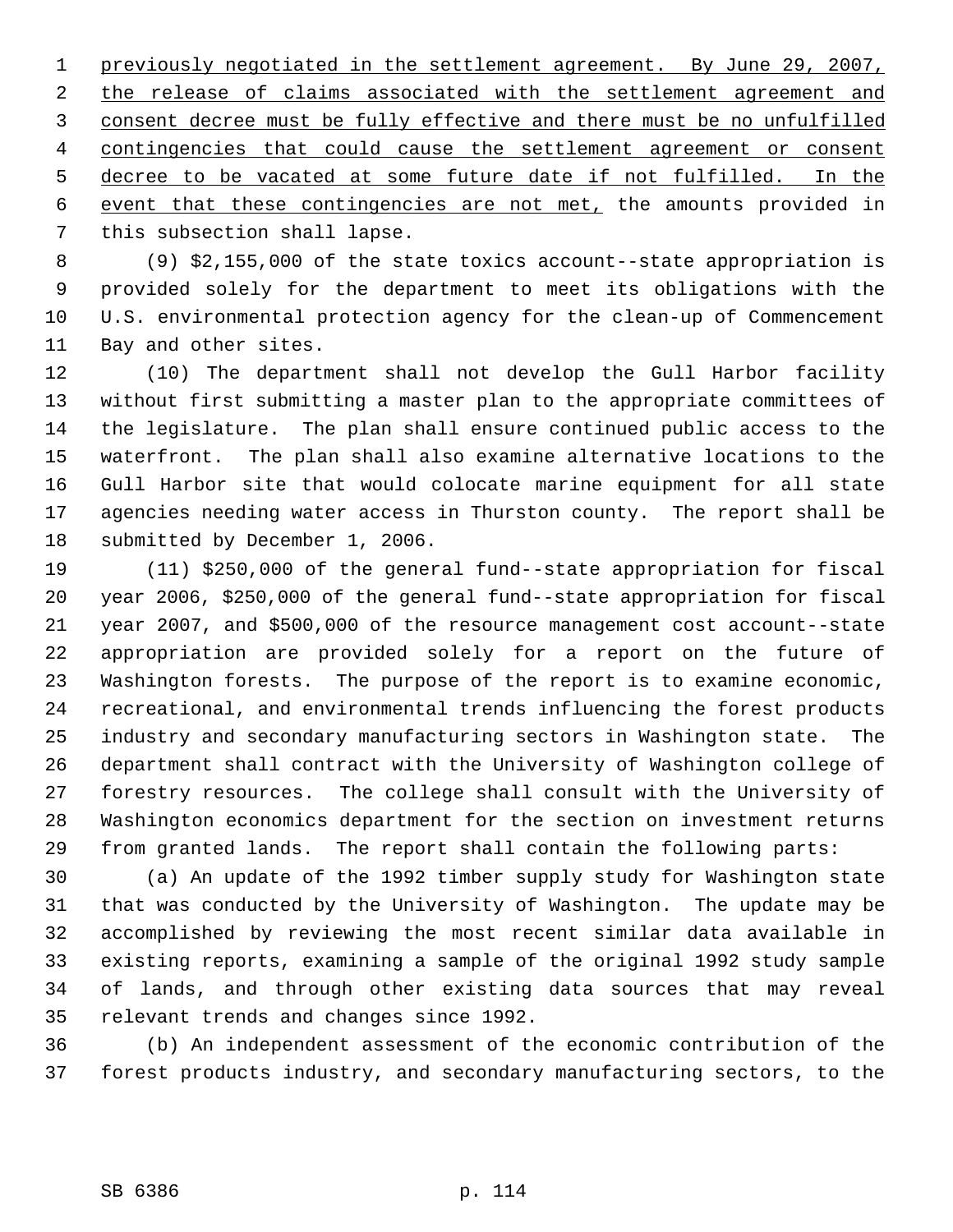state. This assessment will also examine some of the macroeconomic trends likely to affect the industry in the future.

 (c) A comparison of the competitive position of Washington's forest products industry globally, and with other leading forest products states, or regions, of the United States. This evaluation should compare the relative tax burden for growing and harvesting timber between the states or regions and the relative cost of adhering to regulations, and identify the competitive advantages of each state or region.

 (d) An assessment of the trends and dynamics that commercial and residential development play in the conversion of the state's forests to nonforestry uses. The assessment will involve gathering relevant data, reviewing that data, and analyzing the relationship between development and the conversion of forest land uses.

 (e) Recommendations on: (i) Policy changes that would enhance the competitive position of Washington's forest products industry in Washington state; (ii) policy changes that would, to the extent possible, ensure that a productive forest land base continues to be managed for forest products, recreation, and environmental and other public benefits into the future; and (iii) policy changes that would enhance the recreational opportunities on working forest lands in the state.

 (f) Based on the information derived from (a) through (d) of this subsection, an assessment of the expected rate of return from state granted lands. This section of the reports shall also review reports prepared by the department over the past ten years that describe the investment returns from granted lands. The review of these previous reports shall compare and critique the methodology and indicators used to report investment returns. The review shall recommend appropriate measures of investment returns from granted lands.

 (g) Analyze and recommend policies and programs to assist Cascade foothills area landowners and communities in developing and implementing innovative approaches to retaining traditional forestry while at the same time accommodating new uses that strengthen the economic and natural benefits from forest lands. For the purposes of this section, the Cascade foothills area generally encompasses the nonurbanized lands within the Cascade mountain range and drainages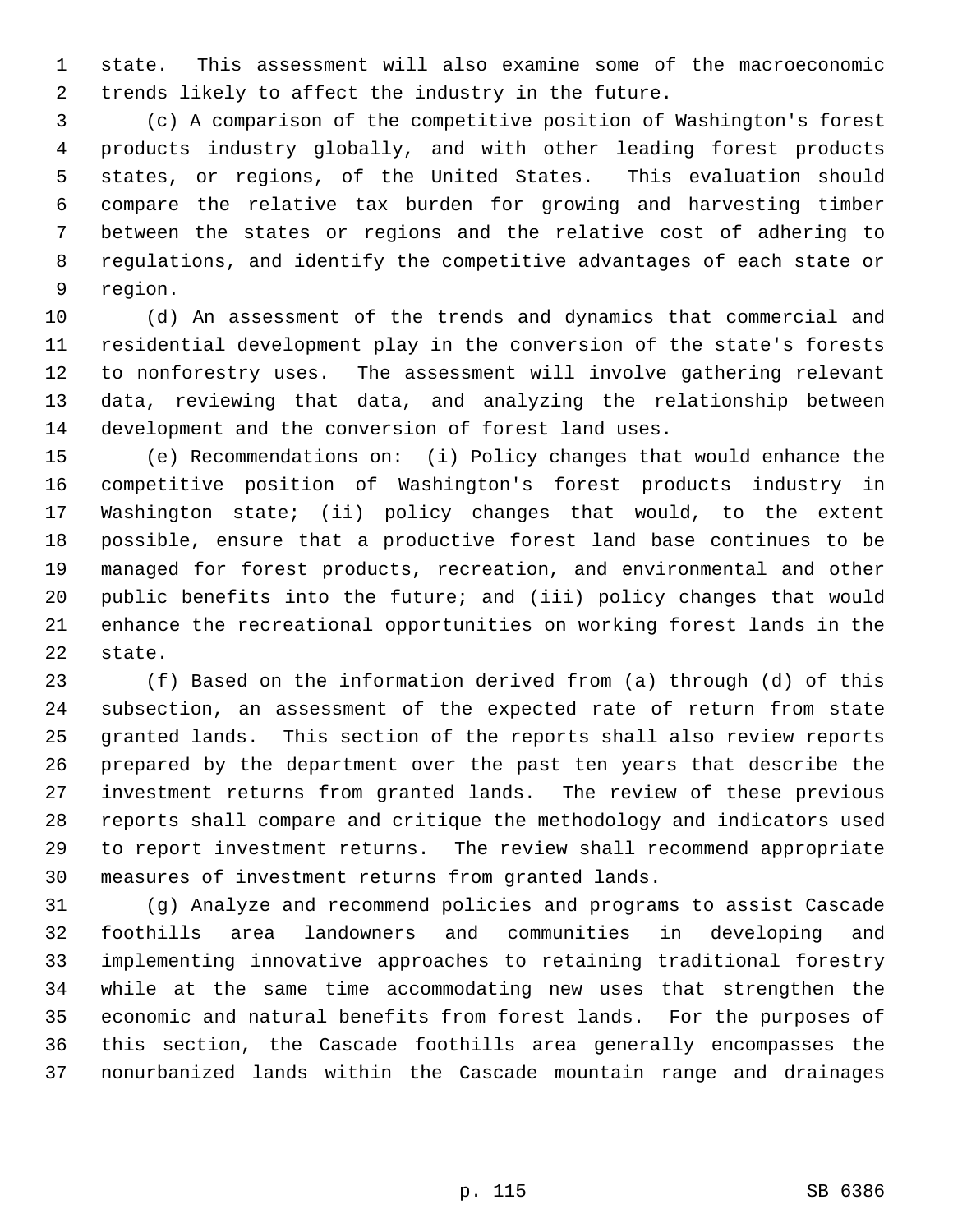1 lying between three hundred and three thousand feet above mean sea 2 level, and located within Whatcom, Skagit, Snohomish, King, Pierce, 3 Thurston, and Lewis counties.

 (12) \$4,000 of the general fund--state appropriation for fiscal year ((2005)) 2006 and \$4,000 of the general fund--state appropriation for fiscal year ((2006)) 2007 are provided solely to compensate the forest board trust for a portion of the lease to the Crescent television improvement district consistent with RCW 79.13.520.

 9 (13) The department shall develop a multiyear work plan and 10 schedule for mapping all applicable areas of the state for landslide 11 hazards and earthquake hazards. The work plan and schedule shall be 12 based on a carryforward funding level, and shall be submitted to the 13 office of financial management and to the fiscal committees of the 14 legislature by June 30, 2006.

15 **Sec. 309.** 2005 c 518 s 309 (uncodified) is amended to read as 16 follows:

17 **FOR THE DEPARTMENT OF AGRICULTURE** 

| 18 | General Fund--State Appropriation (FY 2006) $($ $($ \$11,000,000))            |
|----|-------------------------------------------------------------------------------|
| 19 | \$12,483,000                                                                  |
| 20 | General Fund--State Appropriation (FY 2007) $($ $($ $$10, 443, 000)$ )        |
| 21 | \$10,983,000                                                                  |
| 22 | ((\$10,608,000))<br>General Fund--Federal Appropriation                       |
| 23 | \$10,634,000                                                                  |
| 24 | General Fund--Private/Local Appropriation \$413,000                           |
| 25 | Aquatic Lands Enhancement Account--State                                      |
| 26 | Appropriation $($ $(*1,986,000))$                                             |
| 27 | \$1,990,000                                                                   |
| 28 | Water Quality Account--State Appropriation ( $(\frac{2968}{100})$ )           |
| 29 | \$972,000                                                                     |
| 30 | State Toxics Control Account--State Appropriation $((\frac{2}{3}, 416, 000))$ |
| 31 | \$3,555,000                                                                   |
| 32 | Water Quality Permit Account--State Appropriation \$238,000                   |
| 33 | Pension Funding Stabilization Account--State                                  |
| 34 |                                                                               |
| 35 | TOTAL APPROPRIATION $\ldots$ , ( $(\frac{239}{1072},000)$ )                   |
| 36 | \$41,307,000                                                                  |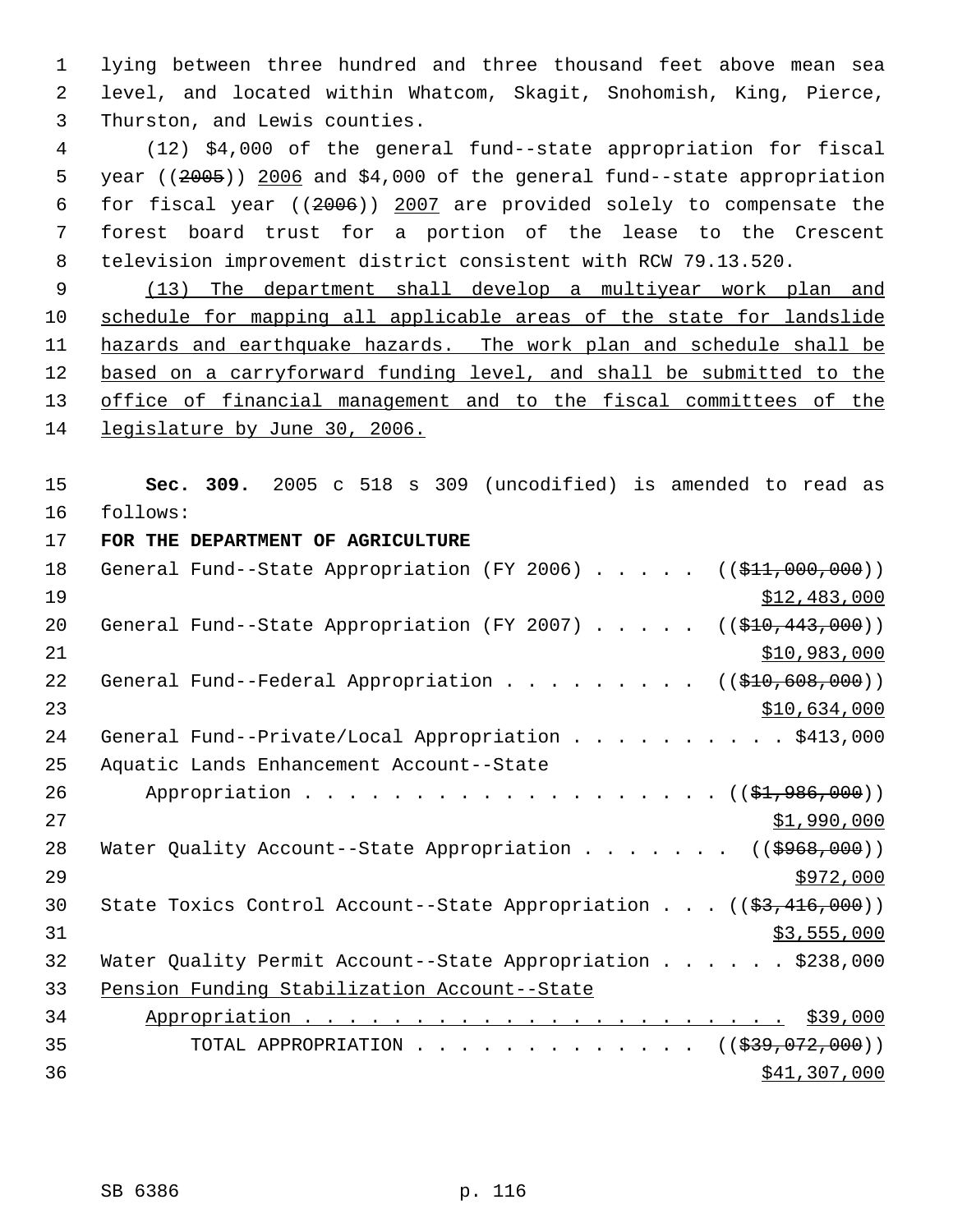The appropriations in this section are subject to the following conditions and limitations:

 (1) \$37,000 of the general fund--state appropriation for fiscal year 2006 and \$37,000 of the general fund--state appropriation for fiscal year 2007 are provided solely for implementation of the Puget Sound conservation and recovery plan and agency action item WSDA-01.

 (2) Fees and assessments approved by the department in the 2005-07 biennium are authorized to exceed the fiscal growth factor under RCW 43.135.055.

 (3) Within funds appropriated in this section, the department, in addition to the authority provided in RCW 17.26.007, may enter into agreements with federal agencies to eradicate spartina from private lands that may provide a source of reinfestation to public lands.

 (4) \$36,000 of the general fund--state appropriation for fiscal year 2006 and \$37,000 of the general fund--state appropriation for fiscal year 2007 are provided solely for an economic impact study of fairs in the state of Washington.

 (5) \$12,000 of the general fund--state appropriation for fiscal year 2006 and \$13,000 of the general fund--state appropriation for fiscal year 2007 are provided solely for indemnity payments for poultry that are ordered by the department to be slaughtered or destroyed.

 (6) \$250,000 of the general fund--state appropriation for fiscal year 2006 and \$250,000 of the general fund--state appropriation for fiscal year 2007 are provided solely for market promotion and trade barrier grants.

 (7) \$75,000 of the general fund--state appropriation for fiscal year 2006 and \$75,000 of the general fund--state appropriation for fiscal year 2007 are provided solely for the small farm and direct marketing program.

 (8) \$466,000 of the general fund--state appropriation for fiscal year 2006 is provided solely to complete a database application that would consolidate program information and enable the department to more effectively respond to a food safety or animal disease emergency.

 (9) \$150,000 of the general fund--state appropriation for fiscal year 2006 and \$150,000 of the general fund--state appropriation for fiscal year 2007 are provided solely to implement the Washington wine brand campaign.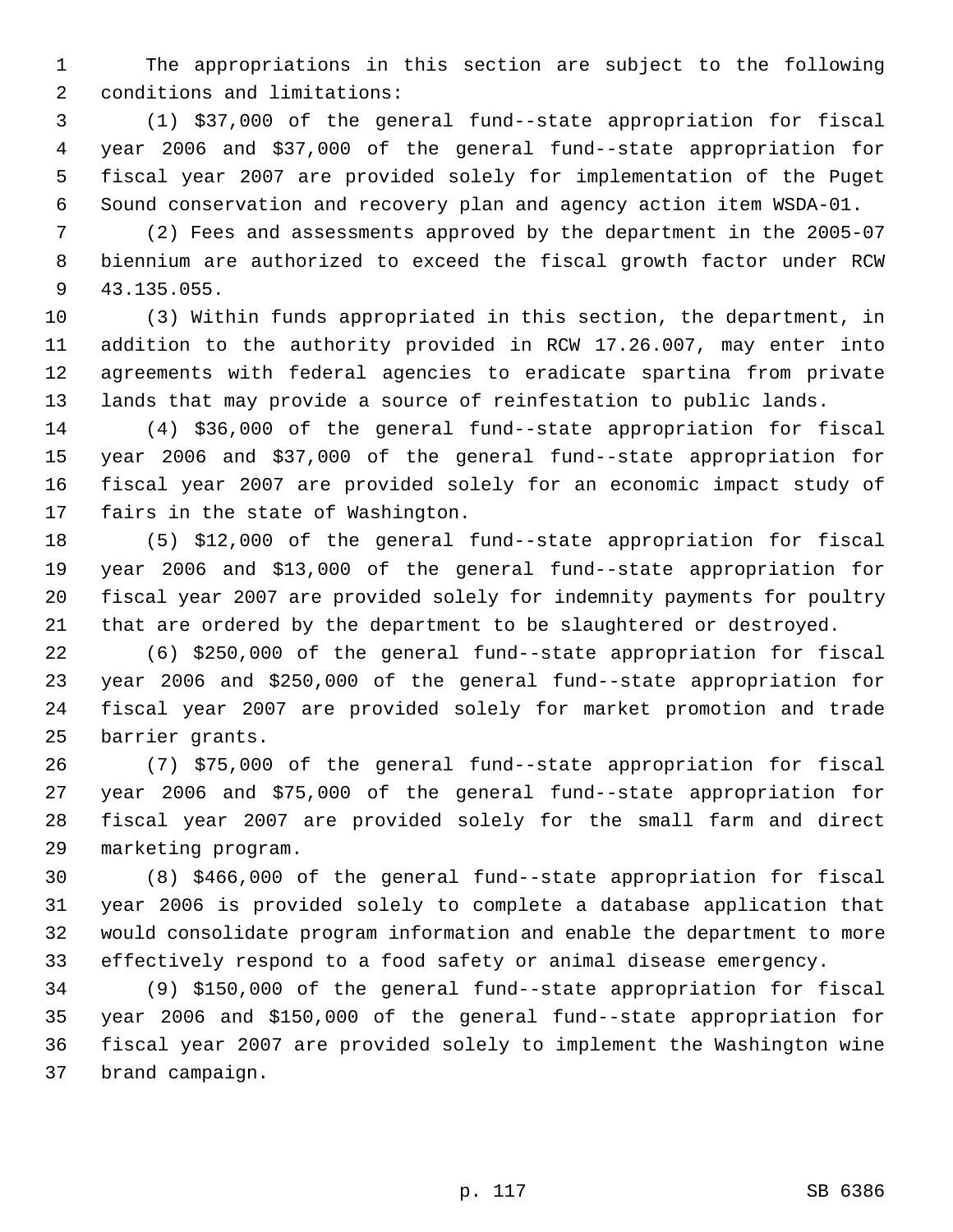(10) The department shall consult with affected agricultural industries before fees for fruit and vegetable inspections may be raised. The consultation shall include a review of current inspection services, the cost of providing those services, and the discontinuation of unnecessary services.

| ნ — |                                                            |  |  |  |  | Sec. 310. 2005 c 518 s 310 (uncodified) is amended to read as |           |  |
|-----|------------------------------------------------------------|--|--|--|--|---------------------------------------------------------------|-----------|--|
| 7   | follows:                                                   |  |  |  |  |                                                               |           |  |
| -8  | FOR THE WASHINGTON POLLUTION LIABILITY REINSURANCE PROGRAM |  |  |  |  |                                                               |           |  |
| - 9 | Pollution Liability Insurance Program Trust                |  |  |  |  |                                                               |           |  |
| 10  |                                                            |  |  |  |  | Account--State Appropriation $($ $($ $\frac{1}{6861},000) )$  |           |  |
| 11  |                                                            |  |  |  |  |                                                               | \$864,000 |  |

(End of part)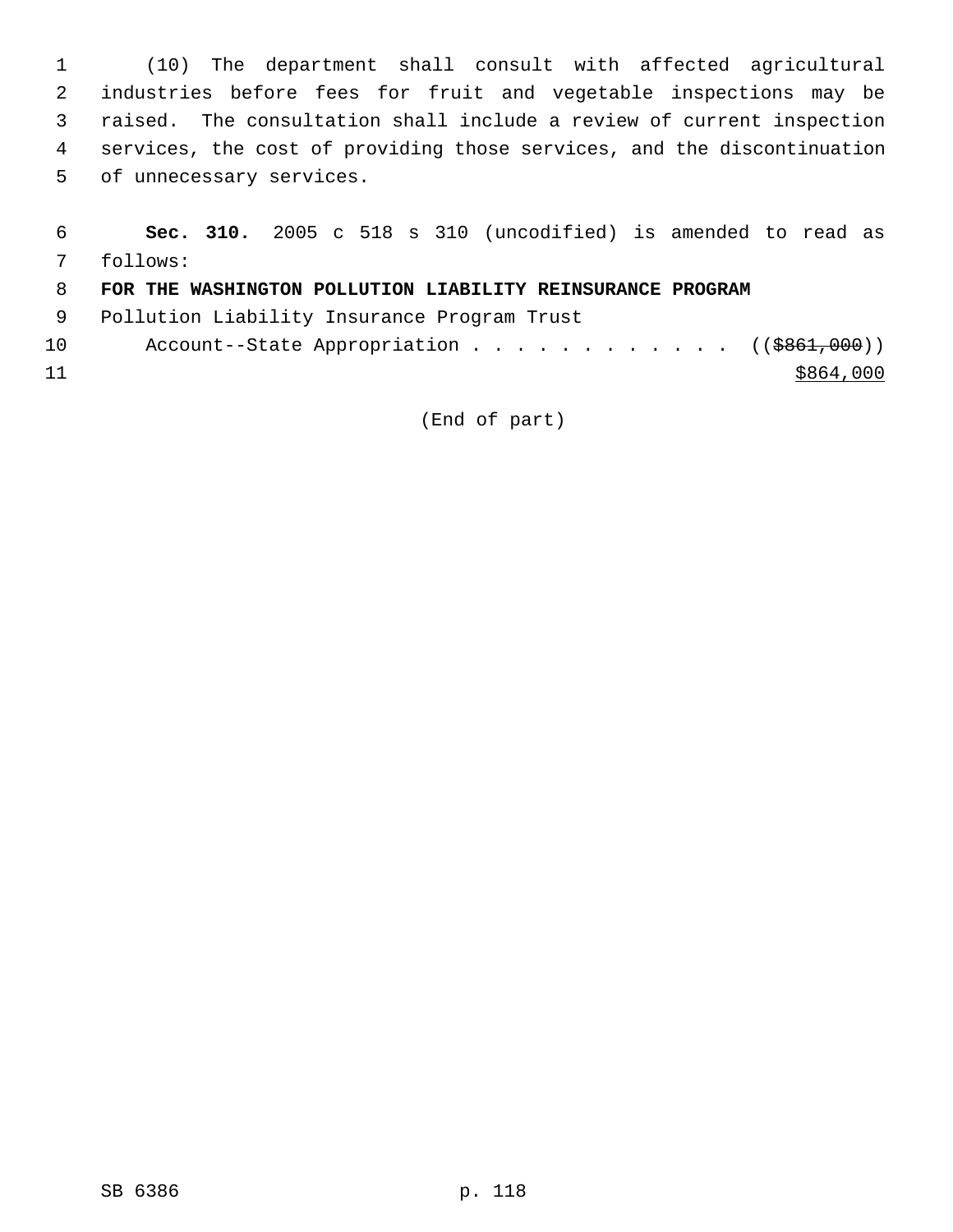| $\mathbf{1}$   | PART IV                                                                                   |
|----------------|-------------------------------------------------------------------------------------------|
| $\overline{2}$ | <b>TRANSPORTATION</b>                                                                     |
|                |                                                                                           |
| 3              | Sec. 401. 2005 c 518 s 401 (uncodified) is amended to read as                             |
| $\overline{4}$ | follows:                                                                                  |
| 5              | FOR THE DEPARTMENT OF LICENSING                                                           |
| 6              | General Fund--State Appropriation (FY 2006) $($ $($ \$1,886,000))                         |
| $\overline{7}$ | \$1,821,000                                                                               |
| 8              | General Fund--State Appropriation (FY 2007) $($ $($ \$1,787,000))                         |
| $\mathsf 9$    | \$1,731,000                                                                               |
| 10             | Architects' License Account--State Appropriation ((\$728,000))                            |
| 11             | \$715,000                                                                                 |
| 12             | Cemetery Account--State Appropriation ( $(\frac{2224}{000})$ )                            |
| 13             | \$220,000                                                                                 |
| 14             | Professional Engineers' Account--State Appropriation . $((\frac{2}{3}, \frac{179}{100}))$ |
| 15             | \$3,217,000                                                                               |
| 16             | Real Estate Commission Account--State Appropriation ((\$7,583,000))                       |
| 17             | \$7,605,000                                                                               |
| 18             | Master License Account--State Appropriation $($ $($ \$11, 593, 000) $)$                   |
| 19             | \$11,563,000                                                                              |
| 20             | Uniform Commercial Code Account--State Appropriation . $((\frac{2}{7}, 936, 000))$        |
| 21             | \$2,861,000                                                                               |
| 22             | Real Estate Education Account--State Appropriation \$275,000                              |
| 23             | Real Estate Appraiser Commission                                                          |
| 24             | Account--State Appropriation ( $(\frac{1}{2}, 345, 000)$ )                                |
| 25             | \$1,566,000                                                                               |
| 26             | Business and Professions Account--State Appropriation . $((\frac{27}{7}, 927, 000))$      |
| 27             | \$8,958,000                                                                               |
| 28             | Real Estate Research Account--State Appropriation $($ $($ $\frac{2301}{7000})$            |
| 29             | \$321,000                                                                                 |
| 30             | ((Wildlife Account--State Appropriation \$13,000))                                        |
| 31             | Funeral Directors and Embalmers                                                           |
| 32             | Account--State Appropriation ( $(\frac{2534,000}{s})$ )                                   |
| 33             | \$531,000                                                                                 |
| 34             | Geologists' Account--State Appropriation ( $(\frac{234}{100})$ )                          |
| 35             | \$47,000                                                                                  |
| 36             | Data Processing Revolving Account--State Appropriation \$29,000                           |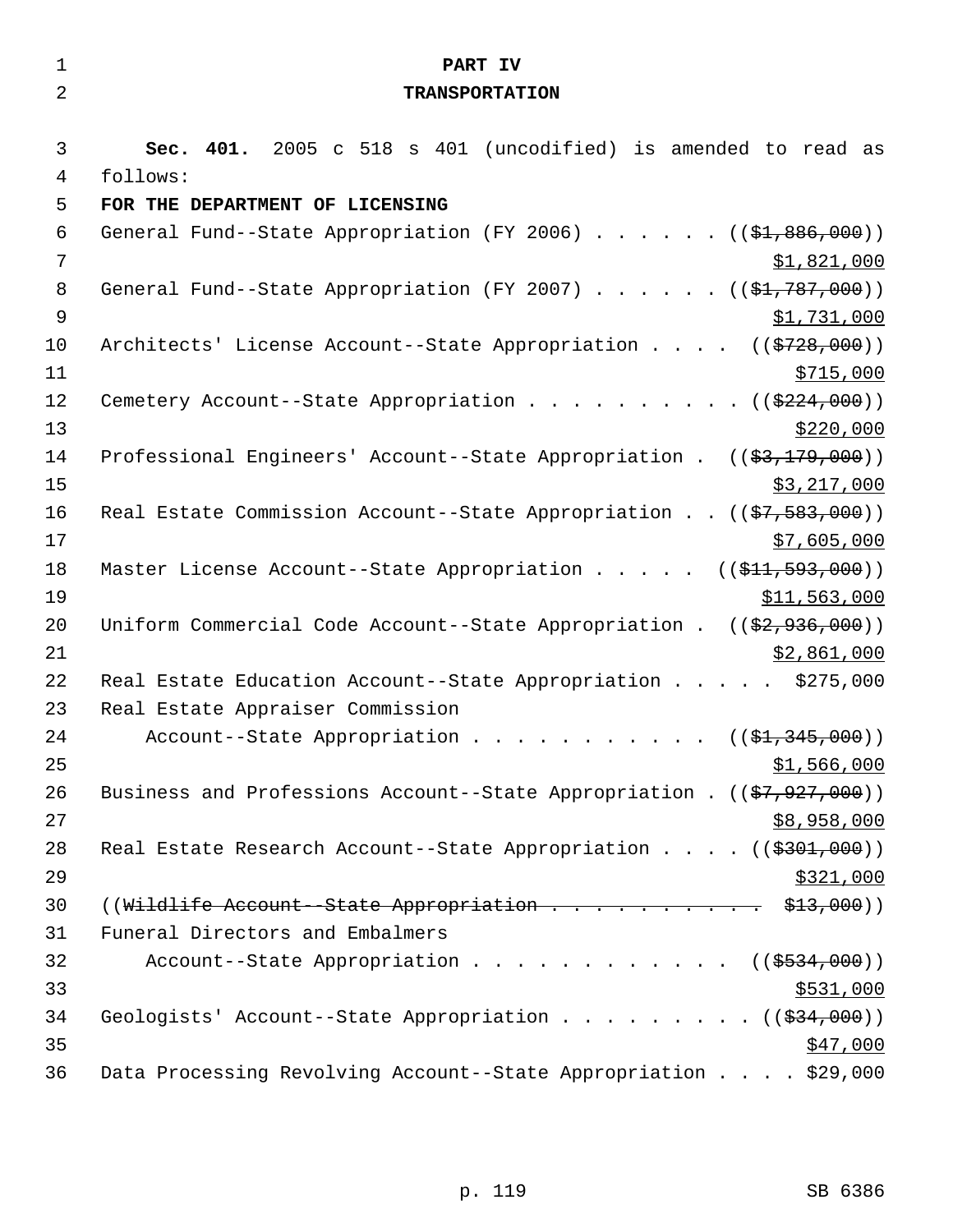Derelict Vessel Removal Account--State Appropriation . . . . . \$31,000 Pension Funding Stabilization Account--State

 Appropriation . . . . . . . . . . . . . . . . . . . . . . \$30,000 4 TOTAL APPROPRIATION . . . . . . . . . . . . ((\$40,405,000))  $\frac{$41,521,000}{2}$ 

 (1) The appropriations in this section are subject to the following conditions and limitations: In accordance with RCW 43.24.086, it is the policy of the state of Washington that the cost of each professional, occupational, or business licensing program be fully borne by the members of that profession, occupation, or business. For each licensing program covered by RCW 43.24.086, the department shall set fees at levels sufficient to fully cover the cost of administering the licensing program, including any costs associated with policy enhancements funded in the 2005-07 fiscal biennium. Pursuant to RCW 43.135.055, during the 2005-07 fiscal biennium, the department may increase fees in excess of the fiscal growth factor if the increases are necessary to fully fund the costs of the licensing programs.

 (2) \$7,685,000 of the business and professions account--state appropriation is subject to enactment of Substitute House Bill No. 1394 (business and professions account). If the bill is not enacted by June 30, 2005, the appropriations out of this account shall be made from the general fund.

 (3) \$1,653,000 of the master license account--state appropriation is subject to enactment of House Bill No. 2131 (master licensing service). If the bill is not enacted by June 30, 2005, the amounts provided in this subsection shall lapse.

 (4) \$34,000 of the general fund--state appropriation for fiscal year 2006 are subject to enactment of House Bill No. 1241 (vehicle licensing and registration). If the bill is not enacted by June 30, 2005, the amount provided in this subsection shall lapse.

 (5) \$180,000 of the real estate appraiser commission account--state appropriation is provided solely to implement Senate Bill No. 5274 (real estate appraisers). If the bill is not enacted by June 30, 2005, the amount provided in this subsection shall lapse.

 **Sec. 402.** 2005 c 518 s 402 (uncodified) is amended to read as follows: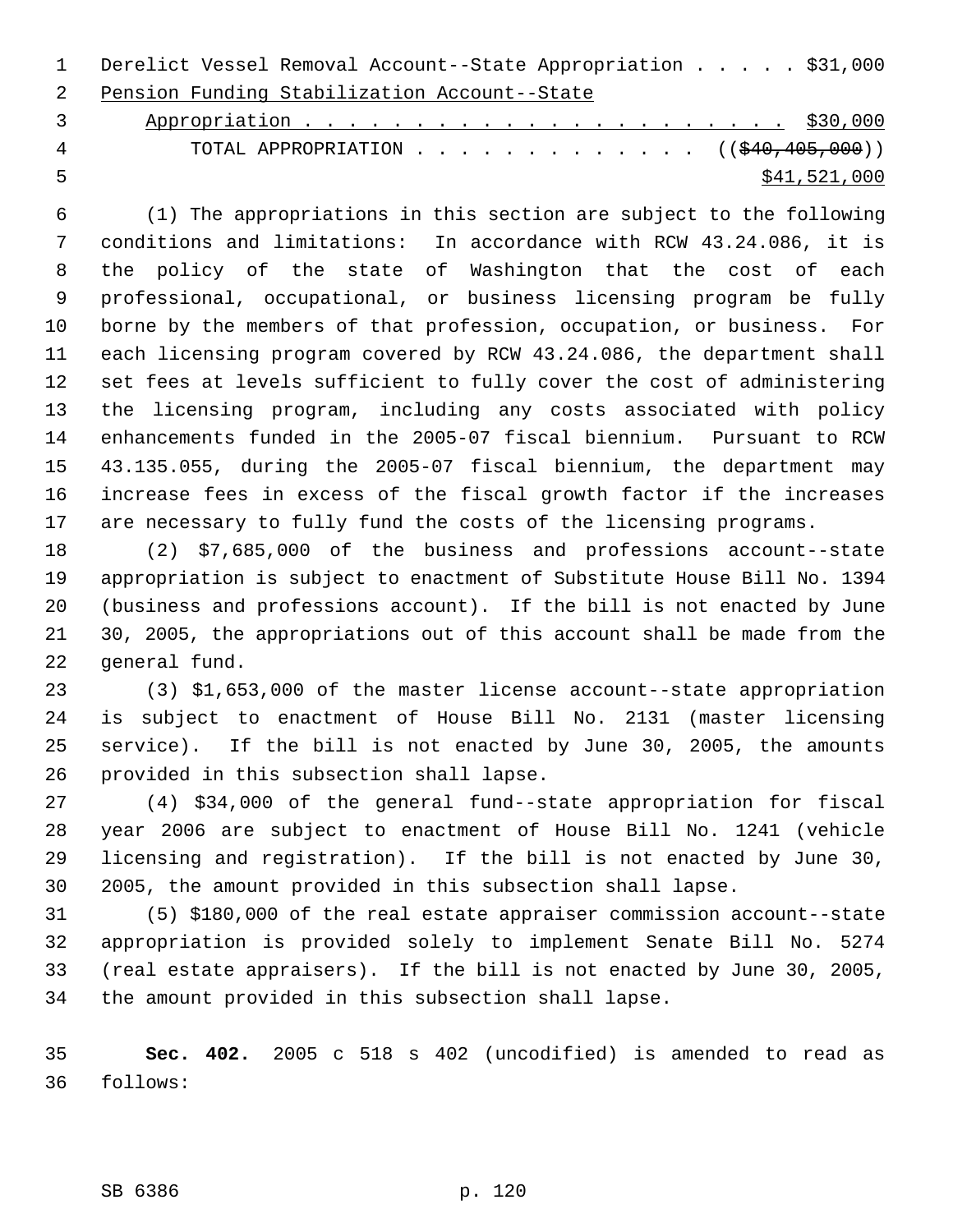| 1              | FOR THE STATE PATROL                                                                    |
|----------------|-----------------------------------------------------------------------------------------|
| 2              | General Fund--State Appropriation (FY 2006)<br>((\$36,089,000))                         |
| 3              | \$37,573,000                                                                            |
| 4              | General Fund--State Appropriation (FY 2007)<br>((\$30,702,000))                         |
| 5              | \$30,182,000                                                                            |
| 6              | General Fund--Federal Appropriation ( $(\frac{24}{356}, \frac{356}{900})$ )             |
| 7              | \$4,364,000                                                                             |
| 8              | General Fund--Private/Local Appropriation ( $(\frac{2595,000}{s})$ )                    |
| $\overline{9}$ | \$596,000                                                                               |
| 10             | Death Investigations Account--State Appropriation ((\$5,615,000))                       |
| 11             | \$4,628,000                                                                             |
| 12             | Public Safety and Education Account--State                                              |
| 13             | Appropriation $($ $($ $\frac{24.941.000}{90.000})$                                      |
| 14             | \$4,963,000                                                                             |
| 15             | Enhanced 911 Account--State Appropriation \$573,000                                     |
| 16             | County Criminal Justice Assistance                                                      |
| 17             | Account--State Appropriation $($ $($ \$2,883,000) $)$                                   |
| 18             | \$2,895,000                                                                             |
| 19             | Municipal Criminal Justice Assistance                                                   |
| 20             | Account--State Appropriation<br>$((\$1,154,000))$                                       |
| 21             | \$1,157,000                                                                             |
| 22             | Fire Service Trust Account--State Appropriation \$131,000                               |
| 23             | Fire Service Training Account--State Appropriation $((\frac{27}{57}, \frac{550}{500}))$ |
| 24             | \$7,560,000                                                                             |
| 25             | State Toxics Control Account--State Appropriation $($ $($ $\frac{468}{700})$            |
| 26             | \$469,000                                                                               |
| 27             | Violence Reduction and Drug Enforcement                                                 |
| 28             | Account--State Appropriation \$313,000                                                  |
| 29             | Fingerprint Identification                                                              |
| 30             | Account--State Appropriation $($ $($ $\frac{6}{6}$ , $257,000)$ )                       |
| 31             | \$6,270,000                                                                             |
| 32             | Disaster Response Account--State Appropriation \$2,000                                  |
| 33             |                                                                                         |
| 34             | Aquatic Invasive Species Prevention Account--State                                      |
| 35             |                                                                                         |
| 36             | Aquatic Invasive Species Enforcement Account--State                                     |
| 37             |                                                                                         |
| 38             | Pension Funding Stabilization Account--State                                            |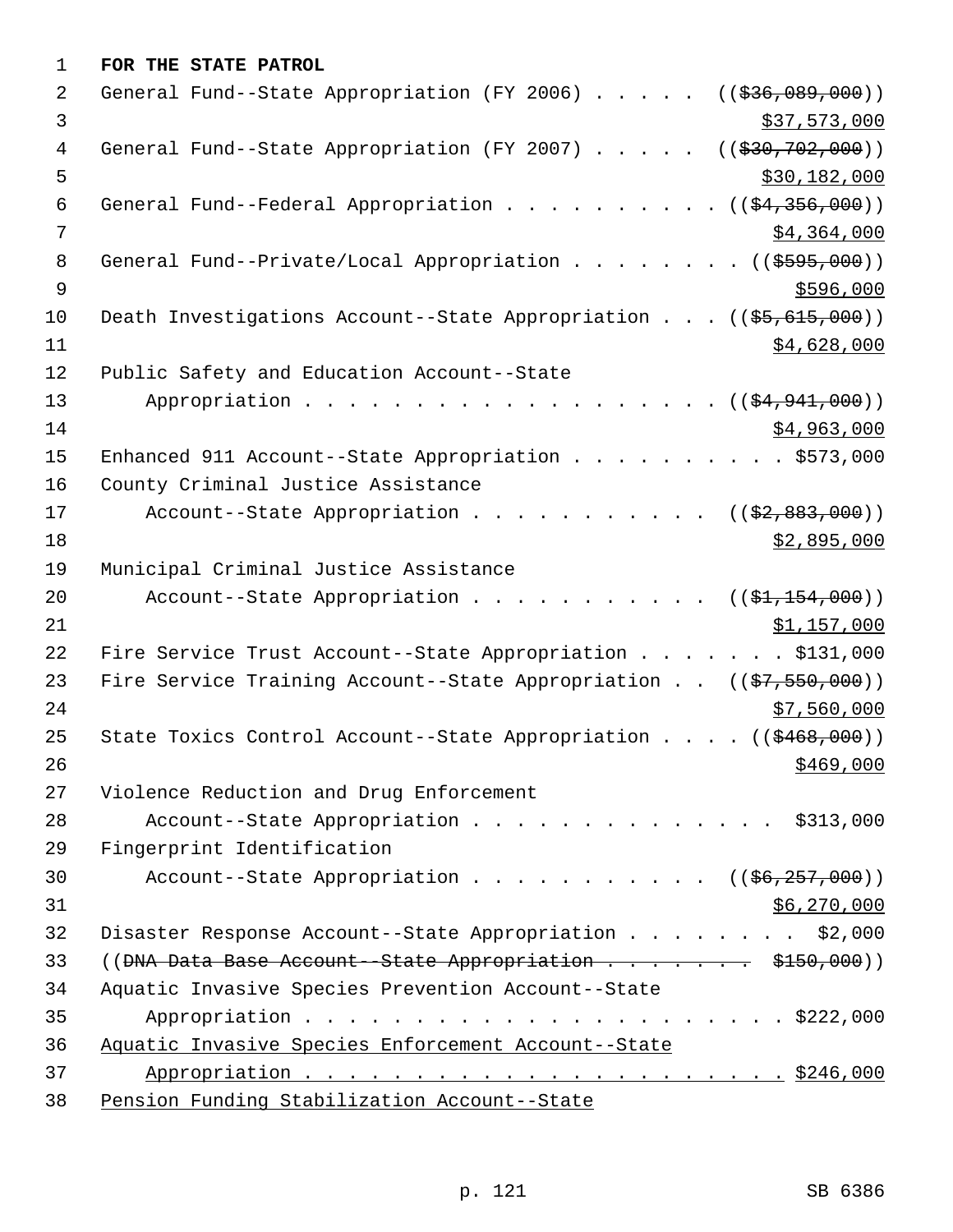| TOTAL APPROPRIATION ( $(\$102,001,000)$ ) |
|-------------------------------------------|
| \$102,246,000                             |

 The appropriations in this section are subject to the following conditions and limitations:

 (1) \$200,000 of the fire service training account--state appropriation is provided solely for two FTEs in the office of state fire marshal to exclusively review K-12 construction documents for fire and life safety in accordance with the state building code. It is the intent of this appropriation to provide these services only to those districts that are located in counties without qualified review capabilities.

 (2) \$222,000 of the aquatic invasive species prevention account-- state appropriation is provided solely for the implementation of Engrossed Substitute Senate Bill No. 5699 (aquatic invasive species). If the bill is not enacted by June 30, 2005, the amount provided in this subsection shall lapse.

 (3) \$250,000 of the general fund--state appropriation for fiscal year 2006 is provided solely for the implementation of Engrossed House Bill No. 1241 (vehicle licensing and registration). If the bill is not enacted by June 30, 2005, the amount provided in this subsection shall lapse.

(End of part)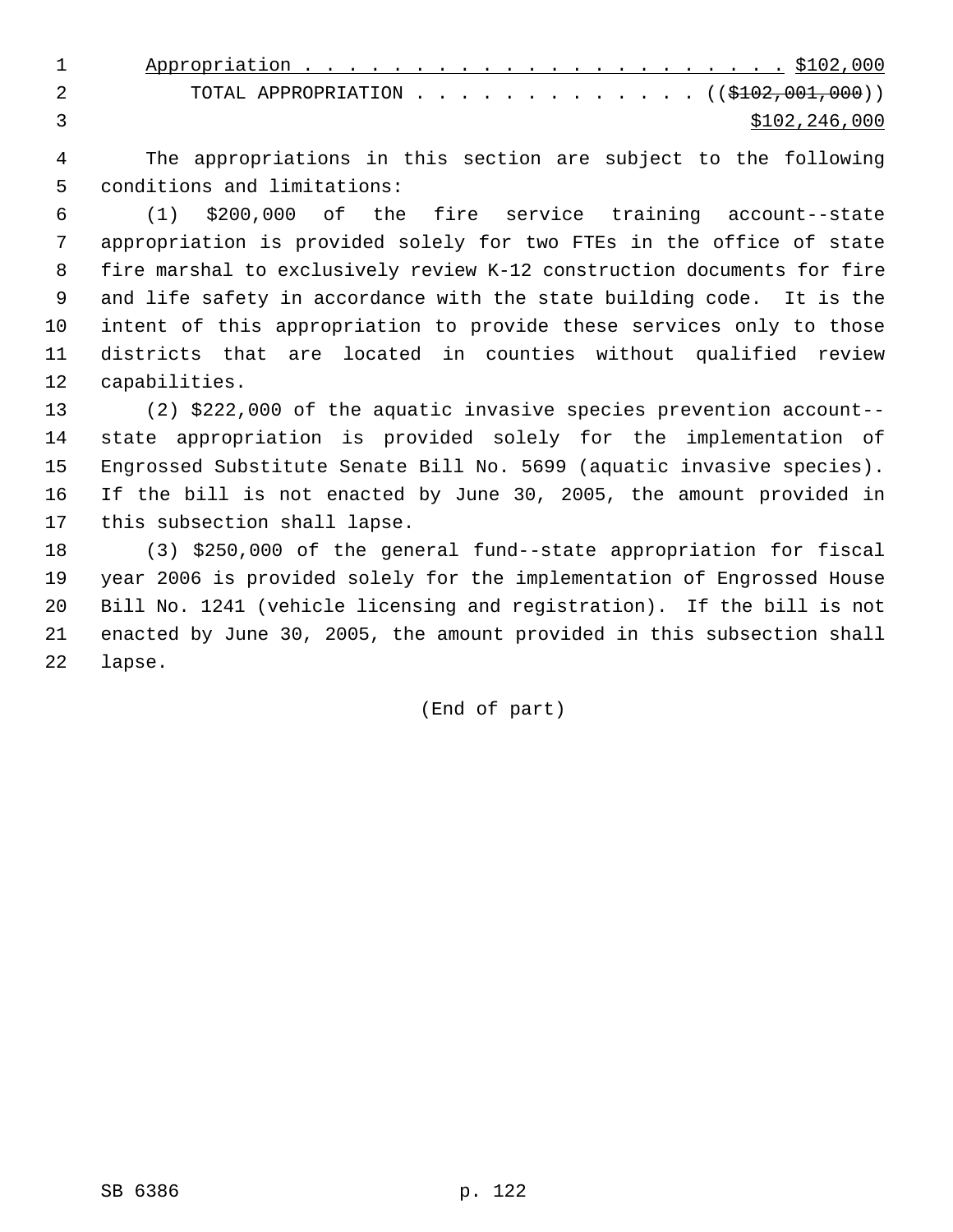| $\mathbf 1$    | PART V                                                                              |
|----------------|-------------------------------------------------------------------------------------|
| $\overline{a}$ | <b>EDUCATION</b>                                                                    |
|                |                                                                                     |
| 3              | Sec. 501. 2005 c 518 s 501 (uncodified) is amended to read as                       |
| 4              | follows:                                                                            |
| 5              | FOR THE SUPERINTENDENT OF PUBLIC INSTRUCTION                                        |
| 6              | (1) STATE AGENCY OPERATIONS                                                         |
| 7              | General Fund--State Appropriation (FY 2006) $($ $($ \$12,946,000))                  |
| 8              | \$13,385,000                                                                        |
| 9              | General Fund--State Appropriation (FY 2007) $($ $(\frac{212}{70}, \frac{870}{100})$ |
| 10             | \$15,951,000                                                                        |
| 11             | General Fund--Federal Appropriation ( $(\frac{230}{20}, \frac{248}{000})$ )         |
| 12             | \$23,149,000                                                                        |
| 13             | Pension Funding Stabilization Account--State                                        |
| 14             |                                                                                     |
| 15             | TOTAL APPROPRIATION ( $(\frac{256}{1000})$ )                                        |
| 16             | \$52,553,000                                                                        |
| 17             | The appropriations in this section are subject to the following                     |
| 18             | conditions and limitations:                                                         |
| 19             | $($ ( $$10,836,000$ ) $$10,769,000$ of the general fund--state<br>(a)               |
| 20             | appropriation for fiscal year 2006 and $($ $($ \$10,910,000)) \$10,504,000 of       |
| 21             | the general fund--state appropriation for fiscal year 2007 are provided             |
| 22             | solely for the operation and expenses of the office of the                          |
| 23             | superintendent of public instruction. Within the amounts provided in                |
| 24             | this subsection, the superintendent shall recognize the extraordinary               |
| 25             | accomplishments of four students who have demonstrated a strong                     |
| 26             | understanding of the civics essential learning requirements to receive              |
| 27             | the Daniel J. Evans civic education award. The students selected for                |
| 28             | the award must demonstrate understanding through completion of at least             |
| 29             | one of the classroom-based civics assessment models developed by the                |
| 30             | superintendent of public instruction, and through leadership in the                 |
| 31             | civic life of their communities. The superintendent shall select two                |
| 32             | from eastern Washington and two<br>students<br>students<br>from<br>western          |

legislature of the names of the recipients.

 (b) \$428,000 of the general fund--state appropriation for fiscal year 2006 and \$428,000 of the general fund--state appropriation for

Washington to receive the award, and shall notify the governor and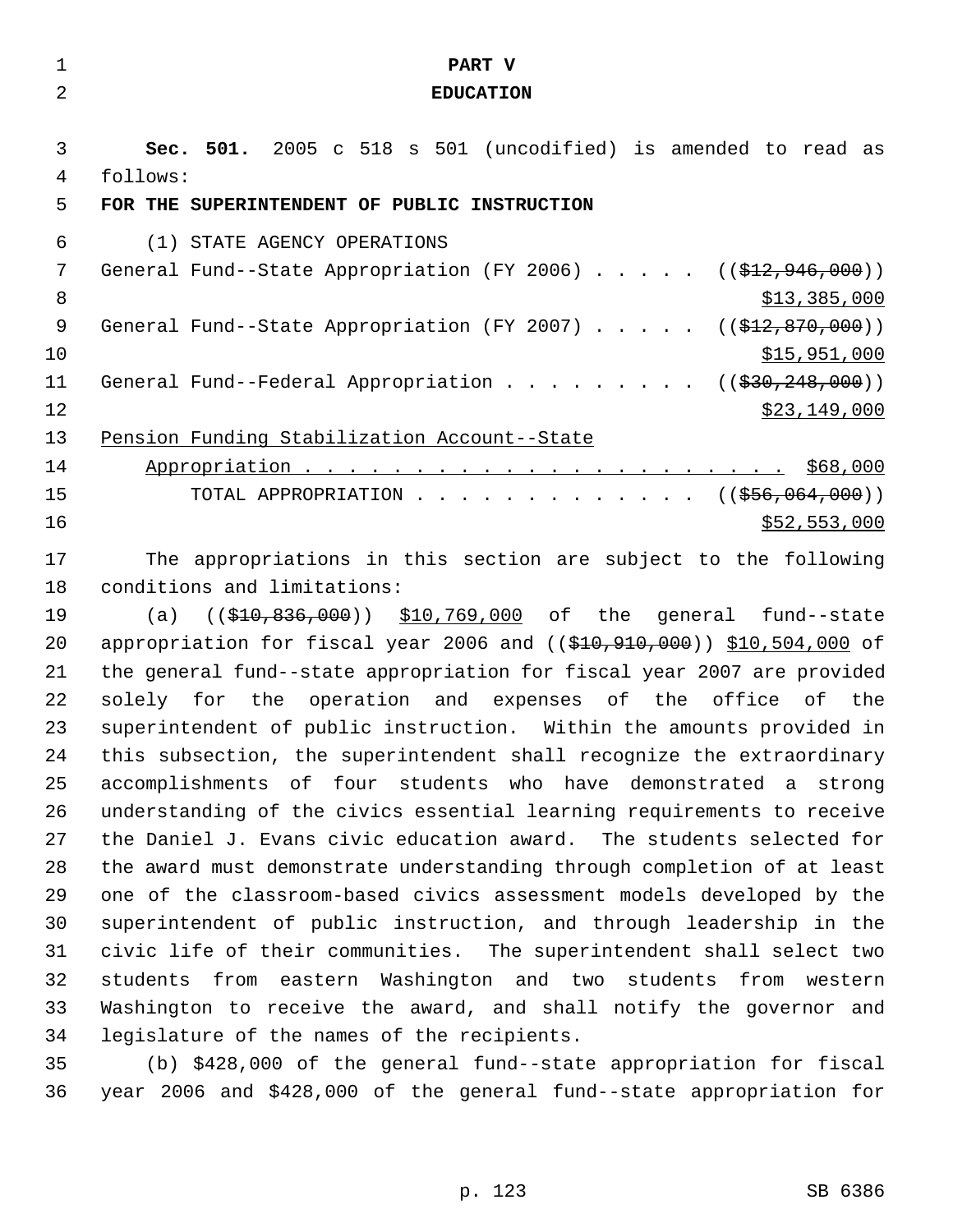fiscal year 2007 are provided solely for the operation and expenses of the state board of education, including basic education assistance activities.

 (c) \$509,000 of the general fund--state appropriation for fiscal year 2006 and \$504,000 of the general fund--state appropriation for fiscal year 2007 are provided solely for the operation and expenses of the Washington professional educator standards board. Within the amounts provided in this subsection, the Washington professional educator standards board shall pursue the implementation of recent study recommendations including: (i) Revision of teacher mathematics endorsement competencies and alignment of teacher tests to the updated competencies, and (ii) development of mathematics specialist endorsement.

14 (d) ((\$100,000)) \$607,000 of the general fund--state appropriation 15 for fiscal year 2006 ( $(i\text{--}s)$ ) and \$592,000 of the general fund--state 16 appropriation for fiscal year 2007 are provided solely for increased attorney general fees related to *School Districts' Alliance for Adequate Funding of Special Education et al. v. State of Washington et al.*, Thurston County Superior Court Cause No. 04-2-02000-7.

 (e) \$950,000 of the general fund--state appropriation for fiscal year 2006 and \$950,000 of the general fund--state appropriation for fiscal year 2007 are provided solely for replacement of the apportionment system, which includes the processes that collect school district budget and expenditure information, staffing characteristics, and the student enrollments that drive the funding process.

 (f)(i) \$45,000 of the general fund--state appropriation for fiscal year 2006 is provided solely for the office of the superintendent of public instruction and the department of health to collaborate and develop a work group to assess school nursing services in class I school districts. The work group shall consult with representatives from the following groups: School nurses, schools, students, parents, teachers, health officials, and administrators. The work group shall:

 (A) Study the need for additional school nursing services by gathering data about current school nurse-to-student ratios in each class I school district and assessing the demand for school nursing services by acuity levels and the necessary skills to meet those demands. The work group also shall recommend to the legislature best practices in school nursing services, including a dedicated,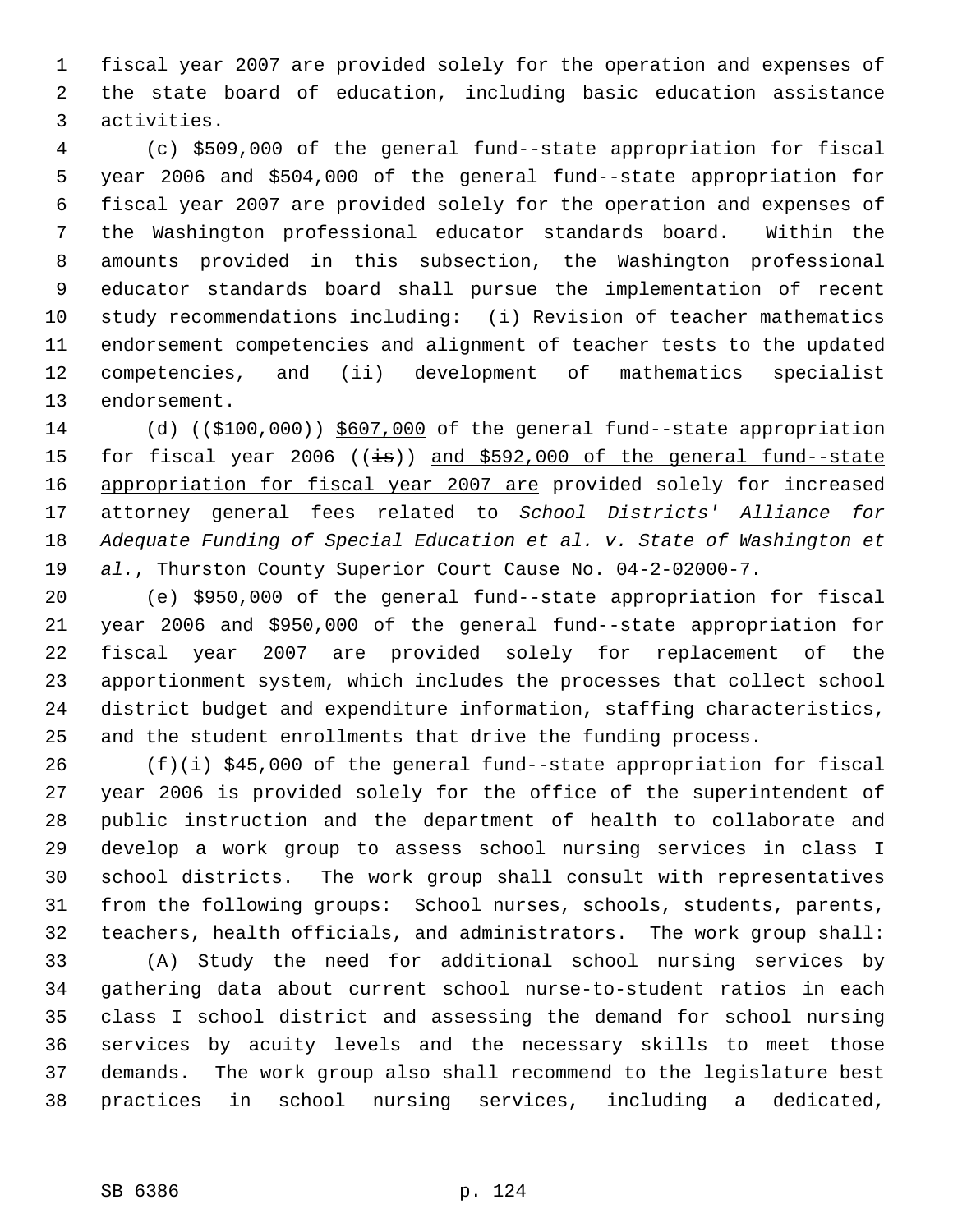sustainable funding model that would best meet the current and future needs of Washington's schools and contribute to greater academic success of all students. The work group shall make recommendations for school nursing services, and may examine school nursing services by grade level. The work group shall assess whether funding for school nurses should continue as part of basic education; and

 (B) In collaboration with managed care plans that contract with the department of social and health services medical assistance administration to provide health services to children participating in the medicaid and state children's health insurance program, identify opportunities to improve coordination of and access to health services for low-income children through the use of school nurse services. The work group shall evaluate the feasibility of pooling school district and managed care plan funding to finance school nurse positions in school districts with high numbers of low-income children.

 (ii) The office of superintendent of public instruction shall report the work group's findings and plans for implementation to the legislature by February 1, 2006.

 (g) \$78,000 of the general fund--state appropriation for fiscal year 2006 and \$78,000 of the general fund--state appropriation for fiscal year 2007 are provided solely to provide direct services and support to schools around an integrated, interdisciplinary approach to instruction in conservation, natural resources, sustainability, and human adaptation to the environment. Specific integration efforts will focus on science, math, and the social sciences. Integration between basic education and career and technical education, particularly agricultural and natural sciences education, is to be a major element. (h) \$2,896,000 of the general fund--state appropriation for fiscal 29 year 2007 is provided solely for the creation of a statewide data base of longitudinal student information. This amount is conditioned on the department satisfying the requirements in section 902, chapter 518, Laws of 2005.

(2) STATEWIDE PROGRAMS

| 34 |  |  |  |  |  | General Fund--State Appropriation (FY 2006) $($ $($ $\frac{2006}{10}, \frac{100}{100})$ |
|----|--|--|--|--|--|-----------------------------------------------------------------------------------------|
| 35 |  |  |  |  |  | \$16,692,000                                                                            |
| 36 |  |  |  |  |  | General Fund--State Appropriation (FY 2007) $($ $($ $\frac{2007}{1000})$                |
| 37 |  |  |  |  |  | \$10,665,000                                                                            |
| 38 |  |  |  |  |  | General Fund--Federal Appropriation ( $(\frac{247}{465}, 000)$ )                        |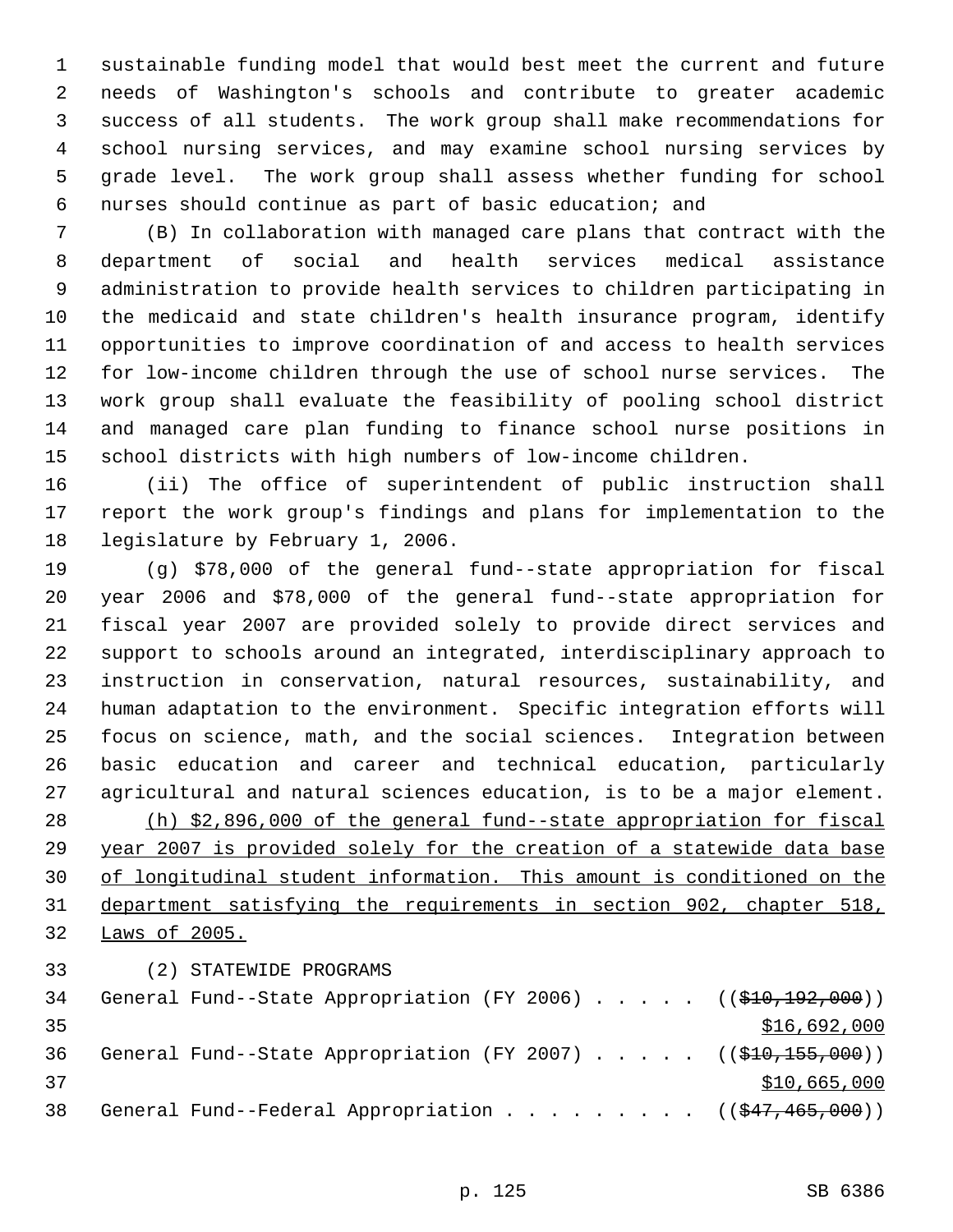$\frac{$57,648,000}{ }$ 2 TOTAL APPROPRIATION . . . . . . . . . . . . ((\$67,812,000))  $3 \times 85,005,000$ 

 The appropriations in this subsection are provided solely for the statewide programs specified in this subsection and are subject to the following conditions and limitations:

(a) HEALTH AND SAFETY

 (i) A maximum of \$2,541,000 of the general fund--state appropriation for fiscal year 2006 and a maximum of \$2,541,000 of the general fund--state appropriation for fiscal year 2007 are provided for a corps of nurses located at educational service districts, as determined by the superintendent of public instruction, to be dispatched to the most needy schools to provide direct care to students, health education, and training for school staff.

 (ii) A maximum of \$96,000 of the general fund--state appropriation for fiscal year 2006 and a maximum of \$96,000 of the general fund-- state appropriation for fiscal year 2007 are provided for the school safety center in the office of the superintendent of public instruction subject to the following conditions and limitations:

 (A) The safety center shall: Disseminate successful models of school safety plans and cooperative efforts; provide assistance to 22 schools to establish a comprehensive safe school plan; select models of cooperative efforts that have been proven successful; act as an information dissemination and resource center when an incident occurs in a school district either in Washington or in another state; coordinate activities relating to school safety; review and approve manuals and curricula used for school safety models and training; and develop and maintain a school safety information web site.

 (B) The school safety center advisory committee shall develop a training program, using the best practices in school safety, for all school safety personnel.

 (iii) A maximum of \$100,000 of the general fund--state appropriation for fiscal year 2006 and a maximum of \$100,000 of the general fund--state appropriation for fiscal year 2007 are provided for a school safety training program provided by the criminal justice training commission. The commission, in collaboration with the school safety center advisory committee, shall provide the school safety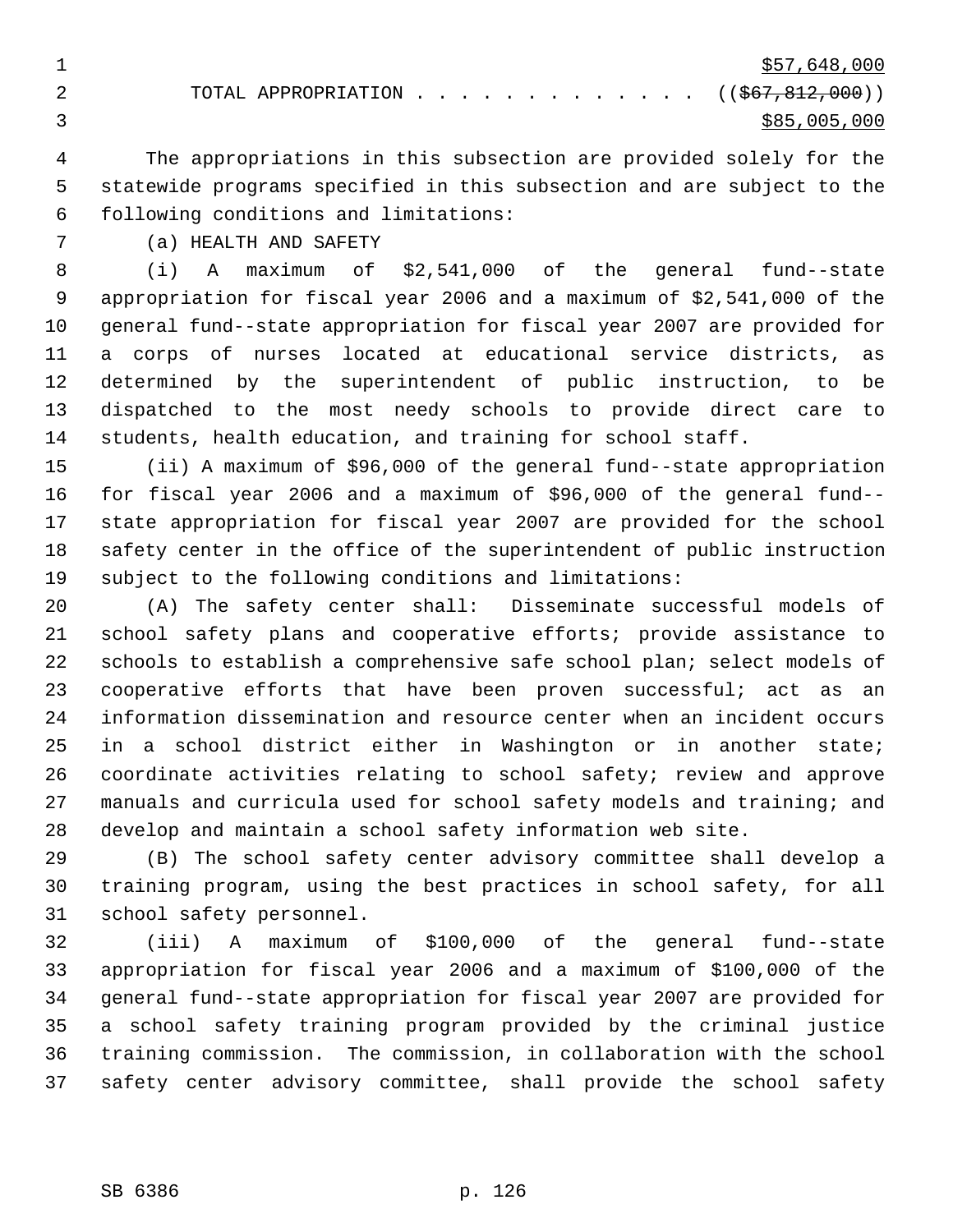training for all school administrators and school safety personnel, including school safety personnel hired after the effective date of this section.

 (iv) \$40,000 of the general fund--state appropriation is provided solely for the safety center advisory committee to develop and distribute a pamphlet to promote internet safety for children, particularly in grades seven through twelve. The pamphlet shall be posted on the superintendent of public instruction's web site. To the extent possible, the pamphlet shall be distributed in schools throughout the state and in other areas accessible to youth, including but not limited to libraries and community centers.

12 (v)  $((\frac{11}{10},\frac{600}{10},\frac{000}{10},\frac{344}{100},\frac{000}{100})$  of the general fund--federal appropriation is provided for safe and drug free schools and communities grants for drug and violence prevention activities and strategies.

 (vi) A maximum of \$146,000 of the general fund--state appropriation for fiscal year 2006 and a maximum of \$146,000 of the general fund-- state appropriation for fiscal year 2007 are provided for a nonviolence and leadership training program provided by the institute for community leadership. The program shall provide a request for proposal process, with up to 80 percent funding, for nonviolence leadership workshops serving at least 12 school districts with direct programming in 36 elementary, middle, and high schools throughout Washington state.

(b) TECHNOLOGY

 A maximum of \$1,939,000 of the general fund--state appropriation for fiscal year 2006 and a maximum of \$1,939,000 of the general fund-- state appropriation for fiscal year 2007 are provided for K-20 telecommunications network technical support in the K-12 sector to prevent system failures and avoid interruptions in school utilization of the data processing and video-conferencing capabilities of the network. These funds may be used to purchase engineering and advanced technical support for the network.

(c) GRANTS AND ALLOCATIONS

 (i) \$787,000 of the fiscal year 2006 appropriation and \$799,000 of the fiscal year 2007 appropriation are provided solely for the special services pilot projects. The office of the superintendent of public instruction shall allocate these funds to the district or districts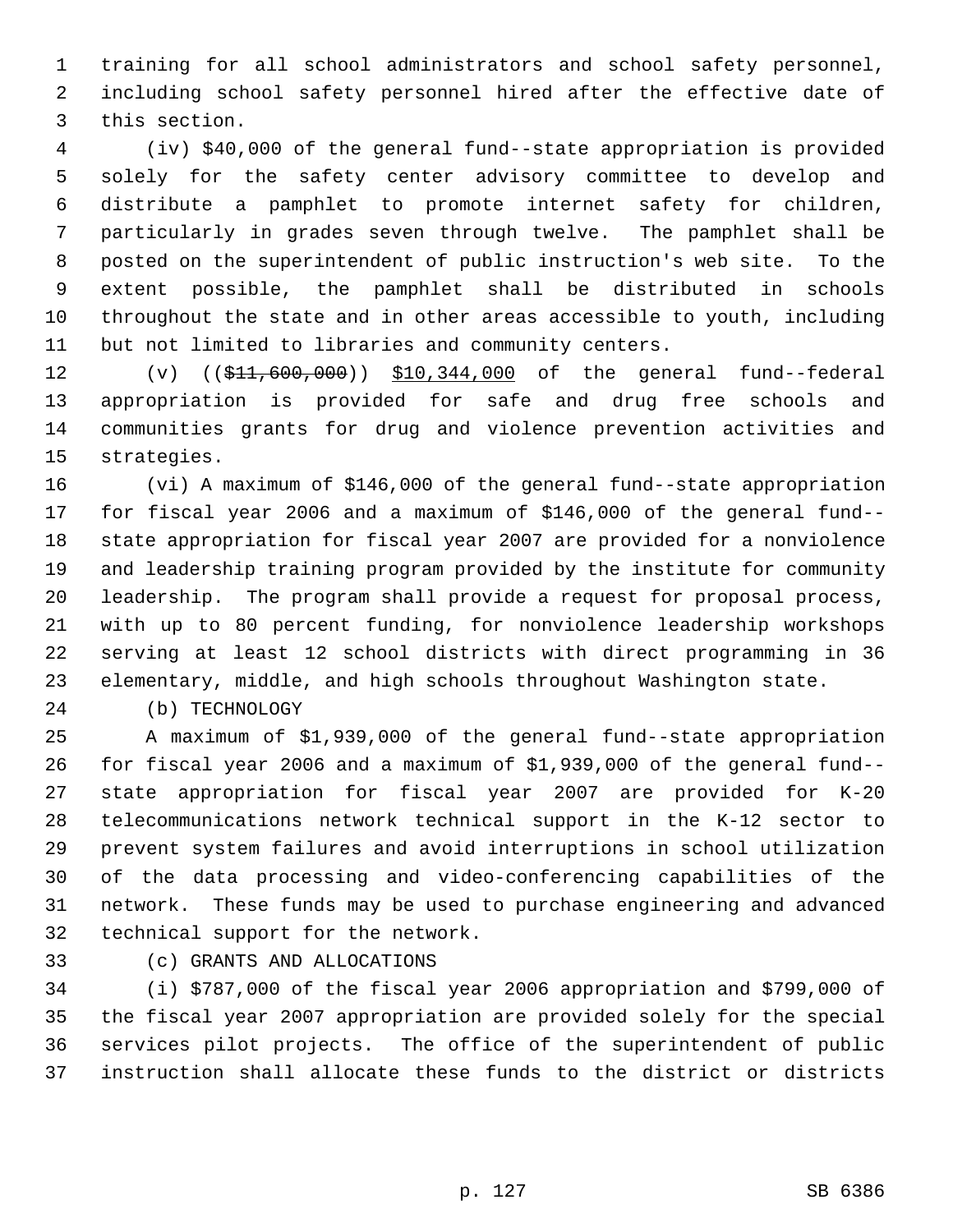participating in the pilot program according to the provisions of RCW 28A.630.015.

 (ii) A maximum of \$548,000 of the general fund--state appropriation for fiscal year 2006 and a maximum of \$548,000 of the general fund-- state appropriation for fiscal year 2007 are provided for alternative certification routes. Funds may be used by the professional educator standards board to continue existing alternative-route grant programs and to create new alternative-route programs in regions of the state with service shortages.

 (iii) A maximum of \$31,000 of the general fund--state appropriation for fiscal year 2006 and a maximum of \$31,000 of the general fund-- state appropriation for fiscal year 2007 are provided for operation of the Cispus environmental learning center.

 (iv) A maximum of \$1,224,000 of the general fund--state appropriation for fiscal year 2006 and a maximum of \$1,224,000 of the general fund--state appropriation for fiscal year 2007 are provided for in-service training and educational programs conducted by the Pacific Science Center.

 (v) A maximum of \$1,079,000 of the general fund--state appropriation for fiscal year 2006 and a maximum of \$1,079,000 of the general fund--state appropriation for fiscal year 2007 are provided for the Washington state leadership assistance for science education reform (LASER) regional partnership coordinated at the Pacific Science Center.

 (vi) A maximum of \$97,000 of the general fund--state appropriation for fiscal year 2006 and a maximum of \$97,000 of the general fund-- state appropriation for fiscal year 2007 are provided to support vocational student leadership organizations.

 (vii) A maximum of \$146,000 of the general fund--state appropriation for fiscal year 2006 and a maximum of \$146,000 of the general fund--state appropriation for fiscal year 2007 are provided for the Washington civil liberties education program.

 (viii) \$1,000,000 of the general fund--state appropriation for fiscal year 2006 and \$1,000,000 of the general fund--state appropriation for fiscal year 2007 are provided solely for the Washington state achievers scholarship program. The funds shall be used to support community involvement officers that recruit, train, and match community volunteer mentors with students selected as achievers scholars.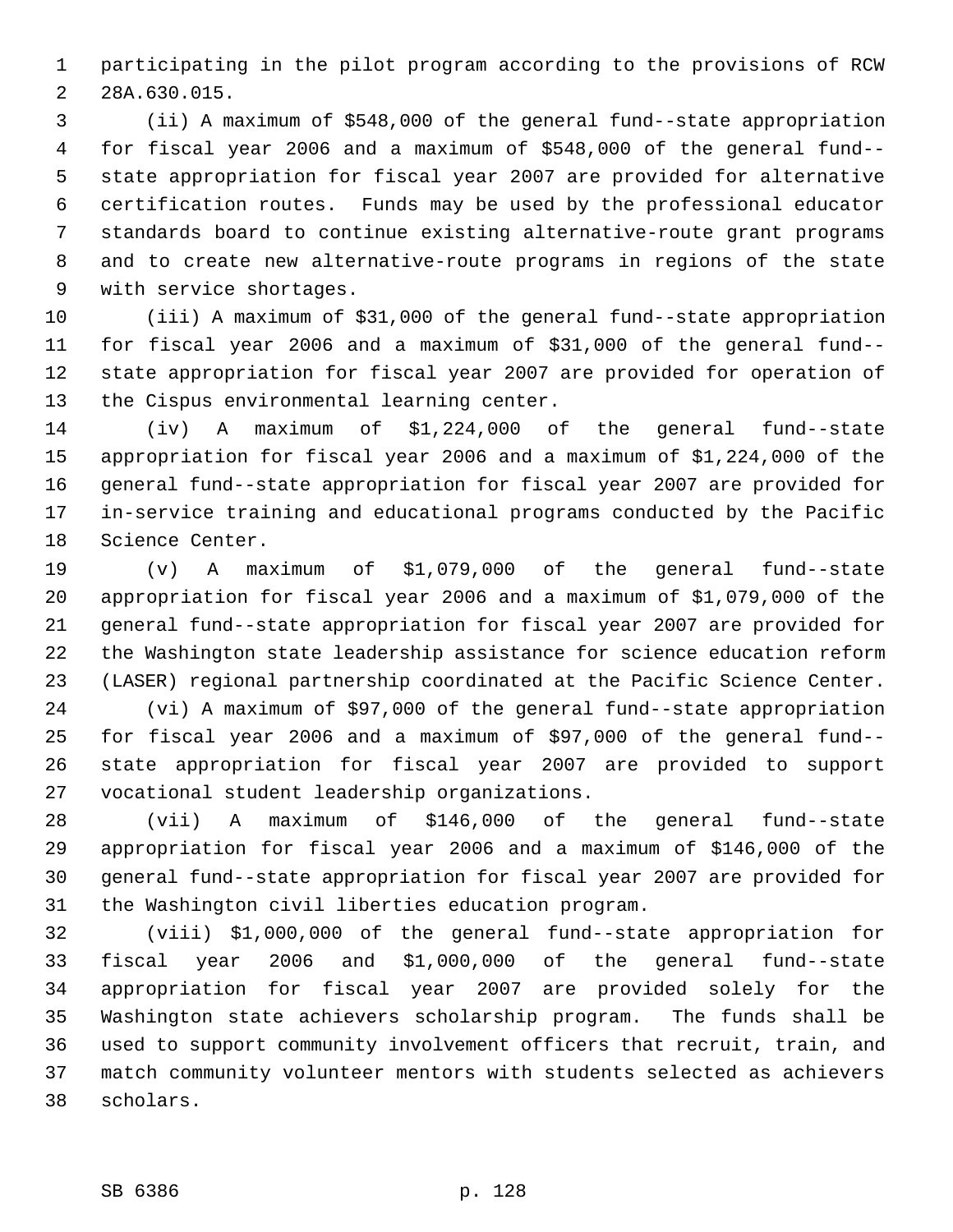1 (ix) ((\$1,521,000)) \$1,911,000 of the general fund--federal appropriation is provided for the advanced placement fee program to increase opportunities for low-income students and under-represented populations to participate in advanced placement courses and to increase the capacity of schools to provide advanced placement courses to students.

 (x) ((\$8,292,000)) \$5,532,000 of the general fund--federal appropriation is provided for comprehensive school reform demonstration projects to provide grants to low-income schools for improving student achievement through adoption and implementation of research-based curricula and instructional programs.

12 (xi) ((\$19,587,000)) \$24,490,000 of the general fund--federal appropriation is provided for 21st century learning center grants, providing after-school and inter-session activities for students.

 (xii) \$383,000 of the general fund--state appropriation for fiscal year 2006 and \$294,000 of the general fund--state appropriation for fiscal year 2007 are provided solely for the Lorraine Wojahn dyslexia pilot reading program in up to five school districts.

 (xiii) \$75,000 of the general fund--state appropriation for fiscal year 2006 and \$75,000 of the general fund--state appropriation for fiscal year 2007 are provided solely for developing and disseminating curriculum and other materials documenting women's role in World War II.

 (xiv) \$100,000 of the general fund--state appropriation for fiscal year 2007 is provided solely for incentive grants for districts to develop preapprenticeship programs. Grant awards up to \$10,000 each shall be used to support the program's design, school/business/labor agreement negotiations, and recruiting high school students for preapprenticeship programs in the building trades and crafts.

 (xv) \$410,000 of the general fund--state appropriation for fiscal year 2007 is provided solely for the dissemination of the Navigation 101 curriculum to all districts, including the development and dissemination of electronic student planning tools and the development of a software package to use to analyze the impact of the implementation of Navigation 101 on student performance.

 (xvi) \$6,500,000 of the general fund--state appropriation for fiscal year 2006 is provided solely for one-time grants to school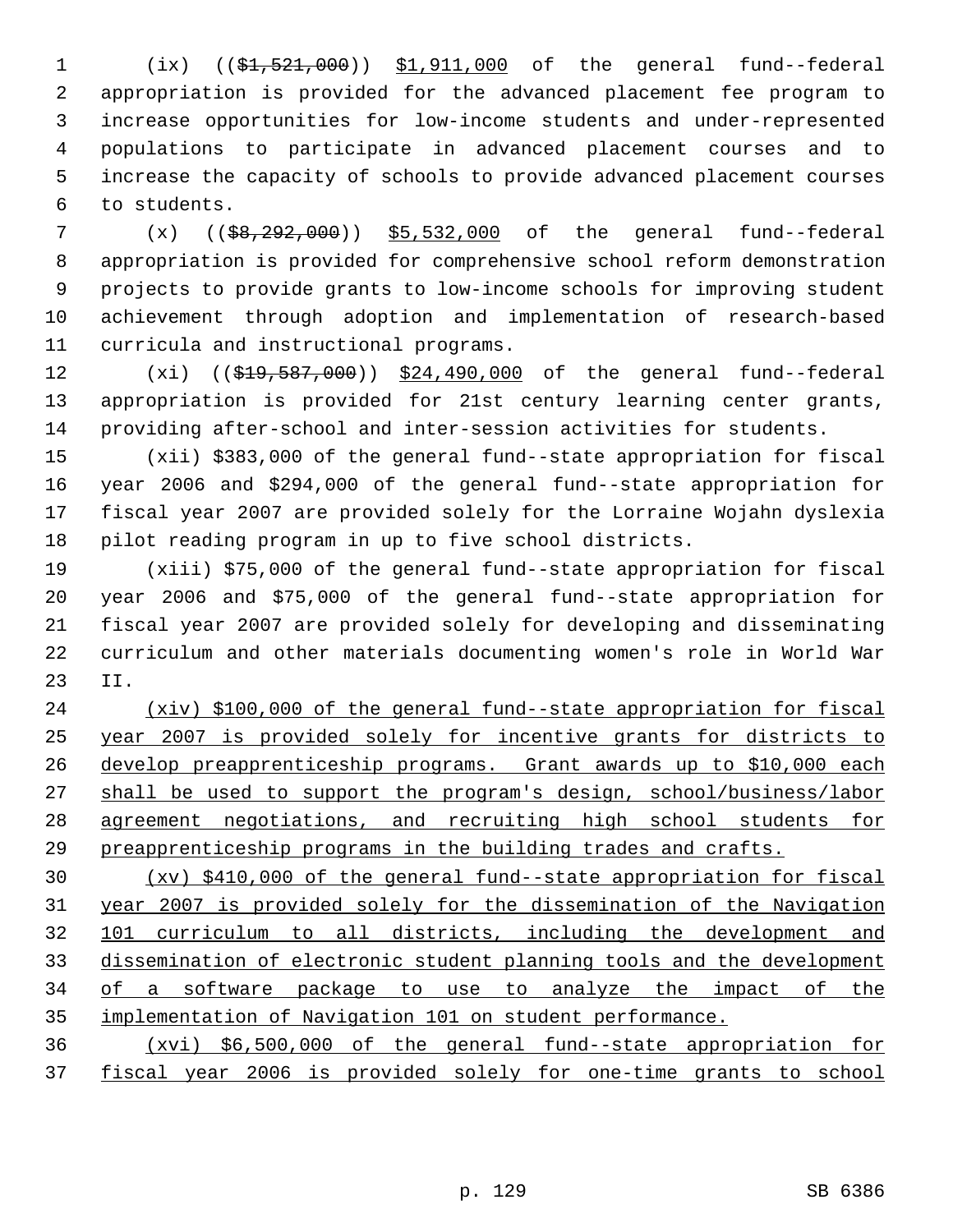districts to offset extraordinary rate increases for natural gas, propane, and heating oil. **Sec. 502.** 2005 c 518 s 502 (uncodified) is amended to read as follows: **FOR THE SUPERINTENDENT OF PUBLIC INSTRUCTION--FOR GENERAL APPORTIONMENT** 7 General Fund--State Appropriation (FY 2006) . . . . ((\$4,180,957,000))  $\frac{1}{2}$   $\frac{1}{3}$ ,063,000 9 General Fund--State Appropriation (FY 2007) . . . . ((\$4,243,010,000)) \$4,277,883,000 Pension Funding Stabilization Account--State Appropriation . . . . . . . . . . . . . . . . . . . . \$28,422,000 13 TOTAL APPROPRIATION . . . . . . . . . . . ((<del>\$8,423,967,000</del>))

\$8,499,368,000

 The appropriations in this section are subject to the following conditions and limitations:

 (1) Each general fund fiscal year appropriation includes such funds as are necessary to complete the school year ending in the fiscal year and for prior fiscal year adjustments.

 (2) Allocations for certificated staff salaries for the 2005-06 and 2006-07 school years shall be determined using formula-generated staff units calculated pursuant to this subsection. Staff allocations for small school enrollments in (d) through (f) of this subsection shall be reduced for vocational full-time equivalent enrollments. Staff allocations for small school enrollments in grades K-6 shall be the greater of that generated under (a) of this subsection, or under (d) and (e) of this subsection. Certificated staffing allocations shall be as follows:

 (a) On the basis of each 1,000 average annual full-time equivalent enrollments, excluding full-time equivalent enrollment otherwise recognized for certificated staff unit allocations under (c) through (f) of this subsection:

 (i) Four certificated administrative staff units per thousand full-time equivalent students in grades K-12;

 (ii) 49 certificated instructional staff units per thousand full-time equivalent students in grades K-3;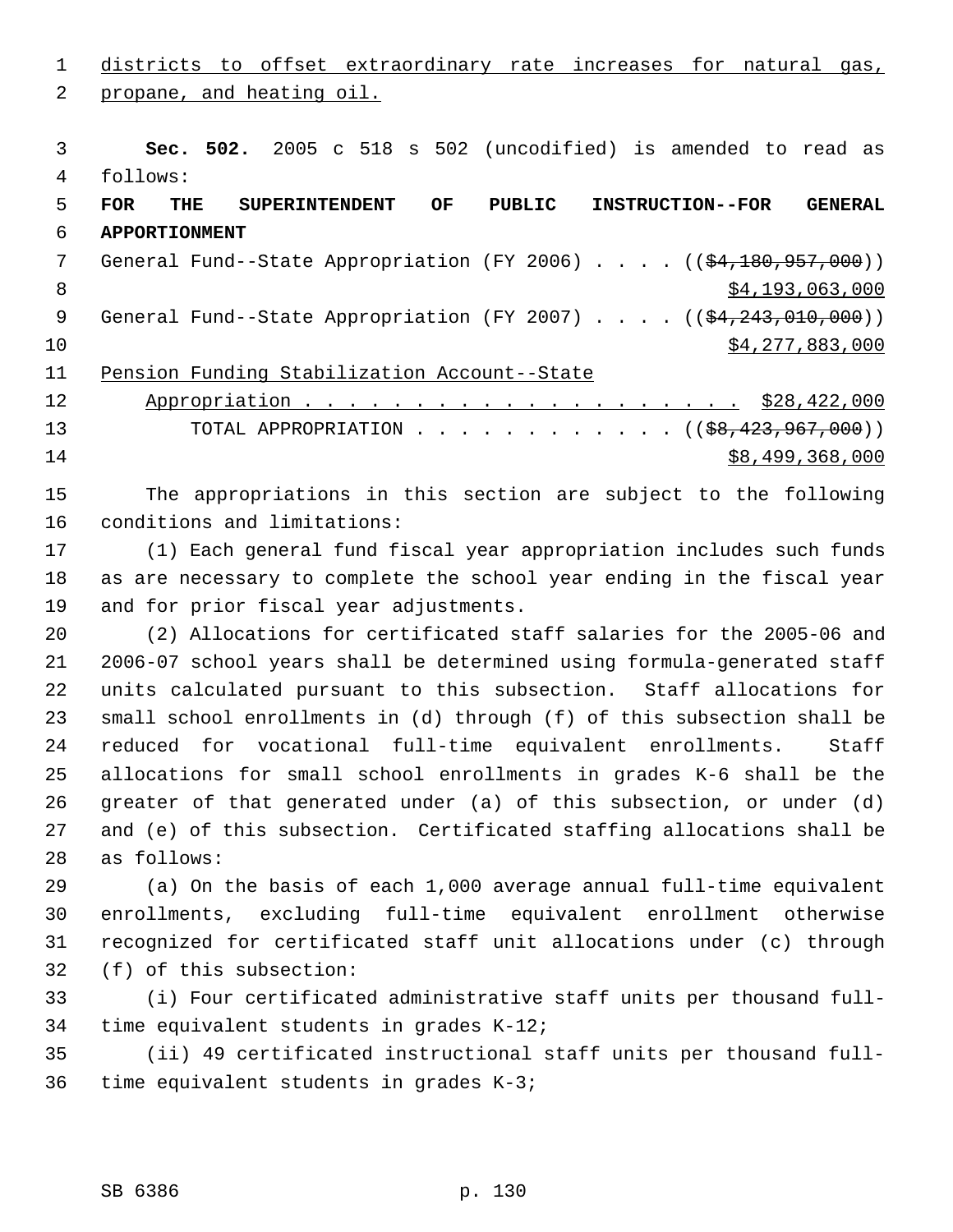(iii) Forty-six certificated instructional staff units per thousand full-time equivalent students in grades 4-12; and

 (iv) An additional 4.2 certificated instructional staff units for grades K-3 and an additional 7.2 certificated instructional staff units for grade 4. Any funds allocated for the additional certificated units provided in this subsection (iv) shall not be considered as basic education funding;

 (A) Funds provided under this subsection (2)(a)(iv) in excess of the amount required to maintain the statutory minimum ratio established under RCW 28A.150.260(2)(b) shall be allocated only if the district documents an actual ratio in grades K-4 equal to or greater than 53.2 certificated instructional staff per thousand full-time equivalent students. For any school district documenting a lower certificated instructional staff ratio, the allocation shall be based on the district's actual grades K-4 certificated instructional staff ratio achieved in that school year, or the statutory minimum ratio established under RCW 28A.150.260(2)(b), if greater;

 (B) Districts at or above 51.0 certificated instructional staff per one thousand full-time equivalent students in grades K-4 may dedicate up to 1.3 of the 53.2 funding ratio to employ additional classified instructional assistants assigned to basic education classrooms in grades K-4. For purposes of documenting a district's staff ratio under this section, funds used by the district to employ additional classified instructional assistants shall be converted to a certificated staff equivalent and added to the district's actual certificated instructional staff ratio. Additional classified instructional assistants, for the purposes of this subsection, shall be determined using the 1989-90 school year as the base year;

 (C) Any district maintaining a ratio in grades K-4 equal to or greater than 53.2 certificated instructional staff per thousand full- time equivalent students may use allocations generated under this subsection (2)(a)(iv) in excess of that required to maintain the minimum ratio established under RCW 28A.150.260(2)(b) to employ additional basic education certificated instructional staff or classified instructional assistants in grades 5-6. Funds allocated under this subsection (2)(a)(iv) shall only be expended to reduce class size in grades K-6. No more than 1.3 of the certificated instructional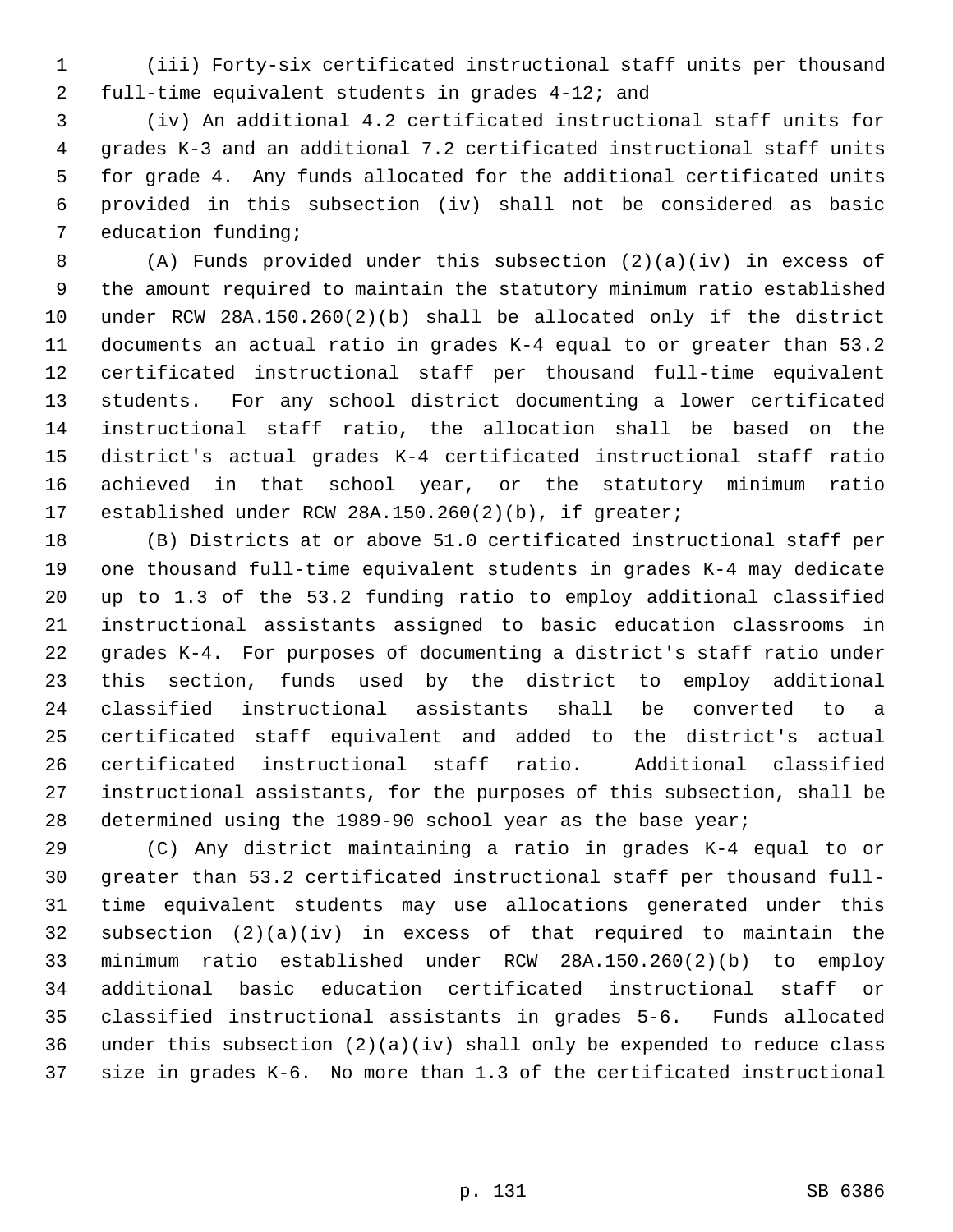funding ratio amount may be expended for provision of classified instructional assistants;

 (b) For school districts with a minimum enrollment of 250 full-time equivalent students whose full-time equivalent student enrollment count in a given month exceeds the first of the month full-time equivalent enrollment count by 5 percent, an additional state allocation of 110 percent of the share that such increased enrollment would have generated had such additional full-time equivalent students been 9 included in the normal enrollment count for that particular month;

(c)(i) On the basis of full-time equivalent enrollment in:

 (A) Vocational education programs approved by the superintendent of public instruction, a maximum of 0.92 certificated instructional staff units and 0.08 certificated administrative staff units for each 19.5 full-time equivalent vocational students; and

 (B) Skills center programs meeting the standards for skills center funding established in January 1999 by the superintendent of public instruction, 0.92 certificated instructional staff units and 0.08 certificated administrative units for each 16.67 full-time equivalent vocational students;

 (ii) Vocational full-time equivalent enrollment shall be reported on the same monthly basis as the enrollment for students eligible for basic support, and payments shall be adjusted for reported vocational enrollments on the same monthly basis as those adjustments for enrollment for students eligible for basic support; and

 (iii) Indirect cost charges by a school district to vocational- secondary programs shall not exceed 15 percent of the combined basic education and vocational enhancement allocations of state funds;

 (d) For districts enrolling not more than twenty-five average annual full-time equivalent students in grades K-8, and for small school plants within any school district which have been judged to be remote and necessary by the state board of education and enroll not more than twenty-five average annual full-time equivalent students in grades K-8:

 (i) For those enrolling no students in grades 7 and 8, 1.76 certificated instructional staff units and 0.24 certificated administrative staff units for enrollment of not more than five students, plus one-twentieth of a certificated instructional staff unit for each additional student enrolled; and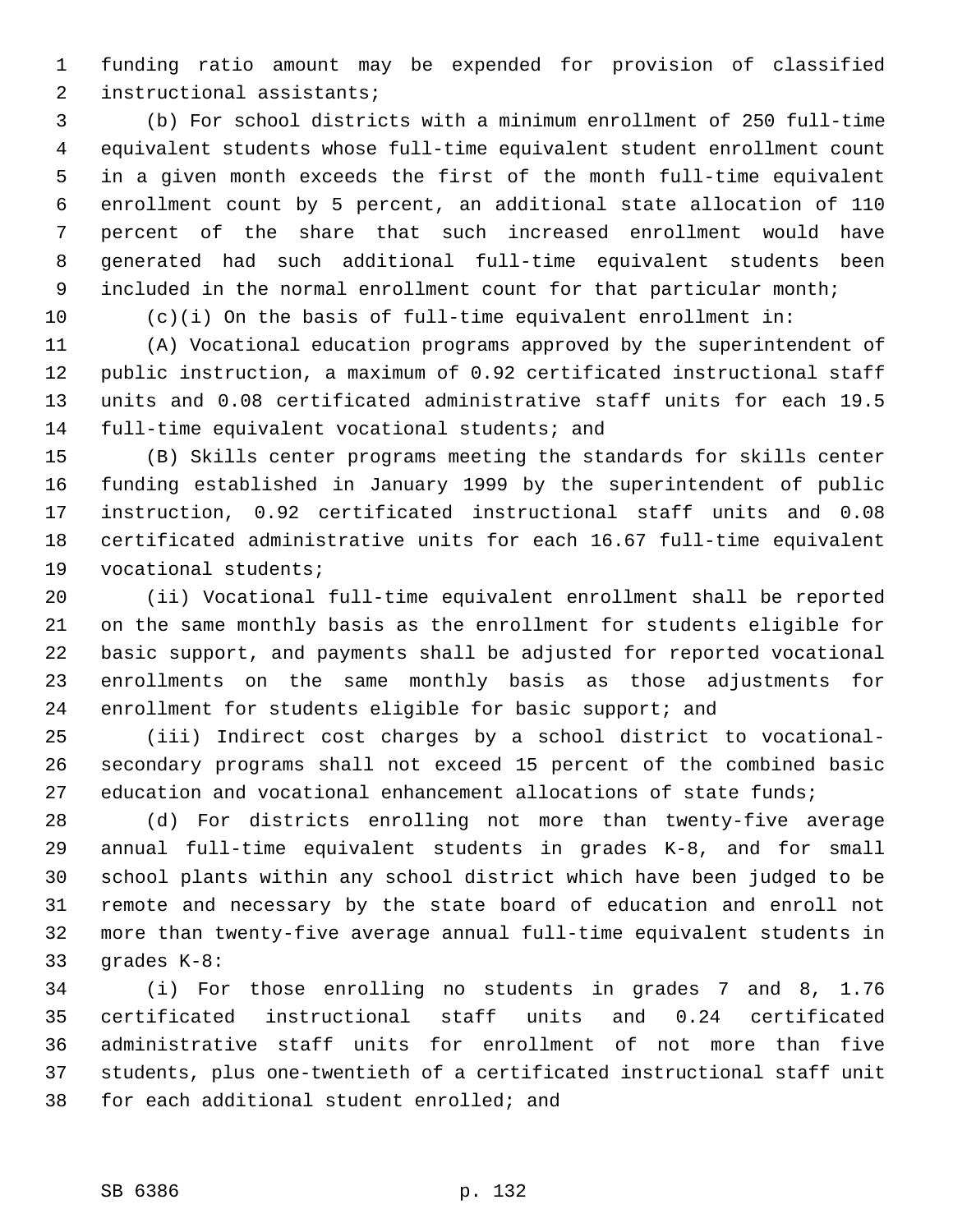(ii) For those enrolling students in grades 7 or 8, 1.68 certificated instructional staff units and 0.32 certificated administrative staff units for enrollment of not more than five students, plus one-tenth of a certificated instructional staff unit for each additional student enrolled;

 (e) For specified enrollments in districts enrolling more than twenty-five but not more than one hundred average annual full-time equivalent students in grades K-8, and for small school plants within any school district which enroll more than twenty-five average annual full-time equivalent students in grades K-8 and have been judged to be remote and necessary by the state board of education:

 (i) For enrollment of up to sixty annual average full-time equivalent students in grades K-6, 2.76 certificated instructional staff units and 0.24 certificated administrative staff units; and

 (ii) For enrollment of up to twenty annual average full-time equivalent students in grades 7 and 8, 0.92 certificated instructional staff units and 0.08 certificated administrative staff units;

 (f) For districts operating no more than two high schools with enrollments of less than three hundred average annual full-time equivalent students, for enrollment in grades 9-12 in each such school, other than alternative schools:

 (i) For remote and necessary schools enrolling students in any grades 9-12 but no more than twenty-five average annual full-time equivalent students in grades K-12, four and one-half certificated instructional staff units and one-quarter of a certificated administrative staff unit;

 (ii) For all other small high schools under this subsection, nine certificated instructional staff units and one-half of a certificated administrative staff unit for the first sixty average annual full time equivalent students, and additional staff units based on a ratio of 0.8732 certificated instructional staff units and 0.1268 certificated administrative staff units per each additional forty-three and one-half average annual full time equivalent students.

 Units calculated under (f)(ii) of this subsection shall be reduced by certificated staff units at the rate of forty-six certificated instructional staff units and four certificated administrative staff units per thousand vocational full-time equivalent students;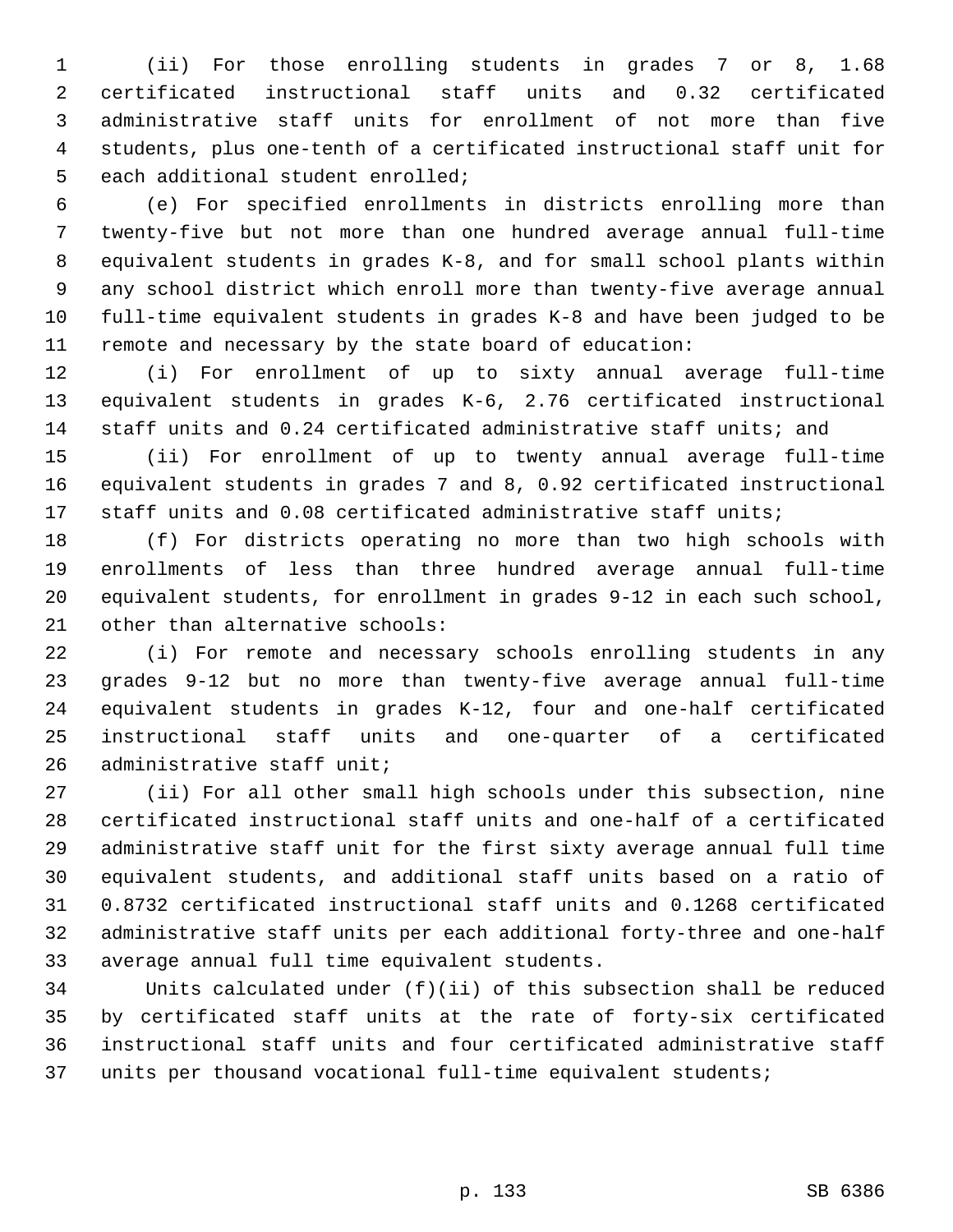(g) For each nonhigh school district having an enrollment of more than seventy annual average full-time equivalent students and less than one hundred eighty students, operating a grades K-8 program or a grades 1-8 program, an additional one-half of a certificated instructional staff unit; and

 (h) For each nonhigh school district having an enrollment of more than fifty annual average full-time equivalent students and less than one hundred eighty students, operating a grades K-6 program or a grades 1-6 program, an additional one-half of a certificated instructional staff unit.

 (3) Allocations for classified salaries for the 2005-06 and 2006-07 school years shall be calculated using formula-generated classified staff units determined as follows:

 (a) For enrollments generating certificated staff unit allocations under subsection (2)(d) through (h) of this section, one classified staff unit for each three certificated staff units allocated under such subsections;

 (b) For all other enrollment in grades K-12, including vocational full-time equivalent enrollments, one classified staff unit for each sixty average annual full-time equivalent students; and

 (c) For each nonhigh school district with an enrollment of more than fifty annual average full-time equivalent students and less than one hundred eighty students, an additional one-half of a classified staff unit.

 (4) Fringe benefit allocations shall be calculated at a rate of 26 ((10.90)) 11.21 percent in the 2005-06 school year and ((11.90)) 13.02 percent in the 2006-07 school year for certificated salary allocations 28 provided under subsection (2) of this section, and a rate of  $((14.57))$ 29 14.07 percent in the 2005-06 school year and  $((15.82))$  15.95 percent in the 2006-07 school year for classified salary allocations provided under subsection (3) of this section.

 (5) Insurance benefit allocations shall be calculated at the maintenance rate specified in section 504(2) of this act, based on the number of benefit units determined as follows:

 (a) The number of certificated staff units determined in subsection (2) of this section; and

 (b) The number of classified staff units determined in subsection (3) of this section multiplied by 1.152. This factor is intended to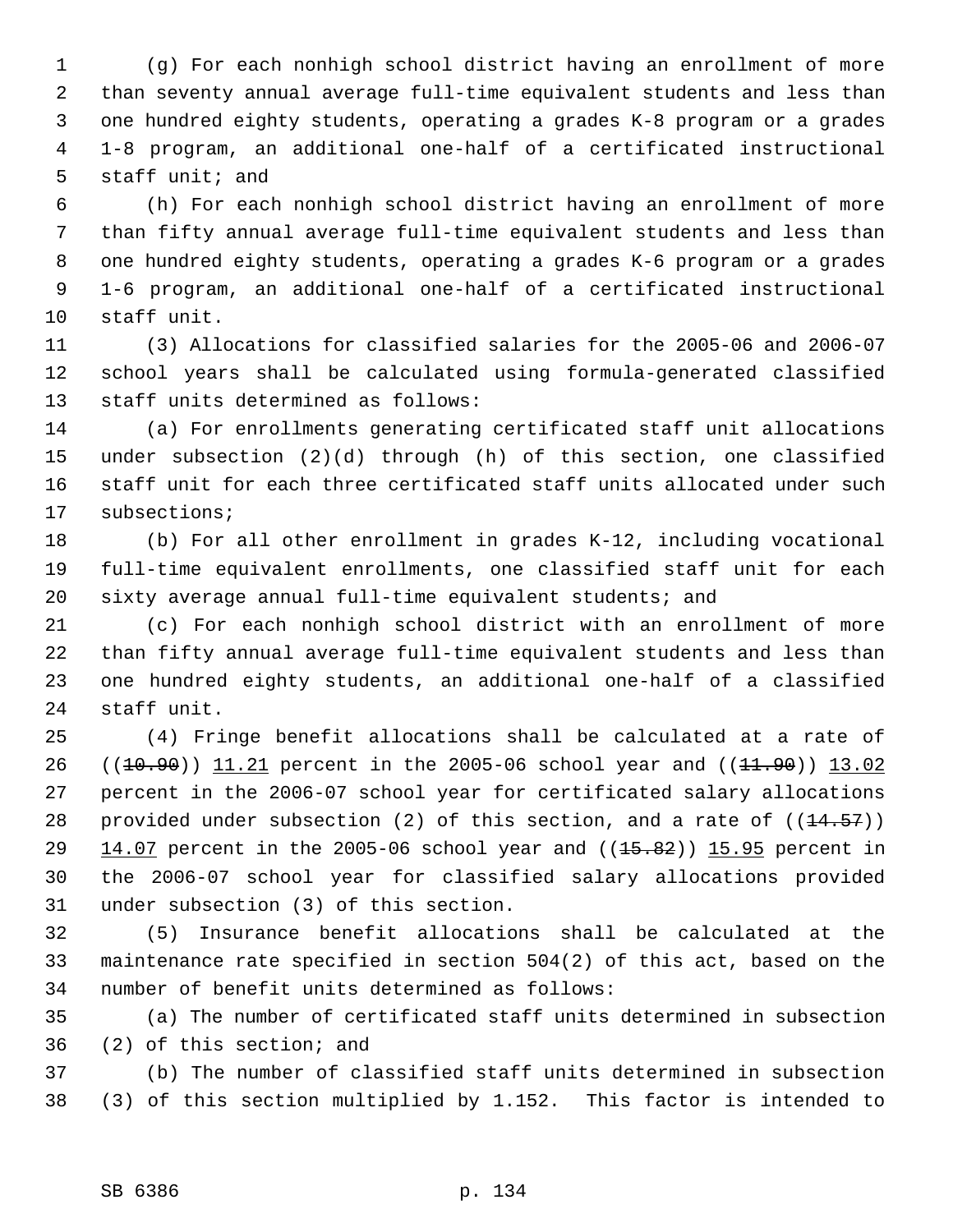adjust allocations so that, for the purposes of distributing insurance benefits, full-time equivalent classified employees may be calculated on the basis of 1440 hours of work per year, with no individual employee counted as more than one full-time equivalent.

 (6)(a) For nonemployee-related costs associated with each certificated staff unit allocated under subsection (2)(a), (b), and (d) through (h) of this section, there shall be provided a maximum of \$9,112 per certificated staff unit in the 2005-06 school year and a 9 maximum of ((\$9,285)) \$9,540 per certificated staff unit in the 2006-07 school year.

 (b) For nonemployee-related costs associated with each vocational 12 certificated staff unit allocated under subsection  $(2)(c)(i)(A)$  of this section, there shall be provided a maximum of \$22,377 per certificated 14 staff unit in the 2005-06 school year and a maximum of  $($  $\frac{22}{22,802})$ 15 \$23,429 per certificated staff unit in the 2006-07 school year.

 (c) For nonemployee-related costs associated with each vocational certificated staff unit allocated under subsection (2)(c)(i)(B) of this section, there shall be provided a maximum of \$17,362 per certificated 19 staff unit in the 2005-06 school year and a maximum of  $((\frac{17}{617}, 692))$ \$18,178 per certificated staff unit in the 2006-07 school year.

 (7) Allocations for substitute costs for classroom teachers shall be distributed at a maintenance rate of \$531.09 for the 2005-06 and 2006-07 school years per allocated classroom teachers exclusive of salary increase amounts provided in section 504 of this act. Solely for the purposes of this subsection, allocated classroom teachers shall be equal to the number of certificated instructional staff units allocated under subsection (2) of this section, multiplied by the ratio between the number of actual basic education certificated teachers and the number of actual basic education certificated instructional staff reported statewide for the prior school year.

 (8) Any school district board of directors may petition the superintendent of public instruction by submission of a resolution adopted in a public meeting to reduce or delay any portion of its basic education allocation for any school year. The superintendent of public instruction shall approve such reduction or delay if it does not impair the district's financial condition. Any delay shall not be for more than two school years. Any reduction or delay shall have no impact on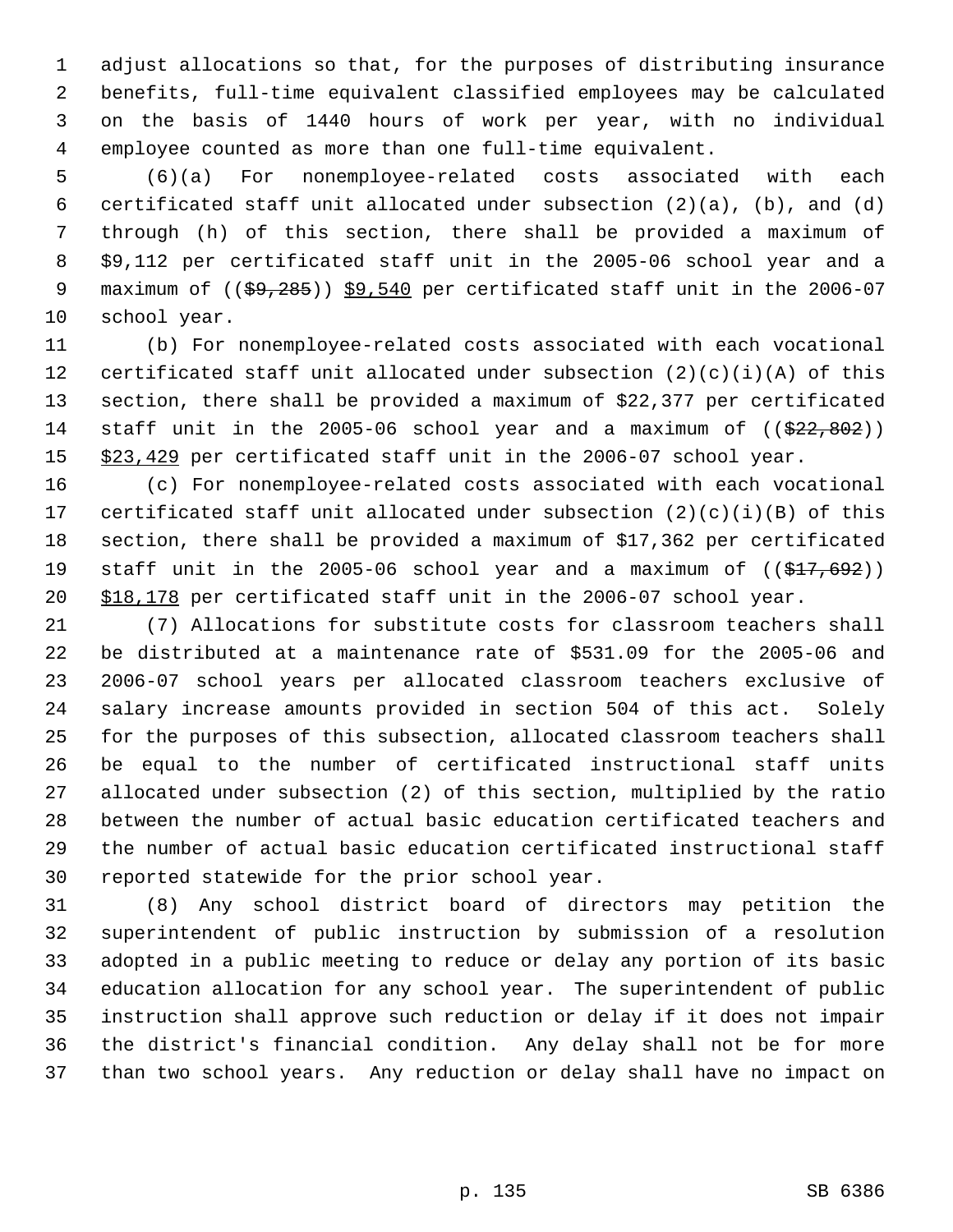levy authority pursuant to RCW 84.52.0531 and local effort assistance pursuant to chapter 28A.500 RCW.

3 (9) The superintendent may distribute a maximum of  $((\frac{27}{67}, \frac{621}{600}))$ 4 \$7,642,000 outside the basic education formula during fiscal years 2006 and 2007 as follows:

 (a) For fire protection for school districts located in a fire protection district as now or hereafter established pursuant to chapter 52.04 RCW, a maximum of \$513,000 may be expended in fiscal year 2006 9 and a maximum of ((\$523,000)) \$537,000 may be expended in fiscal year 2007;

 (b) For summer vocational programs at skills centers, a maximum of \$2,035,000 may be expended for the 2006 fiscal year and a maximum of \$2,035,000 for the 2007 fiscal year;

14 (c) A maximum of (( $\frac{2565,000}{371,000}$  may be expended for school district emergencies;

 (d) A maximum of \$485,000 each fiscal year may be expended for programs providing skills training for secondary students who are enrolled in extended day school-to-work programs, as approved by the superintendent of public instruction. The funds shall be allocated at a rate not to exceed \$500 per full-time equivalent student enrolled in those programs; and

 (e) \$394,000 of the general fund--state appropriation for fiscal year 2006 and \$787,000 of the general fund--state appropriation for fiscal year 2007 are provided solely for incentive grants to encourage school districts to increase enrollment in vocational skills centers. Up to \$500 for each full-time equivalent student may be proportionally distributed to a school district or school districts increasing skills centers enrollment above the levels in the 2004-05 school year. The office of the superintendent of public instruction shall develop criteria for awarding incentive grants pursuant to this subsection. The total amount allocated pursuant to this subsection shall be limited to \$1,181,000 for the 2005-07 biennium.

 (10) For purposes of RCW 84.52.0531, the increase per full-time equivalent student is 5.2 percent from the 2004-05 school year to the 35 2005-06 school year and  $((3.4))$   $5.2$  percent from the 2005-06 school year to the 2006-07 school year.

(11) If two or more school districts consolidate and each district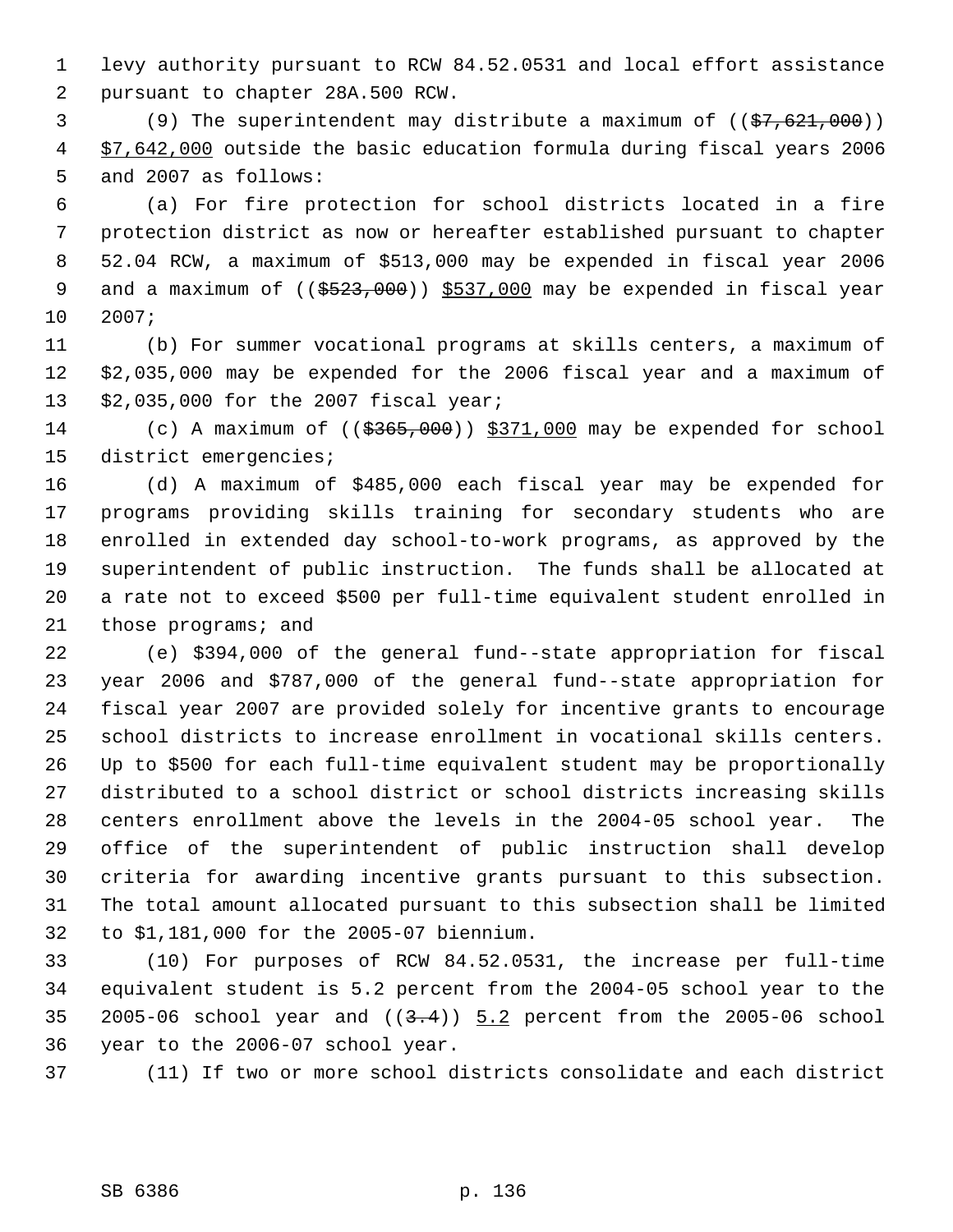was receiving additional basic education formula staff units pursuant to subsection (2)(b) through (h) of this section, the following shall apply:

 (a) For three school years following consolidation, the number of basic education formula staff units shall not be less than the number of basic education formula staff units received by the districts in the school year prior to the consolidation; and

 (b) For the fourth through eighth school years following consolidation, the difference between the basic education formula staff units received by the districts for the school year prior to consolidation and the basic education formula staff units after consolidation pursuant to subsection (2)(a) through (h) of this section shall be reduced in increments of twenty percent per year.

 **Sec. 503.** 2005 c 518 s 503 (uncodified) is amended to read as follows:

 **FOR THE SUPERINTENDENT OF PUBLIC INSTRUCTION--BASIC EDUCATION EMPLOYEE COMPENSATION.** (1) The following calculations determine the salaries used in the general fund allocations for certificated instructional, certificated administrative, and classified staff units under section 502 of this act:

 (a) Salary allocations for certificated instructional staff units shall be determined for each district by multiplying the district's certificated instructional total base salary shown on LEAP Document 12E by the district's average staff mix factor for certificated instructional staff in that school year, computed using LEAP Document 1Sb; and

 (b) Salary allocations for certificated administrative staff units and classified staff units for each district shall be based on the district's certificated administrative and classified salary allocation amounts shown on LEAP Document 12E.

(2) For the purposes of this section:

 (a) "LEAP Document 1Sb" means the computerized tabulation establishing staff mix factors for certificated instructional staff according to education and years of experience, as developed by the 35 legislative evaluation and accountability program committee on ((March  $\pm 8,$ )) December 8, 2005, at (( $\pm 0.00$ ))  $\pm 2.00$  hours; and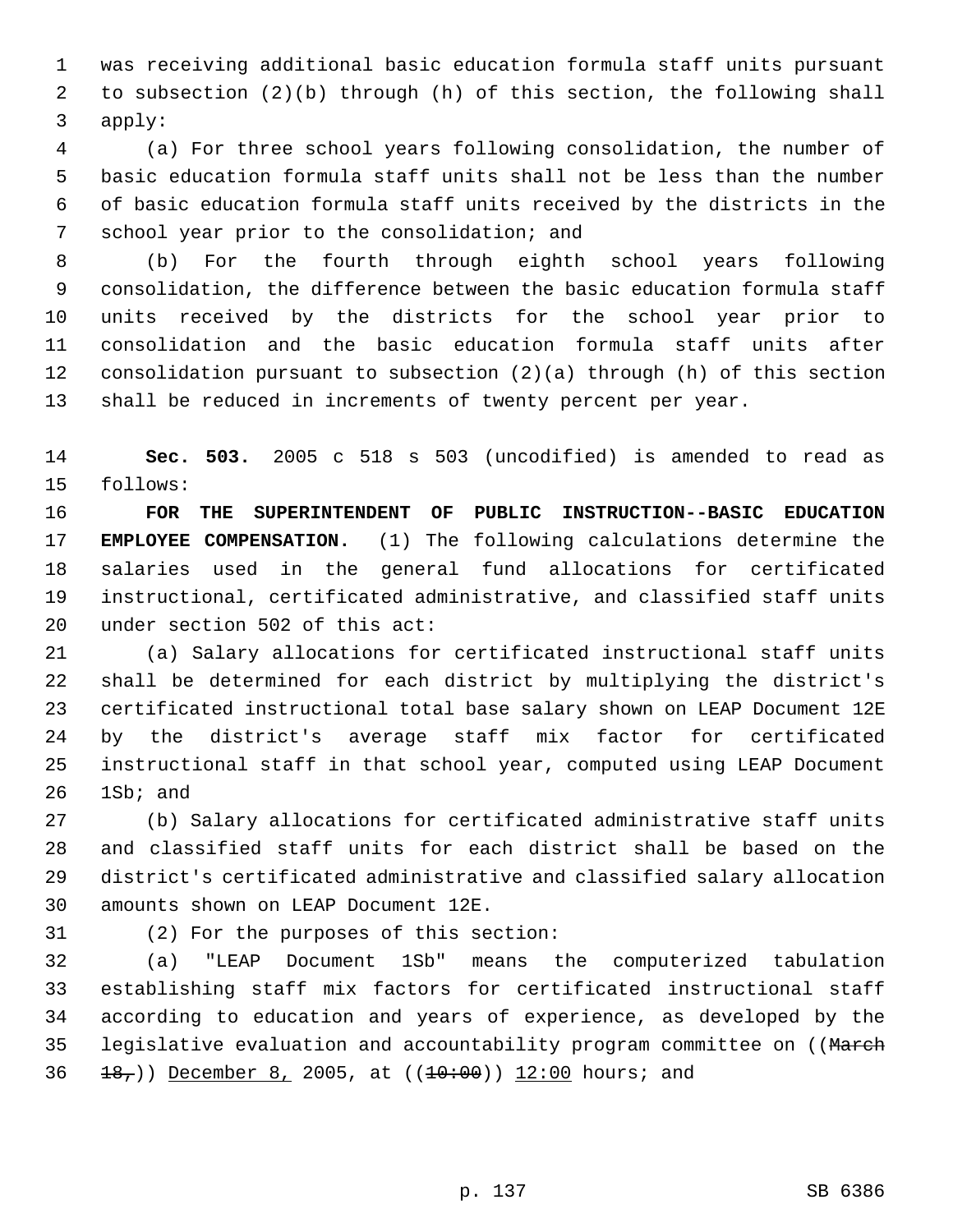(b) "LEAP Document 12E" means the computerized tabulation of 2005- 06 and 2006-07 school year salary allocations for certificated administrative staff and classified staff and derived and total base salaries for certificated instructional staff as developed by the 5 legislative evaluation and accountability program committee on ((April  $6,$ )) December 8, 2005, at ( $(10:00)$ ) 12:00 hours.

 (3) Incremental fringe benefit factors shall be applied to salary 8 adjustments at a rate of  $((10.26))$   $10.57$  percent for school year 2005-9 06 and ((11.26)) 12.38 percent for school year 2006-07 for certificated 10 staff and for classified staff ((11.07)) 10.57 percent for school year 11 2005-06 and ((12.32)) 12.45 percent for the 2006-07 school year.

 (4)(a) Pursuant to RCW 28A.150.410, the following state-wide salary allocation schedules for certificated instructional staff are established for basic education salary allocations:

## K-12 Salary Allocation Schedule For Certificated Instructional Staff

| 16 |                          |           |         |         | 2005-06 School Year |              |               |        |         |         |
|----|--------------------------|-----------|---------|---------|---------------------|--------------|---------------|--------|---------|---------|
| 17 | Years of                 |           |         |         |                     |              |               |        |         | $MA+90$ |
| 18 | Service                  | $\rm{BA}$ | $BA+15$ | $BA+30$ | $BA+45$             | <b>BA+90</b> | <b>BA+135</b> | MA     | $MA+45$ | or PHD  |
| 19 | $\boldsymbol{0}$         | 30,383    | 31,204  | 32,054  | 32,906              | 35,640       | 37,401        | 36,426 | 39,161  | 40,924  |
| 20 | 1                        | 30,792    | 31,624  | 32,485  | 33,375              | 36,137       | 37,889        | 36,831 | 39,594  | 41,345  |
| 21 | $\overline{2}$           | 31,181    | 32,022  | 32,892  | 33,850              | 36,605       | 38,375        | 37,239 | 39,994  | 41,764  |
| 22 | 3                        | 31,583    | 32,431  | 33,311  | 34,299              | 37,049       | 38,861        | 37,626 | 40,373  | 42,187  |
| 23 | $\overline{\mathcal{L}}$ | 31,977    | 32,862  | 33,747  | 34,770              | 37,536       | 39,361        | 38,031 | 40,796  | 42,623  |
| 24 | 5                        | 32,384    | 33,273  | 34,167  | 35,247              | 38,002       | 39,864        | 38,442 | 41,199  | 43,061  |
| 25 | 6                        | 32,802    | 33,672  | 34,596  | 35,729              | 38,472       | 40,344        | 38,864 | 41,607  | 43,478  |
| 26 | $\boldsymbol{7}$         | 33,536    | 34,420  | 35,356  | 36,551              | 39,334       | 41,258        | 39,655 | 42,437  | 44,362  |
| 27 | $8\,$                    | 34,612    | 35,543  | 36,502  | 37,796              | 40,616       | 42,611        | 40,899 | 43,720  | 45,714  |
| 28 | 9                        |           | 36,707  | 37,713  | 39,054              | 41,940       | 44,002        | 42,156 | 45,044  | 47,106  |
| 29 | 10                       |           |         | 38,938  | 40,376              | 43,301       | 45,432        | 43,479 | 46,405  | 48,535  |
| 30 | 11                       |           |         |         | 41,737              | 44,726       | 46,900        | 44,840 | 47,830  | 50,003  |
| 31 | 12                       |           |         |         | 43,055              | 46,189       | 48,428        | 46,255 | 49,292  | 51,532  |
| 32 | 13                       |           |         |         |                     | 47,688       | 49,993        | 47,720 | 50,791  | 53,096  |
| 33 | 14                       |           |         |         |                     | 49,194       | 51,618        | 49,227 | 52,396  | 54,721  |
| 34 | 15                       |           |         |         |                     | 50,474       | 52,961        | 50,507 | 53,758  | 56,144  |
| 35 | 16 or more               |           |         |         |                     | 51,483       | 54,019        | 51,517 | 54,833  | 57,266  |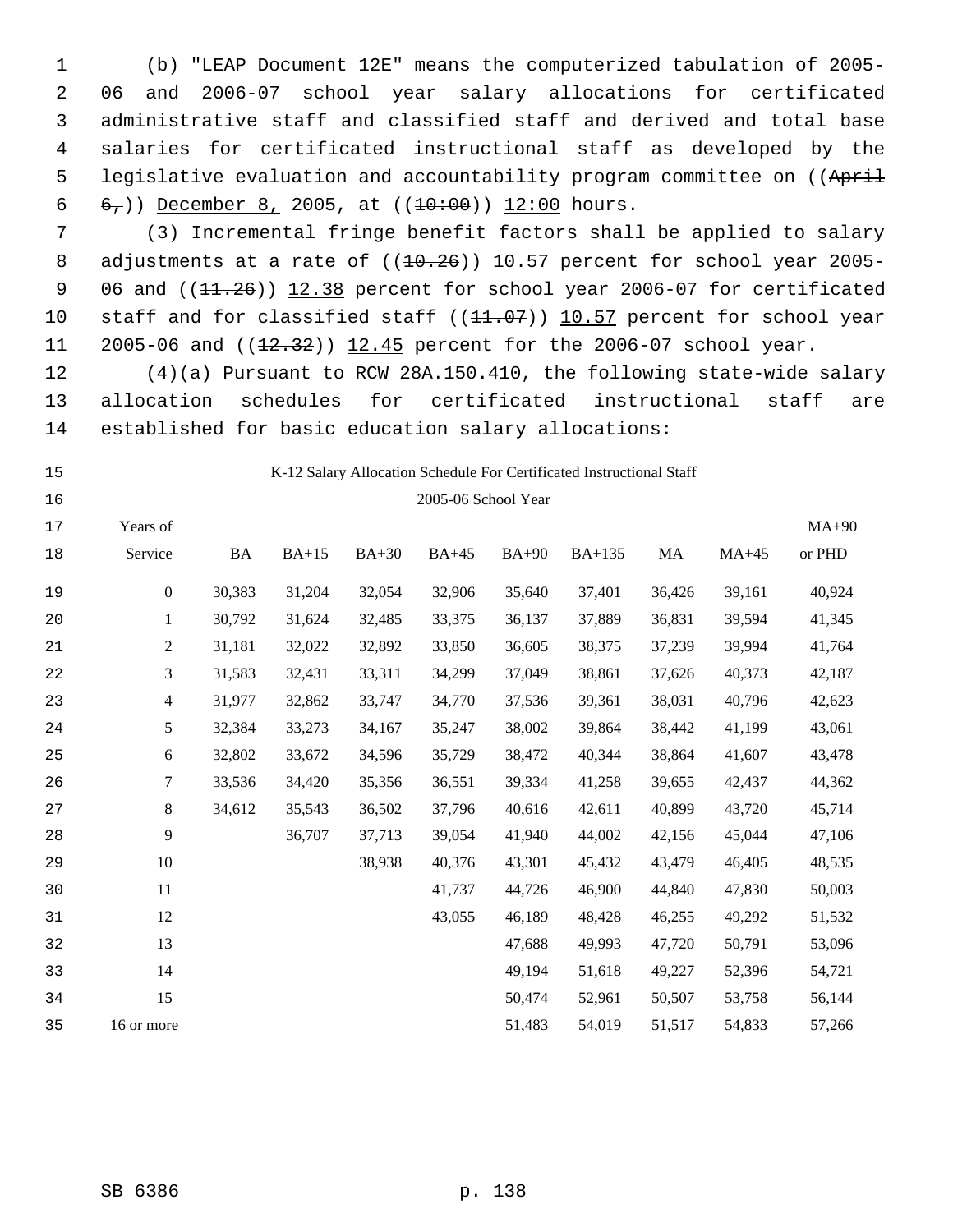| 1  |                         |                  |         |         |                      |         |                                                                        |                   |         |          |
|----|-------------------------|------------------|---------|---------|----------------------|---------|------------------------------------------------------------------------|-------------------|---------|----------|
| 2  |                         |                  |         |         |                      |         | ((K-12 Salary Allocation Schedule For Certificated Instructional Staff |                   |         |          |
| 3  |                         |                  |         |         | 2006-07 School Year- |         |                                                                        |                   |         |          |
| 4  | Years of                |                  |         |         |                      |         |                                                                        |                   |         | $MA+90$  |
| 5  | Service                 | $BA-$            | $BA+15$ | $BA+30$ | $BA+45$              | $BA+90$ | $BA+135$                                                               | <b>MA</b>         | $MA+45$ | $or$ PHD |
| 6  | $\theta$                | 30,900           | 31,735  | 32,599  | 33,466               | 36,247  | 38,038                                                                 | 37,046            | 39,827  | 41,620   |
| 7  | $\ddagger$              | 31,316           | 32,162  | 33,038  | 33,942               | 36,752  | 38,534                                                                 | 37,458            | 40,268  | 42,048   |
| 8  | $\mathfrak{D}$          | 31,712           | 32,566  | 33,451  | 34,426               | 37,228  | 39,028                                                                 | <del>37,873</del> | 40,674  | 42,475   |
| 9  | $\overline{\mathbf{3}}$ | 32,121           | 32,983  | 33,878  | 34,883               | 37,679  | 39,523                                                                 | 38,266            | 41,060  | 42,905   |
| 10 | 4                       | 32,521           | 33,421  | 34,321  | 35,362               | 38,174  | 40,031                                                                 | 38,678            | 41,491  | 43,348   |
| 11 | $\overline{5}$          | 32,935           | 33,840  | 34,748  | 35,846               | 38,649  | 40,543                                                                 | 39,097            | 41,900  | 43,794   |
| 12 | $\epsilon$              | 33,360           | 34,245  | 35,185  | 36,337               | 39,127  | 41,031                                                                 | 39,526            | 42,315  | 44,218   |
| 13 | $\mathcal{F}$           | 34,107           | 35,005  | 35,957  | 37,173               | 40,003  | 41,960                                                                 | 40,330            | 43,159  | 45,116   |
| 14 | 8                       | 35,201           | 36,148  | 37,123  | 38,439               | 41,307  | 43,336                                                                 | 41,594            | 44,464  | 46,492   |
| 15 | $\mathbf{9}$            |                  | 37,332  | 38,355  | 39,718               | 42,654  | 44,751                                                                 | 42,873            | 45,810  | 47,908   |
| 16 | 40                      |                  |         | 39,601  | 41,063               | 44,038  | 46,205                                                                 | 44,219            | 47,194  | 49,361   |
| 17 | #                       |                  |         |         | 42,448               | 45,487  | 47,698                                                                 | 45,603            | 48,644  | 50,853   |
| 18 | $\frac{12}{2}$          |                  |         |         | 43,788               | 46,975  | 49,252                                                                 | 47,042            | 50,131  | 52,409   |
| 19 | $+3$                    |                  |         |         |                      | 48,499  | 50,844                                                                 | 48,532            | 51,655  | 54,000   |
| 20 | $\overline{14}$         |                  |         |         |                      | 50,031  | 52,496                                                                 | 50,065            | 53,287  | 55,652   |
| 21 | $\overline{15}$         |                  |         |         |                      | 51,333  | 53,862                                                                 | 51,366            | 54,673  | 57,099   |
| 22 | 16 or more              |                  |         |         |                      | 52,359  | 54,938                                                                 | 52,393            | 55,766  | 58,241)  |
|    |                         |                  |         |         |                      |         |                                                                        |                   |         |          |
| 23 |                         |                  |         |         |                      |         | K-12 Salary Allocation Schedule For Certificated Instructional Staff   |                   |         |          |
| 24 |                         |                  |         |         | 2006-07 School Year  |         |                                                                        |                   |         |          |
| 25 | Years of                |                  |         |         |                      |         |                                                                        |                   |         | $MA+90$  |
| 26 | Service                 | $\underline{BA}$ | $BA+15$ | $BA+30$ | $BA+45$              | $BA+90$ | $BA+135$                                                               | $\underline{MA}$  | $MA+45$ | or PHD   |
| 27 | $\underline{0}$         | 31,203           | 32,046  | 32,919  | 33,794               | 36,602  | 38,411                                                                 | 37,410            | 40,218  | 42,028   |
| 28 | $\overline{1}$          | 31,623           | 32,477  | 33,362  | 34,275               | 37,113  | 38,911                                                                 | 37,826            | 40,663  | 42,461   |
| 29 | $\overline{2}$          | 32,023           | 32,886  | 33,779  | 34,764               | 37,593  | 39,410                                                                 | 38,244            | 41,073  | 42,891   |
| 30 | $\overline{3}$          | 32,436           | 33,306  | 34,210  | 35,225               | 38,049  | 39,910                                                                 | 38,641            | 41,463  | 43,325   |
| 31 | $\underline{4}$         | 32,840           | 33,749  | 34,658  | 35,708               | 38,549  | 40,424                                                                 | 39,057            | 41,898  | 43,773   |
| 32 | $\overline{5}$          | 33,258           | 34,171  | 35,089  | 36,198               | 39,028  | 40,940                                                                 | 39,480            | 42,311  | 44,223   |
| 33 | $\underline{6}$         | 33,687           | 34,581  | 35,530  | 36,694               | 39,510  | 41,433                                                                 | 39,913            | 42,730  | 44,651   |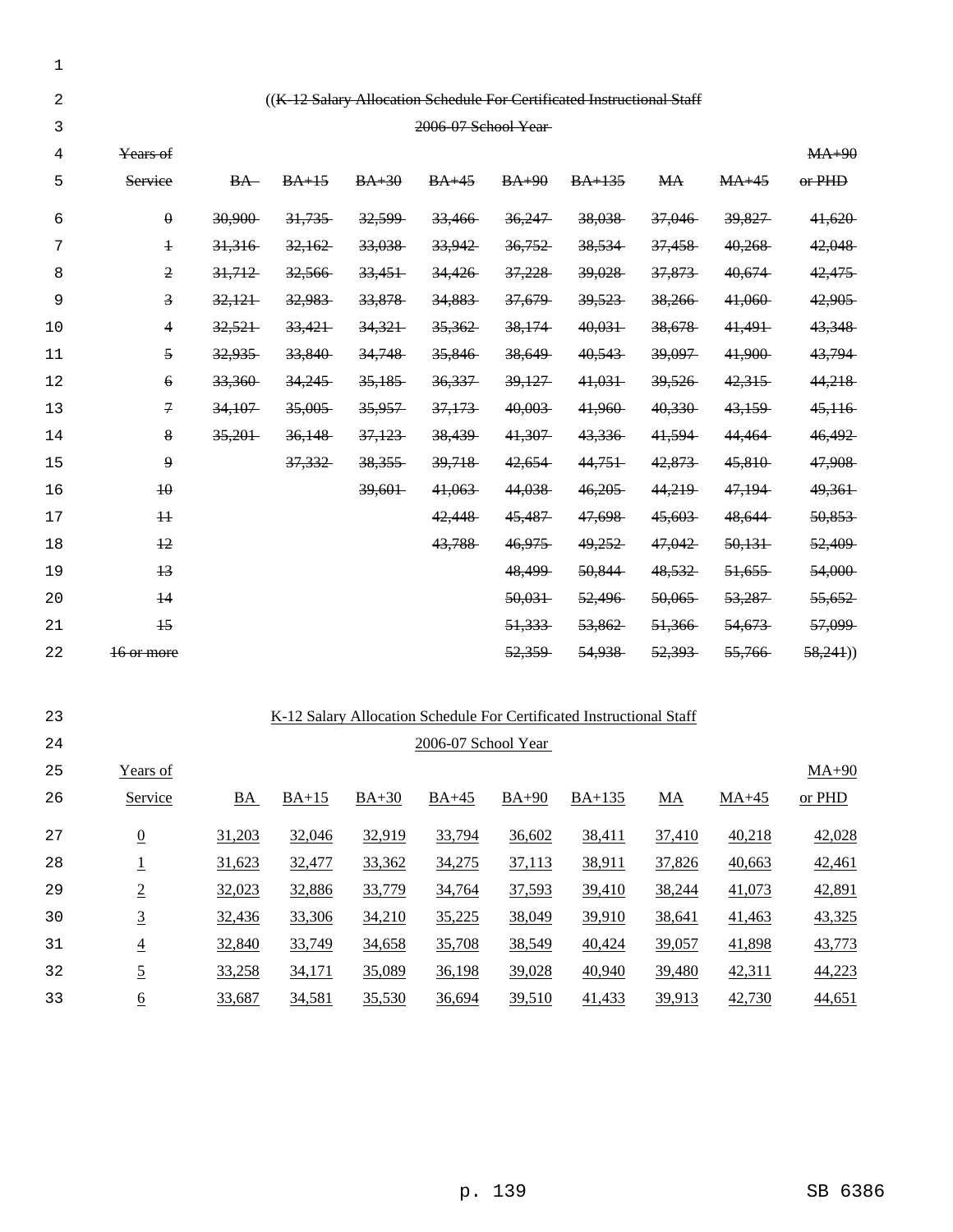|    | $\overline{1}$ | 34,442 | 35,349 | 36,310 | 37,538 | 40,396 | 42,371 | 40,725 | 43,582 | 45,559 |
|----|----------------|--------|--------|--------|--------|--------|--------|--------|--------|--------|
| 2  | 8              | 35,546 | 36,503 | 37,487 | 38,816 | 41,712 | 43,761 | 42,002 | 44,900 | 46,947 |
| 3  | $\overline{2}$ |        | 37,698 | 38,731 | 40,108 | 43,072 | 45,190 | 43,293 | 46,259 | 48,377 |
| 4  | 10             |        |        | 39,989 | 41,466 | 44,470 | 46,658 | 44,653 | 47,657 | 49,845 |
| 5  | 11             |        |        |        | 42,864 | 45,933 | 48,166 | 46,051 | 49,121 | 51,352 |
| 6  | 12             |        |        |        | 44,217 | 47,436 | 49,735 | 47,503 | 50,622 | 52,922 |
| 7  | 13             |        |        |        |        | 48,975 | 51,343 | 49,007 | 52,162 | 54,529 |
| 8  | 14             |        |        |        |        | 50,522 | 53,011 | 50,556 | 53,810 | 56,198 |
| 9  | 15             |        |        |        |        | 51,836 | 54,390 | 51,870 | 55,209 | 57,659 |
| 10 | 16 or more     |        |        |        |        | 52,873 | 55,477 | 52,907 | 56,313 | 58,812 |

 (b) As used in this subsection, the column headings "BA+(N)" refer to the number of credits earned since receiving the baccalaureate degree.

 (c) For credits earned after the baccalaureate degree but before the masters degree, any credits in excess of forty-five credits may be counted after the masters degree. Thus, as used in this subsection, the column headings "MA+(N)" refer to the total of:

(i) Credits earned since receiving the masters degree; and

 (ii) Any credits in excess of forty-five credits that were earned after the baccalaureate degree but before the masters degree.

(5) For the purposes of this section:

(a) "BA" means a baccalaureate degree.

(b) "MA" means a masters degree.

(c) "PHD" means a doctorate degree.

 (d) "Years of service" shall be calculated under the same rules adopted by the superintendent of public instruction.

 (e) "Credits" means college quarter hour credits and equivalent in- service credits computed in accordance with RCW 28A.415.020 and 28A.415.023.

 (6) No more than ninety college quarter-hour credits received by any employee after the baccalaureate degree may be used to determine compensation allocations under the state salary allocation schedule and LEAP documents referenced in this act, or any replacement schedules and documents, unless:

(a) The employee has a masters degree; or

 (b) The credits were used in generating state salary allocations before January 1, 1992.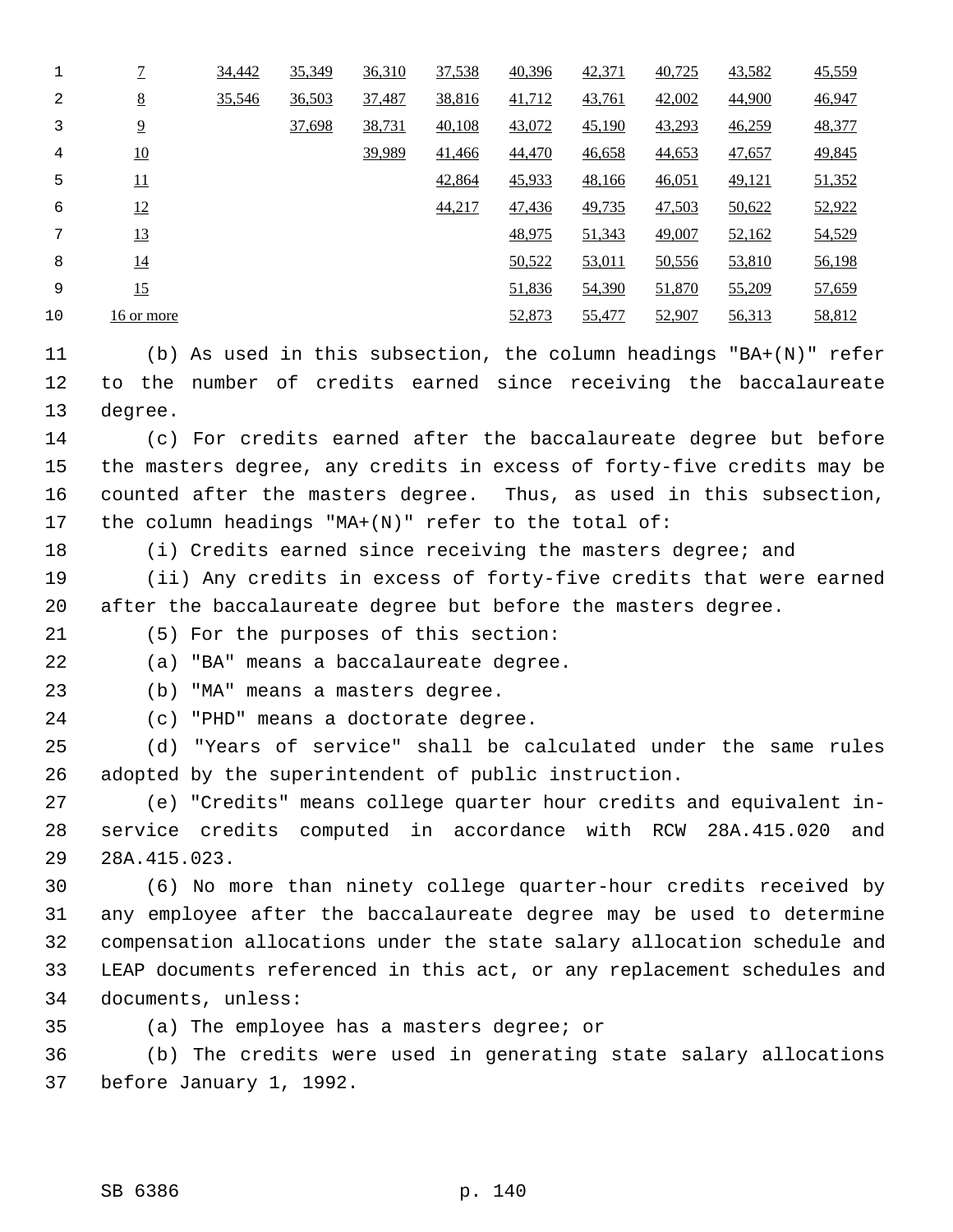(7) The certificated instructional staff base salary specified for each district in LEAP Document 12E and the salary schedules in subsection (4)(a) of this section include two learning improvement days. A school district is eligible for the learning improvement day funds only if the learning improvement days have been added to the 180- day contract year. If fewer days are added, the additional learning improvement allocation shall be adjusted accordingly. The additional days shall be limited to specific activities identified in the state required school improvement plan related to improving student learning that are consistent with education reform implementation, and shall not be considered part of basic education. The principal in each school shall assure that the days are used to provide the necessary school- wide, all staff professional development that is tied directly to the school improvement plan. The school principal and the district superintendent shall maintain documentation as to their approval of these activities. The length of a learning improvement day shall not be less than the length of a full day under the base contract. The superintendent of public instruction shall ensure that school districts adhere to the intent and purposes of this subsection.

 (8) The salary allocation schedules established in this section are for allocation purposes only except as provided in RCW 28A.400.200(2) and subsection (7) of this section.

 **Sec. 504.** 2005 c 518 s 504 (uncodified) is amended to read as follows: **FOR THE SUPERINTENDENT OF PUBLIC INSTRUCTION--FOR SCHOOL EMPLOYEE COMPENSATION ADJUSTMENTS** 27 General Fund--State Appropriation (FY 2006) . . . . . ((\$73,981,000)) \$74,308,000 29 General Fund--State Appropriation (FY 2007) . . . . . ((\$186,968,000)) \$222,916,000 31 Education Legacy Trust Account--State Appropriation . . . . . \$470,000 32 General Fund--Federal Appropriation . . . . . . . . . . . ((\$864,000))  $\frac{$973,000}{ }$  Pension Funding Stabilization Account--State Appropriation . . . . . . . . . . . . . . . . . . . . . \$1,334,000 36 TOTAL APPROPRIATION . . . . . . . . . . . . . ((\$262,283,000))  $$300,001,000$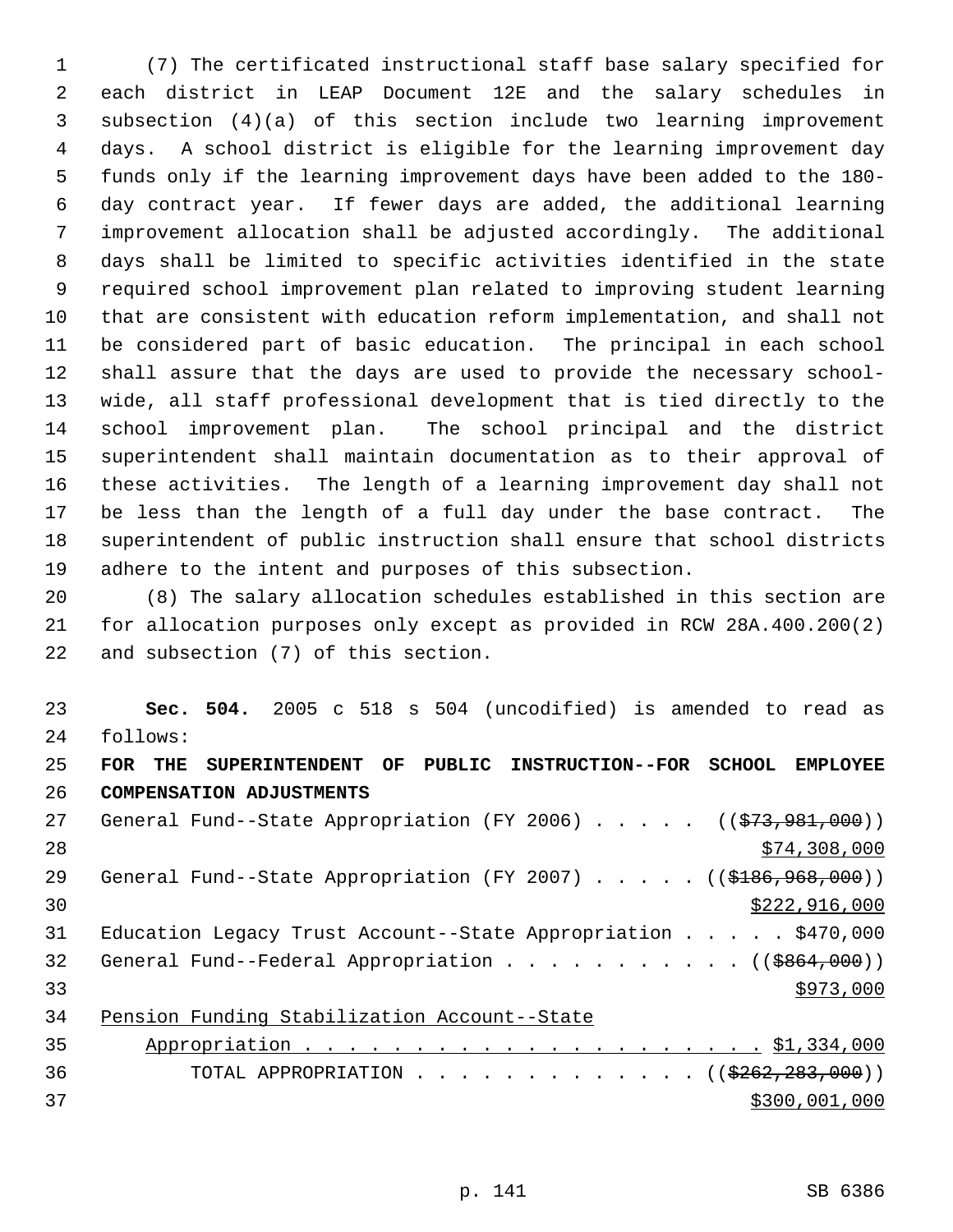The appropriations in this section are subject to the following conditions and limitations:

 (1) ((\$135,669,000)) \$170,089,000 is provided for a cost of living adjustment of 1.2 percent effective September 1, 2005, and another 5  $((1.7))$  2.7 percent effective September 1, 2006, for state formula staff units. The appropriations include associated incremental fringe 7 benefit allocations at rates of  $((10.26))$  10.57 percent for the 2005-06 8 school year and  $((11.26))$   $12.38$  percent for the 2006-07 school year for 9 certificated staff and  $((11.07))$   $10.57$  percent for the 2005-06 school 10 year and  $(12.32)$ )  $12.45$  percent for the 2006-07 school year for classified staff.

 (a) The appropriations in this section include the increased portion of salaries and incremental fringe benefits for all relevant state-funded school programs in part V of this act. Increases for general apportionment (basic education) are based on the salary allocation schedules and methodology in sections 502 and 503 of this act. Increases for special education result from increases in each district's basic education allocation per student. Increases for educational service districts and institutional education programs are determined by the superintendent of public instruction using the methodology for general apportionment salaries and benefits in sections 502 and 503 of this act.

 (b) The appropriations in this section provide cost of living and incremental fringe benefit allocations based on formula adjustments as follows:

| 26 |                                                                   |              | <b>School Year</b> |
|----|-------------------------------------------------------------------|--------------|--------------------|
| 27 |                                                                   | 2005-06      | 2006-07            |
| 28 | Pupil Transportation (per weighted pupil mile)                    | $((\$0.28))$ | $((\$0.68))$       |
| 29 |                                                                   | \$0.27       | \$0.91             |
| 30 | Highly Capable (per formula student)                              | \$2.96       | $((\$7.26))$       |
| 31 |                                                                   |              | \$9.87             |
| 32 | Transitional Bilingual Education (per eligible bilingual student) | $((\$7.92))$ | $((\$19.44))$      |
| 33 |                                                                   | \$7.94       | \$26.44            |
| 34 | Learning Assistance (per formula student)                         | \$1.69       | $((\$4.14))$       |
| 35 |                                                                   |              | \$5.63             |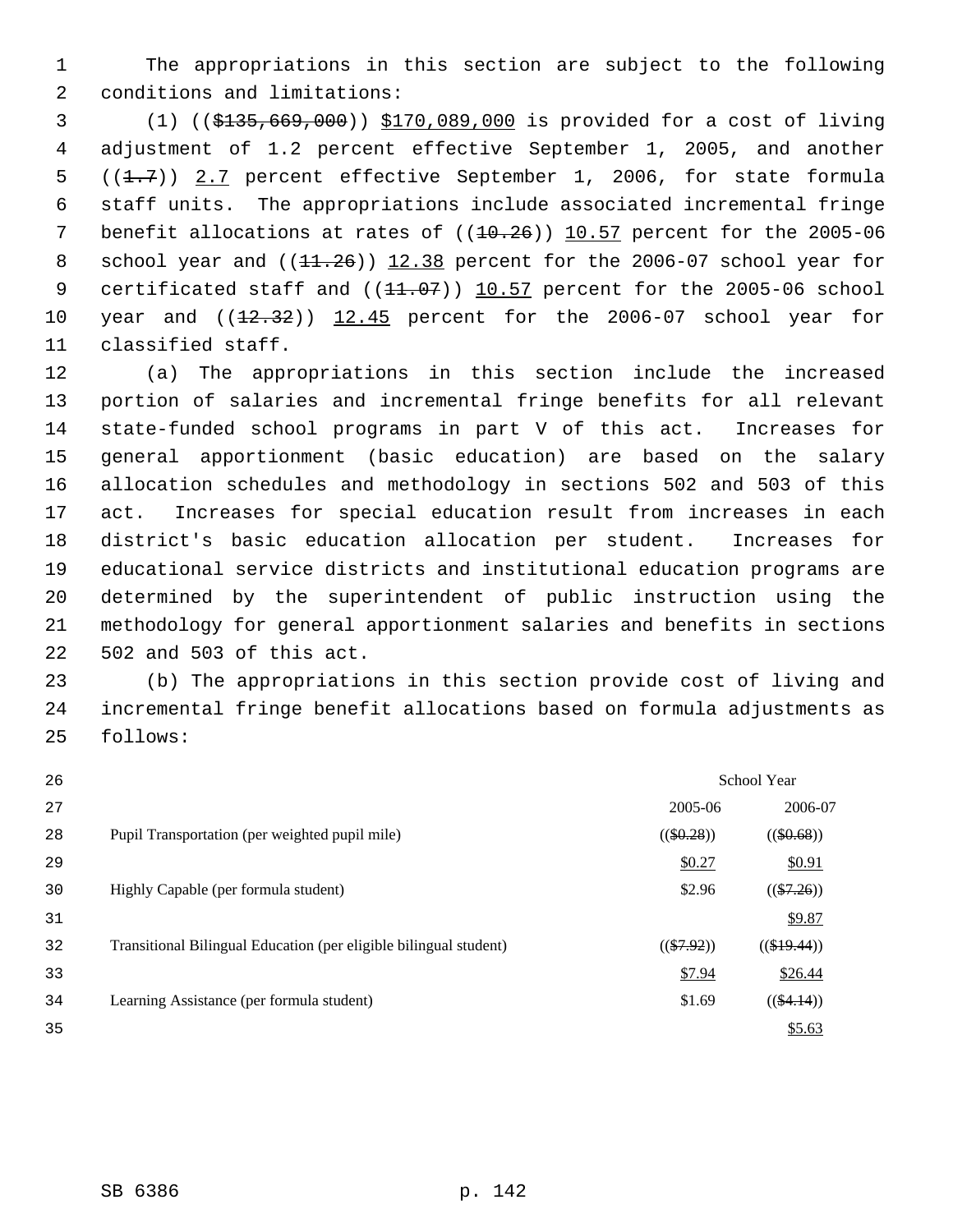1 (c) The appropriations in this section include ((\$251,000)) 2 \$252,000 for fiscal year 2006 and ((\$676,000)) \$893,000 for fiscal year 2007 for salary increase adjustments for substitute teachers.

 (2) ((\$126,614,000)) \$129,912,000 is provided for adjustments to insurance benefit allocations. The maintenance rate for insurance benefit allocations is \$582.47 per month for the 2005-06 and 2006-07 school years. The appropriations in this section provide for a rate increase to \$629.07 per month for the 2005-06 school year and 9 ((\$679.39)) \$682.54 per month for the 2006-07 school year. The adjustments to health insurance benefit allocations are at the following rates:

| 12 |                                                                   | School Year  |               |
|----|-------------------------------------------------------------------|--------------|---------------|
| 13 |                                                                   | 2005-06      | 2006-07       |
| 14 | Pupil Transportation (per weighted pupil mile)                    | \$0.42       | $((\$0.88))$  |
| 15 |                                                                   |              | \$0.91        |
| 16 | Highly Capable (per formula student)                              | $((\$2.89))$ | $((\$5.97))$  |
| 17 |                                                                   | \$2.88       | \$6.16        |
| 18 | Transitional Bilingual Education (per eligible bilingual student) | \$7.54       | $((\$15.69))$ |
| 19 |                                                                   |              | \$16.20       |
| 20 | Learning Assistance (per formula student)                         | \$1.49       | $((\$3.11))$  |
| 21 |                                                                   |              | \$3.21        |
|    |                                                                   |              |               |

 (3) The rates specified in this section are subject to revision each year by the legislature.

 **Sec. 505.** 2005 c 518 s 505 (uncodified) is amended to read as follows: **FOR THE SUPERINTENDENT OF PUBLIC INSTRUCTION--FOR PUPIL TRANSPORTATION** 27 General Fund--State Appropriation (FY 2006) . . . . . ((\$242,170,000)) 28 \$246,305,000

29 General Fund--State Appropriation (FY 2007) . . . . . ((\$248,575,000)) \$251,290,000

Pension Funding Stabilization Account--State

| 32 |                                                |
|----|------------------------------------------------|
| 33 | TOTAL APPROPRIATION $\ldots$ ((\$490,745,000)) |
| 34 | \$498,308,000                                  |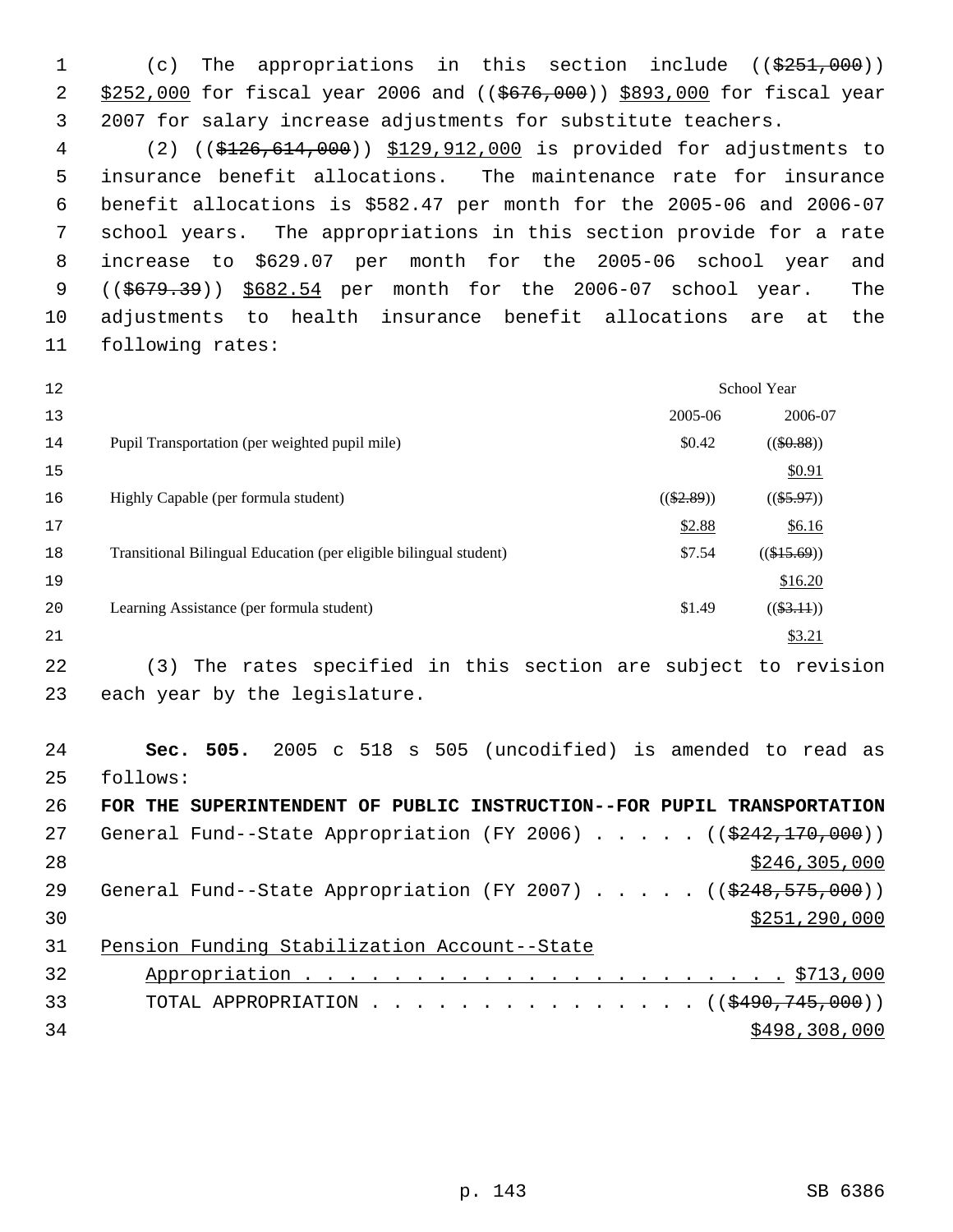The appropriations in this section are subject to the following conditions and limitations:

 (1) Each general fund fiscal year appropriation includes such funds as are necessary to complete the school year ending in the fiscal year and for prior fiscal year adjustments.

 (2) A maximum of \$796,000 of this fiscal year 2006 appropriation and a maximum of ((\$812,000)) \$834,000 of the fiscal year 2007 appropriation may be expended for regional transportation coordinators and related activities. The transportation coordinators shall ensure that data submitted by school districts for state transportation funding shall, to the greatest extent practical, reflect the actual transportation activity of each district.

 (3) \$5,000 of the fiscal year 2006 appropriation and \$5,000 of the fiscal year 2007 appropriation are provided solely for the transportation of students enrolled in "choice" programs. Transportation shall be limited to low-income students who are transferring to "choice" programs solely for educational reasons.

 (4) Allocations for transportation of students shall be based on 19 reimbursement rates of ((\$41.51)) \$42.52 per weighted mile in the 2005-20 06 school year and  $($   $(*42.01)$   $*12.38$  per weighted mile in the 2006-07 school year exclusive of salary and benefit adjustments provided in 22 section 504 of this act. Included in the 2005-06 school year rate is 23 a one-time increase of \$1.12 to offset extraordinary increases in the 24 price of diesel fuel. Allocations for transportation of students transported more than one radius mile shall be based on weighted miles as determined by superintendent of public instruction multiplied by the per mile reimbursement rates for the school year pursuant to the formulas adopted by the superintendent of public instruction. Allocations for transportation of students living within one radius mile shall be based on the number of enrolled students in grades kindergarten through five living within one radius mile of their assigned school multiplied by the per mile reimbursement rate for the school year multiplied by 1.29.

 (5) For busses purchased between July 1, 2005, and June 30, 2007, the office of superintendent of public instruction shall provide reimbursement funding to a school district only after the superintendent of public instruction determines that the school bus was purchased from the list established pursuant to RCW 28A.160.195(2) or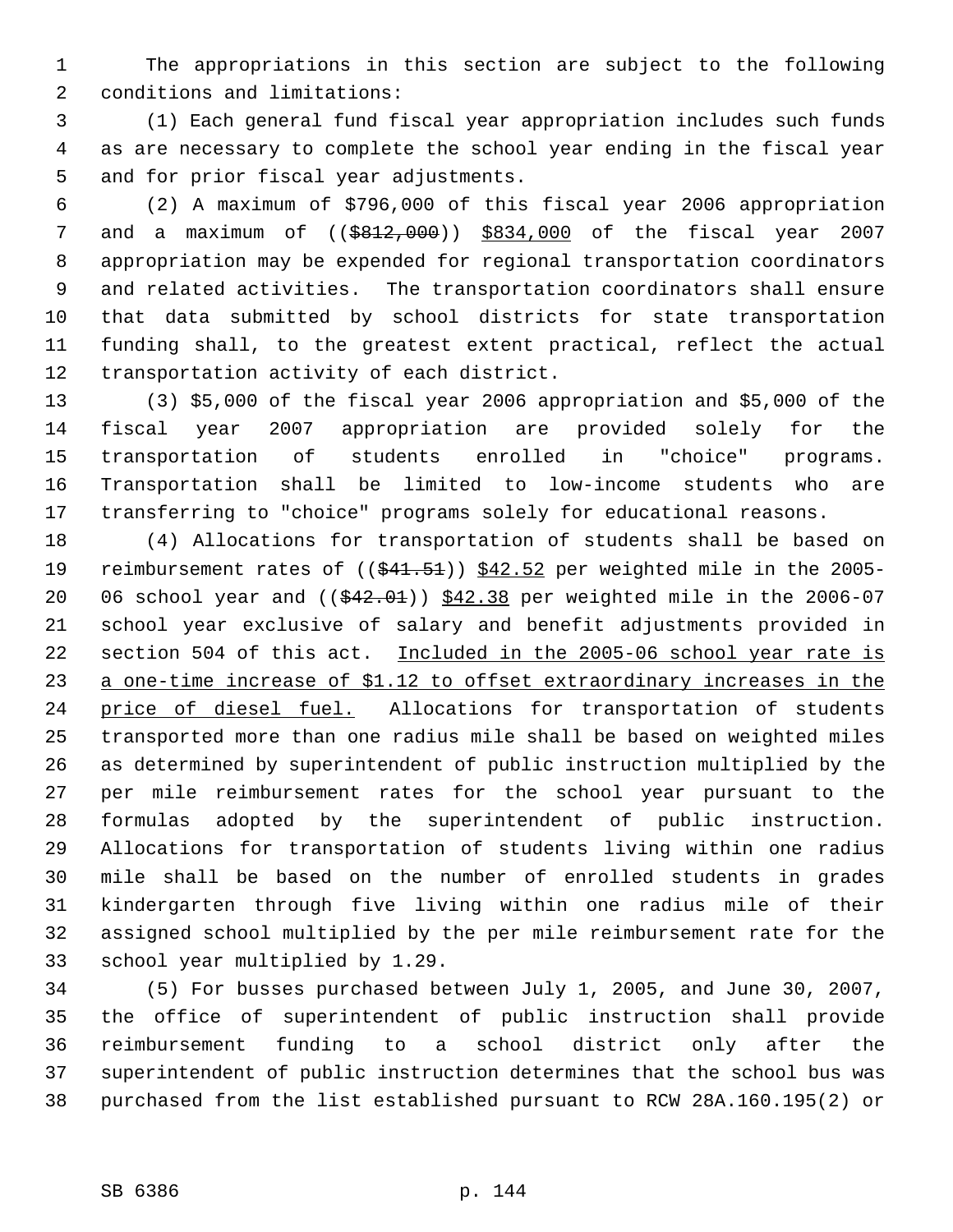a comparable competitive bid process based on the lowest price quote based on similar bus categories to those used to establish the list pursuant to RCW 28A.160.195. The competitive specifications shall meet federal motor vehicle safety standards, minimum state specifications as established by rule by the superintendent, and supported options as determined by the superintendent in consultation with the regional transportation coordinators of the educational service districts.

 (6) Beginning with the 2005-06 school year, the superintendent of public instruction shall base depreciation payments for school district buses on the five-year average of lowest bids in the appropriate category of bus. In the final year on the depreciation schedule, the depreciation payment shall be based on the current state price. The superintendent may include a weighting or other adjustment factor in the averaging formula to ease the transition from the current-price depreciation system to the average depreciation system. Prior to making any depreciation payment in the 2005-06 school year, the superintendent shall notify the office of financial management and the fiscal committees of the legislature of the specific depreciation formula to be used. The replacement cost shall be based on the lowest bid in the appropriate bus category for that school year. A maximum of \$50,000 of the fiscal year 2006 appropriation may be expended for software programming costs associated with the implementation of this subsection.

 **Sec. 506.** 2005 c 518 s 506 (uncodified) is amended to read as follows: **FOR THE SUPERINTENDENT OF PUBLIC INSTRUCTION--FOR SCHOOL FOOD SERVICE PROGRAMS**

28 General Fund--State Appropriation (FY 2006) . . . . . . . . \$3,147,000 29 General Fund--State Appropriation (FY 2007) . . . . . . . \$3,159,000 30 General Fund--Federal Appropriation . . . . . . . .  $($   $($ \$288,774,000)) \$270,423,000 32 TOTAL APPROPRIATION . . . . . . . . . . . . ((\$295,080,000))  $\frac{$276,729,000}{2}$ 

 The appropriations in this section are subject to the following conditions and limitations:

(1) \$3,000,000 of the general fund--state appropriation for fiscal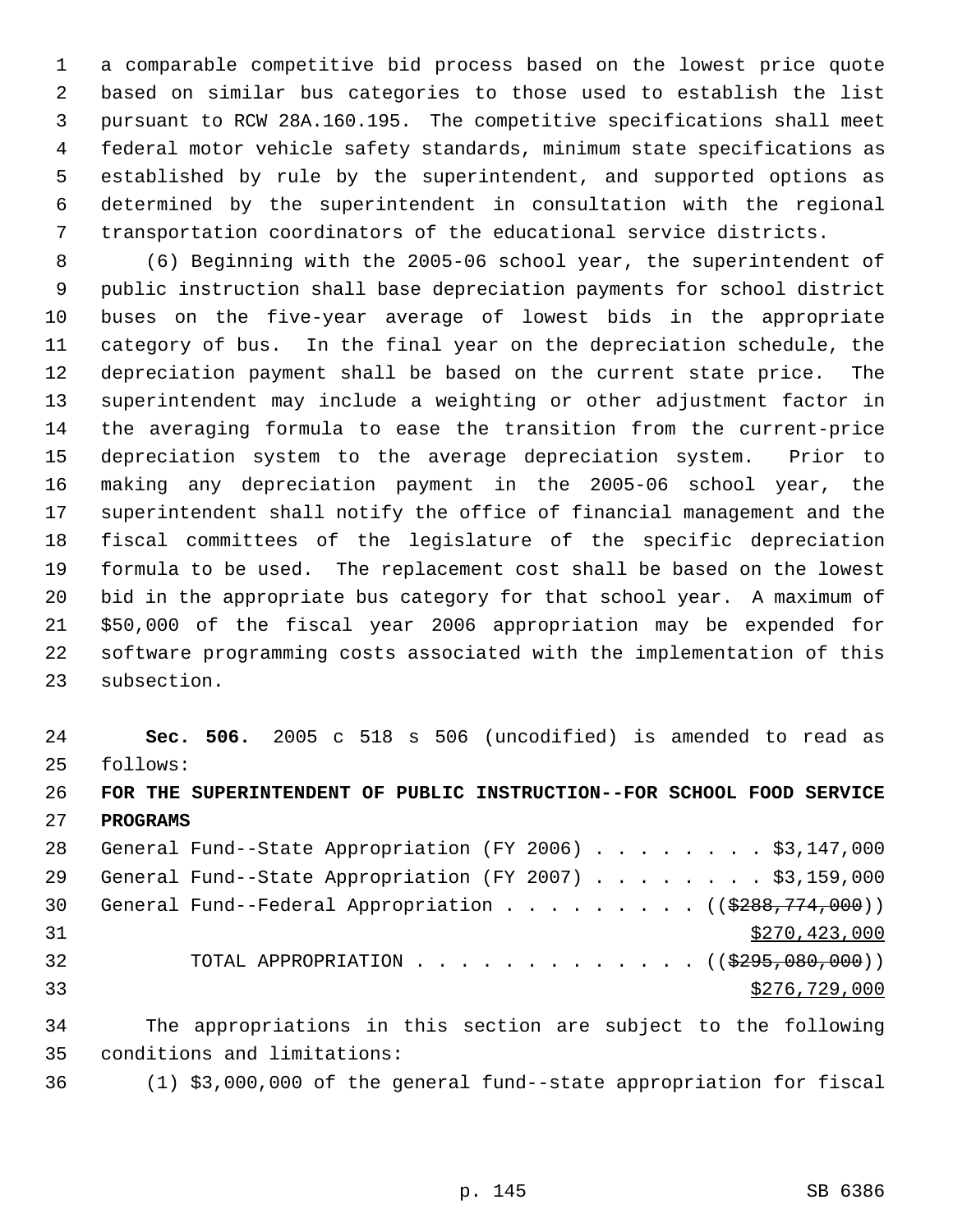year 2006 and \$3,000,000 of the general fund--state appropriation for fiscal year 2007 are provided for state matching money for federal child nutrition programs.

 (2) \$100,000 of the general fund--state appropriation for fiscal year 2006 and \$100,000 of the 2007 fiscal year appropriation are provided for summer food programs for children in low-income areas.

 (3) \$47,000 of the general fund--state appropriation for fiscal year 2006 and \$59,000 of the general fund--state appropriation for fiscal year 2007 are provided solely to reimburse school districts for school breakfasts served to students enrolled in the free or reduced price meal program pursuant to House Bill No. 1771 (requiring school breakfast programs in certain schools). If House Bill No. 1771 is not enacted by June 30, 2005, the amounts provided in this subsection shall lapse.

 **Sec. 507.** 2005 c 518 s 507 (uncodified) is amended to read as follows: **FOR THE SUPERINTENDENT OF PUBLIC INSTRUCTION--FOR SPECIAL EDUCATION PROGRAMS** 19 General Fund--State Appropriation (FY 2006) . . . . . ((\$460,032,000)) \$465,529,000 21 General Fund--State Appropriation (FY 2007) . . . . . ((\$471,961,000)) \$478,988,000 23 General Fund--Federal Appropriation . . . . . . . . ((\$435,464,000)) 24 \$435,666,000 \$435,666,000 \$435,666,000 \$435,666,000 \$435,666,000 \$435,666,000 \$ Pension Funding Stabilization Account--State

 Appropriation . . . . . . . . . . . . . . . . . . . . . \$3,222,000 27 TOTAL APPROPRIATION . . . . . . . . . . . . ((\$1,367,457,000)) \$1,383,405,000

 The appropriations in this section are subject to the following conditions and limitations:

 (1) Funding for special education programs is provided on an excess cost basis, pursuant to RCW 28A.150.390. School districts shall ensure that special education students as a class receive their full share of the general apportionment allocation accruing through sections 502 and 504 of this act. To the extent a school district cannot provide an appropriate education for special education students under chapter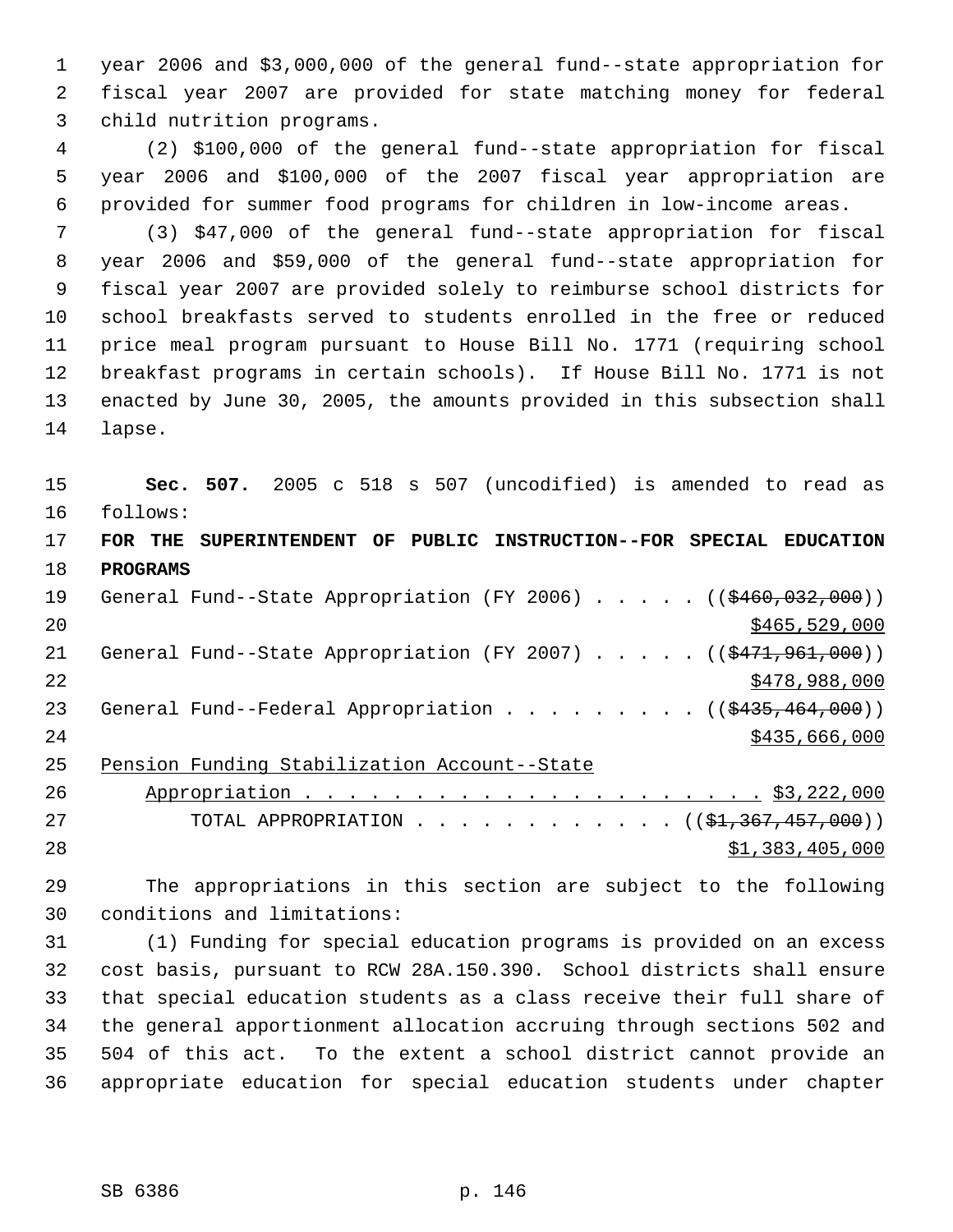28A.155 RCW through the general apportionment allocation, it shall provide services through the special education excess cost allocation funded in this section.

 (2)(a) The superintendent of public instruction shall use the excess cost methodology developed and implemented for the 2001-02 school year using the S-275 personnel reporting system and all related accounting requirements to ensure that:

 (i) Special education students are basic education students first; (ii) As a class, special education students are entitled to the full basic education allocation; and

 (iii) Special education students are basic education students for the entire school day.

 (b) The S-275 and accounting changes in effect since the 2001-02 school year shall supercede any prior excess cost methodologies and shall be required of all school districts.

 (3) Each fiscal year appropriation includes such funds as are necessary to complete the school year ending in the fiscal year and for prior fiscal year adjustments.

 (4) The superintendent of public instruction shall distribute state and federal funds to school districts based on two categories: The optional birth through age two program for special education eligible developmentally delayed infants and toddlers, and the mandatory special education program for special education eligible students ages three to twenty-one. A "special education eligible student" means a student receiving specially designed instruction in accordance with a properly formulated individualized education program.

 (5)(a) For the 2005-06 and 2006-07 school years, the superintendent shall make allocations to each district based on the sum of:

 (i) A district's annual average headcount enrollment of developmentally delayed infants and toddlers ages birth through two, multiplied by the district's average basic education allocation per full-time equivalent student, multiplied by 1.15; and

 (ii) A district's annual average full-time equivalent basic education enrollment multiplied by the funded enrollment percent determined pursuant to subsection (6)(b) of this section, multiplied by the district's average basic education allocation per full-time equivalent student multiplied by 0.9309.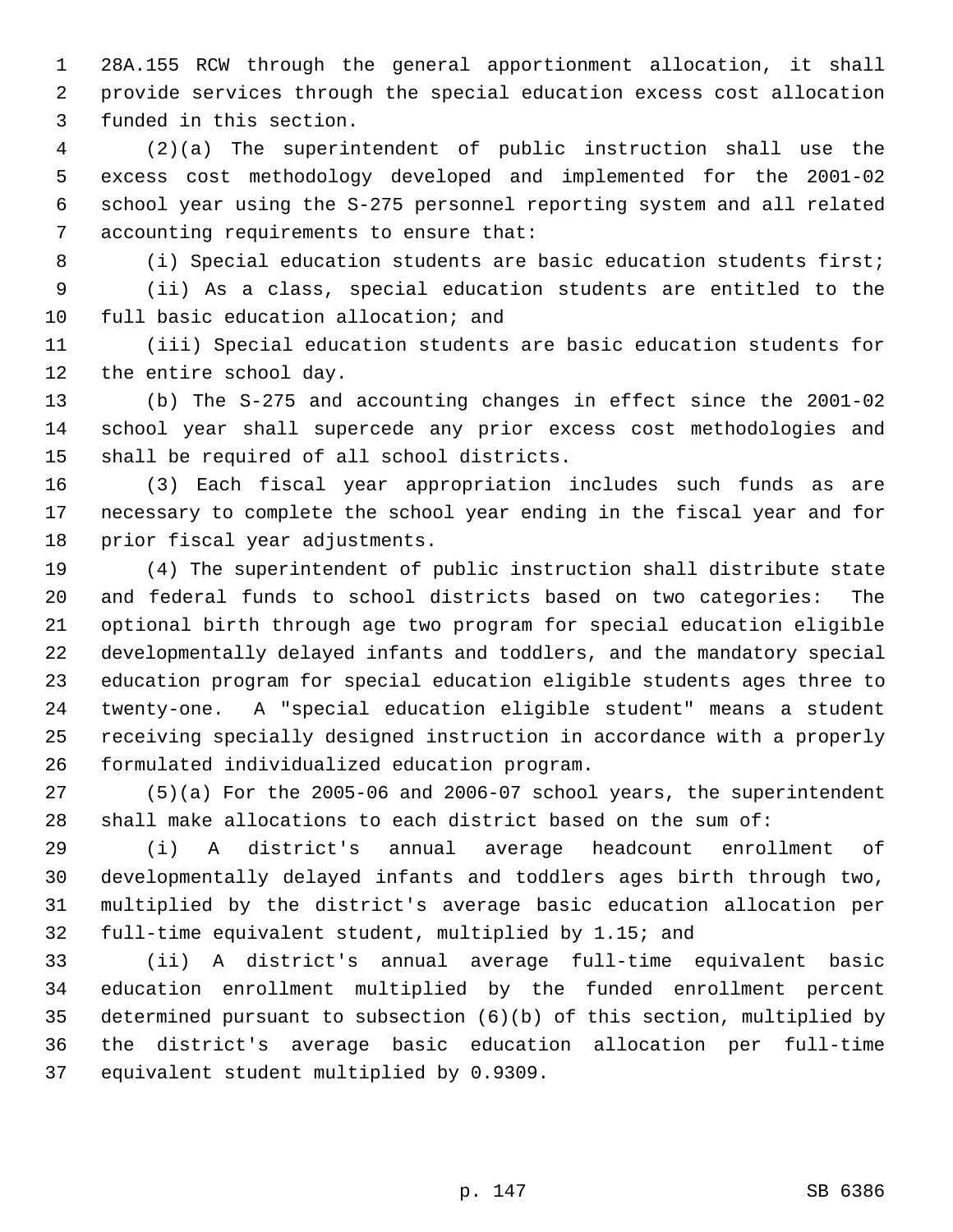(b) For purposes of this subsection, "average basic education allocation per full-time equivalent student" for a district shall be based on the staffing ratios required by RCW 28A.150.260 and shall not include enhancements, secondary vocational education, or small schools. (6) The definitions in this subsection apply throughout this

section.

 (a) "Annual average full-time equivalent basic education enrollment" means the resident enrollment including students enrolled through choice (RCW 28A.225.225) and students from nonhigh districts (RCW 28A.225.210) and excluding students residing in another district enrolled as part of an interdistrict cooperative program (RCW 28A.225.250).

 (b) "Enrollment percent" means the district's resident special education annual average enrollment, excluding the birth through age two enrollment, as a percent of the district's annual average full-time equivalent basic education enrollment.

 Each district's general fund--state funded special education enrollment shall be the lesser of the district's actual enrollment percent or 12.7 percent.

 (7) At the request of any interdistrict cooperative of at least 15 districts in which all excess cost services for special education students of the districts are provided by the cooperative, the maximum enrollment percent shall be calculated in accordance with subsection (6)(b) of this section, and shall be calculated in the aggregate rather than individual district units. For purposes of this subsection, the average basic education allocation per full-time equivalent student shall be calculated in the aggregate rather than individual district units.

 (8) To the extent necessary, \$18,940,000 of the general fund--state appropriation and ((\$28,698,000)) \$29,081,000 of the general fund-- federal appropriation are provided for safety net awards for districts with demonstrated needs for special education funding beyond the amounts provided in subsection (5) of this section. If safety net awards exceed the amount appropriated in this subsection (8), the superintendent shall expend all available federal discretionary funds necessary to meet this need. Safety net funds shall be awarded by the state safety net oversight committee subject to the following conditions and limitations: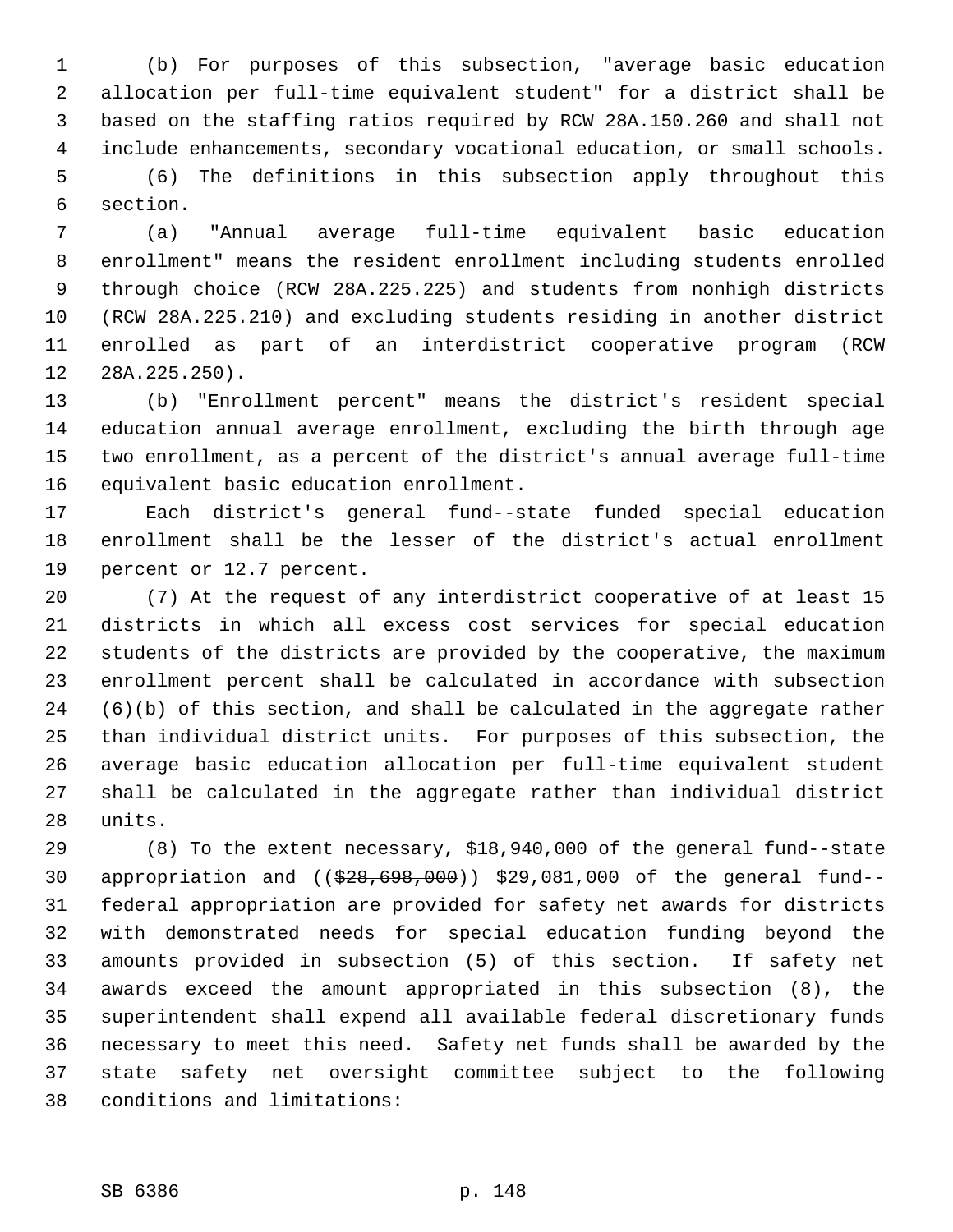(a) The committee shall consider unmet needs for districts that can convincingly demonstrate that all legitimate expenditures for special education exceed all available revenues from state funding formulas. In the determination of need, the committee shall also consider additional available revenues from federal sources. Differences in program costs attributable to district philosophy, service delivery choice, or accounting practices are not a legitimate basis for safety net awards.

 (b) The committee shall then consider the extraordinary high cost needs of one or more individual special education students. Differences in costs attributable to district philosophy, service delivery choice, or accounting practices are not a legitimate basis for safety net awards.

 (c) The maximum allowable indirect cost for calculating safety net eligibility may not exceed the federal restricted indirect cost rate for the district plus one percent.

 (d) Safety net awards shall be adjusted based on the percent of potential medicaid eligible students billed as calculated by the superintendent in accordance with chapter 318, Laws of 1999.

 (e) Safety net awards must be adjusted for any audit findings or exceptions related to special education funding.

 (9) The superintendent of public instruction may adopt such rules and procedures as are necessary to administer the special education funding and safety net award process. Prior to revising any standards, procedures, or rules, the superintendent shall consult with the office of financial management and the fiscal committees of the legislature.

 (10) The safety net oversight committee appointed by the superintendent of public instruction shall consist of:

 (a) One staff from the office of superintendent of public instruction;

 (b) Staff of the office of the state auditor who shall be nonvoting members of the committee; and

 (c) One or more representatives from school districts or educational service districts knowledgeable of special education programs and funding.

 (11) A maximum of \$678,000 may be expended from the general fund-- state appropriations to fund 5.43 full-time equivalent teachers and 2.1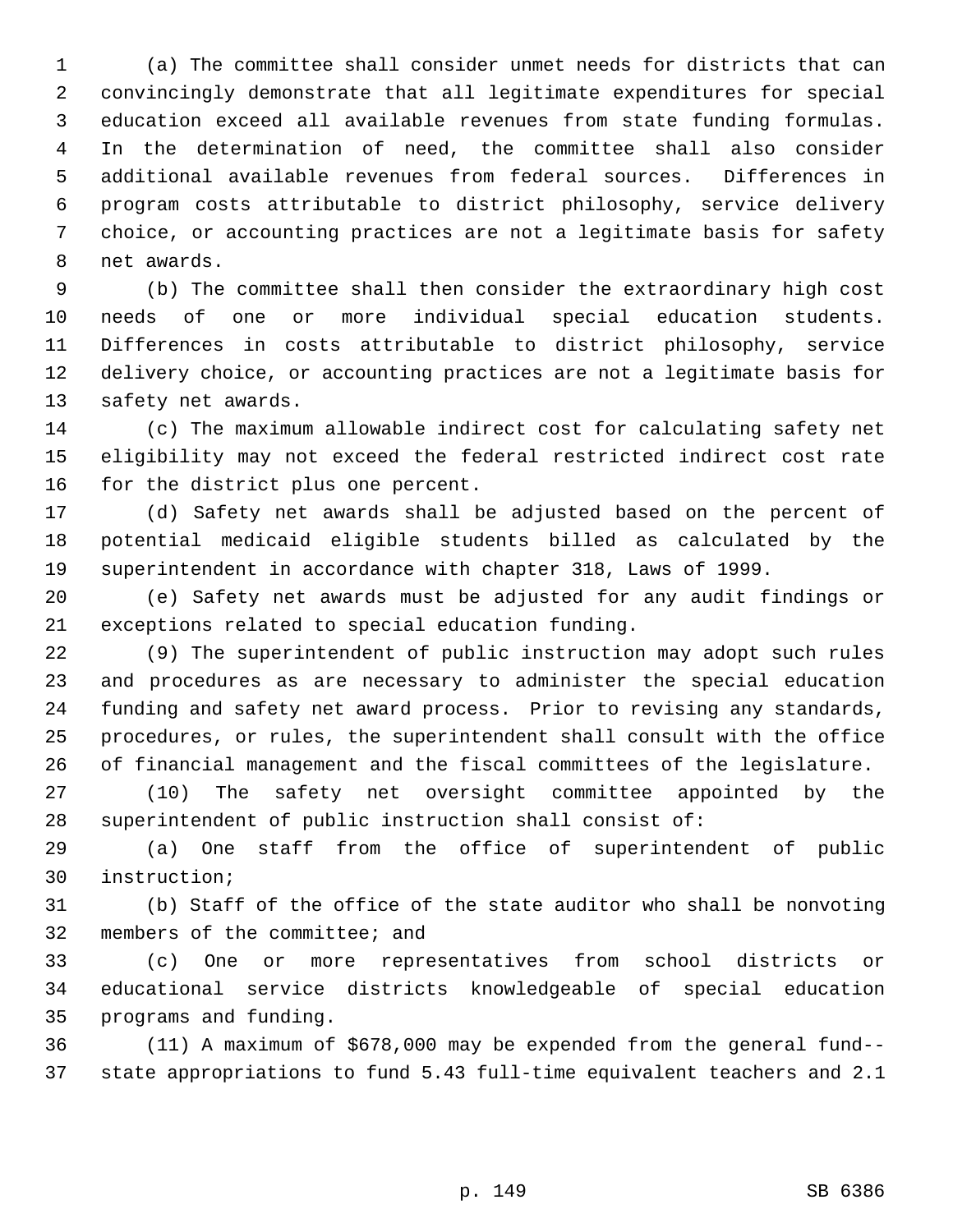full-time equivalent aides at children's orthopedic hospital and medical center. This amount is in lieu of money provided through the home and hospital allocation and the special education program.

 (12) A maximum of \$1,000,000 of the general fund--federal appropriation is provided for projects to provide special education students with appropriate job and independent living skills, including work experience where possible, to facilitate their successful transition out of the public school system. The funds provided by this subsection shall be from federal discretionary grants.

 (13) A maximum of \$100,000 of the general fund--federal appropriation shall be expended to create a special education ombudsman program within the office of superintendent of public instruction. The purpose of the program is to provide support to parents, guardians, educators, and students with disabilities. The program will provide information to help families and educators understand state laws, rules, and regulations, and access training and support, technical information services, and mediation services. The ombudsman program will provide data, information, and appropriate recommendations to the office of superintendent of public instruction, school districts, educational service districts, state need projects, and the parent and teacher information center.

 (14) The superintendent shall maintain the percentage of federal flow-through to school districts at 85 percent. In addition to other purposes, school districts may use increased federal funds for high- cost students, for purchasing regional special education services from educational service districts, and for staff development activities particularly relating to inclusion issues.

 (15) A maximum of \$1,200,000 of the general fund--federal appropriation may be expended by the superintendent for projects related to use of inclusion strategies by school districts for provision of special education services.

 (16) \$1,400,000 of the general fund--federal appropriation shall be expended for one-time grants to school districts for the start-up costs of implementing web-based programs that assist schools in meeting state and federal requirements regarding individualized education plans.

 (17) The superintendent, consistent with the new federal IDEA reauthorization, shall continue to educate school districts on how to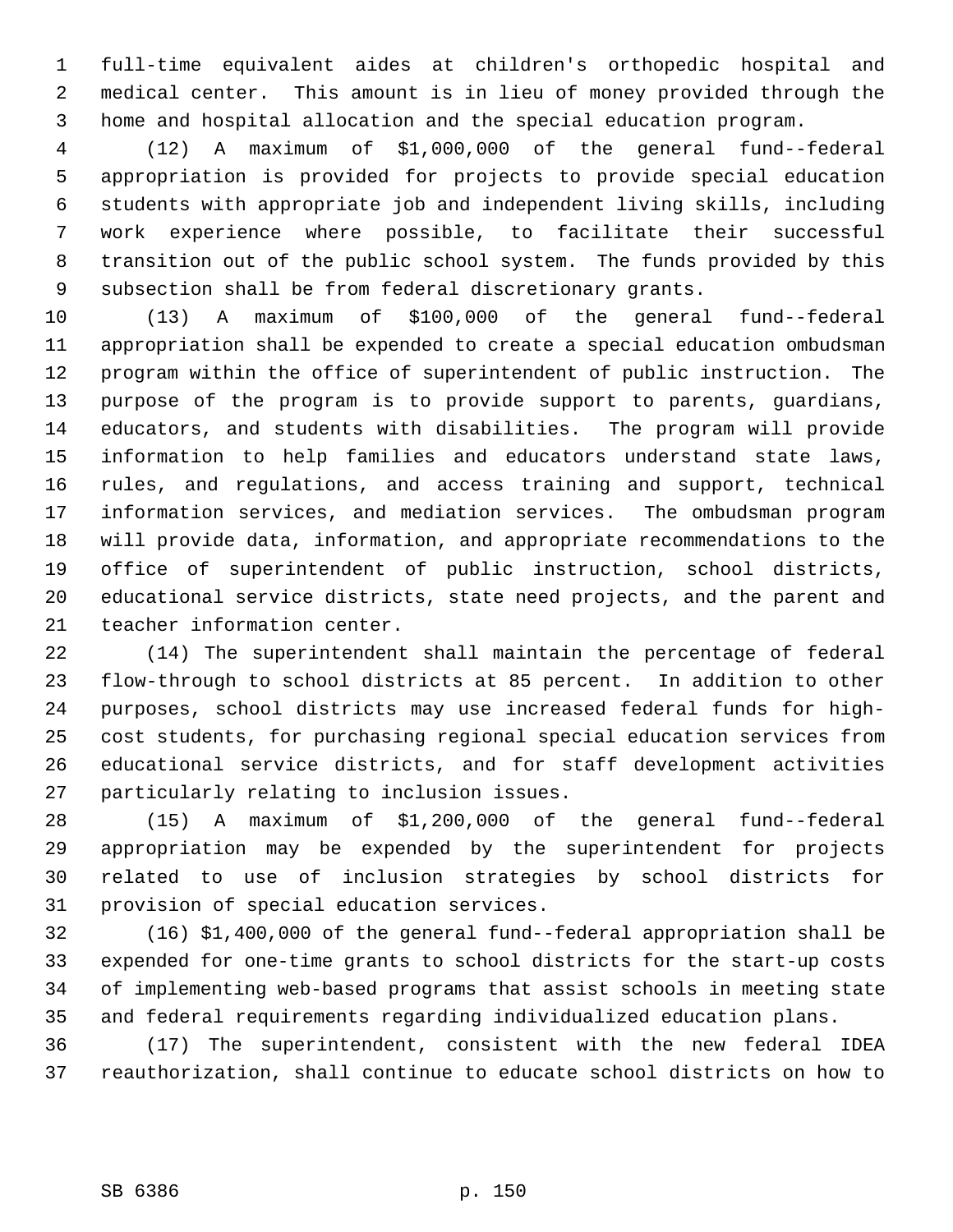implement a birth-to-three program and review the cost effectiveness and learning benefits of early intervention.

 (18) A school district may carry over from one year to the next year up to 10 percent of the general fund--state funds allocated under this program; however, carry over funds shall be expended in the special education program.

 **Sec. 508.** 2005 c 518 s 508 (uncodified) is amended to read as follows: **FOR THE SUPERINTENDENT OF PUBLIC INSTRUCTION--FOR EDUCATIONAL SERVICE**

 **DISTRICTS** 11 General Fund--State Appropriation (FY 2006) . . . . . . ((\$3,694,000))

 $\frac{12}{3,691,000}$ 13 General Fund--State Appropriation (FY 2007) . . . . . . ((\$3,724,000)) \$3,711,000

Pension Funding Stabilization Account--State

| 16 |                                                           |
|----|-----------------------------------------------------------|
| 17 | TOTAL APPROPRIATION $($ $($ $\frac{27}{7}$ , 418, 000 $)$ |
| 18 | \$7,430,000                                               |

 The appropriations in this section are subject to the following conditions and limitations:

 (1) The educational service districts shall continue to furnish financial services required by the superintendent of public instruction and RCW 28A.310.190 (3) and (4).

 (2) The educational service districts, at the request of the state board of education pursuant to RCW 28A.310.010 and 28A.310.340, may receive and screen applications for school accreditation, conduct school accreditation site visits pursuant to state board of education rules, and submit to the state board of education post-site visit recommendations for school accreditation. The educational service districts may assess a cooperative service fee to recover actual plus reasonable indirect costs for the purposes of this subsection.

 **Sec. 509.** 2005 c 518 s 509 (uncodified) is amended to read as follows:

 **FOR THE SUPERINTENDENT OF PUBLIC INSTRUCTION--FOR LOCAL EFFORT ASSISTANCE**

36 General Fund--State Appropriation (FY 2006) . . . . . ((\$174,465,000))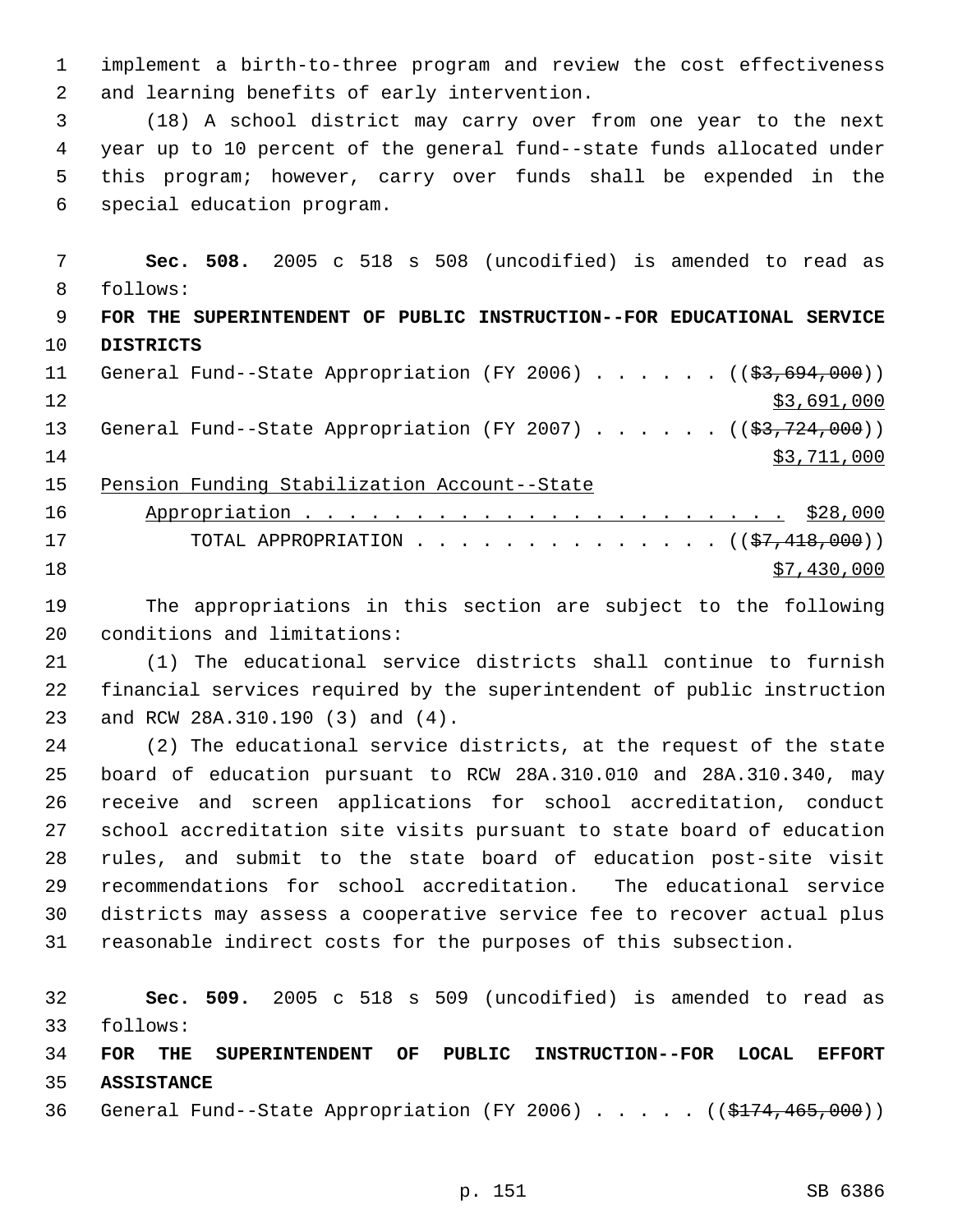| $\mathbf{1}$   | \$173,446,000                                                                                          |
|----------------|--------------------------------------------------------------------------------------------------------|
| $\overline{2}$ | General Fund--State Appropriation (FY 2007) ( $(\frac{18182}{702},000)$ )                              |
| 3              | \$184,774,000                                                                                          |
| 4              | TOTAL APPROPRIATION ( $(\frac{2357}{167},000)$ )                                                       |
| 5              | \$358, 220, 000                                                                                        |
|                |                                                                                                        |
| 6              | Sec. 510. 2005 c 518 s 510 (uncodified) is amended to read as                                          |
| 7              | follows:                                                                                               |
| 8              | <b>SUPERINTENDENT</b><br>OF<br>PUBLIC<br><b>INSTRUCTION--FOR</b><br><b>FOR</b><br>THE<br>INSTITUTIONAL |
| 9              | EDUCATION PROGRAMS                                                                                     |
| 10             | General Fund--State Appropriation (FY 2006) $($ $($ $\frac{209}{19}, 084, 000)$ )                      |
| 11             | \$18,099,000                                                                                           |
| 12             | General Fund--State Appropriation (FY 2007) $($ $(\frac{209}{73}, \frac{673}{673}, 000))$              |
| 13             | \$18,309,000                                                                                           |
| 14             | Pension Funding Stabilization Account--State                                                           |
| 15             |                                                                                                        |
| 16             | TOTAL APPROPRIATION $\ldots$ , ( $(\frac{238}{757},000)$ )                                             |
| 17             | \$36,436,000                                                                                           |
| 18             | The appropriations in this section are subject to the following                                        |
| 19             | conditions and limitations:                                                                            |
| 20             | (1) Each general fund--state fiscal year appropriation includes                                        |
| 21             | such funds as are necessary to complete the school year ending in the                                  |
| 22             | fiscal year and for prior fiscal year adjustments.                                                     |
| 23             | (2) State funding provided under this section is based on salaries                                     |
| 24             | and other expenditures for a 220-day school year. The superintendent                                   |
| 25             | of public instruction shall monitor school district expenditure plans                                  |
| 26             | for institutional education programs to ensure that districts plan for                                 |
| 27             | a full-time summer program.                                                                            |
| 28             | (3) State funding for each institutional education program shall be                                    |
| 29             | based on the institution's annual average full-time equivalent student                                 |
| 30             | enrollment. Staffing ratios for each category of institution shall                                     |
| 31             | remain the same as those funded in the 1995-97 biennium.                                               |
| 32             | (4) The funded staffing ratios for education programs for juveniles                                    |
| 33             | age 18 or less in department of corrections facilities shall be the                                    |
| 34             | same as those provided in the 1997-99 biennium.                                                        |
| つに             | (E) 000 of the general fund state appropriation for figgal                                             |

 (5) \$219,000 of the general fund--state appropriation for fiscal year 2006 and \$219,000 of the general fund--state appropriation for fiscal year 2007 are provided solely to maintain at least one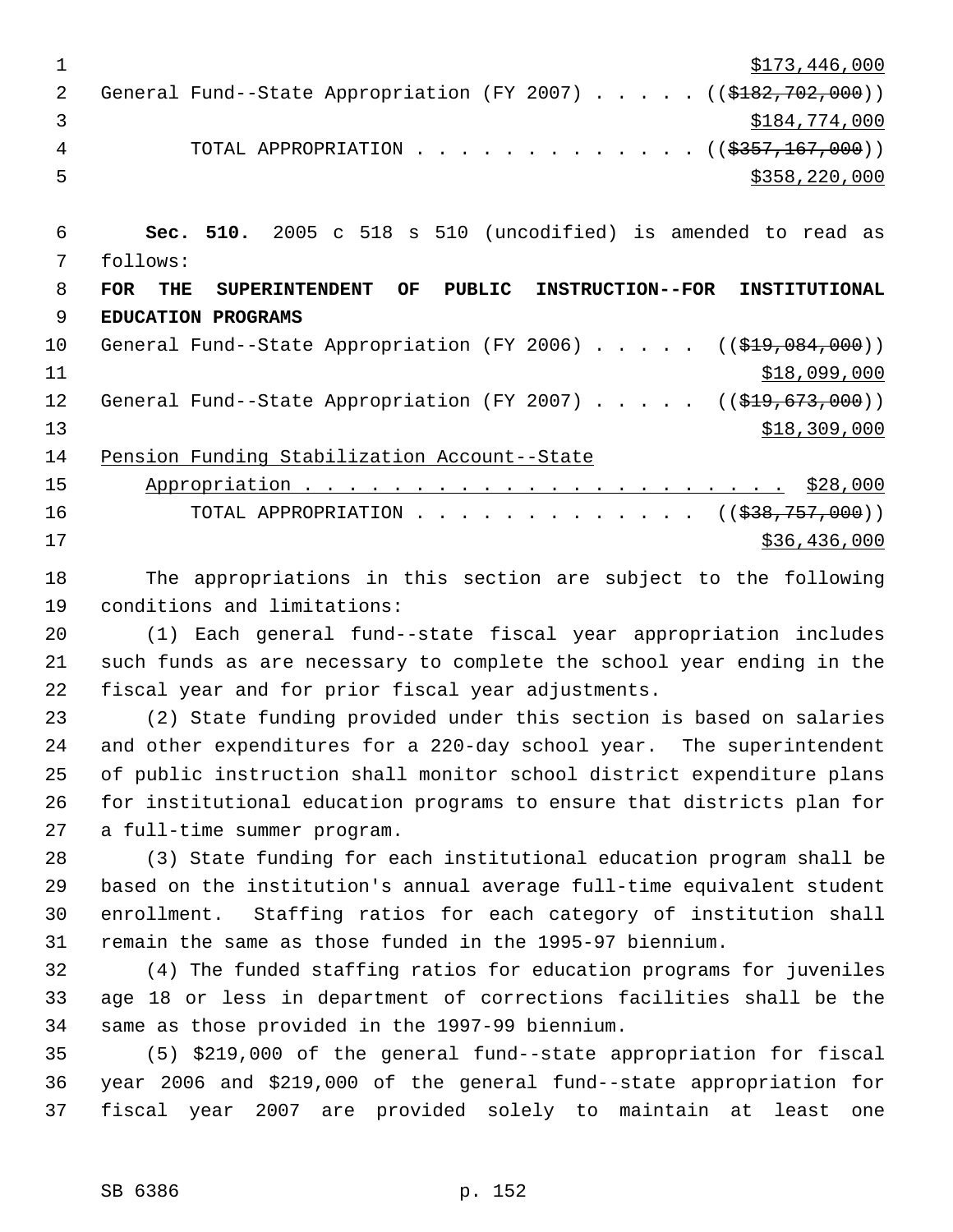certificated instructional staff and related support services at an institution whenever the K-12 enrollment is not sufficient to support one full-time equivalent certificated instructional staff to furnish the educational program. The following types of institutions are included: Residential programs under the department of social and health services for developmentally disabled juveniles, programs for juveniles under the department of corrections, and programs for juveniles under the juvenile rehabilitation administration.

 (6) Ten percent of the funds allocated for each institution may be carried over from one year to the next.

 **Sec. 511.** 2005 c 518 s 511 (uncodified) is amended to read as follows: **FOR THE SUPERINTENDENT OF PUBLIC INSTRUCTION--FOR PROGRAMS FOR HIGHLY CAPABLE STUDENTS** 15 General Fund--State Appropriation (FY 2006) . . . . . . ((\$6,860,000)) \$6,893,000 17 General Fund--State Appropriation (FY 2007) . . . . . . ((\$6,926,000)) \$6,958,000

19 Pension Funding Stabilization Account--State

| 20 |                                                    |
|----|----------------------------------------------------|
| 21 | TOTAL APPROPRIATION ( $(\frac{1}{23}, 786, 000)$ ) |
| 22 | \$13,895,000                                       |

 The appropriations in this section are subject to the following conditions and limitations:

 (1) Each general fund fiscal year appropriation includes such funds as are necessary to complete the school year ending in the fiscal year and for prior fiscal year adjustments.

 (2) Allocations for school district programs for highly capable 29 students shall be distributed at a maximum rate of  $((\frac{2347.24}{\sqrt{3}})$   $\frac{2347.93}{\sqrt{3}}$ 30 per funded student for the 2005-06 school year and  $($   $(*349.48)$   $)*351.98$  per funded student for the 2006-07 school year, exclusive of salary and benefit adjustments pursuant to section 504 of this act. The number of funded students shall be a maximum of two percent of each district's full-time equivalent basic education enrollment.

 (3) \$170,000 of the fiscal year 2006 appropriation and \$170,000 of the fiscal year 2007 appropriation are provided for the centrum program at Fort Worden state park.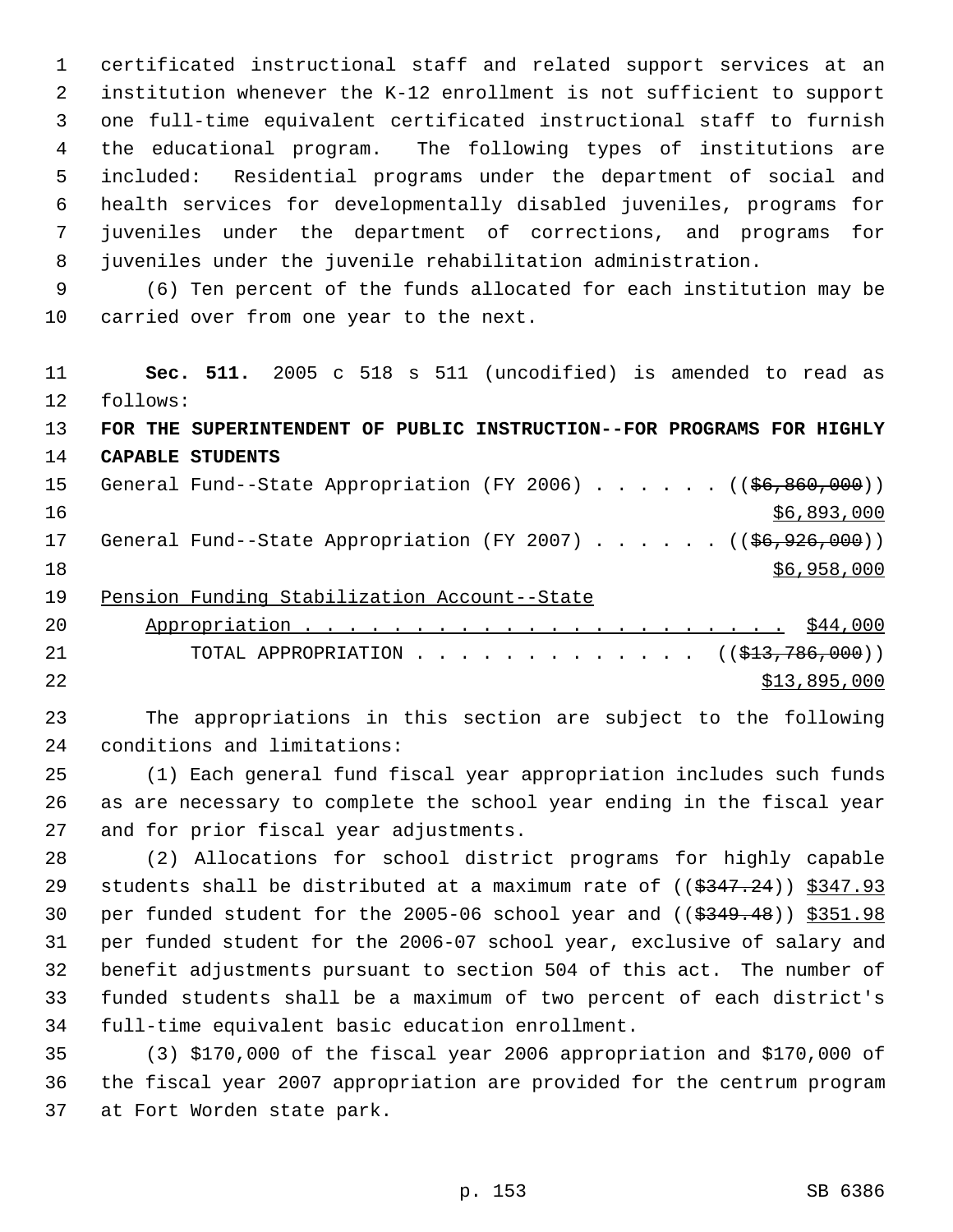(4) \$90,000 of the fiscal year 2006 appropriation and \$90,000 of the fiscal year 2007 appropriation are provided for the Washington destination imagination network and future problem-solving programs. **Sec. 512.** 2005 c 518 s 513 (uncodified) is amended to read as follows: **FOR THE SUPERINTENDENT OF PUBLIC INSTRUCTION--EDUCATION REFORM PROGRAMS** 8 General Fund--State Appropriation (FY 2006) . . . . . ((\$43,076,000))  $\frac{1}{2}$  \$45,212,000 10 General Fund--State Appropriation (FY 2007) . . . . . ((\$40,427,000))  $$46,730,000$ 12 General Fund--Federal Appropriation . . . . . . . . . ((\$123,345,000)) \$147,807,000 Pension Funding Stabilization Account--State Appropriation . . . . . . . . . . . . . . . . . . . . . . \$24,000 16 TOTAL APPROPRIATION . . . . . . . . . . . . ((\$206,848,000)) \$239,773,000 The appropriations in this section are subject to the following conditions and limitations: (1) ASSESSMENT 21 ((\$19,810,000)) \$21,946,000 of the general fund--state 22 appropriation for fiscal year 2006, ((\$16,105,000)) \$21,491,000 of the general fund--state appropriation for fiscal year 2007, and ((\$16,111,000)) \$18,560,000 of the general fund--federal appropriation are provided solely for development and implementation of the Washington assessments of student learning (WASL), including development and implementation of retake assessments for high school students who are not successful in one or more content areas of the WASL and development of alternative assessments or appeals procedures to implement the certificate of academic achievement. The superintendent of public instruction shall report quarterly on the progress on development of alternative assessments or appeals procedures. Within these amounts, the superintendent of public instruction shall contract for the early return of 10th grade student WASL results, on or around June 10th of each year. \$100,000 of the general fund--state appropriation for fiscal year 2007 is provided solely to (a) investigate the use of existing mathematics assessments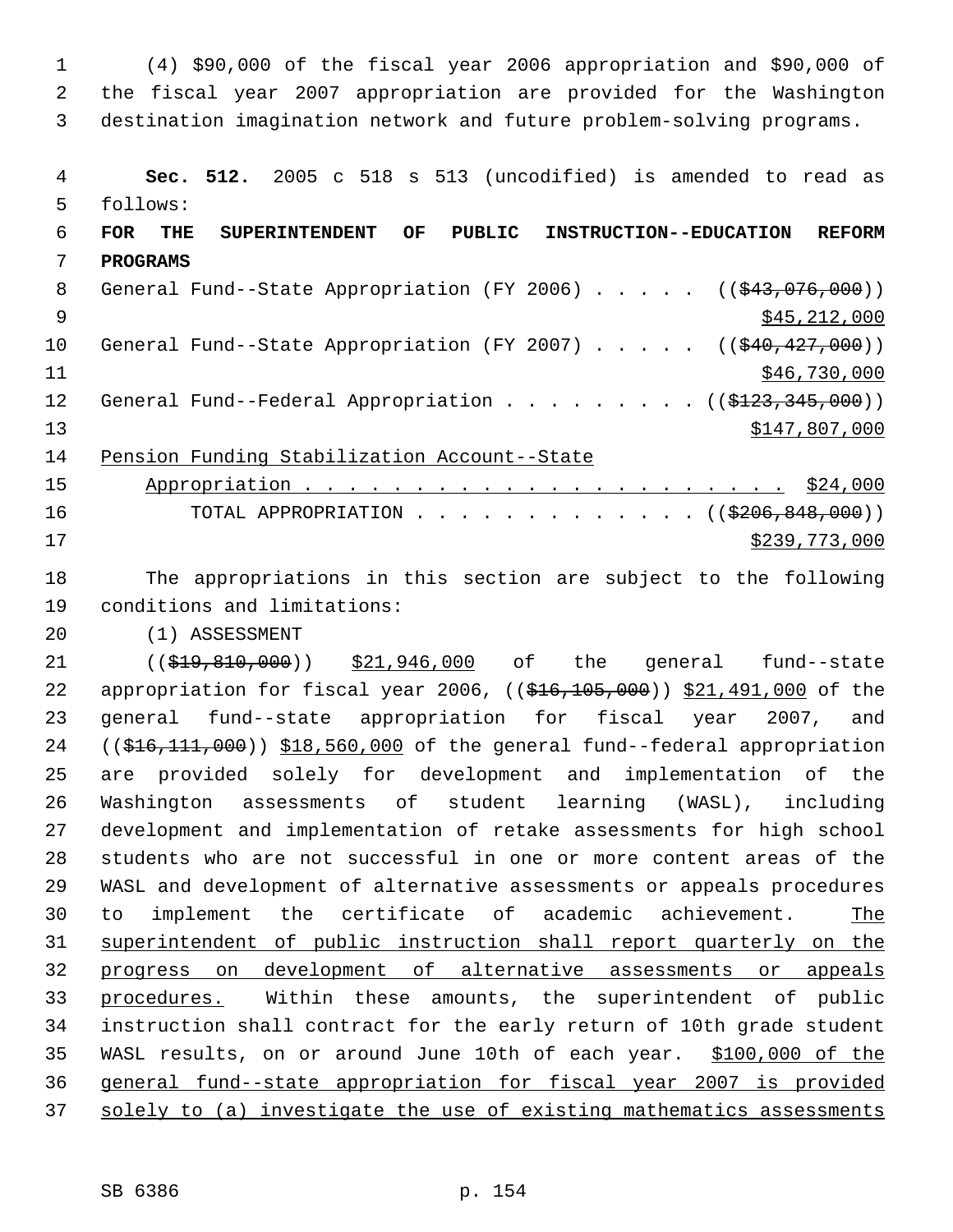in languages other than English as possible means of measuring tenth grade essential academic learnings and standards, including examining the content and rigor of the assessments as well as their reliability and validity; (b) estimate the cost of translating the tenth grade mathematics WASL into other languages and scoring these assessments should they be implemented; and (c) develop recommendations for (a) and (b) of this subsection.

(2) MATH REMEDIATION

 The purpose of this subsection (2) is to strengthen high school student performance in meeting the state standards in mathematics.

 (a) Included in the general fund--state amounts provided in subsection (1) of this section is \$2,350,000 which is provided solely for the development of a new tenth grade mathematics assessment tool that: (i) Presents the mathematics essential learnings in segments for assessment; (ii) is comparable in content and rigor to the tenth grade mathematics WASL when all segments are considered together; (iii) is reliable and valid; and (iv) can be used to determine a student's academic performance level.

 (b) \$110,000 of the general fund--state appropriation for fiscal year 2007 is provided solely for the development of WASL knowledge and skill learning modules to assist students performing at tenth grade Level 1 in mathematics.

 (c) \$330,000 of the general fund--state appropriation for fiscal year 2007 is provided solely for development of mathematics knowledge and skill learning modules to teach middle and high school students specific skills that have been identified as areas of difficulty for tenth grade students. The office of the superintendent of public instruction shall develop materials for classroom use and for tutorial learning activities.

 (d) \$600,000 of the general fund--state appropriation for fiscal year 2007 is provided solely for development of web-based applications of the curriculum and materials produced under (b) and (c) of this subsection as well as mathematics knowledge and skill modules and materials previously developed by the office of the superintendent of public instruction. The products are to be designed as on-line courses for students needing Level 1 instruction; learning modules accessible to classroom teachers for incorporation into classroom instruction; tutorials that can be used as WASL assessment skill refreshers and as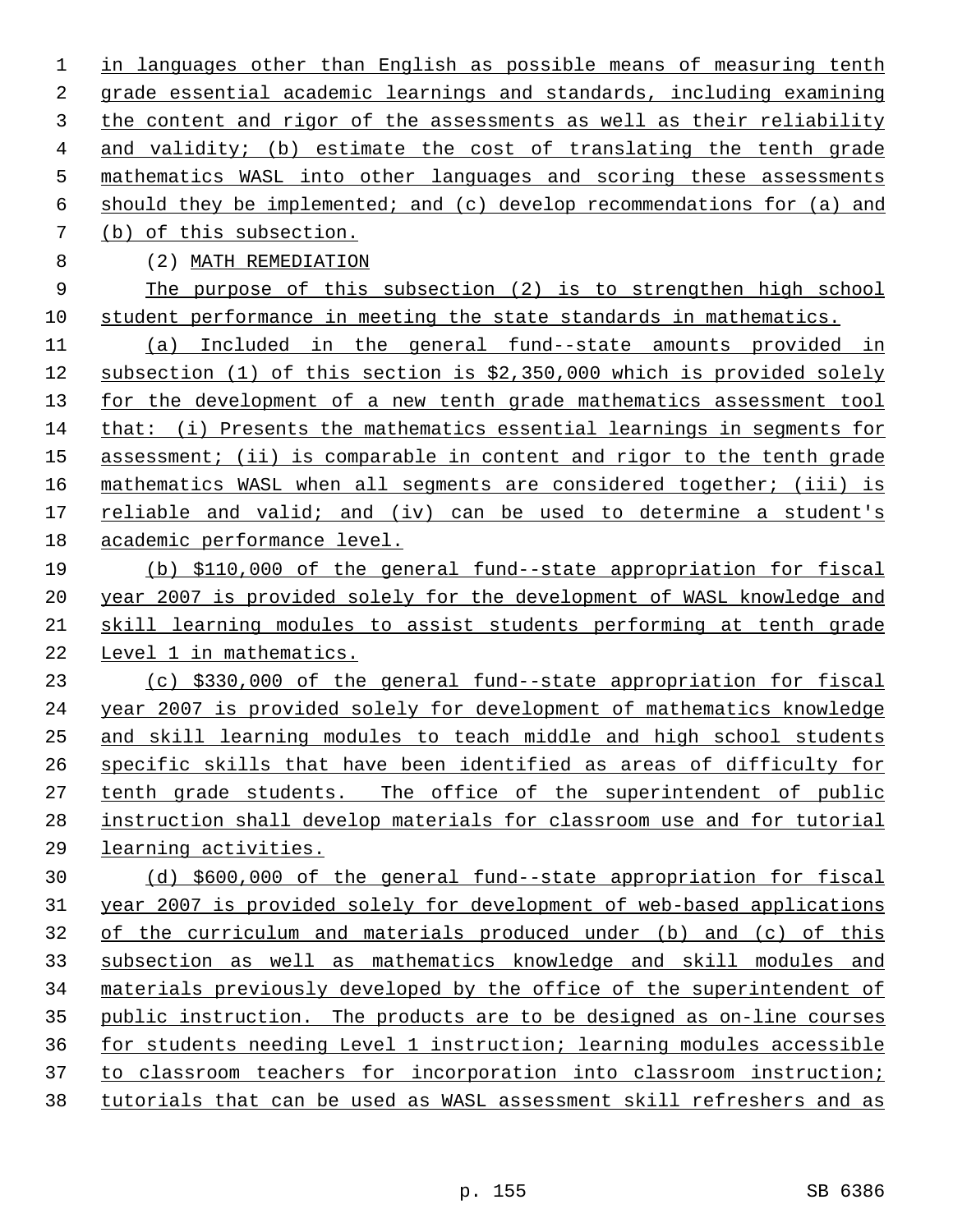tutor-guided and parent-guided learning modules; and on-line practice

WASLs with supporting item scoring information and student response

examples.

(3) PROFESSIONAL DEVELOPMENT

 (a) \$548,000 of the fiscal year 2006 general fund--state appropriation and \$548,000 of the fiscal year 2007 general fund--state appropriation are provided solely for training of paraprofessional classroom assistants and certificated staff who work with classroom assistants as provided in RCW 28A.415.310.

 (b) \$2,348,000 of the general fund--state appropriation for fiscal year 2006 and \$2,348,000 of the general fund--state appropriation for fiscal year 2007 are provided solely for mentor teacher assistance, including state support activities, under RCW 28A.415.250 and 28A.415.260, and for a mentor academy. Up to \$200,000 of the amount in this subsection may be used each fiscal year to operate a mentor academy to help districts provide effective training for peer mentors. Funds for the teacher assistance program shall be allocated to school districts based on the number of first year beginning teachers.

 (c) \$705,000 of the general fund--state appropriation for fiscal year 2006 and \$705,000 of the general fund--state appropriation for fiscal year 2007 are provided solely for the leadership internship program for superintendents, principals, and program administrators.

 (d) \$3,010,000 of the general fund--state appropriation for fiscal year 2006 and \$4,018,000 of the general fund--state appropriation for fiscal year 2007 are provided solely for salary bonuses for teachers who attain certification by the national board for professional teaching standards, subject to the following conditions and limitations:

 (i) Teachers who hold a valid certificate from the national board during the 2005-06 or 2006-07 school years shall receive an annual bonus not to exceed \$3,500 in each of these school years in which they hold a national board certificate.

 (ii) The annual bonus shall be paid in a lump sum amount and shall not be included in the definition of "earnable compensation" under RCW 41.32.010(10).

 (e) ((\$90,399,000)) \$98,761,000 of the general fund--federal appropriation is provided for preparing, training, and recruiting high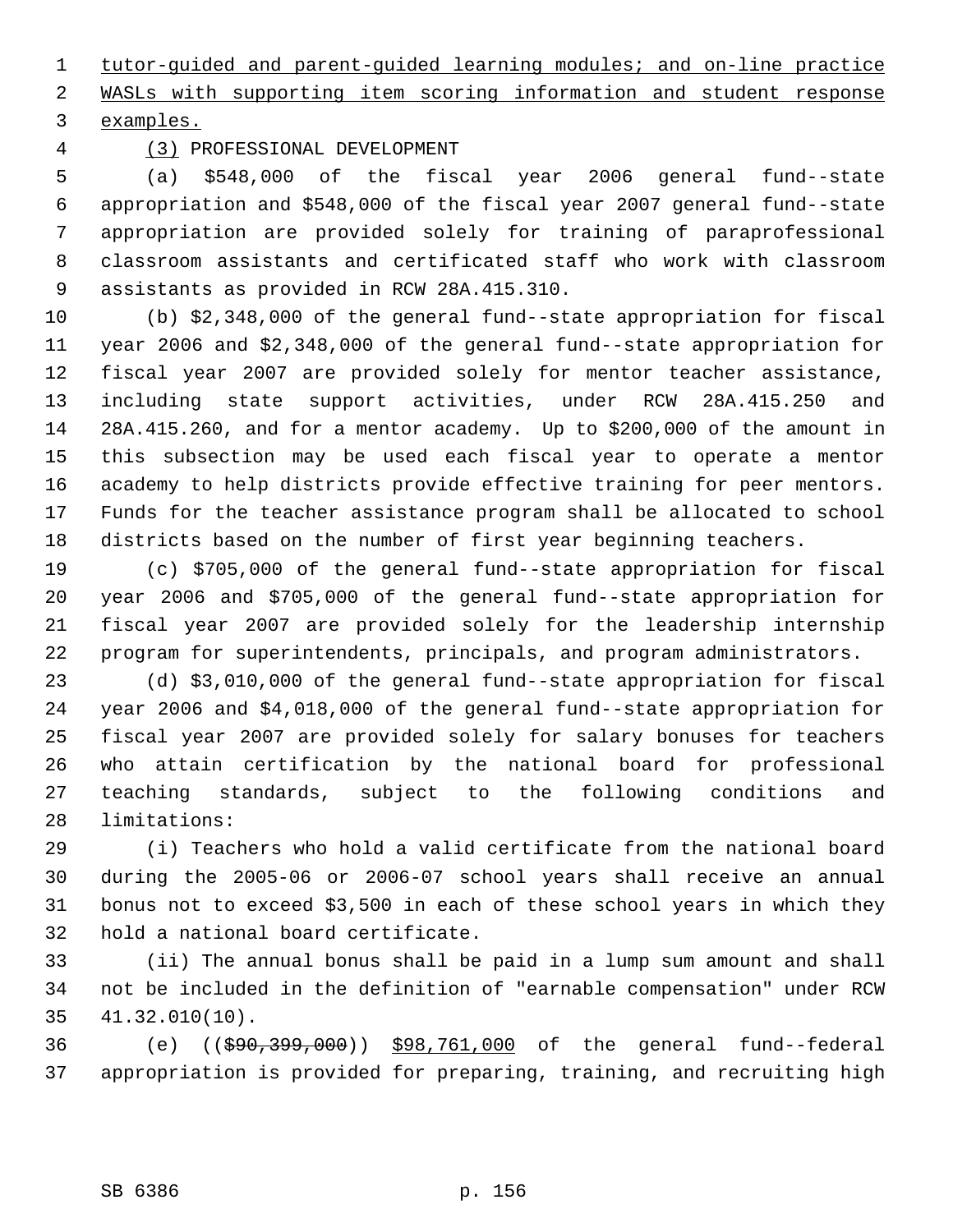quality teachers and principals under Title II of the no child left behind act.

## $($   $($   $($   $($   $($   $($   $4$  $)$   $)$   $($   $4$  $)$   $)$   $($   $\leq$   $\leq$   $\leq$   $\leq$   $\leq$   $\leq$   $\leq$   $\leq$   $\leq$   $\leq$   $\leq$   $\leq$   $\leq$   $\leq$   $\leq$   $\leq$   $\leq$   $\leq$   $\leq$   $\leq$   $\leq$   $\leq$   $\leq$   $\leq$   $\leq$   $\leq$   $\leq$   $\leq$

 (a) \$338,000 of the general fund--state appropriation for fiscal year 2006 and \$338,000 of the general fund--state appropriation for fiscal year 2007 are provided solely for a principal support program. The office of the superintendent of public instruction may contract with an independent organization to administer the program. The program shall include: (i) Development of an individualized professional growth plan for a new principal or principal candidate; and (ii) participation of a mentor principal who works over a period of between one and three years with the new principal or principal candidate to help him or her build the skills identified as critical to the success of the professional growth plan. Within the amounts provided, \$25,000 per year shall be used to support additional participation of secondary principals.

 (b) \$3,046,000 of the general fund--state appropriation for fiscal year 2006 and \$3,046,000 of the general fund--state appropriation for fiscal year 2007 are provided solely to the office of the superintendent of public instruction for focused assistance. The office of the superintendent of public instruction shall conduct educational audits of low-performing schools and enter into performance agreements between school districts and the office to implement the recommendations of the audit and the community. Each educational audit shall include recommendations for best practices and ways to address identified needs and shall be presented to the community in a public meeting to seek input on ways to implement the audit and its recommendations.

 (c) \$1,000,000 of the general fund--state appropriation for fiscal year 2006 and \$1,000,000 of the general fund--state appropriation for fiscal year 2007 are provided solely for a high school and school district improvement program modeled after the office of the superintendent of public instruction's existing focused assistance program in (b) of this subsection. The state funding for this improvement program will match an equal amount committed by a nonprofit foundation in furtherance of a jointly funded program.

 (d) A maximum of \$250,000 of the general fund--state appropriation for fiscal year 2006 and a maximum of \$250,000 of the general fund--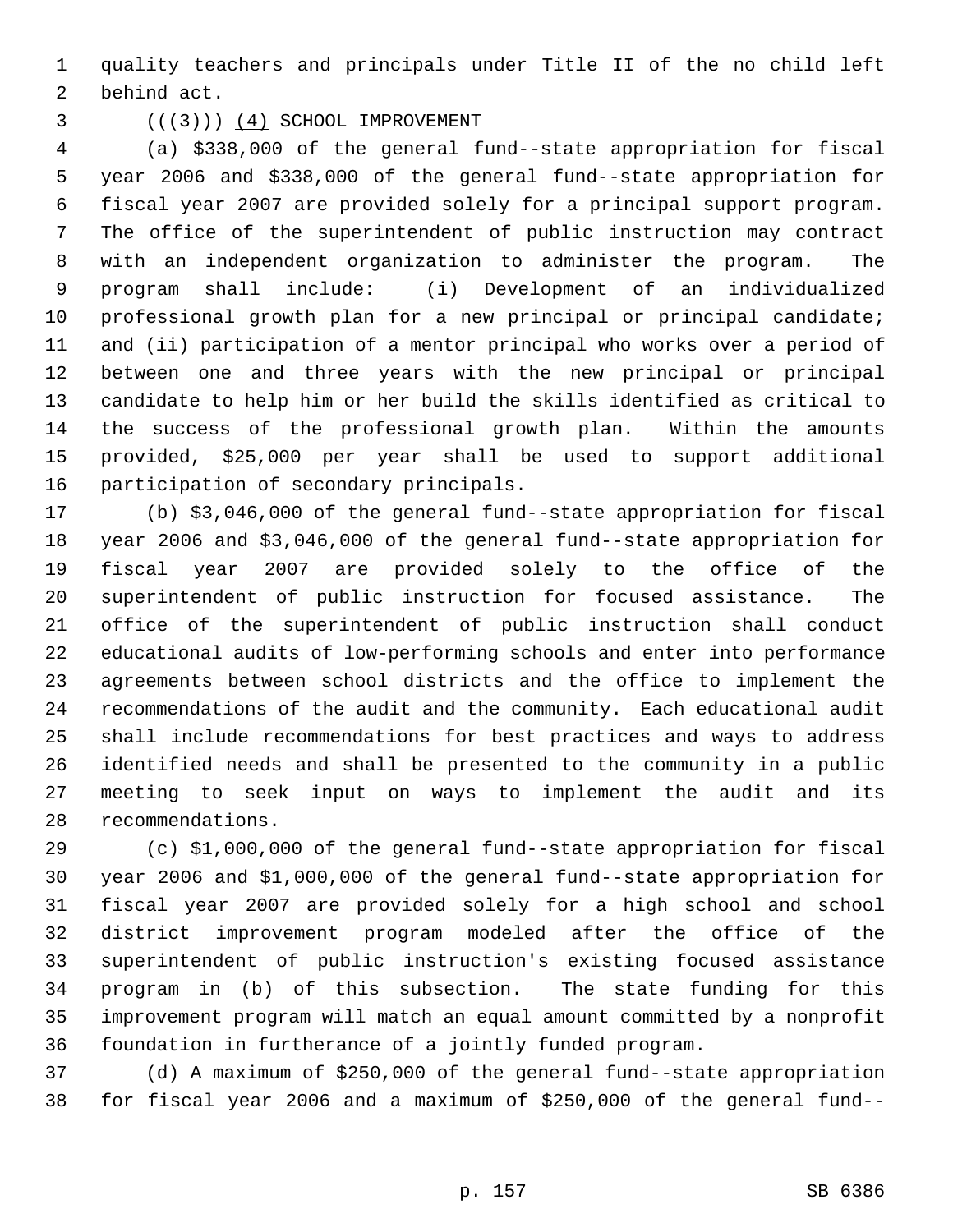state appropriation for fiscal year 2007 are provided for summer accountability institutes offered by the superintendent of public instruction. The institutes shall provide school district staff with training in the analysis of student assessment data, information regarding successful district and school teaching models, research on curriculum and instruction, and planning tools for districts to improve instruction in reading, mathematics, language arts, social studies, including civics, and guidance and counseling. The superintendent of public instruction shall emphasize issues of high school reform and mathematics instruction when offering summer institute programs supported by funds provided in this subsection.

 (e) \$515,000 of the general fund--state appropriation for fiscal year 2006 and \$515,000 of the general fund--state appropriation for fiscal year 2007 are provided for the evaluation of reading and mathematics textbooks, other instructional materials, and diagnostic tools to determine the extent to which they are aligned with the state standards. A scorecard of the analysis shall be made available to school districts. The superintendent shall also develop and disseminate information on essential components of comprehensive, school-based math and reading programs and shall develop and disseminate grade level expectations for reading and math which shall include professional development modules and web-based materials.

 (f) \$1,764,000 of the general fund--state appropriation for fiscal year 2006 and \$1,764,000 of the general fund--state appropriation for fiscal year 2007 are provided solely for the mathematics helping corps subject to the following conditions and limitations:

 (i) In order to increase the availability and quality of technical mathematics assistance statewide, the superintendent of public instruction shall employ mathematics school improvement specialists to provide assistance to schools and districts. The specialists shall be hired by and work under the direction of a statewide school improvement coordinator. The mathematics improvement specialists shall not be permanent employees of the superintendent of public instruction.

 (ii) The school improvement specialists shall provide the following:

 (A) Assistance to schools to disaggregate student performance data 37 and develop improvement plans based on those data;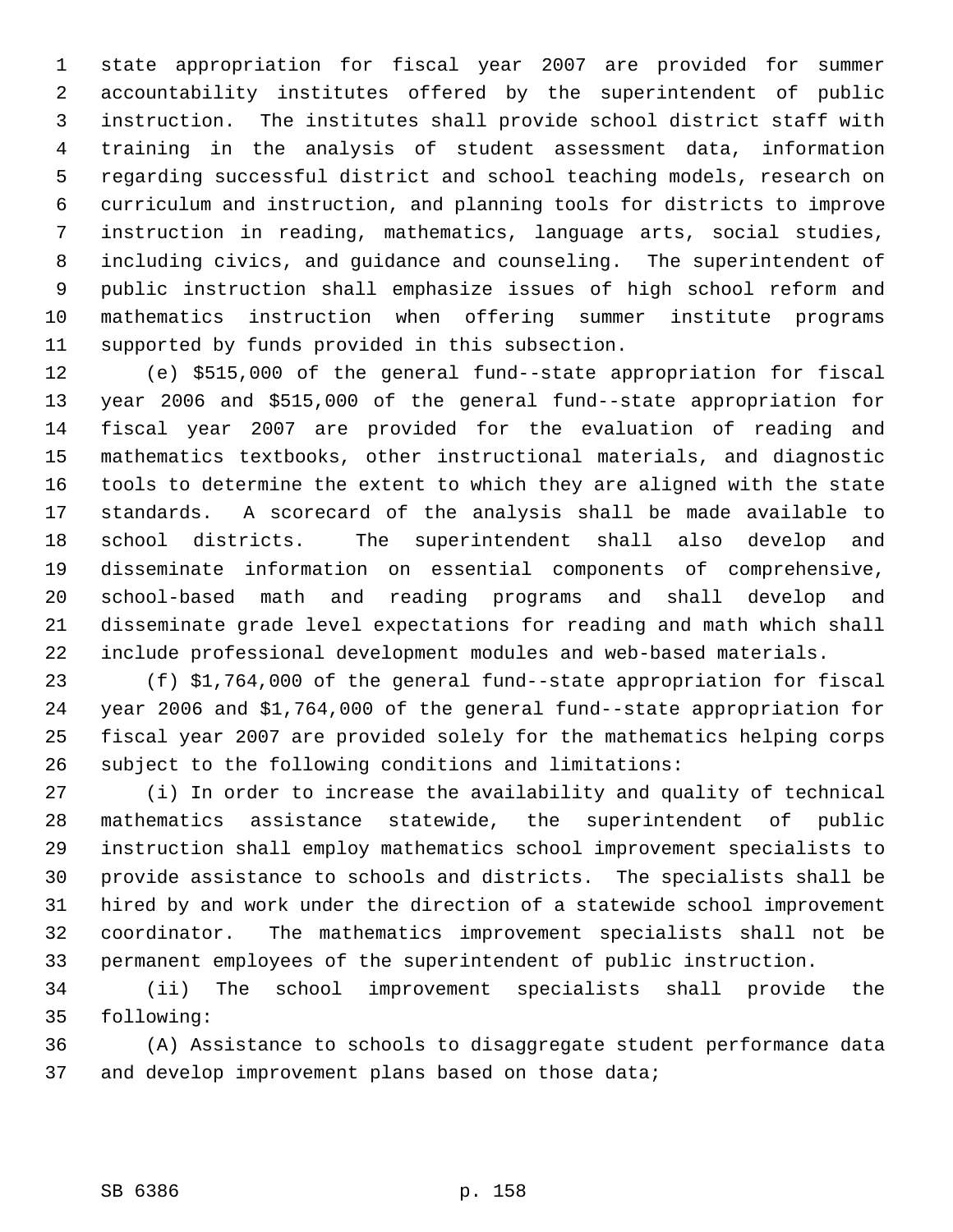(B) Consultation with schools and districts concerning their performance on the Washington assessment of student learning and other assessments emphasizing the performance on the mathematics assessments;

 (C) Consultation concerning curricula that aligns with the essential academic learning requirements emphasizing the academic learning requirements for mathematics, the Washington assessment of student learning, and meets the needs of diverse learners;

 (D) Assistance in the identification and implementation of 9 research-based instructional practices in mathematics;

 (E) Staff training that emphasizes effective instructional strategies and classroom-based assessment for mathematics;

 (F) Assistance in developing and implementing family and community 13 involvement programs emphasizing mathematics; and

 (G) Other assistance to schools and school districts intended to improve student mathematics learning.

 (g) \$125,000 of the general fund--state appropriation for fiscal year 2006 and \$125,000 of the general fund--state appropriation for fiscal year 2007 are provided solely for the improvement of reading achievement and implementation of research-based reading models. The superintendent shall evaluate reading curriculum programs and other instructional materials to determine the extent to which they are aligned with state standards. A report of the analyses shall be made available to school districts. The superintendent shall report to districts the assessments that are available to screen and diagnose reading difficulties, and shall provide training on how to implement a reading assessment system. Resources may also be used to disseminate grade level expectations and develop professional development modules and web-based materials.

29 (h) ((\$16,758,000)) \$30,401,000 of the general fund--federal appropriation is provided for the reading first program under Title I of the no child left behind act.

32  $((+4))$  (5) STUDENT SUPPORTS

 (a) \$2,500,000 of the general fund--state appropriation for fiscal year 2006 and \$2,500,000 of the general fund--state appropriation for fiscal year 2007 are provided solely for the meals for kids program under RCW 28A.235.145 through 28A.235.155.

 (b) \$125,000 of the general fund--state appropriation for fiscal 38 year 2006 ((and \$125,000 of the general fund -state appropriation for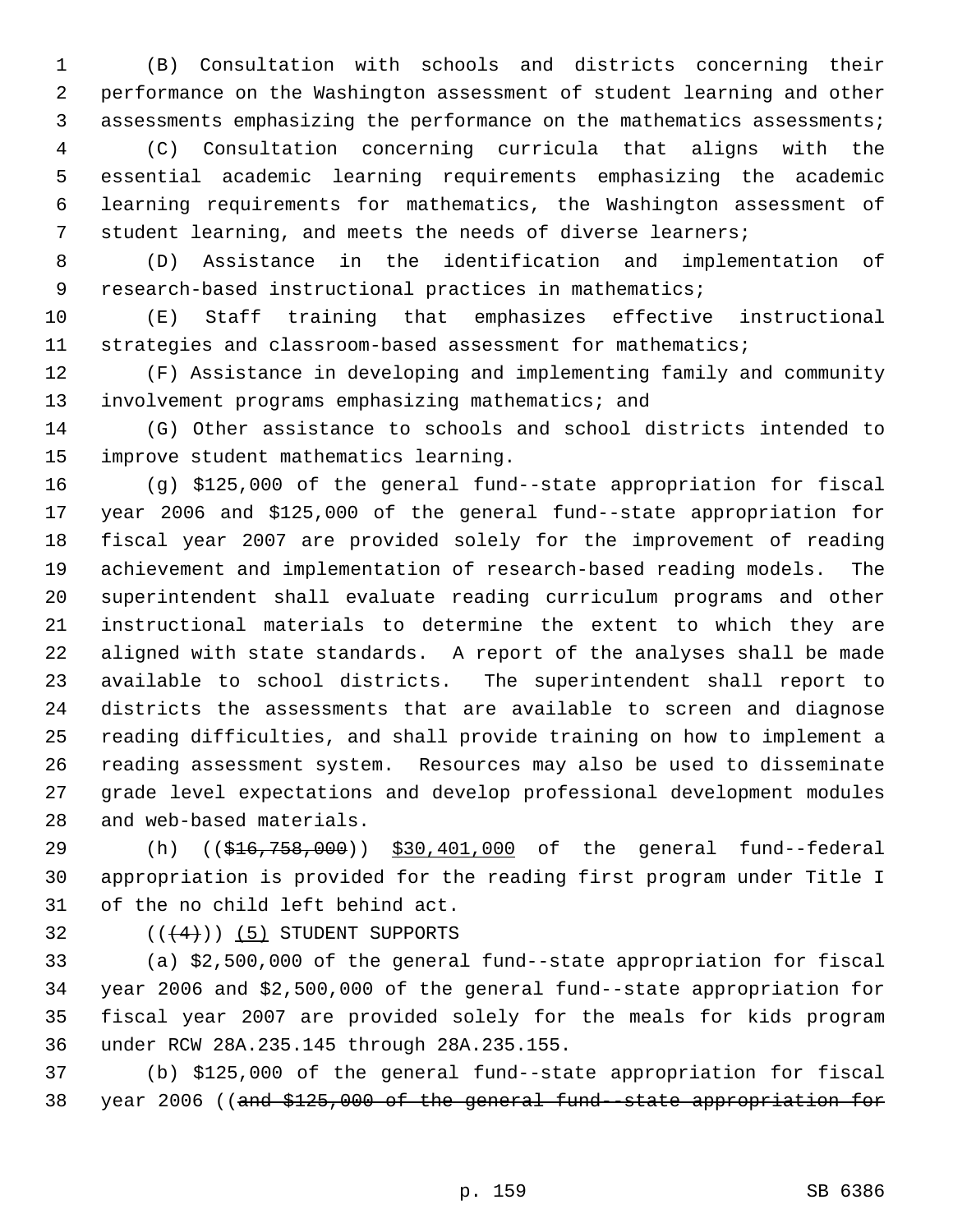1 fiscal year 2007 are)) is provided solely for an early reading grant program for community-based initiatives that develop prereading and early reading skills through parental and community involvement, public awareness, coordination of resources, and partnerships with local school districts. Grant awards shall include funding for one-time start up costs for local affiliates and a one-time partial payment of school district dues to local affiliates of up to 30 percent of the per student dues amount. Grant applications shall include:

 (i) Strategies for parental involvement emphasizing ages birth to five and outreach to diverse communities;

 (ii) Evidence of collaboration with, and support from, local school districts, and how the activities funded in the grant are complementary to the reading improvement efforts of local school districts;

 (iii) A plan for community participation and coordination of resources including in-kind and financial support by public and private sector partners;

 (iv) Measurable goals and evaluation methodology to determine impact;

 (v) Integration of reading strategies from the Washington state 20 early learning and development benchmarks;

(vi) A plan for marketing and public relations;

 (vii) Strategies for sustaining the program when grant funding is no longer available; and

 (viii) Evidence of district commitment to reading improvement, aligned curriculum, progress monitoring, and time-on-task.

 (c) \$850,000 of the general fund--state appropriation for fiscal year 2006 and \$850,000 of the general fund--state appropriation for fiscal year 2007 are provided solely for the Washington reading corps. The superintendent shall allocate reading corps members to low- performing schools and school districts that are implementing comprehensive, proven, research-based reading programs. Two or more schools may combine their Washington reading corps programs. Grants provided under this section may be used by school districts for expenditures from September 2005 through August 31, 2007.

 (d) \$3,594,000 of the general fund--state appropriation for fiscal year 2006 and \$3,594,000 of the general fund--state appropriation for fiscal year 2007 are provided solely for grants to school districts to provide a continuum of care for children and families to help children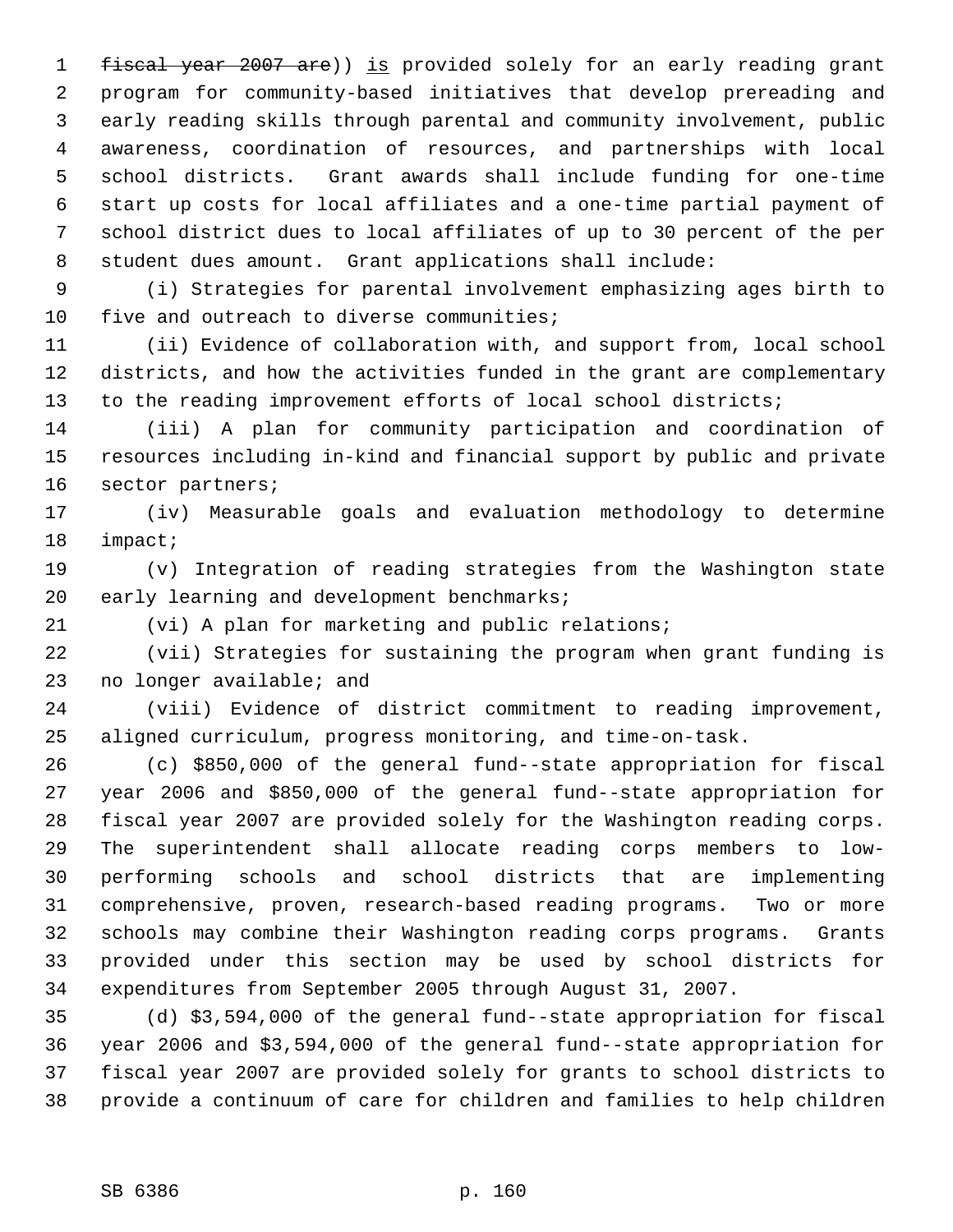become ready to learn. Grant proposals from school districts shall contain local plans designed collaboratively with community service providers. If a continuum of care program exists in the area in which the school district is located, the local plan shall provide for coordination with existing programs to the greatest extent possible. Grant funds shall be allocated pursuant to RCW 70.190.040.

 $((+5))$  (6) TECHNOLOGY

 (a) \$1,959,000 of the general fund--state appropriation for fiscal year 2006 and \$1,959,000 of the general fund--state appropriation for fiscal year 2007 are provided solely for improving technology infrastructure, monitoring and reporting on school district technology development, promoting standards for school district technology, promoting statewide coordination and planning for technology development, and providing regional educational technology support centers, including state support activities, under chapter 28A.650 RCW. The superintendent of public instruction shall coordinate a process to facilitate the evaluation and provision of online curriculum courses to school districts which includes the following: Creation of a general listing of the types of available online curriculum courses; a survey conducted by each regional educational technology support center of school districts in its region regarding the types of online curriculum courses desired by school districts; a process to evaluate and recommend to school districts the best online courses in terms of curriculum, student performance, and cost; and assistance to school districts in procuring and providing the courses to students.

 (b) \$126,000 of the general fund--state appropriation for fiscal year 2006 and \$126,000 of the general fund--state appropriation for fiscal year 2007 are provided for the development and posting of web- based instructional tools, assessment data, and other information that assists schools and teachers implementing higher academic standards.

 **Sec. 513.** 2005 c 518 s 514 (uncodified) is amended to read as follows: **FOR THE SUPERINTENDENT OF PUBLIC INSTRUCTION--FOR TRANSITIONAL BILINGUAL PROGRAMS** 35 General Fund--State Appropriation (FY 2006) . . . . . ((\$59,673,000))  $$58,318,000$ 37 General Fund--State Appropriation (FY 2007) . . . . . ((\$63,535,000))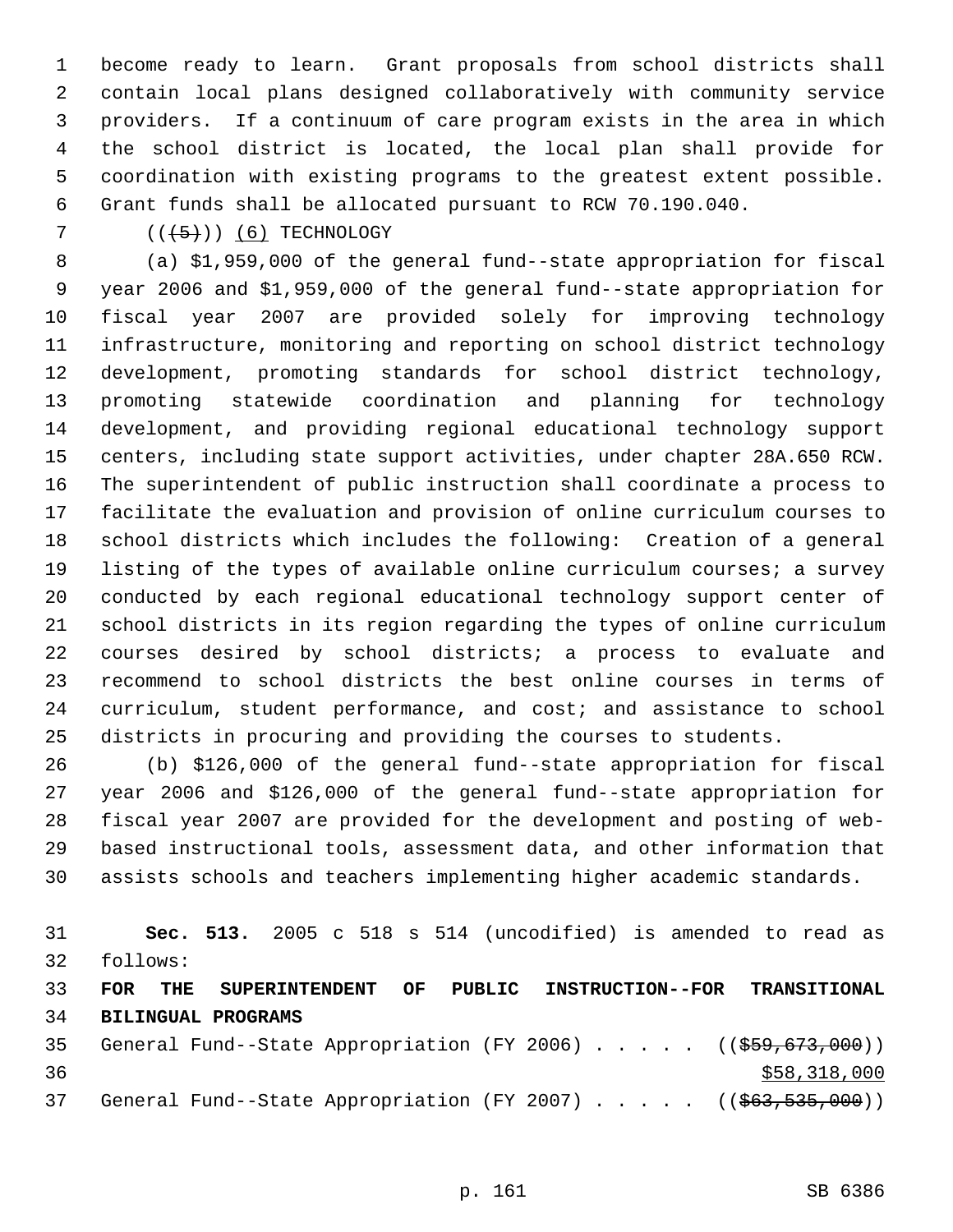$\frac{$61,478,000}{ }$ 2 General Fund--Federal Appropriation . . . . . . . . . ((\$45,561,000))  $3 \times 51,741,000$  Pension Funding Stabilization Account--State Appropriation . . . . . . . . . . . . . . . . . . . . . . \$503,000

6 TOTAL APPROPRIATION . . . . . . . . . . . . . ((\$168,769,000)) \$172,040,000

 The appropriations in this section are subject to the following conditions and limitations:

 (1) Each general fund fiscal year appropriation includes such funds as are necessary to complete the school year ending in the fiscal year and for prior fiscal year adjustments.

13 (2) The superintendent shall distribute a maximum of ((\$757.72)) \$759.58 per eligible bilingual student in the 2005-06 school year and 15 ((\$763.70)) \$770.40 in the 2006-07 school year, exclusive of salary and benefit adjustments provided in section 504 of this act.

 (3) The superintendent may withhold up to 1.5 percent of the school year allocations to school districts in subsection (2) of this section, and adjust the per eligible pupil rates in subsection (2) of this section accordingly, solely for the central provision of assessments as provided in RCW 28A.180.090 (1) and (2).

 (4) \$70,000 of the amounts appropriated in this section are provided solely to develop a system for the tracking of current and former transitional bilingual program students.

 (5) The general fund--federal appropriation in this section is provided for migrant education under Title I Part C and English language acquisition, and language enhancement grants under Title III of the elementary and secondary education act.

 **Sec. 514.** 2005 c 518 s 515 (uncodified) is amended to read as follows: **FOR THE SUPERINTENDENT OF PUBLIC INSTRUCTION--FOR THE LEARNING ASSISTANCE PROGRAM** 33 General Fund--State Appropriation (FY 2006) . . . . . ((\$65,434,000))  $$65,018,000$ 35 General Fund--State Appropriation (FY 2007) . . . . . ((\$65,367,000))  $36$   $364$ ,  $494$ , 000 Education Legacy Trust Account--State Appropriation . . . \$24,605,000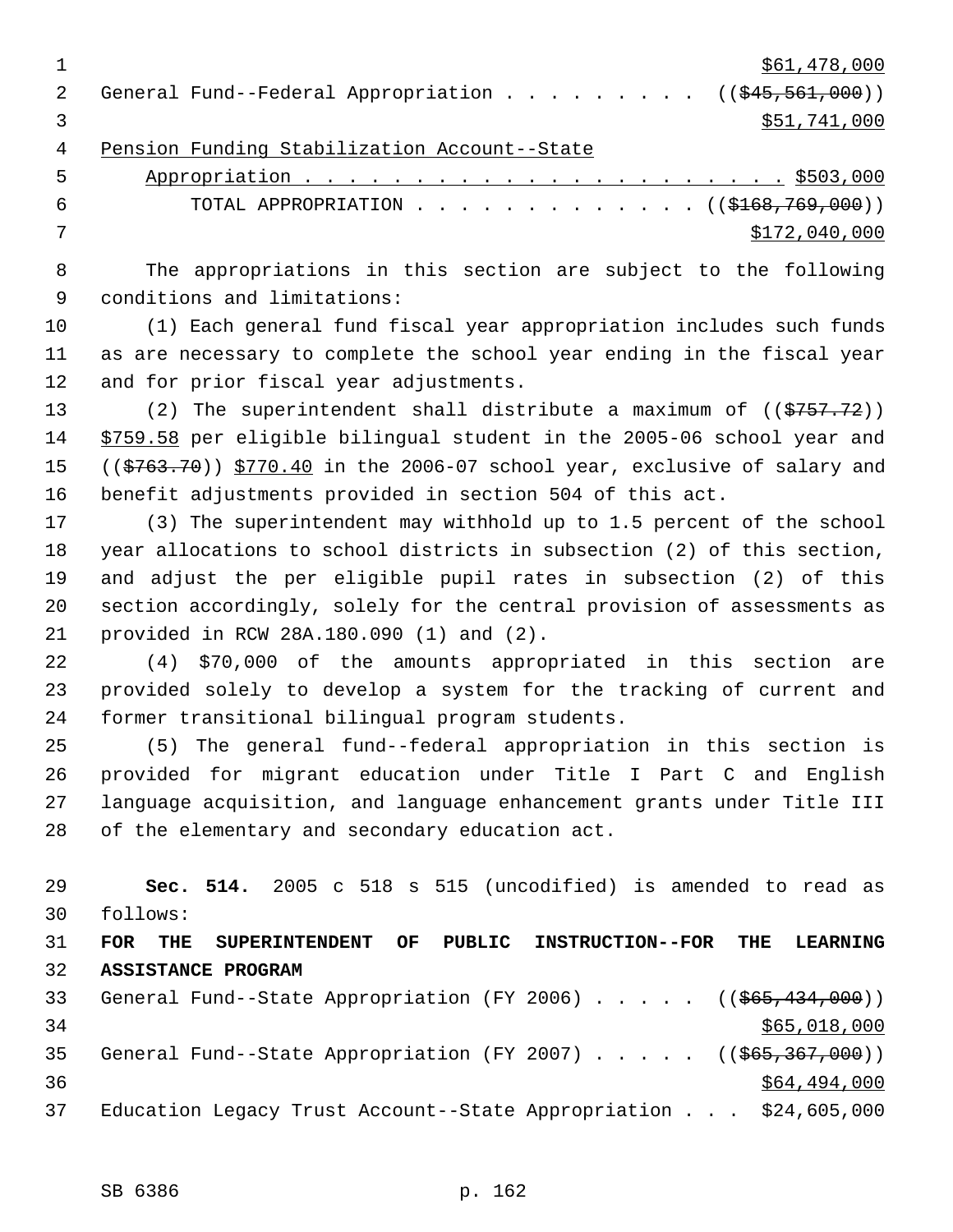| $\mathbf{1}$   | General Fund--Federal Appropriation ( $(\frac{2343}{227},000)$ )            |
|----------------|-----------------------------------------------------------------------------|
| 2              | \$348,351,000                                                               |
| 3              | Pension Funding Stabilization Account--State                                |
| 4              |                                                                             |
| 5              | TOTAL APPROPRIATION $\ldots$ , ( $(\frac{2498,633,000}{s})$                 |
| 6              | \$503,021,000                                                               |
| $\overline{7}$ | The appropriations in this section are subject to the following             |
| 8              | conditions and limitations:                                                 |
| 9              | (1) The general fund--state and education legacy trust account              |
| 10             | appropriations in this section are subject to the following conditions      |
| 11             | and limitations:                                                            |
| 12             | (a) The appropriations include such funds as are necessary to               |
| 13             | complete the school year ending in the fiscal year and for prior fiscal     |
| 14             | year adjustments.                                                           |
| 15             | (b) Funding for school district learning assistance programs shall          |
| 16             | be allocated at maximum rates of $((\$184.29))$ \$184.69 per funded student |
| 17             |                                                                             |
| 18             | for the 2006-07 school year exclusive of salary and benefit adjustments     |
| 19             | provided under section 504 of this act.                                     |
| 20             | (c) A school district's funded students for the learning assistance         |
| 21             | program shall be the sum of the following as appropriate:                   |
| 22             | (i) The district's full-time equivalent enrollment in grades K-12           |
| 23             | for the prior school year multiplied by the district's percentage of        |
| 24             | October headcount enrollment in grades K-12 eligible for free or            |
| 25             | reduced price lunch in the prior school year; and                           |
| 26             | (ii) If, in the prior school year, the district's percentage of             |
| 27             | October headcount enrollment in grades K-12 eligible for free or            |
| 28             | reduced price lunch exceeded forty percent, subtract forty percent from     |
| 29             | the district's percentage and multiply the result by the district's K-      |
| 30             | 12 annual average full-time equivalent enrollment for the prior school      |
| 31             | year.                                                                       |
| 32             | (d) In addition to amounts allocated in (b) and (c) of this                 |
| 33             | subsection, an additional amount shall be allocated to a school             |
| 34             | district for each school year in which the district's allocation is         |

 learning assistance program allocation in the 2004-05 school year. The amount of the allocation in this section shall be sufficient to maintain the 2004-05 school year allocation.

less than the amount the district received for the general fund--state

p. 163 SB 6386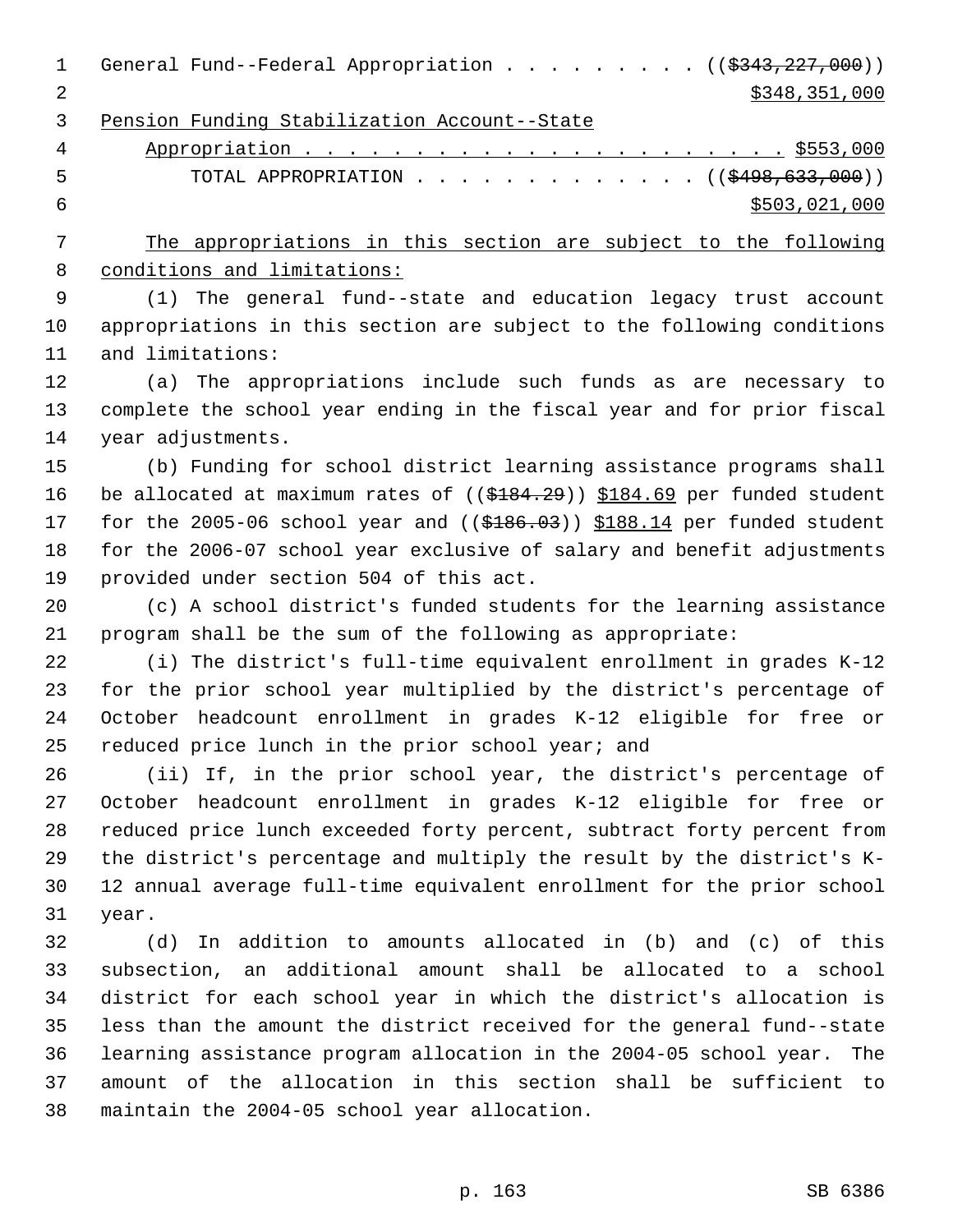(2) Increases in a school district's allocation above the 2004-05 2 school year level shall be directed to grades nine through ((twelve)) 3 ten. ((Districts are encouraged to offer remediation courses in the 4 summer for students who fail the tenth grade WASL.))

 (3) The general fund--federal appropriation in this section is provided for Title I Part A allocations of the no child left behind act of 2001.

 (4) Small school districts are encouraged to make the most efficient use of the funding provided by using regional educational service district cooperatives to hire staff, provide professional development activities, and implement reading and mathematics programs consistent with research-based guidelines provided by the office of the superintendent of public instruction.

 (5) A school district may carry over from one year to the next up to 10 percent of the general fund--state or education legacy trust funds allocated under this program; however, carryover funds shall be expended for the learning assistance program.

 (6) School districts are encouraged to coordinate the use of these funds with other federal, state, and local sources to serve students who are below grade level and to make efficient use of resources in meeting the needs of students with the greatest academic deficits.

 NEW SECTION. **Sec. 515.** A new section is added to 2005 c 518 (uncodified) to read as follows:

 **FOR THE SUPERINTENDENT OF PUBLIC INSTRUCTION--PROMOTING ACADEMIC SUCCESS**

 General Fund--State Appropriation (FY 2006) . . . . . . . . \$5,034,000 27 General Fund--State Appropriation (FY 2007) . . . . . . . \$32,198,000 Pension Funding Stabilization Account--State

| 30 <sup>°</sup> | TOTAL APPROPRIATION \$37,528,000 |  |  |  |  |  |  |  |  |  |  |
|-----------------|----------------------------------|--|--|--|--|--|--|--|--|--|--|

 The appropriations in this section are subject to the following conditions and limitations:

 (1) The amounts appropriated in this section are provided solely for remediation for students who have not met standard in one or more content areas of the WASL in the spring of their tenth grade year and on each retake thereafter. The funds may be used for extended learning activities, including summer school, before and after school, Saturday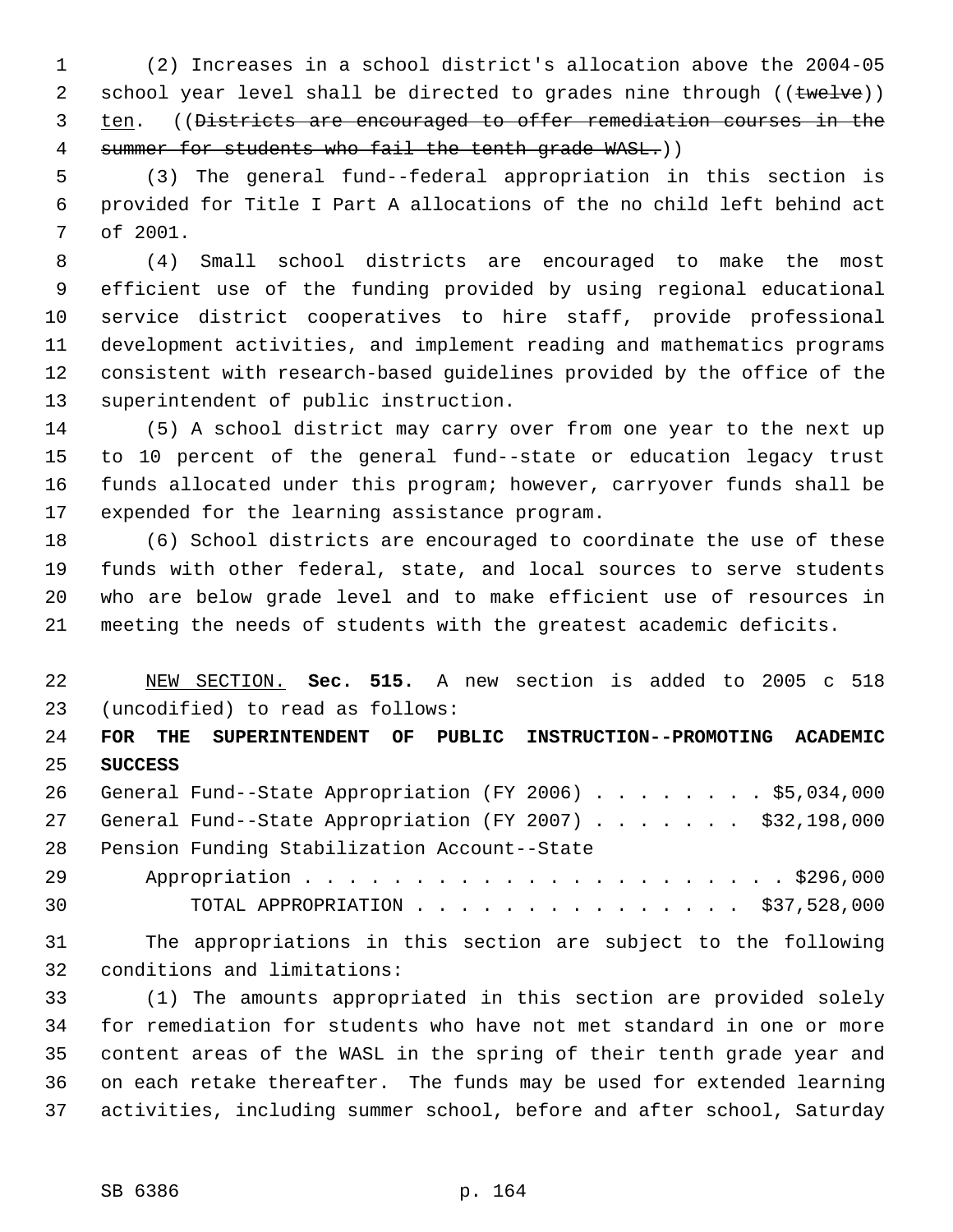classes, skill seminars, assessment preparation, and in-school or out- of-school tutoring. Extended learning activities may occur on the school campus, via the internet, or at other locations and times that meet student needs. Funds allocated under this section shall not be considered basic education funding.

 (2) School district allocations for promoting academic success programs shall be calculated as follows:

 (a) A district's student units shall be the number of content area assessments (reading, writing, and mathematics) on which students were more than one standard error of measurement from meeting standard on the Washington assessment of student learning for the current classes of eleventh and twelfth grade students. Districts with at least one but less than 20 student units needing remediation shall be counted as having 20 student units for the purposes of the allocations in (b) and (c)(A) of this subsection.

 (b) Allocations for certificated instructional staff salaries and benefits shall be determined using formula-generated staff units calculated pursuant to this subsection. Seventy-four hours of certificated instructional staff units are allocated per 13.0 student units as calculated under (a) of this subsection. Allocations for salaries and benefits for the staff units calculated under this subsection shall be calculated in the same manner as provided under section 503 of this act. Salary and benefit increase funding for staff units generated under this section is included in section 504 of this act.

 (c) The following additional allocations are provided per student unit, as calculated in (a) of this subsection:

(A) \$12.50 for maintenance, operations, and transportation;

(B) \$12.00 for pre- and post-remediation assessments;

(C) \$17.00 per reading remediation student unit;

(D) \$8.00 per mathematics remediation student unit; and

(E) \$8.00 per writing remediation student unit.

 (d) Funding shall be provided for students served in promoting academic success programs beginning July 2006.

 (e) The superintendent of public instruction shall distribute school year allocations according to the monthly apportionment schedule defined in RCW 28A.510.250.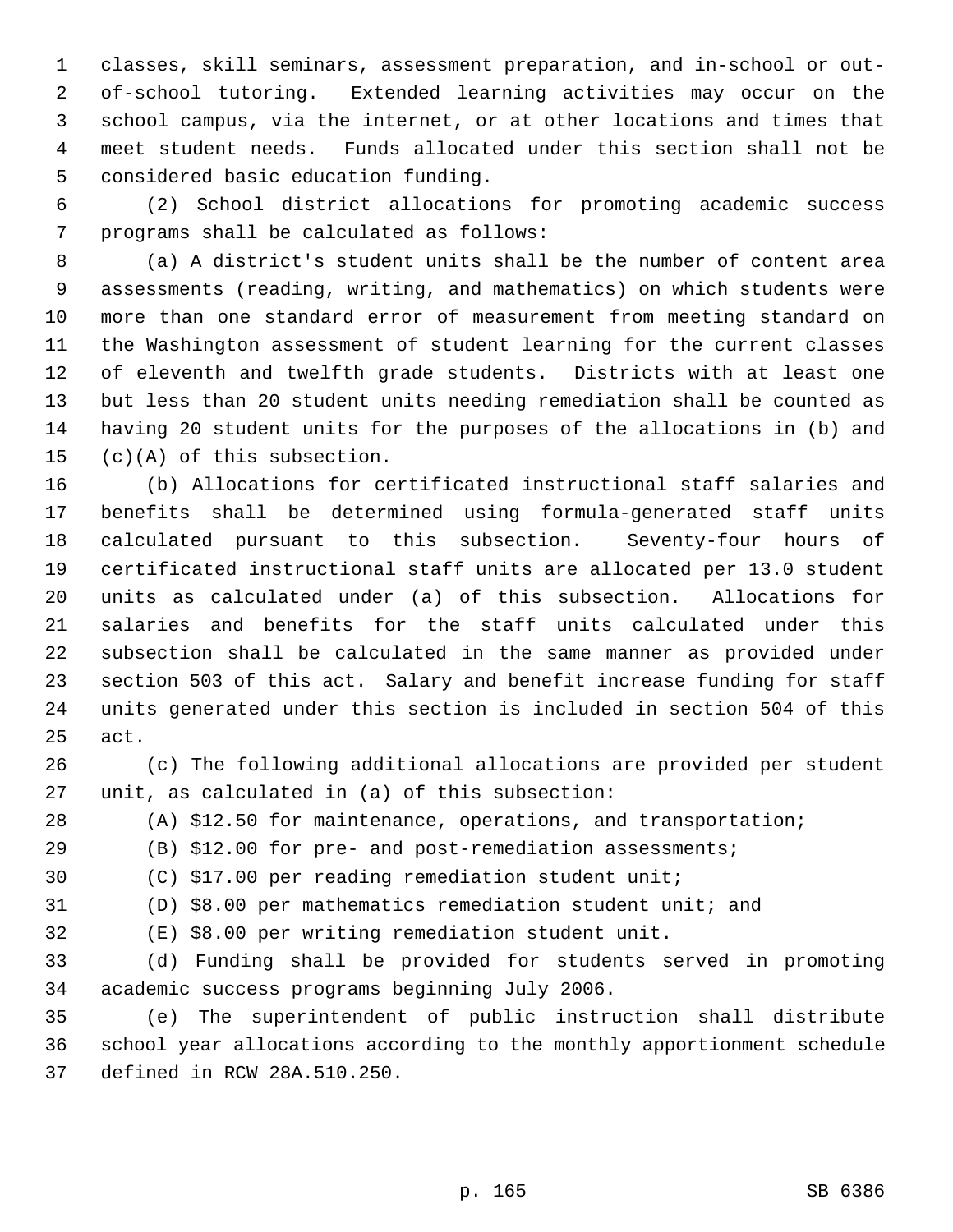(3) School districts shall report annually to the office of the superintendent of public instruction on the use of these funds, including the types of assistance selected by students, the number of students receiving each type of assistance, and the impact on WASL test scores.

 (4) \$1,500,000 of the general fund--state appropriation for fiscal year 2007 is provided for competitive innovation grants awarded to schools and school districts for implementing high school remediation programs that are unique in program delivery, program accessibility, program content, or a combination of these factors and that serve students who have not achieved success on the tenth grade WASL.

 (5) School districts may carry over from one year to the next up to 10 percent of funds allocated under this program; however, carryover funds shall be expended for promoting academic success programs.

 **Sec. 516.** 2005 c 518 s 516 (uncodified) is amended to read as follows:

 **FOR THE SUPERINTENDENT OF PUBLIC INSTRUCTION--FOR STUDENT ACHIEVEMENT PROGRAM**

19 Student Achievement Account--State Appropriation . . ((\$629,356,000)) \$630,267,000

 The appropriation in this section is subject to the following conditions and limitations:

 (1) Funding for school district student achievement programs shall be allocated at a maximum rate of \$300.00 per FTE student for the 2005- 06 school year and \$375.00 per FTE student for the 2006-07 school year. For the purposes of this section, FTE student refers to the annual average full-time equivalent enrollment of the school district in grades kindergarten through twelve for the prior school year, as reported to the office of the superintendent of public instruction by August 31st of the previous school year.

 (2) The appropriation is allocated for the following uses as specified in RCW 28A.505.210:

 (a) To reduce class size by hiring certificated elementary classroom teachers in grades K-4 and paying nonemployee-related costs associated with those new teachers;

 (b) To make selected reductions in class size in grades 5-12, such as small high school writing classes;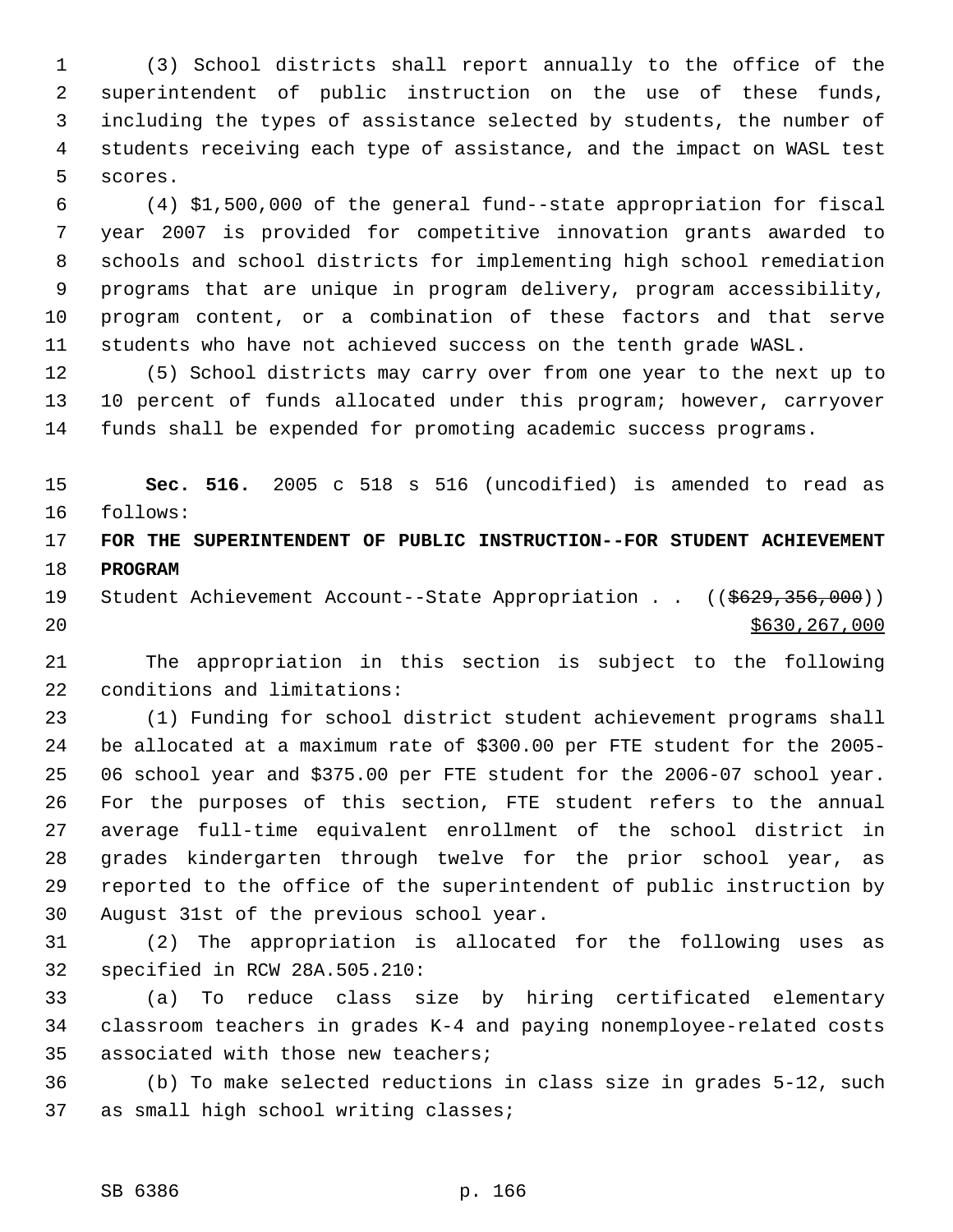(c) To provide extended learning opportunities to improve student academic achievement in grades K-12, including, but not limited to, extended school year, extended school day, before-and-after-school programs, special tutoring programs, weekend school programs, summer school, and all-day kindergarten;

 (d) To provide additional professional development for educators including additional paid time for curriculum and lesson redesign and alignment, training to ensure that instruction is aligned with state standards and student needs, reimbursement for higher education costs related to enhancing teaching skills and knowledge, and mentoring programs to match teachers with skilled, master teachers. The funding shall not be used for salary increases or additional compensation for existing teaching duties, but may be used for extended year and 14 extended day teaching contracts;

 (e) To provide early assistance for children who need prekindergarten support in order to be successful in school; or

 (f) To provide improvements or additions to school building facilities which are directly related to the class size reductions and extended learning opportunities under (a) through (c) of this subsection (2).

 (3) The superintendent of public instruction shall distribute the school year allocation according to the monthly apportionment schedule defined in RCW 28A.510.250.

## NEW SECTION. **Sec. 517.** A new section is added to 2005 c 518 (uncodified) to read as follows:

**FOR THE DEPARTMENT OF EARLY LEARNING**

|    | 27 General Fund--State Appropriation (FY 2006) \$100,000    |
|----|-------------------------------------------------------------|
|    | 28 General Fund--State Appropriation (FY 2007) \$31,090,000 |
|    | 29 General Fund--Federal Appropriation \$180,000            |
| 30 | TOTAL APPROPRIATION $\ldots$ , \$31,370,000                 |

 The appropriations in this section are subject to the following conditions and limitations:

 (1) \$29,941,000 of the general fund--state appropriation for fiscal year 2007 is provided solely for providing early childhood education assistance. Of this amount, \$1,497,000 is provided solely to increase the number of children receiving education and \$2,146,000 is provided solely for a targeted vendor rate increase.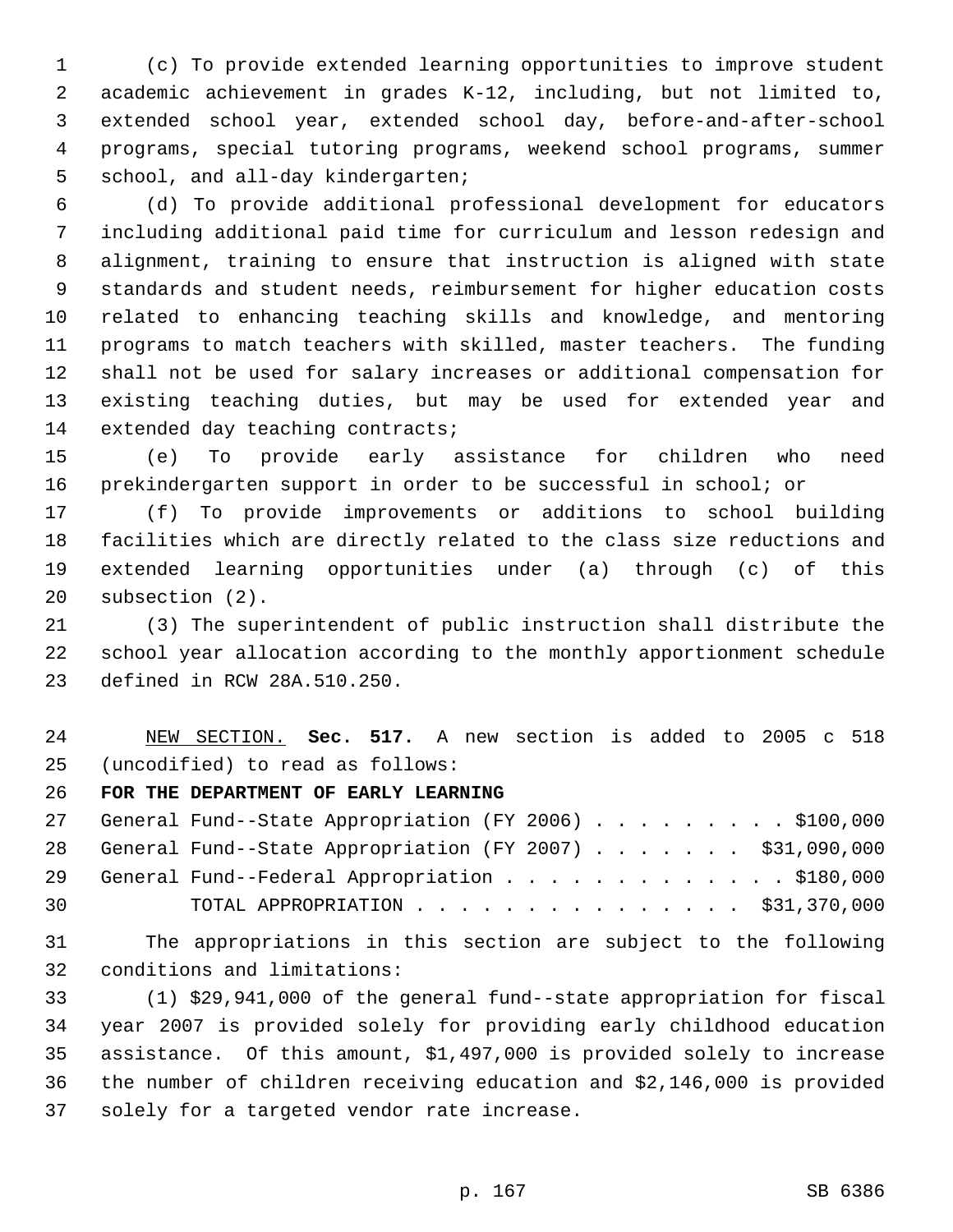(2) \$125,000 of the general fund--state appropriation for fiscal year 2007 is provided solely for an early reading grant program for community-based initiatives that develop prereading and early reading skills through parental and community involvement, public awareness, coordination of resources, and partnerships with local school districts. Grant awards shall include funding for one-time start up costs for local affiliates and a one-time partial payment of school district dues to local affiliates of up to 30 percent of the per student dues amount. Grant applications shall include:

 (a) Strategies for parental involvement emphasizing ages birth to five and outreach to diverse communities;

 (b) Evidence of collaboration with, and support from, local school districts, and how the activities funded in the grant are complementary to the reading improvement efforts of local school districts;

 (c) A plan for community participation and coordination of resources including in-kind and financial support by public and private sector partners;

 (d) Measurable goals and evaluation methodology to determine impact;

 (e) Integration of reading strategies from the Washington state 21 early learning and development benchmarks;

(f) A plan for marketing and public relations;

 (g) Strategies for sustaining the program when grant funding is no longer available; and

 (h) Evidence of district commitment to reading improvement, aligned curriculum, progress monitoring, and time-on-task.

 (3) If a bill creating the department of early learning is not enacted by June 30, 2006, the appropriations for the department of early learning in this section shall lapse and shall be appropriated as follows:

 (a) FOR THE DEPARTMENT OF COMMUNITY TRADE AND ECONOMIC DEVELOPMENT General Fund--State Appropriation (FY 2007) . . . . . . . \$29,941,000

 This appropriation is provided solely for providing early childhood education assistance. Of this amount, \$1,497,000 is provided solely to increase the number of children receiving education and \$2,146,000 is provided solely for a targeted vendor rate increase.

 (b) FOR THE SUPERINTENDENT OF PUBLIC INSTRUCTION--STATE AGENCY OPERATIONS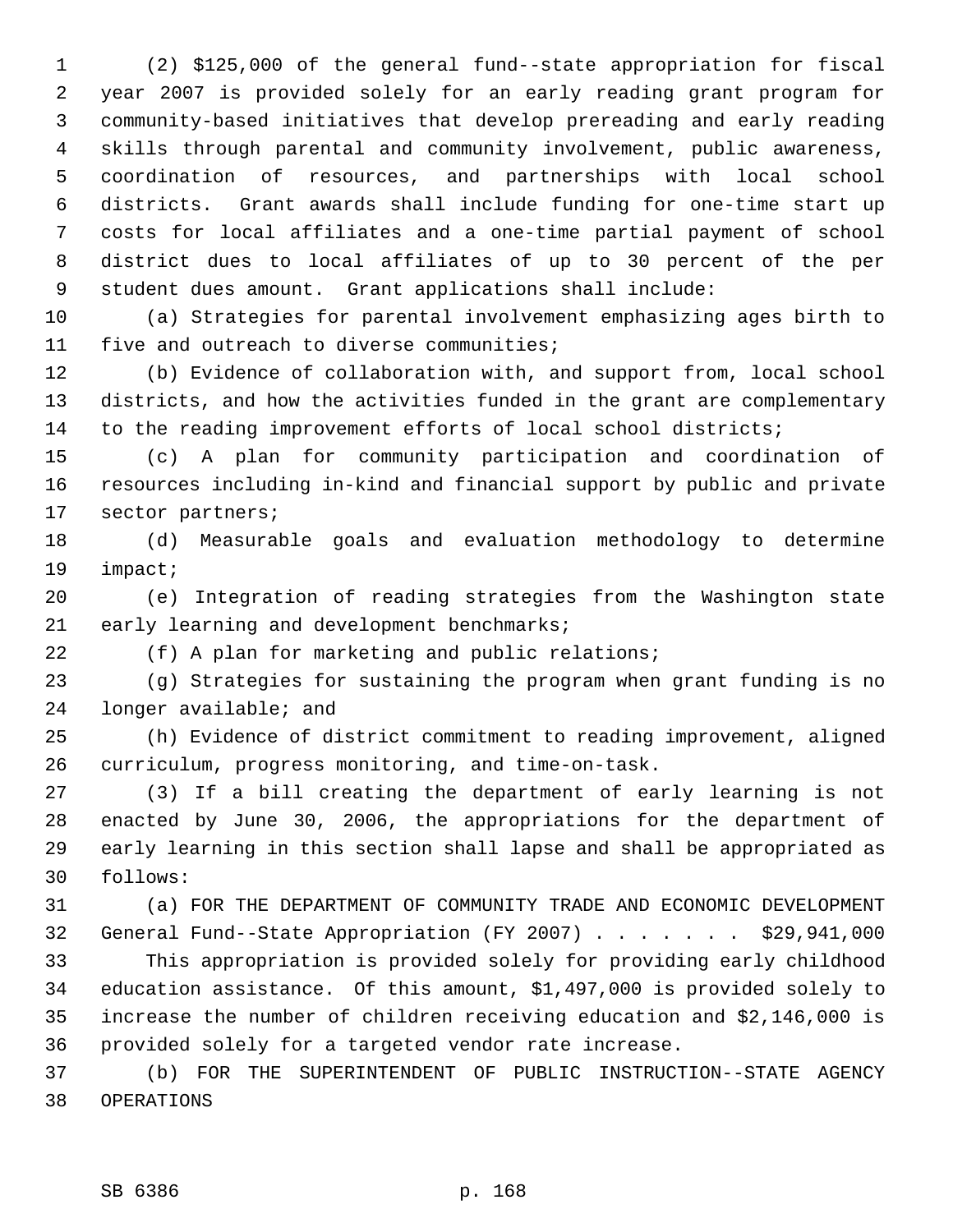1 General Fund--State Appropriations (FY 2007) . . . . . . . \$125,000 This appropriation is provided solely for an early reading grant program for community-based initiatives that develop prereading and early reading skills through parental and community involvement, public awareness, coordination of resources, and partnerships with local school districts and shall be used in accordance with the requirements set forth in subsection (2) of this section.

 (c) FOR THE DEPARTMENT OF SOCIAL AND HEALTH SERVICES--ECONOMIC SERVICES PROGRAM

10 General Fund--Federal Appropriation . . . . . . . . . . . . \$180,000 This appropriation is provided solely for the headstart--state collaboration office.

 (d) The remainder of the appropriations in this section shall lapse.

(End of part)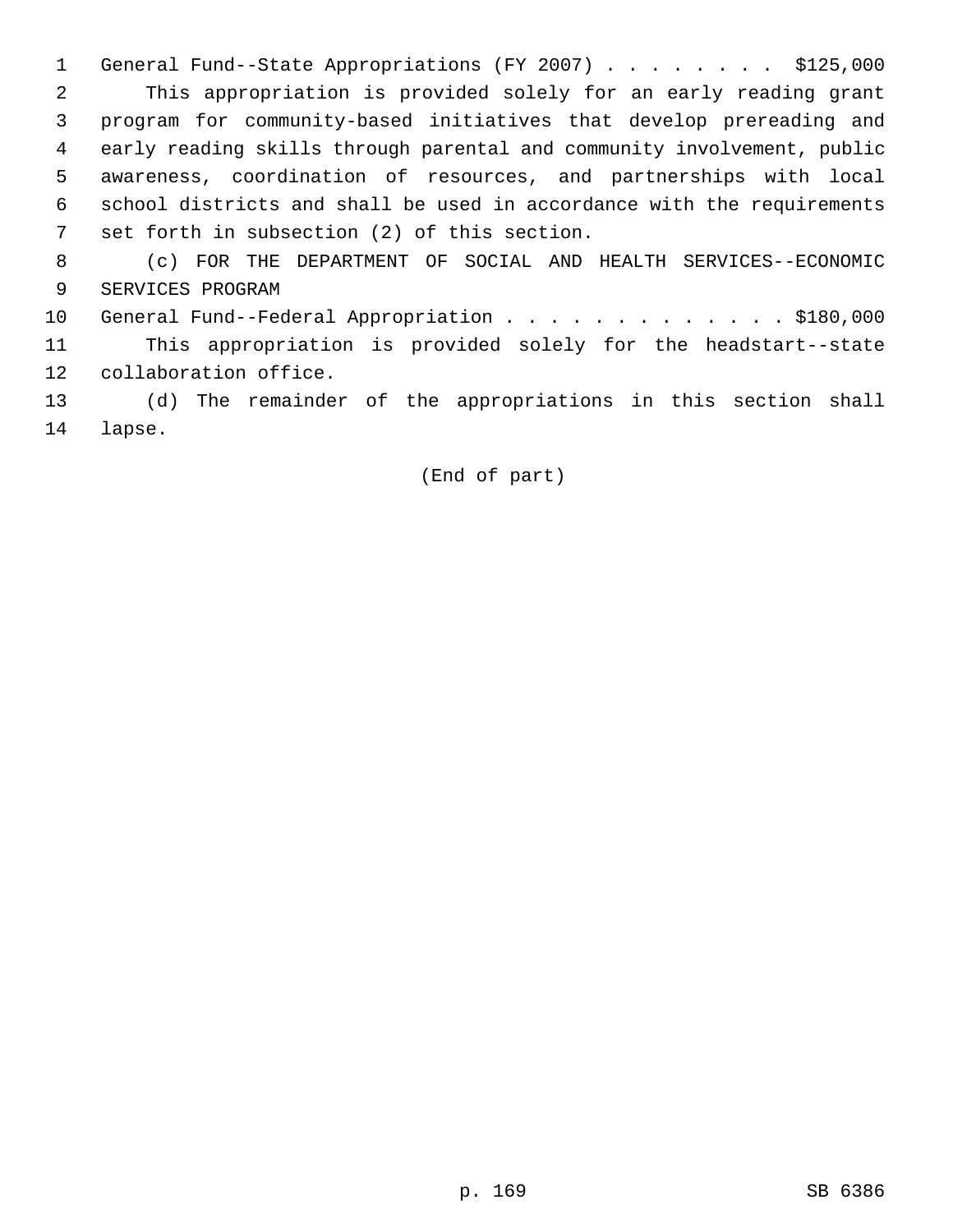| $\mathbf{1}$ | PART VI                                                                 |
|--------------|-------------------------------------------------------------------------|
| 2            | HIGHER EDUCATION                                                        |
|              |                                                                         |
| 3            | Sec. 601. 2005 c 518 s 603 (uncodified) is amended to read as           |
| 4            | follows:                                                                |
| 5            | FOR THE STATE BOARD FOR COMMUNITY AND TECHNICAL COLLEGES                |
| 6            | General Fund--State Appropriation (FY 2006) ((\$556,499,000))           |
| 7            | \$557,735,000                                                           |
| 8            | General Fund--State Appropriation (FY 2007) ((\$556,220,000))           |
| 9            | \$572,216,000                                                           |
| 10           | Administrative Contingency Account--State                               |
| 11           |                                                                         |
| 12           | Education Legacy Trust--State Appropriation \$46,669,000                |
| 13           | Pension Funding Stabilization Account--State                            |
| 14           |                                                                         |
| 15           | TOTAL APPROPRIATION $($ $($ \$1,172,338,000) $)$                        |
| 16           | \$1,180,846,000                                                         |
| 17           | The appropriations in this section are subject to the following         |
| 18           | conditions and limitations:                                             |
| 19           | (1) The technical colleges may increase tuition and fees in excess      |
| 20           | of the fiscal growth factor to conform with the percentage increase in  |
| 21           | community college operating fees.                                       |
| 22           | (2) \$539,000 of the general fund--state appropriation for fiscal       |
| 23           | year 2006 and \$540,000 of the general fund--state appropriation for    |
| 24           | fiscal year 2007 are provided solely for the displaced homemakers       |
| 25           | program.                                                                |
| 26           | (3) Access to baccalaureate and graduate degree programs continues      |
| 27           | to be limited for residents of North Snohomish, Island, and Skagit      |
| 28           | counties. The higher education consortium created to serve the region   |
| 29           | has not been able to successfully address the region's access needs.    |
| 30           | The university center model of service delivery, centered on a          |
| 31           | community college campus with a single point of accountability, has     |
| 32           | proven more effective in developing degree programs and attracting      |
| 33           | students.                                                               |
| 34           | Therefore, the management and leadership responsibility for             |
| 35           | consortium operations are assigned to Everett community college.        |
| 36           | Everett community college shall collaborate with community and business |
|              |                                                                         |
|              |                                                                         |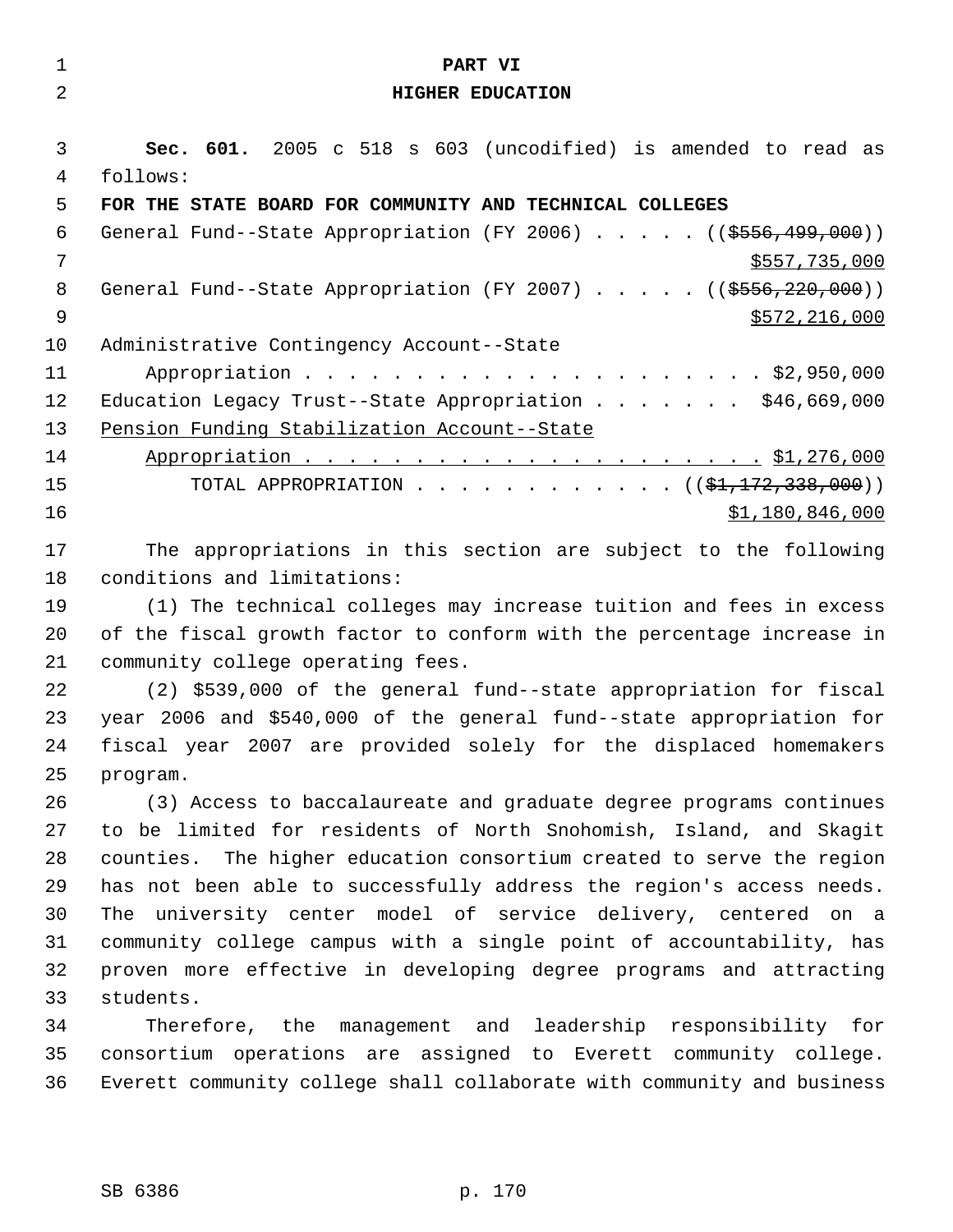leaders, other local community colleges, the public four-year institutions of higher education, and the higher education coordinating board to develop an educational plan for the North Snohomish, Island, and Skagit county region based on the university center model.

 (4) \$50,000 of the general fund--state appropriation for fiscal year 2006 and \$50,000 of the general fund--state appropriation for fiscal year 2007 are provided solely for higher education student child care matching grants under chapter 28B.135 RCW.

 (5) \$28,761,000 of the general fund--state appropriation for fiscal year 2006 and \$28,761,000 of the general fund--state appropriation for fiscal year 2007 are provided solely as special funds for training and related support services, including financial aid, as specified in chapter 226, Laws of 1993 (employment and training for unemployed workers). Funding is provided to support up to 6,200 full-time equivalent students in each fiscal year.

 (6) \$2,000,000 of the education legacy trust appropriation for fiscal year 2006 and \$2,000,000 of the education legacy trust appropriation for fiscal year 2007 are provided solely for basic skills education at community and technical colleges and community-based providers. These funds may be used to align or integrate adult basic education and English as a second language courses with vocational training.

 (7) The appropriations for higher education employee compensation increases provided or referenced in this section and described in sections 949 through 980 of this act are estimated to increase the total per student funding during the 2005-2007 biennium. This increase in total per student funding is in addition to the tuition revenues that will be generated and retained by the community and technical colleges as a result of the tuition increases that are authorized in section 601 of this act. Given these increases in core funding, the state board for community and technical colleges shall, by June 30, 2007, show demonstrable progress toward achieving the following six-year programmatic goals:

 (a) Increase the number of academic students who are eligible to transfer to baccalaureate institutions;

(b) Increase the number of students prepared for work; and

 (c) Increase the number of basic skills students who demonstrate substantive skill gain.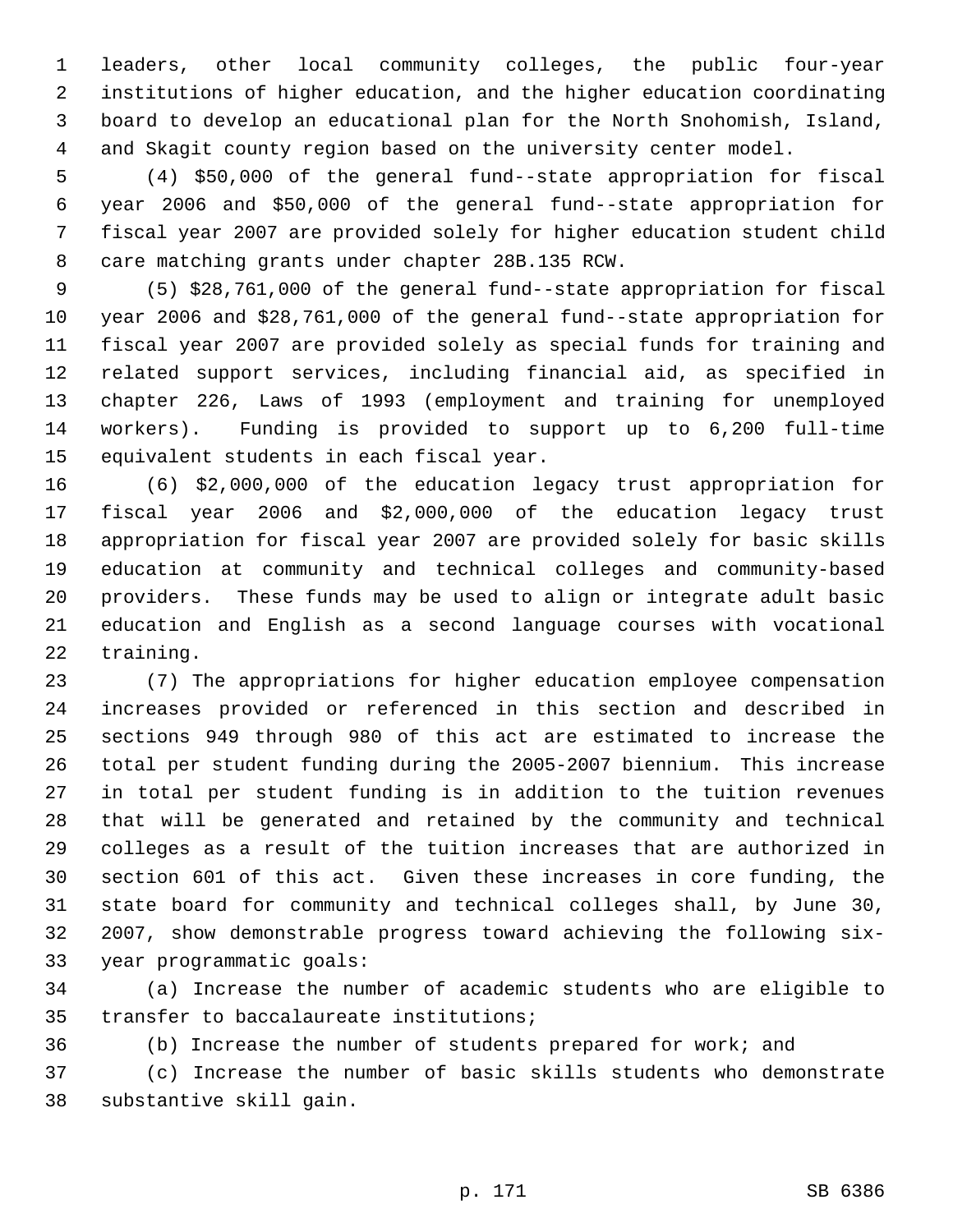Specific six-year targets for the goals stated in this subsection shall be established by the state board and the office of financial management and shall be determined based on the per student funding level assumed in this act.

 The state board for community and technical colleges shall provide a summary of the progress and ongoing efforts toward meeting the provisions of this section to the governor and the appropriate fiscal and policy committees of the legislature prior to November 1, 2006.

 (8) \$11,070,000 of the education legacy trust appropriation for fiscal year 2006 and \$22,599,000 of the education legacy trust appropriation for fiscal year 2007 are provided to increase budgeted enrollments by 2,050 student FTEs in academic year 2006 and an additional 2,135 student FTEs in academic year 2007. By December 15th of each year of the 2005-07 fiscal biennium, the board shall report to the office of financial management and the legislative fiscal committees the number of new student FTEs enrolled with the funding provided in this subsection.

 (9) \$2,250,000 of the education legacy trust appropriation for fiscal year 2006 and \$2,250,000 of the education legacy trust appropriation for fiscal year 2007 are provided solely to increase salaries and related benefits for part-time faculty. A college district may match the state funds with local revenue. The board shall report by January 30, 2006, to the office of financial management and the appropriate fiscal and policy committees of the legislature on (a) the distribution of state funds, and (b) wage adjustments for part-time faculty.

 (10) \$2,250,000 of the education legacy trust appropriation for fiscal year 2006 and \$2,250,000 of the education legacy trust appropriation for fiscal year 2007 are provided solely for faculty salary increments and associated benefits and may be used in combination with salary and benefit savings from faculty turnover to provide salary increments and associated benefits for faculty who qualify through professional development and training. To the extent general salary increase funding is used to pay faculty increments, the general salary increase shall be reduced by the same amount.

 (11) \$2,950,000 of the administrative contingency account--state appropriation is provided solely for administration and customized training contracts through the job skills program, which shall be made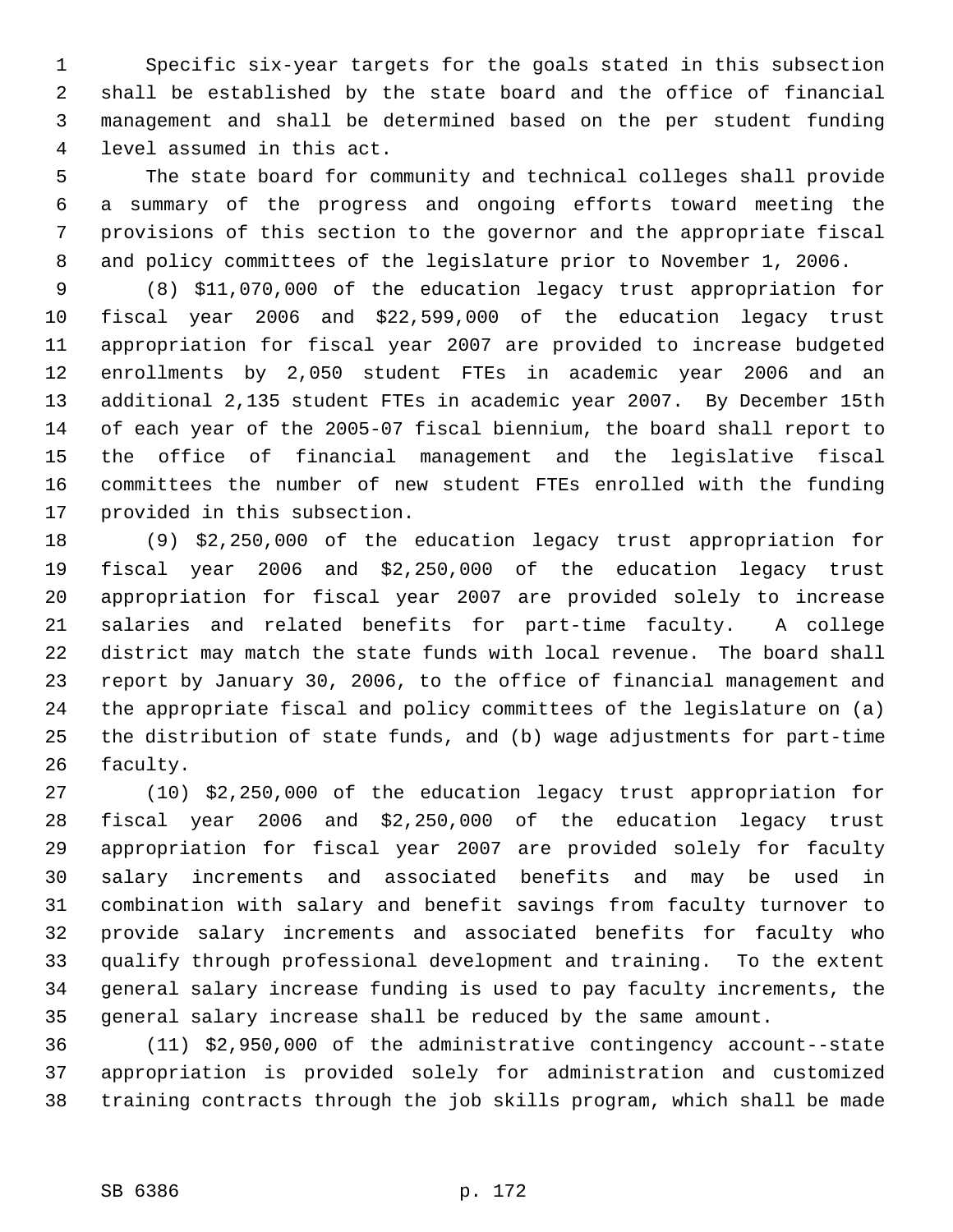available broadly and not to the exclusion of private nonprofit baccalaureate degree granting institutions or vocational arts career schools operating in Washington state who partner with a firm, hospital, group, or industry association concerned with commerce, trade, manufacturing, or the provision of services to train current or prospective employees. The state board shall make an annual report by January 1 of each fiscal year to the governor and appropriate policy and fiscal committees of the legislature regarding the implementation of this section listing the scope of grant awards, the distribution of funds by educational sector and region of the state, and the successful partnerships supported by these state funds.

 (12) \$1,660,000 of the general fund--state appropriation for 2007 13 is provided solely for applied baccalaureate programs at selected institutions and for increased colocation programs with regional universities to bring upper-division course work to more community 16 college campuses.

 **Sec. 602.** 2005 c 518 s 604 (uncodified) is amended to read as follows:

**FOR THE UNIVERSITY OF WASHINGTON** 

| 20 | General Fund--State Appropriation (FY 2006) ((\$336,644,000))                 |
|----|-------------------------------------------------------------------------------|
| 21 | \$336,581,000                                                                 |
| 22 | General Fund--State Appropriation (FY 2007) $($ $($ $\frac{2344}{118},000)$ ) |
| 23 | \$346,882,000                                                                 |
| 24 | General Fund--Private/Local Appropriation \$300,000                           |
| 25 | Accident Account--State Appropriation ( $(\frac{26}{204}, 204)$ )             |
| 26 | \$6,209,000                                                                   |
| 27 | Medical Aid Account--State Appropriation ( $(\frac{66}{141}, 000)$ )          |
| 28 | \$6,143,000                                                                   |
| 29 | Education Legacy Trust--State Appropriation \$10,748,000                      |
| 30 | Pension Funding Stabilization Account--State                                  |
| 31 |                                                                               |
| 32 | TOTAL APPROPRIATION ( $(\frac{2704}{155},000)$ )                              |
| 33 | \$707,467,000                                                                 |
| 34 | The appropriations in this section are subject to the following               |
| 35 | conditions and limitations:                                                   |
| 36 | (1) \$165,000 of the general fund--state appropriation for fiscal             |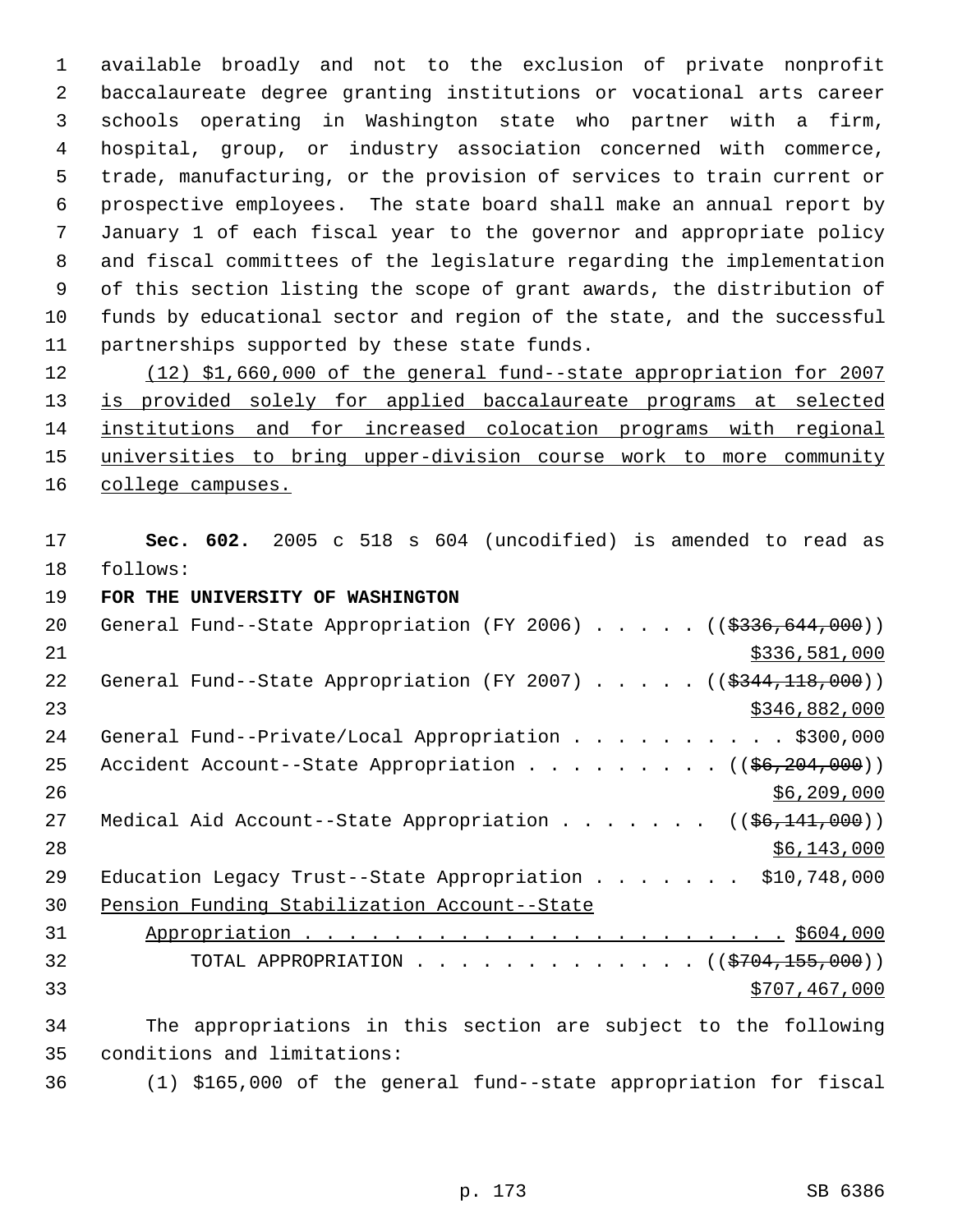year 2006 and \$165,000 of the general fund--state appropriation for fiscal year 2007 are provided solely for the implementation of the Puget Sound work plan and agency action item UW-01.

 (2) \$300,000 of the general fund--private/local appropriation is provided solely for shellfish biotoxin monitoring as specified in chapter 263, Laws of 2003 (SSB 6073, shellfish license fee).

 (3) \$3,057,000 of the education legacy trust appropriation for fiscal year 2006 and \$7,691,000 of the education legacy trust appropriation for fiscal year 2007 are provided as the state subsidy for 360 new enrollments at the Seattle campus, 325 new enrollments at the Tacoma campus, and 275 new enrollments at the Bothell campus. By December 15th of each year of the 2005-07 fiscal biennium, the university shall report to the office of financial management and the legislative fiscal committees the number of new student FTEs by campus enrolled with the funding provided in this subsection.

 (4) The appropriations for higher education employee compensation increases provided or referenced in this section and described in sections 949 through 980 of this act are estimated to increase the total per student funding during the 2005-2007 biennium. This increase in total per student funding is in addition to the tuition revenues that will be generated and retained by the university as a result of the tuition increases that are authorized in section 601 of this act. Given these increases in core funding, the University of Washington shall, by June 30, 2007, show demonstrable progress toward achieving the following six-year programmatic goals:

 (a) Improve time to degree as measured by the percent of admitted students who graduate within 125% of the credits required for a degree; (b) Preserve access for low-income students as measured by the

percentage of total degrees awarded to Pell Grant recipients;

(c) Improve freshman retention rates;

 (d) Improve and sustain the quality of its degree programs as measured by the number of programs that are ranked in the top twenty nationally;

 (e) Sustain the quality of its research programs as measured by the national ranking for federal research grants received; and

 (f) Improve its ability to prepare students for the workforce as measured by the job placement or graduate school acceptance rates among graduates.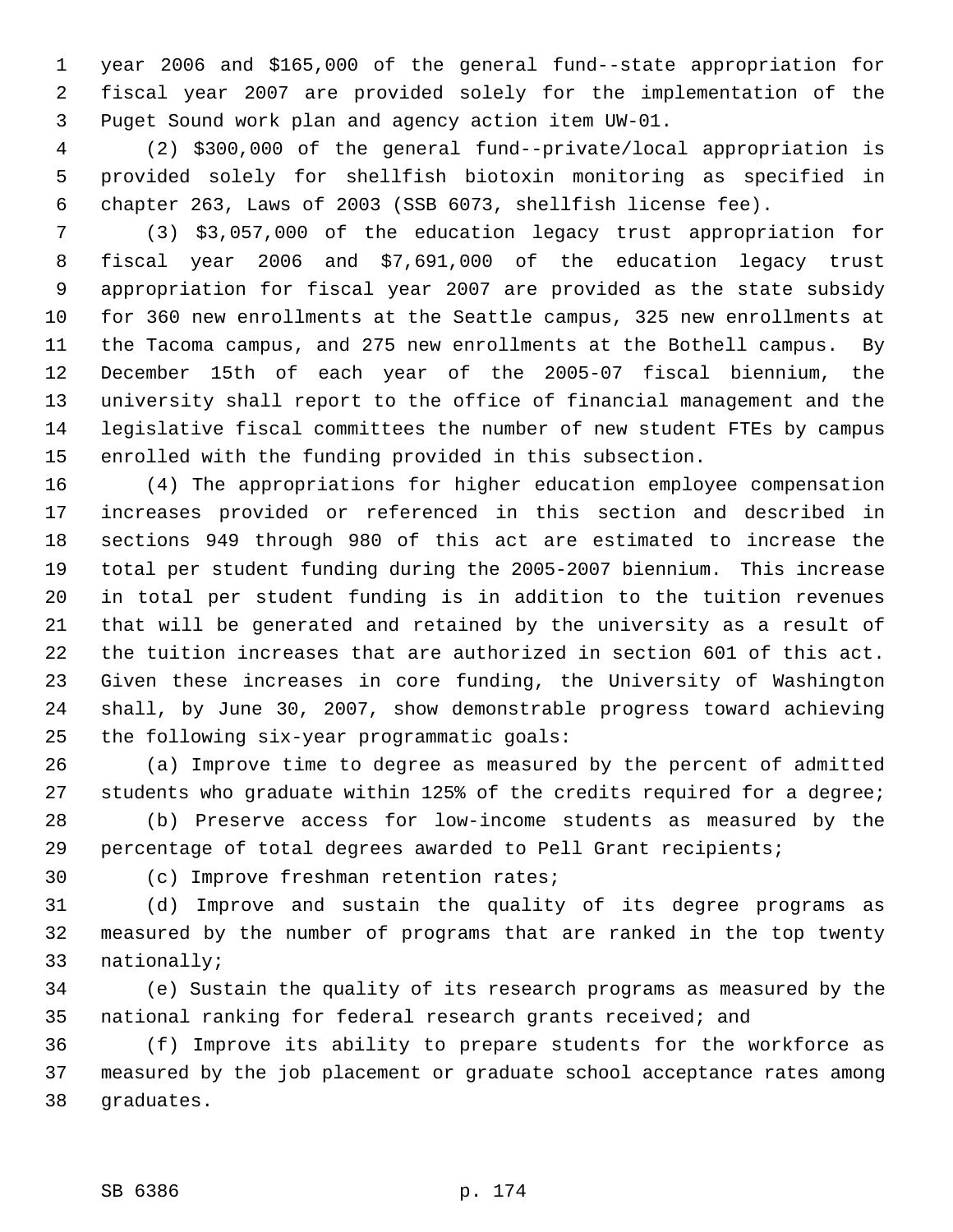Specific six-year targets for the goals stated in this subsection shall be established by the university, the office of financial management, and the higher education coordinating board and shall be determined based on the per student funding level assumed in this act. 5 On or before ((October)) November 1, 2006, the university shall submit to the higher education coordinating board a report that outlines the institution's progress and ongoing efforts toward meeting the provisions of this section. The higher education coordinating board shall compile and analyze all responses and provide a summary to the governor and the appropriate fiscal and policy committees of the 11 legislature prior to ((November)) December 1, 2006.

 (5) \$200,000 of the general fund--state appropriation for fiscal year 2006 is provided solely to assist the transition of University of Washington-Tacoma and University of Washington-Bothell from branch campuses serving upper-division students, to four-year campuses serving freshmen, sophomores, and upper-division students. Funds may be used to develop curricula, recruit new faculty, and expand student services. Consistent with the recommendations of the higher education coordinating board, UW-Tacoma and UW-Bothell may begin enrolling lower-division students beginning in fiscal year 2007.

 (6) \$30,000 of the general fund--state appropriation for fiscal year 2006 and \$30,000 of the general fund--state appropriation for fiscal year 2007 are provided solely for research on labor and economic issues in Washington state through the Harry Bridges center.

 (7) \$146,000 of the general fund--state appropriation for fiscal year 2006 and \$146,000 of the general fund--state appropriation for the fiscal year 2007 are provided solely to the Burke Museum to enhance the museum's public outreach capabilities.

 (8) \$125,000 of the general fund--state appropriation for fiscal year 2006 and \$125,000 of the general fund--state appropriation for the fiscal year 2007 are provided solely to the institute for learning and brain sciences (ILABS) to develop a partnership, linking ILABS to policymakers, private sectors and user-groups.

 (9) The University of Washington medical center shall provide inpatient and outpatient hospital services to offenders confined in department of corrections facilities at a rate no greater than the average rate that the department of corrections has negotiated with other community hospitals in Washington state.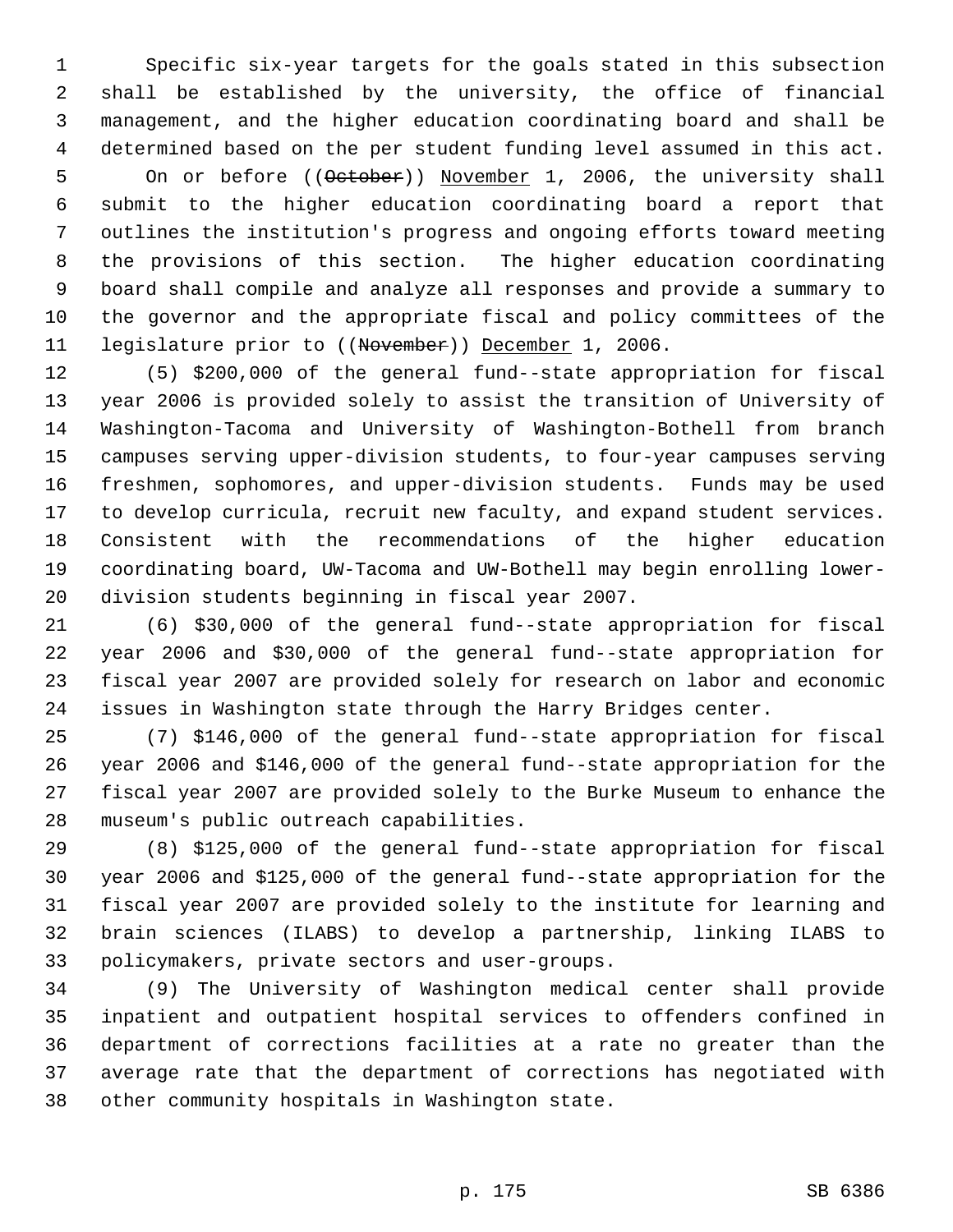(10) \$75,000 of the general fund--state appropriation for fiscal year 2006 and \$75,000 of the general fund--state appropriation for fiscal year 2007 are provided solely for the Olympic natural resources center.

 (11) \$350,000 of the general fund--state appropriation for fiscal year 2006 and \$350,000 of the general fund--state appropriation for fiscal year 2007 are provided solely to maintain the autism center at the University of Washington-Tacoma campus. The facility will continue to function as a satellite facility to the autism center at the University of Washington medical center in Seattle and provide clinical service and professional training.

 (12) \$2,430,000 of the general fund--state appropriation for fiscal 13 year 2007 is provided solely for research in life science fields.

 (13) \$400,000 of the general fund--state appropriation for fiscal year 2007 is provided solely for improvements to the Pacific Northwest 16 seismic network.

 (14) \$100,000 of the general fund--state appropriation for fiscal year 2007 is provided solely for one-time expenditures associated with creating the policy consensus center.

 **Sec. 603.** 2005 c 518 s 605 (uncodified) is amended to read as follows:

## **FOR WASHINGTON STATE UNIVERSITY**

23 General Fund--State Appropriation (FY 2006) . . . . . ((\$206,494,000)) \$206,630,000 25 General Fund--State Appropriation (FY 2007) . . . . . ((\$211,870,000))  $\frac{$209,570,000}{2}$ 27 Education Legacy Trust--State Appropriation . . . . . . \$11,162,000 Pension Funding Stabilization Account--State Appropriation . . . . . . . . . . . . . . . . . . . . . . \$293,000

30 TOTAL APPROPRIATION . . . . . . . . . . . . ((\$429,526,000)) \$427,655,000

 The appropriations in this section are subject to the following conditions and limitations:

 (1) \$210,000 of the general fund--state appropriation for fiscal year 2006 and \$210,000 of the general fund--state appropriation for fiscal year 2007 are provided solely for the implementation of the Puget Sound work plan and agency action item WSU-01.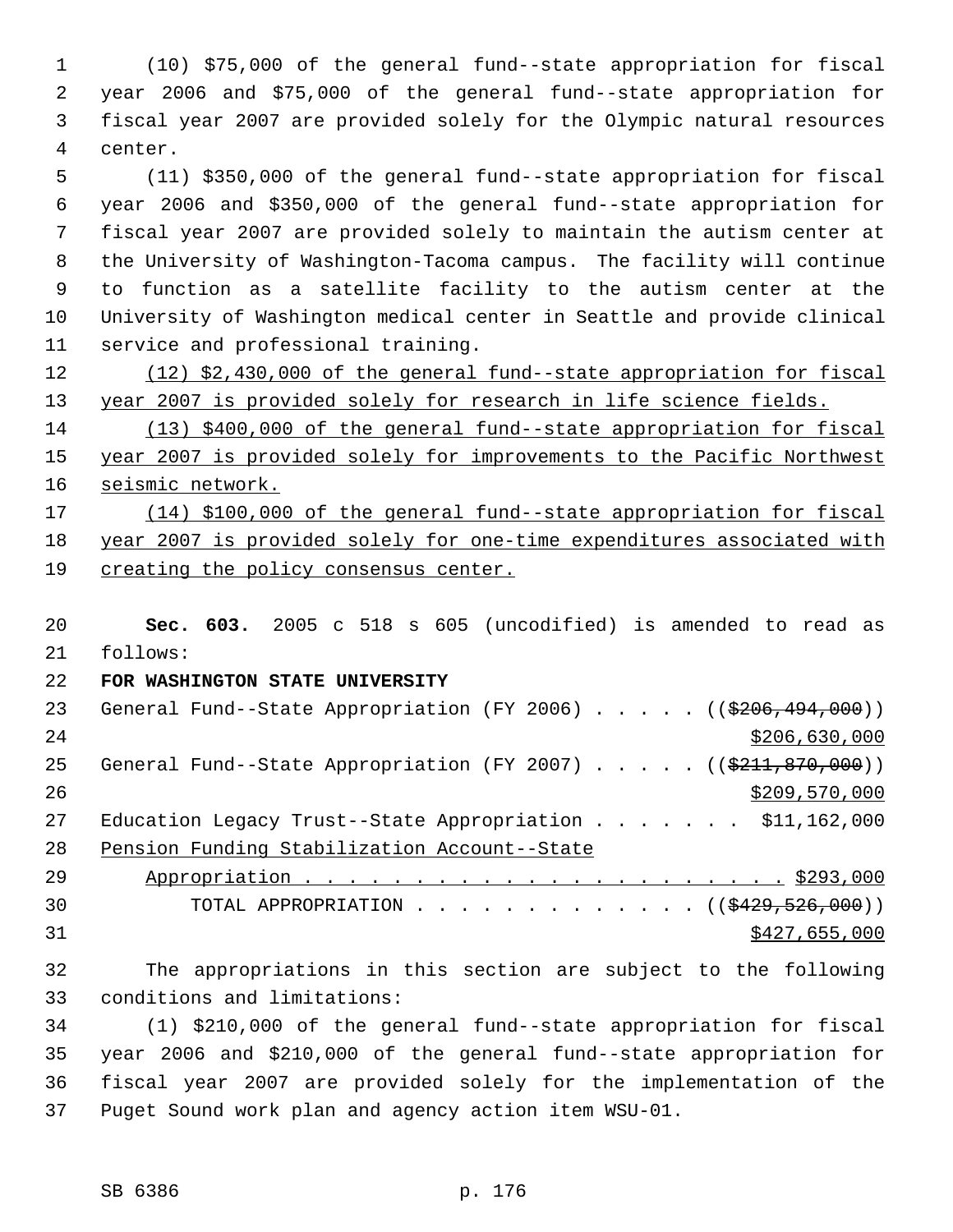(2) \$2,741,000 of the education legacy trust appropriation for fiscal year 2006 and \$6,900,000 of the education legacy trust appropriation for fiscal year 2007 are provided as the state subsidy for 430 new enrollments at the Pullman campus, 450 new enrollments at the Vancouver campus, and 25 new enrollments at the Tri-Cities campus. By December 15th of each year of the 2005-07 fiscal biennium, the university shall report to the office of financial management and the legislative fiscal committees the number of new student FTEs by campus enrolled with the funding provided in this subsection.

 (3) The appropriations for higher education employee compensation increases provided or referenced in this section and described in sections 949 through 980 of this act are estimated to increase the total per student funding during the 2005-2007 biennium. This increase in total per student funding is in addition to the tuition revenues that will be generated and retained by the university as a result of the tuition increases that are authorized in section 601 of this act. Given these increases in core funding, Washington State University shall, by June 30, 2007, show demonstrable progress toward achieving the following six-year programmatic goals:

 (a) Improve time to degree as measured by the percent of admitted students who graduate within 125% of the credits required for a degree;

 (b) Preserve access for low-income students as measured by the percentage of total degrees awarded to Pell Grant recipients;

(c) Improve freshman retention rates;

 (d) Improve and sustain the quality of its degree programs as measured by the number of programs that are ranked in the top twenty nationally;

 (e) Sustain the quality of its research programs as measured by the national ranking for federal research grants received; and

 (f) Improve its ability to prepare students for the workforce as measured by the job placement or graduate school acceptance rates among graduates.

 Specific six-year targets for the goals stated in this subsection shall be established by the university, the office of financial management, and the higher education coordinating board and shall be determined based on the per student funding level assumed in this act. 37 On or before ((October)) November 1, 2006 the university shall submit to the higher education coordinating board a report that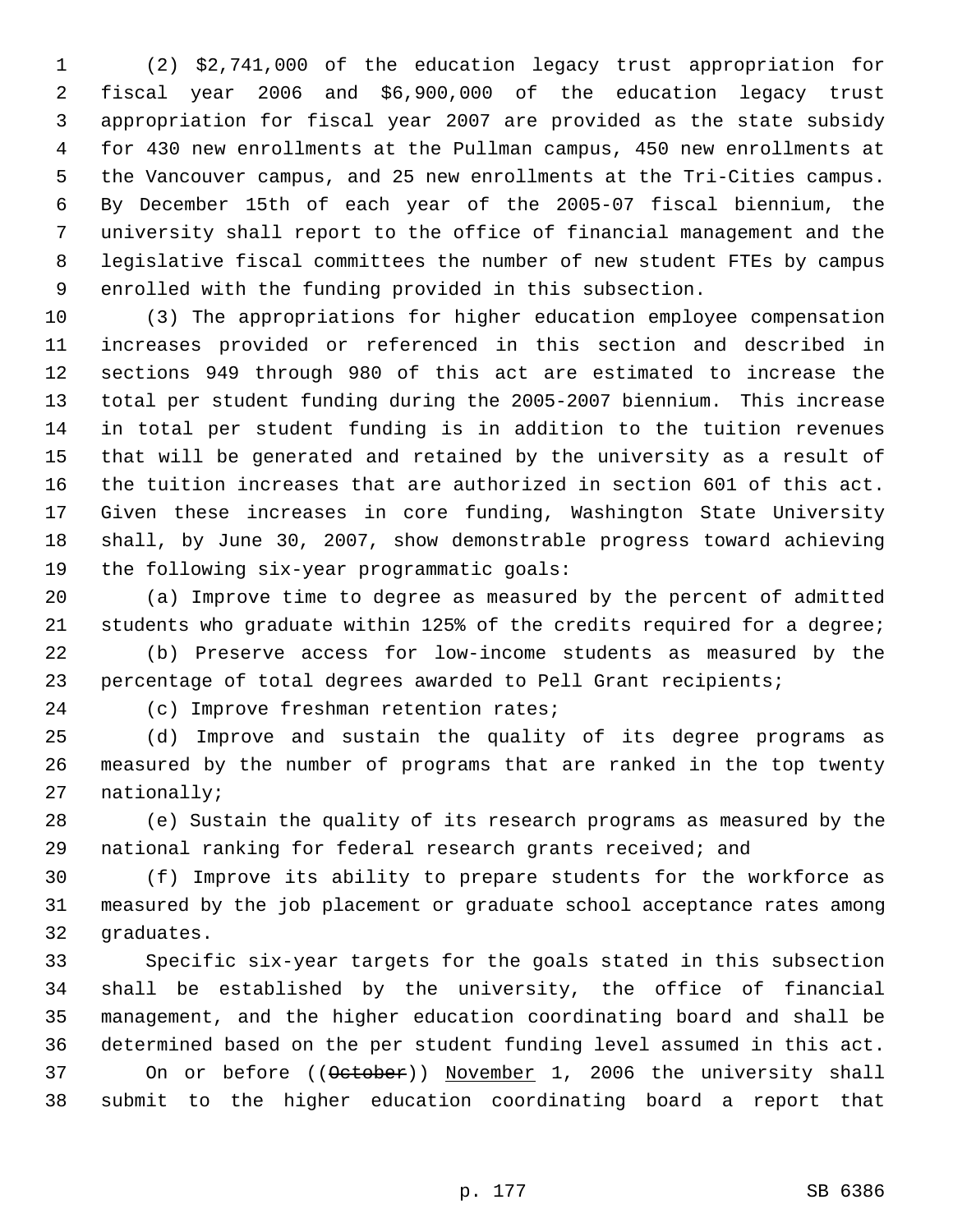outlines the institution's progress and ongoing efforts toward meeting the provisions of this section. The higher education coordinating board shall compile and analyze all responses and provide a summary to the governor and the appropriate fiscal and policy committees of the 5 legislature prior to ((November)) December 1, 2006.

 (4) \$507,000 of the education legacy trust appropriation for fiscal year 2006 and \$1,014,000 of the education legacy trust appropriation for fiscal year 2007 are provided solely to expand the entering class of veterinary medicine students by 16 resident student FTEs each academic year during the 2005-2007 biennium.

 (5) \$350,000 of the general fund--state appropriation for fiscal year 2006 is provided solely to assist the transition of Washington State University-Vancouver from a branch campus serving only upper- division students, to a four-year campus serving freshmen, sophomores, and upper-division students. Funds may be used to develop curricula, recruit new faculty, and expand student services. Consistent with the recommendations of the higher education coordinating board, WSU- Vancouver may begin enrolling lower-division students beginning in fiscal year 2007.

 (6) The university shall give consideration to reprioritizing agricultural research funding to allow for expansion of the center for precision agricultural systems and development of the biologically intensive and organic agriculture program.

 (7) \$25,000 of the general fund--state appropriation for fiscal year 2006 and \$25,000 of the general fund--state appropriation for fiscal year 2007 are provided solely to study the cost of complying with vehicle licensing and registration laws. Funding is subject to the passage of House Bill No. 1241 (modifying vehicle licensing and registration penalties). If the bill is not enacted by June 30, 2005, the amounts provided in this subsection shall lapse.

 (8) \$42,000 of the general fund--state appropriation for fiscal year 2006 and \$43,000 of the general fund--state appropriation for fiscal year 2007 are provided solely to implement Senate Bill No. 5101 (providing incentives to support renewable energy). If the bill is not enacted by June 30, 2005, the amounts provided in this subsection shall lapse.

(9) \$200,000 of the general fund--state appropriation for fiscal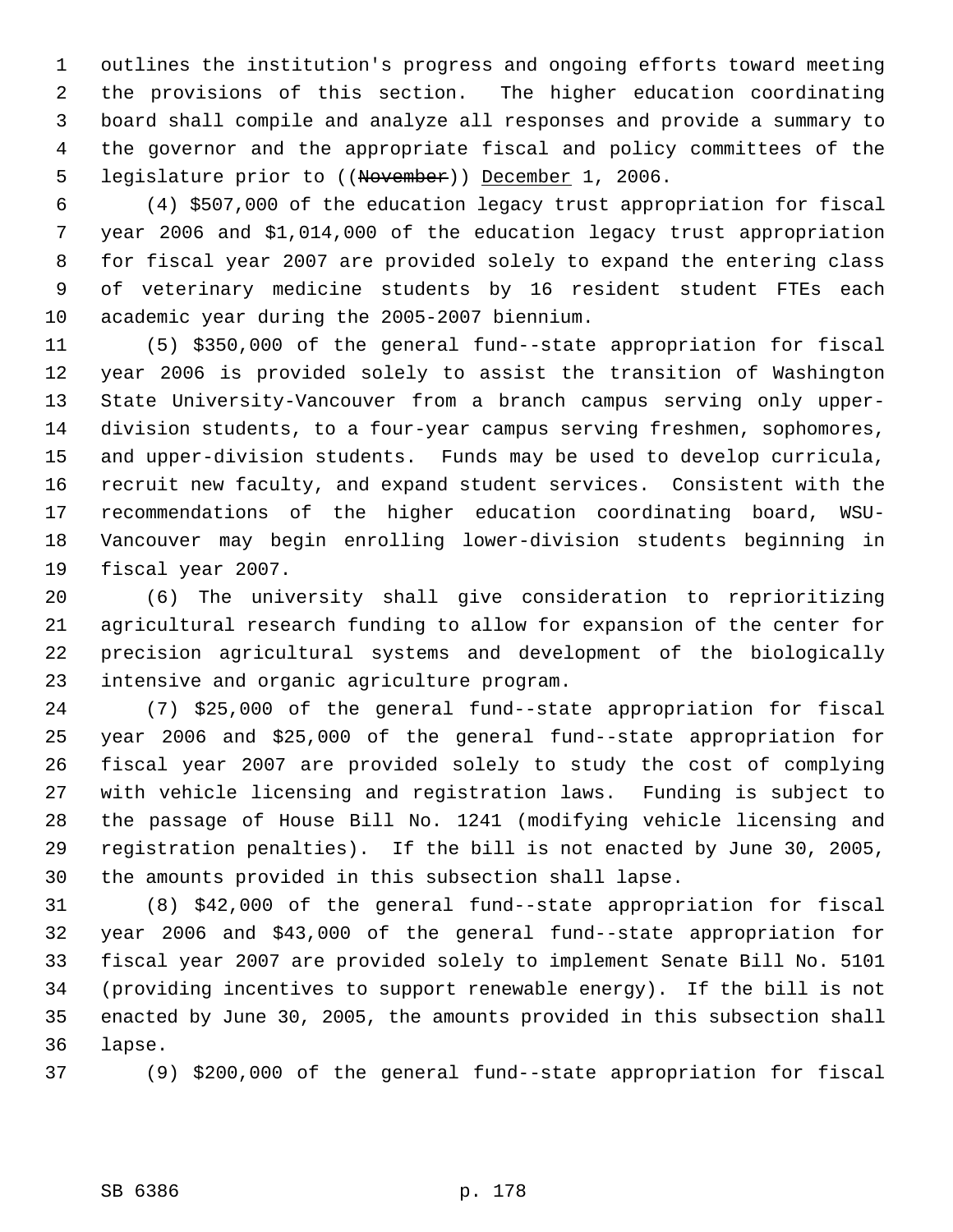year 2006 and \$200,000 of the general fund--state appropriation for fiscal year 2007 are provided solely to conduct research on alternatives for controlling ghost shrimp in Willapa bay.

 (10) \$913,000 of the general fund--state appropriation for fiscal year 2006 is provided solely for natural gas rate increases.

 (11) \$100,000 of the general fund--state appropriation for fiscal year 2007 is provided solely for one-time expenditures associated with creating the policy consensus center.

 **Sec. 604.** 2005 c 518 s 606 (uncodified) is amended to read as follows:

**FOR EASTERN WASHINGTON UNIVERSITY** 

|    | 12 General Fund--State Appropriation (FY 2006) ((\$46,137,000))         |
|----|-------------------------------------------------------------------------|
| 13 | \$46, 142, 000                                                          |
| 14 | General Fund--State Appropriation (FY 2007) $($ $($ $\frac{207}{100})$  |
| 15 | \$47,009,000                                                            |
| 16 | Education Legacy Trust--State Appropriation \$6,461,000                 |
| 17 | Pension Funding Stabilization Account--State                            |
| 18 |                                                                         |
| 19 | TOTAL APPROPRIATION $\ldots$ , ( $(\frac{299}{667}, \frac{667}{600})$ ) |
| 20 | \$99,722,000                                                            |

 The appropriations in this section are subject to the following conditions and limitations:

 (1) \$2,147,000 of the education legacy trust appropriation for fiscal year 2006 and \$4,314,000 of the education legacy trust appropriation for fiscal year 2007 are provided as the state subsidy for 650 new enrollments. By December 15th of each year of the 2005-07 fiscal biennium, the university shall report to the office of financial management and the legislative fiscal committees the number of new student FTEs by campus enrolled with the funding provided in this subsection.

 (2) The appropriations for higher education employee compensation increases provided or referenced in this section and described in sections 949 through 980 of this act are estimated to increase the total per student funding during the 2005-2007 biennium. This increase in total per student funding is in addition to the tuition revenues that will be generated and retained by the university as a result of the tuition increases that are authorized in section 601 of this act.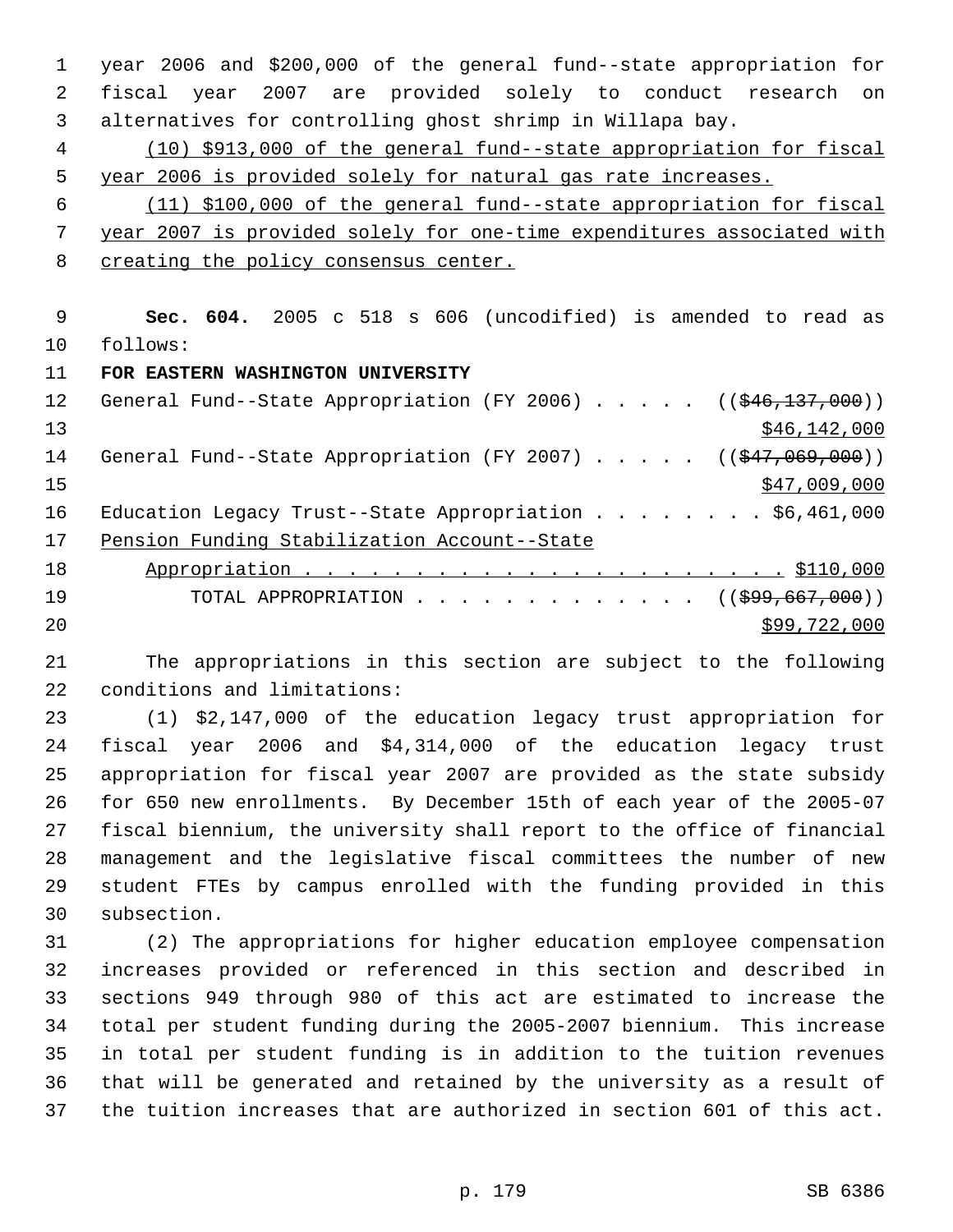Given these increases in core funding, Eastern Washington University shall, by June 30, 2007, show demonstrable progress toward achieving the following six-year programmatic goals:

 (a) Improve time to degree as measured by the percent of admitted students who graduate within 125% of the credits required for a degree;

 (b) Preserve access for low-income students as measured by the percentage of total degrees awarded to Pell Grant recipients;

8 (c) Improve freshman retention rates;

 (d) Improve and sustain the quality of its degree programs as measured by the number of programs that receive national accreditation; and

 (e) Improve its ability to prepare students for the workforce as measured by the job placement or graduate school acceptance rates among graduates.

 Specific six-year targets for the goals stated in this subsection shall be established by the university, the office of financial management, and the higher education coordinating board and shall be determined based on the per student funding level assumed in this act.

19 On or before ((October)) November 1, 2006, the university shall submit to the higher education coordinating board a report that outlines the institution's progress and ongoing efforts toward meeting the provisions of this section. The higher education coordinating board shall compile and analyze all responses and provide a summary to the governor and the appropriate fiscal and policy committees of the 25 legislature prior to ((November)) December 1, 2006.

 (3) \$212,000 of the general fund--state appropriation for fiscal year 2006 and \$213,000 of the general fund--state appropriation for fiscal year 2007 are provided solely for the northeast autism center to provide community based approaches to assisting children and adults with autism spectrum disorder and to include the establishment of a preschool at Eastern Washington University to serve children identified with autism spectrum disorder.

 (4) \$30,000 of the general fund--state appropriation for fiscal year 2006 is provided solely for natural gas rate increases.

 **Sec. 605.** 2005 c 518 s 607 (uncodified) is amended to read as follows: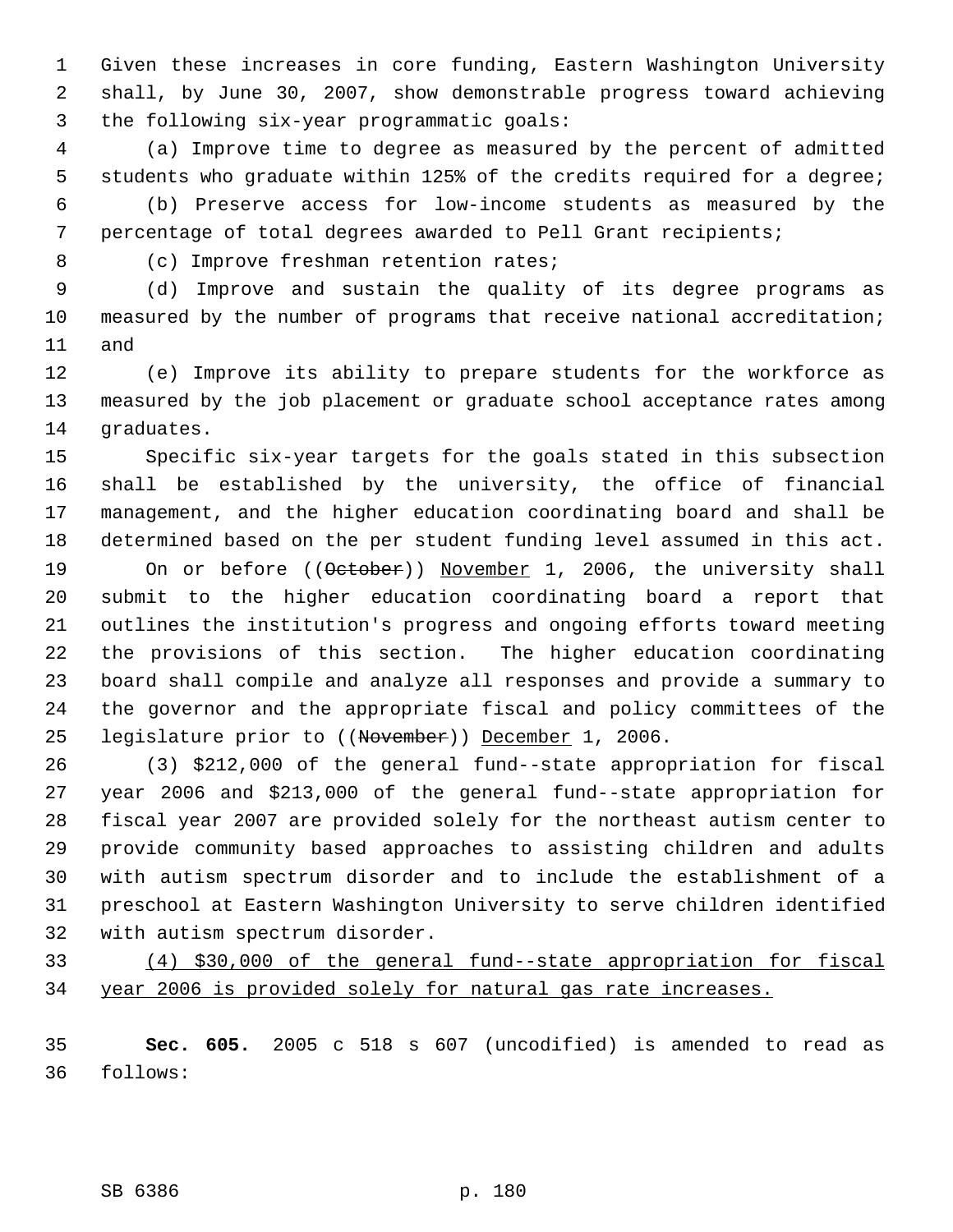**FOR CENTRAL WASHINGTON UNIVERSITY** 

| 2  | General Fund--State Appropriation (FY 2006) $($ $($ $\frac{245}{379}$ , 000)) |
|----|-------------------------------------------------------------------------------|
| 3  | \$45,377,000                                                                  |
| 4  | General Fund--State Appropriation (FY 2007) $($ $($ $\frac{646}{739},000)$ )  |
| 5  | \$46,681,000                                                                  |
| 6  | Education Legacy Trust--State Appropriation \$6,461,000                       |
| 7  | Pension Funding Stabilization Account--State                                  |
| 8  |                                                                               |
| -9 | TOTAL APPROPRIATION ( $(\frac{698}{579}, \frac{579}{600})$ )                  |
| 10 | \$98,622,000                                                                  |

 The appropriations in this section are subject to the following conditions and limitations:

 (1) \$2,147,000 of the education legacy trust appropriation for fiscal year 2006 and \$4,314,000 of the education legacy trust appropriation for fiscal year 2007 are provided as the state subsidy for 650 new enrollments. By December 15th of each year of the 2005-07 fiscal biennium, the university shall report to the office of financial management and the legislative fiscal committees the number of new student FTEs by campus enrolled with the funding provided in this subsection.

 (2) The appropriations for higher education employee compensation increases provided or referenced in this section and described in sections 949 through 980 of this act are estimated to increase the total per student funding during the 2005-2007 biennium. This increase in total per student funding is in addition to the tuition revenues that will be generated and retained by the university as a result of the tuition increases that are authorized in section 601 of this act. Given these increases in core funding, Central Washington University shall, by June 30, 2007, show demonstrable progress toward achieving the following six-year programmatic goals:

 (a) Improve time to degree as measured by the percent of admitted students who graduate within 125% of the credits required for a degree; (b) Preserve access for low-income students as measured by the

percentage of total degrees awarded to Pell Grant recipients;

(c) Improve freshman retention rates;

 (d) Improve and sustain the quality of its degree programs as measured by the number of programs that receive national accreditation; and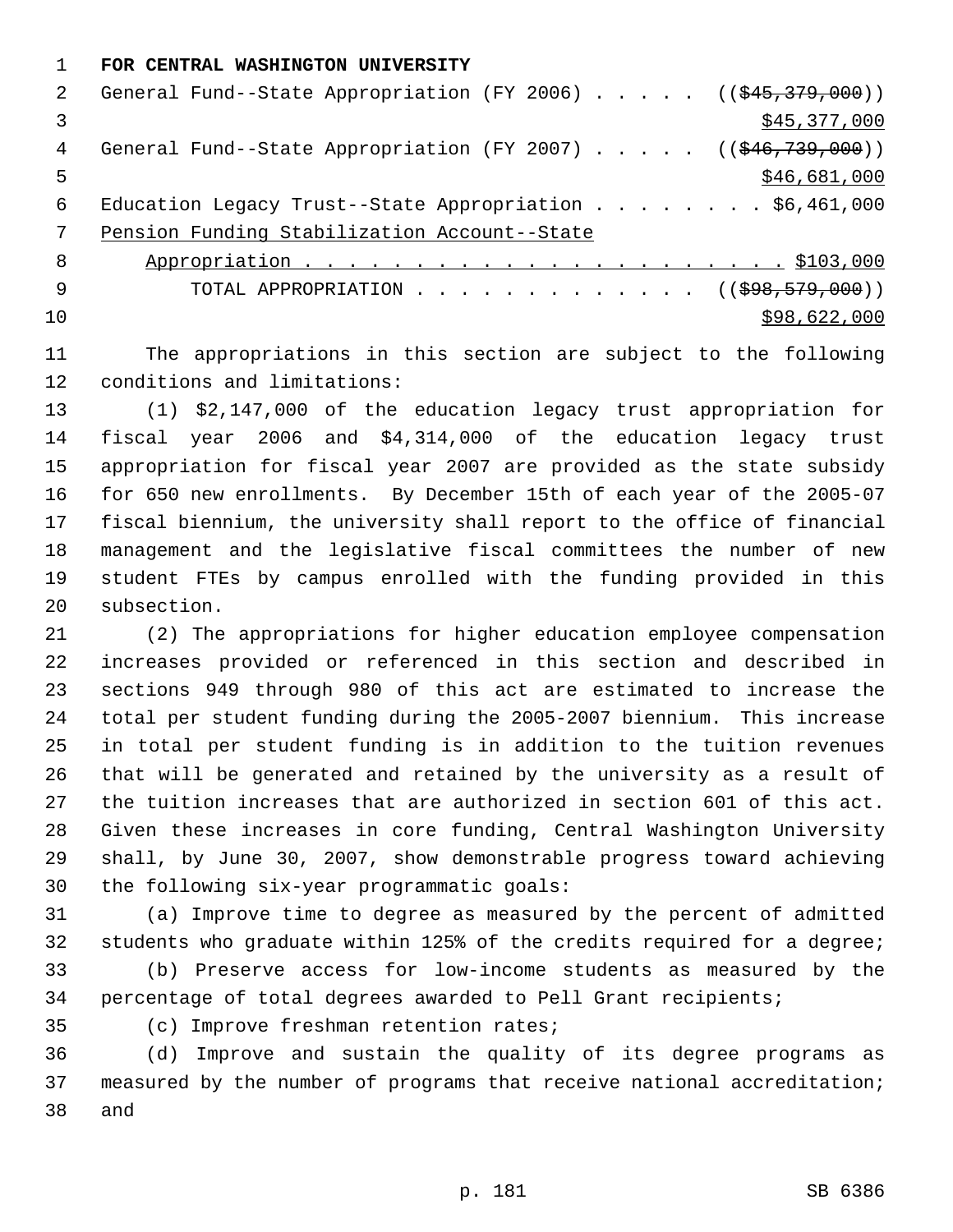(e) Improve its ability to prepare students for the workforce as measured by the job placement or graduate school acceptance rates among graduates.

 Specific six-year targets for the goals stated in this subsection shall be established by the university, the office of financial management, and the higher education coordinating board and shall be determined based on the per student funding level assumed in this act. 8 On or before ((October)) November 1, 2006, the university shall submit to the higher education coordinating board a report that outlines the institution's progress and ongoing efforts toward meeting the provisions of this section. The higher education coordinating board shall compile and analyze all responses and provide a summary to the governor and the appropriate fiscal and policy committees of the legislature prior to ((November)) December 1, 2006.

 (3) For the 2006-07 and 2007-08 academic years, the legislature hereby increases the limit on total gross authorized operating fees revenue waived, exempted, or reduced by Central Washington University pursuant to RCW 28B.15.910 to eleven percent.

 (4) \$17,000 of the general fund--state appropriation for fiscal year 2006 is provided solely for natural gas rate increases.

 **Sec. 606.** 2005 c 518 s 608 (uncodified) is amended to read as follows:

## **FOR THE EVERGREEN STATE COLLEGE**

| 24 | General Fund--State Appropriation (FY 2006) $($ $($ $\frac{255}{500})$       |
|----|------------------------------------------------------------------------------|
| 25 | \$25,592,000                                                                 |
| 26 | General Fund--State Appropriation (FY 2007) $($ $($ $\frac{26}{714}, 000)$ ) |
| 27 | \$26,168,000                                                                 |
| 28 | Education Legacy Trust--State Appropriation \$2,116,000                      |
| 29 | Pension Funding Stabilization Account--State                                 |
| 30 |                                                                              |
| 31 | TOTAL APPROPRIATION $\ldots$ , ( $(\frac{253}{53}, \frac{876}{600})$ )       |

\$53,951,000

 The appropriations in this section are subject to the following conditions and limitations:

 (1) \$705,000 of the education legacy trust appropriation for fiscal year 2006 and \$1,411,000 of the education legacy trust appropriation for fiscal year 2007 are provided as the state subsidy for 210 new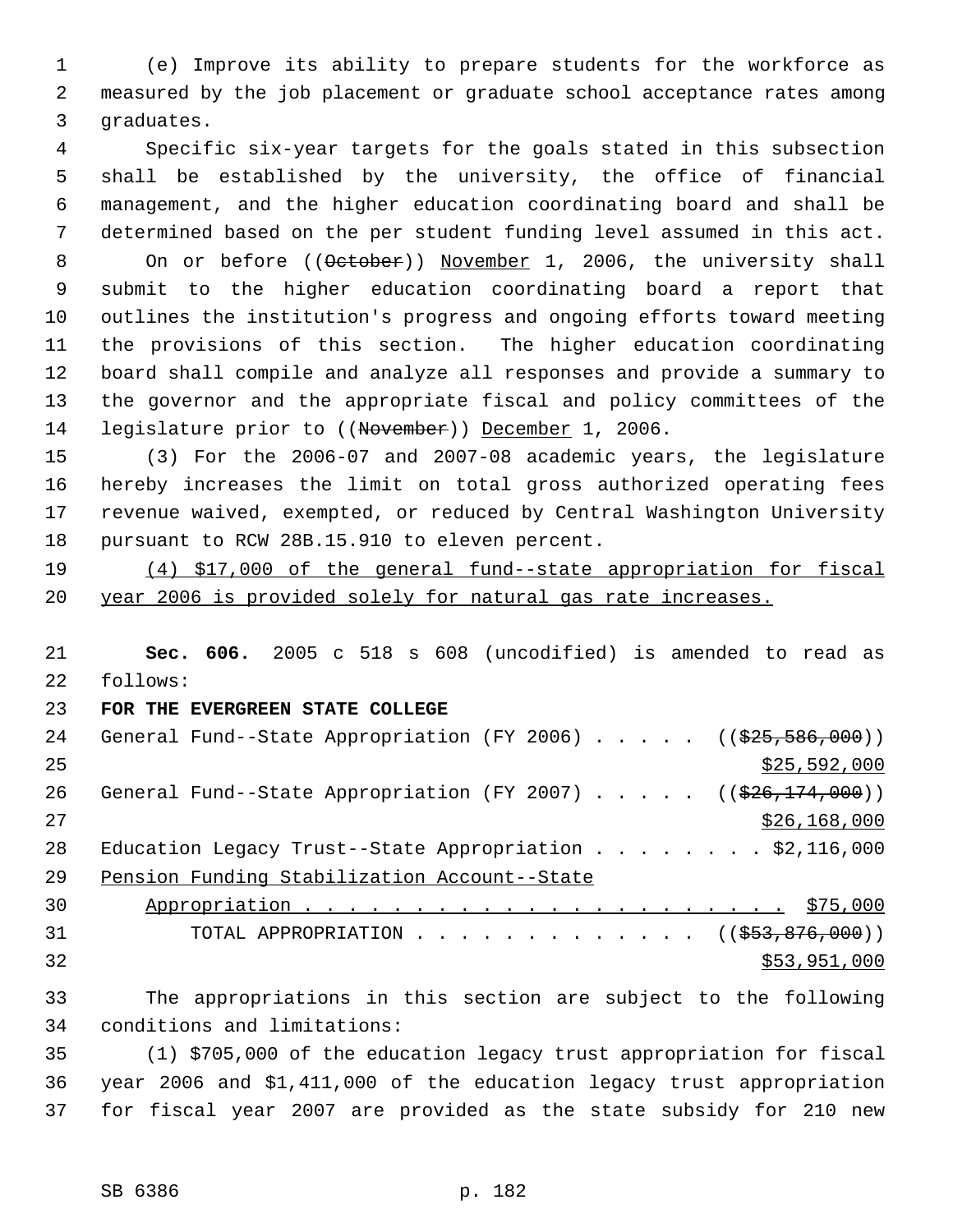enrollments. By December 15th of each year of the 2005-07 fiscal biennium, the college shall report to the office of financial management and the legislative fiscal committees the number of new student FTEs by campus enrolled with the funding provided in this subsection.

 (2) The appropriations for higher education employee compensation increases provided or referenced in this section and described in sections 949 through 980 of this act are estimated to increase the total per student funding during the 2005-2007 biennium. This increase in total per student funding is in addition to the tuition revenues that will be generated and retained by the college as a result of the tuition increases that are authorized in section 601 of this act. Given these increases in core funding, The Evergreen State College shall, by June 30, 2007, show demonstrable progress toward achieving the following six-year programmatic goals:

 (a) Improve time to degree as measured by the percent of admitted students who graduate within 125% of the credits required for a degree;

 (b) Preserve access for low-income students as measured by the percentage of total degrees awarded to Pell Grant recipients;

(c) Improve freshman retention rates;

 (d) Improve and sustain the quality of its degree programs as measured by the number of programs that receive national accreditation;

 (e) Improve its ability to prepare students for the workforce as measured by the job placement or graduate school acceptance rates among graduates.

 Specific six-year targets for the goals stated in this subsection shall be established by the university, the office of financial management, and the higher education coordinating board and shall be determined based on the per student funding level assumed in this act.

30 On or before ((October)) November 1, 2006, the university shall submit to the higher education coordinating board a report that outlines the institution's progress and ongoing efforts toward meeting the provisions of this section. The higher education coordinating board shall compile and analyze all responses and provide a summary to the governor and the appropriate fiscal and policy committees of the legislature prior to ((November)) December 1, 2006.

 (3) \$40,000 of the general fund--state appropriation for fiscal year 2006 and \$10,000 of the general fund--state appropriation for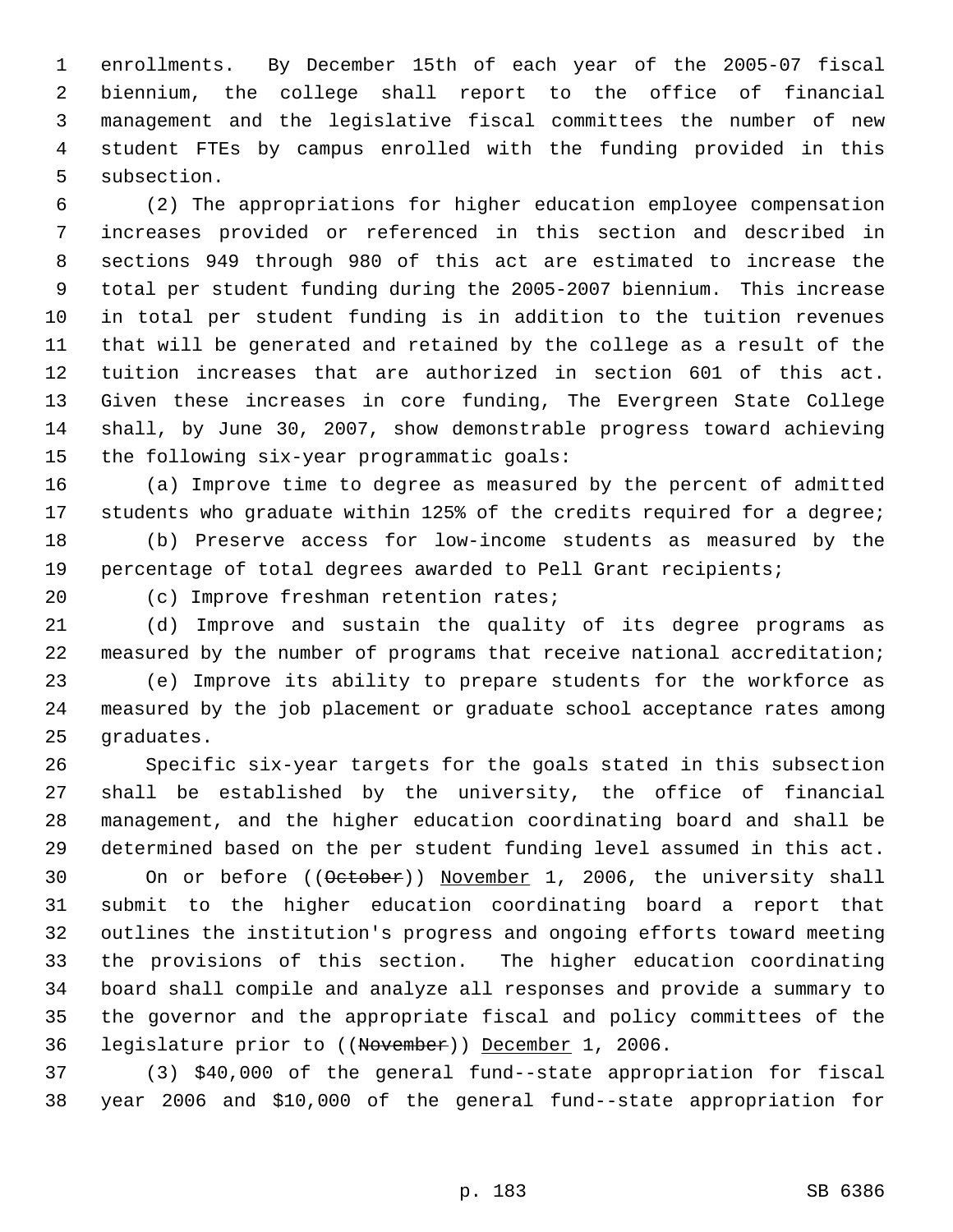fiscal year 2007 are provided solely for the Washington state institute for public policy to conduct an analysis of the availability, services, and effectiveness of programs in community and technical colleges that serve the educational needs of recent immigrant students who are not proficient in English and who are or have been enrolled in high school but have not met graduation requirements. The analysis shall include, but not be limited to, the type of programs provided, the geographic availability of programs, the identification of best practices, how the programs are funded, and the effectiveness of the programs. The analysis shall also include recommendations for improving the programs to better meet the needs of recent immigrant students and for expanding the availability of programs statewide. A report shall be submitted to the fiscal and education committees of the legislature, the superintendent of public instruction, and the state board for community and technical colleges by December 1, 2006.

 (4) \$170,000 of the general fund--state appropriation for fiscal year 2006 and \$140,000 of the general fund--state appropriation for fiscal year 2007 are provided solely for sections 217 and 605 of Senate Bill No. 5763 (mental disorders treatment). If neither section 217 nor section 605 is enacted by June 30, 2005, the amounts provided in this subsection shall lapse.

 **Sec. 607.** 2005 c 518 s 609 (uncodified) is amended to read as follows:

## **FOR WESTERN WASHINGTON UNIVERSITY**

25 General Fund--State Appropriation (FY 2006) . . . . . ((\$58,896,000))  $$58,889,000$ 27 General Fund--State Appropriation (FY 2007) . . . . . ((\$60,514,000)) \$60,464,000 29 Education Legacy Trust--State Appropriation . . . . . . . \$3,475,000 Pension Funding Stabilization Account--State Appropriation . . . . . . . . . . . . . . . . . . . . . . \$161,000 32 TOTAL APPROPRIATION . . . . . . . . . . . . ((\$122,885,000))  $$122,989,000$ 

 The appropriations in this section are subject to the following conditions and limitations:

 (1) \$1,158,000 of the education legacy trust appropriation for fiscal year 2006 and \$2,317,000 of the education legacy trust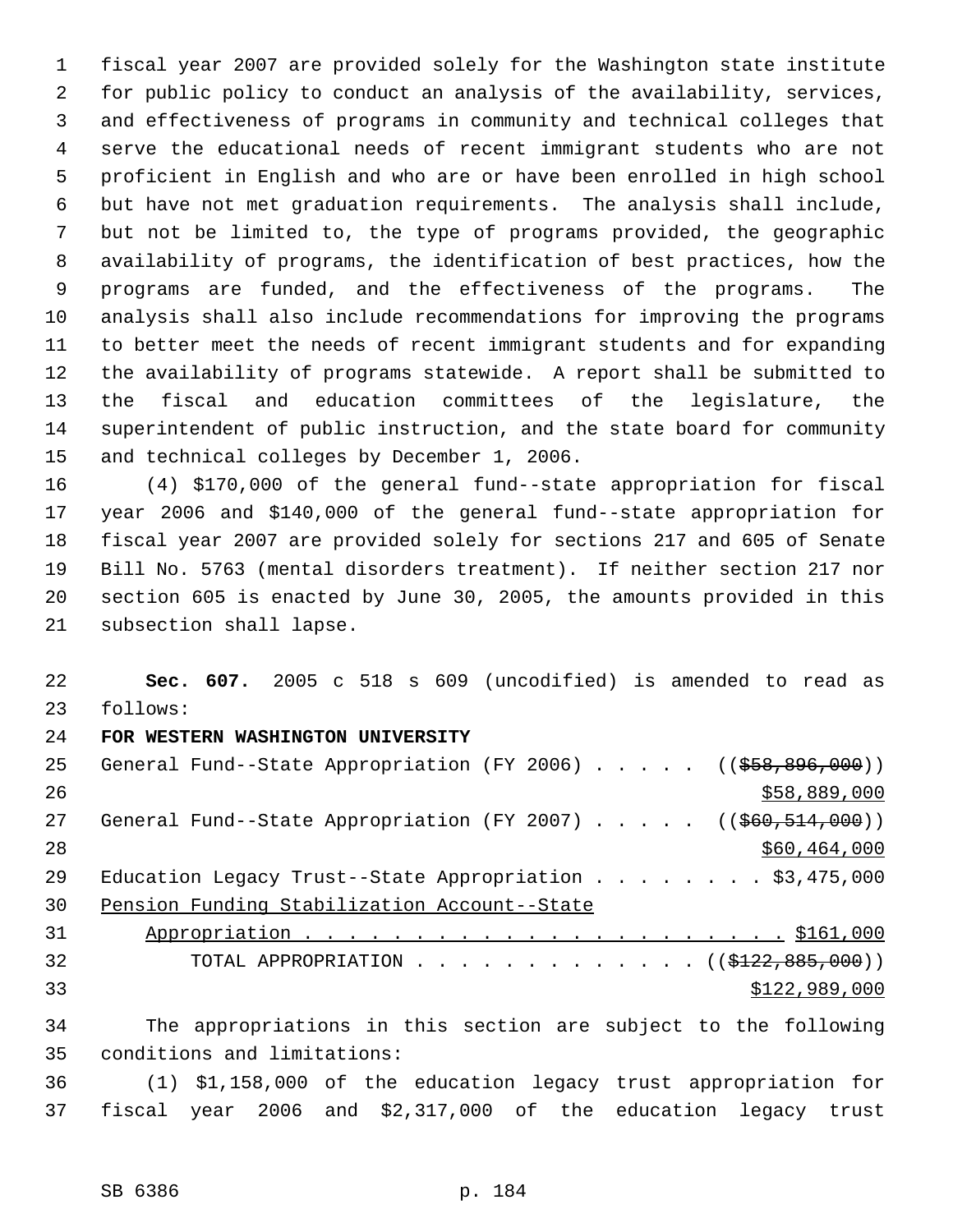appropriation for fiscal year 2007 are provided as the state subsidy for 340 new enrollments. By December 15th of each year of the 2005-07 fiscal biennium, the university shall report to the office of financial management and the legislative fiscal committees the number of new student FTEs by campus enrolled with the funding provided in this subsection.

 (2) The appropriations for higher education employee compensation increases provided or referenced in this section and described in sections 949 through 980 of this act are estimated to increase the total per student funding during the 2005-2007 biennium. This increase in total per student funding is in addition to the tuition revenues that will be generated and retained by the university as a result of the tuition increases that are authorized in section 601 of this act. Given these increases in core funding, Western Washington University shall, by June 30, 2007, show demonstrable progress toward achieving the following six-year programmatic goals:

 (a) Improve time to degree as measured by the percent of admitted students who graduate within 125% of the credits required for a degree;

 (b) Preserve access for low-income students as measured by the percentage of total degrees awarded to Pell Grant recipients;

(c) Improve freshman retention rates;

 (d) Improve and sustain the quality of its degree programs as measured by the number of programs that receive national accreditation; and

 (e) Improve its ability to prepare students for the workforce as measured by the job placement or graduate school acceptance rates among graduates.

 Specific six-year targets for the goals stated in this subsection shall be established by the university, the office of financial management, and the higher education coordinating board and shall be determined based on the per student funding level assumed in this act. 32 On or before ((October)) November 1, 2006, the university shall submit to the higher education coordinating board a report that outlines the institution's progress and ongoing efforts toward meeting the provisions of this section. The higher education coordinating board shall compile and analyze all responses and provide a summary to the governor and the appropriate fiscal and policy committees of the legislature prior to ((November)) December 1, 2006.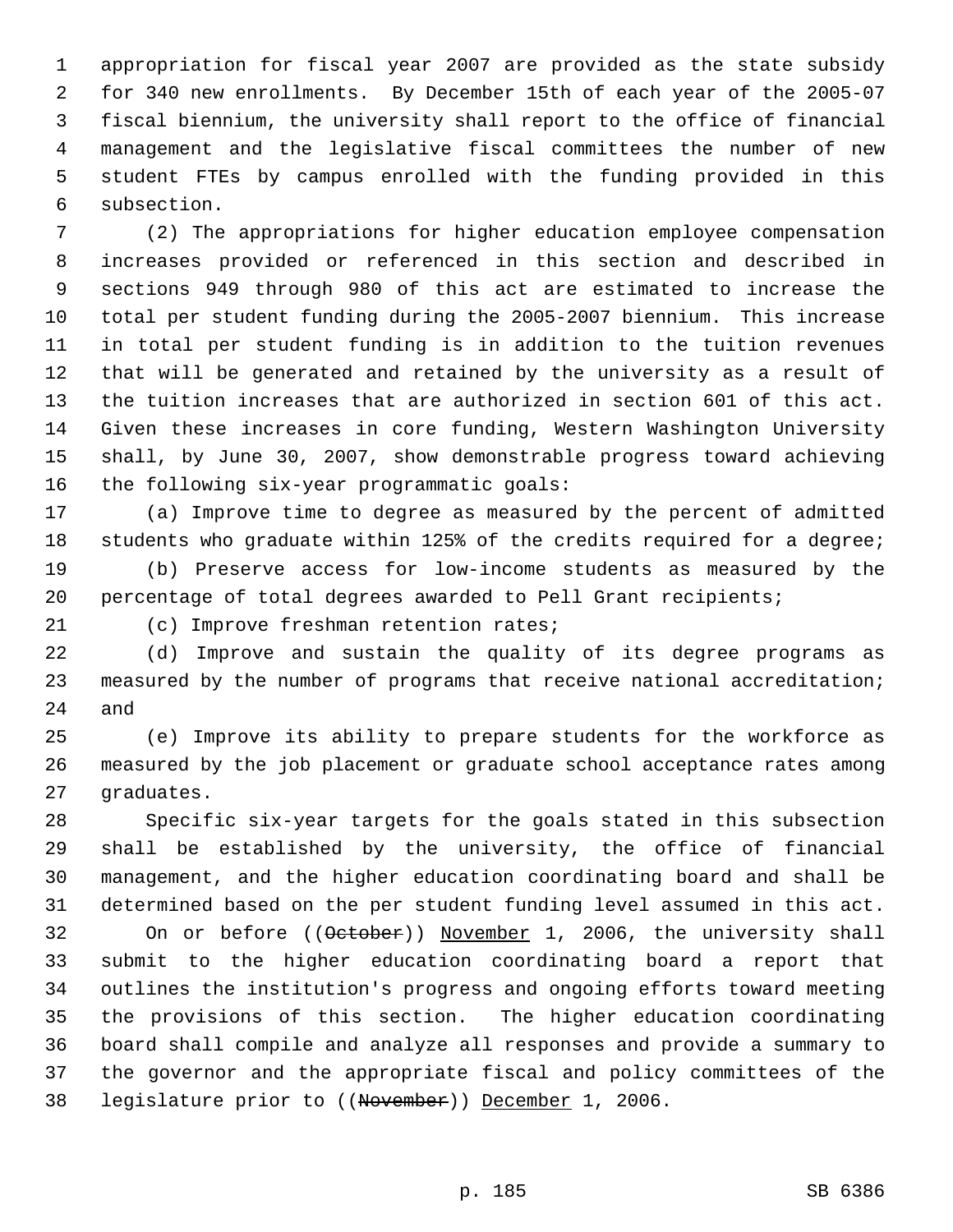(3) Access to baccalaureate and graduate degree programs continues to be limited for residents of North Snohomish, Island, and Skagit counties. The higher education consortium created to serve the region has not been able to successfully address the region's access needs. The university center model of service delivery, centered on a community college campus with a single point of accountability, has proven more effective in developing degree programs and attracting students.

 Therefore, the management and leadership responsibility for consortium operations are assigned to Everett community college. Everett community college shall collaborate with community and business leaders, other local community colleges, the public four-year institutions of higher education, and the higher education coordinating board to develop an educational plan for the North Snohomish, Island, and Skagit county region based on the university center model.

 **Sec. 608.** 2005 c 518 s 610 (uncodified) is amended to read as follows:

 **FOR THE HIGHER EDUCATION COORDINATING BOARD--POLICY COORDINATION AND ADMINISTRATION** 

| 20  |  |                                                 |  |  |  |  | General Fund--State Appropriation (FY 2006) $($ $($ $\frac{2}{92},665,000)$ ) |
|-----|--|-------------------------------------------------|--|--|--|--|-------------------------------------------------------------------------------|
| -21 |  |                                                 |  |  |  |  | \$2,721,000                                                                   |
| 22  |  |                                                 |  |  |  |  | General Fund--State Appropriation (FY 2007) $($ $($ \$2,684,000))             |
| 23  |  |                                                 |  |  |  |  | \$2,749,000                                                                   |
| 24  |  |                                                 |  |  |  |  | General Fund--Federal Appropriation $($ $($ $\frac{299}{1299}$ , 000))        |
| 25  |  |                                                 |  |  |  |  | \$4,291,000                                                                   |
|     |  | 00 Densieu Dundina 01-billiaiten Baarluit 01-1- |  |  |  |  |                                                                               |

Pension Funding Stabilization Account--State

| 27 |                                                                |
|----|----------------------------------------------------------------|
| 28 | TOTAL APPROPRIATION $($ $($ $\frac{29}{638}, \frac{638}{600})$ |
| 29 | \$9,775,000                                                    |

 The appropriations in this section are subject to the following conditions and limitations: \$300,000 of the general fund--state appropriation for fiscal year 2006 and \$300,000 of the general fund-- state appropriation for fiscal year 2007 are provided solely to develop college readiness standards for English and science.

 **Sec. 609.** 2005 c 518 s 611 (uncodified) is amended to read as follows:

SB 6386 p. 186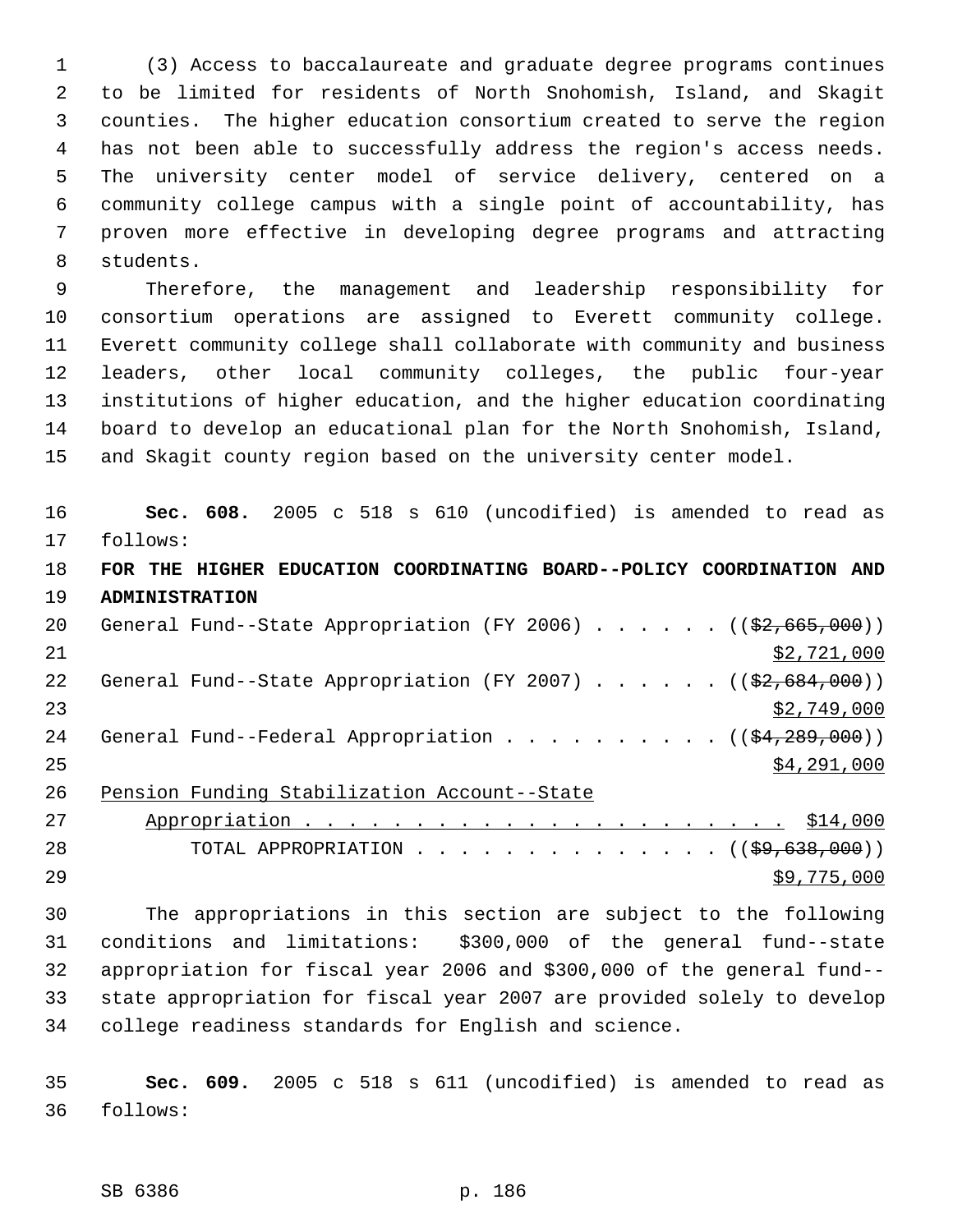**FOR THE HIGHER EDUCATION COORDINATING BOARD--FINANCIAL AID AND GRANT PROGRAMS**  3 General Fund--State Appropriation (FY 2006) . . . . . ((\$159,363,000))  $\frac{4}{3159}$ , 429, 000 5 General Fund--State Appropriation (FY 2007) . . . . . ((\$164,634,000))  $$164,726,000$ 7 General Fund--Federal Appropriation . . . . . . . . ((\$13,073,000)) 8  $\frac{$13,075,000}{ }$ 9 Education Legacy Trust--State Appropriation . . . . . . \$62,910,000 Pension Funding Stabilization Account--State Appropriation . . . . . . . . . . . . . . . . . . . . . . \$16,000 12 TOTAL APPROPRIATION . . . . . . . . . . . . ((\$399,980,000)) 13 \$400,156,000

 The appropriations in this section are subject to the following conditions and limitations:

 (1) \$299,000 of the general fund--state appropriation for fiscal year 2006 and \$308,000 of the general fund--state appropriation for fiscal year 2007 are provided solely for the western interstate commission for higher education.

 (2) \$75,000 of the general fund--state appropriation for fiscal year 2006 and \$75,000 of the general fund--state appropriation for fiscal year 2007 are provided solely for higher education student child care matching grants under chapter 28B.135 RCW.

 (3) \$25,000 of the general fund--state appropriation for fiscal year 2006 and \$25,000 of the general fund--state appropriation for fiscal year 2007 are provided solely for the benefit of students who participate in college assistance migrant programs (CAMP) operating in Washington state. To ensure timely state aid, the board may establish a date after which no additional grants would be available for the 2005-06 and 2006-07 academic years. The board shall disperse grants in equal amounts to eligible post-secondary institutions so that state money in all cases supplements federal CAMP awards.

 (4) \$124,901,000 of the general fund--state appropriation for fiscal year 2006, \$134,506,000 of the general fund--state appropriation for fiscal year 2007, \$28,400,000 of the education legacy trust appropriation for fiscal year 2006, and \$31,654,000 of the education legacy trust appropriation for fiscal year 2007 are provided solely for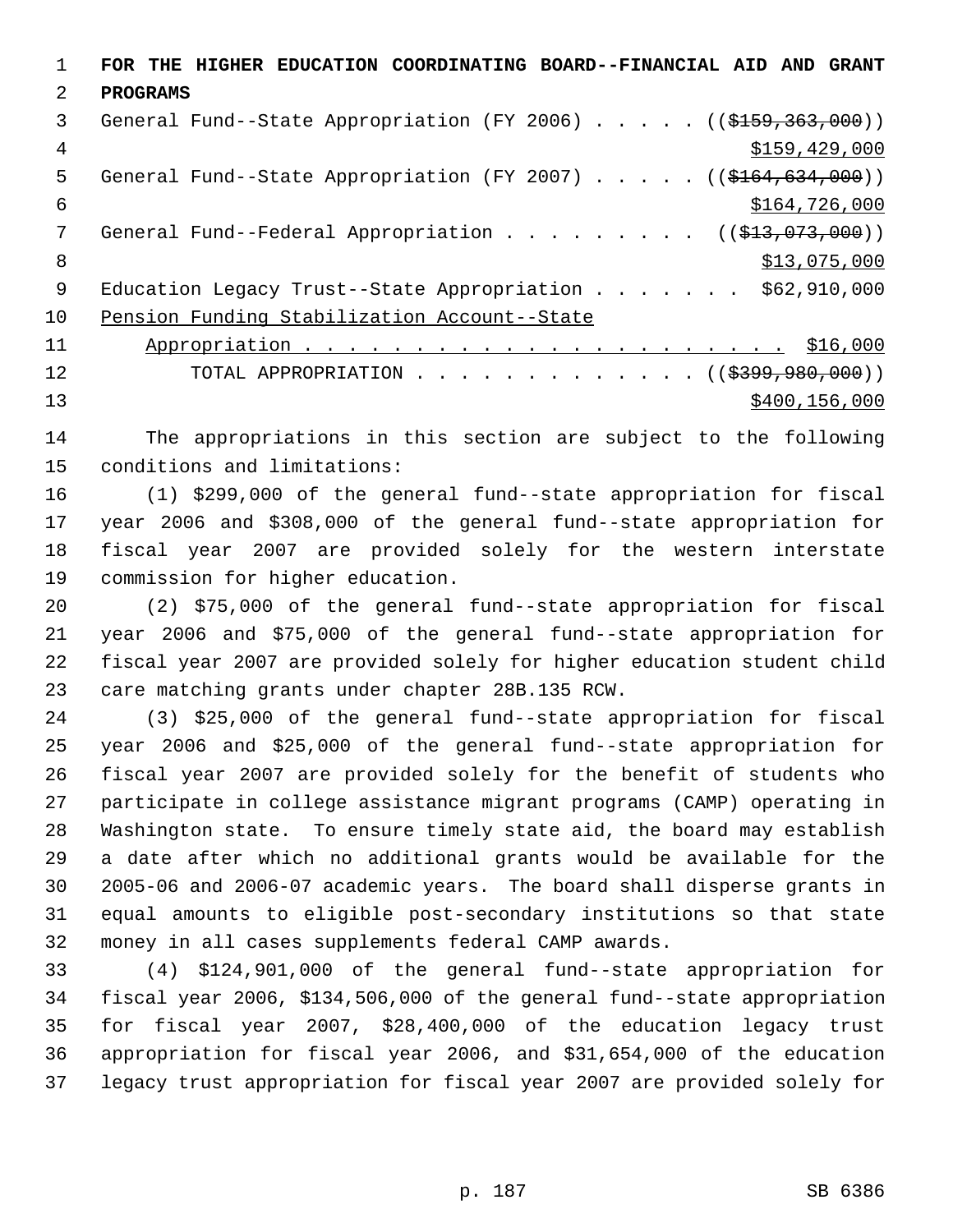the state need grant program. After April 1st of each fiscal year, up to one percent of the annual appropriation for the state need grant program may be transferred to the state work study program.

4 (( $(+5)$ )) Of the amounts provided, \$250,000 of the general fund-- state appropriation for fiscal year 2006 and \$250,000 of the general fund--state appropriation for fiscal year 2007 are provided solely to implement House Bill No. 1345 (part-time student financial aid). If the bill is not enacted by June 30, 2005, the amounts provided in this subsection shall lapse. The board may not expend more than the amount provided in this subsection to implement the bill.

 $((+6))$   $(5)$  \$75,000 of the general fund--state appropriation for fiscal year 2006 and \$75,000 of the general fund--state appropriation for fiscal year 2007 are provided solely for the implementation of Second Substitute House Bill No. 1050 (foster care endowed scholarship program). The purpose of the program is to help students who are or were in foster care attend an institution of higher education in the state of Washington. If the bill is not enacted by June 30, 2005, the amounts provided in this subsection shall lapse.

 $((+7))$  (6) \$250,000 of the general fund--state appropriation for fiscal year 2006 and \$250,000 of the general fund--state appropriation for the fiscal year 2007 are provided solely to support the future teachers' conditional scholarship and loan repayment program.

 $((\langle 8 \rangle)(7), 517,048,000)$  of the general fund--state appropriation for fiscal year 2006, \$17,048,000 of the general fund--state appropriation for fiscal year 2007, \$863,000 of the education legacy trust appropriation for fiscal year 2006, and \$1,993,000 of the education legacy trust appropriation for fiscal year 2007 are provided solely for the state work study program. After April 1st of each fiscal year, up to one percent of the annual appropriation for the state work study program may be transferred to the state need grant program. In addition to the administrative allowance in subsection  $((+11))$   $(13)$  of this section, four percent of the general fund--state 33 amount and the education legacy trust amounts in this subsection may be expended for state work study program administration.

 $((+9))$   $(8)$  \$2,867,000 of the general fund--state appropriation for fiscal year 2006 and \$2,867,000 of the general fund--state appropriation for fiscal year 2007 are provided solely for educational opportunity grants pursuant to chapter 233, Laws of 2003 (ESB 5676).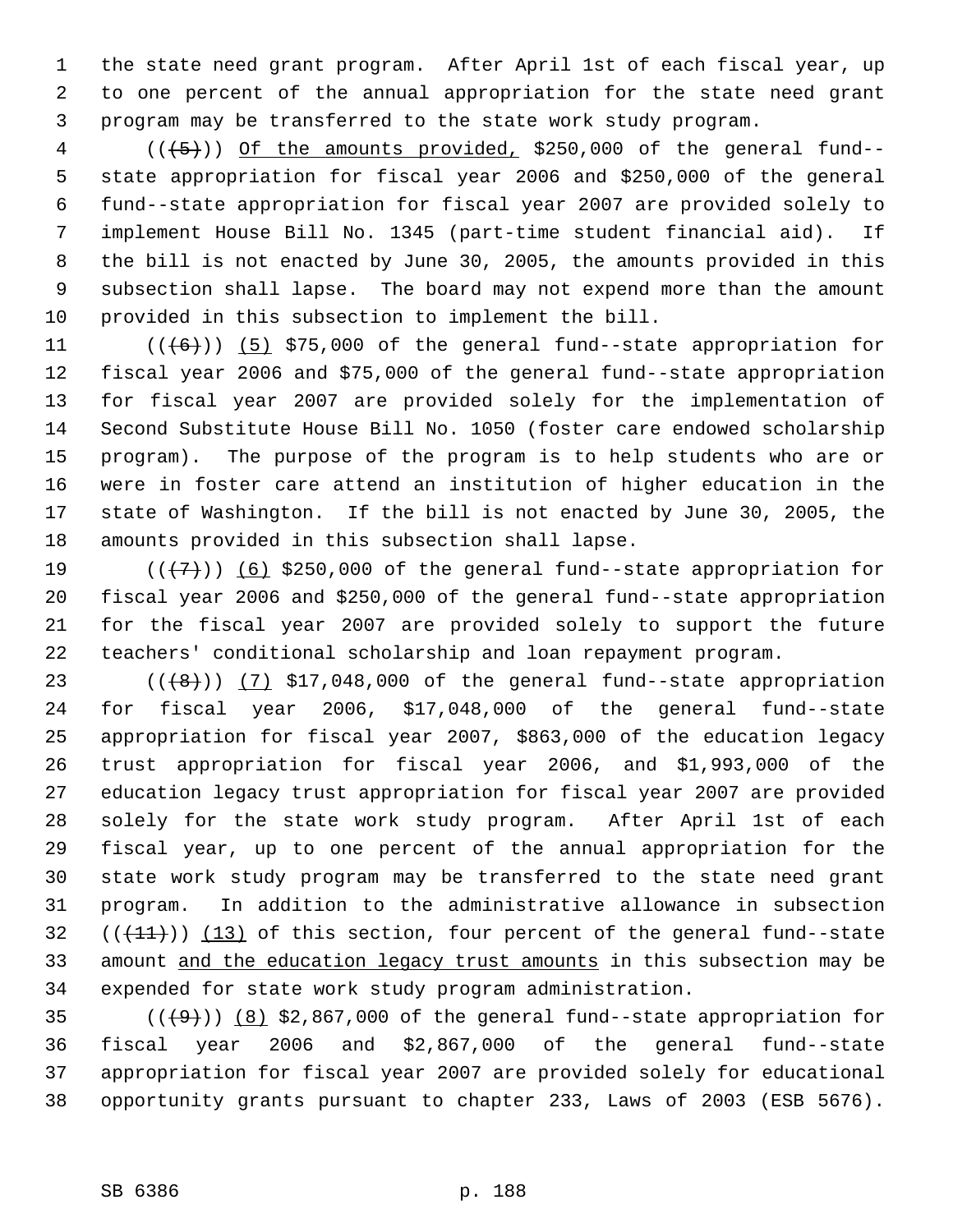The board may deposit sufficient funds from its appropriation into the state education trust fund as established in RCW 28B.10.821 to provide a one-year renewal of the grant for each new recipient of the educational opportunity grant award.

 ( $(\overline{+10})$ )  $(9)$  \$2,384,000 of the general fund--state appropriation for fiscal year 2006 and \$2,361,000 of the general fund--state appropriation for fiscal year 2007 are provided solely to implement the Washington scholars program. Any Washington scholars program moneys not awarded by April 1st of each year may be transferred by the board to the Washington award for vocational excellence. Amounts provided in this subsection are sufficient for the higher education coordinating board to select three Washington scholars in fiscal year 2006 and two Washington scholars in fiscal year 2007 from each legislative district under the provisions of RCW 28A.600.100 through 28A.600.150.

15 (( $(11)$ )) (10) \$794,000 of the general fund--state appropriation for fiscal year 2006 and \$847,000 of the general fund--state appropriation for fiscal year 2007 are provided solely to implement Washington award for vocational excellence program. Any Washington award for vocational program moneys not awarded by April 1st of each year may be transferred by the board to the Washington scholars program.

 $((+12))$  (11) \$246,000 of the general fund--state appropriation for fiscal year 2006 and \$246,000 of the general fund--state appropriation for fiscal year 2007 are provided solely for community scholarship matching grants of \$2,000 each and up to a total of \$46,000 per year in grants for nonprofit community organizations with preference given to organizations affiliated with scholarship America to administer the scholarship matching grants. To be eligible for the matching grant, a nonprofit community organization organized under section 501(c)(3) of the internal revenue code must demonstrate that it has raised \$2,000 in new moneys for college scholarships after the effective date of this section. An organization may receive more than one \$2,000 matching grant and preference shall be given to organizations affiliated with scholarship America.

 (( $(13)$ )) (12) Subject to state need grant service requirements 35 pursuant to chapter 28B.119 RCW, ((\$4,265,000)) \$4,325,000 of the general fund--state appropriation for fiscal year 2006 is provided solely for the Washington promise scholarship program. The Washington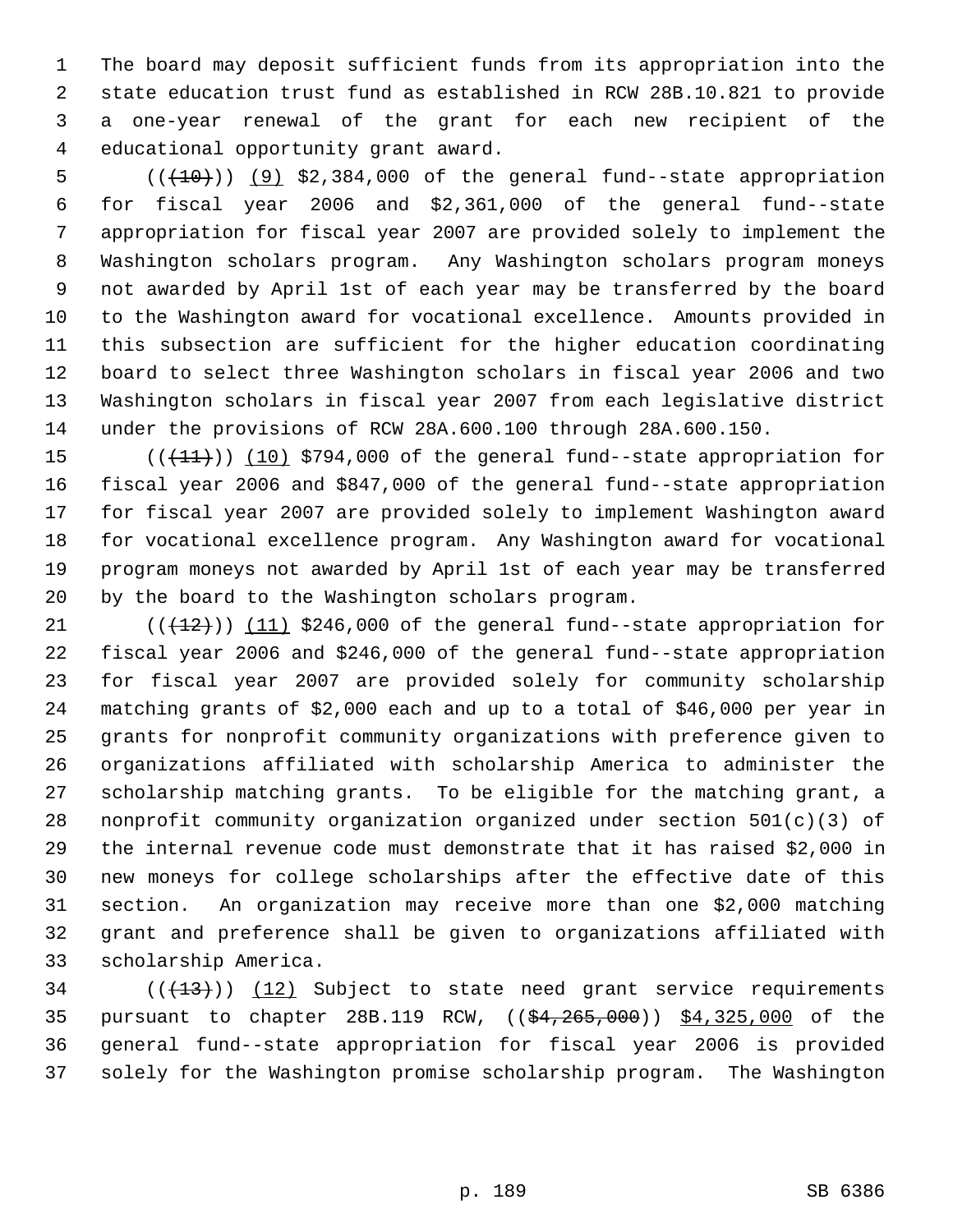promise scholarship program is terminated following fiscal year 2006. No Washington promise scholarship awards may be offered to students beyond the graduating high school class of 2004.

 (((14) \$2,963,000)) (13) \$2,914,000 of the general fund--state 5 appropriation for fiscal year 2006 and ((\$2,958,000)) \$2,866,000 of the general fund--state appropriation for fiscal year 2007 are provided solely for financial aid administration, in addition to the four percent cost allowance provision for state work study under subsection  $((+5+))$  (7) of this section. These funds are provided to administer all the financial aid and grant programs assigned to the board by the legislature and administered by the agency. To the extent the executive director finds the agency will not require the full sum provided in this subsection, a portion may be transferred to supplement financial grants-in-aid to eligible clients after notifying the board and the office of financial management of the intended transfer.

 (14) \$75,000 of the general fund--state appropriation for fiscal year 2007 is provided solely for one-time costs associated with 18 stabilizing the GEAR-UP scholarship program.

 **Sec. 610.** 2005 c 518 s 612 (uncodified) is amended to read as follows:

 **FOR THE WORK FORCE TRAINING AND EDUCATION COORDINATING BOARD** 22 General Fund--State Appropriation (FY 2006) . . . . . . . . \$1,225,000 23 General Fund--State Appropriation (FY 2007) . . . . . . ((\$1,231,000)) \$1,236,000 25 General Fund--Federal Appropriation . . . . . . . . ((\$53,890,000))  $\frac{$53,897,000}{20}$  Pension Funding Stabilization Account--State Appropriation . . . . . . . . . . . . . . . . . . . . . . . \$7,000 29 TOTAL APPROPRIATION . . . . . . . . . . . . ((\$56,346,000))  $\frac{$56,365,000}{556,365,000}$ 

 **Sec. 611.** 2005 c 518 s 613 (uncodified) is amended to read as follows: **FOR THE SPOKANE INTERCOLLEGIATE RESEARCH AND TECHNOLOGY INSTITUTE** 34 General Fund--State Appropriation (FY 2006) . . . . . . ((\$1,446,000))

  $\frac{1}{3}$ ,483,000 36 General Fund--State Appropriation (FY 2007) . . . . . ((\$1,476,000))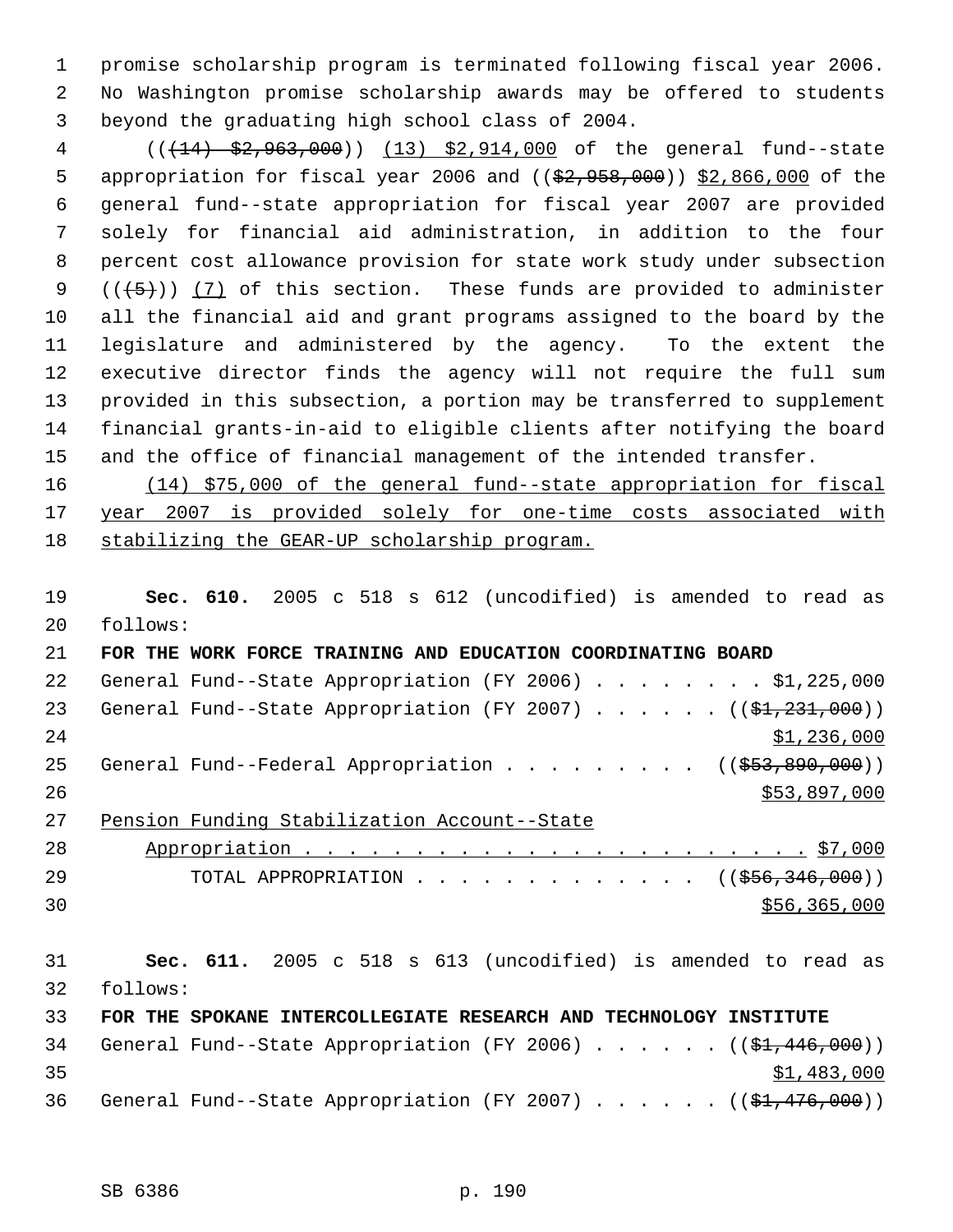Pension Funding Stabilization Account--State Appropriation . . . . . . . . . . . . . . . . . . . . . . . \$8,000 4 TOTAL APPROPRIATION . . . . . . . . . . . . . ((\$2,922,000))  $5 \times 3,005,000$ 

 The appropriations in this section are subject to the following conditions and limitations:

 The legislature finds that economic development, especially in emerging technologies, is critical to Spokane and Eastern Washington. The principal goal of the state's investment in the Spokane intercollegiate research and technology institute (SIRTI) is to bridge the gap between academic discovery and economic development, thereby leveraging the state's investment in research. However, it is essential to find appropriate ways to mark the success of these efforts. By September 15, 2005, SIRTI shall develop a plan for review by the house of representatives higher education committee and the senate labor, commerce, research and development committee, describing the agency's strategy and budget for commercial application of academic research. The plan shall include actions to be taken to select, develop, commercialize, and graduate clients. The plan shall also detail how to measure significant impacts to the overall economic climate of the Spokane region, including job creation and wages, that are attributable to SIRTI.

 **Sec. 612.** 2005 c 518 s 614 (uncodified) is amended to read as follows:

**FOR THE WASHINGTON STATE ARTS COMMISSION**

| 27 | General Fund--State Appropriation (FY 2006) \$2,322,000                |
|----|------------------------------------------------------------------------|
| 28 | General Fund--State Appropriation (FY 2007) $($ $(\frac{27.349}{100})$ |
| 29 | \$2,356,000                                                            |
| 30 | General Fund--Federal Appropriation \$1,300,000                        |
| 31 | General Fund--Private/Local Appropriation (FY 2007) $($ $($ \$1,000))  |
| 32 | \$201,000                                                              |
| 33 | Pension Funding Stabilization Account--State                           |

| 34 |                                                                      |
|----|----------------------------------------------------------------------|
| 35 | TOTAL APPROPRIATION ( $(\frac{\text{S5}}, \frac{972}{\text{S00}})$ ) |
| 36 | \$6,185,000                                                          |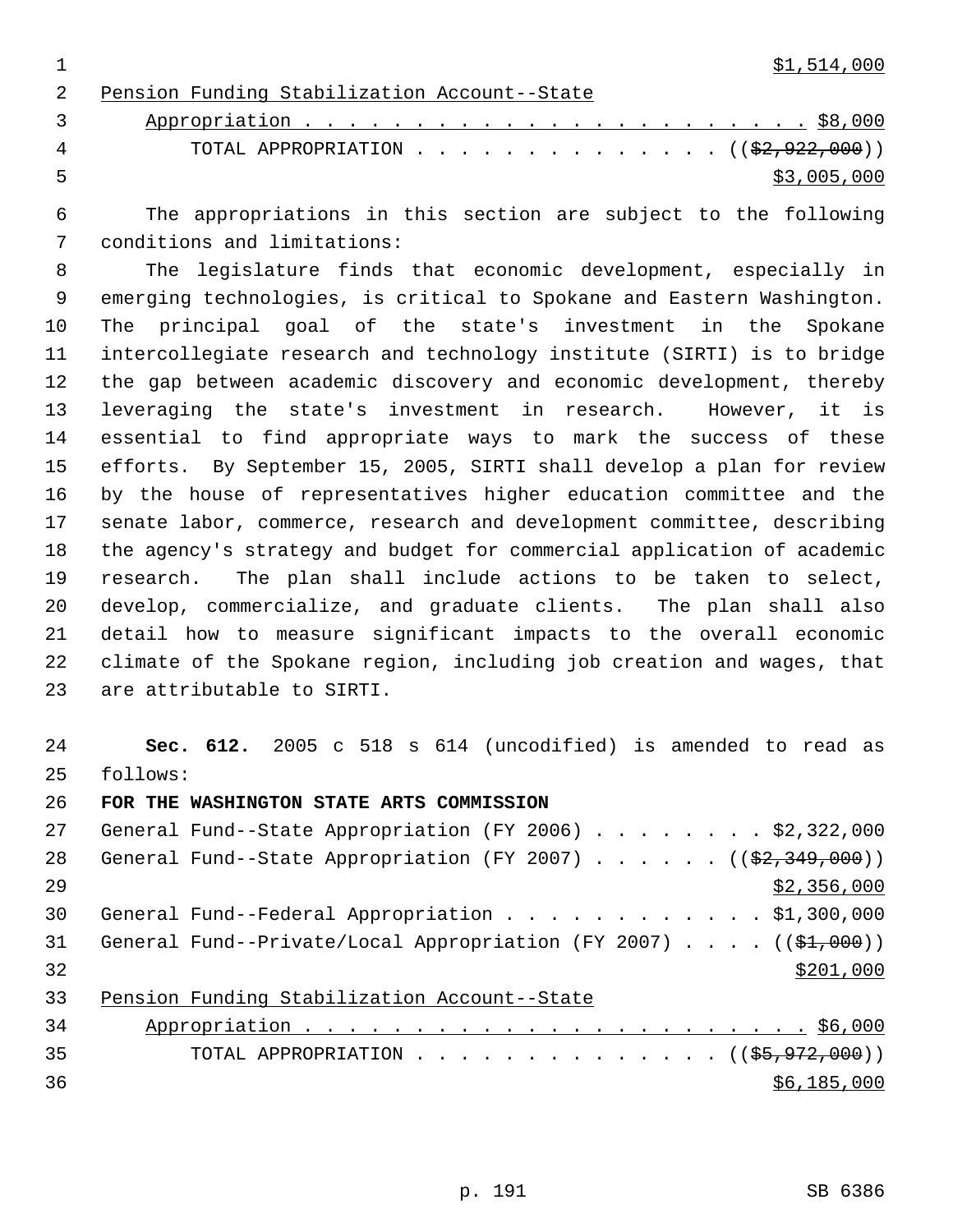**Sec. 613.** 2005 c 518 s 615 (uncodified) is amended to read as follows: **FOR THE WASHINGTON STATE HISTORICAL SOCIETY** 4 General Fund--State Appropriation (FY 2006) . . . . . . ((\$3,408,000))  $\frac{1}{5}$  5 6 General Fund--State Appropriation (FY 2007) . . . . .  $($   $($ \$2,757,000)) \$2,763,000 Pension Funding Stabilization Account--State Appropriation . . . . . . . . . . . . . . . . . . . . . . \$13,000 10 TOTAL APPROPRIATION . . . . . . . . . . . . . ((<del>\$6,165,000</del>)) \$6,183,000 The appropriations in this section are subject to the following

conditions and limitations:

 (1) \$102,000 of the general fund--state appropriation for fiscal year 2006 and \$95,000 of the general fund--state appropriation for fiscal year 2007 are provided solely to implement Senate Bill No. 5707 (women's history consortium). If the bill is not enacted by June 30, 2005, the amounts provided in this subsection shall lapse.

 (2) \$262,000 of the general fund--state appropriation for fiscal year 2006 is provided solely to coordinate and fund programs related to the Lewis and Clark bicentennial commemoration.

 (3) \$155,000 of the general fund--state appropriation for fiscal year 2006 is provided solely for reimbursement of costs incurred by the Pacific county sheriff's office resulting from Lewis and Clark bicentennial commemoration events.

 (4) \$100,000 of the general fund--state appropriation for fiscal year 2006 is provided solely for reimbursement of costs incurred by local law enforcement resulting from Lewis and Clark bicentennial commemoration events scheduled in the cities of Clarkston, Dayton, Kennewick, Stevenson, Toppenish, and Vancouver.

 **Sec. 614.** 2005 c 518 s 616 (uncodified) is amended to read as follows: **FOR THE EASTERN WASHINGTON STATE HISTORICAL SOCIETY** 34 General Fund--State Appropriation (FY 2006) . . . . . . ((\$1,636,000))

 \$1,633,000 36 General Fund--State Appropriation (FY 2007)  $\ldots$  . . . . ((\$1,630,000)) 37 \$1,631,000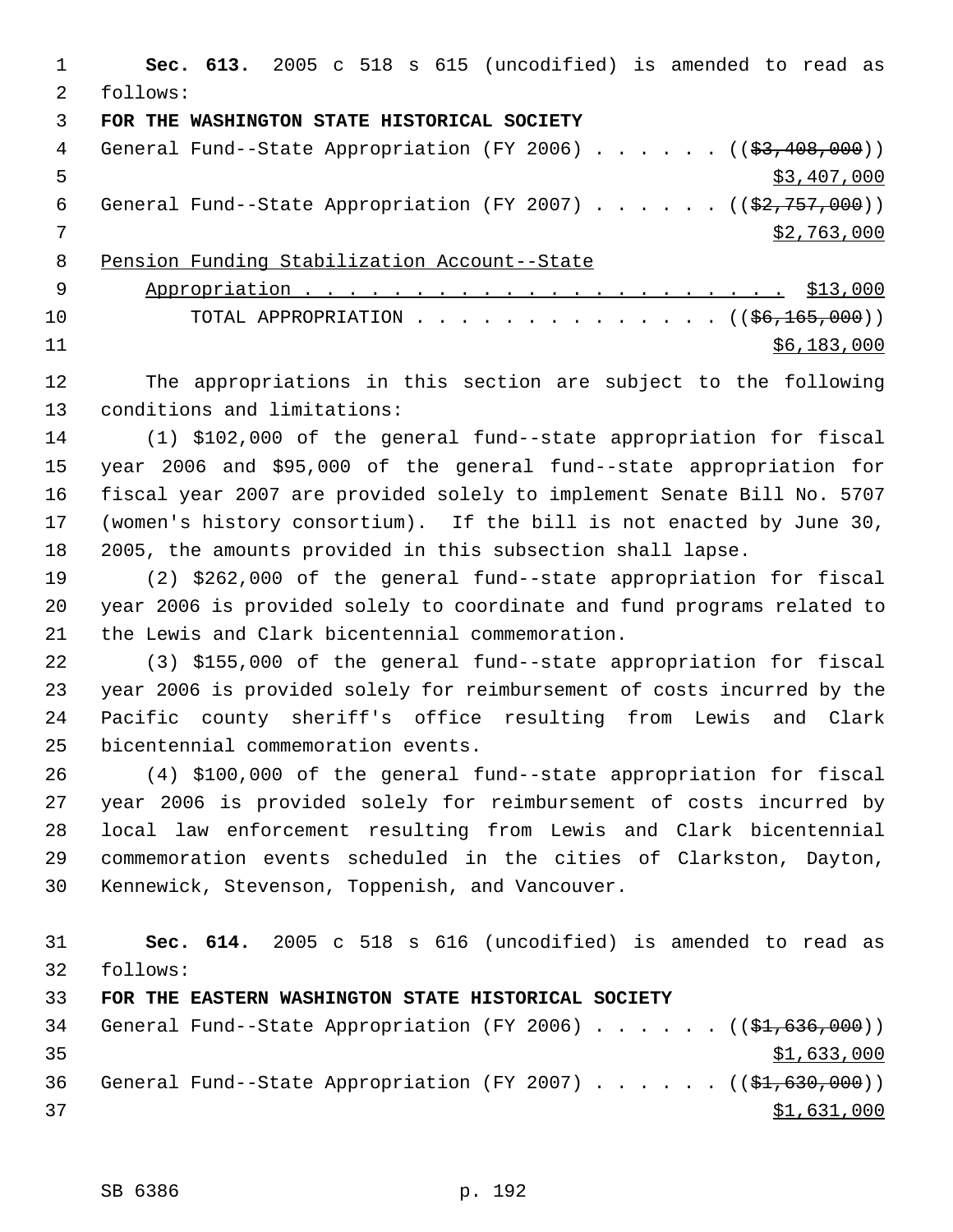| $\mathbf{1}$ | Pension Funding Stabilization Account--State                           |
|--------------|------------------------------------------------------------------------|
| 2            |                                                                        |
| 3            | TOTAL APPROPRIATION ( $(\frac{2}{3}, \frac{266}{100})$ )               |
| 4            | \$3,272,000                                                            |
|              |                                                                        |
| 5            | Sec. 615. 2005 c 518 s 617 (uncodified) is amended to read as          |
| 6            | follows:                                                               |
| 7            | FOR THE STATE SCHOOL FOR THE BLIND                                     |
| 8            | General Fund--State Appropriation (FY 2006) $($ $($ \$5,133,000))      |
| $\mathsf 9$  | \$5,134,000                                                            |
| 10           | General Fund--State Appropriation (FY 2007) $($ $($ \$5,251,000))      |
| 11           | \$5,237,000                                                            |
| 12           | General Fund--Private/Local Appropriation \$1,335,000                  |
| 13           | Pension Funding Stabilization Account--State                           |
| 14           |                                                                        |
| 15           | TOTAL APPROPRIATION ( $(\frac{11}{719}, 000)$ )                        |
| 16           | \$11,744,000                                                           |
|              |                                                                        |
| 17           | Sec. 616. 2005 c 518 s 618 (uncodified) is amended to read as          |
| 18           | follows:                                                               |
| 19           | FOR THE STATE SCHOOL FOR THE DEAF                                      |
| 20           | General Fund--State Appropriation (FY 2006) ( $(\frac{28}{19}, 000)$ ) |
| 21           | \$8,416,000                                                            |
| 22           | General Fund--State Appropriation (FY 2007) $($ $($ \$8,613,000))      |
| 23           | \$8,637,000                                                            |
| 24           | General Fund--Private/Local Appropriation \$232,000                    |
| 25           | Pension Funding Stabilization Account--State                           |
| 26           |                                                                        |
| 27           | TOTAL APPROPRIATION ( $(\frac{17}{217}, 264, 000)$ )                   |
| 28           | \$17,335,000                                                           |
|              |                                                                        |

(End of part)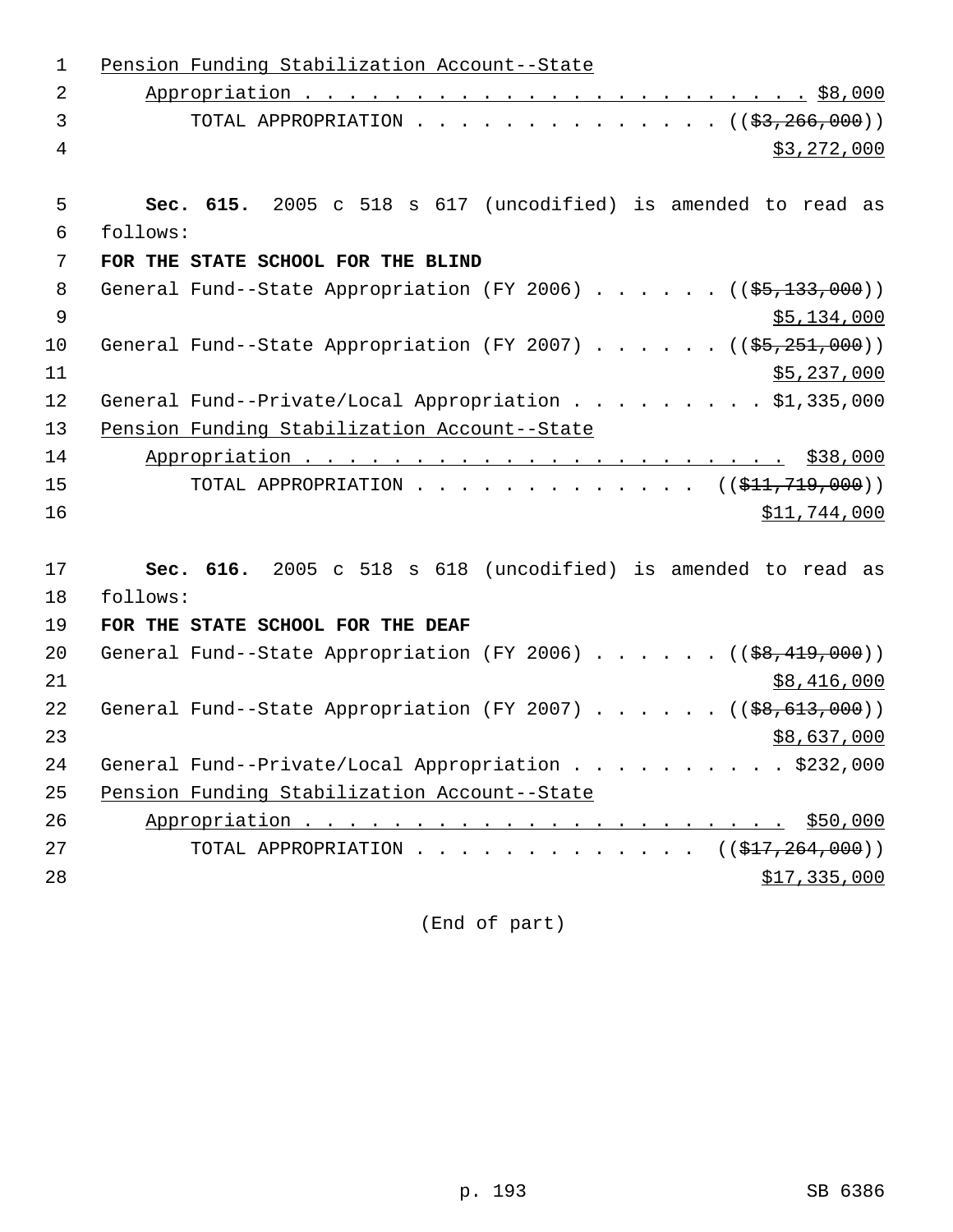| $\mathbf 1$ | PART VII                                                                  |
|-------------|---------------------------------------------------------------------------|
| 2           | SPECIAL APPROPRIATIONS                                                    |
| 3           | 701. 2005 c 518 s 701 (uncodified) is amended to read as<br>Sec.          |
| 4           | follows:                                                                  |
| 5           | STATE TREASURER--BOND RETIREMENT AND INTEREST, AND ONGOING<br>FOR THE     |
| 6           | BOND REGISTRATION AND TRANSFER CHARGES: FOR DEBT SUBJECT TO THE DEBT      |
| 7           | LIMIT                                                                     |
| 8           | General Fund--State Appropriation (FY 2006) $($ $($ $$694, 444, 000)$ )   |
| 9           | \$644,444,000                                                             |
| 10          | General Fund--State Appropriation (FY 2007) $($ $($ $$668,119,000)$ )     |
| 11          | \$683,119,000                                                             |
| 12          | State Building Construction Account--State                                |
| 13          | Appropriation $($ $(\frac{27}{27})$                                       |
| 14          | \$5,924,000                                                               |
| 15          | State Taxable Building Construction                                       |
| 16          | Account--State Appropriation ( $(\frac{2139}{100})$ )                     |
| 17          | \$539,000                                                                 |
| 18          | Gardner-Evans Higher Education Construction                               |
| 19          | Account--State Appropriation $($ $($ \$1,215,000))                        |
| 20          | \$1,395,000                                                               |
| 21          | ((Debt-limit General Fund Bond Retirement                                 |
| 22          | Account--State Appropriation \$4,113,000))                                |
| 23          | Debt-Limit Reimbursable Bond Retirement                                   |
| 24          | Account--State Appropriation \$2,583,000                                  |
| 25          | TOTAL APPROPRIATION ( $(\frac{1}{2}, \frac{374}{537}, \frac{537}{900})$ ) |
| 26          | \$1,338,004,000                                                           |
|             |                                                                           |

 The appropriations in this section are subject to the following conditions and limitations: The general fund appropriations are for deposit into the debt-limit general fund bond retirement account. The appropriation for fiscal year 2006 shall be deposited in the debt-limit general fund bond retirement account by June 30, 2006.

 **Sec. 702.** 2005 c 518 s 702 (uncodified) is amended to read as follows: **FOR THE STATE TREASURER--BOND RETIREMENT AND INTEREST, AND ONGOING**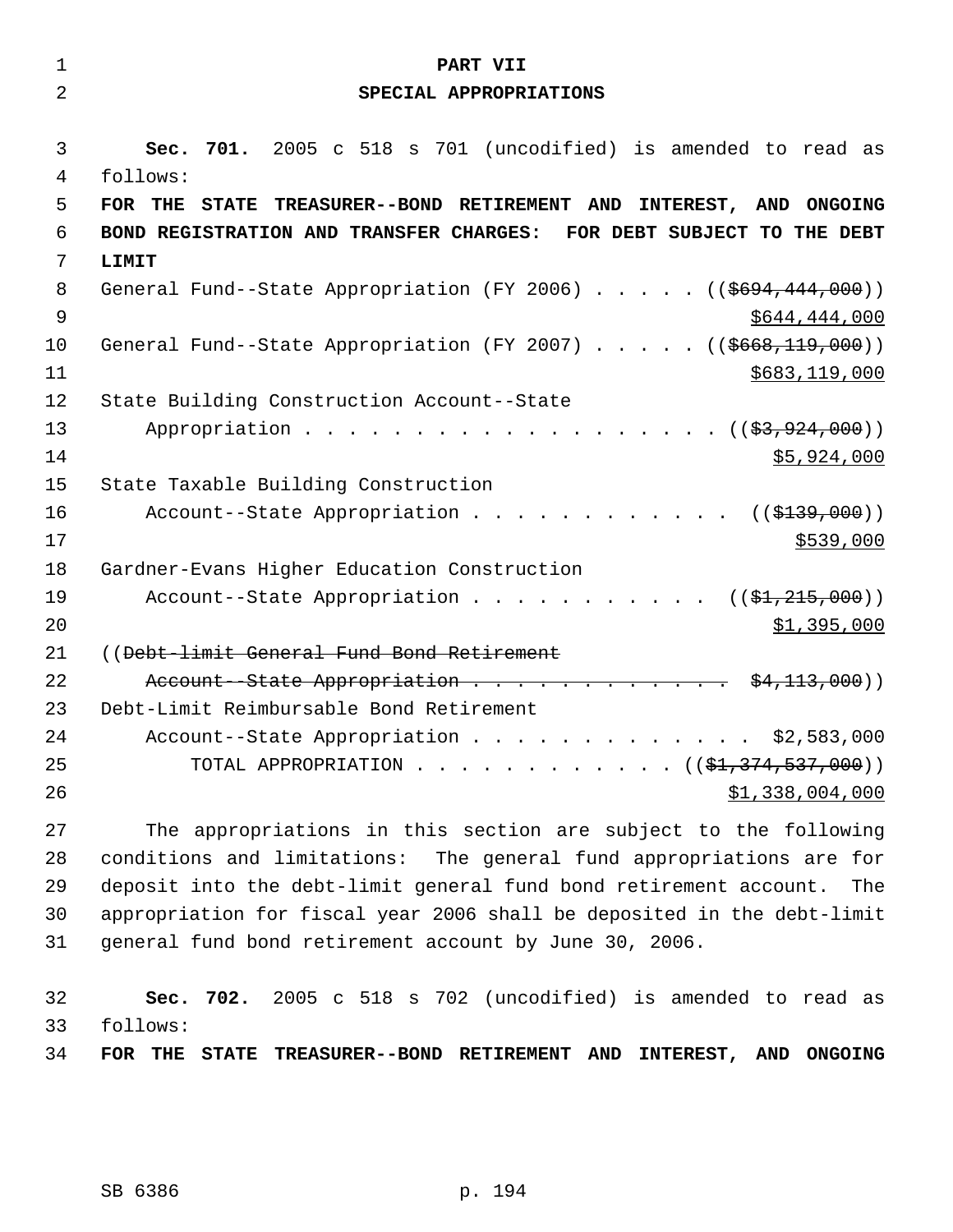**BOND REGISTRATION AND TRANSFER CHARGES: FOR GENERAL OBLIGATION DEBT TO BE REIMBURSED BY ENTERPRISE ACTIVITIES**  State Convention and Trade Center Account--State Appropriation . . . . . . . . . . . . . \$29,411,000 5 Accident Account--State Appropriation . . . . . . . . ((\$5,111,000))  $\frac{$5,112,000}{5}$ 7 Medical Aid Account--State Appropriation . . . . . . ((\$5,111,000))  $\frac{112,000}{ }$ 9 TOTAL APPROPRIATION . . . . . . . . . . . . ((<del>\$39,633,000</del>)) \$39,635,000 **Sec. 703.** 2005 c 518 s 703 (uncodified) is amended to read as follows: **FOR THE STATE TREASURER--BOND RETIREMENT AND INTEREST, AND ONGOING BOND REGISTRATION AND TRANSFER CHARGES: FOR GENERAL OBLIGATION DEBT TO BE REIMBURSED AS PRESCRIBED BY STATUTE**  General Fund--State Appropriation (FY 2006) . . . . . . . \$24,588,000 General Fund--State Appropriation (FY 2007) . . . . . . . \$26,743,000 Nondebt-Limit Reimbursable Bond Retirement 19 Account--State Appropriation . . . . . . . . . ((\$131,844,000)) \$130,909,000 21 TOTAL APPROPRIATION . . . . . . . . . . . . ((\$<del>183,175,000</del>)) \$182,240,000

 The appropriations in this section are subject to the following conditions and limitations: The general fund appropriation is for deposit into the nondebt-limit general fund bond retirement account.

 **Sec. 704.** 2005 c 518 s 704 (uncodified) is amended to read as follows: **FOR THE STATE TREASURER--BOND RETIREMENT AND INTEREST, AND ONGOING BOND REGISTRATION AND TRANSFER CHARGES: FOR BOND SALE EXPENSES**  General Fund--State Appropriation (FY 2006) . . . . . . . . \$1,357,000 General Fund--State Appropriation (FY 2007) . . . . . . . . \$1,357,000 State Building Construction Account--State Appropriation . \$1,080,000 State Taxable Building Construction 34 Account--State Appropriation . . . . . . . . . . . . ((\$13,000)) Gardner-Evans Higher Education Construction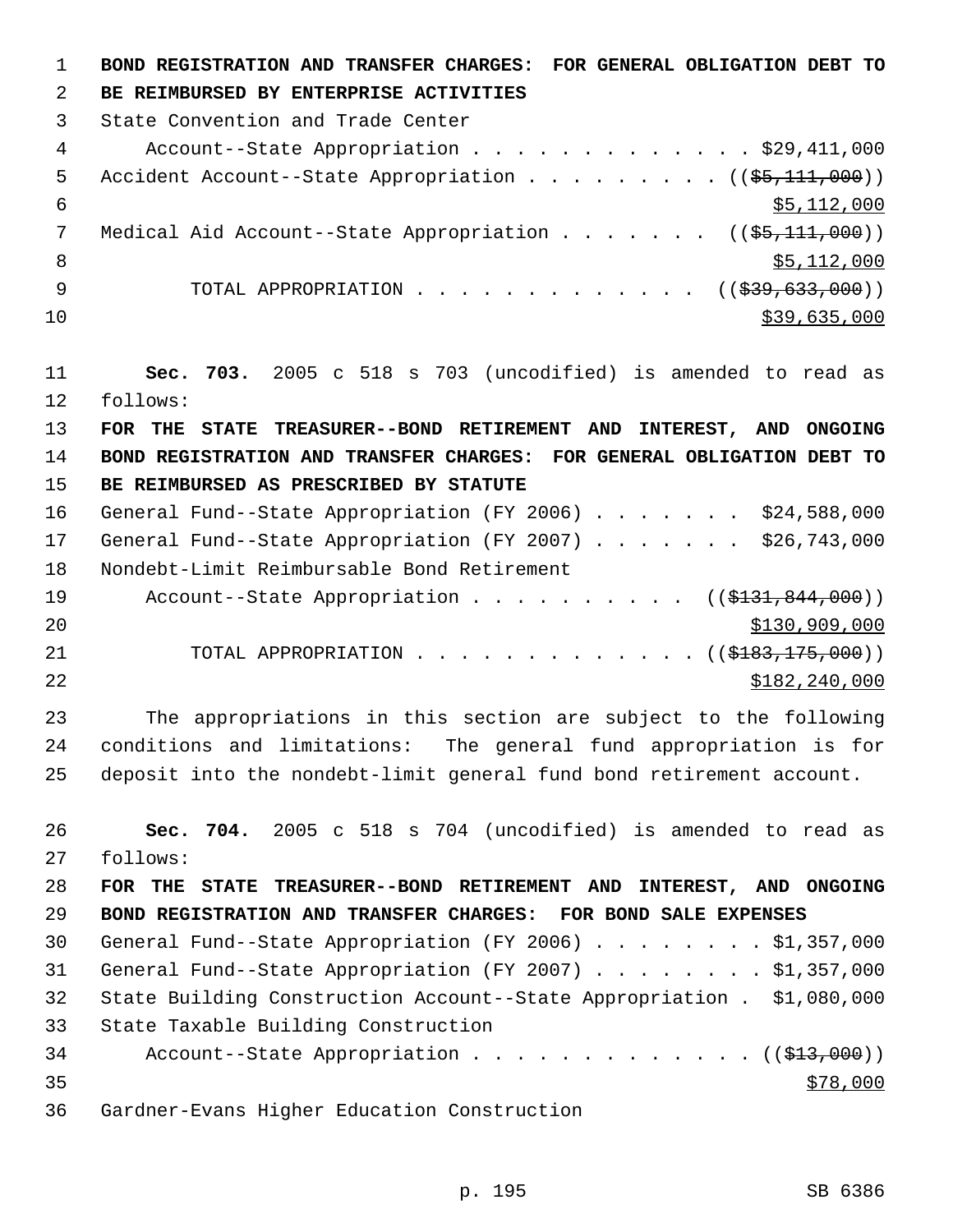| Account--State Appropriation \$452,000                                              |
|-------------------------------------------------------------------------------------|
| TOTAL APPROPRIATION $($ $($ $\frac{259}{129})$<br>$\overline{2}$ and $\overline{2}$ |
| \$4,324,000                                                                         |

 **Sec. 705.** 2005 c 518 s 705 (uncodified) is amended to read as follows:

## **FOR THE OFFICE OF FINANCIAL MANAGEMENT--FIRE CONTINGENCY POOL**

7 Disaster Response Account--State Appropriation . . . . ((\$4,000,000))  $$8,000,000$ 

9 The sum of ((\$4,000,000)) \$8,000,000 is appropriated from the disaster response account for the purpose of making allocations to the Washington state patrol for fire mobilizations costs or to the department of natural resources for fire suppression costs.

## NEW SECTION. **Sec. 706.** A new section is added to 2005 c 518 (uncodified) to read as follows:

**FOR THE OFFICE OF FINANCIAL MANAGEMENT--FIRE CONTINGENCY**

General Fund--State Appropriation (FY 2006) . . . . . . . . \$1,600,000

 The appropriation in this section is subject to the following conditions and limitations: The appropriation is provided solely for deposit into the disaster response account for the purposes specified in section 705 of this act.

 NEW SECTION. **Sec. 707.** A new section is added to 2005 c 518 (uncodified) to read as follows:

**FOR THE OFFICE OF FINANCIAL MANAGEMENT--STUDENT ACHIEVEMENT ACCOUNT**

|    |  | 24 General Fund--State Appropriation (FY 2006) \$137,000 |  |  |  |  |  |  |
|----|--|----------------------------------------------------------|--|--|--|--|--|--|
|    |  | 25 General Fund--State Appropriation (FY 2007) \$138,000 |  |  |  |  |  |  |
| 26 |  | TOTAL APPROPRIATION \$275,000                            |  |  |  |  |  |  |

 The appropriations in this section are subject to the following conditions and limitations: The appropriations are provided solely for deposit into the student achievement account.

 NEW SECTION. **Sec. 708.** A new section is added to 2005 c 518 (uncodified) to read as follows:

 **FOR THE OFFICE OF FINANCIAL MANAGEMENT--EDUCATION LEGACY TRUST ACCOUNT** 33 General Fund--State Appropriation (FY 2006) . . . . . . . . \$411,000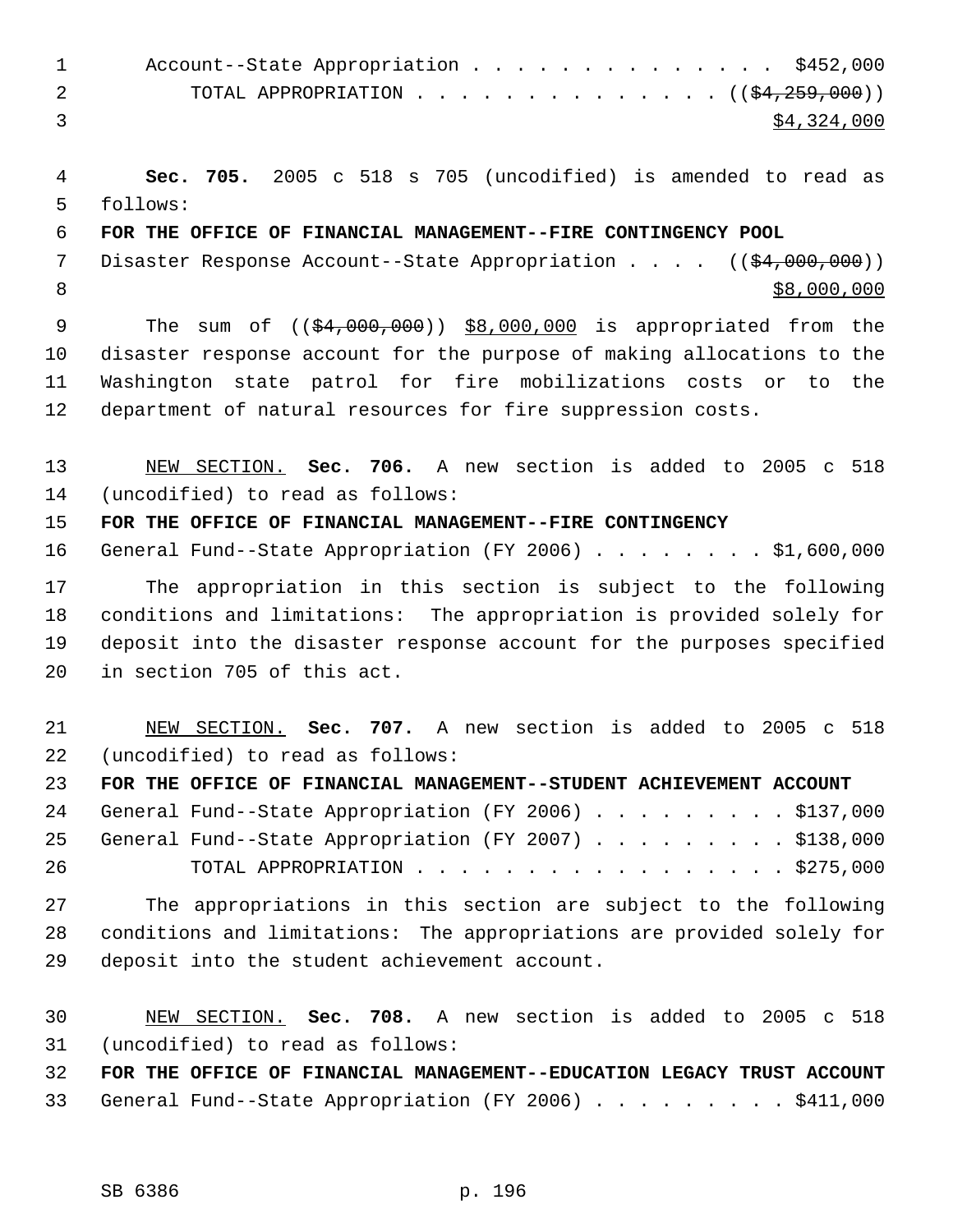|  |  |  |  |  |  |  |  |  |  | 1 General Fund--State Appropriation (FY 2007) \$411,000 |
|--|--|--|--|--|--|--|--|--|--|---------------------------------------------------------|
|  |  |  |  |  |  |  |  |  |  | TOTAL APPROPRIATION \$822,000                           |

 The appropriations in this section are subject to the following conditions and limitations: The appropriations are provided solely for deposit into the education legacy trust account.

 NEW SECTION. **Sec. 709.** A new section is added to 2005 c 518 (uncodified) to read as follows:

 **FOR SUNDRY CLAIMS.** The following sums, or so much thereof as may be necessary, are appropriated from the general fund, unless otherwise indicated, for relief of various individuals, firms, and corporations for sundry claims. These appropriations are to be disbursed on vouchers approved by the director of the office of financial management, except as otherwise provided, as follows:

 (1) Reimbursement of criminal defendants acquitted on the basis of self-defense, pursuant to RCW 9A.16.110: Kirk F. Schultz, claim number SCJ 2006-01 . . . . . . . . . . . . . . . . . . . . . . . . . \$12,312

 (2) Payment from the state wildlife account for damage to crops by wildlife pursuant to RCW 77.36.050: For deposit into the self- insurance liability account for reimbursement of payment made to Circle S Landscape, claim number SCG 04-05 . . . . . . . . . . . . . \$21,926

 **Sec. 710.** 2005 c 518 s 713 (uncodified) is amended to read as follows:

 **FOR THE DEPARTMENT OF RETIREMENT SYSTEMS--CONTRIBUTIONS TO RETIREMENT SYSTEMS.** The appropriations in this section are subject to the following conditions and limitations: The appropriations for the law enforcement officers' and firefighters' retirement system shall be made on a monthly basis beginning July 1, 2005, consistent with chapter 41.45 RCW, and the appropriations for the judges and judicial retirement systems shall be made on a quarterly basis consistent with chapters 2.10 and 2.12 RCW.

 (1) There is appropriated for state contributions to the law enforcement officers' and fire fighters' retirement system: General Fund--State Appropriation (FY 2006) . . . . . . . \$32,450,000

General Fund--State Appropriation (FY 2007) . . . . . . . \$38,550,000

 (a) \$100,000 of the general fund--state appropriations for fiscal year 2006 and \$200,000 of the general fund--state appropriations for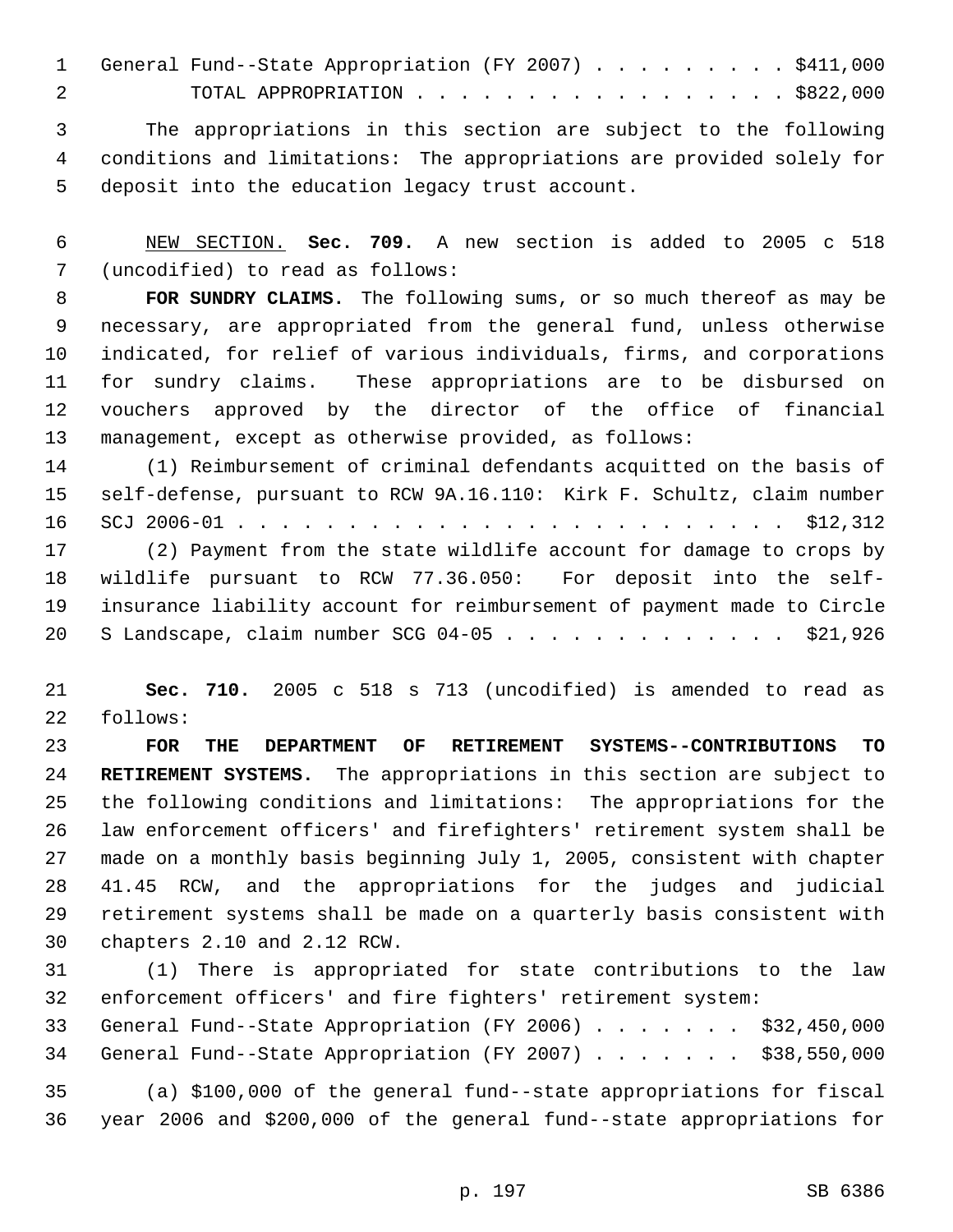fiscal year 2007 are provided solely to implement Substitute House Bill No. 1936 (emergency medical technicians). If the bill is not enacted by June 30, 2005, the amounts provided shall lapse.

 (b) \$950,000 of the general fund--state appropriation for fiscal year 2006 and \$950,000 of the general fund--state appropriation for fiscal year 2007 are provided solely for the state contributions required under Substitute Senate Bill No. 5615 (law enforcement officers' and fire fighters' retirement system plan 2 disability benefit). If the bill is not enacted by June 30, 2005, the amounts provided shall lapse.

 (2) There is appropriated for contributions to the judicial retirement system: 13 General Fund--State Appropriation (FY 2006) . . . . . . ((\$6,000,000)) \$6,601,000 15 General Fund--State Appropriation (FY 2007) . . . . . . ((\$6,000,000))  $\frac{$9,539,000}{ }$  (3) There is appropriated for contributions to the judges retirement system: General Fund--State Appropriation (FY 2006) . . . . . . . . . \$300,000 20 General Fund--State Appropriation (FY 2007) . . . . . . . . . \$300,000 21 TOTAL APPROPRIATION . . . . . . . . . . . . . ((\$83,600,000)) \$87,740,000

 NEW SECTION. **Sec. 711.** A new section is added to 2005 c 518 (uncodified) to read as follows:

**FOR THE GOVERNOR--EMERGENCY COMMUNICATIONS INTEROPERABILITY**

Public Safety and Education Account--State Appropriation . . \$500,000

 The appropriation in this section is subject to the following conditions and limitations: Funds are provided for acquisition and deployment of interoperable telecommunications devices to local jurisdictions. One program manager position is provided to assist local and state public safety providers improve their interoperability readiness and enhance levels of cooperation and coordination. The governor shall allocate these funds as necessary with consultive assistance from the state interoperability executive committee.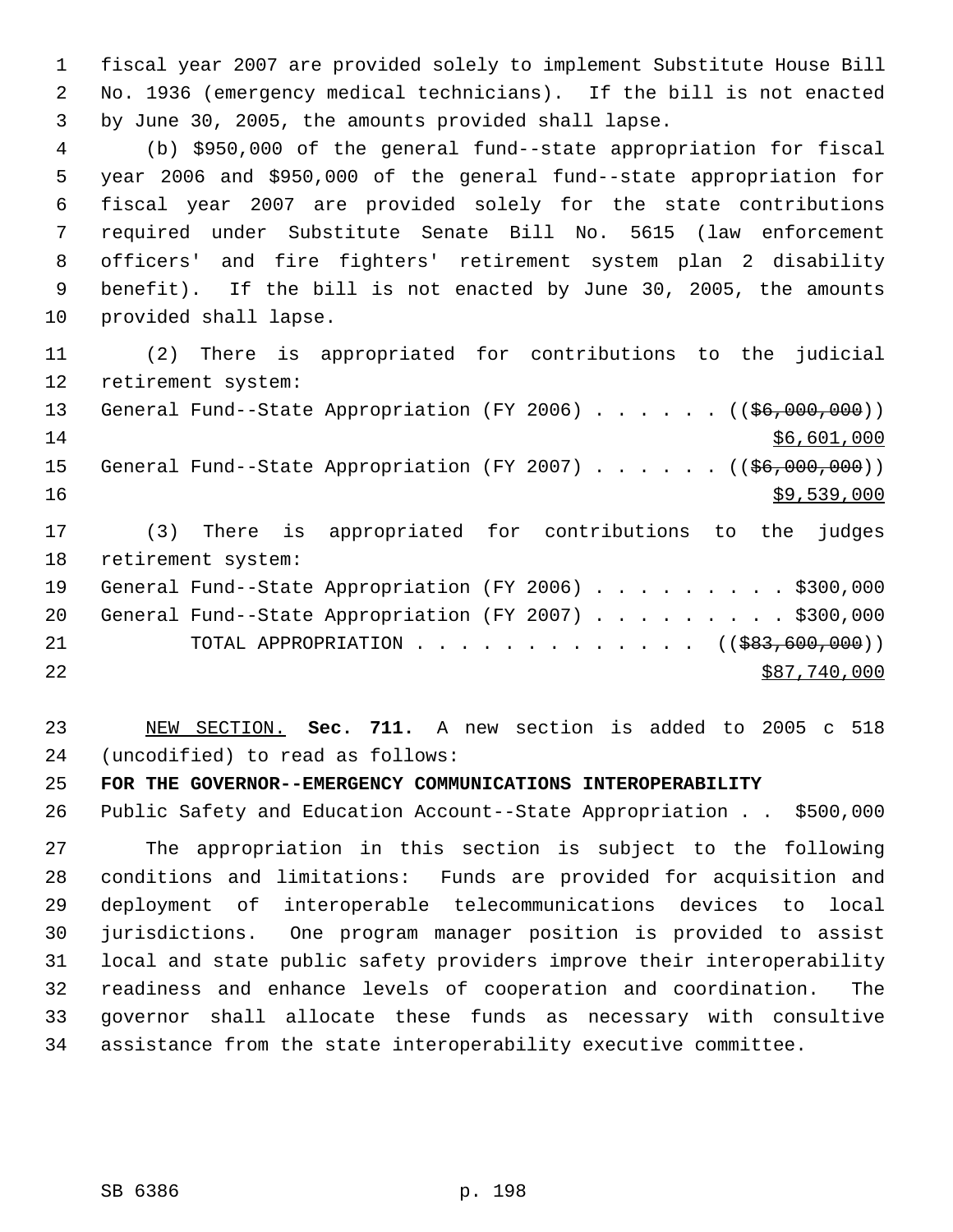**Sec. 712.** 2005 c 518 s 716 (uncodified) is amended to read as follows: **FOR THE GOVERNOR--LIFE SCIENCES DISCOVERY FUND AUTHORITY** 

4 General Fund--State Appropriation (FY 2006) . . . . . . . . \$150,000 5 General Fund--State Appropriation (FY 2007) . . . . . . . . \$992,000 6 TOTAL APPROPRIATION . . . . . . . . . . . . . . . . \$1,142,000

7 The ((appropriation)) appropriations in this section ((is)) are subject to the following conditions and limitations: The 9 ((appropriation)) appropriations in this section ( $(i\pm s)$ ) are provided solely for a grant to the life sciences discovery fund authority to be 11 used in accordance with ((Engrossed Second Substitute Senate Bill No. 12 5581 (life sciences))) chapter 424, Laws of 2005 (life sciences 13 research). ((If the bill is not enacted by June 30, 2005, the 14 appropriation in this section shall lapse.))

 **Sec. 713.** 2005 c 518 s 720 (uncodified) is amended to read as follows:

 **STRATEGIC PURCHASING STRATEGY.** (1) The office of financial management shall work with the appropriate state agencies to generate savings of \$50,000,000, of which \$25,000,000 shall be from the state general fund, that can arise from a strategic purchasing strategy. ((From appropriations in this act, the office of financial management 22 shall reduce)) General fund--state ((allotments by \$8 million)) 23 appropriations have been reduced by \$4,000,000 for fiscal year 2006 and 24 by ((\$17 million)) \$21,000,000 for fiscal year 2007 to reflect the 25 savings from the strategic purchasing strategy. ((The allotment 26 reductions shall be placed in unallotted status and remain unexpended)) These appropriation reductions are reflected in individual agency appropriations in this act.

 (2) The department of general administration, with the assistance of the department of information services and the department of printing and in consultation with the office of financial management, shall conduct an analysis of the state's purchasing processes to identify the most reasonable strategy of attaining a statewide savings target of \$50,000,000 without affecting direct program activities. The analysis shall identify savings by agency and fund that will result from the implementation of a strategic purchasing strategy. The results of this analysis shall then be provided to the director of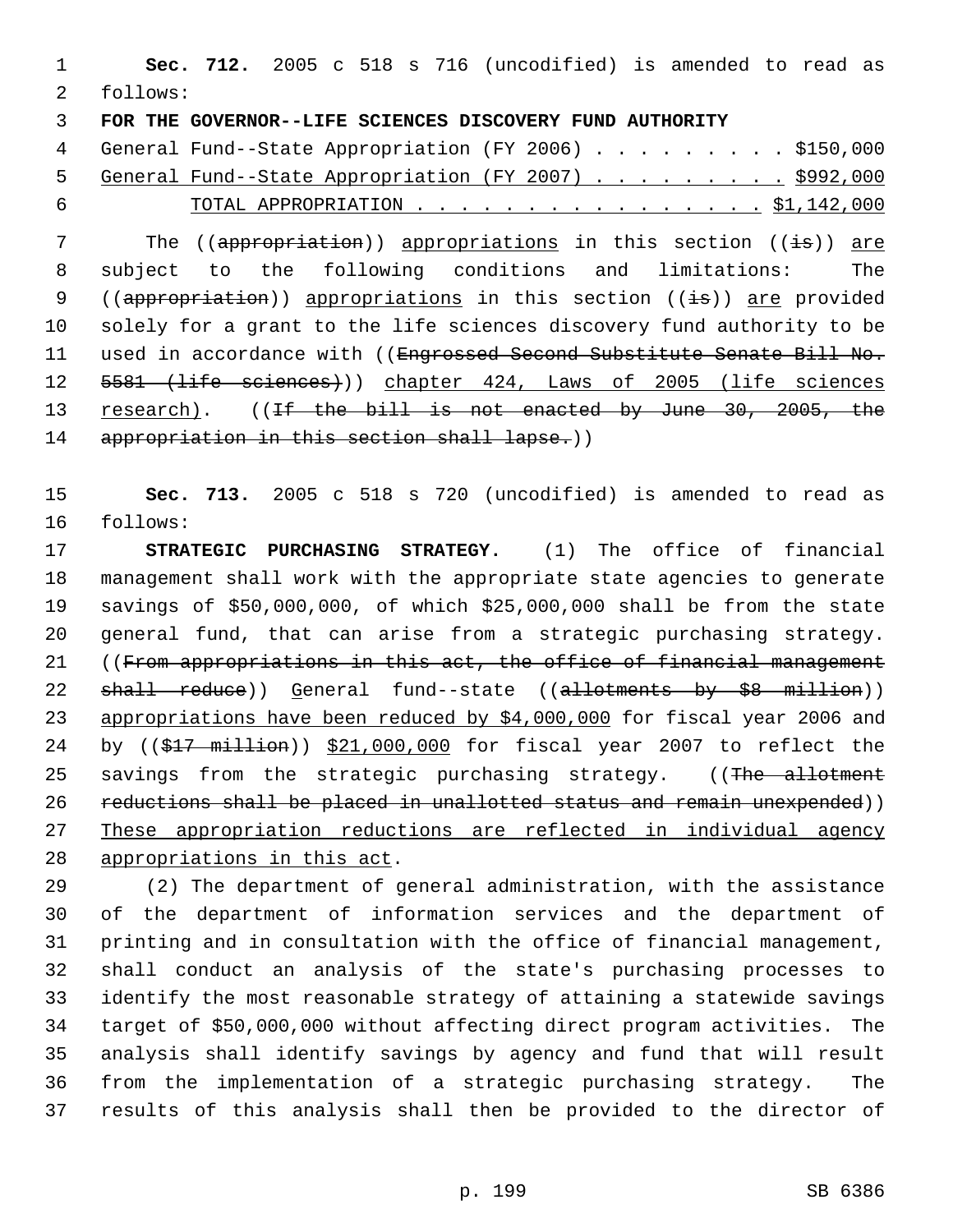financial management by October 1, 2005, so the director may use it as the basis to achieve the savings identified in subsection (1) of this section.

 (3) Before the purchase of goods and services, all state agencies and higher education institutions shall first consider the utilization of current or existing master contracts. All state agencies and higher education institutions shall strive to use master contracts when that use is consistent with the agency's requirements and purchase is financially cost-effective.

 NEW SECTION. **Sec. 714.** A new section is added to 2005 c 518 (uncodified) to read as follows:

 **FOR THE OFFICE OF FINANCIAL MANAGEMENT--CONTRIBUTIONS TO RETIREMENT SYSTEMS.** Beginning July 1, 2006, through June 30, 2007, the following add-on employer contribution rates are established. These rates shall be collected in addition to already established employer contribution rates:

 (1) For all members of the public employees' retirement system, an additional 0.87%;

 (2) For all members for the teachers' retirement system, an additional 1.29%;

 (3) For all members of the school employees' retirement system, an additional 0.87%; and

 (4) For all members of the public safety employees' retirement system, an additional 0.87%.

 These rates are to be used as contributions to the unfunded liabilities of the public employees' retirement system plan 1 and the teachers' retirement system plan 1.

 NEW SECTION. **Sec. 715.** A new section is added to 2005 c 518 (uncodified) to read as follows:

 **FOR THE OFFICE OF FINANCIAL MANAGEMENT--PENSION PLAN 1 UNFUNDED LIABILITIES**

Pension Funding Stabilization

 Account--State Appropriation . . . . . . . . . . . . . . \$579,000 Public Safety and Education Account--State Appropriation . . . \$77,000 Judicial Information Account--State Appropriation . . . . . . \$30,000 Retirement Systems Expense Account--State Appropriation . . . . \$7,000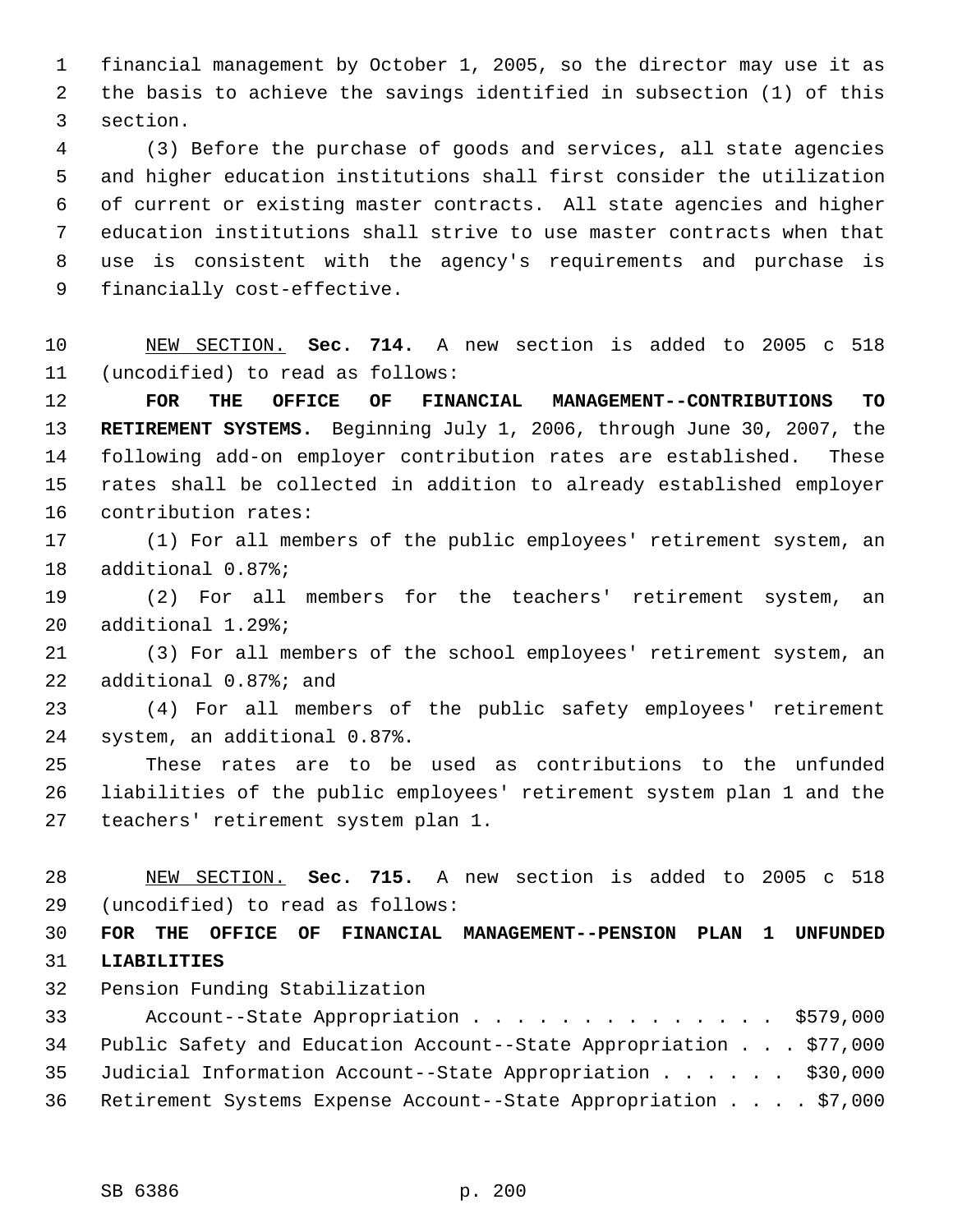TOTAL APPROPRIATION . . . . . . . . . . . . . . . . . \$693,000

 The appropriations in this section are provided solely for the purposes designated in this section and are subject to the following conditions and limitations: The appropriations are sufficient to fund an additional 0.87% contribution to the public employees' retirement system and an additional 1.29% contribution to the teachers' retirement system for legislative and judicial employees from July 1, 2006, until June 30, 2007. The office of financial management shall update agency appropriation schedules to reflect the addition of the funding in this section, as identified by agency in OFM document #2006-6R, dated December 20, 2005.

 NEW SECTION. **Sec. 716.** A new section is added to 2005 c 518 (uncodified) to read as follows:

 **FOR THE OFFICE OF FINANCIAL MANAGEMENT--PENSION FUNDING STABILIZATION ACCOUNT**

|    |  | 16 General Fund--State Appropriation (FY 2006) \$127,401,000 |  |  |  |  |  |
|----|--|--------------------------------------------------------------|--|--|--|--|--|
|    |  | 17 General Fund--State Appropriation (FY 2007) \$48,599,000  |  |  |  |  |  |
| 18 |  | TOTAL APPROPRIATION \$176,000,000                            |  |  |  |  |  |

 The appropriations in this section are subject to the following conditions and limitations: The appropriations are provided solely for deposit into the pension funding stabilization account for the purpose of reducing the unfunded public employees' retirement system and teachers' retirement system pension liability. If the bill creating this account is not enacted by June 30, 2006, the appropriation in this section shall lapse.

 NEW SECTION. **Sec. 717.** A new section is added to 2005 c 518 (uncodified) to read as follows:

 **FOR THE OFFICE OF FINANCIAL MANAGEMENT--WASHINGTON BIOENERGY LOAN ACCOUNT**

General Fund--State Appropriation (FY 2007) . . . . . . . \$17,500,000

 The appropriation in this section is subject to the following conditions and limitations: The appropriation is provided solely for deposit into the Washington bioenergy loan account. If the bill creating this account is not enacted by June 30, 2006, the appropriation in this section shall lapse.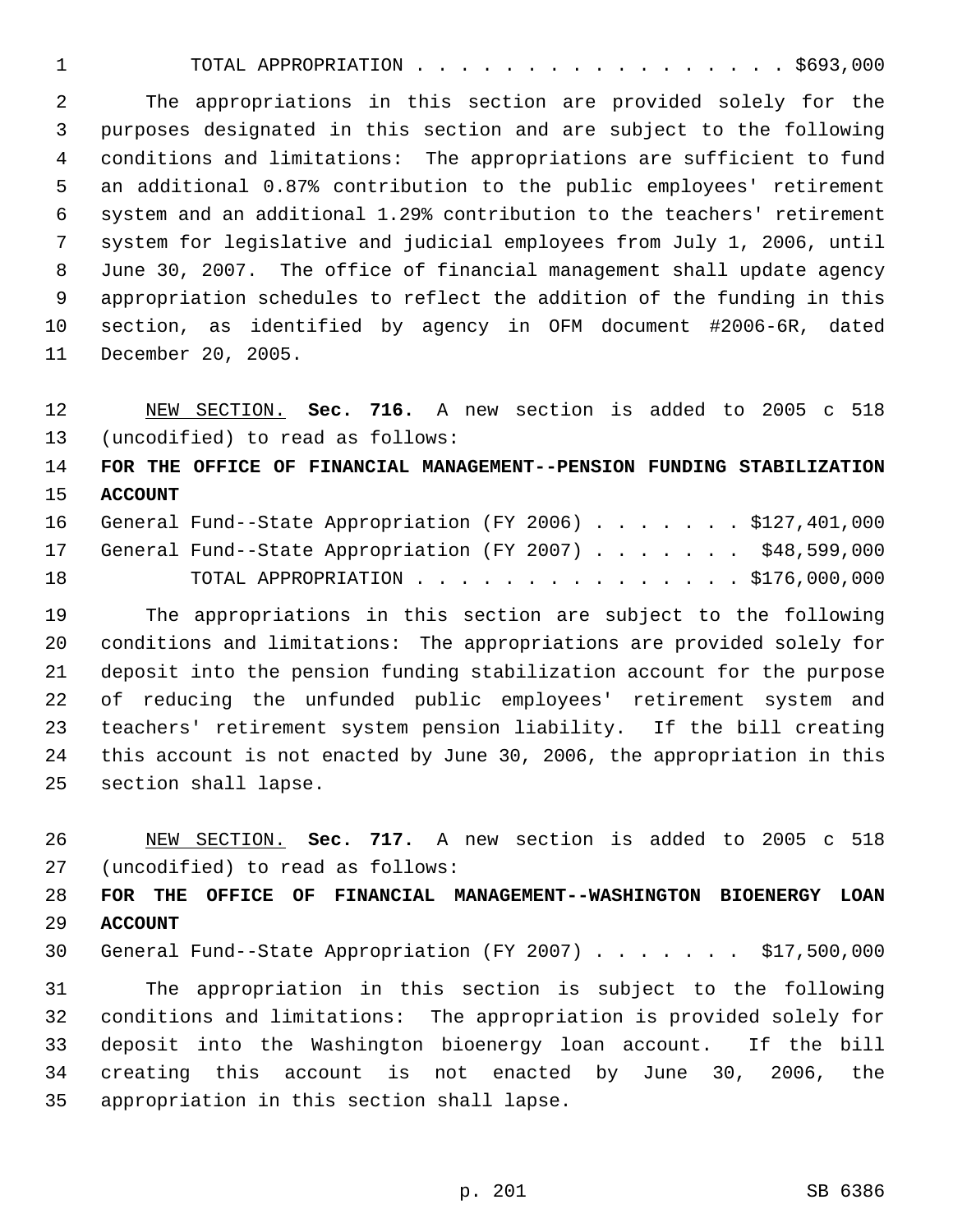NEW SECTION. **Sec. 718.** A new section is added to 2005 c 518 (uncodified) to read as follows:

 **FOR THE OFFICE OF FINANCIAL MANAGEMENT--DISABILITY SURVIVOR'S BENEFIT** 4 General Fund--State Appropriation (FY 2006) . . . . . . . . . \$18,000 Public Safety and Education Account--State Appropriation . . . \$24,000 Violence Reduction and Drug Enforcement

7 Account--State Appropriation . . . . . . . . . . . . . . \$1,000 8 TOTAL APPROPRIATION . . . . . . . . . . . . . . . . \$43,000

 The appropriations in this section are subject to the following conditions and limitations: The appropriations are provided solely for allocation to the department of retirement systems for the Washington state patrol retirement system.

 NEW SECTION. **Sec. 719.** A new section is added to 2005 c 518 (uncodified) to read as follows:

 **FOR THE OFFICE OF FINANCIAL MANAGEMENT--CENTRAL SERVICE AGENCY CHARGES** 16 General Fund--State Appropriation (FY 2007) . . . . . . . . \$118,000 Public Safety and Education Account--State Appropriation . . . \$40,000 Department of Retirement Systems Expense 19 Account--State Appropriation . . . . . . . . . . . . . . \$2,000

TOTAL APPROPRIATION . . . . . . . . . . . . . . . . . \$160,000

 The appropriations in this section are subject to the following conditions and limitations: The appropriations are provided solely for central service agency charge adjustments for legislative and judicial agencies. The office of financial management shall update agency appropriation schedules to reflect the addition of the funding in this section as identified by agency in OFM document #2006-90, dated December 20, 2005.

 NEW SECTION. **Sec. 720.** A new section is added to 2005 c 518 (uncodified) to read as follows:

**FOR THE OFFICE OF FINANCIAL MANAGEMENT--HEALTH SERVICES ACCOUNT**

 General Fund--State Appropriation (FY 2006) . . . . . . . \$41,913,000 General Fund--State Appropriation (FY 2007) . . . . . . . \$43,087,000 TOTAL APPROPRIATION . . . . . . . . . . . . . . . \$85,000,000 The appropriations in this section are subject to the following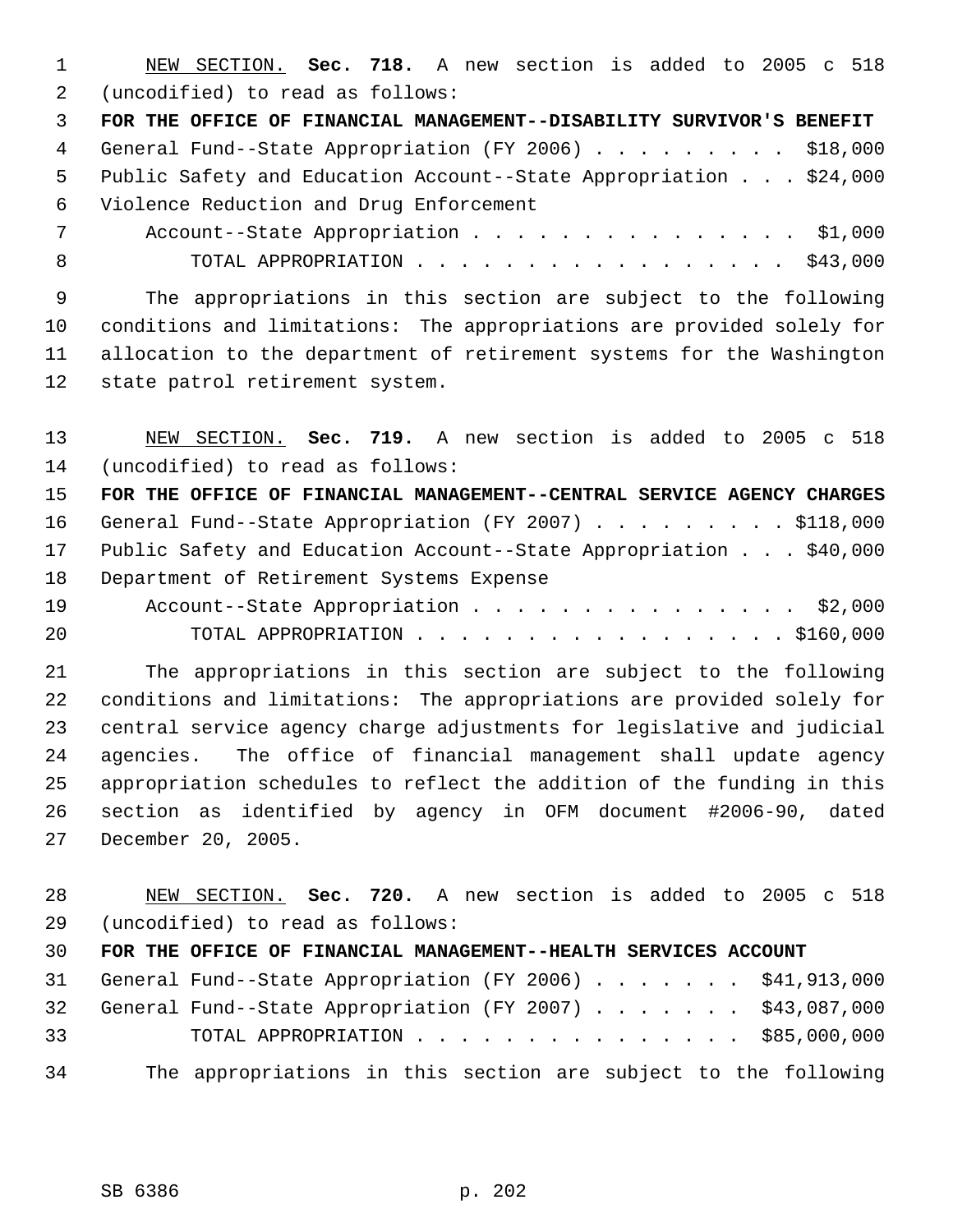conditions and limitations: The appropriations are provided solely for deposit into the health services account.

 NEW SECTION. **Sec. 721.** A new section is added to 2005 c 518 (uncodified) to read as follows:

**FOR THE OFFICE OF FINANCIAL MANAGEMENT--ECONOMIC STABILITY ACCOUNT**

General Fund--State Appropriation (FY 2006) . . . . . . . \$464,000,000

 The appropriation in this section is subject to the following conditions and limitations: The appropriation is provided solely for deposit into the economic stability account. If the bill creating this account is not enacted by June 30, 2006, the appropriation in this section shall lapse.

(End of part)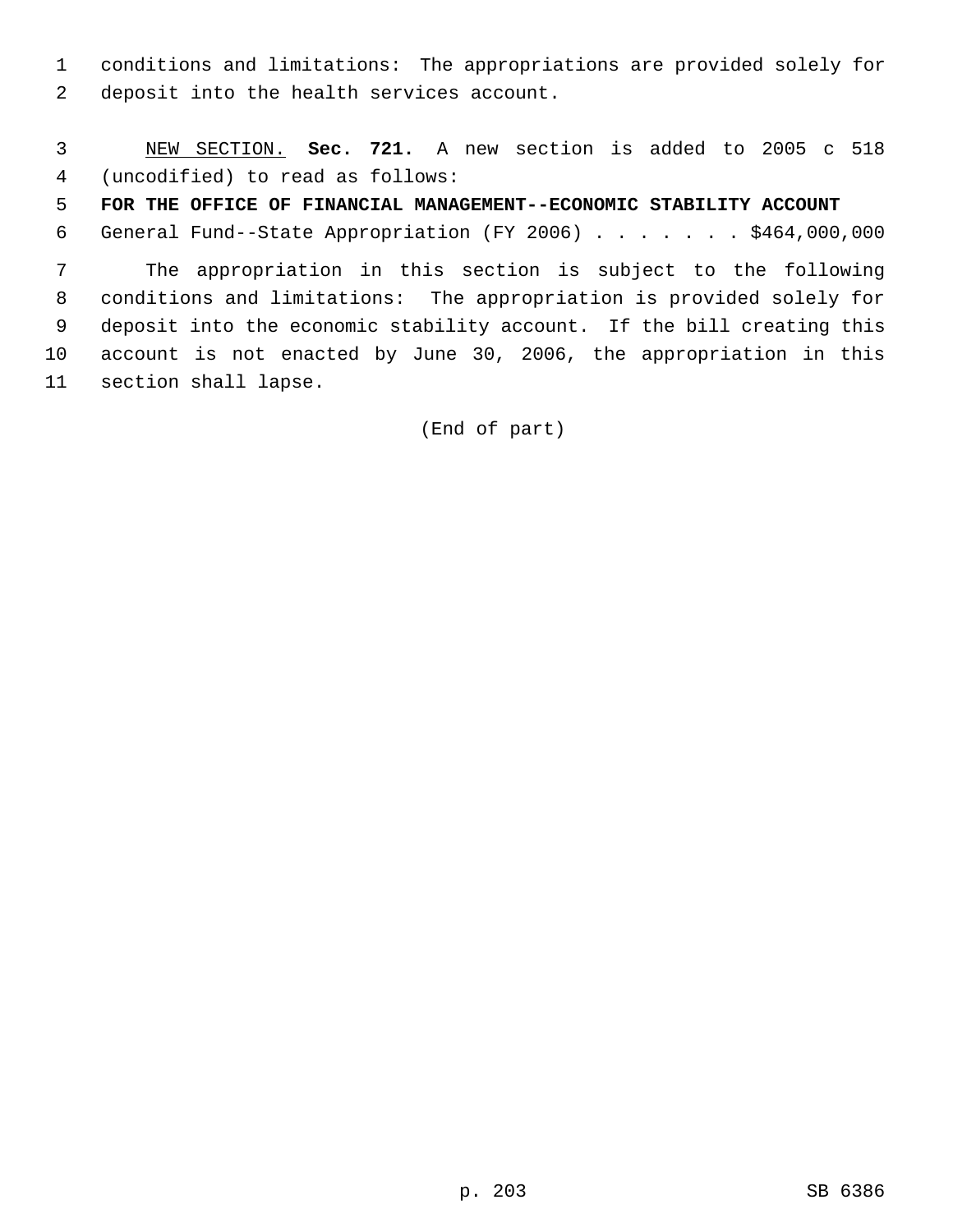| $\mathbf 1$         | PART VIII                                                                 |
|---------------------|---------------------------------------------------------------------------|
| 2                   | OTHER TRANSFERS AND APPROPRIATIONS                                        |
|                     |                                                                           |
| 3<br>$\overline{4}$ | Sec. 801. 2005 c 518 s 801 (uncodified) is amended to read as<br>follows: |
| 5                   | FOR THE STATE TREASURER--STATE REVENUES FOR DISTRIBUTION                  |
| 6                   | General Fund Appropriation for fire insurance                             |
| 7                   | premium distributions $($ $($ $\frac{6}{6}$ , $\frac{577}{600})$          |
| 8                   | \$6,561,000                                                               |
| 9                   | General Fund Appropriation for public utility                             |
| 10                  | district excise tax distributions<br>$((\frac{1545}{122},000))$           |
| 11                  | \$44,292,000                                                              |
| 12                  | General Fund Appropriation for prosecuting                                |
| 13                  | attorney distributions<br>$((\frac{25}{7}, \frac{457}{7}, 000))$          |
| 14                  | \$3,568,000                                                               |
| 15                  | General Fund Appropriation for boating safety and                         |
| 16                  | education distributions $($ $($ $\frac{24}{1}$ , 430, 000) $)$            |
| 17                  | \$4,252,000                                                               |
| 18                  | General Fund Appropriation for other tax                                  |
| 19                  | distributions<br>\$38,000                                                 |
| 20                  | Death Investigations Account Appropriation for                            |
| 21                  | distribution to counties for publicly                                     |
| 22                  | \$1,969,000                                                               |
| 23                  | Aquatic Lands Enhancement Account Appropriation                           |
| 24                  | for harbor improvement revenue                                            |
| 25                  | distribution<br>$\cdot$ \$147,000                                         |
| 26                  | Timber Tax Distribution Account Appropriation for                         |
| 27                  | distribution to "timber" counties<br>(( <del>\$71,110,000</del> ))        |
| 28                  | \$83,325,000                                                              |
| 29                  | County Criminal Justice Assistance                                        |
| 30                  | $((\frac{253}{7}, \frac{914}{7}, 000))$<br>Appropriation                  |
| 31                  | \$53,650,000                                                              |
| 32                  | Municipal Criminal Justice Assistance                                     |
| 33                  | Appropriation<br>((\$21,104,000))                                         |
| 34                  | \$21,315,000                                                              |
| 35                  | Liquor Excise Tax Account Appropriation for                               |
| 36                  | liquor excise tax distribution ( $(\frac{237}{413},000)$ )                |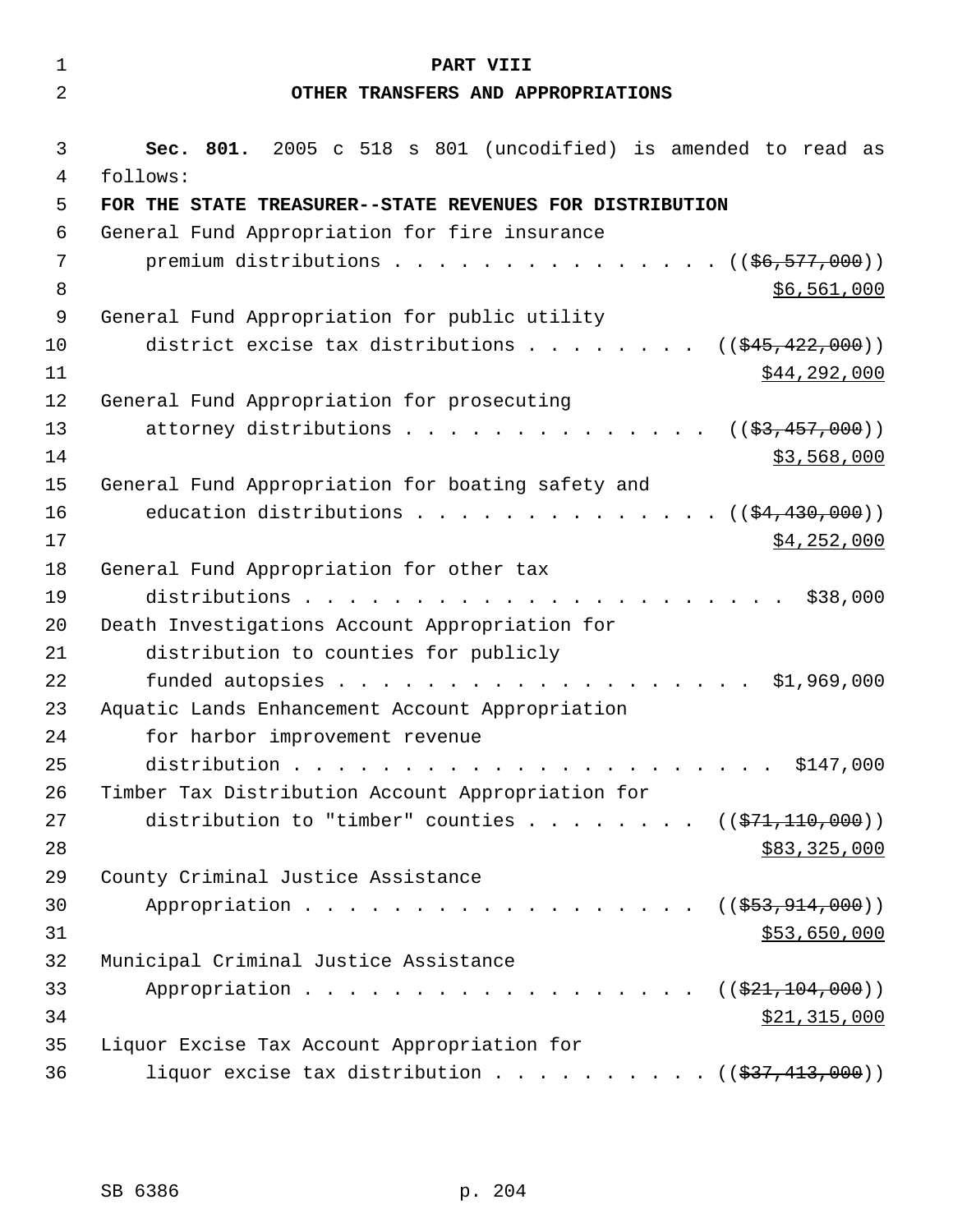$\frac{1}{340,512,000}$ 

 Liquor Revolving Account Appropriation for 3 liquor profits distribution . . . . . . . . . . ((\$76,186,000))  $\frac{4}{388,818,000}$  City-County Assistance Account Appropriation for local government financial assistance distribution . . \$20,100,000 7 TOTAL APPROPRIATION . . . . . . . . . . . . ((\$350,527,000)) 8 \$368,547,000 \$368,547,000 The total expenditures from the state treasury under the appropriations in this section shall not exceed the funds available under statutory distributions for the stated purposes. **Sec. 802.** 2005 c 518 s 802 (uncodified) is amended to read as follows: **FOR THE STATE TREASURER--FOR THE COUNTY CRIMINAL JUSTICE ASSISTANCE ACCOUNT**  16 Impaired Driving Safety Account Appropriation . . . . ((\$1,913,400)) \$2,050,000 The appropriation in this section is subject to the following conditions and limitations: The amount appropriated in this section shall be distributed quarterly during the 2005-07 biennium in accordance with RCW 82.14.310. This funding is provided to counties for the costs of implementing criminal justice legislation including, but not limited to: Chapter 206, Laws of 1998 (drunk driving penalties); chapter 207, Laws of 1998 (DUI penalties); chapter 208, Laws of 1998 (deferred prosecution); chapter 209, Laws of 1998 (DUI/license suspension); chapter 210, Laws of 1998 (ignition interlock violations); chapter 211, Laws of 1998 (DUI penalties); chapter 212, Laws of 1998 (DUI penalties); chapter 213, Laws of 1998 (intoxication levels lowered); chapter 214, Laws of 1998 (DUI penalties); and chapter 215, Laws of 1998 (DUI provisions). **Sec. 803.** 2005 c 518 s 803 (uncodified) is amended to read as follows: **FOR THE STATE TREASURER--FOR THE MUNICIPAL CRIMINAL JUSTICE ASSISTANCE ACCOUNT** 

35 Impaired Driving Safety Account Appropriation . . . . ((\$1,275,600))  $\frac{$1,367,000}{9}$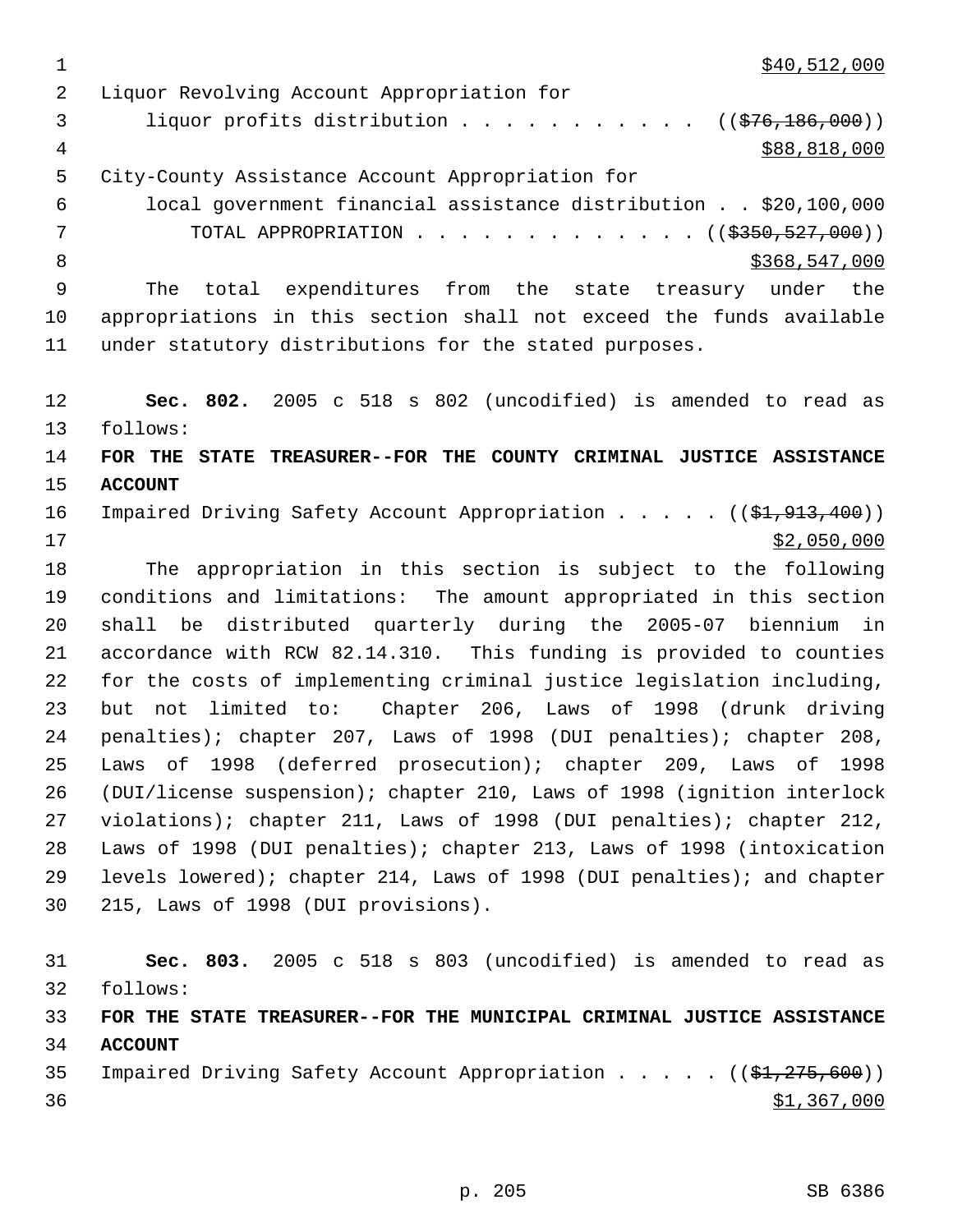The appropriation in this section is subject to the following conditions and limitations: The amount appropriated in this section shall be distributed quarterly during the 2005-07 biennium to all cities ratably based on population as last determined by the office of financial management. The distributions to any city that substantially decriminalizes or repeals its criminal code after July 1, 1990, and that does not reimburse the county for costs associated with criminal cases under RCW 3.50.800 or 3.50.805(2), shall be made to the county in which the city is located. This funding is provided to cities for the costs of implementing criminal justice legislation including, but not limited to: Chapter 206, Laws of 1998 (drunk driving penalties); chapter 207, Laws of 1998 (DUI penalties); chapter 208, Laws of 1998 (deferred prosecution); chapter 209, Laws of 1998 (DUI/license 14 suspension); chapter 210, Laws of 1998 (ignition interlock violations); chapter 211, Laws of 1998 (DUI penalties); chapter 212, Laws of 1998 (DUI penalties); chapter 213, Laws of 1998 (intoxication levels lowered); chapter 214, Laws of 1998 (DUI penalties); and chapter 215, Laws of 1998 (DUI provisions).

 **Sec. 804.** 2005 c 518 s 804 (uncodified) is amended to read as follows: **FOR THE STATE TREASURER--FEDERAL REVENUES FOR DISTRIBUTION** General Fund Appropriation for federal grazing 23 fees distribution . . . . . . . . . . . . . . . . ((\$1,632,000)) 24 \$1,644,000 General Fund Appropriation for federal flood 26 control funds distribution . . . . . . . . . . . . . . . \$68,000 Forest Reserve Fund Appropriation for federal forest reserve fund distribution . . . . . . . . . . . \$84,500,000 29 TOTAL APPROPRIATION . . . . . . . . . . . . . ((\$86,200,000))  $30 \,$  \$86,212,000 The total expenditures from the state treasury under the appropriations in this section shall not exceed the funds available under statutory distributions for the stated purposes.

 **Sec. 805.** 2005 c 518 s 805 (uncodified) is amended to read as follows:

**FOR THE STATE TREASURER--TRANSFERS.** For transfers in this section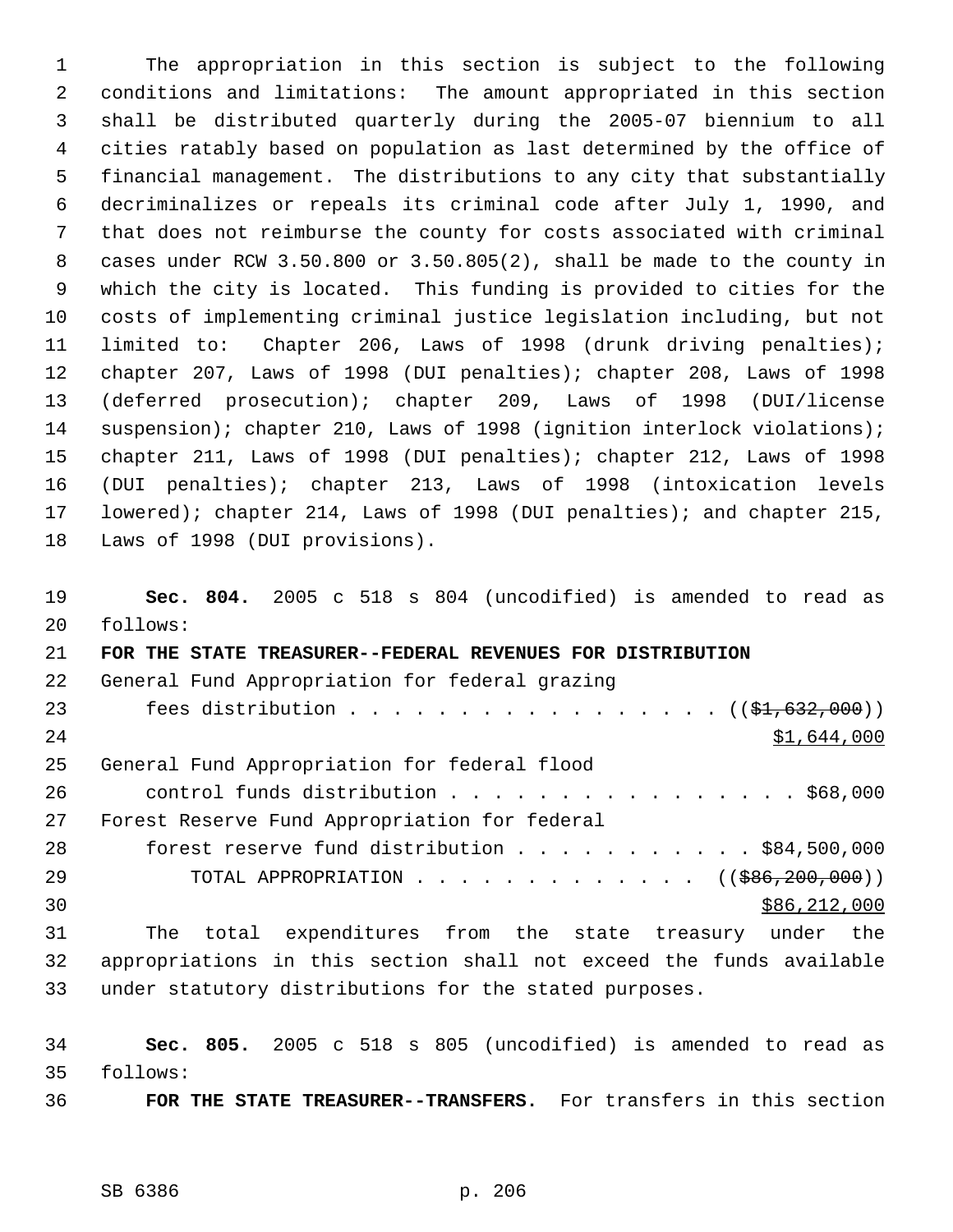to the state general fund, pursuant to RCW 43.135.035(5), the state expenditure limit shall be increased by the amount of the transfer. The increase shall occur in the fiscal year in which the transfer occurs. State Convention and Trade Center Account: For transfer to the state general fund, \$5,150,000 for fiscal year 2006 and \$5,150,000 8 for fiscal year 2007 . . . . . . . . . . . . . . . . \$10,300,000 General Fund: For transfer to the tourism development and promotion account, \$150,000 11 for fiscal year 2006 ((and \$150,000 for fiscal year 2007)) . . . . . . . . . . . . . . . . . . . . . ((\$300,000))  $\frac{$150,000}{ }$  Financial Services Regulation Account: For transfer to the state general fund, \$778,000 for fiscal year 2006 and \$779,000 for fiscal year 2007 . . . . . . . . . . . . . . . . . . . . . . . \$1,557,000 Public Works Assistance Account: For transfer to the drinking water assistance account, \$8,400,000 for fiscal year 2006 . . . . . . . . . . . . . . . . . . . . . . . \$8,400,000 Tobacco Settlement Account: For transfer to the health services account, in an amount not to exceed the actual balance 25 of the tobacco settlement account . . . . . . . . . \$185,823,000 Health Services Account: For transfer to the state general fund, \$45,000,000 for fiscal year 2006 . . . . . . . . . . . . . . . . . . . . . . \$45,000,000 Health Services Account: For transfer to the tobacco prevention and control account . . . . . . . . \$23,366,000 Health Services Account: For transfer to the 32 water quality account . . . . . . . . . . . . . . . . \$7,885,000 Health Services Account: For transfer to the violence reduction and drug enforcement account . . . . . . . . . . . . . . . . . . . . . . . . \$6,932,000 Public Employees' and Retirees' Insurance Account: For transfer to the state general fund, \$40,000,000 for fiscal year 2006 and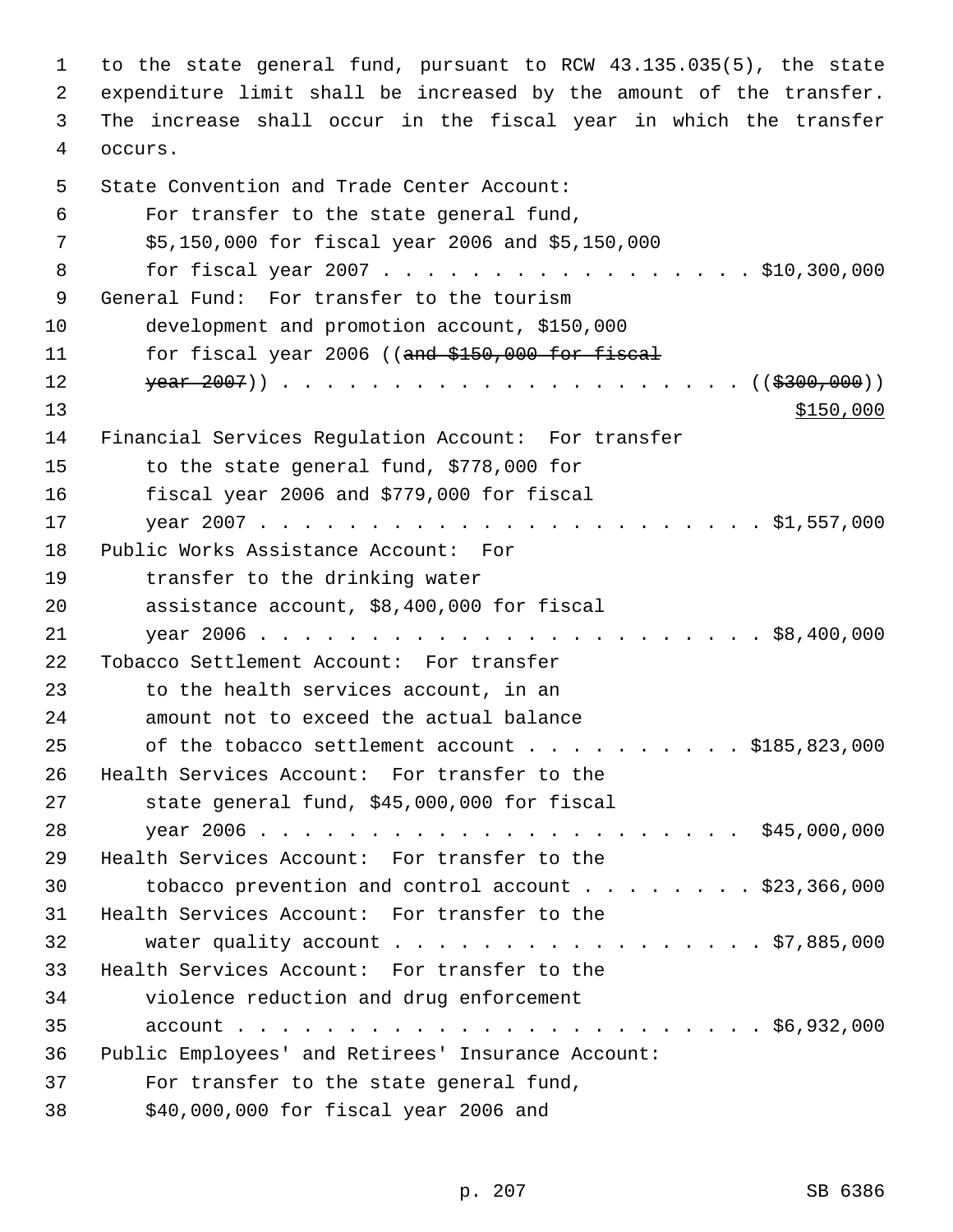| $\mathbf 1$ | $$45,000,000$ for fiscal year 2007 \$85,000,000                                      |
|-------------|--------------------------------------------------------------------------------------|
| 2           | Department of Retirement Systems Expense Account:                                    |
| 3           | For transfer to the state general fund,                                              |
| 4           | $$2,000,000$ for fiscal year 2006 \$2,000,000                                        |
| 5           | Secretary of State's Revolving Account: For                                          |
| 6           | transfer to the state general fund, \$250,000                                        |
| 7           | for fiscal year 2006 and $$250,000$ for                                              |
| 8           | \$500,000                                                                            |
| 9           | State Treasurer's Service Account: For transfer                                      |
| 10          | to the state general fund, \$5,500,000 for fiscal                                    |
| 11          | year 2006 and \$5,000,000 for fiscal year                                            |
| 12          |                                                                                      |
| 13          | General Fund: For transfer to the water quality                                      |
| 14          | account, \$318,000 for fiscal year 2006 and                                          |
| 15          | $$319,000$ for fiscal year 2007 \$637,000                                            |
| 16          | State Toxics Control Account: For transfer to the                                    |
| 17          | water quality account \$12,500,000                                                   |
| 18          | Water Quality Account: For transfer to the                                           |
| 19          | water pollution control revolving account $($ $($ $\frac{210}{534}, \frac{000}{10})$ |
| 20          | \$16,534,000                                                                         |
| 21          | Pollution Liability Insurance Trust Account: For                                     |
| 22          | transfer to the state general fund $($ $($ \$7,500,000) $)$                          |
| 23          | \$3,750,000                                                                          |
| 24          | Drinking Water Assistance Account: For transfer                                      |
| 25          | to the drinking water assistance repayment                                           |
| 26          | account, an amount not to exceed $($ $($ $\frac{15}{615},000,000) )$                 |
| 27          | \$21,800,000                                                                         |
| 28          | Waste Reduction, Recycling, and Litter Control                                       |
| 29          | Account: For transfer to the state general                                           |
| 30          | fund, $$1,000,000$ for fiscal year 2006 and                                          |
| 31          | $$1,000,000$ for fiscal year 2007 \$2,000,000                                        |
| 32          | Public Works Assistance Account: For transfer to                                     |
| 33          | the public facility construction loan revolving                                      |
| 34          | account, $$4,500,000$ for fiscal year 2006 $$4,500,000$                              |
| 35          | Nisqually Earthquake Account: For transfer to                                        |
| 36          | the disaster response account, \$3,000,000 for                                       |
| 37          | \$3,000,000                                                                          |
| 38          | Natural Resources Equipment Revolving Fund: For                                      |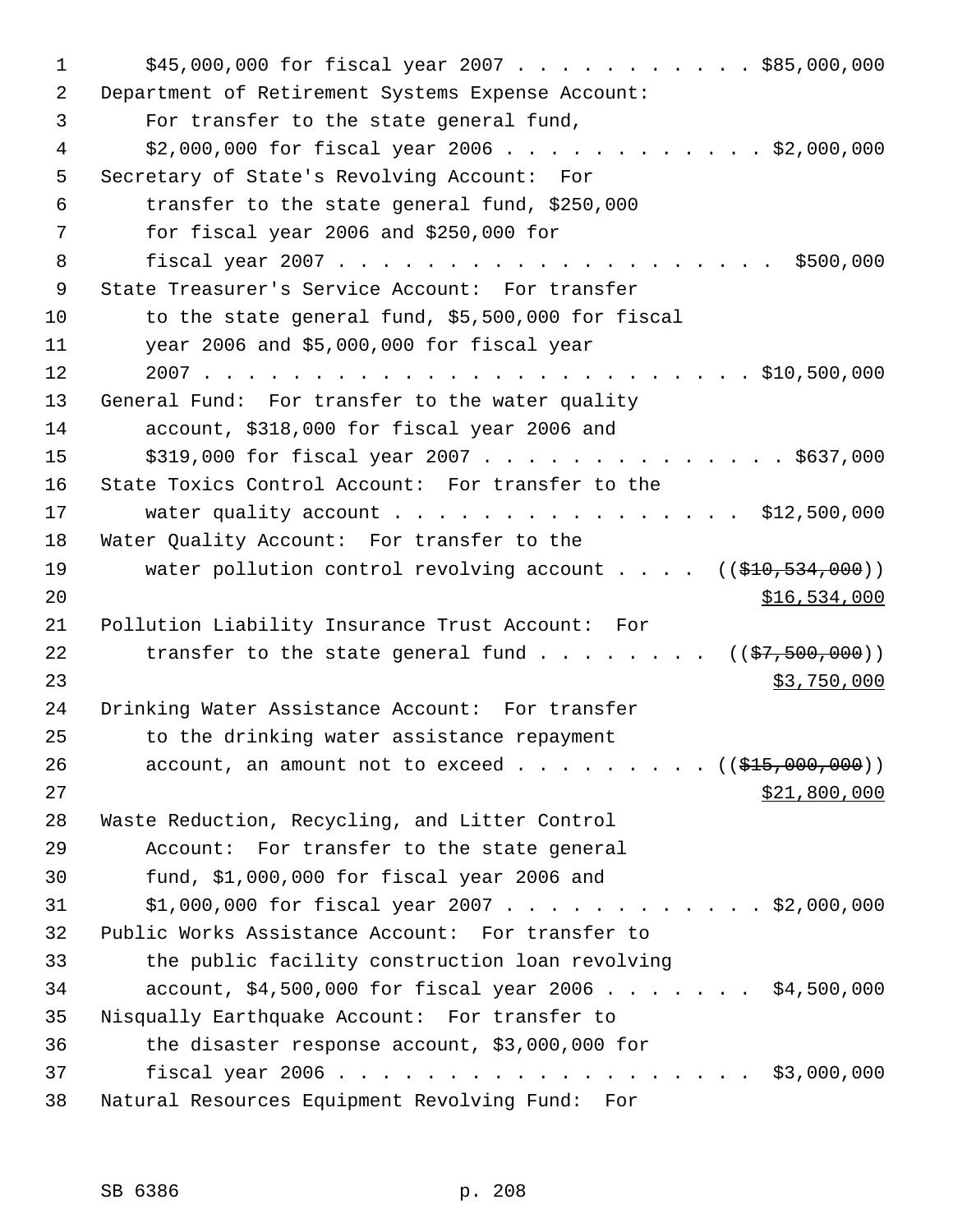transfer to the state general fund for fiscal year 2006 . . . . . . . . . . . . . . . . . . . . . . . \$1,000,000 General Fund: For transfer to the violence reduction and drug enforcement account, \$1,500,000 for fiscal year 2006 and \$1,500,000 for fiscal year 2007 . . . . . . . . . . . . . . . . . \$3,000,000 Education Legacy Trust Account: For transfer 8 to the student achievement account, \$35,541,000 for fiscal year 2006 and \$102,697,000 for fiscal year 2007 . . . . . . . . . . \$138,238,000 State and Local Improvements Revolving 12 Account: For transfer to the data 13 processing revolving account . . . . . . . . . . . . . . \$250,000 Water Quality Account: For transfer to 15 the data processing revolving account . . . . . . . . . . \$250,000 16 State Toxics Control Account: For transfer 17 to the data processing revolving account . . . . . . . \$600,000 Local Toxics Control Account: For transfer 19 to the data processing revolving account . . . . . . . \$500,000 20 Washington Housing Trust Account: For transfer 21 to the data processing revolving account . . . . . . . \$800,000 Public Works Assistance Account: For transfer 23 to the data processing revolving account . . . . . . . . \$800,000

 **Sec. 806.** 2005 c 518 s 806 (uncodified) is amended to read as follows:

 **FOR THE STATE TREASURER--TRANSFERS.** For transfers in this section to the state general fund, pursuant to RCW 43.135.035(5), the state expenditure limit shall be increased by the amount of the transfer. The increase shall occur in the fiscal year in which the transfer occurs. The transfers are subject to the enactment of Senate Bill No. 5391 (tricare supplemental insurance), chapter 46, Laws of 2005.

Public Employees' and Retirees' Insurance Account:

For transfer to the state general fund,

\$5,000,000 ((for fiscal year 2006 and \$12,000,000))

35 for fiscal year 2007 . . . . . . . . . . . . . . ((\$17,000,000))  $$5,000,000$ 

General Fund--State Account: For transfer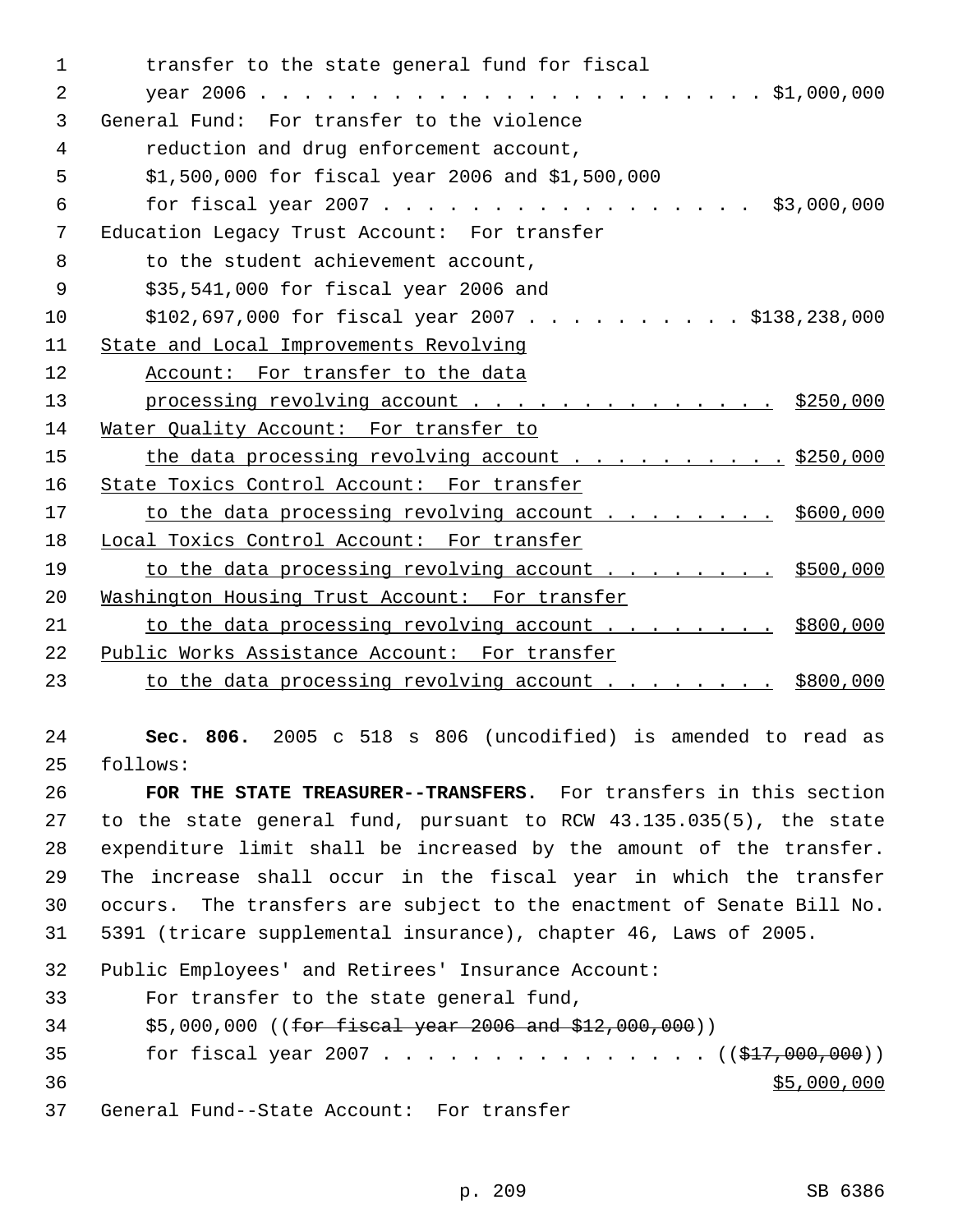|              | to the tourism development and promotion       |
|--------------|------------------------------------------------|
|              | account, $$150,000$ for fiscal year 2006 ((and |
| $\mathbf{3}$ |                                                |
|              | \$150,000                                      |
|              |                                                |

(End of part)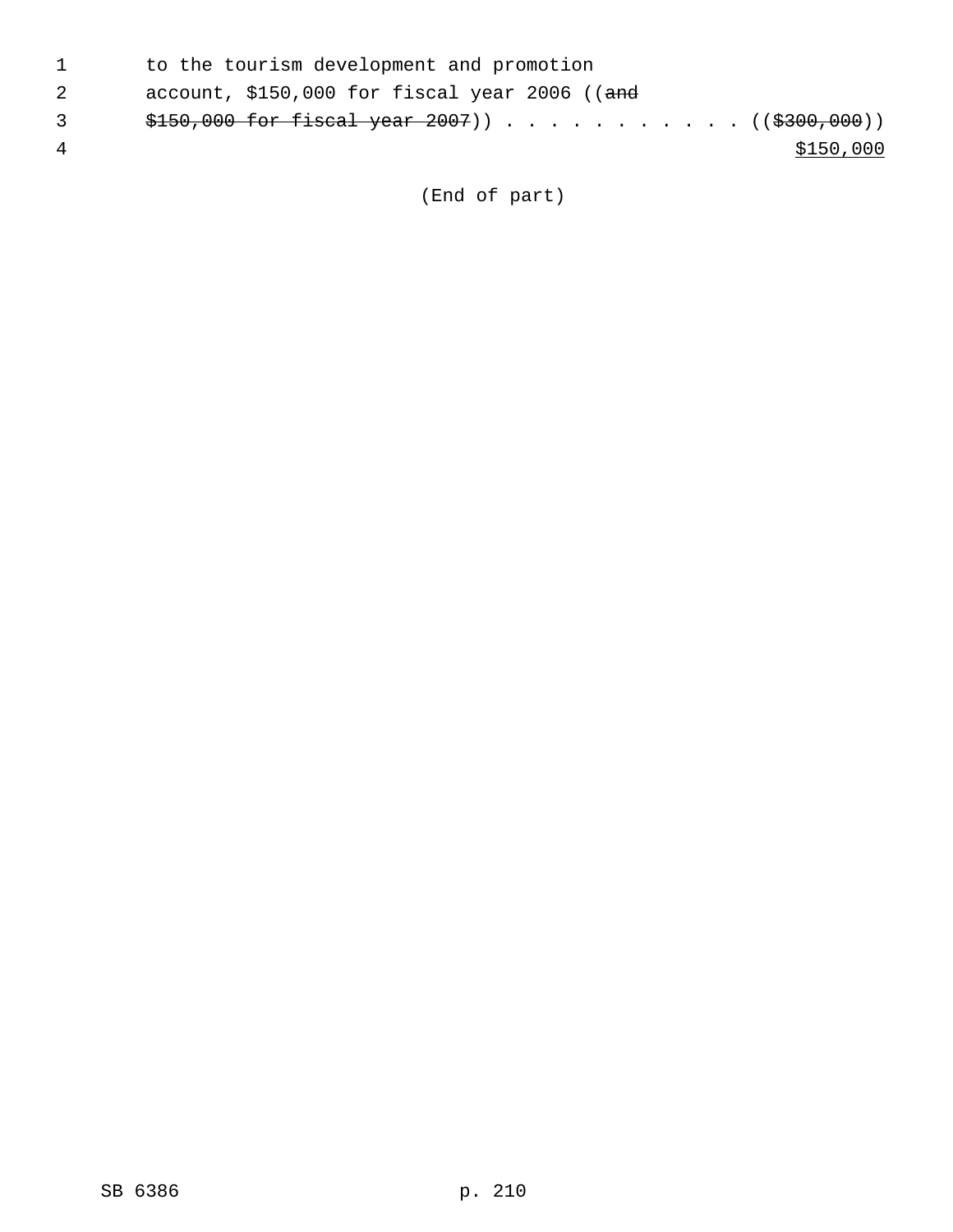| $\mathbf{1}$ | PART IX                                                                  |
|--------------|--------------------------------------------------------------------------|
| 2            | <b>MISCELLANEOUS</b>                                                     |
|              |                                                                          |
| 3            | Sec. 901. 2005 c 518 s 948 (uncodified) is amended to read as            |
| 4            | follows:                                                                 |
| 5            | <b>COMPENSATION--INSURANCE BENEFITS.</b> The appropriations for state    |
| 6            | agencies, including institutions of higher education are subject to the  |
| 7            | following conditions and limitations:                                    |
| 8            | $(1)(a)$ The monthly employer funding rate for insurance benefit         |
| 9            | premiums, public employees' benefits board administration, and the       |
| 10           | uniform medical plan, shall not exceed \$663.00 per eligible employee    |
| 11           | for fiscal year 2006. For fiscal year 2007 the monthly employer          |
| 12           | funding rate shall not exceed \$744.00 per eligible employee represented |
| 13           | by a collective bargaining unit under the personnel system reform act    |
| 14           | of 2002, or \$618.00 per eligible nonrepresented employee.               |
| 15           | (b) In order to achieve the level of funding provided for health         |
| 16           | benefits, the public employees' benefits board shall require any or all  |
| 17           | the following:<br>Employee premium copayments, increases<br>оf<br>in.    |
| 18           | point-of-service cost sharing, the implementation of<br>managed          |
| 19           | competition, or make other changes to benefits consistent with RCW       |
| 20           | 41.05.065.                                                               |
| 21           | (c) The health care authority shall deposit any moneys received on       |
| 22           | behalf of the uniform medical plan as a result of rebates on             |
| 23           | prescription drugs, audits of hospitals, subrogation payments, or any    |
| 24           | other moneys recovered as a result of prior uniform medical plan claims  |
| 25           | payments, into the public employees' and retirees' insurance account to  |
| 26           | be used for insurance benefits. Such receipts shall not be used for      |

 (2) The health care authority, subject to the approval of the public employees' benefits board, shall provide subsidies for health benefit premiums to eligible retired or disabled public employees and school district employees who are eligible for medicare, pursuant to RCW 41.05.085. From January 1, 2006, through December 31, 2006, the subsidy shall be \$131.87. Starting January 1, 2007, the subsidy shall be \$149.67 per month.

administrative expenditures.

(3) Technical colleges, school districts, and educational service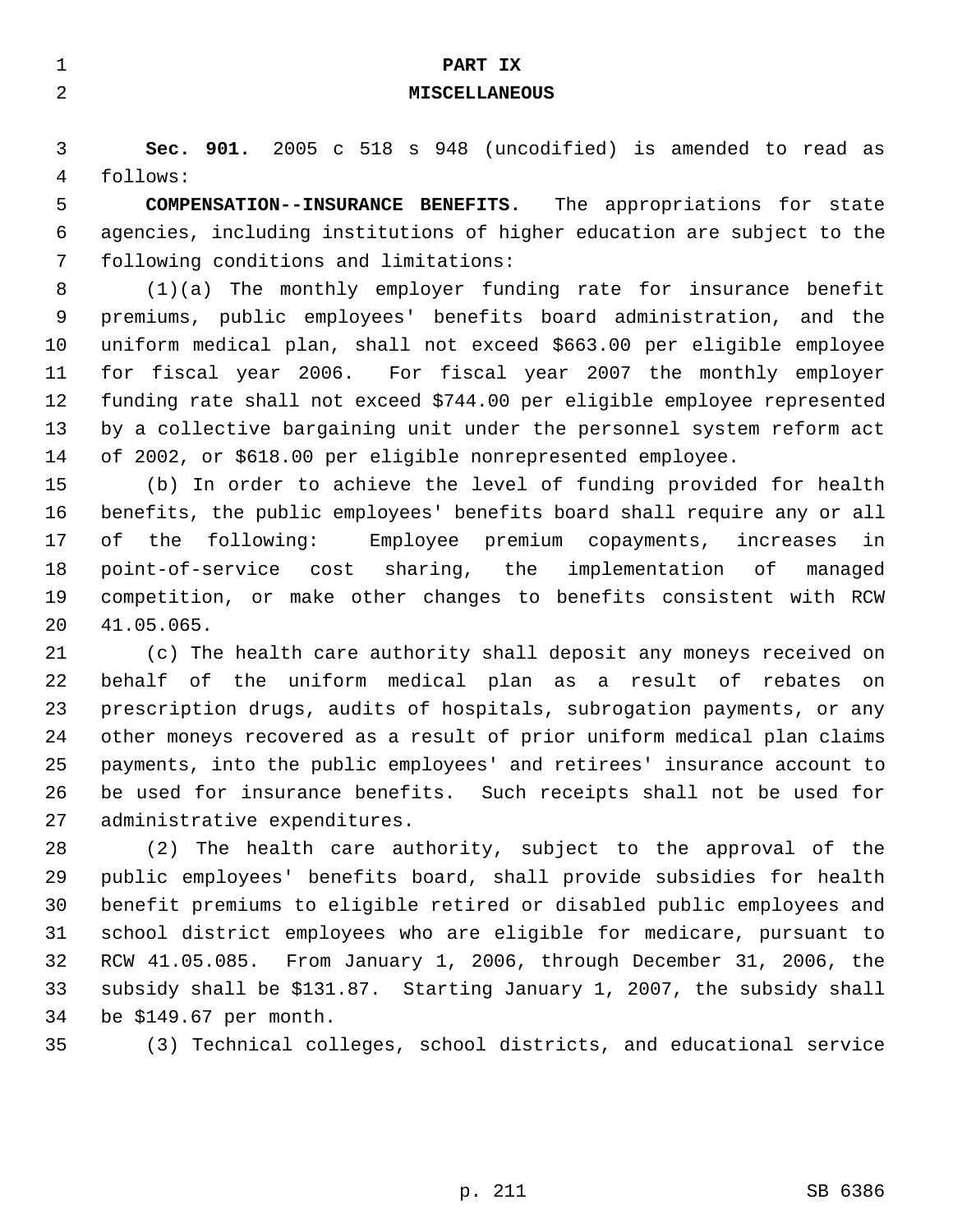districts shall remit to the health care authority for deposit into the public employees' and retirees' insurance account established in RCW 41.05.120 the following amounts:

 (a) For each full-time employee, \$48.42 per month beginning 5 September 1, 2005, and (( $\frac{2005}{1000}$ ,  $\frac{555.15}{1000}$  beginning September 1, 2006; (b) For each part-time employee who, at the time of the remittance, is employed in an eligible position as defined in RCW 41.32.010 or 41.40.010 and is eligible for employer fringe benefit contributions for basic benefits, \$48.42 each month beginning September 1, 2005, and ((\$55.73)) \$55.15 beginning September 1, 2006, prorated by the proportion of employer fringe benefit contributions for a full-time employee that the part-time employee receives. The remittance requirements specified in this subsection shall not apply to employees of a technical college, school district, or educational service district who purchase insurance benefits through contracts with the health care authority.

 **Sec. 902.** 2005 c 518 s 963 (uncodified) is amended to read as follows:

 **COLLECTIVE BARGAINING AGREEMENT--((WPEA)) PSE/PROFESSIONAL LOCAL 365 UNIT C--WESTERN WASHINGTON UNIVERSITY.** Budget amounts reflect the collective bargaining agreement reached between the Western Washington 22 University and the public school employees of Washington ((Public 23 Employees Association)) bargaining unit C under the personnel system reform act of 2002. For employees covered under this agreement, 25 provisions include a 3.2% salary increase effective retroactive to July 1, 2005. Provisions also include a 1.6% increase effective July 1, 2006, until June 30, 2007, and for implementation of the department of personnel 2002 salary survey for classes more than 25% below market rates.

 NEW SECTION. **Sec. 903.** A new section is added to 2005 c 518 (uncodified) to read as follows:

 **COLLECTIVE BARGAINING AGREEMENT--WASHINGTON STATE UNIVERSITY, WFSE BU 2.** Budget amounts reflect the collective bargaining agreement reached between Washington State University and the Washington federation of state employees bargaining unit 2 -- service employees under the personnel system reform act of 2002. For employees covered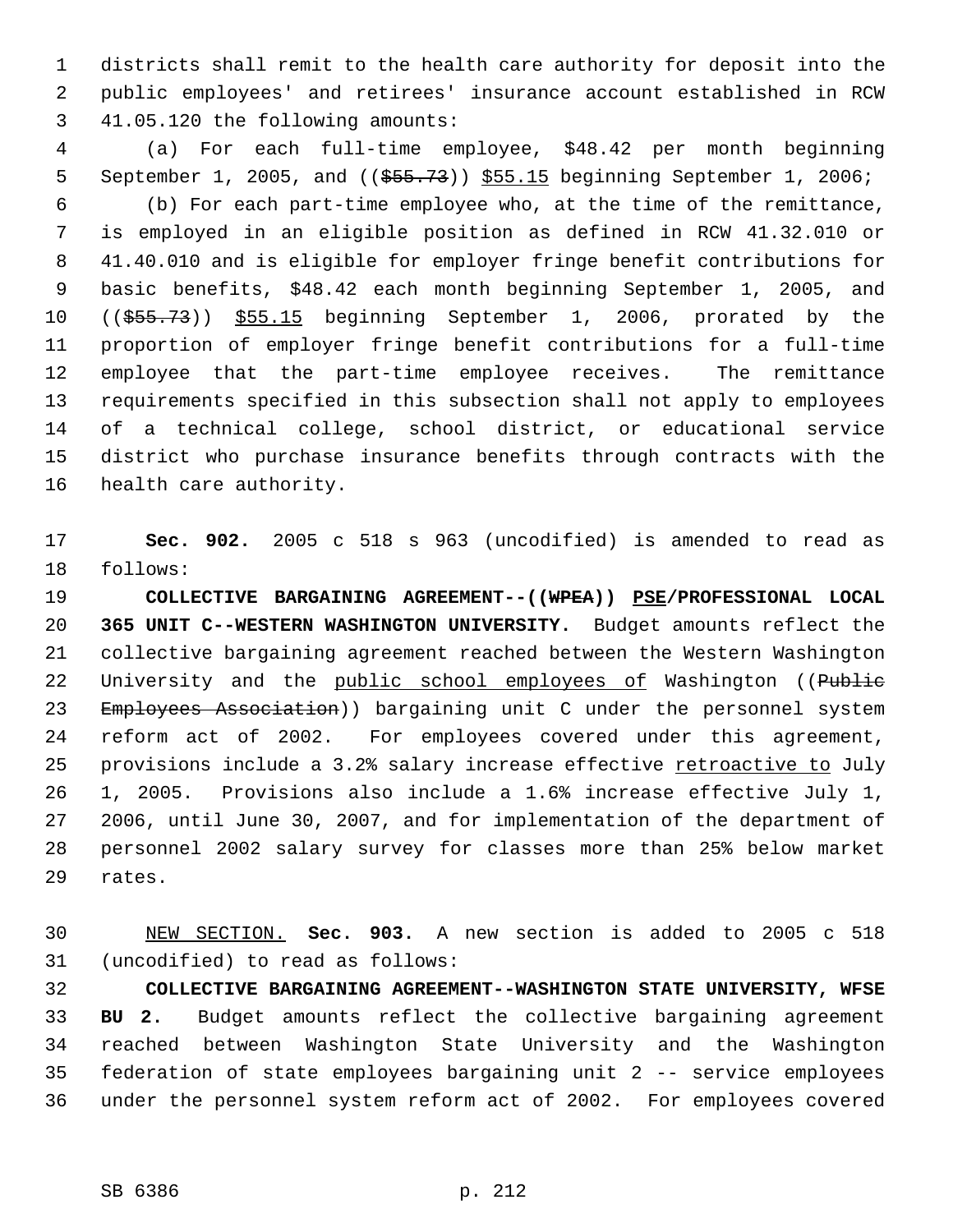under this agreement, provisions include a 3.2% salary increase effective retroactive to July 1, 2005. Provisions also include a one- time 2% lump sum payment effective July 1, 2006, and implementation of the department of personnel 2002 salary survey for classes more than 25% below market rate.

 **Sec. 904.** RCW 43.135.025 and 2000 2nd sp.s. c 2 s 1 are each amended to read as follows:

 (1) The state shall not expend from the general fund during any fiscal year state moneys in excess of the state expenditure limit established under this chapter.

 (2) Except pursuant to a declaration of emergency under RCW 43.135.035 or pursuant to an appropriation under RCW 43.135.045(4)(b), the state treasurer shall not issue or redeem any check, warrant, or voucher that will result in a state general fund expenditure for any fiscal year in excess of the state expenditure limit established under this chapter. A violation of this subsection constitutes a violation of RCW 43.88.290 and shall subject the state treasurer to the penalties provided in RCW 43.88.300.

 (3) The state expenditure limit for any fiscal year shall be the previous fiscal year's state expenditure limit increased by a percentage rate that equals the fiscal growth factor.

 (4) For purposes of computing the state expenditure limit for the fiscal year beginning July 1, 1995, the phrase "the previous fiscal year's state expenditure limit" means the total state expenditures from the state general fund, not including federal funds, for the fiscal year beginning July 1, 1989, plus the fiscal growth factor. This calculation is then computed for the state expenditure limit for fiscal years 1992, 1993, 1994, and 1995, and as required under RCW 43.135.035(4).

 (5) A state expenditure limit committee is established for the purpose of determining and adjusting the state expenditure limit as provided in this chapter. The members of the state expenditure limit committee are the director of financial management, the attorney general or the attorney general's designee, and the chairs of the senate committee on ways and means and the house of representatives committee on appropriations. All actions of the state expenditure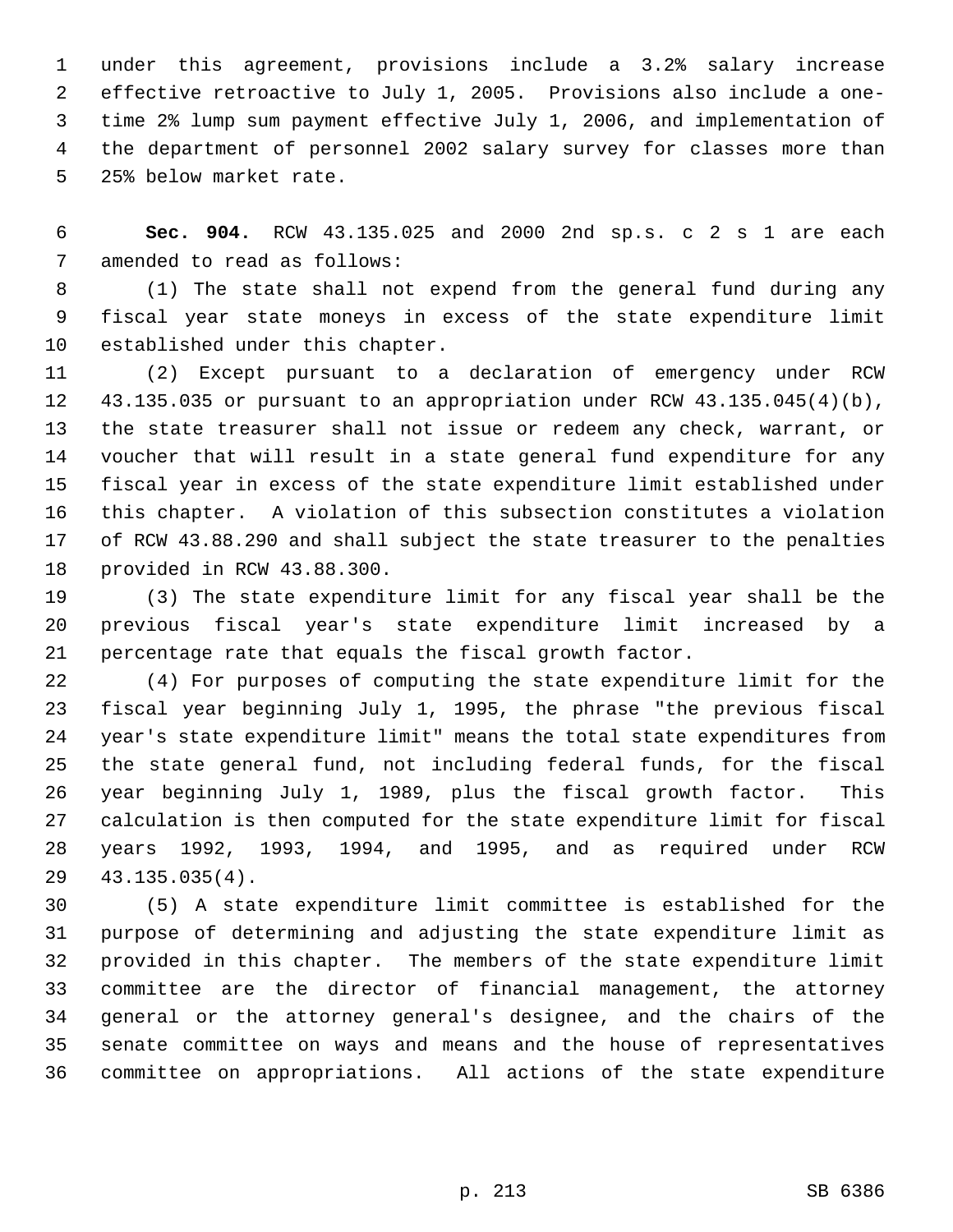limit committee taken pursuant to this chapter require an affirmative vote of at least three members.

 (6) Each November, the state expenditure limit committee shall adjust the expenditure limit for the preceding fiscal year based on actual expenditures and known changes in the fiscal growth factor and 6 then project an expenditure limit for the next two fiscal years. For the 2005-2007 fiscal biennium, this calculation shall include the state general fund appropriation to the economic stability account and the state general fund appropriation to the pension funding stabilization account for fiscal year 2006. If, by November 30th, the state expenditure limit committee has not adopted the expenditure limit adjustment and projected expenditure limit as provided in subsection (5) of this section, the attorney general or his or her designee shall adjust or project the expenditure limit, as necessary.

 (7) "Fiscal growth factor" means the average of the sum of inflation and population change for each of the prior three fiscal years.

 (8) "Inflation" means the percentage change in the implicit price deflator for the United States for each fiscal year as published by the federal bureau of labor statistics.

 (9) "Population change" means the percentage change in state population for each fiscal year as reported by the office of financial management.

 **Sec. 905.** RCW 43.135.035 and 2005 c 72 s 2 are each amended to read as follows:

 (1) After July 1, 1995, any action or combination of actions by the legislature that raises state revenue or requires revenue-neutral tax shifts may be taken only if approved by a two-thirds vote of each house, and then only if state expenditures in any fiscal year, including the new revenue, will not exceed the state expenditure limits established under this chapter. However, for legislation enacted between the effective date of this 2005 act and June 30, 2007, any action or combination of actions by the legislature that raises state revenue or requires revenue-neutral tax shifts may be taken with the approval of a majority of members elected to each house, so long as state expenditures in any fiscal year, including the new revenue, will not exceed the state expenditure limits established under this chapter.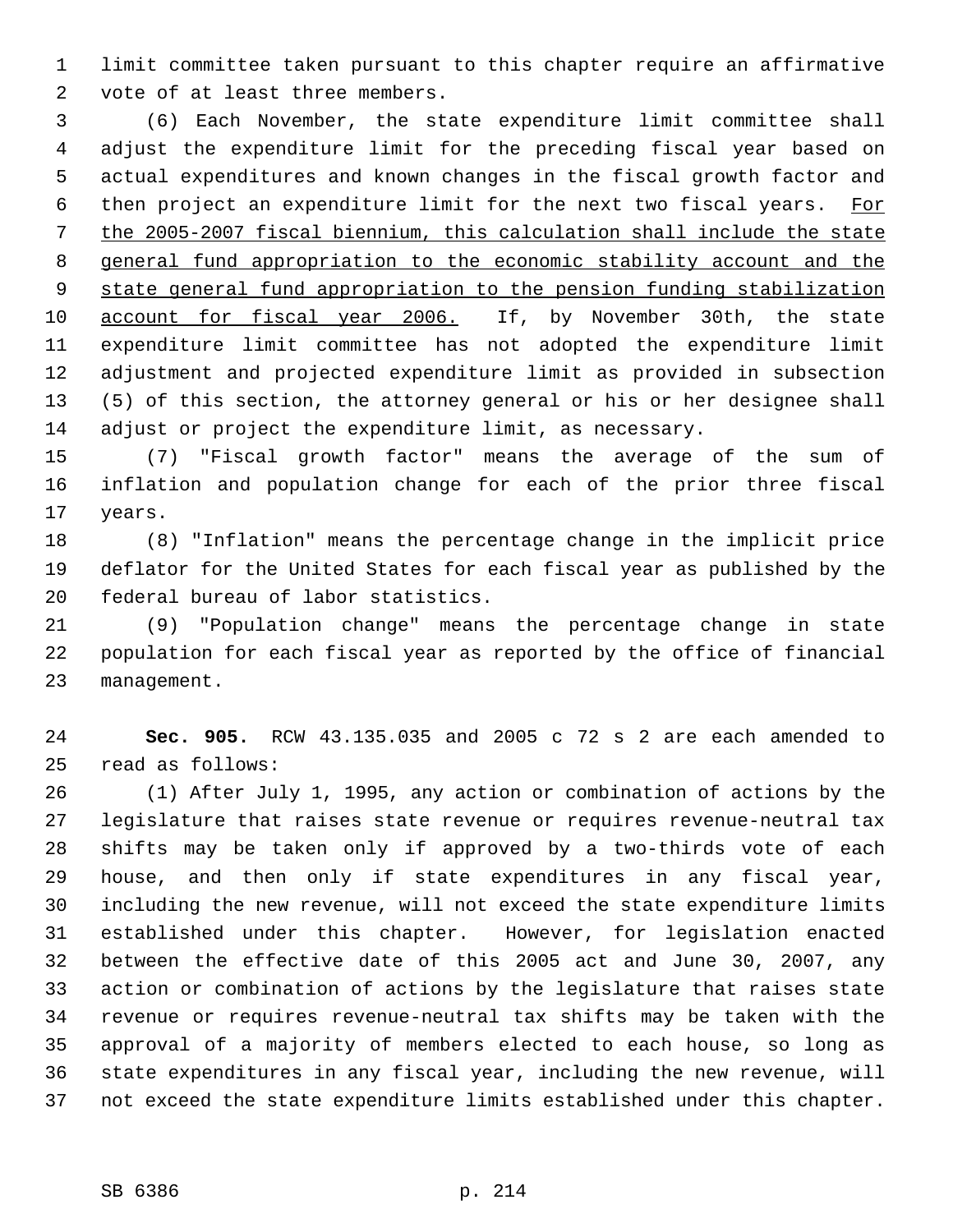(2)(a) If the legislative action under subsection (1) of this section will result in expenditures in excess of the state expenditure limit, then the action of the legislature shall not take effect until approved by a vote of the people at a November general election. The state expenditure limit committee shall adjust the state expenditure limit by the amount of additional revenue approved by the voters under this section. This adjustment shall not exceed the amount of revenue generated by the legislative action during the first full fiscal year in which it is in effect. The state expenditure limit shall be adjusted downward upon expiration or repeal of the legislative action.

 (b) The ballot title for any vote of the people required under this section shall be substantially as follows:

 "Shall taxes be imposed on . . . . . . . in order to allow a spending increase above last year's authorized spending adjusted for inflation and population increases?"

 (3)(a) The state expenditure limit may be exceeded upon declaration of an emergency for a period not to exceed twenty-four months by a law approved by a two-thirds vote of each house of the legislature and signed by the governor. The law shall set forth the nature of the emergency, which is limited to natural disasters that require immediate government action to alleviate human suffering and provide humanitarian assistance. The state expenditure limit may be exceeded for no more than twenty-four months following the declaration of the emergency and only for the purposes contained in the emergency declaration.

 (b) Additional taxes required for an emergency under this section may be imposed only until thirty days following the next general election, unless an extension is approved at that general election. The additional taxes shall expire upon expiration of the declaration of emergency. The legislature shall not impose additional taxes for emergency purposes under this subsection unless funds in the education construction fund have been exhausted.

 (c) The state or any political subdivision of the state shall not impose any tax on intangible property listed in RCW 84.36.070 as that statute exists on January 1, 1993.

 (4) If the cost of any state program or function is shifted from the state general fund on or after January 1, 1993, to another source of funding, or if moneys are transferred from the state general fund to another fund or account, the state expenditure limit committee, acting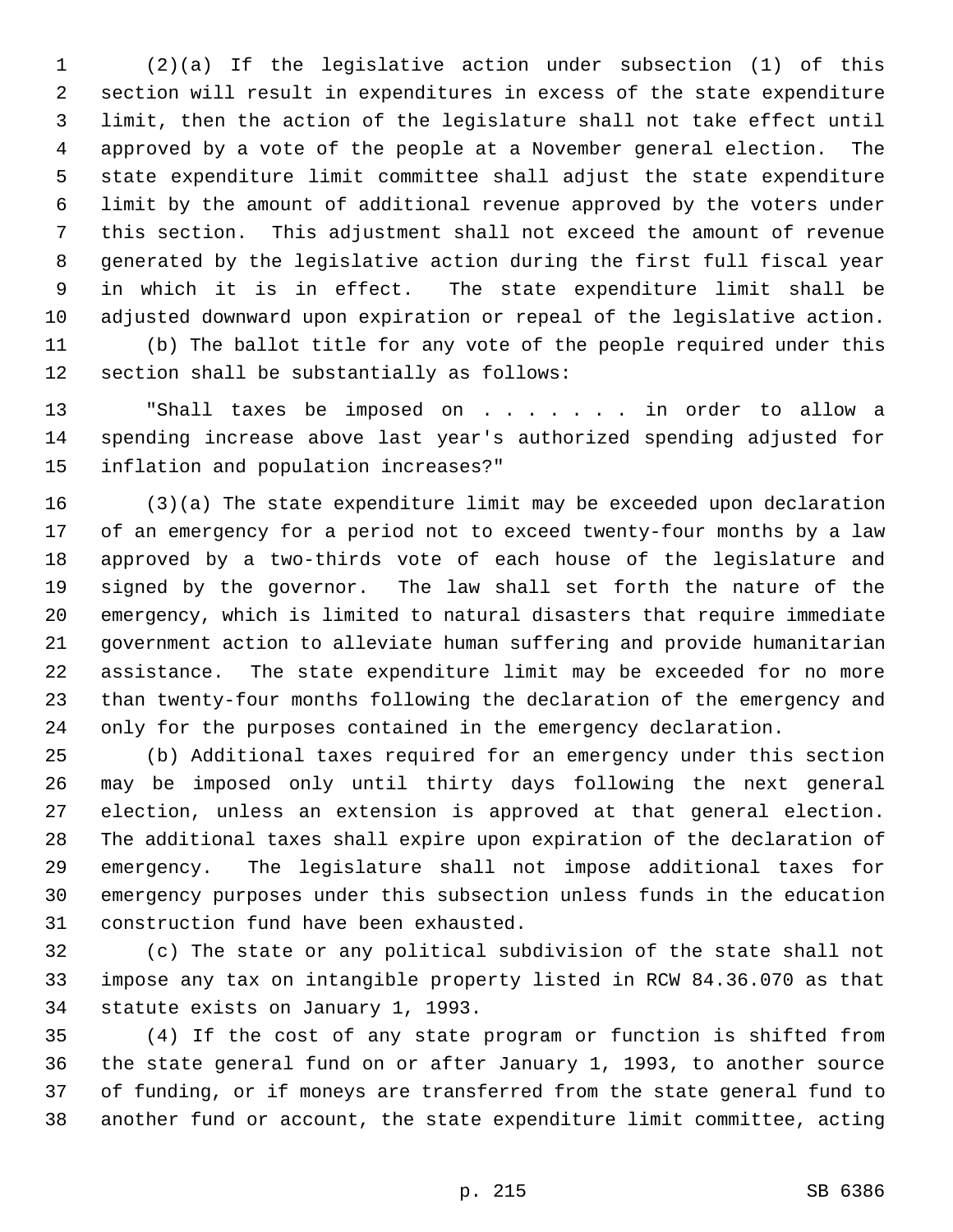pursuant to RCW 43.135.025(5), shall lower the state expenditure limit 2 to reflect the shift. For purposes of this section, expenditures from the pension funding stabilization account shall not be considered a state program cost shift from the state general fund to another 5 account. For the purposes of this section, a transfer of money from the state general fund to another fund or account includes any state legislative action taken that has the effect of reducing revenues from a particular source, where such revenues would otherwise be deposited into the state general fund, while increasing the revenues from that particular source to another state or local government account. This subsection does not apply to the dedication or use of lottery revenues under RCW 67.70.240(3) or property taxes under RCW 84.52.068, in 13 support of education or education expenditures. For the 2005-2007 fiscal biennium, this section does not apply to the state general fund 15 appropriation to the economic stability account and the state general fund appropriation to the pension funding stabilization account for 17 fiscal year 2006. The unexpended portion of the 2005-2007 fiscal biennium appropriations to these accounts are not to be included in the calculation of expenditures from the state general fund for the purpose 20 of determining whether expenditures exceed the expenditure limit.

 (5) If the cost of any state program or function is shifted to the state general fund on or after January 1, 2000, from another source of funding, or if moneys are transferred to the state general fund from another fund or account, the state expenditure limit committee, acting pursuant to RCW 43.135.025(5), shall increase the state expenditure limit to reflect the shift.

 NEW SECTION. **Sec. 906.** Sections 904 and 905 of this act expire July 1, 2007.

 NEW SECTION. **Sec. 907.** If any provision of this act or its application to any person or circumstance is held invalid, the remainder of the act or the application of the provision to other persons or circumstances is not affected.

 NEW SECTION. **Sec. 908.** This act is necessary for the immediate preservation of the public peace, health, or safety, or support of the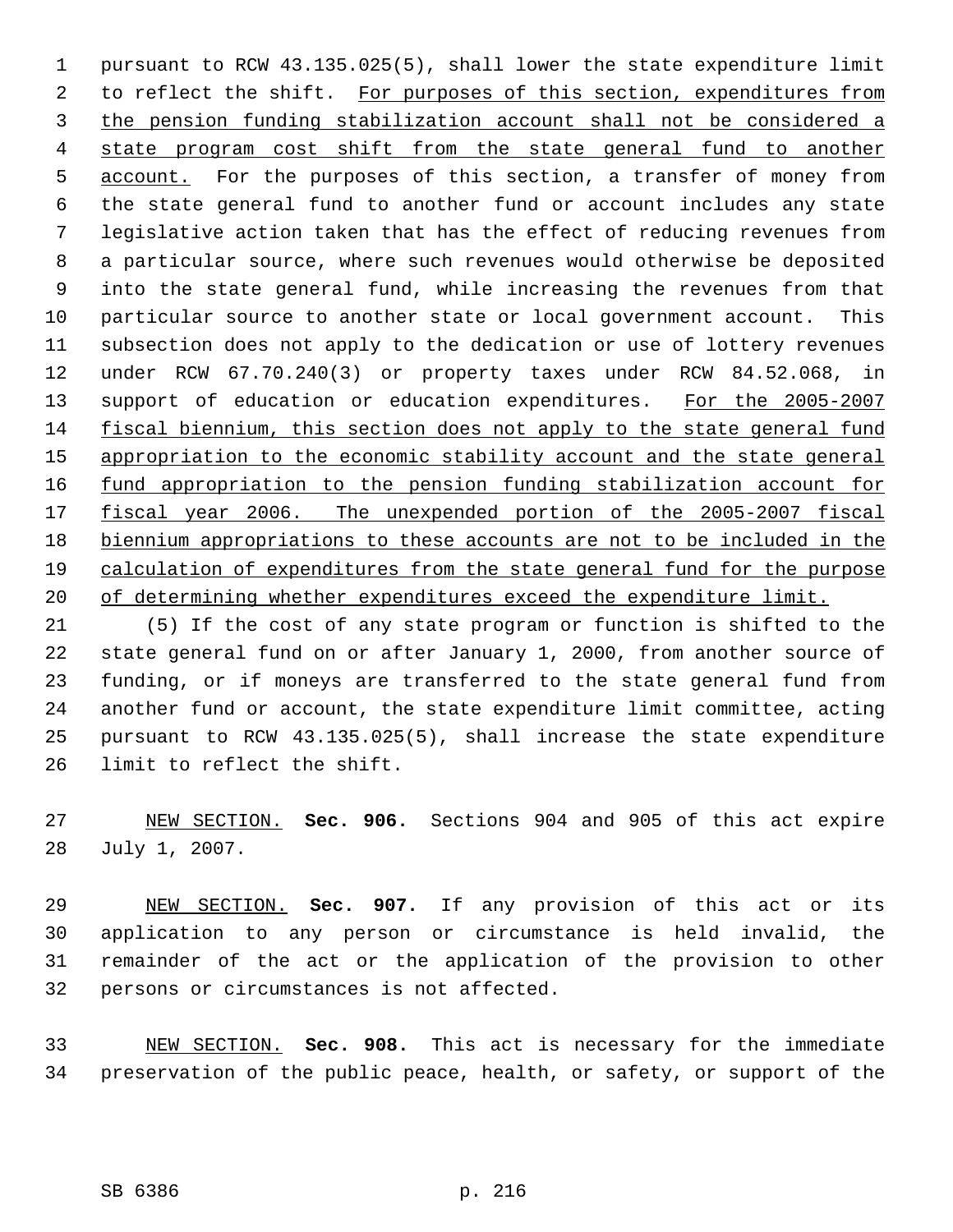- 1 state government and its existing public institutions, and takes effect
- 2 immediately.

(End of part)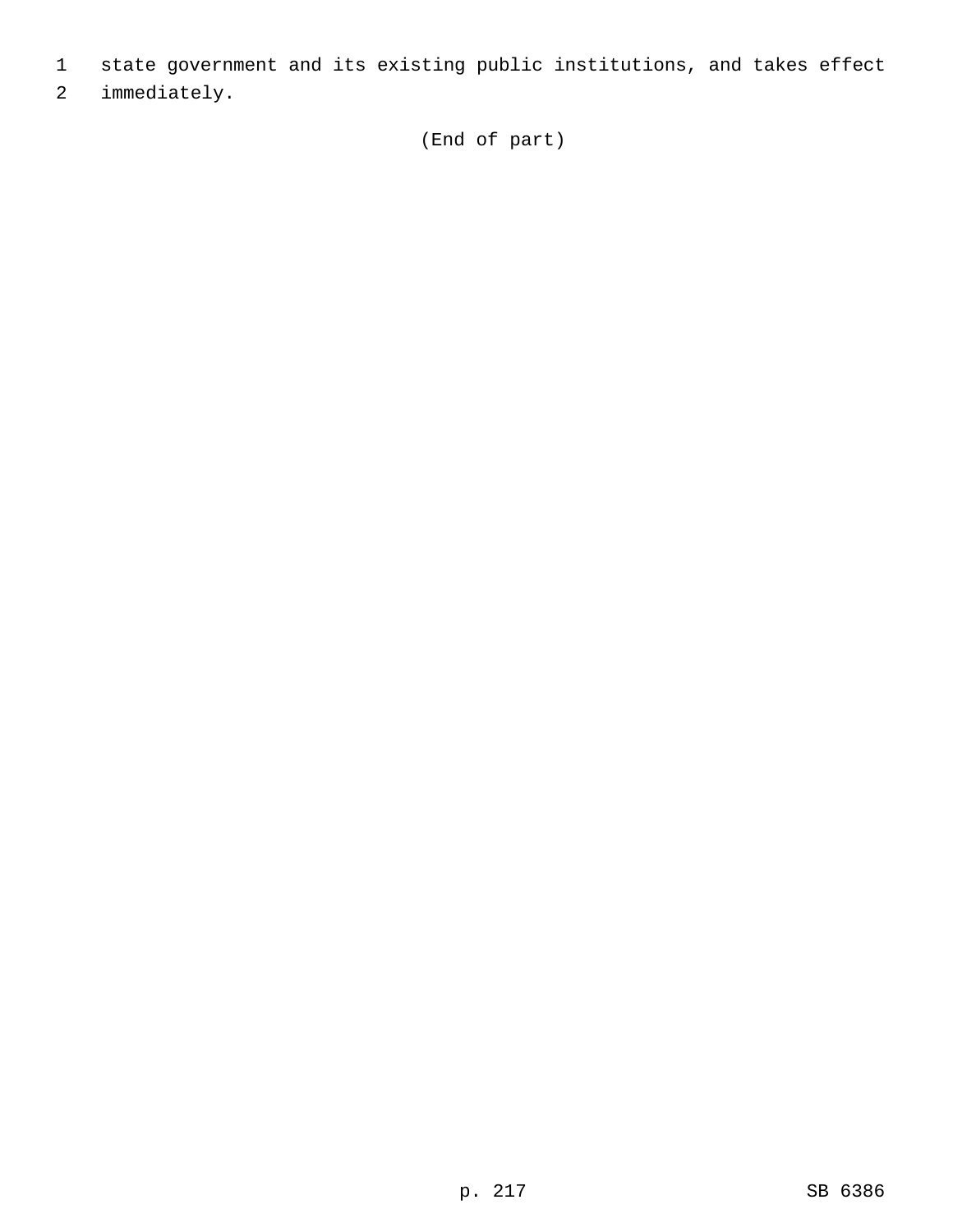| 197<br>SUNDRY CLAIMS                                                 |
|----------------------------------------------------------------------|
| 3<br>ADMINISTRATOR FOR THE COURTS                                    |
| 14<br>ATTORNEY GENERAL                                               |
| 35<br>BOARD FOR VOLUNTEER FIREFIGHTERS                               |
| 32<br>BOARD OF ACCOUNTANCY                                           |
| 79<br>BOARD OF<br>INDUSTRIAL INSURANCE APPEALS                       |
| 30<br>BOARD OF<br>TAX APPEALS                                        |
| 15<br>CASELOAD FORECAST COUNCIL                                      |
| 181<br>CENTRAL WASHINGTON UNIVERSITY                                 |
| 14<br>CITIZENS' COMMISSION ON SALARIES FOR ELECTED OFFICIALS         |
| COLLECTIVE BARGAINING AGREEMENT                                      |
| 212<br>PSE/PROF LOCAL 365 UNIT C--WESTERN WA UNIVERSITY              |
| 212<br>WASHINGTON STATE UNIVERSITY, WFSE BU 2                        |
| 98<br>COLUMBIA RIVER GORGE COMMISSION                                |
| 27<br>COMMISSION ON AFRICAN-AMERICAN AFFAIRS                         |
| 12.<br>COMMISSION ON ASIAN-PACIFIC-AMERICAN AFFAIRS                  |
| 27<br>COMMISSION ON HISPANIC AFFAIRS                                 |
| 211<br>COMPENSATION--INSURANCE BENEFITS                              |
| 105<br>CONSERVATION COMMISSION                                       |
| -2<br>COURT OF APPEALS                                               |
| 79<br>CRIMINAL JUSTICE TRAINING COMMISSION                           |
| 116<br>DEPARTMENT OF AGRICULTURE                                     |
| 39<br>DEPARTMENT OF ARCHAEOLOGY AND HISTORIC PRESERVATION            |
| 16<br>COMMUNITY, TRADE, AND ECONOMIC DEVELOPMENT<br>DEPARTMENT<br>ΟF |
| 91<br>DEPARTMENT OF CORRECTIONS                                      |
| DEPARTMENT OF EARLY LEARNING<br>167                                  |
| . 98<br>DEPARTMENT OF ECOLOGY                                        |
| DEPARTMENT OF FISH AND WILDLIFE<br>106                               |
| . 31<br>DEPARTMENT OF GENERAL ADMINISTRATION                         |
| . 85<br>DEPARTMENT OF HEALTH                                         |
| .32<br>DEPARTMENT OF INFORMATION SERVICES                            |
| . 80<br>DEPARTMENT OF LABOR AND INDUSTRIES                           |
| 119<br>DEPARTMENT OF LICENSING                                       |
| 111<br>DEPARTMENT OF NATURAL RESOURCES                               |
| 26<br>DEPARTMENT OF PERSONNEL                                        |
| DEPARTMENT OF RETIREMENT SYSTEMS                                     |
| CONTRIBUTIONS TO RETIREMENT SYSTEMS 197                              |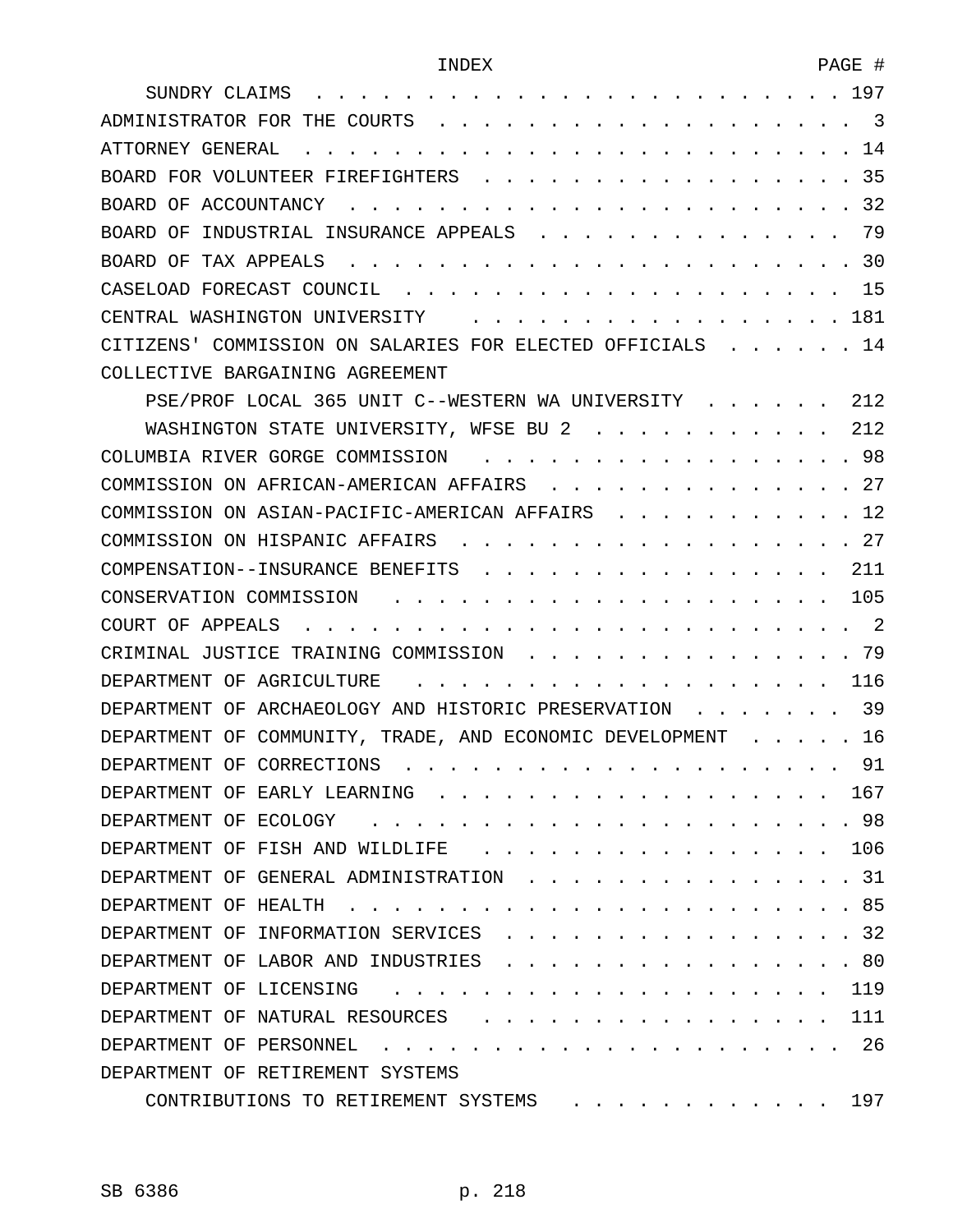| 28<br>OPERATIONS                                       |
|--------------------------------------------------------|
| 29<br>DEPARTMENT OF REVENUE                            |
| 95<br>DEPARTMENT OF<br>SERVICES<br>FOR THE<br>BLTND    |
| DEPARTMENT OF<br>SOCIAL AND HEALTH SERVICES            |
| ADMINISTRATION AND SUPPORTING SERVICES PROGRAM<br>74   |
| 60<br>AGING AND ADULT SERVICES PROGRAM                 |
| 66<br>ALCOHOL AND SUBSTANCE ABUSE PROGRAM              |
| 40<br>CHILDREN AND FAMILY SERVICES PROGRAM             |
| 54<br>DEVELOPMENTAL DISABILITIES PROGRAM               |
| 64<br>ECONOMIC SERVICES PROGRAM                        |
| 43<br>JUVENILE REHABILITATION PROGRAM                  |
| 68<br>MEDICAL ASSISTANCE PROGRAM                       |
| 47<br>MENTAL HEALTH PROGRAM                            |
| 75<br>PAYMENTS TO OTHER AGENCIES PROGRAM               |
| 73<br>VOCATIONAL REHABILITATION PROGRAM                |
| 83<br>DEPARTMENT OF VETERANS AFFAIRS                   |
| 192<br>EASTERN WASHINGTON STATE HISTORICAL SOCIETY     |
| 179<br>EASTERN WASHINGTON UNIVERSITY                   |
| 22<br>ECONOMIC AND REVENUE FORECAST COUNCIL            |
| 96<br>EMPLOYMENT SECURITY DEPARTMENT                   |
| 105<br>ENVIRONMENTAL HEARINGS OFFICE                   |
| 32<br>FORENSIC INVESTIGATION COUNCIL                   |
| GOVERNOR                                               |
| 198<br>EMERGENCY COMMUNICATIONS INTEROPERABILITY       |
| 199<br>LIFE SCIENCES DISCOVERY FUND AUTHORITY          |
| GOVERNOR'S OFFICE OF INDIAN AFFAIRS<br>11              |
| GROWTH PLANNING HEARINGS BOARD<br>. 38                 |
| HIGHER EDUCATION COORDINATING BOARD                    |
| . 187<br>FINANCIAL AID AND GRANT PROGRAMS              |
|                                                        |
| POLICY COORDINATION AND ADMINISTRATION<br>186          |
| 85<br>HOME CARE QUALITY AUTHORITY                      |
| HORSE RACING COMMISSION.<br>33                         |
| $\overline{\phantom{0}}^2$<br>HOUSE OF REPRESENTATIVES |
| HUMAN RIGHTS COMMISSION<br>79                          |
| 83<br>INDETERMINATE SENTENCE REVIEW BOARD.             |
| . 32<br>INSURANCE COMMISSIONER                         |
| INTERAGENCY COMMITTEE FOR OUTDOOR RECREATION<br>103    |
| LAW LIBRARY<br>. 2                                     |
| LIEUTENANT GOVERNOR<br>. . 8                           |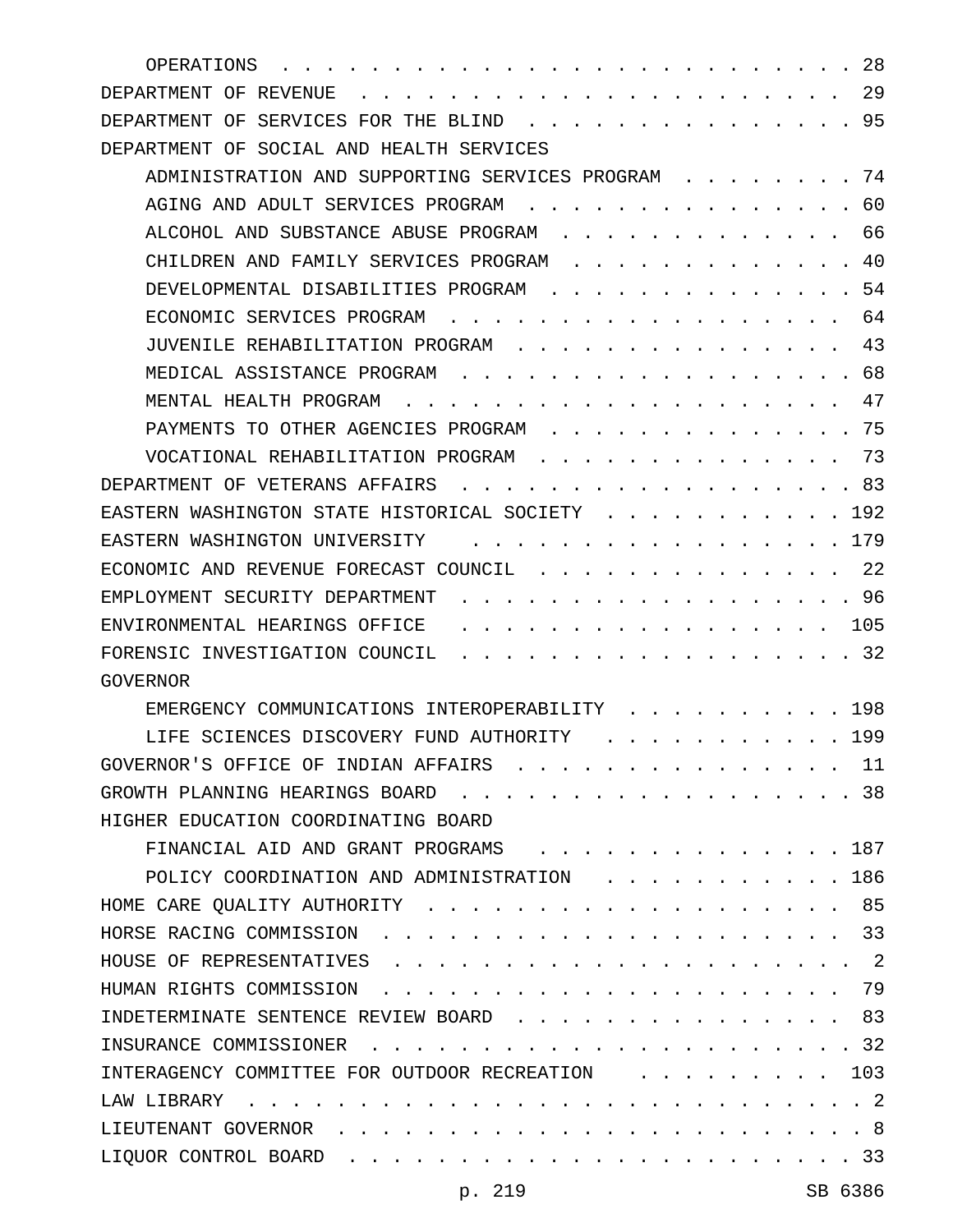| 36<br>MILITARY DEPARTMENT                                                                                                                                                                                                                                                   |
|-----------------------------------------------------------------------------------------------------------------------------------------------------------------------------------------------------------------------------------------------------------------------------|
| 26<br>ADMINISTRATIVE HEARINGS<br><b>OFFICE</b><br>OF                                                                                                                                                                                                                        |
| - 5<br>OFFICE OF<br>CIVIL LEGAL AID                                                                                                                                                                                                                                         |
| 22<br>OFFICE OF<br>FINANCIAL MANAGEMENT                                                                                                                                                                                                                                     |
| CENTAL SERVICE AGENCY CHARGES<br>202                                                                                                                                                                                                                                        |
| 200<br>CONTRIBUTIONS TO RETIREMENT SYSTEMS                                                                                                                                                                                                                                  |
| 202<br>DISABILITY SURVIVOR'S BENEFIT                                                                                                                                                                                                                                        |
| 203<br>ECONOMIC STABILITY ACCOUNT                                                                                                                                                                                                                                           |
| 196<br>EDUCATION LEGACY TRUST ACCOUNT                                                                                                                                                                                                                                       |
| 196<br>FIRE CONTINGENCY                                                                                                                                                                                                                                                     |
| 196<br>FIRE CONTINGENCY POOL                                                                                                                                                                                                                                                |
| 202<br>HEALTH SERVICES ACCOUNT                                                                                                                                                                                                                                              |
| PENSION FUNDING STABILIZATION ACCOUNT<br>201                                                                                                                                                                                                                                |
| 200<br>PENSION PLAN 1 UNFUNDED LIABILITIES                                                                                                                                                                                                                                  |
| STUDENT ACHIEVEMENT ACCOUNT<br>196                                                                                                                                                                                                                                          |
| WASHINGTON BIOENERGY LOAN ACCOUNT<br>201                                                                                                                                                                                                                                    |
| OFFICE OF MINORITY AND WOMEN'S BUSINESS ENTERPRISES<br>31                                                                                                                                                                                                                   |
| 5<br>PUBLIC DEFENSE<br>OFFICE OF                                                                                                                                                                                                                                            |
| THE GOVERNOR<br>OFFICE OF<br>6                                                                                                                                                                                                                                              |
| PERSONNEL APPEALS BOARD<br>28                                                                                                                                                                                                                                               |
| PUBLIC DISCLOSURE COMMISSION<br>-9                                                                                                                                                                                                                                          |
| PUBLIC EMPLOYMENT RELATIONS COMMISSION<br>38                                                                                                                                                                                                                                |
| SECRETARY OF<br>-9<br>STATE                                                                                                                                                                                                                                                 |
| SENTENCING GUIDELINES<br>COMMISSION<br>95                                                                                                                                                                                                                                   |
| SPOKANE INTERCOLLEGIATE RESEARCH AND TECHNOLOGY INSTITUTE<br>190                                                                                                                                                                                                            |
| 12<br>STATE AUDITOR                                                                                                                                                                                                                                                         |
| STATE BOARD FOR COMMUNITY AND TECHNICAL COLLEGES<br>170<br>$\mathbf{r}$ , $\mathbf{r}$ , $\mathbf{r}$ , $\mathbf{r}$                                                                                                                                                        |
| STATE CONVENTION AND TRADE CENTER<br>. 39                                                                                                                                                                                                                                   |
| . 75<br>STATE HEALTH CARE AUTHORITY                                                                                                                                                                                                                                         |
| STATE INVESTMENT BOARD<br>. 29                                                                                                                                                                                                                                              |
| STATE PARKS AND RECREATION COMMISSION<br>. 102                                                                                                                                                                                                                              |
| STATE PATROL<br>. 121<br>$\frac{1}{2}$<br>$\mathbf{r}$ . The set of the set of the set of the set of the set of the set of the set of the set of the set of the set of the set of the set of the set of the set of the set of the set of the set of the set of the set of t |
| STATE SCHOOL FOR THE BLIND<br>193<br>$\cdots$                                                                                                                                                                                                                               |
| STATE SCHOOL FOR THE DEAF<br>$\cdots$ 193<br>$\sim$<br>$\sim$ $\sim$ $\sim$ $\sim$                                                                                                                                                                                          |
| . 12<br>STATE TREASURER<br>$\mathbf{L}$<br>$\mathbf{r}$ and $\mathbf{r}$                                                                                                                                                                                                    |
| BOND RETIREMENT AND INTEREST 194, 195                                                                                                                                                                                                                                       |
| COUNTY CRIMINAL JUSTICE ASSISTANCE ACCOUNT<br>205                                                                                                                                                                                                                           |
| 206<br>FEDERAL REVENUES FOR DISTRIBUTION                                                                                                                                                                                                                                    |
| MUNICIPAL CRIMINAL JUSTICE ASSISTANCE ACCOUNT<br>205                                                                                                                                                                                                                        |
| 204<br>STATE REVENUES FOR DISTRIBUTION                                                                                                                                                                                                                                      |